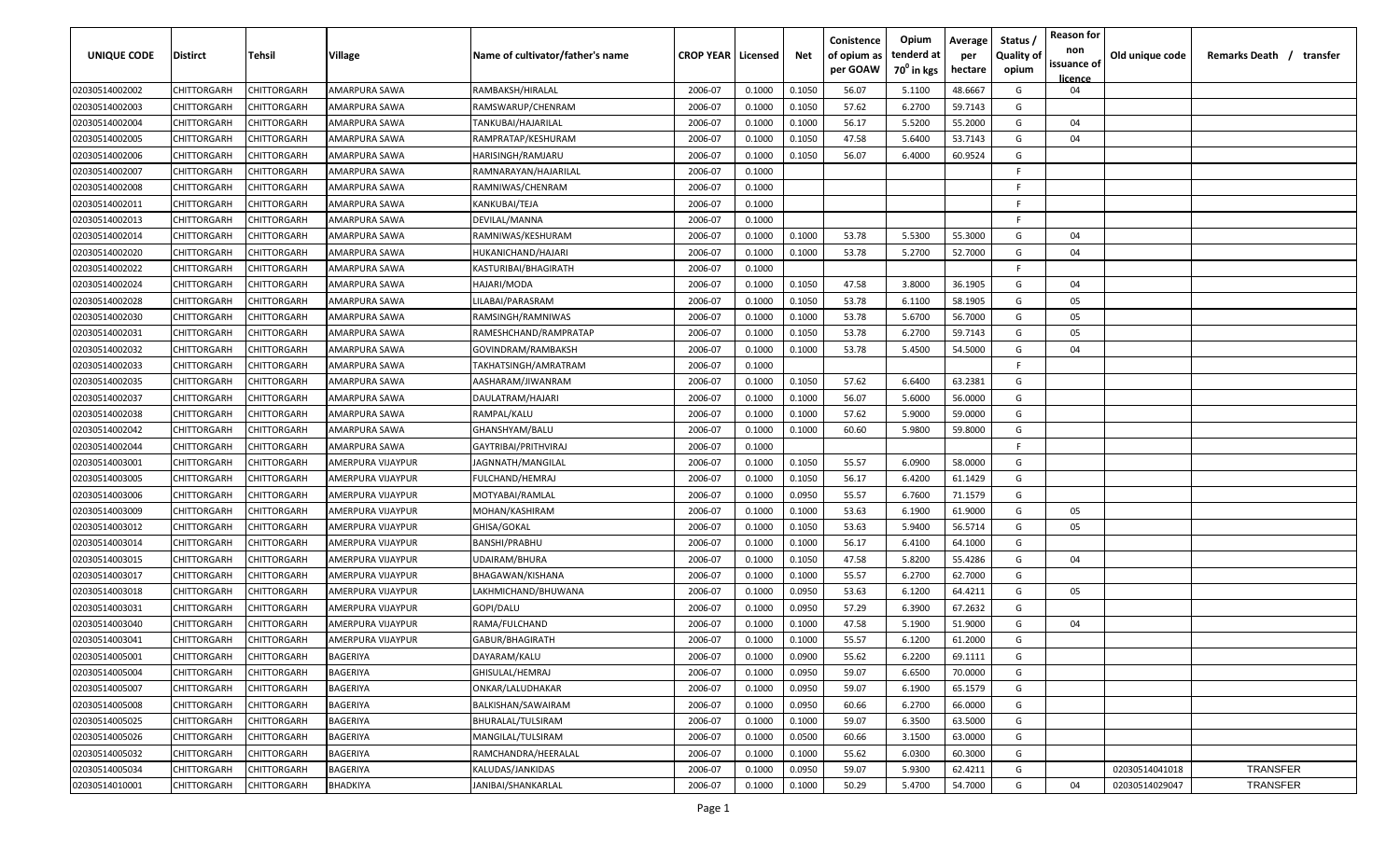| <b>UNIQUE CODE</b> | Distirct           | Tehsil      | Village                  | Name of cultivator/father's name | <b>CROP YEAR   Licensed</b> |        | Net    | Conistence<br>of opium as<br>per GOAW | Opium<br>tenderd at<br>70 <sup>0</sup> in kgs | Average<br>per<br>hectare | Status /<br><b>Quality of</b><br>opium | <b>Reason for</b><br>non<br>issuance of | Old unique code | Remarks Death / transfer |
|--------------------|--------------------|-------------|--------------------------|----------------------------------|-----------------------------|--------|--------|---------------------------------------|-----------------------------------------------|---------------------------|----------------------------------------|-----------------------------------------|-----------------|--------------------------|
| 02030514010003     | CHITTORGARH        | CHITTORGARH | BHADKIYA                 | CHHAGANLAL/CHATARBHUJ            | 2006-07                     | 0.1000 | 0.1000 | 53.78                                 | 6.7400                                        | 67.4000                   | G                                      | licence<br>05                           |                 |                          |
| 02030514010009     | CHITTORGARH        | CHITTORGARH | BHADKIYA                 | BHOLIRAM/SHANKARLAL              | 2006-07                     | 0.1000 | 0.1000 | 50.29                                 | 5.6700                                        | 56.7000                   | G                                      | 05                                      |                 |                          |
| 02030514010011     | CHITTORGARH        | CHITTORGARH | BHADKIYA                 | SOHAN/DHNNA                      | 2006-07                     | 0.1000 | 0.1000 | 53.78                                 | 6.2100                                        | 62.1000                   | G                                      | 05                                      |                 |                          |
| 02030514010013     | CHITTORGARH        | CHITTORGARH | BHADKIYA                 | RAMLAL/BERDICHAND                | 2006-07                     | 0.1000 | 0.1050 | 48.62                                 | 5.5600                                        | 52.9524                   | G                                      | 04                                      |                 |                          |
| 02030514010025     | CHITTORGARH        | CHITTORGARH | BHADKIYA                 | RADHESHYAM/SHANKARDAKHAR         | 2006-07                     | 0.1000 | 0.1000 | 63.28                                 | 6.7400                                        | 67.4000                   | G                                      |                                         |                 | TRANSFER/ DAULATPURA     |
| 02030514012001     | CHITTORGARH        | CHITTORGARH | BHATIYON KA KHEDA        | FEFKUNWAR/MANOHARSINGH           | 2006-07                     | 0.1000 | 0.0950 | 62.76                                 | 6.4900                                        | 68.3158                   | G                                      |                                         |                 |                          |
| 02030514012003     | CHITTORGARH        | CHITTORGARH | BHATIYON KA KHEDA        | RODIRAM/KALU                     | 2006-07                     | 0.1000 | 0.1000 | 56.07                                 | 5.2800                                        | 52.8000                   | G                                      | 04                                      |                 |                          |
| 02030514012007     | CHITTORGARH        | CHITTORGARH | BHATIYON KA KHEDA        | RATANLAL/KANWARLAL               | 2006-07                     | 0.1000 | 0.1000 | 47.58                                 | 2.2000                                        | 22.0000                   | G                                      | 04                                      |                 |                          |
| 02030514012010     | CHITTORGARH        | CHITTORGARH | BHATIYON KA KHEDA        | KHYALILAL/KALU                   | 2006-07                     | 0.1000 | 0.1000 | 50.29                                 | 4.9500                                        | 49.5000                   | G                                      | 04                                      |                 |                          |
| 02030514012015     | CHITTORGARH        | CHITTORGARH | BHATIYON KA KHEDA        | AMARSINGH/PRATHVISINGH           | 2006-07                     | 0.1000 | 0.1000 | 62.76                                 | 6.5600                                        | 65.6000                   | G                                      |                                         |                 |                          |
| 02030514012018     | CHITTORGARH        | CHITTORGARH | BHATIYON KA KHEDA        | UDAIRAM/HARIRAM                  | 2006-07                     | 0.1000 | 0.1050 | 50.29                                 | 5.6800                                        | 54.0952                   | G                                      | 04                                      |                 |                          |
| 02030514012019     | CHITTORGARH        | CHITTORGARH | BHATIYON KA KHEDA        | DHANRAJ/SHORAM                   | 2006-07                     | 0.1000 | 0.0950 | 50.29                                 | 4.9100                                        | 51.6842                   | G                                      | 04                                      |                 |                          |
| 02030514012029     | CHITTORGARH        | CHITTORGARH | <b>BHATIYON KA KHEDA</b> | HIRALAL/KALULAL                  | 2006-07                     | 0.1000 | 0.1000 | 60.66                                 | 6.0000                                        | 60.0000                   | G                                      |                                         |                 |                          |
| 02030514012032     | CHITTORGARH        | CHITTORGARH | <b>BHATIYON KA KHEDA</b> | ISHWARSINGH/JIVANSINGH           | 2006-07                     | 0.1000 | 0.1050 | 57.62                                 | 6.3600                                        | 60.5714                   | G                                      |                                         |                 | <b>NAME CHANGE</b>       |
| 02030514012033     | CHITTORGARH        | CHITTORGARH | <b>BHATIYON KA KHEDA</b> | EMANABI/KHAJUKHAN                | 2006-07                     | 0.1000 | 0.1000 | 60.66                                 | 6.4600                                        | 64.6000                   | G                                      |                                         |                 |                          |
| 02030514012034     | CHITTORGARH        | CHITTORGARH | <b>BHATIYON KA KHEDA</b> | BHANWARLAL/DEVA                  | 2006-07                     | 0.1000 | 0.1050 | 56.17                                 | 6.2700                                        | 59.7143                   | G                                      |                                         | 02030514038021  | <b>TRANSFER</b>          |
| 02030514012035     | CHITTORGARH        | CHITTORGARH | <b>BHATIYON KA KHEDA</b> | RAMCHANDRA/NARAYAN               | 2006-07                     | 0.1000 | 0.1000 | 51.62                                 | 5.2800                                        | 52.8000                   |                                        | 02                                      | 02030514038027  | <b>TRANSFER</b>          |
| 02030514015001     | CHITTORGARH        | CHITTORGARH | <b>BILODA</b>            | KANYABAI/LOBHCHAND               | 2006-07                     | 0.1000 |        |                                       |                                               |                           | F                                      |                                         |                 |                          |
| 02030514015002     | CHITTORGARH        | CHITTORGARH | BILODA                   | <b>BAPU/BHAGIRATH</b>            | 2006-07                     | 0.1000 | 0.1000 | 54.46                                 | 5.7900                                        | 57.9000                   |                                        | 02                                      |                 |                          |
| 02030514015004     | CHITTORGARH        | CHITTORGARH | BILODA                   | MANOHARSINGH/GOVINDSINGH         | 2006-07                     | 0.1000 | 0.1000 | 53.63                                 | 6.0600                                        | 60.6000                   | G                                      | 05                                      |                 |                          |
| 02030514015005     | CHITTORGARH        | CHITTORGARH | BILODA                   | SOHANIBAI/AMARATRAM              | 2006-07                     | 0.1000 | 0.0950 | 51.37                                 | 4.4900                                        | 47.2632                   |                                        | 02                                      |                 | <b>NAME CHANGE</b>       |
| 02030514015007     | CHITTORGARH        | CHITTORGARH | BILODA                   | HAJARIBAI/AMARATRAM              | 2006-07                     | 0.1000 |        |                                       |                                               |                           | -F.                                    |                                         |                 |                          |
| 02030514015008     | CHITTORGARH        | CHITTORGARH | BILODA                   | RAMCHANDRA/BHANWARLAL            | 2006-07                     | 0.1000 | 0.0950 | 57.87                                 | 5.8700                                        | 61.7895                   | G                                      |                                         |                 |                          |
| 02030514015009     | CHITTORGARH        | CHITTORGARH | BILODA                   | CHATARBHUJ/BOTLAL                | 2006-07                     | 0.1000 | 0.0950 | 54.90                                 | 5.6300                                        | 59.2632                   |                                        | 02                                      |                 |                          |
| 02030514015010     | CHITTORGARH        | CHITTORGARH | BILODA                   | MANOHARSINGH/MOTILAL             | 2006-07                     | 0.1000 | 0.0950 | 47.49                                 | 4.7900                                        | 50.4211                   |                                        | 02                                      |                 |                          |
| 02030514015013     | CHITTORGARH        | CHITTORGARH | BILODA                   | MOTILAL/BHOLU                    | 2006-07                     | 0.1000 |        |                                       |                                               |                           | -F.                                    |                                         |                 |                          |
| 02030514015015     | CHITTORGARH        | CHITTORGARH | BILODA                   | RAMRATAN/JITMAL                  | 2006-07                     | 0.1000 | 0.0950 | 54.09                                 | 5.6000                                        | 58.9474                   |                                        | 02                                      |                 |                          |
| 02030514015017     | CHITTORGARH        | CHITTORGARH | BILODA                   | SHYAMU/CHATURBHUJ                | 2006-07                     | 0.1000 | 0.0950 | 55.62                                 | 5.7700                                        | 60.7368                   | G                                      |                                         |                 | <b>NAME CHANGE</b>       |
| 02030514015019     | CHITTORGARH        | CHITTORGARH | BILODA                   | NANALAL/HIRALAL                  | 2006-07                     | 0.1000 | 0.1000 | 53.63                                 | 5.0000                                        | 50.0000                   | G                                      | 04                                      |                 |                          |
| 02030514015023     | CHITTORGARH        | CHITTORGARH | BILODA                   | KHEMRAJ/VENIRAM                  | 2006-07                     | 0.1000 | 0.1000 | 49.67                                 | 5.5100                                        | 55.1000                   |                                        | 02                                      |                 |                          |
| 02030514015024     | CHITTORGARH        | CHITTORGARH | <b>BILODA</b>            | CHANDIBAI/ONKARLAL               | 2006-07                     | 0.1000 | 0.0800 | 51.79                                 | 4.1700                                        | 52.1250                   |                                        | 02                                      |                 |                          |
| 02030514015028     | CHITTORGARH        | CHITTORGARH | <b>BILODA</b>            | RAMNIWAS/BHAGIRATH               | 2006-07                     | 0.1000 | 0.1000 | 53.63                                 | 5.6100                                        | 56.1000                   | G                                      | 05                                      |                 |                          |
| 02030514015029     | CHITTORGARH        | CHITTORGARH | <b>BILODA</b>            | MOHANSINGH/KHEMRAJ               | 2006-07                     | 0.1000 | 0.0900 | 57.87                                 | 5.3900                                        | 59.8889                   | G                                      |                                         |                 |                          |
| 02030514015030     | CHITTORGARH        | CHITTORGARH | BILODA                   | LOBHCHAND/KASHIRAMJAT            | 2006-07                     | 0.1000 | 0.0950 | 56.17                                 | 5.6100                                        | 59.0526                   | G                                      |                                         |                 |                          |
| 02030514015032     | CHITTORGARH        | CHITTORGARH | BILODA                   | BASRAJ/KALU                      | 2006-07                     | 0.1000 | 0.0950 | 57.87                                 | 5.9100                                        | 62.2105                   | G                                      |                                         |                 |                          |
| 02030514015033     | <b>CHITTORGARH</b> | CHITTORGARH | <b>BILODA</b>            | RAMLAL/KALULAL                   | 2006-07                     | 0.1000 | 0.0950 | 57.87                                 | 5.7500                                        | 60.5263                   | G                                      |                                         |                 |                          |
| 02030514015035     | CHITTORGARH        | CHITTORGARH | BILODA                   | HANGAMIBAI/SURAJMAL              | 2006-07                     | 0.1000 | 0.0950 | 47.58                                 | 4.8900                                        | 51.4737                   | G                                      | 04                                      |                 |                          |
| 02030514015036     | <b>CHITTORGARH</b> | CHITTORGARH | <b>BILODA</b>            | SHANTIBAI/CHATARBHUJ             | 2006-07                     | 0.1000 | 0.0950 | 55.62                                 | 5.5100                                        | 58.0000                   | G                                      |                                         |                 |                          |
| 02030514015043     | <b>CHITTORGARH</b> | CHITTORGARH | <b>BILODA</b>            | LALSINGH/RAMNARAYAN              | 2006-07                     | 0.1000 | 0.0950 | 57.87                                 | 5.9000                                        | 62.1053                   | G                                      |                                         |                 |                          |
| 02030514015044     | CHITTORGARH        | CHITTORGARH | <b>BILODA</b>            | NAGJIRAM/VENIRAM                 | 2006-07                     | 0.1000 | 0.0950 | 55.62                                 | 5.3200                                        | 56.0000                   | G                                      |                                         |                 |                          |
| 02030514015045     | CHITTORGARH        | CHITTORGARH | <b>BILODA</b>            | BABULAL/HIRALAL                  | 2006-07                     | 0.1000 | 0.1000 | 50.20                                 | 5.4100                                        | 54.1000                   |                                        | 02                                      |                 |                          |
| 02030514015047     | CHITTORGARH        | CHITTORGARH | <b>BILODA</b>            | SHANTILAL/CHATARBHUJ             | 2006-07                     | 0.1000 |        |                                       |                                               |                           | F.                                     |                                         |                 |                          |
| 02030514015048     | CHITTORGARH        | CHITTORGARH | BILODA                   | DALCHAND/MOTILAL                 | 2006-07                     | 0.1000 |        |                                       |                                               |                           | -F.                                    |                                         |                 |                          |
| 02030514015049     | CHITTORGARH        | CHITTORGARH | BILODA                   | SHANTILAL/ONKARLAL               | 2006-07                     | 0.1000 | 0.0950 | 53.63                                 | 2.2300                                        | 23.4737                   | G                                      | 04                                      |                 |                          |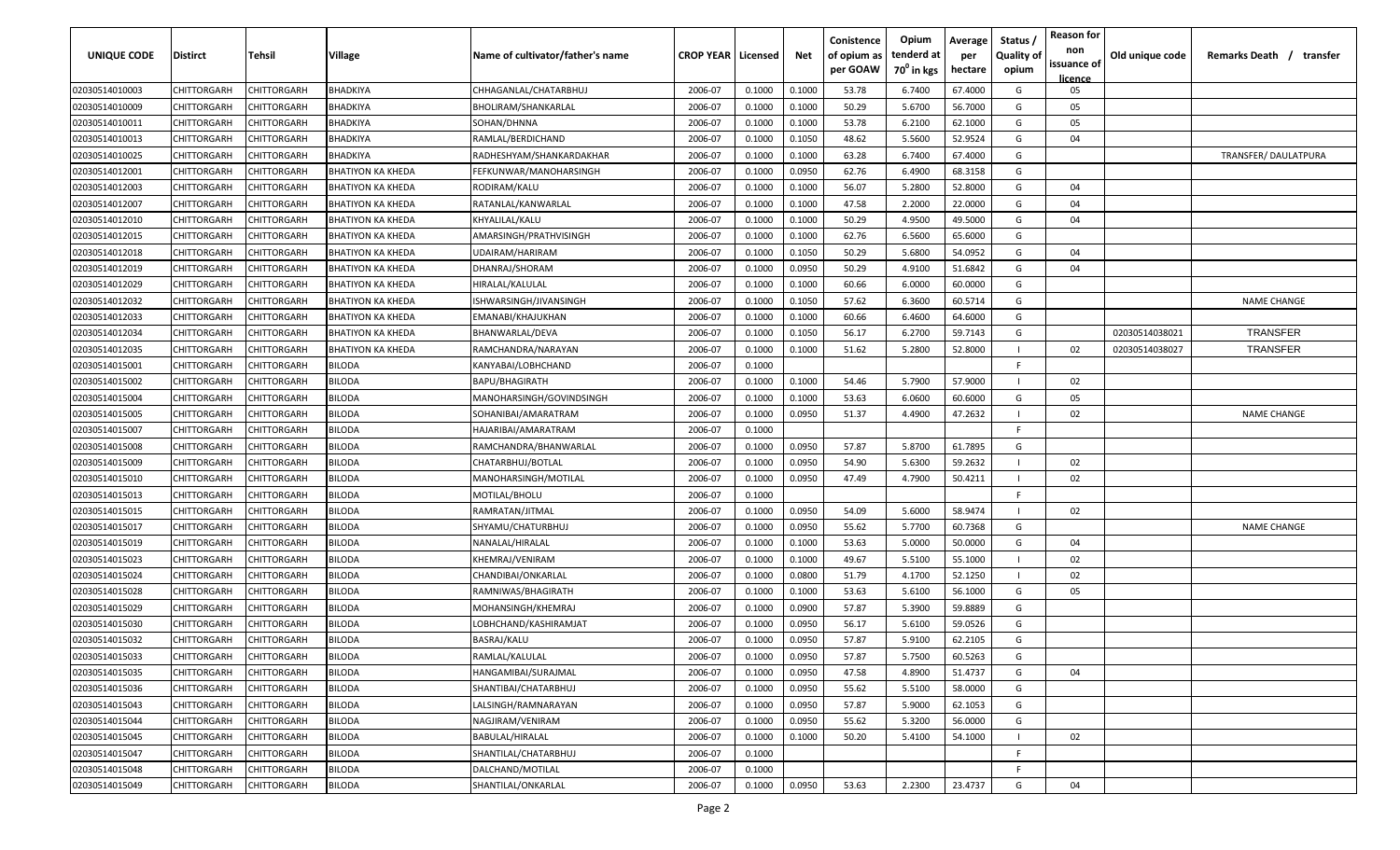| UNIQUE CODE    | Distirct    | Tehsil             | Village               | Name of cultivator/father's name | <b>CROP YEAR   Licensed</b> |        | Net    | Conistence<br>of opium as<br>per GOAW | Opium<br>tenderd at<br>$70^0$ in kgs | Average<br>per<br>hectare | Status /<br><b>Quality of</b><br>opium | <b>Reason for</b><br>non<br>issuance of<br><u>licence</u> | Old unique code | Remarks Death /<br>transfer |
|----------------|-------------|--------------------|-----------------------|----------------------------------|-----------------------------|--------|--------|---------------------------------------|--------------------------------------|---------------------------|----------------------------------------|-----------------------------------------------------------|-----------------|-----------------------------|
| 02030514015052 | CHITTORGARH | CHITTORGARH        | BILODA                | NANLAL/NATHU                     | 2006-07                     | 0.1000 |        |                                       |                                      |                           | F.                                     |                                                           |                 |                             |
| 02030514015053 | CHITTORGARH | CHITTORGARH        | BILODA                | BAPULAL/AMARATRAM                | 2006-07                     | 0.1000 | 0.0950 | 67.47                                 | 6.4100                               | 67.4737                   | G                                      |                                                           |                 |                             |
| 02030514015054 | CHITTORGARH | CHITTORGARH        | BILODA                | CHARANSINGH/RAMLAL               | 2006-07                     | 0.1000 | 0.0800 | 57.87                                 | 4.8300                               | 60.3750                   | G                                      |                                                           |                 |                             |
| 02030514015055 | CHITTORGARH | CHITTORGARH        | BILODA                | BHERULAL/SHANKARLAL              | 2006-07                     | 0.1000 | 0.0950 | 53.63                                 | 5.3700                               | 56.5263                   | G                                      | 05                                                        |                 |                             |
| 02030514015056 | CHITTORGARH | CHITTORGARH        | BILODA                | PRATHVIRAJ/RAMJAT                | 2006-07                     | 0.1000 | 0.0950 | 49.51                                 | 4.9800                               | 52.4211                   |                                        | 02                                                        |                 |                             |
| 02030514015058 | CHITTORGARH | CHITTORGARH        | BILODA                | RAMSINGH/KHEMRAJ                 | 2006-07                     | 0.1000 |        |                                       |                                      |                           | -F                                     |                                                           |                 |                             |
| 02030514015060 | CHITTORGARH | <b>CHITTORGARH</b> | BILODA                | HIRALAL/BHAGIRATH                | 2006-07                     | 0.1000 | 0.1000 | 52.61                                 | 5.3800                               | 53.8000                   |                                        | 02                                                        |                 |                             |
| 02030514015063 | CHITTORGARH | <b>CHITTORGARH</b> | BILODA                | LALSINGH/RAMCHAND                | 2006-07                     | 0.1000 | 0.0950 | 60.45                                 | 5.8900                               | 62.0000                   | G                                      |                                                           |                 |                             |
| 02030514015065 | CHITTORGARH | CHITTORGARH        | BILODA                | SHANTILAL/CHENRAM                | 2006-07                     | 0.1000 | 0.0950 | 52.76                                 | 5.3000                               | 55.7895                   | $\mathbf{I}$                           | 02                                                        |                 |                             |
| 02030514015068 | CHITTORGARH | CHITTORGARH        | BILODA                | SHORAM/KISHANA                   | 2006-07                     | 0.1000 | 0.1000 | 55.62                                 | 6.2600                               | 62.6000                   | G                                      |                                                           |                 |                             |
| 02030514015069 | CHITTORGARH | CHITTORGARH        | 3ILODA                | HIRALAL/SURAJMAL                 | 2006-07                     | 0.1000 | 0.0950 | 54.30                                 | 5.2100                               | 54.8421                   |                                        | 02                                                        |                 |                             |
| 02030514015072 | CHITTORGARH | CHITTORGARH        | BILODA                | DADAMCHAND/CHENRAM               | 2006-07                     | 0.1000 | 0.1000 | 49.67                                 | 5.2300                               | 52.3000                   |                                        | 02                                                        |                 |                             |
| 02030514015075 | CHITTORGARH | CHITTORGARH        | BILODA                | SHYANIBAI/KALURAM                | 2006-07                     | 0.1000 | 0.1000 | 49.73                                 | 4.4200                               | 44.2000                   |                                        | 02                                                        |                 | <b>NAME CHANGE</b>          |
| 02030514015086 | CHITTORGARH | CHITTORGARH        | BILODA                | KAMALABAI/RAJU                   | 2006-07                     | 0.1000 | 0.0950 | 35.60                                 | 0.7140                               | 7.5158                    |                                        | 02                                                        |                 | <b>NAME CHANGE</b>          |
| 02030514015088 | CHITTORGARH | CHITTORGARH        | BILODA                | RUPA/KASIRAM                     | 2006-07                     | 0.1000 | 0.0950 | 49.50                                 | 4.7200                               | 49.6842                   |                                        | 02                                                        |                 |                             |
| 02030514016001 | CHITTORGARH | CHITTORGARH        | BILOLA                | RUPIBAI/JAIRAM                   | 2006-07                     | 0.1000 | 0.1000 | 57.29                                 | 5.8800                               | 58.8000                   | G                                      |                                                           |                 |                             |
| 02030514016002 | CHITTORGARH | CHITTORGARH        | BILOLA                | MOHAN/BHURALAL                   | 2006-07                     | 0.1000 | 0.1000 | 64.26                                 | 6.1400                               | 61.4000                   | G                                      |                                                           |                 |                             |
| 02030514016004 | CHITTORGARH | CHITTORGARH        | <b>BILOLA</b>         | MADHO/RAMLAL                     | 2006-07                     | 0.1000 | 0.1000 | 57.29                                 | 5.5200                               | 55.2000                   | G                                      | 04                                                        |                 |                             |
| 02030514016008 | CHITTORGARH | CHITTORGARH        | BILOLA                | AMARSINGH/ONKARSINGH             | 2006-07                     | 0.1000 | 0.0950 | 64.26                                 | 2.0500                               | 21.5789                   | G                                      | 04                                                        |                 |                             |
| 02030514016009 | CHITTORGARH | CHITTORGARH        | BILOLA                | MOHANLAL/MOTILAL                 | 2006-07                     | 0.1000 | 0.1000 | 57.29                                 | 5.0300                               | 50.3000                   | G                                      | 04                                                        |                 |                             |
| 02030514016011 | CHITTORGARH | CHITTORGARH        | BILOLA                | BHAGAWAN/JITU                    | 2006-07                     | 0.1000 | 0.0950 | 60.45                                 | 5.2800                               | 55.5789                   | G                                      | 04                                                        |                 |                             |
| 02030514016015 | CHITTORGARH | CHITTORGARH        | BILOLA                | HAJARILAL/GANGARAM               | 2006-07                     | 0.1000 | 0.1000 | 55.57                                 | 5.1000                               | 51.0000                   | G                                      | 04                                                        |                 |                             |
| 02030514016017 | CHITTORGARH | CHITTORGARH        | BILOLA                | MIYACHAND/PARTHA                 | 2006-07                     | 0.1000 |        |                                       |                                      |                           | -F                                     |                                                           |                 |                             |
| 02030514016020 | CHITTORGARH | CHITTORGARH        | BILOLA                | INDRASINGH/ONKARSINGH            | 2006-07                     | 0.1000 | 0.0950 | 64.26                                 | 5.6600                               | 59.5789                   | G                                      |                                                           |                 |                             |
| 02030514016021 | CHITTORGARH | CHITTORGARH        | BILOLA                | SAMPATLAL/FULCHAND               | 2006-07                     | 0.1000 |        |                                       |                                      |                           | F.                                     |                                                           |                 |                             |
| 02030514016022 | CHITTORGARH | CHITTORGARH        | BILOLA                | VENA/PYARA                       | 2006-07                     | 0.1000 | 0.1000 | 61.86                                 | 5.9700                               | 59.7000                   | G                                      |                                                           |                 |                             |
| 02030514016023 | CHITTORGARH | CHITTORGARH        | BILOLA                | MANGILAL/BHERA                   | 2006-07                     | 0.1000 | 0.0450 | 55.57                                 | 2.8400                               | 63.1111                   | G                                      |                                                           |                 |                             |
| 02030514016024 | CHITTORGARH | CHITTORGARH        | 31LOLA                | DAKHIBAI/NANDA                   | 2006-07                     | 0.1000 | 0.0950 | 57.29                                 | 5.1600                               | 54.3158                   | G                                      | 04                                                        |                 |                             |
| 02030514016025 | CHITTORGARH | CHITTORGARH        | BILOLA                | VIJAYSINGH/CHIMANSINGH           | 2006-07                     | 0.1000 |        |                                       |                                      |                           | F.                                     |                                                           |                 |                             |
| 02030514019001 | CHITTORGARH | CHITTORGARH        | CHAOUHANO KA KNTHARIA | <b>BHAGWAN/BARDA</b>             | 2006-07                     | 0.1000 | 0.1000 | 64.26                                 | 1.3500                               | 13.5000                   | G                                      | 04                                                        |                 |                             |
| 02030514019003 | CHITTORGARH | CHITTORGARH        | CHAOUHANO KA KNTHARIA | DHAPUBAI/PARTHU                  | 2006-07                     | 0.1000 | 0.1000 | 70.11                                 | 1.4400                               | 14.4000                   | G                                      | 04                                                        |                 |                             |
| 02030514019011 | CHITTORGARH | <b>CHITTORGARH</b> | CHAOUHANO KA KNTHARIA | MANGU/LAXMAN                     | 2006-07                     | 0.1000 | 0.0950 | 64.26                                 | 1.6200                               | 17.0526                   | G                                      | 04                                                        |                 |                             |
| 02030514019014 | CHITTORGARH | CHITTORGARH        | CHAOUHANO KA KNTHARIA | GISU/BHERA                       | 2006-07                     | 0.1000 | 0.0950 | 60.38                                 | 0.1700                               | 1.7895                    |                                        | 02                                                        |                 |                             |
| 02030514019026 | CHITTORGARH | CHITTORGARH        | CHAOUHANO KA KNTHARIA | UDYRAM/KALU                      | 2006-07                     | 0.1000 | 0.0950 | 60.45                                 | 1.1600                               | 12.2105                   | G                                      | 04                                                        |                 |                             |
| 02030514019029 | CHITTORGARH | CHITTORGARH        | CHAOUHANO KA KNTHARIA | NARAYAN/RAMA(BHOLIBAI)           | 2006-07                     | 0.1000 | 0.1000 | 60.45                                 | 1.5500                               | 15.5000                   | G                                      | 04                                                        |                 |                             |
| 02030514019033 | CHITTORGARH | <b>CHITTORGARH</b> | CHAOUHANO KA KNTHARIA | SHANKARLAL/ONKAR                 | 2006-07                     | 0.1000 | 0.0950 | 60.45                                 | 1.6700                               | 17.5789                   | G                                      | 04                                                        |                 |                             |
| 02030514019034 | CHITTORGARH | CHITTORGARH        | CHAOUHANO KA KNTHARIA | SHANKARLAL/BHERA JAT             | 2006-07                     | 0.1000 | 0.1000 | 62.76                                 | 1.7100                               | 17.1000                   | G                                      | 04                                                        | 02030514096016  | <b>TRANSFER</b>             |
| 02030514019035 | CHITTORGARH | CHITTORGARH        | CHAOUHANO KA KNTHARIA | <b>BANSHILAL/KHUMAN MALI</b>     | 2006-07                     | 0.1000 | 0.1000 | 64.26                                 | 1.9000                               | 19.0000                   | G                                      | 04                                                        | 02030514096025  | <b>TRANSFER</b>             |
| 02030514019036 | CHITTORGARH | CHITTORGARH        | CHAOUHANO KA KNTHARIA | <b>GEAHRU/NARAYAN</b>            | 2006-07                     | 0.1000 | 0.1000 | 47.58                                 | 1.7600                               | 17.6000                   | G                                      | 04                                                        | 02030514096001  | <b>TRANSFER</b>             |
| 02030514019037 | CHITTORGARH | CHITTORGARH        | CHAOUHANO KA KNTHARIA | SHRILAL/MOTILAL                  | 2006-07                     | 0.1000 | 0.1000 | 60.45                                 | 1.5100                               | 15.1000                   | G                                      | 04                                                        |                 |                             |
| 02030514021002 | CHITTORGARH | CHITTORGARH        | CHIKSI A              | HIRALAL/DEVJI                    | 2006-07                     | 0.1000 | 0.1050 | 53.63                                 | 6.2400                               | 59.4286                   | G                                      | 05                                                        |                 |                             |
| 02030514021004 | CHITTORGARH | CHITTORGARH        | CHIKSI A              | AMRTARAM/GOKAL                   | 2006-07                     | 0.1000 | 0.0950 | 60.45                                 | 6.5800                               | 69.2632                   | G                                      |                                                           |                 |                             |
| 02030514021005 | CHITTORGARH | CHITTORGARH        | CHIKSI A              | ONKARLALA/HARLAL                 | 2006-07                     | 0.1000 | 0.1000 | 55.57                                 | 5.9100                               | 59.1000                   | G                                      |                                                           |                 |                             |
| 02030514021007 | CHITTORGARH | CHITTORGARH        | CHIKSI A              | KISHANSINGH/HUKMSINGH            | 2006-07                     | 0.1000 | 0.0950 | 53.63                                 | 5.3600                               | 56.4211                   | G                                      | 05                                                        |                 |                             |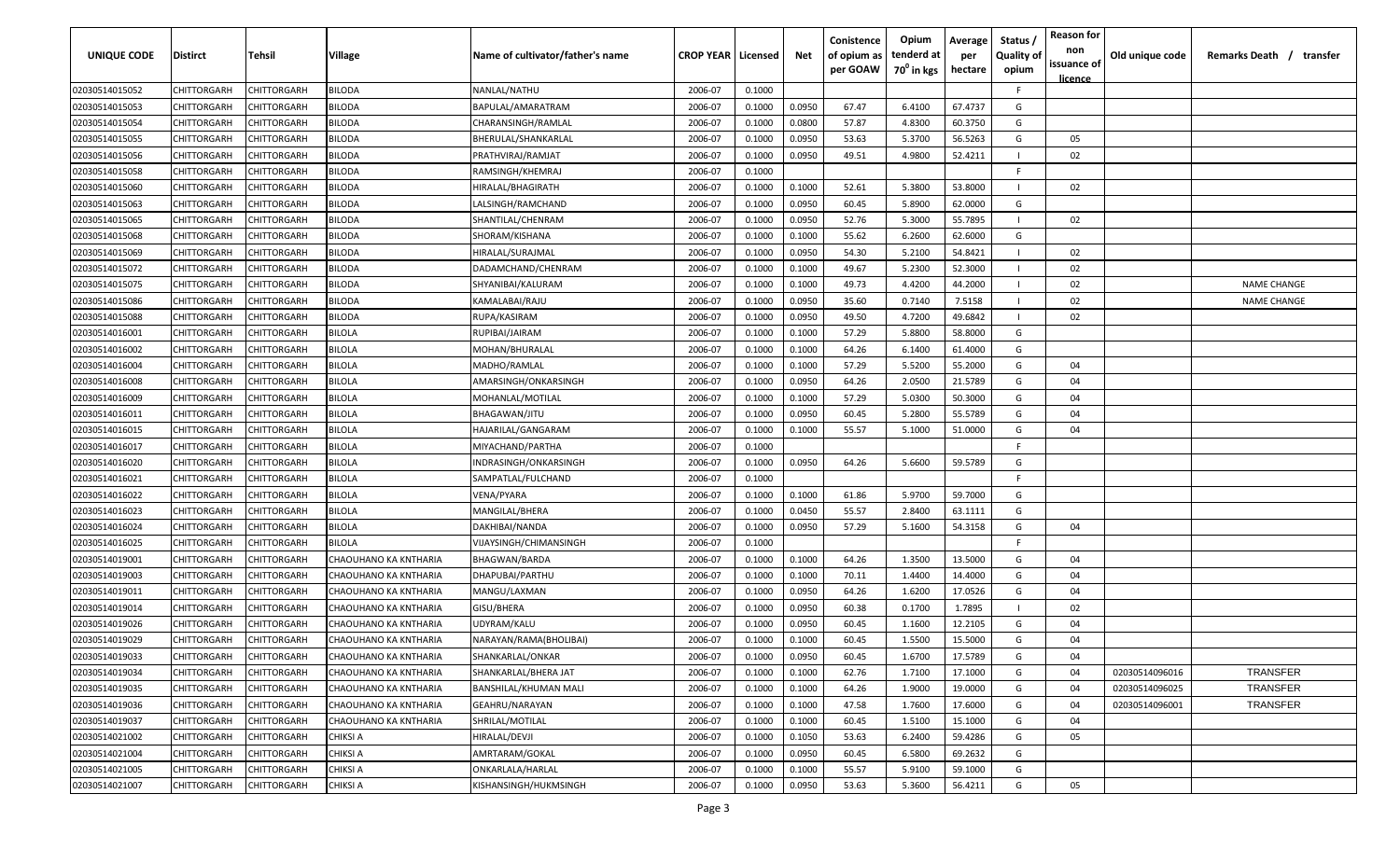| <b>UNIQUE CODE</b> | Distirct           | Tehsil      | Village         | Name of cultivator/father's name  | <b>CROP YEAR   Licensed</b> |        | Net    | Conistence<br>of opium as<br>per GOAW | Opium<br>tenderd at<br>70 <sup>0</sup> in kgs | Average<br>per<br>hectare | Status /<br><b>Quality of</b><br>opium | <b>Reason for</b><br>non<br>issuance of<br>licence | Old unique code | Remarks Death / transfer |
|--------------------|--------------------|-------------|-----------------|-----------------------------------|-----------------------------|--------|--------|---------------------------------------|-----------------------------------------------|---------------------------|----------------------------------------|----------------------------------------------------|-----------------|--------------------------|
| 02030514021008     | CHITTORGARH        | CHITTORGARH | <b>CHIKSI A</b> | MADHANLAL/HIRALAL                 | 2006-07                     | 0.1000 | 0.1050 | 56.17                                 | 1.8300                                        | 17.4286                   | G                                      | 04                                                 |                 |                          |
| 02030514021009     | CHITTORGARH        | CHITTORGARH | CHIKSI A        | GITABAI/ONKAR                     | 2006-07                     | 0.1000 | 0.1000 | 55.57                                 | 6.1100                                        | 61.1000                   | G                                      |                                                    |                 |                          |
| 02030514021012     | CHITTORGARH        | CHITTORGARH | CHIKSI A        | NANDLAL/JEETMAL                   | 2006-07                     | 0.1000 | 0.0400 | 56.17                                 | 2.3300                                        | 58.2500                   | G                                      |                                                    |                 |                          |
| 02030514021014     | CHITTORGARH        | CHITTORGARH | CHIKSI A        | HARLAL/HUKMA                      | 2006-07                     | 0.1000 | 0.1000 | 53.63                                 | 6.1100                                        | 61.1000                   | G                                      | 05                                                 |                 |                          |
| 02030514021016     | CHITTORGARH        | CHITTORGARH | CHIKSI A        | ONKARLAL/BOTLAL                   | 2006-07                     | 0.1000 | 0.0950 | 60.45                                 | 6.4100                                        | 67.4737                   | G                                      |                                                    |                 |                          |
| 02030514021017     | CHITTORGARH        | CHITTORGARH | CHIKSI A        | DALU/BHOLARAM                     | 2006-07                     | 0.1000 | 0.1000 | 55.57                                 | 5.8100                                        | 58.1000                   | G                                      |                                                    |                 |                          |
| 02030514021020     | CHITTORGARH        | CHITTORGARH | CHIKSI A        | BHAGWAN/DALU                      | 2006-07                     | 0.1000 | 0.1000 | 56.17                                 | 5.7000                                        | 57.0000                   | G                                      |                                                    |                 |                          |
| 02030514021022     | CHITTORGARH        | CHITTORGARH | CHIKSI A        | RATANLAL/NANDA                    | 2006-07                     | 0.1000 | 0.0950 | 47.58                                 | 3.4600                                        | 36.4211                   | G                                      | 04                                                 |                 |                          |
| 02030514021030     | CHITTORGARH        | CHITTORGARH | CHIKSI A        | BHERULAL/UDIYACHAMAR              | 2006-07                     | 0.1000 | 0.1000 | 60.45                                 | 6.6800                                        | 66.8000                   | G                                      |                                                    |                 |                          |
| 02030514021033     | CHITTORGARH        | CHITTORGARH | CHIKSI A        | KASTURIBAI/DHANRAJ                | 2006-07                     | 0.1000 | 0.1000 | 55.57                                 | 5.9600                                        | 59.6000                   | G                                      |                                                    |                 |                          |
| 02030514021035     | CHITTORGARH        | CHITTORGARH | CHIKSI A        | MANOHARLAL/SHOLAL                 | 2006-07                     | 0.1000 | 0.1000 | 53.63                                 | 5.2200                                        | 52.2000                   | G                                      | 04                                                 |                 |                          |
| 02030514021036     | CHITTORGARH        | CHITTORGARH | CHIKSI A        | MOHANLAL/RAMNARAYAN               | 2006-07                     | 0.1000 | 0.0950 | 55.57                                 | 5.9200                                        | 62.3158                   | G                                      |                                                    |                 |                          |
| 02030514021040     | CHITTORGARH        | CHITTORGARH | CHIKSI A        | NARAYAN/DALU                      | 2006-07                     | 0.1000 | 0.1050 | 53.63                                 | 6.1600                                        | 58.6667                   | G                                      | 05                                                 |                 |                          |
| 02030514021046     | CHITTORGARH        | CHITTORGARH | CHIKSI A        | GOPILAL/MOTILALA                  | 2006-07                     | 0.1000 | 0.1050 | 60.45                                 | 6.8400                                        | 65.1429                   | G                                      |                                                    |                 |                          |
| 02030514021050     | CHITTORGARH        | CHITTORGARH | CHIKSI A        | NANA/RUPA                         | 2006-07                     | 0.1000 | 0.0950 | 53.63                                 | 5.4800                                        | 57.6842                   | G                                      | 05                                                 |                 |                          |
| 02030514021052     | CHITTORGARH        | CHITTORGARH | CHIKSI A        | LAKMICHAND/CHOTULAL               | 2006-07                     | 0.1000 | 0.0950 | 57.29                                 | 5.9900                                        | 63.0526                   | G                                      |                                                    |                 |                          |
| 02030514021054     | CHITTORGARH        | CHITTORGARH | CHIKSI A        | GATUBAI/MANGILAL                  | 2006-07                     | 0.1000 | 0.1000 | 55.57                                 | 6.0200                                        | 60.2000                   | G                                      |                                                    |                 |                          |
| 02030514021055     | CHITTORGARH        | CHITTORGARH | CHIKSI A        | HEMRAJ/CHUNNILAL                  | 2006-07                     | 0.1000 | 0.1000 | 60.45                                 | 6.5300                                        | 65.3000                   | G                                      |                                                    |                 |                          |
| 02030514021057     | CHITTORGARH        | CHITTORGARH | CHIKSI A        | MANOHARLAL/NANDLAL                | 2006-07                     | 0.1000 | 0.0900 | 57.29                                 | 5.6300                                        | 62.5556                   | G                                      |                                                    |                 |                          |
| 02030514021062     | CHITTORGARH        | CHITTORGARH | CHIKSI A        | RADESYAM/BALU                     | 2006-07                     | 0.1000 | 0.0950 | 53.63                                 | 4.6800                                        | 49.2632                   | G                                      | 04                                                 |                 |                          |
| 02030514021064     | CHITTORGARH        | CHITTORGARH | <b>CHIKSI A</b> | MOHANLAL/SHANKAR                  | 2006-07                     | 0.1000 | 0.1000 | 53.63                                 | 5.9100                                        | 59.1000                   | G                                      | 05                                                 |                 |                          |
| 02030514021067     | CHITTORGARH        | CHITTORGARH | CHIKSI A        | GOPAL/HIRALAL                     | 2006-07                     | 0.1000 | 0.1000 | 57.29                                 | 6.7900                                        | 67.9000                   | G                                      |                                                    |                 |                          |
| 02030514021068     | CHITTORGARH        | CHITTORGARH | CHIKSI A        | RAMRATAN/MANGILAL                 | 2006-07                     | 0.1000 | 0.1000 | 55.57                                 | 5.9100                                        | 59.1000                   | G                                      |                                                    |                 |                          |
| 02030514021069     | CHITTORGARH        | CHITTORGARH | CHIKSI A        | FTHELAL/ONKAR                     | 2006-07                     | 0.1000 | 0.0950 | 65.64                                 | 6.8500                                        | 72.1053                   | G                                      |                                                    |                 |                          |
| 02030514021070     | CHITTORGARH        | CHITTORGARH | CHIKSI A        | RAMGOPAL/DOLATRAM                 | 2006-07                     | 0.1000 | 0.0950 | 60.45                                 | 6.0900                                        | 64.1053                   | G                                      |                                                    |                 |                          |
| 02030514021075     | CHITTORGARH        | CHITTORGARH | CHIKSI A        | MITHULAL/GOPAL                    | 2006-07                     | 0.1000 | 0.0950 | 62.76                                 | 6.7500                                        | 71.0526                   | G                                      |                                                    |                 |                          |
| 02030514021076     | CHITTORGARH        | CHITTORGARH | CHIKSI A        | MNOHARLAL/DHNNAMALI               | 2006-07                     | 0.1000 | 0.1000 | 57.29                                 | 6.4000                                        | 64.0000                   | G                                      |                                                    |                 |                          |
| 02030514021077     | CHITTORGARH        | CHITTORGARH | CHIKSI A        | SURESHCHANDRA/GAMNDHIRAM          | 2006-07                     | 0.1000 | 0.0950 | 53.63                                 | 5.4600                                        | 57.4737                   | G                                      | 05                                                 |                 |                          |
| 02030514021082     | CHITTORGARH        | CHITTORGARH | CHIKSI A        | RAMNIVAS/DADAMCHAND               | 2006-07                     | 0.1000 | 0.1000 | 55.57                                 | 5.4600                                        | 54.6000                   | G                                      | 04                                                 |                 |                          |
| 02030514021086     | CHITTORGARH        | CHITTORGARH | CHIKSI A        | NARWARSINGH/LAXMILAL              | 2006-07                     | 0.1000 | 0.0950 | 60.45                                 | 6.6100                                        | 69.5789                   | G                                      |                                                    |                 |                          |
| 02030514021087     | CHITTORGARH        | CHITTORGARH | CHIKSI A        | KESURAM/PERTVIRAJ                 | 2006-07                     | 0.1000 | 0.1000 | 62.76                                 | 6.9000                                        | 69.0000                   | G                                      |                                                    |                 |                          |
| 02030514021088     | CHITTORGARH        | CHITTORGARH | CHIKSI A        | ONAKR/RAMA                        | 2006-07                     | 0.1000 | 0.0900 | 55.57                                 | 5.3000                                        | 58.8889                   | G                                      |                                                    |                 |                          |
| 02030514021090     | CHITTORGARH        | CHITTORGARH | CHIKSI A        | NANALAL/GISA                      | 2006-07                     | 0.1000 | 0.1000 | 57.29                                 | 6.8400                                        | 68.4000                   | G                                      |                                                    |                 |                          |
| 02030514021100     | CHITTORGARH        | CHITTORGARH | <b>CHIKSI A</b> | RAMNARAYAN/KALURAM                | 2006-07                     | 0.1000 | 0.0950 | 60.45                                 | 6.2200                                        | 65.4737                   | G                                      |                                                    |                 |                          |
| 02030514021104     | CHITTORGARH        | CHITTORGARH | <b>CHIKSI B</b> | KISHANLAL/GHISA                   | 2006-07                     | 0.1000 | 0.0950 | 65.64                                 | 7.0400                                        | 74.1053                   | G                                      |                                                    |                 |                          |
| 02030514021105     | CHITTORGARH        | CHITTORGARH | <b>CHIKSI B</b> | GITABAI/SHANKARLAL                | 2006-07                     | 0.1000 | 0.1000 | 60.45                                 | 6.6700                                        | 66.7000                   | G                                      |                                                    |                 |                          |
| 02030514021110     | <b>CHITTORGARH</b> | CHITTORGARH | <b>CHIKSI B</b> | PRATHVIRAJ/MOTILAL                | 2006-07                     | 0.1000 | 0.1000 | 62.76                                 | 6.9400                                        | 69.4000                   | G                                      |                                                    |                 |                          |
| 02030514021112     | <b>CHITTORGARH</b> | CHITTORGARH | <b>CHIKSI B</b> | ONKARLAL/KALU                     | 2006-07                     | 0.1000 | 0.1000 | 62.76                                 | 7.2300                                        | 72.3000                   | G                                      |                                                    |                 |                          |
| 02030514021113     | <b>CHITTORGARH</b> | CHITTORGARH | <b>CHIKSI B</b> | MANGILAL/HIRALAL                  | 2006-07                     | 0.1000 | 0.1000 | 55.57                                 | 6.5700                                        | 65.7000                   | G                                      |                                                    |                 |                          |
| 02030514021114     | CHITTORGARH        | CHITTORGARH | <b>CHIKSI B</b> | RAMCHANDRA/SALAGRAM               | 2006-07                     | 0.1000 | 0.1000 | 60.45                                 | 6.5500                                        | 65.5000                   | G                                      |                                                    |                 |                          |
| 02030514021115     | CHITTORGARH        | CHITTORGARH | <b>CHIKSI B</b> | JHAMAKUBAI/DEVILAL                | 2006-07                     | 0.1000 | 0.1050 |                                       |                                               |                           |                                        | 02                                                 |                 |                          |
| 02030514021119     | CHITTORGARH        | CHITTORGARH | <b>CHIKSI B</b> | ONKAR/LALU                        | 2006-07                     | 0.1000 | 0.0950 | 55.57                                 | 5.6600                                        | 59.5789                   | G                                      |                                                    |                 |                          |
| 02030514021120     | CHITTORGARH        | CHITTORGARH | <b>CHIKSI B</b> | BHAGAWANLAL/LAKHMICHAND/JHAMKUBAI | 2006-07                     | 0.1000 | 0.1000 | 56.17                                 | 6.1400                                        | 61.4000                   | G                                      |                                                    |                 |                          |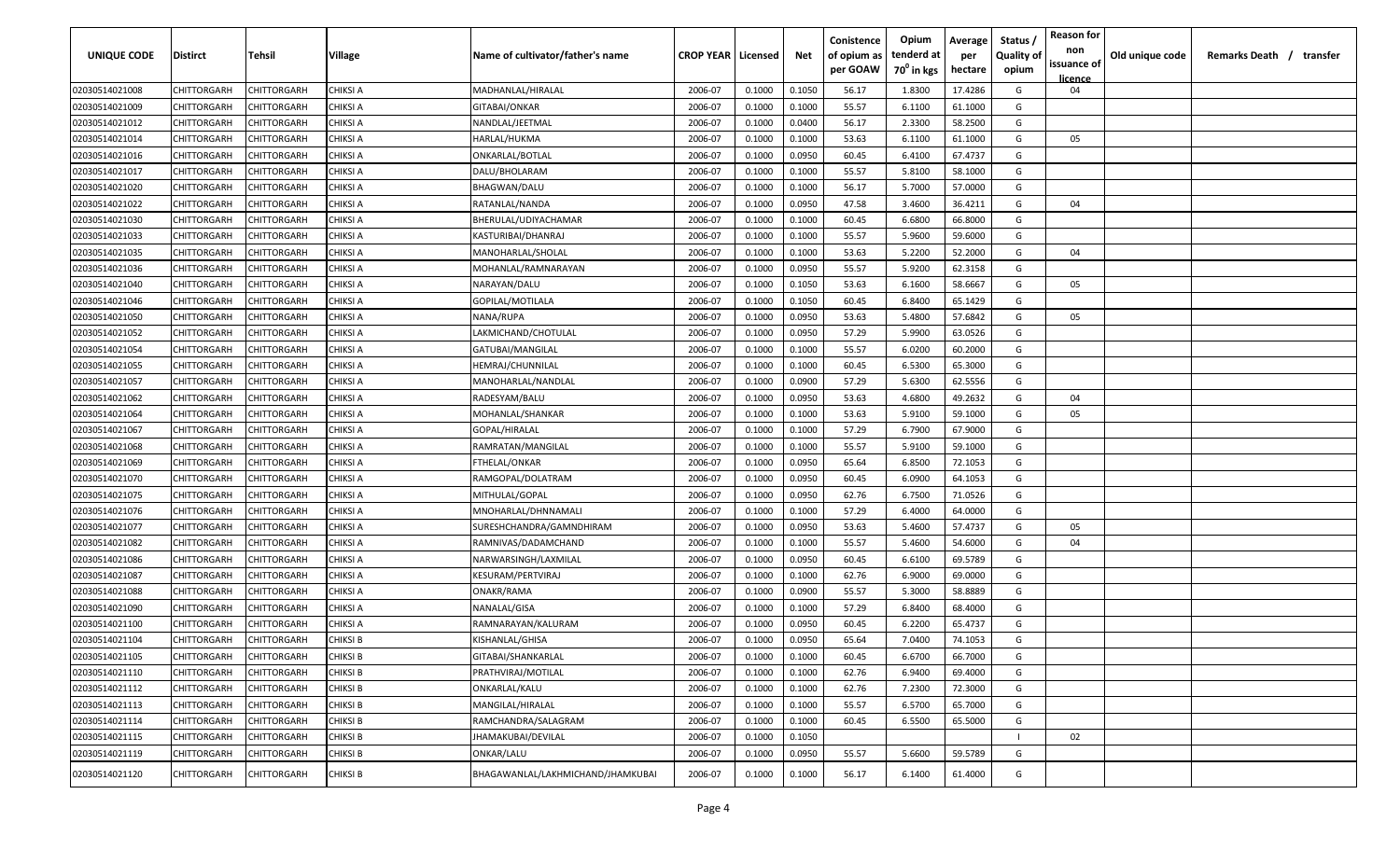| UNIQUE CODE    | Distirct           | Tehsil             | Village             | Name of cultivator/father's name | <b>CROP YEAR   Licensed</b> |        | Net    | Conistence<br>of opium as | Opium<br>tenderd at    | Average<br>per | Status /<br><b>Quality of</b> | <b>Reason for</b><br>non<br>issuance of | Old unique code | Remarks Death /<br>transfer |
|----------------|--------------------|--------------------|---------------------|----------------------------------|-----------------------------|--------|--------|---------------------------|------------------------|----------------|-------------------------------|-----------------------------------------|-----------------|-----------------------------|
|                |                    |                    |                     |                                  |                             |        |        | per GOAW                  | 70 <sup>0</sup> in kgs | hectare        | opium                         | licence                                 |                 |                             |
| 02030514021122 | CHITTORGARH        | CHITTORGARH        | <b>CHIKSI B</b>     | ONKARLAL/CHAMPALAL               | 2006-07                     | 0.1000 | 0.1050 | 53.63                     | 5.8000                 | 55.2381        | G                             | 04                                      |                 |                             |
| 02030514021123 | CHITTORGARH        | CHITTORGARH        | CHIKSI B            | SAGARBAI/ONKARLAL                | 2006-07                     | 0.1000 | 0.1050 | 60.45                     | 6.8300                 | 65.0476        | G                             |                                         |                 |                             |
| 02030514021131 | CHITTORGARH        | CHITTORGARH        | <b>CHIKSI B</b>     | MANGIBAI/BHURA                   | 2006-07                     | 0.1000 | 0.1000 | 53.63                     | 2.3300                 | 23.3000        | G                             | 04                                      |                 |                             |
| 02030514021137 | CHITTORGARH        | CHITTORGARH        | <b>CHIKSI B</b>     | LALCHAND/DULICHAND               | 2006-07                     | 0.1000 | 0.0950 | 57.29                     | 5.4900                 | 57.7895        | G                             |                                         |                 |                             |
| 02030514021139 | CHITTORGARH        | CHITTORGARH        | <b>CHIKSI B</b>     | CHENRAM/RATANLAL                 | 2006-07                     | 0.1000 | 0.0950 | 55.57                     | 5.8900                 | 62.0000        | G                             |                                         |                 |                             |
| 02030514021140 | CHITTORGARH        | CHITTORGARH        | CHIKSI B            | SHOBHA/NANDA                     | 2006-07                     | 0.1000 | 0.0950 | 55.57                     | 5.2800                 | 55.5789        | G                             | 04                                      |                 |                             |
| 02030514021146 | CHITTORGARH        | CHITTORGARH        | CHIKSI B            | GOPALLAL/RUPJI                   | 2006-07                     | 0.1000 | 0.1000 | 60.45                     | 6.6600                 | 66.6000        | G                             |                                         |                 |                             |
| 02030514021150 | CHITTORGARH        | CHITTORGARH        | CHIKSI B            | LOBHCHAND/LAKHMICHAND            | 2006-07                     | 0.1000 | 0.0950 | 53.63                     | 5.0100                 | 52.7368        | G                             | 04                                      |                 |                             |
| 02030514021152 | CHITTORGARH        | CHITTORGARH        | CHIKSI B            | PRABHU/BHERA                     | 2006-07                     | 0.1000 | 0.1000 | 57.29                     | 5.9300                 | 59.3000        | G                             |                                         |                 |                             |
| 02030514021155 | CHITTORGARH        | CHITTORGARH        | CHIKSI B            | RAMNARAYAN/HIRA                  | 2006-07                     | 0.1000 |        |                           |                        |                | F                             |                                         |                 |                             |
| 02030514021157 | CHITTORGARH        | CHITTORGARH        | CHIKSI B            | MAGNIRAM/LALURAM                 | 2006-07                     | 0.1000 | 0.0900 | 56.17                     | 4.9600                 | 55.1111        | G                             | 04                                      |                 |                             |
| 02030514021161 | CHITTORGARH        | CHITTORGARH        | CHIKSI B            | BAGDIRAM/GANGARAM                | 2006-07                     | 0.1000 | 0.0950 | 53.63                     | 5.5800                 | 58.7368        | G                             | 05                                      |                 |                             |
| 02030514021167 | CHITTORGARH        | CHITTORGARH        | CHIKSI B            | PYARCHAND/DEVJI                  | 2006-07                     | 0.1000 | 0.1000 | 57.87                     | 5.8800                 | 58.8000        | G                             |                                         |                 |                             |
| 02030514021170 | CHITTORGARH        | CHITTORGARH        | CHIKSI B            | CHUNA/LALU                       | 2006-07                     | 0.1000 | 0.1000 | 53.63                     | 5.6400                 | 56.4000        | G                             | 05                                      |                 |                             |
| 02030514021171 | CHITTORGARH        | CHITTORGARH        | <b>CHIKSI B</b>     | RUPLAL/NOJIRAM                   | 2006-07                     | 0.1000 | 0.0950 | 57.29                     | 5.2000                 | 54.7368        | G                             | 04                                      |                 |                             |
| 02030514021174 | CHITTORGARH        | CHITTORGARH        | <b>CHIKSI B</b>     | RAMSINGH/RAMNARAYAN              | 2006-07                     | 0.1000 | 0.1000 | 56.17                     | 5.9300                 | 59.3000        | G                             |                                         |                 |                             |
| 02030514021175 | CHITTORGARH        | CHITTORGARH        | <b>CHIKSI B</b>     | <b>BAPULAL/SHANKAR</b>           | 2006-07                     | 0.1000 | 0.1000 | 57.29                     | 6.3400                 | 63.4000        | G                             |                                         |                 |                             |
| 02030514021176 | CHITTORGARH        | CHITTORGARH        | <b>CHIKSI B</b>     | BANSHILAL/MANGILAL               | 2006-07                     | 0.1000 | 0.0900 | 57.29                     | 5.6400                 | 62.6667        | G                             |                                         |                 |                             |
| 02030514021179 | CHITTORGARH        | CHITTORGARH        | <b>CHIKSI B</b>     | DALU/HARLAL                      | 2006-07                     | 0.1000 | 0.1000 | 53.63                     | 5.7300                 | 57.3000        | G                             | 05                                      |                 |                             |
| 02030514021180 | CHITTORGARH        | CHITTORGARH        | <b>CHIKSI B</b>     | VENIRAM/KAJOD                    | 2006-07                     | 0.1000 | 0.1000 | 55.57                     | 5.5900                 | 55.9000        | G                             | 04                                      |                 |                             |
| 02030514021181 | CHITTORGARH        | CHITTORGARH        | <b>CHIKSI B</b>     | SHANKAR/MANGILAL                 | 2006-07                     | 0.1000 | 0.0950 | 55.62                     | 5.9000                 | 62.1053        | G                             |                                         |                 |                             |
| 02030514021186 | CHITTORGARH        | CHITTORGARH        | <b>CHIKSI B</b>     | MAHIPAL/DOULATRAM                | 2006-07                     | 0.1000 | 0.1050 | 55.62                     | 6.1800                 | 58.8571        | G                             |                                         |                 |                             |
| 02030514021193 | CHITTORGARH        | CHITTORGARH        | CHIKSI B            | ONKAR/NANDA                      | 2006-07                     | 0.1000 | 0.1000 | 56.17                     | 5.7100                 | 57.1000        | G                             |                                         |                 |                             |
| 02030514021200 | CHITTORGARH        | CHITTORGARH        | CHIKSI B            | MOTILAL/JAYRAM                   | 2006-07                     | 0.1000 | 0.1000 | 57.29                     | 6.0300                 | 60.3000        | G                             |                                         |                 |                             |
| 02030514021206 | CHITTORGARH        | CHITTORGARH        | CHIKSI B            | AMRATLAL/JHAMAKLAL               | 2006-07                     | 0.1000 | 0.1000 | 53.63                     | 5.5300                 | 55.3000        | G                             | 04                                      |                 |                             |
| 02030514021207 | CHITTORGARH        | CHITTORGARH        | CHIKSI A            | RAMNIWAS/ONKAR                   | 2006-07                     | 0.1000 | 0.0950 | 60.45                     | 6.2500                 | 65.7895        | G                             |                                         |                 |                             |
| 02030514021210 | CHITTORGARH        | CHITTORGARH        | CHIKSI A            | GOPAL/BHERULAL                   | 2006-07                     | 0.1000 | 0.1000 | 60.45                     | 6.2100                 | 62.1000        | G                             |                                         |                 |                             |
| 02030514021215 | CHITTORGARH        | CHITTORGARH        | CHIKSI A            | MANGILAL/SHANKAR                 | 2006-07                     | 0.1000 | 0.0950 | 62.76                     | 6.1100                 | 64.3158        | G                             |                                         |                 |                             |
| 02030514021220 | CHITTORGARH        | CHITTORGARH        | CHIKSI B            | DEVKISHAN/MULCHAND               | 2006-07                     | 0.1000 | 0.1000 | 57.87                     | 6.6200                 | 66.2000        | G                             |                                         |                 |                             |
| 02030514021227 | CHITTORGARH        | CHITTORGARH        | CHIKSI B            | KHUMRAJ/BHERULAL                 | 2006-07                     | 0.1000 | 0.1050 | 55.62                     | 5.8900                 | 56.0952        | G                             |                                         |                 |                             |
| 02030514021228 | CHITTORGARH        | CHITTORGARH        | <b>CHIKSI B</b>     | KHEMA/BHERA                      | 2006-07                     | 0.1000 | 0.1000 | 56.17                     | 5.9000                 | 59.0000        | G                             |                                         | 02030514025028  | <b>TRANSFER</b>             |
| 02030514021229 | CHITTORGARH        | CHITTORGARH        | CHIKSI A            | TRILOK/NAWALA                    | 2006-07                     | 0.1000 | 0.0950 | 65.45                     | 7.2000                 | 75.7895        | G                             |                                         |                 |                             |
| 02030514028001 | CHITTORGARH        | CHITTORGARH        | DHARANA             | VENA/DHNNA                       | 2006-07                     | 0.1000 | 0.1000 | 55.57                     | 5.4800                 | 54.8000        | G                             | 04                                      |                 |                             |
| 02030514028005 | CHITTORGARH        | CHITTORGARH        | DHARANA             | NANDA/BHERA                      | 2006-07                     | 0.1000 | 0.1000 | 55.57                     | 5.6000                 | 56.0000        | G                             |                                         |                 |                             |
| 02030514028007 | CHITTORGARH        | CHITTORGARH        | DHARANA             | KELASH/MOHAN                     | 2006-07                     | 0.1000 | 0.1000 | 60.45                     | 5.6300                 | 56.3000        | G                             |                                         |                 |                             |
| 02030514028008 | <b>CHITTORGARH</b> | <b>CHITTORGARH</b> | DHARANA             | CHHAGNA/NARAYAN                  | 2006-07                     | 0.1000 | 0.1000 | 57.29                     | 5.7400                 | 57.4000        | G                             |                                         |                 |                             |
| 02030514028011 | <b>CHITTORGARH</b> | CHITTORGARH        | DHARANA             | VARDA/KIRSHANA                   | 2006-07                     | 0.1000 | 0.1050 | 57.29                     | 6.2800                 | 59.8095        | G                             |                                         |                 |                             |
| 02030514028012 | <b>CHITTORGARH</b> | CHITTORGARH        | DHARANA             | CHANDIBAI/BANWARLAL              | 2006-07                     | 0.1000 | 0.1050 | 53.63                     | 5.1000                 | 48.5714        | G                             | 04                                      |                 |                             |
| 02030514028014 | <b>CHITTORGARH</b> | CHITTORGARH        | DHARANA             | NANA/KHEMRAJ                     | 2006-07                     | 0.1000 | 0.1000 | 55.57                     | 5.6200                 | 56.2000        | G                             |                                         |                 |                             |
| 02030514028015 | CHITTORGARH        | CHITTORGARH        | DHARANA             | BHURA/HAJARI                     | 2006-07                     | 0.1000 | 0.0950 | 57.29                     | 5.0400                 | 53.0526        | G                             | 04                                      | 02030514042005  | <b>TRANSFER</b>             |
| 02030514028016 | CHITTORGARH        | CHITTORGARH        | DHARANA             | NARAYAN/HAJARI                   | 2006-07                     | 0.1000 | 0.1000 | 55.57                     | 4.9000                 | 49.0000        | G                             | 04                                      | 02030514057007  | <b>TRANSFER</b>             |
| 02030514028017 | <b>CHITTORGARH</b> | CHITTORGARH        | DHARANA             | HEMA/MEGHA                       | 2006-07                     | 0.1000 | 0.1000 | 57.29                     | 5.6200                 | 56.2000        | G                             |                                         | 02030514057015  | <b>TRANSFER</b>             |
| 02030514029002 | CHITTORGARH        | CHITTORGARH        | DOULATPURA VIJAYPUR | BHOLIRAM/MULCHAND                | 2006-07                     | 0.1000 | 0.1000 | 57.87                     | 6.6300                 | 66.3000        | G                             |                                         |                 |                             |
| 02030514029003 | <b>CHITTORGARH</b> | CHITTORGARH        | DOULATPURA VIJAYPUR | BALU/KALU                        | 2006-07                     | 0.1000 | 0.1050 | 55.62                     | 6.3800                 | 60.7619        | G                             |                                         |                 |                             |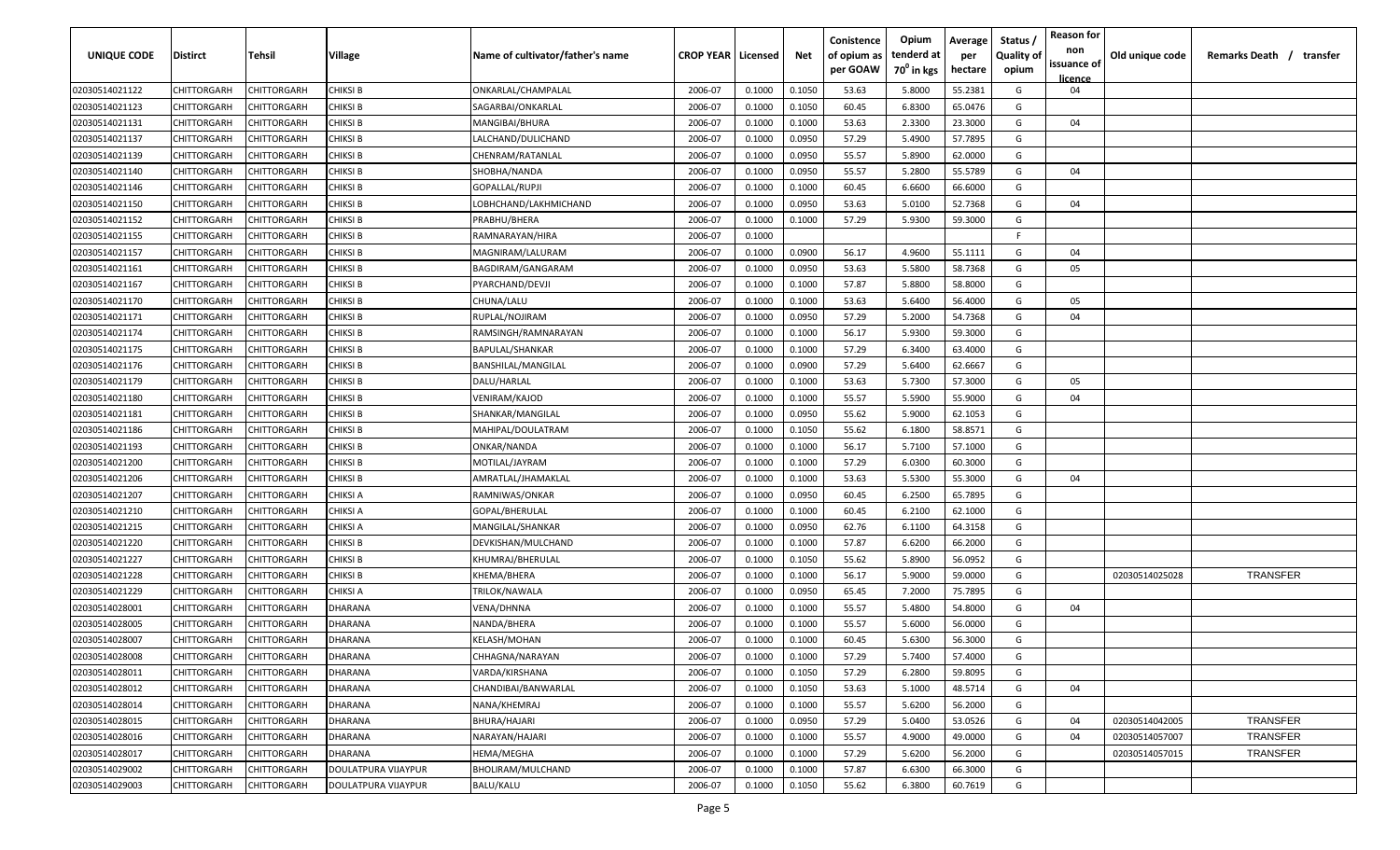| UNIQUE CODE    | <b>Distirct</b> | Tehsil             | Village                    | Name of cultivator/father's name | <b>CROP YEAR   Licensed</b> |        | Net    | Conistence<br>of opium as<br>per GOAW | Opium<br>tenderd at<br>70 <sup>0</sup> in kgs | Average<br>per<br>hectare | Status /<br><b>Quality of</b><br>opium | <b>Reason for</b><br>non<br>issuance of<br>licence | Old unique code | Remarks Death /<br>transfer |
|----------------|-----------------|--------------------|----------------------------|----------------------------------|-----------------------------|--------|--------|---------------------------------------|-----------------------------------------------|---------------------------|----------------------------------------|----------------------------------------------------|-----------------|-----------------------------|
| 02030514029006 | CHITTORGARH     | CHITTORGARH        | DOULATPURA VIJAYPUR        | DHAPUBAI/MAGANLAL                | 2006-07                     | 0.1000 | 0.1000 | 55.62                                 | 6.2600                                        | 62.6000                   | G                                      |                                                    |                 |                             |
| 02030514029009 | CHITTORGARH     | CHITTORGARH        | DOULATPURA VIJAYPUR        | BHANWARLAL/JAGGANNATH            | 2006-07                     | 0.1000 | 0.1000 | 58.47                                 | 6.7400                                        | 67.4000                   | G                                      |                                                    |                 |                             |
| 02030514029017 | CHITTORGARH     | CHITTORGARH        | DOULATPURA VIJAYPUR        | KISHANLAL/RANGLAL                | 2006-07                     | 0.1000 | 0.1000 | 55.62                                 | 6.4000                                        | 64.0000                   | G                                      |                                                    |                 |                             |
| 02030514029019 | CHITTORGARH     | CHITTORGARH        | DOULATPURA VIJAYPUR        | NANDRAM/MULCHAND                 | 2006-07                     | 0.1000 | 0.1000 | 55.62                                 | 5.9300                                        | 59.3000                   | G                                      |                                                    |                 |                             |
| 02030514029022 | CHITTORGARH     | CHITTORGARH        | DOULATPURA VIJAYPUR        | KANHAIYALAL/BALURAM              | 2006-07                     | 0.1000 | 0.1000 | 55.62                                 | 6.1300                                        | 61.3000                   | G                                      |                                                    |                 |                             |
| 02030514029024 | CHITTORGARH     | CHITTORGARH        | DOULATPURA VIJAYPUR        | SHIVLAL/GANGARAM                 | 2006-07                     | 0.1000 | 0.1000 | 58.47                                 | 6.2600                                        | 62.6000                   | G                                      |                                                    |                 |                             |
| 02030514029026 | CHITTORGARH     | CHITTORGARH        | DOULATPURA VIJAYPUR        | RADHIBAI/GITALAL                 | 2006-07                     | 0.1000 | 0.1000 | 55.62                                 | 6.1200                                        | 61.2000                   | G                                      |                                                    |                 |                             |
| 02030514029027 | CHITTORGARH     | CHITTORGARH        | DOULATPURA VIJAYPUR        | RAMLAL/GANGARAM                  | 2006-07                     | 0.1000 | 0.1000 | 58.47                                 | 6.6400                                        | 66.4000                   | G                                      |                                                    |                 |                             |
| 02030514029028 | CHITTORGARH     | <b>CHITTORGARH</b> | DOULATPURA VIJAYPUR        | BABARU/MOHAN                     | 2006-07                     | 0.1000 | 0.0950 | 55.62                                 | 6.1500                                        | 64.7368                   | G                                      |                                                    |                 |                             |
| 02030514029034 | CHITTORGARH     | CHITTORGARH        | DOULATPURA VIJAYPUR        | GITABAI/MOHAN                    | 2006-07                     | 0.1000 | 0.1000 | 55.62                                 | 6.1600                                        | 61.6000                   | G                                      |                                                    |                 |                             |
| 02030514029035 | CHITTORGARH     | CHITTORGARH        | DOULATPURA VIJAYPUR        | EJANBAI/MODIRAM                  | 2006-07                     | 0.1000 | 0.1000 | 58.47                                 | 6.8700                                        | 68.7000                   | G                                      |                                                    |                 |                             |
| 02030514029036 | CHITTORGARH     | CHITTORGARH        | DOULATPURA VIJAYPUR        | MOLABAI/DHANRAJ                  | 2006-07                     | 0.1000 | 0.1000 | 53.63                                 | 6.0400                                        | 60.4000                   | G                                      | 05                                                 |                 |                             |
| 02030514029037 | CHITTORGARH     | CHITTORGARH        | DOULATPURA VIJAYPUR        | NANAIBAI/RANGLAL                 | 2006-07                     | 0.1000 | 0.1000 | 55.62                                 | 6.2300                                        | 62.3000                   | G                                      |                                                    |                 |                             |
| 02030514029038 | CHITTORGARH     | CHITTORGARH        | DOULATPURA VIJAYPUR        | BHERU/MAGANDHAKAR                | 2006-07                     | 0.1000 | 0.1000 | 55.62                                 | 6.2800                                        | 62.8000                   | G                                      |                                                    |                 |                             |
| 02030514029044 | CHITTORGARH     | CHITTORGARH        | DOULATPURA VIJAYPUR        | NANALAL/FULCHAND                 | 2006-07                     | 0.1000 | 0.1000 | 60.45                                 | 6.6700                                        | 66.7000                   | G                                      |                                                    |                 |                             |
| 02030514029045 | CHITTORGARH     | CHITTORGARH        | DOULATPURA VIJAYPUR        | AASHARAM/MANGILAL                | 2006-07                     | 0.1000 | 0.1000 | 55.62                                 | 6.0300                                        | 60.3000                   | G                                      |                                                    |                 |                             |
| 02030514029049 | CHITTORGARH     | CHITTORGARH        | DOULATPURA VIJAYPUR        | PRABHUDAS/GIRDHARIDAS            | 2006-07                     | 0.1000 | 0.1000 | 55.62                                 | 6.0600                                        | 60.6000                   | G                                      |                                                    | 02030514097023  | <b>TRANSFER</b>             |
| 02030514029050 | CHITTORGARH     | CHITTORGARH        | <b>DOULATPURA VIJAYPUR</b> | CHAGANLAL/POKHAR                 | 2006-07                     | 0.1000 | 0.1000 | 55.62                                 | 6.2800                                        | 62.8000                   | G                                      |                                                    | 02030514059001  | <b>TRANSFER</b>             |
| 02030514029051 | CHITTORGARH     | CHITTORGARH        | <b>DOULATPURA VIJAYPUR</b> | UDA/VAKTA                        | 2006-07                     | 0.1000 | 0.1000 | 60.45                                 | 6.8300                                        | 68.3000                   | G                                      |                                                    | 02030514059003  | <b>TRANSFER</b>             |
| 02030514029052 | CHITTORGARH     | CHITTORGARH        | DOULATPURA VIJAYPUR        | RAMLAL/LAKHAMA                   | 2006-07                     | 0.1000 | 0.0950 | 56.17                                 | 6.1900                                        | 65.1579                   | G                                      |                                                    | 02030514059006  | <b>TRANSFER</b>             |
| 02030514029053 | CHITTORGARH     | CHITTORGARH        | DOULATPURA VIJAYPUR        | <b>BHERU/UDA</b>                 | 2006-07                     | 0.1000 | 0.1000 | 58.47                                 | 6.7200                                        | 67.2000                   | G                                      |                                                    | 02030514059008  | <b>TRANSFER</b>             |
| 02030514030001 | CHITTORGARH     | CHITTORGARH        | ERAL                       | SURESHCHANDRA/GHAMANDIRAM        | 2006-07                     | 0.1000 | 0.1050 | 50.29                                 | 6.2900                                        | 59.9048                   | G                                      | 05                                                 |                 |                             |
| 02030514030039 | CHITTORGARH     | CHITTORGARH        | ERAL                       | RUKMANIBAI/GANPAT                | 2006-07                     | 0.1000 | 0.0950 | 56.07                                 | 6.3100                                        | 66.4211                   | G                                      |                                                    |                 | TRANSFER/AMERPURA VIJAYPUR  |
| 02030514030049 | CHITTORGARH     | CHITTORGARH        | ERAL                       | KAMALSINGH/BASRAJ                | 2006-07                     | 0.1000 | 0.1000 | 57.62                                 | 6.0300                                        | 60.3000                   | G                                      |                                                    |                 | TRANSFER/PATANIYA A         |
| 02030514030054 | CHITTORGARH     | <b>CHITTORGARH</b> | ERAL                       | ONKAR/NATHU                      | 2006-07                     | 0.1000 |        |                                       |                                               |                           | -F                                     |                                                    |                 | TRANSFER/BILOLA             |
| 02030514030081 | CHITTORGARH     | <b>CHITTORGARH</b> | ERAL                       | KESHIBAI/GANGA                   | 2006-07                     | 0.1000 | 0.1000 | 53.22                                 | 2.5700                                        | 25.7000                   | G                                      | 04                                                 | 02030514057009  | <b>TRANSFER</b>             |
| 02030514030082 | CHITTORGARH     | CHITTORGARH        | ERAL                       | HARAJUBAI/PYARA                  | 2006-07                     | 0.1000 | 0.1000 | 56.17                                 | 6.1700                                        | 61.7000                   | G                                      |                                                    |                 | NAME CHANGE/TRANSFER/BILOLA |
| 02030514030083 | CHITTORGARH     | CHITTORGARH        | ERAL                       | AMBALAL/LALURAM                  | 2006-07                     | 0.1000 | 0.1000 | 48.62                                 | 5.2900                                        | 52.9000                   | G                                      | 04                                                 | 02030514056005  | <b>TRANSFER</b>             |
| 02030514031001 | CHITTORGARH     | CHITTORGARH        | FALASIYA                   | HIRALAL/SHRILAL                  | 2006-07                     | 0.1000 | 0.1000 | 62.76                                 | 6.6600                                        | 66.6000                   | G                                      |                                                    |                 |                             |
| 02030514031006 | CHITTORGARH     | CHITTORGARH        | FALASIYA                   | KAMALABAI/NANALAL                | 2006-07                     | 0.1000 | 0.0950 | 56.17                                 | 5.6100                                        | 59.0526                   | G                                      |                                                    |                 |                             |
| 02030514031007 | CHITTORGARH     | CHITTORGARH        | FALASIYA                   | RAMKANYABAI/RAJARAM              | 2006-07                     | 0.1000 |        |                                       |                                               |                           | -F                                     |                                                    |                 |                             |
| 02030514031015 | CHITTORGARH     | CHITTORGARH        | FALASIYA                   | JANIBAI/KALU                     | 2006-07                     | 0.1000 | 0.1000 | 57.62                                 | 1.7000                                        | 17.0000                   | G                                      | 04                                                 |                 |                             |
| 02030514031024 | CHITTORGARH     | <b>CHITTORGARH</b> | FALASIYA                   | BADAMBAI/HIRALAL                 | 2006-07                     | 0.1000 | 0.0950 | 57.58                                 | 5.2900                                        | 55.6842                   | G                                      | 04                                                 |                 |                             |
| 02030514031028 | CHITTORGARH     | CHITTORGARH        | FALASIYA                   | AMBALAL/DAKHIBAI                 | 2006-07                     | 0.1000 |        |                                       |                                               |                           |                                        |                                                    |                 |                             |
| 02030514031035 | CHITTORGARH     | <b>CHITTORGARH</b> | FALASIYA                   | DALCHAND/KALU                    | 2006-07                     | 0.1000 |        |                                       |                                               |                           |                                        |                                                    |                 |                             |
| 02030514031037 | CHITTORGARH     | <b>CHITTORGARH</b> | FALASIYA                   | GORILAL/MOTILAL                  | 2006-07                     | 0.1000 | 0.0950 | 57.62                                 | 1.9200                                        | 20.2105                   | G                                      | 04                                                 |                 |                             |
| 02030514031040 | CHITTORGARH     | CHITTORGARH        | FALASIYA                   | SHANTILAL/HAJARI                 | 2006-07                     | 0.1000 |        |                                       |                                               |                           | F.                                     |                                                    |                 |                             |
| 02030514031041 | CHITTORGARH     | CHITTORGARH        | FALASIYA                   | GORILAL/CHATURBHUJ               | 2006-07                     | 0.1000 | 0.0950 | 53.78                                 | 5.5700                                        | 58.6316                   | G                                      | 05                                                 |                 |                             |
| 02030514031044 | CHITTORGARH     | CHITTORGARH        | FALASIYA                   | VALIMO./BAKTAWARKHAN             | 2006-07                     | 0.1000 | 0.1000 | 39.65                                 | 3.9600                                        | 39.6000                   |                                        | 02                                                 |                 |                             |
| 02030514031048 | CHITTORGARH     | CHITTORGARH        | FALASIYA                   | KAILASHBAI/GAMNDIRAM             | 2006-07                     | 0.1000 |        |                                       |                                               |                           | -F                                     |                                                    |                 |                             |
| 02030514031053 | CHITTORGARH     | CHITTORGARH        | FALASIYA                   | KHEMRAJ/KALURAM                  | 2006-07                     | 0.1000 |        |                                       |                                               |                           | F.                                     |                                                    |                 |                             |
| 02030514031054 | CHITTORGARH     | CHITTORGARH        | FALASIYA                   | RAMSINGH/AMBALAL                 | 2006-07                     | 0.1000 |        |                                       |                                               |                           | E.                                     |                                                    |                 |                             |
| 02030514031055 | CHITTORGARH     | <b>CHITTORGARH</b> | FALASIYA                   | RAMESHWARLAL/AMRAT               | 2006-07                     | 0.1000 | 0.1000 | 47.58                                 | 1.3500                                        | 13.5000                   | G                                      | 04                                                 |                 |                             |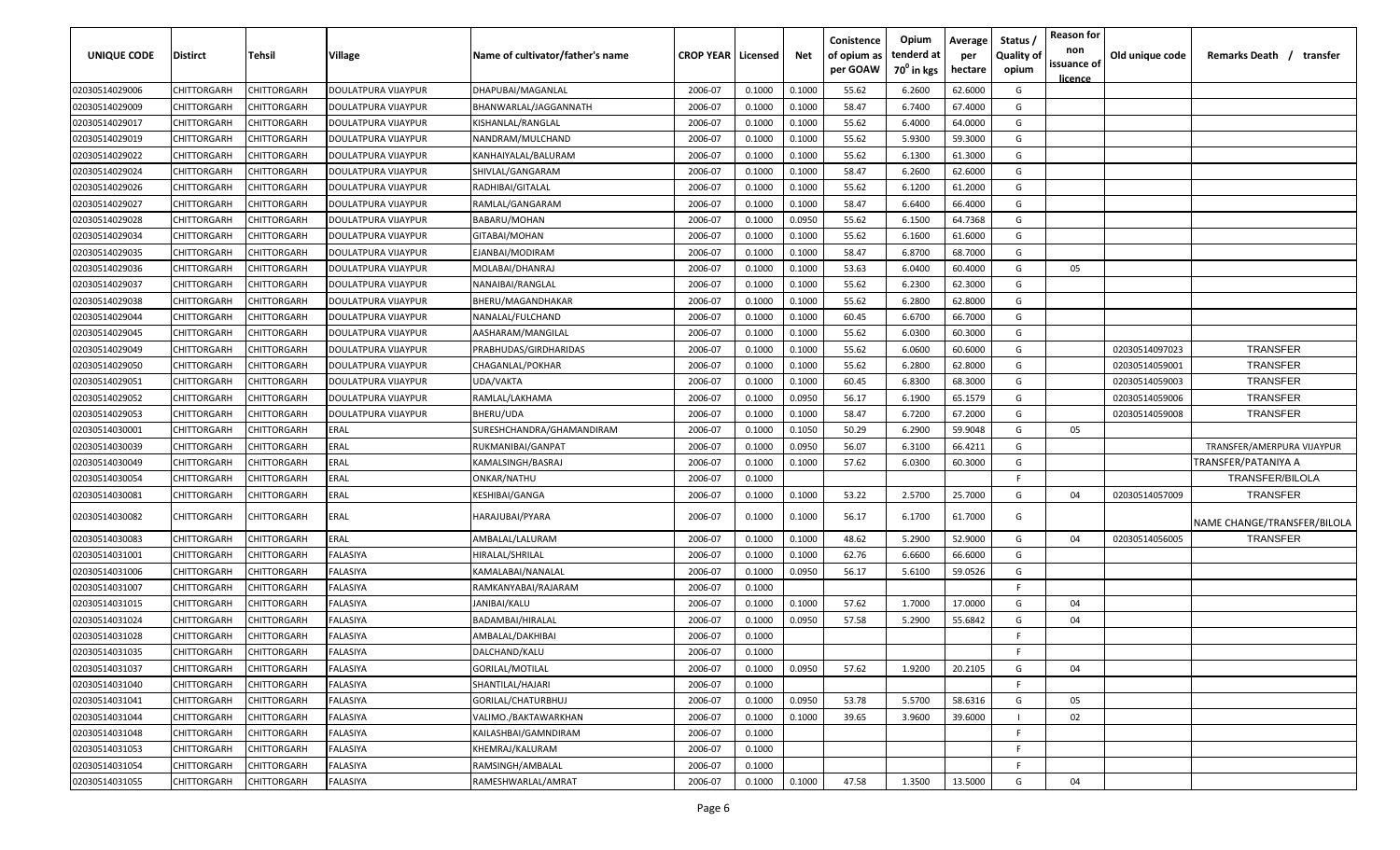| UNIQUE CODE                      | Distirct                   | Tehsil                     | Village                                                    | Name of cultivator/father's name        | <b>CROP YEAR   Licensed</b> |                  | Net              | Conistence<br>of opium as<br>per GOAW | Opium<br>tenderd at<br>70 <sup>0</sup> in kgs | Average<br>per<br>hectare | Status /<br><b>Quality of</b><br>opium | <b>Reason for</b><br>non<br>issuance of | Old unique code | Remarks Death / transfer |
|----------------------------------|----------------------------|----------------------------|------------------------------------------------------------|-----------------------------------------|-----------------------------|------------------|------------------|---------------------------------------|-----------------------------------------------|---------------------------|----------------------------------------|-----------------------------------------|-----------------|--------------------------|
|                                  |                            |                            |                                                            |                                         |                             | 0.1000           |                  |                                       | 5.6400                                        | 62.6667                   | G                                      | <u>licence</u>                          |                 |                          |
| 02030514031056<br>02030514031059 | CHITTORGARH                | CHITTORGARH                | FALASIYA                                                   | LALSINGH/DOULATRAM                      | 2006-07                     |                  | 0.0900<br>0.1000 | 57.62<br>57.62                        |                                               | 18.0000                   | G                                      | 04                                      |                 |                          |
| 02030514031060                   | CHITTORGARH<br>CHITTORGARH | CHITTORGARH<br>CHITTORGARH | FALASIYA<br>FALASIYA                                       | AMBALAL/RAMCHAND<br>BABULAL/JASRAJ      | 2006-07<br>2006-07          | 0.1000           |                  | 47.58                                 | 1.8000<br>5.0700                              | 53.3684                   | G                                      | 04                                      |                 |                          |
|                                  |                            |                            |                                                            |                                         |                             | 0.1000           | 0.0950           |                                       |                                               |                           | G                                      |                                         |                 |                          |
| 02030514031062                   | CHITTORGARH<br>CHITTORGARH | CHITTORGARH<br>CHITTORGARH | FALASIYA<br>FALASIYA                                       | RAMNARAYAN/HIRA<br>SATYANARAYAN/VENIRAM | 2006-07<br>2006-07          | 0.1000<br>0.1000 | 0.0950<br>0.1000 | 60.66<br>57.62                        | 6.3200<br>6.1200                              | 66.5263<br>61.2000        | G                                      |                                         |                 |                          |
| 02030514031063<br>02030514031064 | CHITTORGARH                | CHITTORGARH                | FALASIYA                                                   | MADANSINGH/VENIRAM                      | 2006-07                     | 0.1000           | 0.1000           | 56.07                                 | 6.1100                                        | 61.1000                   | G                                      |                                         |                 |                          |
| 02030514031065                   | CHITTORGARH                | CHITTORGARH                | FALASIYA                                                   | BHERULAL/HIRALAL                        | 2006-07                     | 0.1000           | 0.0950           | 56.07                                 | 5.8300                                        | 61.3684                   | G                                      |                                         |                 |                          |
| 02030514031066                   | CHITTORGARH                | CHITTORGARH                | FALASIYA                                                   | SAMPATBAI/CHHOGA                        | 2006-07                     | 0.1000           | 0.1000           | 61.81                                 | 1.9500                                        | 19.5000                   |                                        | 02                                      |                 |                          |
| 02030514031073                   | CHITTORGARH                | CHITTORGARH                | FALASIYA                                                   | <b>BABULAL/GHISA</b>                    | 2006-07                     | 0.1000           | 0.1000           | 53.78                                 | 5.9900                                        | 59.9000                   | G                                      | 05                                      |                 |                          |
| 02030514031079                   | CHITTORGARH                | CHITTORGARH                | FALASIYA                                                   | JAGDISH/RAMCHANDRA                      | 2006-07                     | 0.1000           | 0.1000           | 56.17                                 | 5.9600                                        | 59.6000                   | G                                      |                                         |                 |                          |
| 02030514031083                   | CHITTORGARH                | CHITTORGARH                | ALASIYA                                                    | SHAMIBAI/JASRAJ                         | 2006-07                     | 0.1000           | 0.1000           | 60.66                                 | 1.6200                                        | 16.2000                   | G                                      | 04                                      |                 |                          |
| 02030514032002                   | CHITTORGARH                | CHITTORGARH                | GAIRIYO KA KHEDA                                           | HARISINGH/RUPSINGH                      | 2006-07                     | 0.1000           | 0.1000           | 60.60                                 | 2.6000                                        | 26.0000                   | G                                      | 04                                      |                 |                          |
| 02030514032004                   | CHITTORGARH                | CHITTORGARH                | <b>GAIRIYO KA KHEDA</b>                                    | FATTU/HARLAL                            | 2006-07                     | 0.1000           |                  |                                       |                                               |                           | -F.                                    |                                         |                 |                          |
| 02030514032009                   | CHITTORGARH                | CHITTORGARH                | <b>GAIRIYO KA KHEDA</b>                                    | SANTOSHBAI/BALUDAS                      | 2006-07                     | 0.1000           | 0.1000           | 43.02                                 | 4.2500                                        | 42.5000                   |                                        | 02                                      |                 |                          |
| 02030514032011                   | CHITTORGARH                | CHITTORGARH                | <b>GAIRIYO KA KHEDA</b>                                    | MOHANSINGH/GAEMESINGH                   | 2006-07                     | 0.1000           |                  |                                       |                                               |                           | -F.                                    |                                         |                 |                          |
| 02030514032013                   | CHITTORGARH                | CHITTORGARH                | <b>GAIRIYO KA KHEDA</b>                                    | NANDA/HIRA                              | 2006-07                     | 0.1000           | 0.1050           | 53.63                                 | 5.3600                                        | 51.0476                   | G                                      | 04                                      |                 |                          |
|                                  | CHITTORGARH                | CHITTORGARH                |                                                            | PREMSINGH/PADAMSINGH                    | 2006-07                     | 0.1000           | 0.1000           | 47.58                                 | 1.9600                                        | 19.6000                   | G                                      | 04                                      |                 |                          |
| 02030514032015                   | CHITTORGARH                | CHITTORGARH                | <b>GAIRIYO KA KHEDA</b><br><b>GAIRIYO KA KHEDA</b>         |                                         | 2006-07                     | 0.1000           |                  |                                       |                                               |                           | F                                      |                                         |                 |                          |
| 02030514032016                   |                            |                            |                                                            | PRABHULAL/HARLAL                        |                             |                  |                  |                                       |                                               |                           | F.                                     |                                         |                 |                          |
| 02030514032019                   | CHITTORGARH<br>CHITTORGARH | CHITTORGARH                | <b>GAIRIYO KA KHEDA</b><br>GAIRIYO KA KHEDA                | BHAGAWANLAL/BARDI<br>HAJARI/GOKAL       | 2006-07<br>2006-07          | 0.1000           |                  |                                       |                                               |                           | E                                      |                                         |                 |                          |
| 02030514032026                   | CHITTORGARH                | CHITTORGARH                | <b>GAIRIYO KA KHEDA</b>                                    | SHOSHIBAI/NAWALA                        | 2006-07                     | 0.1000<br>0.1000 |                  |                                       |                                               |                           | -F.                                    |                                         |                 |                          |
| 02030514032029<br>02030514032033 | CHITTORGARH                | CHITTORGARH<br>CHITTORGARH | <b>GAIRIYO KA KHEDA</b>                                    | RATYA/RUPA                              | 2006-07                     | 0.1000           |                  |                                       |                                               |                           | -F.                                    |                                         |                 |                          |
| 02030514032035                   | CHITTORGARH                | CHITTORGARH                | GAIRIYO KA KHEDA                                           | PRATAPIBAI/CHAMPA                       | 2006-07                     | 0.1000           | 0.1000           | 56.17                                 | 5.5500                                        | 55.5000                   | G                                      | 04                                      |                 | <b>NAME CHANGE</b>       |
| 02030514032039                   | CHITTORGARH                | CHITTORGARH                | <b>GAIRIYO KA KHEDA</b>                                    | MANGU/NAGAJI                            | 2006-07                     | 0.1000           |                  |                                       |                                               |                           | -F.                                    |                                         |                 |                          |
| 02030514032050                   | CHITTORGARH                | CHITTORGARH                | <b>GAIRIYO KA KHEDA</b>                                    | PYARCHAND/UDA                           | 2006-07                     | 0.1000           | 0.1000           | 55.62                                 | 1.7900                                        | 17.9000                   | G                                      | 04                                      |                 |                          |
| 02030514032059                   |                            | CHITTORGARH                | <b>GAIRIYO KA KHEDA</b>                                    |                                         |                             | 0.1000           |                  |                                       |                                               |                           | -F.                                    |                                         |                 | NAME CHANGE/TRANSFER     |
|                                  | CHITTORGARH                |                            | GHATIYAWALI KA KHEDA                                       | DEVBAI/PANNALAL                         | 2006-07                     | 0.1000           | 0.1000           | 56.07                                 | 5.6300                                        | 56.3000                   | G                                      |                                         | 02030514033004  |                          |
| 02030514036002                   | CHITTORGARH                | CHITTORGARH                | GHATIYAWALI KA KHEDA                                       | BHANWARLAL/BHIMRAJ                      | 2006-07                     | 0.1000           | 0.0950           | 56.07                                 |                                               |                           | G                                      |                                         |                 |                          |
| 02030514036004                   | CHITTORGARH<br>CHITTORGARH | CHITTORGARH<br>CHITTORGARH |                                                            | HIRA/CHAMPA                             | 2006-07<br>2006-07          | 0.1000           | 0.1000           | 64.64                                 | 5.8100<br>7.0700                              | 61.1579<br>70.7000        | G                                      |                                         |                 |                          |
| 02030514036006                   |                            |                            | GHATIYAWALI KA KHEDA                                       | KELA/CHAMPA                             | 2006-07                     |                  | 0.1000           | 56.07                                 | 5.6400                                        | 56.4000                   | G                                      |                                         |                 |                          |
| 02030514036009                   | CHITTORGARH                | CHITTORGARH<br>CHITTORGARH | GHATIYAWALI KA KHEDA<br><b>GHATIYAWALI KA KHEDA</b>        | <b>BHERULAL/POKHER</b>                  | 2006-07                     | 0.1000<br>0.1000 | 0.1000           | 60.60                                 | 6.4400                                        | 64.4000                   | G                                      |                                         |                 |                          |
| 02030514036013<br>02030514036015 | CHITTORGARH<br>CHITTORGARH | CHITTORGARH                | <b>GHATIYAWALI KA KHEDA</b>                                | JAGANNATH/BHIMRAJ                       | 2006-07                     | 0.1000           | 0.1050           | 56.07                                 | 5.9600                                        | 56.7619                   | G                                      |                                         |                 |                          |
| 02030514036019                   | CHITTORGARH                | CHITTORGARH                |                                                            | CHHAGANLAL/RAMLAL<br>RANGLAL/BHANWARLAL | 2006-07                     | 0.1000           |                  | 57.62                                 | 5.7700                                        | 60.7368                   | G                                      |                                         |                 |                          |
|                                  |                            |                            | <b>GHATIYAWALI KA KHEDA</b><br><b>GHATIYAWALI KA KHEDA</b> |                                         | 2006-07                     | 0.1000           | 0.0950<br>0.0950 | 57.62                                 | 5.6000                                        | 58.9474                   | G                                      |                                         |                 |                          |
| 02030514036020                   | CHITTORGARH                | CHITTORGARH<br>CHITTORGARH | <b>GHATIYAWALI KA KHEDA</b>                                | KISHANLAL/PYARCHAND                     | 2006-07                     | 0.1000           | 0.0950           | 57.62                                 | 5.9600                                        | 62.7368                   | G                                      |                                         |                 |                          |
| 02030514036021<br>02030514036022 | CHITTORGARH                |                            |                                                            | RATANLAL/SHIVLAL                        |                             |                  |                  |                                       | 6.0300                                        | 63.4737                   |                                        |                                         |                 |                          |
|                                  | <b>CHITTORGARH</b>         | <b>CHITTORGARH</b>         | GHATIYAWALI KA KHEDA<br><b>GHATIYAWALI KA KHEDA</b>        | DEVILAL/SHIVLAL                         | 2006-07                     | 0.1000           | 0.0950<br>0.0950 | 56.07                                 |                                               |                           | G<br>G                                 |                                         |                 |                          |
| 02030514036026                   | CHITTORGARH                | CHITTORGARH                |                                                            | MOTILAL/CHAMPA                          | 2006-07                     | 0.1000           |                  | 56.07                                 | 5.7000                                        | 60.0000                   |                                        |                                         |                 |                          |
| 02030514036030                   | <b>CHITTORGARH</b>         | CHITTORGARH                | <b>GHATIYAWALI KA KHEDA</b>                                | CHUNNILAL/POKHAR                        | 2006-07                     | 0.1000           | 0.1000           | 56.07                                 | 5.6800                                        | 56.8000                   | G                                      |                                         |                 |                          |
| 02030514036033                   | <b>CHITTORGARH</b>         | CHITTORGARH                | <b>GHATIYAWALI KA KHEDA</b>                                | BHANWARLAL/NANDA                        | 2006-07                     | 0.1000           | 0.0950           | 60.60                                 | 6.0900                                        | 64.1053                   | G                                      |                                         |                 |                          |
| 02030514036034                   | CHITTORGARH                | CHITTORGARH                | <b>GHATIYAWALI KA KHEDA</b>                                | DALCHAND/NARAYAN                        | 2006-07                     | 0.1000           | 0.1000           | 59.25                                 | 6.2500                                        | 62.5000                   | G                                      |                                         |                 |                          |
| 02030514042007                   | CHITTORGARH                | CHITTORGARH                | <b>GUDA</b>                                                | NATHU/BHERA                             | 2006-07                     | 0.1000           | 0.1000           | 57.29                                 | 6.5900                                        | 65.9000                   | G                                      |                                         |                 |                          |
| 02030514042018                   | <b>CHITTORGARH</b>         | CHITTORGARH                | <b>GUDA</b>                                                | RUPA/GOKAL                              | 2006-07                     | 0.1000           | 0.1000           | 56.17                                 | 6.3700                                        | 63.7000                   | G                                      |                                         |                 |                          |
| 02030514042023                   | CHITTORGARH                | CHITTORGARH                | <b>GUDA</b>                                                | BHERULAL/NANDRAM                        | 2006-07                     | 0.1000           | 0.1000           | 45.46                                 | 5.0100                                        | 50.1000                   |                                        | 02                                      |                 |                          |
| 02030514042024                   | CHITTORGARH                | <b>CHITTORGARH</b>         | <b>GUDA</b>                                                | GOURILAL/NATHU                          | 2006-07                     | 0.1000           | 0.1000           | 57.29                                 | 6.6800                                        | 66.8000                   | G                                      |                                         |                 |                          |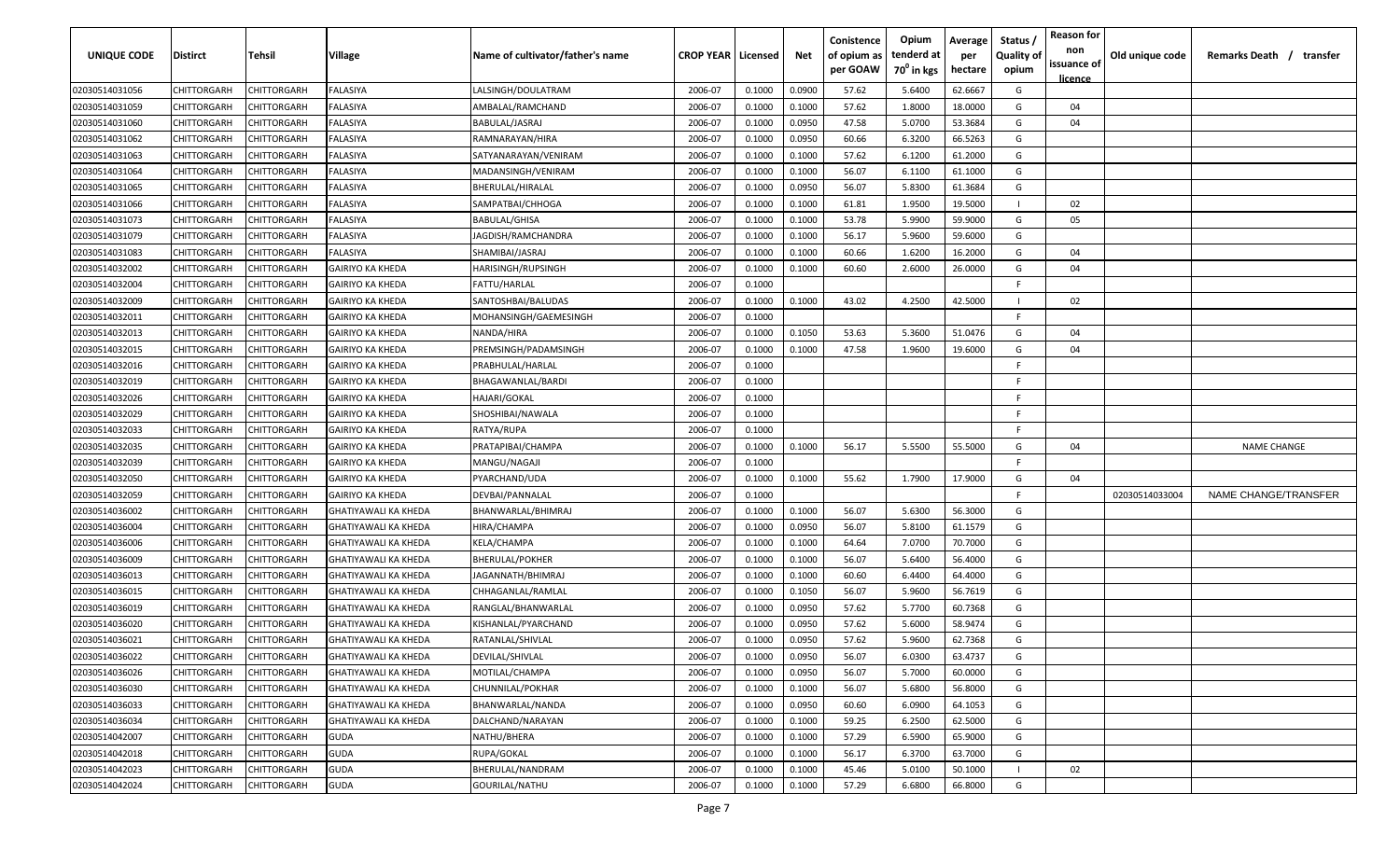| UNIQUE CODE    | Distirct           | Tehsil             | Village          | Name of cultivator/father's name | <b>CROP YEAR   Licensed</b> |        | Net    | Conistence<br>of opium as | Opium<br>tenderd at    | Average<br>per | Status /<br><b>Quality of</b> | <b>Reason for</b><br>non<br>issuance of | Old unique code | Remarks Death /<br>transfer |
|----------------|--------------------|--------------------|------------------|----------------------------------|-----------------------------|--------|--------|---------------------------|------------------------|----------------|-------------------------------|-----------------------------------------|-----------------|-----------------------------|
|                |                    |                    |                  |                                  |                             |        |        | per GOAW                  | 70 <sup>0</sup> in kgs | hectare        | opium                         | licence                                 |                 |                             |
| 02030514042030 | CHITTORGARH        | CHITTORGARH        | <b>GUDA</b>      | RAMKISHAN/CHHAGANLAL             | 2006-07                     | 0.1000 | 0.1000 | 55.57                     | 3.2600                 | 32.6000        | G                             | 04                                      |                 |                             |
| 02030514042033 | CHITTORGARH        | CHITTORGARH        | <b>GUDA</b>      | RATANLAL/HAJARI                  | 2006-07                     | 0.1000 | 0.0950 | 53.63                     | 6.0200                 | 63.3684        | G                             | 05                                      |                 |                             |
| 02030514042034 | CHITTORGARH        | CHITTORGARH        | <b>GUDA</b>      | KASTURIBAI/SHAMBHUPURI           | 2006-07                     | 0.1000 | 0.1000 | 56.17                     | 5.8300                 | 58.3000        | G                             |                                         |                 | <b>NAME CHANGE</b>          |
| 02030514042035 | CHITTORGARH        | CHITTORGARH        | <b>GUDA</b>      | RATAN/PRABHU                     | 2006-07                     | 0.1000 | 0.1000 | 57.29                     | 6.5500                 | 65.5000        | G                             |                                         |                 |                             |
| 02030514042037 | CHITTORGARH        | CHITTORGARH        | <b>GUDA</b>      | HARISINGH/BHANWARKUNWAR          | 2006-07                     | 0.1000 | 0.1000 | 55.57                     | 5.9200                 | 59.2000        | G                             |                                         | 02030514082004  | <b>TRANSFER</b>             |
| 02030514042038 | CHITTORGARH        | CHITTORGARH        | <b>GUDA</b>      | HARIRAM/LALU                     | 2006-07                     | 0.1000 | 0.1000 | 47.58                     | 0.4980                 | 4.9800         | G                             | 04                                      | 02030514028013  | TRANSFER                    |
| 02030514044001 | CHITTORGARH        | <b>CHITTORGARH</b> | <b>IALAMPURA</b> | DALCHAND/ONKARLAL                | 2006-07                     | 0.1000 | 0.1000 | 53.22                     | 5.7000                 | 57.0000        | G                             |                                         |                 |                             |
| 02030514044022 | CHITTORGARH        | CHITTORGARH        | <b>IALAMPURA</b> | GOVINDRAM/DAOLATRAM              | 2006-07                     | 0.1000 | 0.0950 | 48.62                     | 2.0400                 | 21.4737        | G                             | 04                                      |                 |                             |
| 02030514044062 | CHITTORGARH        | CHITTORGARH        | IALAMPURA        | NAGJIRAM/ONKAR                   | 2006-07                     | 0.1000 | 0.1000 | 48.62                     | 5.2800                 | 52.8000        | G                             | 04                                      |                 |                             |
| 02030514044089 | CHITTORGARH        | CHITTORGARH        | IALAMPURA        | SHREERAM/DHULA                   | 2006-07                     | 0.1000 | 0.0950 |                           |                        |                |                               | 02                                      |                 |                             |
| 02030514044098 | CHITTORGARH        | CHITTORGARH        | IALAMPURA        | CHAMPALAL/AMARCHAND              | 2006-07                     | 0.1000 | 0.1000 | 57.62                     | 5.9000                 | 59.0000        | G                             |                                         | 02030514079029  | <b>TRANSFER</b>             |
| 02030514044099 | CHITTORGARH        | CHITTORGARH        | IALAMPURA        | CHATURBHUJ/KALURAM               | 2006-07                     | 0.1000 | 0.1000 | 60.66                     | 6.3300                 | 63.3000        | G                             |                                         | 02030514058085  | <b>TRANSFER</b>             |
| 02030514046002 | CHITTORGARH        | CHITTORGARH        | <b>IETPURA</b>   | SHANKARIBAI/DALUPURI             | 2006-07                     | 0.1000 | 0.1000 | 58.34                     | 5.9300                 | 59.3000        | G                             |                                         |                 | TRANSFER/CHIKSI A           |
| 02030514046004 | CHITTORGARH        | CHITTORGARH        | JETPURA          | HAJARI/GOKAL                     | 2006-07                     | 0.1000 | 0.0950 | 58.34                     | 6.3400                 | 66.7368        | G                             |                                         |                 | <b>TRANSFER/CHIKSI A</b>    |
| 02030514046011 | CHITTORGARH        | CHITTORGARH        | JETPURA          | BHERUPURI/LAXMANPURI             | 2006-07                     | 0.1000 | 0.1000 | 53.22                     | 5.8600                 | 58.6000        | G                             | 05                                      |                 |                             |
| 02030514046013 | CHITTORGARH        | CHITTORGARH        | <b>JETPURA</b>   | BANSHIPURI/SHANKARPURI           | 2006-07                     | 0.1000 | 0.1050 | 58.34                     | 5.6500                 | 53.8095        | G                             | 04                                      |                 |                             |
| 02030514046016 | CHITTORGARH        | CHITTORGARH        | JETPURA          | GOPILAL/LALAJI                   | 2006-07                     | 0.1000 | 0.1000 | 53.22                     | 5.1300                 | 51.3000        | G                             | 04                                      |                 |                             |
| 02030514046021 | CHITTORGARH        | CHITTORGARH        | JETPURA          | MANGUPURI/MAGANAPURI             | 2006-07                     | 0.1000 | 0.0950 | 53.98                     | 5.5400                 | 58.3158        | G                             | 05                                      |                 |                             |
| 02030514051002 | CHITTORGARH        | CHITTORGARH        | KARAKHEDI        | BHAGAWAN/SURAJMAL                | 2006-07                     | 0.1000 | 0.1000 | 60.60                     | 6.1000                 | 61.0000        | G                             |                                         |                 |                             |
| 02030514051015 | CHITTORGARH        | CHITTORGARH        | KARAKHEDI        | RATAN/MOHAN                      | 2006-07                     | 0.1000 | 0.1000 | 64.90                     | 6.4900                 | 64.9000        |                               | 02                                      |                 |                             |
| 02030514051017 | CHITTORGARH        | CHITTORGARH        | KARAKHEDI        | SHAYAMLAL/BHAGAWAN               | 2006-07                     | 0.1000 | 0.1000 | 60.60                     | 6.2800                 | 62.8000        | G                             |                                         |                 |                             |
| 02030514051020 | CHITTORGARH        | CHITTORGARH        | KARAKHEDI        | BHERU/BHAGAWAN                   | 2006-07                     | 0.1000 | 0.1000 | 64.64                     | 6.4800                 | 64.8000        | G                             |                                         |                 |                             |
| 02030514051021 | CHITTORGARH        | CHITTORGARH        | KARAKHEDI        | MATHARA/BHAGAWAN                 | 2006-07                     | 0.1000 | 0.1000 | 60.60                     | 6.1200                 | 61.2000        | G                             |                                         |                 |                             |
| 02030514051029 | CHITTORGARH        | CHITTORGARH        | KARAKHEDI        | RATAN/CHHOGA                     | 2006-07                     | 0.1000 | 0.1000 | 56.07                     | 5.9000                 | 59.0000        | G                             |                                         |                 |                             |
| 02030514051031 | CHITTORGARH        | CHITTORGARH        | KARAKHEDI        | SHANTILAL/RAMLAL                 | 2006-07                     | 0.1000 | 0.0750 | 59.25                     | 4.2900                 | 57.2000        | G                             |                                         |                 |                             |
| 02030514051032 | CHITTORGARH        | CHITTORGARH        | KARAKHEDI        | NANALAL/NARU                     | 2006-07                     | 0.1000 | 0.0950 | 53.78                     | 4.6900                 | 49.3684        | G                             | 04                                      | 02030514088019  | <b>TRANSFER</b>             |
| 02030514051033 | CHITTORGARH        | CHITTORGARH        | KARAKHEDI        | GIRDHARI/PARTHU                  | 2006-07                     | 0.1000 | 0.0950 | 53.78                     | 5.3900                 | 56.7368        | G                             | 05                                      | 02030514088020  | <b>TRANSFER</b>             |
| 02030514051034 | CHITTORGARH        | CHITTORGARH        | KARAKHEDI        | KHURAJ/MOTI                      | 2006-07                     | 0.1000 |        |                           |                        |                | -F.                           |                                         | 02030514102003  | <b>TRANSFER</b>             |
| 02030514051035 | CHITTORGARH        | CHITTORGARH        | KARAKHEDI        | BHAGAWAN/JAGGA                   | 2006-07                     | 0.1000 |        |                           |                        |                | F.                            |                                         | 02030514102008  | <b>TRANSFER</b>             |
| 02030514052003 | CHITTORGARH        | CHITTORGARH        | KASHMOR          | KALU/RAMA                        | 2006-07                     | 0.1000 |        |                           |                        |                | -F.                           |                                         |                 |                             |
| 02030514052012 | CHITTORGARH        | CHITTORGARH        | KASHMOR          | GORDHAN/KELA                     | 2006-07                     | 0.1000 |        |                           |                        |                | -F.                           |                                         |                 |                             |
| 02030514052024 | CHITTORGARH        | CHITTORGARH        | KASHMOR          | NATHU/GHISABALAI                 | 2006-07                     | 0.1000 |        |                           |                        |                | -F.                           |                                         |                 |                             |
| 02030514052027 | CHITTORGARH        | CHITTORGARH        | KASHMOR          | HANSIBAI/BHAGIRATH               | 2006-07                     | 0.1000 | 0.0950 | 55.57                     | 5.4700                 | 57.5789        | G                             |                                         |                 |                             |
| 02030514052030 | CHITTORGARH        | CHITTORGARH        | KASHMOR          | VIJAYSINGH/MADANSINGH            | 2006-07                     | 0.1000 | 0.1000 | 56.17                     | 4.6900                 | 46.9000        | G                             | 04                                      |                 |                             |
| 02030514052047 | CHITTORGARH        | CHITTORGARH        | KASHMOR          | MADANLAL/RANGLAL                 | 2006-07                     | 0.1000 | 0.1000 | 55.57                     | 5.2600                 | 52.6000        | G                             | 04                                      |                 |                             |
| 02030514052058 | <b>CHITTORGARH</b> | CHITTORGARH        | <b>KASHMOR</b>   | MOHANLAL/ONKAR                   | 2006-07                     | 0.1000 | 0.1000 | 57.29                     | 1.3300                 | 13.3000        | G                             | 04                                      |                 |                             |
| 02030514052083 | CHITTORGARH        | CHITTORGARH        | KASHMOR          | <b>BALURAM/RUPLAL</b>            | 2006-07                     | 0.1000 | 0.1000 | 64.26                     | 1.2200                 | 12.2000        | G                             | 04                                      | 02030514091041  | <b>TRANSFER</b>             |
| 02030514053001 | <b>CHITTORGARH</b> | CHITTORGARH        | KELJHAR          | BHURA/CHAMPALAL                  | 2006-07                     | 0.1000 | 0.0950 | 55.57                     | 5.5300                 | 58.2105        | G                             |                                         |                 |                             |
| 02030514053014 | <b>CHITTORGARH</b> | CHITTORGARH        | KELJHAR          | KISHANA/JODHA                    | 2006-07                     | 0.1000 | 0.1000 | 55.62                     | 5.6400                 | 56.4000        | G                             |                                         |                 |                             |
| 02030514053015 | CHITTORGARH        | CHITTORGARH        | KELJHAR          | PARATHA/NANDA                    | 2006-07                     | 0.1000 | 0.1000 | 55.62                     | 5.9800                 | 59.8000        | G                             |                                         |                 |                             |
| 02030514053022 | CHITTORGARH        | CHITTORGARH        | KELJHAR          | CHUNA/NATHU                      | 2006-07                     | 0.1000 | 0.1000 | 55.62                     | 5.9500                 | 59.5000        | G                             |                                         |                 |                             |
| 02030514053039 | CHITTORGARH        | CHITTORGARH        | KELJHAR          | HUDI/SHANKARDAS                  | 2006-07                     | 0.1000 |        |                           |                        |                | F.                            |                                         |                 |                             |
| 02030514053042 | CHITTORGARH        | CHITTORGARH        | KELJHAR          | SHAMBU/ONKAR                     | 2006-07                     | 0.1000 |        |                           |                        |                | -F.                           |                                         |                 |                             |
| 02030514053049 | <b>CHITTORGARH</b> | CHITTORGARH        | KELJHAR          | GIRDHARI/BHERUDAS                | 2006-07                     | 0.1000 | 0.0950 | 53.63                     | 5.3200                 | 56.0000        | G                             | 05                                      |                 |                             |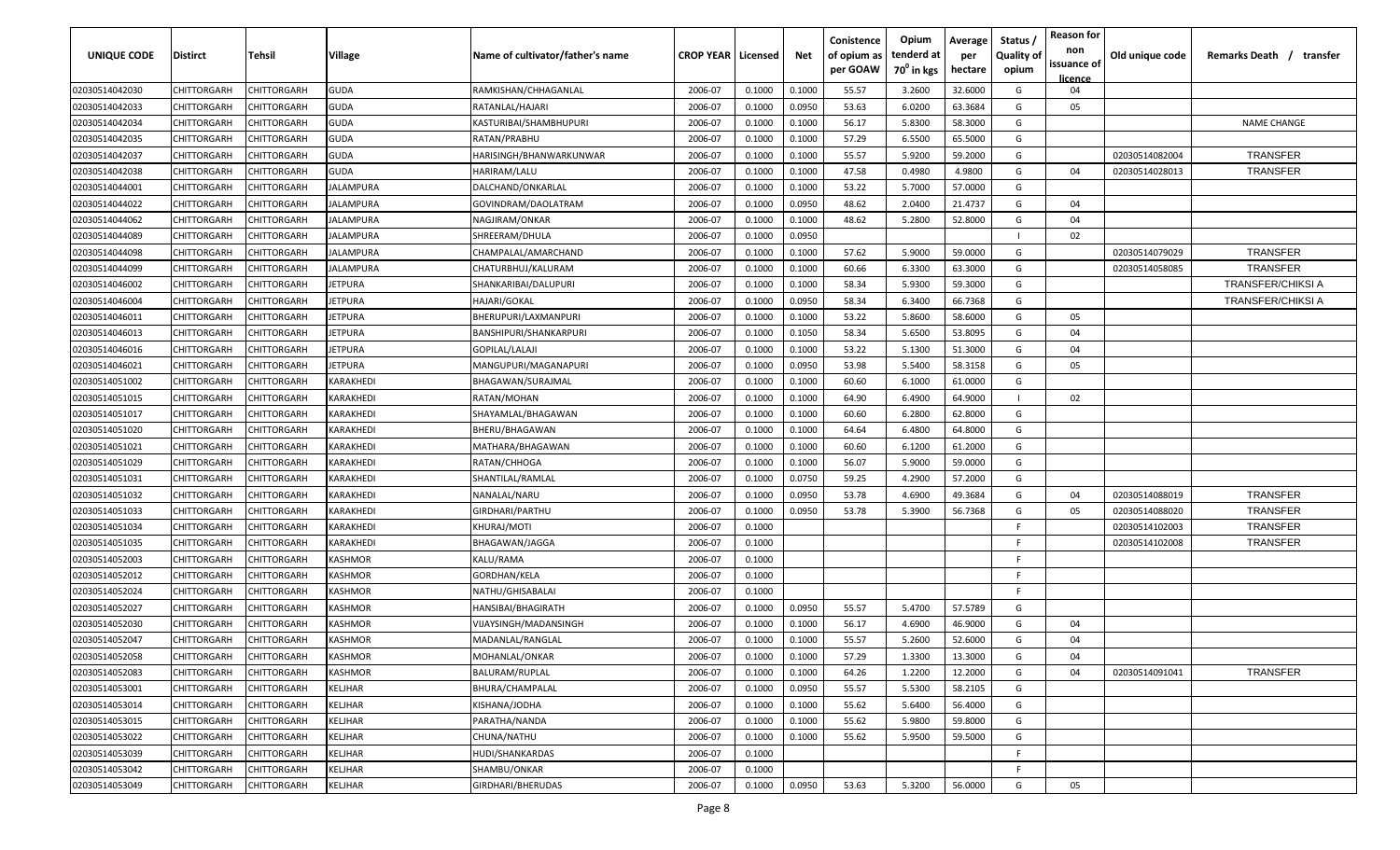| <b>UNIQUE CODE</b> | Distirct           | Tehsil      | Village         | Name of cultivator/father's name | <b>CROP YEAR   Licensed</b> |        | Net    | Conistence<br>of opium as | Opium<br>tenderd at    | Average<br>per | Status /<br><b>Quality of</b> | <b>Reason for</b><br>non<br>issuance of | Old unique code | Remarks Death /<br>transfer |
|--------------------|--------------------|-------------|-----------------|----------------------------------|-----------------------------|--------|--------|---------------------------|------------------------|----------------|-------------------------------|-----------------------------------------|-----------------|-----------------------------|
|                    |                    |             |                 |                                  |                             |        |        | per GOAW                  | 70 <sup>0</sup> in kgs | hectare        | opium                         | licence                                 |                 |                             |
| 02030514053057     | CHITTORGARH        | CHITTORGARH | KELJHAR         | LADUDAS/BALUDAS                  | 2006-07                     | 0.1000 | 0.1050 | 37.08                     | 3.6600                 | 34.8571        |                               | 02                                      |                 |                             |
| 02030514053067     | CHITTORGARH        | CHITTORGARH | KELJHAR         | SHANKAR/MOHAN                    | 2006-07                     | 0.1000 | 0.1000 | 47.58                     | 5.5400                 | 55.4000        | G                             | 04                                      |                 |                             |
| 02030514053072     | CHITTORGARH        | CHITTORGARH | KELJHAR         | NANDSINGH/UDAISINGH              | 2006-07                     | 0.1000 | 0.1000 | 57.87                     | 6.6500                 | 66.5000        | G                             |                                         |                 |                             |
| 02030514053073     | CHITTORGARH        | CHITTORGARH | KELJHAR         | BHANWARKUNWAR/NANDSINGH          | 2006-07                     | 0.1000 | 0.1000 | 55.62                     | 1.9200                 | 19.2000        | G                             | 04                                      |                 |                             |
| 02030514054003     | CHITTORGARH        | CHITTORGARH | KESHARPURA      | RUKMANIBAI/UTTAMCHAND            | 2006-07                     | 0.1000 | 0.1000 | 54.58                     | 5.3200                 | 53.2000        | G                             | 04                                      |                 |                             |
| 02030514054007     | CHITTORGARH        | CHITTORGARH | KESHARPURA      | RAMCHANDRA/BHOLIRAM              | 2006-07                     | 0.1000 | 0.1000 | 56.07                     | 2.2400                 | 22.4000        | G                             | 04                                      |                 |                             |
| 02030514054008     | CHITTORGARH        | CHITTORGARH | KESHARPURA      | HAJARI/JITMAL                    | 2006-07                     | 0.1000 | 0.1000 | 53.22                     | 5.6000                 | 56.0000        | G                             | 05                                      |                 |                             |
| 02030514054011     | CHITTORGARH        | CHITTORGARH | KESHARPURA      | HAJARI/ONKARLAL                  | 2006-07                     | 0.1000 | 0.1000 | 54.58                     | 4.8200                 | 48.2000        | G                             | 04                                      |                 |                             |
| 02030514054014     | CHITTORGARH        | CHITTORGARH | KESHARPURA      | DALCHAND/BHOLIRAM                | 2006-07                     | 0.1000 | 0.1000 | 56.07                     | 5.9600                 | 59.6000        | G                             |                                         |                 | TRANSFER/FALASIYA           |
| 02030514054018     | CHITTORGARH        | CHITTORGARH | KESHARPURA      | SHANTILAL/LAXMICHAND             | 2006-07                     | 0.1000 | 0.1050 | 54.58                     | 2.2000                 | 20.9524        | G                             | 04                                      |                 |                             |
| 02030514054019     | CHITTORGARH        | CHITTORGARH | KESHARPURA      | AASHARAM/AMARATRAM               | 2006-07                     | 0.1000 | 0.1000 | 59.25                     | 6.5400                 | 65.4000        | G                             |                                         |                 | TRANSFER/FALASIYA           |
| 02030514054025     | CHITTORGARH        | CHITTORGARH | KESHARPURA      | DHANRAJ/VIJAYRAM                 | 2006-07                     | 0.1000 | 0.1000 | 53.22                     | 5.2800                 | 52.8000        | G                             | 04                                      |                 |                             |
| 02030514054038     | CHITTORGARH        | CHITTORGARH | KESHARPURA      | HAJARIBAI/AMARATRAJ              | 2006-07                     | 0.1000 | 0.0950 | 54.58                     | 1.3300                 | 14.0000        | G                             | 04                                      |                 |                             |
| 02030514054041     | CHITTORGARH        | CHITTORGARH | KESHARPURA      | RAMRATAN/AMARATRAM               | 2006-07                     | 0.1000 | 0.1000 | 48.62                     | 4.8600                 | 48.6000        | G                             | 04                                      |                 |                             |
| 02030514054043     | CHITTORGARH        | CHITTORGARH | KESHARPURA      | NAGJIRAM/MAGNIRAM                | 2006-07                     | 0.1000 | 0.1000 | 63.28                     | 5.9700                 | 59.7000        | G                             |                                         |                 |                             |
| 02030514054057     | CHITTORGARH        | CHITTORGARH | KESHARPURA      | AMBALAL/HAJARI                   | 2006-07                     | 0.1000 | 0.1000 | 53.22                     | 2.1800                 | 21.8000        | G                             | 04                                      |                 |                             |
| 02030514054059     | CHITTORGARH        | CHITTORGARH | KESHARPURA      | JAGADISH/BHERU                   | 2006-07                     | 0.1000 | 0.1000 | 48.62                     | 5.1300                 | 51.3000        | G                             | 04                                      |                 |                             |
| 02030514054063     | CHITTORGARH        | CHITTORGARH | KESHARPURA      | RAMNIWAS/DALCHAND                | 2006-07                     | 0.1000 | 0.1000 | 56.07                     | 5.8800                 | 58.8000        | G                             |                                         |                 | TRANSFER/ FALASIYA          |
| 02030514054065     | CHITTORGARH        | CHITTORGARH | KESHARPURA      | MOTILAL/ONKARLAL                 | 2006-07                     | 0.1000 | 0.1000 |                           |                        |                |                               | 02                                      |                 |                             |
| 02030514073003     | CHITTORGARH        | CHITTORGARH | NARELA          | GHISIBAI/BHERULAL                | 2006-07                     | 0.1000 | 0.1000 | 53.22                     | 2.4400                 | 24.4000        | G                             | 04                                      |                 |                             |
| 02030514073010     | CHITTORGARH        | CHITTORGARH | NARELA          | SHANKAR/CHUNAAHIR                | 2006-07                     | 0.1000 | 0.1050 | 53.78                     | 2.6800                 | 25.5238        | G                             | 04                                      |                 |                             |
| 02030514073015     | CHITTORGARH        | CHITTORGARH | NARELA          | GANGADEVI/MOTI                   | 2006-07                     | 0.1000 | 0.1000 | 48.62                     | 2.3500                 | 23.5000        | G                             | 04                                      |                 |                             |
| 02030514073022     | CHITTORGARH        | CHITTORGARH | NARELA          | BHANWARLAL/MOHAN                 | 2006-07                     | 0.1000 | 0.1000 | 63.28                     | 2.1000                 | 21.0000        | G                             | 04                                      |                 |                             |
| 02030514073023     | CHITTORGARH        | CHITTORGARH | NARELA          | RAMA/KHUSHAL                     | 2006-07                     | 0.1000 | 0.1000 |                           |                        |                |                               | 02                                      |                 |                             |
| 02030514073024     | CHITTORGARH        | CHITTORGARH | NARELA          | NANDUBAI/BHERA                   | 2006-07                     | 0.1000 | 0.1000 | 53.78                     | 2.4300                 | 24.3000        | G                             | 04                                      | 02030514113002  | <b>TRANSFER</b>             |
| 02030514078004     | CHITTORGARH        | CHITTORGARH | NETAWAL MAHARAJ | SHANKARLAL/NANDA                 | 2006-07                     | 0.1000 | 0.0950 | 56.07                     | 5.4100                 | 56.9474        | G                             |                                         |                 | TRANSFER/TUMBADIYA          |
| 02030514078007     | CHITTORGARH        | CHITTORGARH | NETAWAL MAHARAJ | UDAYRAM/BHERU                    | 2006-07                     | 0.1000 | 0.0950 | 48.62                     | 4.8900                 | 51.4737        | G                             | 04                                      |                 |                             |
| 02030514078008     | CHITTORGARH        | CHITTORGARH | NETAWAL MAHARAJ | LABHCHAND/DALCHAND               | 2006-07                     | 0.1000 | 0.0950 | 53.78                     | 5.1900                 | 54.6316        | G                             | 04                                      |                 |                             |
| 02030514078009     | CHITTORGARH        | CHITTORGARH | NETAWAL MAHARAJ | NARAYANLAL/GOPILAL               | 2006-07                     | 0.1000 | 0.0900 | 53.22                     | 4.4400                 | 49.3333        | G                             | 04                                      |                 |                             |
| 02030514078011     | CHITTORGARH        | CHITTORGARH | NETAWAL MAHARAJ | MITTHULAL/BABU                   | 2006-07                     | 0.1000 | 0.0450 | 57.62                     | 3.0900                 | 68.6667        | G                             |                                         |                 | TRANSFER/TUMBADIYA          |
| 02030514078022     | CHITTORGARH        | CHITTORGARH | NETAWAL MAHARAJ | SHANKARLAL/RAMLAL                | 2006-07                     | 0.1000 |        |                           |                        |                | -F.                           |                                         |                 | TRANSFER/TUMBADIYA          |
| 02030514078026     | CHITTORGARH        | CHITTORGARH | NETAWAL MAHARAJ | MADHULAL/NANDLAL                 | 2006-07                     | 0.1000 | 0.0950 | 53.78                     | 5.1300                 | 54.0000        | G                             | 04                                      |                 |                             |
| 02030514078027     | CHITTORGARH        | CHITTORGARH | NETAWAL MAHARAJ | RUPIBAI/RUPAJI                   | 2006-07                     | 0.1000 | 0.1000 | 60.66                     | 2.0700                 | 20.7000        | G                             | 04                                      |                 |                             |
| 02030514080002     | CHITTORGARH        | CHITTORGARH | ODUND           | SURAJ/DEVGIR                     | 2006-07                     | 0.1000 | 0.0950 | 64.64                     | 6.3700                 | 67.0526        | G                             |                                         |                 |                             |
| 02030514080005     | CHITTORGARH        | CHITTORGARH | ODUND           | HAJARI/BHUWANAGUJAR              | 2006-07                     | 0.1000 |        |                           |                        |                | F                             |                                         |                 |                             |
| 02030514080017     | <b>CHITTORGARH</b> | CHITTORGARH | <b>ODUND</b>    | BHAGAWANLAL/SURAJMAL             | 2006-07                     | 0.1000 |        |                           |                        |                | -F.                           |                                         |                 |                             |
| 02030514080018     | <b>CHITTORGARH</b> | CHITTORGARH | ODUND           | HAJARILAL/BHERU                  | 2006-07                     | 0.1000 | 0.0900 | 62.76                     | 1.2900                 | 14.3333        | G                             | 04                                      |                 |                             |
| 02030514080026     | <b>CHITTORGARH</b> | CHITTORGARH | ODUND           | DEVJI/PRATAP                     | 2006-07                     | 0.1000 | 0.1000 | 59.25                     | 1.0200                 | 10.2000        | G                             | 04                                      |                 |                             |
| 02030514080028     | <b>CHITTORGARH</b> | CHITTORGARH | ODUND           | MOTILAL/HIRA                     | 2006-07                     | 0.1000 | 0.1000 | 48.62                     | 4.7700                 | 47.7000        | G                             | 04                                      |                 |                             |
| 02030514080029     | CHITTORGARH        | CHITTORGARH | ODUND           | SHAMBHU/NANDA                    | 2006-07                     | 0.1000 | 0.0900 | 65.64                     | 1.4200                 | 15.7778        | G                             | 04                                      |                 |                             |
| 02030514080041     | CHITTORGARH        | CHITTORGARH | ODUND           | RATANLAL/KAJODIMAL               | 2006-07                     | 0.1000 | 0.0950 | 63.28                     | 6.4300                 | 67.6842        | G                             |                                         |                 |                             |
| 02030514080042     | CHITTORGARH        | CHITTORGARH | ODUND           | NARAYAN/DUNGA                    | 2006-07                     | 0.1000 | 0.0100 | 70.11                     | 0.9200                 | 92.0000        | G                             |                                         |                 |                             |
| 02030514080046     | CHITTORGARH        | CHITTORGARH | ODUND           | KISHANLAL/RAGUNATH               | 2006-07                     | 0.1000 | 0.1000 | 58.34                     | 5.8400                 | 58.4000        | G                             |                                         |                 |                             |
| 02030514080049     | <b>CHITTORGARH</b> | CHITTORGARH | <b>ODUND</b>    | <b>BADRILAL/GOPILAL</b>          | 2006-07                     | 0.1000 | 0.0950 | 63.28                     | 6.4700                 | 68.1053        | G                             |                                         |                 |                             |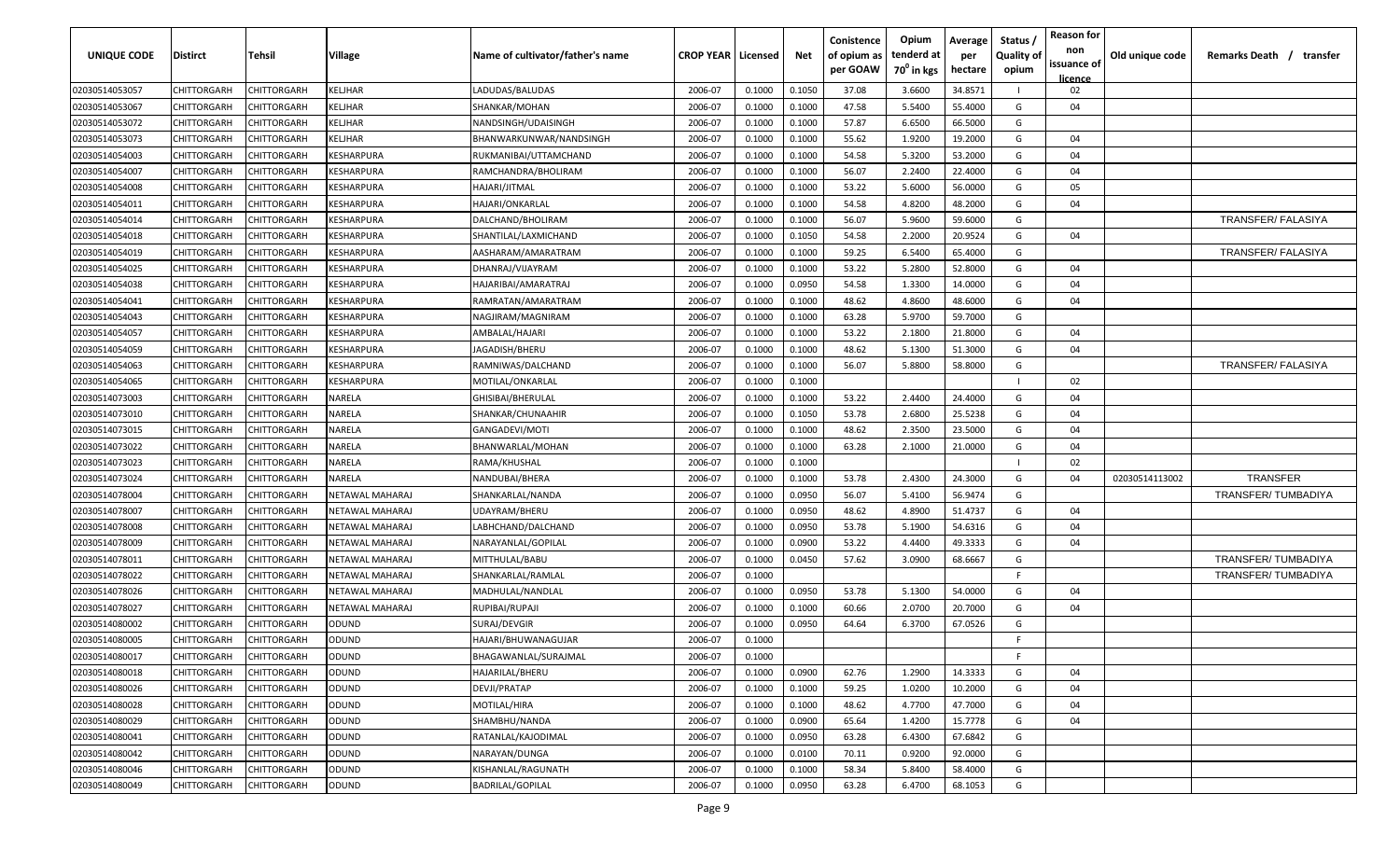| UNIQUE CODE    | <b>Distirct</b>    | Tehsil             | Village        | Name of cultivator/father's name | <b>CROP YEAR   Licensed</b> |        | Net    | Conistence<br>of opium as<br>per GOAW | Opium<br>tenderd at<br>70 <sup>0</sup> in kgs | Average<br>per<br>hectare | Status /<br><b>Quality of</b><br>opium | <b>Reason for</b><br>non<br>issuance of<br>licence | Old unique code | Remarks Death /<br>transfer       |
|----------------|--------------------|--------------------|----------------|----------------------------------|-----------------------------|--------|--------|---------------------------------------|-----------------------------------------------|---------------------------|----------------------------------------|----------------------------------------------------|-----------------|-----------------------------------|
| 02030514080052 | CHITTORGARH        | CHITTORGARH        | ODUND          | KAILASHGIR/HAJARIGIR             | 2006-07                     | 0.1000 |        |                                       |                                               |                           | E                                      |                                                    |                 |                                   |
| 02030514080056 | CHITTORGARH        | CHITTORGARH        | ODUND          | BADRILAL/NANURAM                 | 2006-07                     | 0.1000 | 0.0950 | 52.25                                 | 5.6700                                        | 59.6842                   | G                                      | 05                                                 |                 |                                   |
| 02030514080059 | CHITTORGARH        | CHITTORGARH        | ODUND          | MANGILAL/MOHANLAL                | 2006-07                     | 0.1000 |        |                                       |                                               |                           | F.                                     |                                                    |                 |                                   |
| 02030514080062 | CHITTORGARH        | CHITTORGARH        | ODUND          | RUPA/BHERU                       | 2006-07                     | 0.1000 | 0.0100 | 62.76                                 | 0.9100                                        | 91.0000                   | G                                      |                                                    |                 | <b>NAME CHANGE</b>                |
| 02030514080070 | CHITTORGARH        | CHITTORGARH        | ODUND          | NARAYANLAL/RAGHUNATH             | 2006-07                     | 0.1000 | 0.0950 | 62.76                                 | 1.1400                                        | 12.0000                   | G                                      | 04                                                 |                 |                                   |
| 02030514080071 | CHITTORGARH        | CHITTORGARH        | ODUND          | SHAMBHU/VARDA                    | 2006-07                     | 0.1000 | 0.0900 | 54.58                                 | 1.1800                                        | 13.1111                   | G                                      | 04                                                 |                 |                                   |
| 02030514080097 | CHITTORGARH        | CHITTORGARH        | ODUND          | PRATHU/RAMA                      | 2006-07                     | 0.1000 |        |                                       |                                               |                           | F.                                     |                                                    |                 |                                   |
| 02030514080101 | CHITTORGARH        | CHITTORGARH        | ODUND          | DAYARAM/LALU                     | 2006-07                     | 0.1000 | 0.0100 | 54.07                                 | 0.7400                                        | 74.0000                   | G                                      | 05                                                 |                 |                                   |
| 02030514083151 | CHITTORGARH        | CHITTORGARH        | PAL            | SHANKARNATH/HAJARINATH           | 2006-07                     | 0.1000 | 0.0950 | 64.64                                 | 4.7000                                        | 49.4737                   |                                        | 02                                                 |                 |                                   |
| 02030514083179 | CHITTORGARH        | CHITTORGARH        | PAL            | KALU/NANA                        | 2006-07                     | 0.1000 | 0.0950 | 56.31                                 | 5.6500                                        | 59.4737                   | G                                      |                                                    |                 | TRANSFER/DOLATPURA                |
| 02030514083181 | CHITTORGARH        | CHITTORGARH        | PAL            | RAMESHWAR/MANGIDAS               | 2006-07                     | 0.1000 | 0.0950 | 60.60                                 | 6.0500                                        | 63.6842                   | G                                      |                                                    |                 | TRANSFER/DOULATPURA<br>(VIJAYPUR) |
| 02030514083185 | CHITTORGARH        | CHITTORGARH        | PAL            | SATTU/RAMLAL                     | 2006-07                     | 0.1000 |        |                                       |                                               |                           | F.                                     | 08                                                 | 02030514116084  | <b>TRANSFER</b>                   |
| 02030514083186 | CHITTORGARH        | CHITTORGARH        | PAL            | SHAMSHUDHIN/NURMO.               | 2006-07                     | 0.1000 | 0.1000 | 57.62                                 | 5.8500                                        | 58.5000                   | G                                      |                                                    | 02030514116111  | <b>TRANSFER</b>                   |
| 02030514083187 | CHITTORGARH        | CHITTORGARH        | PAL            | BALU/SHORAM                      | 2006-07                     | 0.1000 | 0.1050 | 56.31                                 | 5.8500                                        | 55.7143                   | G                                      | 04                                                 | 02030514116165  | TRANSFER/SHADI                    |
| 02030514083188 | CHITTORGARH        | CHITTORGARH        | PAL            | HIRUBAI/MEGHAJI                  | 2006-07                     | 0.1000 | 0.0950 | 56.07                                 | 6.0700                                        | 63.8947                   | G                                      |                                                    | 02030514084019  | TRANSFER/RAWATON KA TALAB         |
| 02030514085001 | CHITTORGARH        | CHITTORGARH        | PALCHHA        | PRATHVIRAJ/KANA                  | 2006-07                     | 0.1000 | 0.1000 | 57.87                                 | 6.3400                                        | 63.4000                   | G                                      |                                                    |                 |                                   |
| 02030514085005 | CHITTORGARH        | CHITTORGARH        | PALCHHA        | MOTI/SHOLA                       | 2006-07                     | 0.1000 | 0.1000 | 60.66                                 | 6.3100                                        | 63.1000                   | G                                      |                                                    |                 |                                   |
| 02030514085006 | CHITTORGARH        | CHITTORGARH        | PALCHHA        | NANDLAL/BHOLIRAM                 | 2006-07                     | 0.1000 | 0.0950 | 55.62                                 | 5.7600                                        | 60.6316                   | G                                      |                                                    |                 |                                   |
| 02030514085008 | <b>CHITTORGARH</b> | CHITTORGARH        | PALCHHA        | KANHAIYALAL/AMARCHAND            | 2006-07                     | 0.1000 | 0.1000 | 57.87                                 | 2.8600                                        | 28.6000                   | G                                      | 04                                                 |                 |                                   |
| 02030514085010 | CHITTORGARH        | CHITTORGARF        | PALCHHA        | RATANLAL/RAMLAL                  | 2006-07                     | 0.1000 | 0.1000 | 60.66                                 | 6.2200                                        | 62.2000                   | G                                      |                                                    |                 |                                   |
| 02030514085020 | CHITTORGARH        | CHITTORGARH        | <b>PALCHHA</b> | TEKCHAND/BHURA                   | 2006-07                     | 0.1000 | 0.1000 | 60.66                                 | 6.5900                                        | 65.9000                   | G                                      |                                                    |                 |                                   |
| 02030514085027 | CHITTORGARH        | CHITTORGARH        | PALCHHA        | NANDLAL/DALU                     | 2006-07                     | 0.1000 | 0.1000 | 55.62                                 | 5.9900                                        | 59.9000                   | G                                      |                                                    |                 |                                   |
| 02030514085043 | CHITTORGARH        | CHITTORGARH        | PALCHHA        | MULCHAND/CHUNNILAL               | 2006-07                     | 0.1000 | 0.1000 | 57.87                                 | 6.2700                                        | 62.7000                   | G                                      |                                                    |                 |                                   |
| 02030514085052 | CHITTORGARH        | CHITTORGARH        | PALCHHA        | MOHANLAL/TAKCHAND                | 2006-07                     | 0.1000 | 0.1000 | 56.17                                 | 6.1000                                        | 61.0000                   | G                                      |                                                    |                 |                                   |
| 02030514085058 | CHITTORGARH        | CHITTORGARH        | PALCHHA        | AMARCHAND/SHOLA                  | 2006-07                     | 0.1000 | 0.0950 | 62.76                                 | 6.3000                                        | 66.3158                   | G                                      |                                                    |                 |                                   |
| 02030514085059 | CHITTORGARH        | CHITTORGARH        | PALCHHA        | HIRA/RUPA                        | 2006-07                     | 0.1000 | 0.1000 | 57.87                                 | 6.3100                                        | 63.1000                   | G                                      |                                                    |                 |                                   |
| 02030514085062 | CHITTORGARH        | CHITTORGARH        | PALCHHA        | DAYARAM/VARDICHAND               | 2006-07                     | 0.1000 | 0.1000 | 60.66                                 | 6.3400                                        | 63.4000                   | G                                      |                                                    |                 |                                   |
| 02030514085064 | CHITTORGARH        | CHITTORGARH        | PALCHHA        | NANALAL/PRABHULAL                | 2006-07                     | 0.1000 | 0.0950 | 60.66                                 | 6.4500                                        | 67.8947                   | G                                      |                                                    |                 |                                   |
| 02030514085068 | CHITTORGARH        | <b>CHITTORGARF</b> | PALCHHA        | MADANLAL/PRABHULAL               | 2006-07                     | 0.1000 | 0.0950 | 62.76                                 | 6.5100                                        | 68.5263                   | G                                      |                                                    |                 |                                   |
| 02030514085073 | CHITTORGARH        | CHITTORGARH        | <b>PALCHHA</b> | BIHARILAL/BHANWARLAL             | 2006-07                     | 0.1000 | 0.1000 | 60.66                                 | 6.6900                                        | 66.9000                   | G                                      |                                                    |                 |                                   |
| 02030514085078 | CHITTORGARH        | CHITTORGARH        | PALCHHA        | AMARCHAND/BHANWARLAL             | 2006-07                     | 0.1000 | 0.0950 | 60.66                                 | 6.2800                                        | 66.1053                   | G                                      |                                                    |                 |                                   |
| 02030514085085 | CHITTORGARH        | CHITTORGARH        | PALCHHA        | GANGARAM/MEGHA                   | 2006-07                     | 0.1000 | 0.1000 | 57.87                                 | 6.4800                                        | 64.8000                   | G                                      |                                                    |                 |                                   |
| 02030514085092 | CHITTORGARH        | CHITTORGARH        | PALCHHA        | GHISU/NANDA                      | 2006-07                     | 0.1000 | 0.1000 | 57.87                                 | 6.4300                                        | 64.3000                   | G                                      |                                                    |                 |                                   |
| 02030514085093 | CHITTORGARH        | CHITTORGARH        | PALCHHA        | RADESHYAM/KANHA                  | 2006-07                     | 0.1000 | 0.1000 | 60.66                                 | 6.5200                                        | 65.2000                   | G                                      |                                                    |                 |                                   |
| 02030514085095 | CHITTORGARH        | CHITTORGARH        | PALCHHA        | KANHAIYALAL/BHERULAL             | 2006-07                     | 0.1000 | 0.1000 | 55.62                                 | 5.7900                                        | 57.9000                   | G                                      |                                                    |                 |                                   |
| 02030514085096 | CHITTORGARH        | CHITTORGARH        | <b>PALCHHA</b> | PARVATIBAI/TULSIRAM              | 2006-07                     | 0.1000 | 0.1000 | 62.76                                 | 6.5500                                        | 65.5000                   | G                                      |                                                    |                 |                                   |
| 02030514085097 | CHITTORGARH        | CHITTORGARH        | PALCHHA        | KALURAM/MULCHAND                 | 2006-07                     | 0.1000 | 0.1000 | 57.87                                 | 6.2100                                        | 62.1000                   | G                                      |                                                    |                 |                                   |
| 02030514089002 | CHITTORGARH        | CHITTORGARH        | <b>PASTOLI</b> | HAJARI/GANGARAM                  | 2006-07                     | 0.1000 | 0.0950 | 57.62                                 | 5.3400                                        | 56.2105                   | G                                      |                                                    |                 |                                   |
| 02030514089003 | <b>CHITTORGARH</b> | CHITTORGARH        | <b>PASTOLI</b> | AMERCHAND/KALU                   | 2006-07                     | 0.1000 |        |                                       |                                               |                           | E                                      |                                                    |                 |                                   |
| 02030514089005 | <b>CHITTORGARH</b> | CHITTORGARH        | <b>PASTOLI</b> | BHANWARIYA/LEHARU                | 2006-07                     | 0.1000 | 0.0950 | 56.07                                 | 5.0900                                        | 53.5789                   | G                                      | 04                                                 |                 |                                   |
| 02030514089006 | <b>CHITTORGARH</b> | CHITTORGARH        | <b>PASTOLI</b> | JAISINGH/MANSINGH                | 2006-07                     | 0.1000 | 0.0950 | 56.07                                 | 0.7600                                        | 8.0000                    | G                                      | 04                                                 |                 |                                   |
| 02030514089007 | CHITTORGARH        | CHITTORGARH        | <b>PASTOLI</b> | KESHARSINGH/JODHSINGH            | 2006-07                     | 0.1000 | 0.0450 | 65.64                                 | 3.2200                                        | 71.5556                   | G                                      |                                                    |                 |                                   |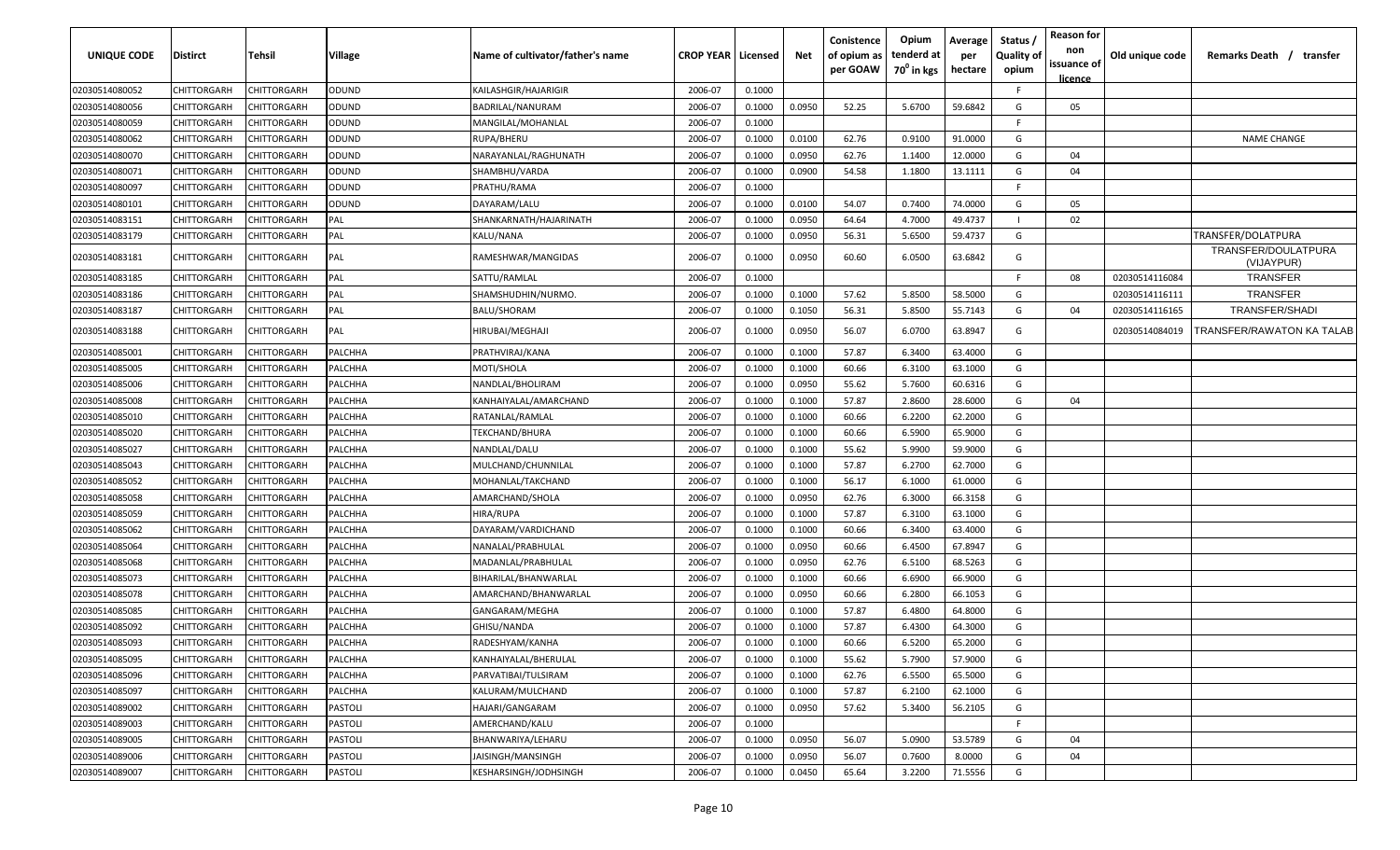| <b>UNIQUE CODE</b> | Distirct           | Tehsil      | Village   | Name of cultivator/father's name | <b>CROP YEAR   Licensed</b> |        | Net    | Conistence<br>of opium as<br>per GOAW | Opium<br>tenderd at<br>70 <sup>0</sup> in kgs | Average<br>per<br>hectare | Status /<br><b>Quality of</b><br>opium | <b>Reason for</b><br>non<br>issuance of | Old unique code | Remarks Death /<br>transfer |
|--------------------|--------------------|-------------|-----------|----------------------------------|-----------------------------|--------|--------|---------------------------------------|-----------------------------------------------|---------------------------|----------------------------------------|-----------------------------------------|-----------------|-----------------------------|
|                    |                    |             |           |                                  |                             |        |        |                                       |                                               |                           |                                        | <u>licence</u>                          |                 |                             |
| 02030514089008     | CHITTORGARH        | CHITTORGARH | PASTOLI   | RUPA/KALUCHAMAR                  | 2006-07                     | 0.1000 | 0.1000 | 56.07                                 | 5.6300                                        | 56.3000                   | G                                      |                                         |                 |                             |
| 02030514089010     | CHITTORGARH        | CHITTORGARH | PASTOLI   | DAKHIBAI/DOLA                    | 2006-07                     | 0.1000 | 0.1000 | 53.78                                 | 5.2000                                        | 52.0000                   | G                                      | 04                                      |                 |                             |
| 02030514089013     | CHITTORGARH        | CHITTORGARH | PASTOLI   | GHISU/BHAGIRATH                  | 2006-07                     | 0.1000 | 0.0950 | 57.87                                 | 5.3900                                        | 56.7368                   | G                                      |                                         |                 |                             |
| 02030514089018     | CHITTORGARH        | CHITTORGARH | PASTOLI   | GIRDHARI/BHUWANA                 | 2006-07                     | 0.1000 | 0.1000 | 57.87                                 | 5.7800                                        | 57.8000                   | G                                      |                                         |                 |                             |
| 02030514089019     | CHITTORGARH        | CHITTORGARH | PASTOLI   | CHOTUSINGH/BHIMSINGH             | 2006-07                     | 0.1000 | 0.0950 | 60.66                                 | 5.6900                                        | 59.8947                   | G                                      |                                         |                 |                             |
| 02030514089020     | CHITTORGARH        | CHITTORGARH | PASTOLI   | LEHRU/GANGARAM                   | 2006-07                     | 0.1000 | 0.0950 | 62.76                                 | 5.6700                                        | 59.6842                   | G                                      |                                         |                 |                             |
| 02030514089023     | CHITTORGARH        | CHITTORGARH | PASTOLI   | SAYARBAI/BHERU                   | 2006-07                     | 0.1000 | 0.1000 | 53.78                                 | 5.1800                                        | 51.8000                   | G                                      | 04                                      |                 |                             |
| 02030514089024     | CHITTORGARH        | CHITTORGARH | PASTOLI   | MOHANSINGH/HARLAL                | 2006-07                     | 0.1000 | 0.0950 | 57.87                                 | 5.3300                                        | 56.1053                   | G                                      |                                         |                 |                             |
| 02030514089027     | CHITTORGARH        | CHITTORGARH | PASTOLI   | LILABAI/UDAISINGH                | 2006-07                     | 0.1000 | 0.0950 | 53.78                                 | 5.1900                                        | 54.6316                   | G                                      | 04                                      |                 |                             |
| 02030514089028     | CHITTORGARH        | CHITTORGARH | PASTOLI   | SHAYAM/RAMCHANDRA                | 2006-07                     | 0.1000 | 0.0800 | 57.62                                 | 4.3900                                        | 54.8750                   | G                                      | 04                                      |                 |                             |
| 02030514089031     | CHITTORGARH        | CHITTORGARH | PASTOLI   | RANVIRSINGH/TEJSINGH             | 2006-07                     | 0.1000 | 0.0950 | 57.87                                 | 5.5400                                        | 58.3158                   | G                                      |                                         |                 |                             |
| 02030514089033     | CHITTORGARH        | CHITTORGARH | PASTOLI   | LALSINGH/INDERSINGH              | 2006-07                     | 0.1000 | 0.1000 | 53.78                                 | 4.8800                                        | 48.8000                   | G                                      | 04                                      |                 |                             |
| 02030514089037     | CHITTORGARH        | CHITTORGARH | PASTOLI   | SHANTILAL/BHURA                  | 2006-07                     | 0.1000 | 0.1000 | 57.62                                 | 5.7500                                        | 57.5000                   | G                                      |                                         |                 |                             |
| 02030514089039     | CHITTORGARH        | CHITTORGARH | PASTOLI   | BHOPALSINGH/TEJSINGH             | 2006-07                     | 0.1000 | 0.0950 | 57.62                                 | 5.4900                                        | 57.7895                   | G                                      |                                         |                 |                             |
| 02030514089040     | CHITTORGARH        | CHITTORGARH | PASTOLI   | CHOGA/POKHAR                     | 2006-07                     | 0.1000 | 0.0950 | 57.62                                 | 5.5200                                        | 58.1053                   | G                                      |                                         |                 |                             |
| 02030514089041     | CHITTORGARH        | CHITTORGARH | PASTOLI   | MANGILAL/HARLAL                  | 2006-07                     | 0.1000 | 0.0950 | 56.07                                 | 5.4900                                        | 57.7895                   | G                                      |                                         |                 |                             |
| 02030514089042     | CHITTORGARH        | CHITTORGARH | PASTOLI   | DALLI/RAMCHANDRA                 | 2006-07                     | 0.1000 | 0.0950 | 62.76                                 | 5.7900                                        | 60.9474                   | G                                      |                                         |                 |                             |
| 02030514089043     | CHITTORGARH        | CHITTORGARH | PASTOLI   | MANOHAR/RAMLAL                   | 2006-07                     | 0.1000 | 0.0950 | 56.07                                 | 1.5700                                        | 16.5263                   | G                                      | 04                                      |                 |                             |
| 02030514089044     | CHITTORGARH        | CHITTORGARH | PASTOLI   | MOTI/DALLA                       | 2006-07                     | 0.1000 | 0.0950 | 56.17                                 | 1.7500                                        | 18.4211                   | G                                      | 04                                      |                 |                             |
| 02030514090005     | CHITTORGARH        | CHITTORGARH | PATNIYA A | ONKAR/AMRATRAM                   | 2006-07                     | 0.1000 | 0.0950 | 53.63                                 | 5.6200                                        | 59.1579                   | G                                      | 05                                      |                 |                             |
| 02030514090007     | CHITTORGARH        | CHITTORGARH | PATNIYA A | KISHANLAL/RUDNATH                | 2006-07                     | 0.1000 | 0.1050 | 47.58                                 | 5.1400                                        | 48.9524                   | G                                      | 04                                      |                 |                             |
| 02030514090008     | CHITTORGARH        | CHITTORGARH | PATNIYA A | KAMALSINGH/SHIRAM                | 2006-07                     | 0.1000 | 0.1000 | 55.62                                 | 5.6300                                        | 56.3000                   | G                                      |                                         |                 |                             |
| 02030514090009     | CHITTORGARH        | CHITTORGARH | PATNIYA A | UDA/NARAYAN                      | 2006-07                     | 0.1000 |        |                                       |                                               |                           | -F.                                    |                                         |                 |                             |
| 02030514090010     | CHITTORGARH        | CHITTORGARH | PATNIYA A | GISA/KEMA                        | 2006-07                     | 0.1000 | 0.1050 | 53.63                                 | 5.6600                                        | 53.9048                   | G                                      | 04                                      |                 |                             |
| 02030514090011     | CHITTORGARH        | CHITTORGARH | PATNIYA A | SHANKAR/BHUWANA                  | 2006-07                     | 0.1000 |        |                                       |                                               |                           | -F                                     |                                         |                 | <b>NAME CHANGE</b>          |
| 02030514090012     | CHITTORGARH        | CHITTORGARH | PATNIYA A | SHANKARIBAI/CHUNNILAL            | 2006-07                     | 0.1000 | 0.0950 | 55.62                                 | 5.9000                                        | 62.1053                   | G                                      |                                         |                 |                             |
| 02030514090013     | CHITTORGARH        | CHITTORGARH | PATNIYA A | MOTILAL/BHERULAL                 | 2006-07                     | 0.1000 | 0.1000 | 55.62                                 | 5.7800                                        | 57.8000                   | G                                      |                                         |                 |                             |
| 02030514090018     | CHITTORGARH        | CHITTORGARH | PATNIYA A | SUNDARBAI/RAMRATAN               | 2006-07                     | 0.1000 | 0.1000 | 55.62                                 | 5.7000                                        | 57.0000                   | G                                      |                                         |                 |                             |
| 02030514090020     | CHITTORGARH        | CHITTORGARH | PATNIYA A | MANIRAM/ONKARLAL                 | 2006-07                     | 0.1000 | 0.0950 | 56.17                                 | 5.1200                                        | 53.8947                   | G                                      | 04                                      |                 | <b>NAME CHANGE</b>          |
| 02030514090021     | CHITTORGARH        | CHITTORGARH | PATNIYA A | SUHAGIBAI/NANALAL                | 2006-07                     | 0.1000 | 0.0950 | 55.62                                 | 5.2800                                        | 55.5789                   | G                                      | 04                                      |                 |                             |
| 02030514090022     | CHITTORGARH        | CHITTORGARH | PATNIYA A | BHERULAL/GHISA                   | 2006-07                     | 0.1000 |        |                                       |                                               |                           | -F.                                    |                                         |                 |                             |
| 02030514090023     | CHITTORGARH        | CHITTORGARH | PATNIYA A | DAYARAM/GHOKAL                   | 2006-07                     | 0.1000 | 0.1000 | 56.17                                 | 6.0000                                        | 60.0000                   | G                                      |                                         |                 |                             |
| 02030514090026     | CHITTORGARH        | CHITTORGARH | PATNIYA A | SHIRAM/BHERULA                   | 2006-07                     | 0.1000 | 0.1000 | 55.62                                 | 5.8400                                        | 58.4000                   | G                                      |                                         |                 |                             |
| 02030514090029     | CHITTORGARH        | CHITTORGARH | PATNIYA A | NARAYN/BARDA                     | 2006-07                     | 0.1000 | 0.1000 | 57.62                                 | 6.3900                                        | 63.9000                   | G                                      |                                         |                 |                             |
| 02030514090031     | CHITTORGARH        | CHITTORGARH | PATNIYA A | BANSILAL/HARIRAM                 | 2006-07                     | 0.1000 | 0.1000 | 53.78                                 | 5.3500                                        | 53.5000                   | G                                      | 04                                      |                 |                             |
| 02030514090033     | <b>CHITTORGARH</b> | CHITTORGARH | PATNIYA A | MATURALAL/KEMA                   | 2006-07                     | 0.1000 | 0.1050 | 47.58                                 | 5.3900                                        | 51.3333                   | G                                      | 04                                      |                 |                             |
| 02030514090046     | <b>CHITTORGARH</b> | CHITTORGARH | PATNIYA A | SATYNARAYAN/CHATRBUJ             | 2006-07                     | 0.1000 | 0.1000 | 53.78                                 | 5.2600                                        | 52.6000                   | G                                      | 04                                      |                 |                             |
| 02030514090047     | <b>CHITTORGARH</b> | CHITTORGARH | PATNIYA A | SATYNARAYAN/RAJARAM              | 2006-07                     | 0.1000 | 0.1050 | 55.62                                 | 6.3700                                        | 60.6667                   | G                                      |                                         |                 |                             |
| 02030514090050     | <b>CHITTORGARH</b> | CHITTORGARH | PATNIYA B | ONKAR/BHERULAL                   | 2006-07                     | 0.1000 | 0.0950 | 62.76                                 | 6.9500                                        | 73.1579                   | G                                      |                                         |                 |                             |
| 02030514090052     | CHITTORGARH        | CHITTORGARH | PATNIYA B | DHAPUBAI/BHERULAL                | 2006-07                     | 0.1000 | 0.0950 | 53.78                                 | 2.9700                                        | 31.2632                   | G                                      | 04                                      |                 |                             |
| 02030514090053     | CHITTORGARH        | CHITTORGARH | PATNIYA B | TRILOKCHAND/RAMRATATN            | 2006-07                     | 0.1000 | 0.0950 | 56.17                                 | 5.2600                                        | 55.3684                   | G                                      | 04                                      |                 |                             |
| 02030514090058     | CHITTORGARH        | CHITTORGARH | PATNIYA B | RAMBAKSH/BHERULAL                | 2006-07                     | 0.1000 | 0.1000 | 57.62                                 | 6.0900                                        | 60.9000                   | G                                      |                                         |                 |                             |
| 02030514090059     | CHITTORGARH        | CHITTORGARH | PATNIYA B | KISHANLAL/ONKAR                  | 2006-07                     | 0.1000 | 0.1000 | 53.78                                 | 5.6800                                        | 56.8000                   | G                                      | 05                                      |                 |                             |
| 02030514090063     | <b>CHITTORGARH</b> | CHITTORGARH | PATNIYA B | RAMRATAN/GHAMANDILAL             | 2006-07                     | 0.1000 | 0.1000 | 56.17                                 | 5.4100                                        | 54.1000                   | G                                      | 04                                      |                 |                             |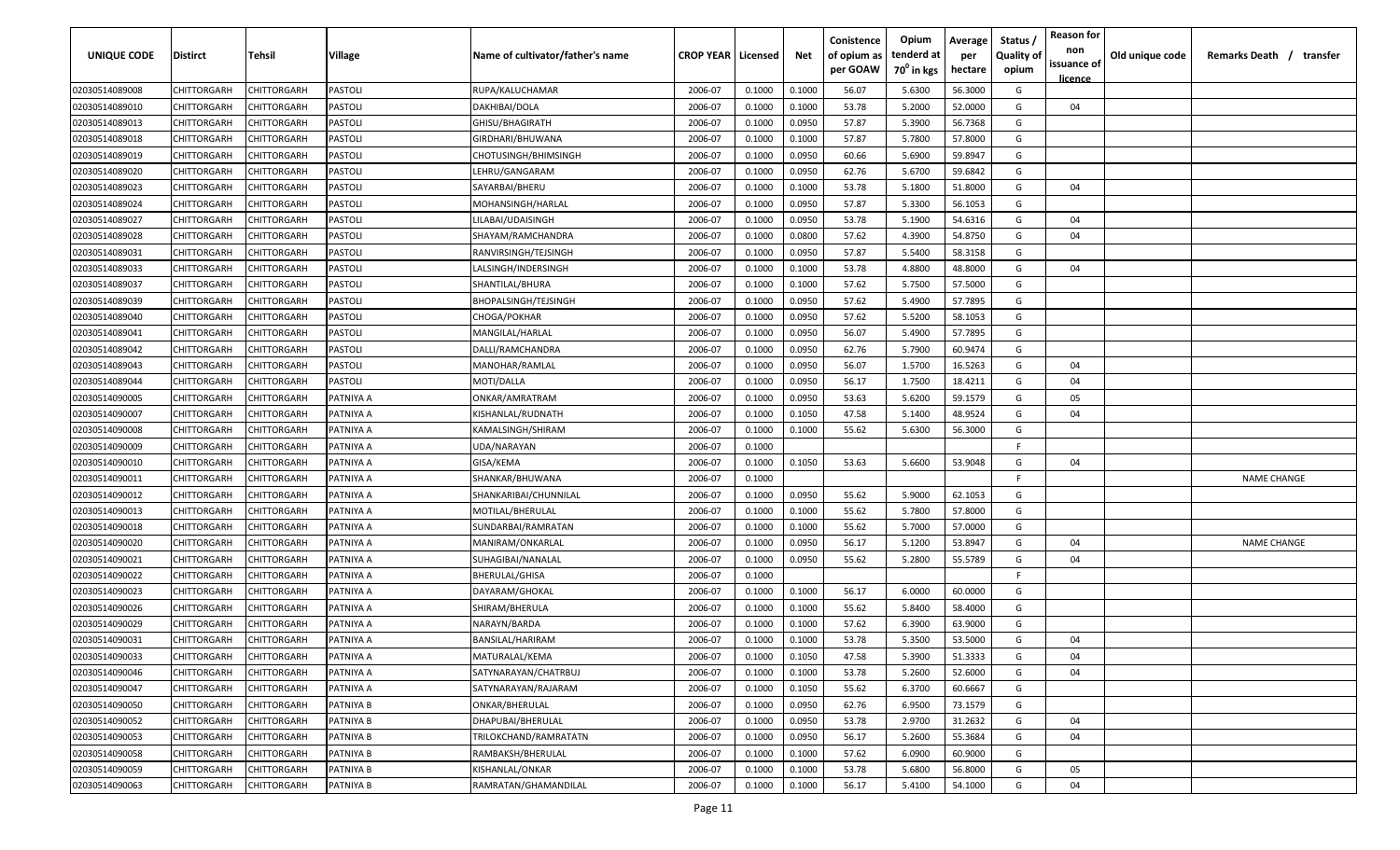| UNIQUE CODE    | Distirct           | Tehsil      | Village          | Name of cultivator/father's name | <b>CROP YEAR   Licensed</b> |        | Net    | Conistence<br>of opium as | Opium<br>tenderd at    | Average<br>per | Status /<br><b>Quality of</b> | <b>Reason for</b><br>non | Old unique code | Remarks Death / transfer |
|----------------|--------------------|-------------|------------------|----------------------------------|-----------------------------|--------|--------|---------------------------|------------------------|----------------|-------------------------------|--------------------------|-----------------|--------------------------|
|                |                    |             |                  |                                  |                             |        |        | per GOAW                  | 70 <sup>0</sup> in kgs | hectare        | opium                         | issuance of<br>licence   |                 |                          |
| 02030514090064 | CHITTORGARH        | CHITTORGARH | PATNIYA B        | CHATURBHUJ/DADAMCHAND            | 2006-07                     | 0.1000 | 0.1000 | 56.07                     | 3.4000                 | 34.0000        | G                             | 04                       |                 |                          |
| 02030514090065 | CHITTORGARH        | CHITTORGARH | PATNIYA B        | RAMSINGH/AASHARAM                | 2006-07                     | 0.1000 | 0.1000 | 56.07                     | 5.8600                 | 58.6000        | G                             |                          |                 |                          |
| 02030514090073 | CHITTORGARH        | CHITTORGARH | PATNIYA B        | RAMRATAN/CHUNNILAL               | 2006-07                     | 0.1000 | 0.0950 | 56.07                     | 5.9600                 | 62.7368        | G                             |                          |                 |                          |
| 02030514090076 | CHITTORGARH        | CHITTORGARH | PATNIYA B        | PRATHVIRAJ/RAJARAM               | 2006-07                     | 0.1000 | 0.1000 | 57.62                     | 1.9100                 | 19.1000        | G                             | 04                       |                 |                          |
| 02030514090077 | CHITTORGARH        | CHITTORGARH | PATNIYA B        | AASHARAM/GHMANDIRAM              | 2006-07                     | 0.1000 | 0.0950 | 53.78                     | 5.5800                 | 58.7368        | G                             | 05                       |                 |                          |
| 02030514090078 | CHITTORGARH        | CHITTORGARH | PATNIYA B        | PREMRAJ/NANALAL                  | 2006-07                     | 0.1000 | 0.1000 | 57.62                     | 5.7100                 | 57.1000        | G                             |                          |                 |                          |
| 02030514090079 | CHITTORGARH        | CHITTORGARH | PATNIYA B        | TRILOKCHAND/AMARATRAM            | 2006-07                     | 0.1000 | 0.1000 | 57.62                     | 5.7700                 | 57.7000        | G                             |                          |                 |                          |
| 02030514090080 | CHITTORGARH        | CHITTORGARH | PATNIYA B        | UTTAMCHAND/MANGILAL              | 2006-07                     | 0.1000 | 0.1050 | 56.07                     | 5.6600                 | 53.9048        | G                             | 04                       |                 |                          |
| 02030514090081 | CHITTORGARH        | CHITTORGARH | PATNIYA B        | AMRATRAM/RAMBAKSH                | 2006-07                     | 0.1000 | 0.1000 | 53.78                     | 5.8400                 | 58.4000        | G                             | 05                       |                 |                          |
| 02030514090084 | CHITTORGARH        | CHITTORGARH | PATNIYA B        | MADHO/DHULA                      | 2006-07                     | 0.1000 | 0.0950 | 60.66                     | 6.3200                 | 66.5263        | G                             |                          |                 |                          |
| 02030514090085 | CHITTORGARH        | CHITTORGARH | PATNIYA B        | SUDIBAI/NANALAL                  | 2006-07                     | 0.1000 | 0.1000 | 50.63                     | 4.8700                 | 48.7000        |                               | 02                       |                 |                          |
| 02030514090087 | CHITTORGARH        | CHITTORGARH | PATNIYA B        | RAMA/KELA                        | 2006-07                     | 0.1000 | 0.1000 | 56.17                     | 6.1800                 | 61.8000        | G                             |                          |                 |                          |
| 02030514090090 | CHITTORGARH        | CHITTORGARH | PATNIYA B        | NATHULAL/GHISALAL                | 2006-07                     | 0.1000 | 0.1050 | 56.07                     | 6.0200                 | 57.3333        | G                             |                          |                 |                          |
| 02030514090091 | CHITTORGARH        | CHITTORGARH | PATNIYA B        | HARISINGH/RAMRATANJAT            | 2006-07                     | 0.1000 | 0.1000 | 53.78                     | 5.5600                 | 55.6000        | G                             | 04                       |                 |                          |
| 02030514090094 | CHITTORGARH        | CHITTORGARH | PATNIYA B        | GOPAL/ONKAR                      | 2006-07                     | 0.1000 | 0.1000 | 56.17                     | 5.8500                 | 58.5000        | G                             |                          |                 |                          |
| 02030514090095 | CHITTORGARH        | CHITTORGARH | PATNIYA B        | UMA/KANA                         | 2006-07                     | 0.1000 | 0.1000 | 39.84                     | 1.3800                 | 13.8000        |                               | 02                       |                 |                          |
| 02030514090100 | CHITTORGARH        | CHITTORGARH | PATNIYA B        | GITABAI/SHANKAR                  | 2006-07                     | 0.1000 | 0.1000 | 42.34                     | 4.1400                 | 41.4000        |                               | 02                       |                 |                          |
| 02030514090111 | CHITTORGARH        | CHITTORGARH | PATNIYA B        | CHATARBHUJ/RAMLAL                | 2006-07                     | 0.1000 | 0.1000 | 53.78                     | 5.7400                 | 57.4000        | G                             | 05                       |                 |                          |
| 02030514090112 | CHITTORGARH        | CHITTORGARH | PATNIYA B        | MADANLAL/CHHOGA                  | 2006-07                     | 0.1000 | 0.1050 | 56.07                     | 6.7400                 | 64.1905        | G                             |                          |                 |                          |
| 02030514090114 | CHITTORGARH        | CHITTORGARH | PATNIYA B        | NANDUBAI/BAKSHU                  | 2006-07                     | 0.1000 | 0.1000 | 56.07                     | 5.9700                 | 59.7000        | G                             |                          |                 |                          |
| 02030514090119 | CHITTORGARH        | CHITTORGARH | PATNIYA B        | AMBALAL/GOPILAL                  | 2006-07                     | 0.1000 | 0.1050 | 57.62                     | 1.6500                 | 15.7143        | G                             | 04                       |                 |                          |
| 02030514090125 | CHITTORGARH        | CHITTORGARH | PATNIYA B        | RAJNARAYAN/RAMBAKSH              | 2006-07                     | 0.1000 | 0.1000 | 56.07                     | 6.0700                 | 60.7000        | G                             |                          |                 |                          |
| 02030514090126 | CHITTORGARH        | CHITTORGARH | PATNIYA B        | EJANBAI/RAJARAM                  | 2006-07                     | 0.1000 | 0.1000 | 56.17                     | 3.1800                 | 31.8000        | G                             | 04                       |                 |                          |
| 02030514090130 | CHITTORGARH        | CHITTORGARH | PATNIYA A        | KAMALABAI/SHRIRAM                | 2006-07                     | 0.1000 | 0.1000 | 55.62                     | 5.6100                 | 56.1000        | G                             |                          |                 |                          |
| 02030514090131 | CHITTORGARH        | CHITTORGARH | PATNIYA A        | KHEMRAJ/MAGNIRAM                 | 2006-07                     | 0.1000 | 0.1000 | 50.00                     | 3.7700                 | 37.7000        |                               | 02                       |                 |                          |
| 02030514090133 | CHITTORGARH        | CHITTORGARH | PATNIYA A        | MOTILAL/DEVJI                    | 2006-07                     | 0.1000 | 0.1000 | 53.78                     | 5.8200                 | 58.2000        | G                             | 05                       |                 |                          |
| 02030514090134 | CHITTORGARH        | CHITTORGARH | PATNIYA A        | MANGILAL/UDAIRAM                 | 2006-07                     | 0.1000 |        |                           |                        |                | F.                            |                          |                 |                          |
| 02030514090137 | CHITTORGARH        | CHITTORGARH | PATNIYA A        | KHEMA/UDA                        | 2006-07                     | 0.1000 | 0.1000 | 53.78                     | 5.9700                 | 59.7000        | G                             | 05                       |                 |                          |
| 02030514093004 | CHITTORGARH        | CHITTORGARH | RAGHUNATHPURA    | MANOHARLAL/MADHU                 | 2006-07                     | 0.1000 | 0.0950 | 57.87                     | 5.8500                 | 61.5789        | G                             |                          |                 | <b>TRANSFER/BILOLA</b>   |
| 02030514093005 | CHITTORGARH        | CHITTORGARH | RAGHUNATHPURA    | MADHU/BHERA                      | 2006-07                     | 0.1000 | 0.1000 | 53.63                     | 5.6700                 | 56.7000        | G                             | 05                       |                 |                          |
| 02030514093008 | CHITTORGARH        | CHITTORGARH | RAGHUNATHPURA    | BHERULAL/GOVINDRAM               | 2006-07                     | 0.1000 | 0.0950 | 57.87                     | 5.9000                 | 62.1053        | G                             |                          |                 | <b>TRANSFER/BILOLA</b>   |
| 02030514093017 | CHITTORGARH        | CHITTORGARH | RAGHUNATHPURA    | DALIBAI/MAGNA                    | 2006-07                     | 0.1000 | 0.1000 | 47.58                     | 4.8100                 | 48.1000        | G                             | 04                       |                 |                          |
| 02030514093020 | CHITTORGARH        | CHITTORGARH | RAGHUNATHPURA    | DAYARAM/HAJARI                   | 2006-07                     | 0.1000 | 0.1000 | 31.22                     | 0.4200                 | 4.2000         |                               | 02                       |                 |                          |
| 02030514093031 | CHITTORGARH        | CHITTORGARH | RAGHUNATHPURA    | PRATHVIRAJ/GOPILAL               | 2006-07                     | 0.1000 | 0.0950 | 57.87                     | 5.6600                 | 59.5789        | G                             |                          |                 | <b>TRANSFER/BILOLA</b>   |
| 02030514093035 | <b>CHITTORGARH</b> | CHITTORGARH | RAGHUNATHPURA    | RUPA/NANDA                       | 2006-07                     | 0.1000 | 0.1000 | 55.62                     | 5.5000                 | 55.0000        | G                             | 04                       |                 |                          |
| 02030514093037 | <b>CHITTORGARH</b> | CHITTORGARH | RAGHUNATHPURA    | PYARA/CHAMPA                     | 2006-07                     | 0.1000 | 0.1000 | 60.45                     | 5.9400                 | 59.4000        | G                             |                          |                 | <b>TRANSFER/BILOLA</b>   |
| 02030514095001 | CHITTORGARH        | CHITTORGARH | RAMAKHEDA        | NANURAM/ONKAR                    | 2006-07                     | 0.1000 | 0.0950 | 62.76                     | 6.6700                 | 70.2105        | G                             |                          |                 | TRANSFER/ROJDA           |
| 02030514095002 | CHITTORGARH        | CHITTORGARH | RAMAKHEDA        | <b>BHERU/GHASI</b>               | 2006-07                     | 0.1000 |        |                           |                        |                | F.                            |                          |                 | TRANSFER/ROJDA           |
| 02030514095006 | <b>CHITTORGARH</b> | CHITTORGARH | RAMAKHEDA        | BHURIBAI/KISHANLAL               | 2006-07                     | 0.1000 | 0.0900 | 53.78                     | 5.1400                 | 57.1111        | G                             | 05                       |                 |                          |
| 02030514095008 | CHITTORGARH        | CHITTORGARH | RAMAKHEDA        | CHUNNILAL/LALU                   | 2006-07                     | 0.1000 | 0.0950 | 53.78                     | 5.1700                 | 54.4211        | G                             | 04                       |                 |                          |
| 02030514095027 | CHITTORGARH        | CHITTORGARH | RAMAKHEDA        | HANGARIBAI/HAJARI                | 2006-07                     | 0.1000 | 0.0950 | 53.78                     | 5.2400                 | 55.1579        | G                             | 04                       |                 |                          |
| 02030514095031 | CHITTORGARH        | CHITTORGARH | RAMAKHEDA        | GOPILAL/GANESH                   | 2006-07                     | 0.1000 | 0.1000 | 56.17                     | 5.9800                 | 59.8000        | G                             |                          |                 | TRANSFER/ROJDA           |
| 02030514095035 | CHITTORGARH        | CHITTORGARH | RAMAKHEDA        | BHAGAWANLAL/CHHOGA               | 2006-07                     | 0.1000 | 0.1000 | 37.90                     | 1.4200                 | 14.2000        |                               | 02                       |                 |                          |
| 02030514098001 | <b>CHITTORGARH</b> | CHITTORGARH | RAWATON KA TALAB | SHANKARLAL/NARAYAN               | 2006-07                     | 0.1000 | 0.1000 | 57.87                     | 6.4700                 | 64.7000        | G                             |                          |                 |                          |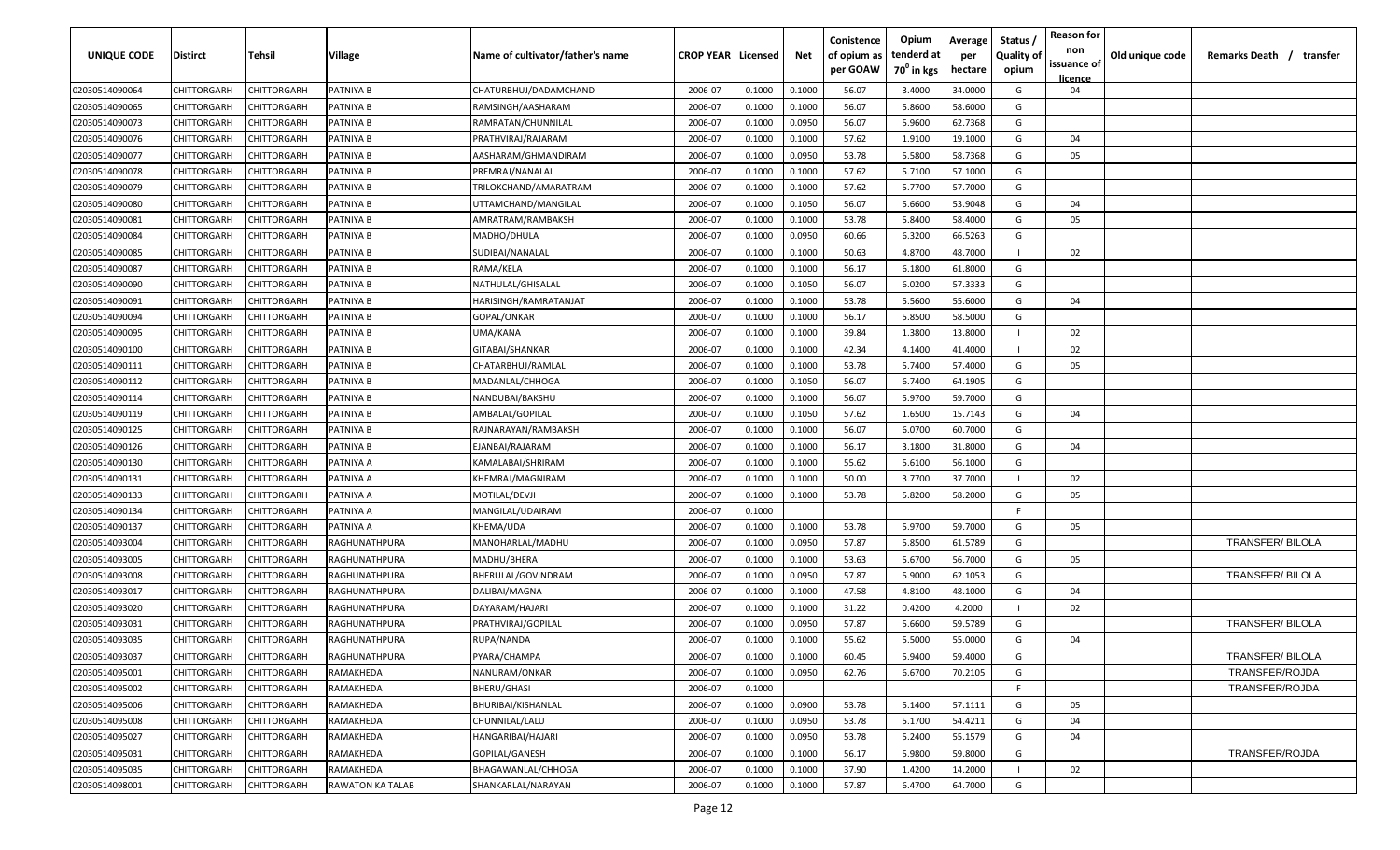| <b>UNIQUE CODE</b> | <b>Distirct</b>    | Tehsil      | Village                 | Name of cultivator/father's name | <b>CROP YEAR Licensed</b> |        | Net    | Conistence<br>of opium as<br>per GOAW | Opium<br>tenderd at<br>70 <sup>0</sup> in kgs | Average<br>per<br>hectare | Status /<br><b>Quality of</b><br>opium | <b>Reason for</b><br>non<br>issuance of | Old unique code | Remarks Death /<br>transfer |
|--------------------|--------------------|-------------|-------------------------|----------------------------------|---------------------------|--------|--------|---------------------------------------|-----------------------------------------------|---------------------------|----------------------------------------|-----------------------------------------|-----------------|-----------------------------|
| 02030514098010     | CHITTORGARH        | CHITTORGARH | <b>RAWATON KA TALAB</b> | BADRILAL/KASHIRAM                | 2006-07                   | 0.1000 | 0.1050 | 56.17                                 | 6.7200                                        | 64.0000                   | G                                      | licence                                 |                 |                             |
| 02030514098011     | CHITTORGARH        | CHITTORGARH | <b>RAWATON KA TALAB</b> | MOHAN/MOTI                       | 2006-07                   | 0.1000 | 0.1050 | 62.76                                 | 7.0800                                        | 67.4286                   | G                                      |                                         |                 |                             |
| 02030514098020     | CHITTORGARH        | CHITTORGARH | <b>RAWATON KA TALAB</b> | KANA/KHEMA                       | 2006-07                   | 0.1000 | 0.1000 | 60.45                                 | 6.8800                                        | 68.8000                   | G                                      |                                         |                 |                             |
| 02030514098023     | CHITTORGARH        | CHITTORGARH | <b>RAWATON KA TALAB</b> | IAGDISH/NARAYAN                  | 2006-07                   | 0.1000 | 0.1000 | 62.76                                 | 7.1200                                        | 71.2000                   | G                                      |                                         |                 |                             |
| 02030514098027     | CHITTORGARH        | CHITTORGARH | <b>RAWATON KA TALAB</b> | GORDHANLAL/RATANLAL              | 2006-07                   | 0.1000 | 0.1000 | 53.63                                 | 5.8300                                        | 58.3000                   | G                                      | 05                                      |                 |                             |
| 02030514098035     | CHITTORGARH        | CHITTORGARH | <b>RAWATON KA TALAB</b> | DHAPUBAI/HIRA                    | 2006-07                   | 0.1000 | 0.1050 | 55.98                                 | 6.0600                                        | 57.7143                   | G                                      |                                         |                 |                             |
| 02030514098037     | CHITTORGARH        | CHITTORGARH | <b>RAWATON KA TALAB</b> | MAGNIRAM/NARAYAN                 | 2006-07                   | 0.1000 | 0.1000 | 56.17                                 | 5.9600                                        | 59.6000                   | G                                      |                                         |                 |                             |
| 02030514098044     | CHITTORGARH        | CHITTORGARF | <b>RAWATON KA TALAB</b> | KANHAIYALAL/SHANKAR              | 2006-07                   | 0.1000 | 0.1000 | 55.62                                 | 6.2800                                        | 62.8000                   | G                                      |                                         |                 |                             |
| 02030514098050     | CHITTORGARH        | CHITTORGARH | <b>RAWATON KA TALAB</b> | BABULAL/MOHAN                    | 2006-07                   | 0.1000 | 0.1000 | 57.87                                 | 6.2100                                        | 62.1000                   | G                                      |                                         |                 |                             |
| 02030514098054     | CHITTORGARH        | CHITTORGARH | RAWATON KA TALAB        | RAMESHWAR/GHISU                  | 2006-07                   | 0.1000 | 0.1000 | 57.87                                 | 6.4900                                        | 64.9000                   | G                                      |                                         |                 |                             |
| 02030514098055     | CHITTORGARH        | CHITTORGARH | <b>RAWATON KA TALAB</b> | SHAMBHULAL/BADRILAL              | 2006-07                   | 0.1000 | 0.1000 | 56.17                                 | 6.4400                                        | 64.4000                   | G                                      |                                         |                 |                             |
| 02030514098056     | CHITTORGARH        | CHITTORGARH | <b>RAWATON KA TALAB</b> | NOJIBAI/KHAMRAJ                  | 2006-07                   | 0.1000 | 0.1000 | 60.45                                 | 6.9400                                        | 69.4000                   | G                                      |                                         |                 | <b>NAME CHANGE</b>          |
| 02030514101001     | CHITTORGARH        | CHITTORGARH | <b>ROJDA</b>            | BAGSINGH/ONKARSINGH              | 2006-07                   | 0.1000 | 0.0950 | 53.78                                 | 1.8000                                        | 18.9474                   | G                                      | 04                                      |                 |                             |
| 02030514101003     | CHITTORGARH        | CHITTORGARH | <b>ROJDA</b>            | HANGAMIBAI/ONKAR                 | 2006-07                   | 0.1000 | 0.0950 | 56.07                                 | 5.7300                                        | 60.3158                   | G                                      |                                         |                 |                             |
| 02030514101004     | CHITTORGARH        | CHITTORGARH | <b>ROJDA</b>            | PYARIBAI/ONKAR                   | 2006-07                   | 0.1000 | 0.0100 | 62.76                                 | 0.9000                                        | 90.0000                   | G                                      |                                         |                 |                             |
| 02030514101017     | CHITTORGARH        | CHITTORGARH | <b>ROJDA</b>            | PYARA/SAWAIRAMGADRI              | 2006-07                   | 0.1000 | 0.1000 | 53.78                                 | 5.8000                                        | 58.0000                   | G                                      | 05                                      |                 |                             |
| 02030514101026     | CHITTORGARH        | CHITTORGARF | ROJDA                   | LAXMANSINGH/SOHANSINGH           | 2006-07                   | 0.1000 | 0.0950 | 56.17                                 | 5.5900                                        | 58.8421                   | G                                      |                                         |                 |                             |
| 02030514101028     | CHITTORGARH        | CHITTORGARH | ROJDA                   | MOHANLAL/SHOBHA                  | 2006-07                   | 0.1000 | 0.0950 | 56.31                                 | 5.7400                                        | 60.4211                   | G                                      |                                         |                 |                             |
| 02030514101032     | CHITTORGARH        | CHITTORGARH | <b>ROJDA</b>            | ONKAR/KALU                       | 2006-07                   | 0.1000 | 0.0950 | 47.58                                 | 5.0600                                        | 53.2632                   | G                                      | 04                                      |                 |                             |
| 02030514101033     | CHITTORGARH        | CHITTORGARH | <b>ROJDA</b>            | MAGAN/DALLA                      | 2006-07                   | 0.1000 | 0.1000 | 56.31                                 | 6.2100                                        | 62.1000                   | G                                      |                                         |                 |                             |
| 02030514101038     | CHITTORGARH        | CHITTORGARH | <b>ROJDA</b>            | SWA/LALGIRI                      | 2006-07                   | 0.1000 |        |                                       |                                               |                           | E                                      |                                         |                 |                             |
| 02030514101042     | CHITTORGARH        | CHITTORGARH | <b>ROJDA</b>            | RUPSINGH/ARJUNSINGH              | 2006-07                   | 0.1000 | 0.0950 | 56.31                                 | 0.8600                                        | 9.0526                    | G                                      | 04                                      |                 |                             |
| 02030514101044     | CHITTORGARH        | CHITTORGARH | ROJDA                   | MEGA/RAMLAL                      | 2006-07                   | 0.1000 | 0.0950 | 56.07                                 | 5.5600                                        | 58.5263                   | G                                      |                                         |                 |                             |
| 02030514101050     | CHITTORGARH        | CHITTORGARH | ROJDA                   | <b>BHERULAL/LALU</b>             | 2006-07                   | 0.1000 | 0.0950 | 56.31                                 | 5.5100                                        | 58.0000                   | G                                      |                                         |                 |                             |
| 02030514101051     | CHITTORGARH        | CHITTORGARH | ROJDA                   | <b>LHERULAL/BHUR</b>             | 2006-07                   | 0.1000 | 0.0450 | 53.78                                 | 1.5500                                        | 34.4444                   | G                                      | 04                                      |                 |                             |
| 02030514101054     | CHITTORGARH        | CHITTORGARH | ROJDA                   | DASRATSINGH/DALELSINGH           | 2006-07                   | 0.1000 | 0.1000 | 56.31                                 | 0.7600                                        | 7.6000                    | G                                      | 04                                      |                 |                             |
| 02030514101055     | CHITTORGARH        | CHITTORGARH | ROJDA                   | JALMSINGH/JODSINGH               | 2006-07                   | 0.1000 | 0.1050 | 56.31                                 | 0.7600                                        | 7.2381                    | G                                      | 04                                      |                 |                             |
| 02030514101056     | CHITTORGARH        | CHITTORGARH | ROJDA                   | SAMBHULAL/BALU                   | 2006-07                   | 0.1000 | 0.1000 | 41.23                                 | 1.1400                                        | 11.4000                   |                                        | 02                                      |                 |                             |
| 02030514101060     | CHITTORGARH        | CHITTORGARH | ROJDA                   | NATHU/LALU                       | 2006-07                   | 0.1000 | 0.0950 | 56.07                                 | 5.7700                                        | 60.7368                   | G                                      |                                         |                 |                             |
| 02030514101062     | CHITTORGARH        | CHITTORGARH | <b>ROJDA</b>            | JMANLAL/LALU                     | 2006-07                   | 0.1000 |        |                                       |                                               |                           | F.                                     |                                         |                 |                             |
| 02030514101066     | CHITTORGARH        | CHITTORGARH | <b>ROJDA</b>            | BHERUSINGH/VIJYSINGH             | 2006-07                   | 0.1000 | 0.0950 | 56.07                                 | 1.8900                                        | 19.8947                   | G                                      | 04                                      |                 |                             |
| 02030514101072     | CHITTORGARH        | CHITTORGARH | <b>ROJDA</b>            | HEMRAJ/HAJARI                    | 2006-07                   | 0.1000 | 0.0950 | 53.78                                 | 5.5500                                        | 58.4211                   | G                                      | 05                                      |                 |                             |
| 02030514101074     | CHITTORGARH        | CHITTORGARH | <b>ROJDA</b>            | RAMLAL/LADU                      | 2006-07                   | 0.1000 | 0.1000 | 53.78                                 | 1.6200                                        | 16.2000                   | G                                      | 04                                      |                 |                             |
| 02030514101076     | CHITTORGARH        | CHITTORGARH | <b>ROJDA</b>            | CHAMPALAL/GOPILAL                | 2006-07                   | 0.1000 | 0.0100 | 62.76                                 | 0.7600                                        | 76.0000                   | G                                      |                                         |                 |                             |
| 02030514101077     | <b>CHITTORGARH</b> | CHITTORGARH | <b>ROJDA</b>            | DUNGARSINGH/DHULSINGH            | 2006-07                   | 0.1000 |        |                                       |                                               |                           | F.                                     |                                         |                 |                             |
| 02030514105004     | CHITTORGARH        | CHITTORGARH | SAMARI                  | HIRA/LHERU                       | 2006-07                   | 0.1000 |        |                                       |                                               |                           | F.                                     | 08                                      |                 |                             |
| 02030514108001     | <b>CHITTORGARH</b> | CHITTORGARH | SAWA A                  | NANALAL/KHEMA                    | 2006-07                   | 0.1000 | 0.1000 | 53.78                                 | 5.2400                                        | 52.4000                   | G                                      | 05                                      |                 |                             |
| 02030514108003     | CHITTORGARH        | CHITTORGARH | SAWA A                  | HIRALAL/RUGHNATH                 | 2006-07                   | 0.1000 |        |                                       |                                               |                           | E                                      |                                         |                 |                             |
| 02030514108028     | CHITTORGARH        | CHITTORGARH | SAWA A                  | JAMANIBAI/GANGARAM               | 2006-07                   | 0.1000 | 0.1050 |                                       |                                               |                           |                                        | 02                                      |                 |                             |
| 02030514108037     | CHITTORGARH        | CHITTORGARH | SAWA A                  | MULCHAND/HAJARI                  | 2006-07                   | 0.1000 | 0.1000 | 57.62                                 | 5.9200                                        | 59.2000                   | G                                      |                                         |                 |                             |
| 02030514108043     | CHITTORGARH        | CHITTORGARH | SAWA A                  | PARASRAM/KHUMA                   | 2006-07                   | 0.1000 | 0.1000 | 60.66                                 | 5.2500                                        | 52.5000                   | G                                      | 04                                      |                 |                             |
| 02030514108051     | CHITTORGARH        | CHITTORGARH | SAWA A                  | MANGIBAI/GOKUL                   | 2006-07                   | 0.1000 | 0.1000 | 57.62                                 | 6.4200                                        | 64.2000                   | G                                      |                                         |                 | <b>NAME CHANGE</b>          |
| 02030514108070     | CHITTORGARH        | CHITTORGARH | SAWA A                  | GHISIBAI/RAMA                    | 2006-07                   | 0.1000 | 0.0950 | 60.66                                 | 5.9400                                        | 62.5263                   | G                                      |                                         |                 |                             |
| 02030514108083     | <b>CHITTORGARH</b> | CHITTORGARH | SAWA A                  | ONKAR/NANA                       | 2006-07                   | 0.1000 |        |                                       |                                               |                           | F.                                     |                                         |                 |                             |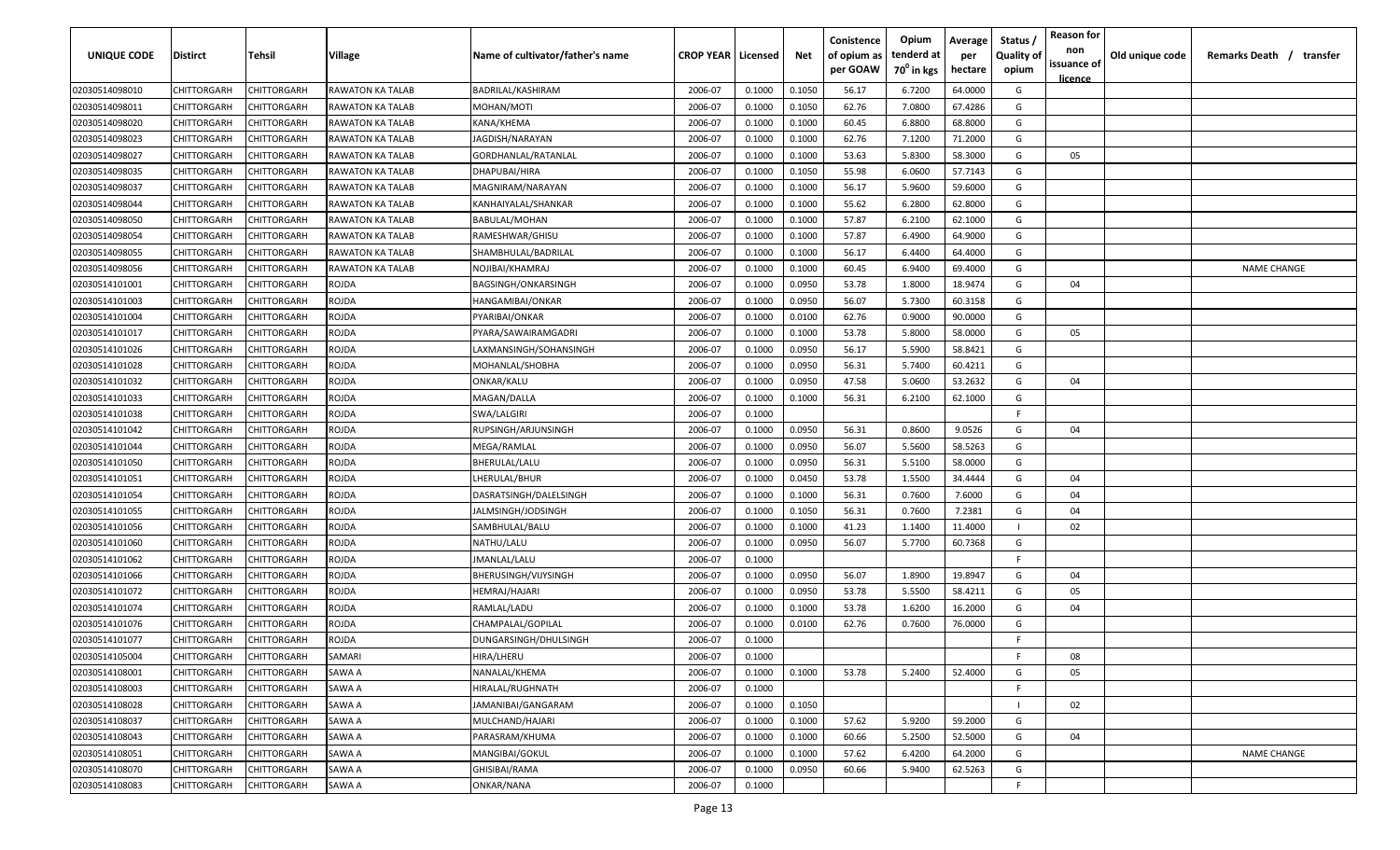| <b>UNIQUE CODE</b> | Distirct           | Tehsil      | Village            | Name of cultivator/father's name | <b>CROP YEAR   Licensed</b> |        | Net    | Conistence<br>of opium as<br>per GOAW | Opium<br>tenderd at<br>70 <sup>°</sup> in kgs | Average<br>per<br>hectare | Status,<br>Quality of<br>opium | <b>Reason for</b><br>non<br>issuance of<br><u>licence</u> | Old unique code | Remarks Death / transfer |
|--------------------|--------------------|-------------|--------------------|----------------------------------|-----------------------------|--------|--------|---------------------------------------|-----------------------------------------------|---------------------------|--------------------------------|-----------------------------------------------------------|-----------------|--------------------------|
| 02030514108103     | CHITTORGARH        | CHITTORGARH | SAWA A             | SHAFURKHAN/FAKIRMO.              | 2006-07                     | 0.1000 | 0.1000 | 57.62                                 | 5.6100                                        | 56.1000                   | G                              |                                                           |                 |                          |
| 02030514108116     | CHITTORGARH        | CHITTORGARH | SAWA A             | RUKAMANIBAI/BANSHILAL            | 2006-07                     | 0.1000 |        |                                       |                                               |                           | -F.                            |                                                           |                 | <b>NAME CHANGE</b>       |
| 02030514108201     | CHITTORGARH        | CHITTORGARH | SAWA A             | SHANKAR/BHAGIRATH                | 2006-07                     | 0.1000 |        |                                       |                                               |                           | N                              | 07                                                        |                 |                          |
| 02030514111006     | CHITTORGARH        | CHITTORGARH | SEHANWA            | RAMSINGH/RAMCHANDAR              | 2006-07                     | 0.1000 | 0.1000 | 60.45                                 | 6.4000                                        | 64.0000                   | G                              |                                                           |                 | <b>TRANSFER/ PASTOLI</b> |
| 02030514111007     | CHITTORGARH        | CHITTORGARH | SEHANWA            | RADHIBAI/RUPLAL                  | 2006-07                     | 0.1000 | 0.1000 | 58.77                                 | 4.6500                                        | 46.5000                   |                                | 02                                                        |                 |                          |
| 02030514111008     | CHITTORGARH        | CHITTORGARH | SEHANWA            | BHERA/DHANRAJ                    | 2006-07                     | 0.1000 | 0.0950 | 55.57                                 | 5.4900                                        | 57.7895                   | G                              |                                                           |                 | TRANSFER/PASTOLI         |
| 02030514111012     | CHITTORGARH        | CHITTORGARH | SEHANWA            | CHATARBHUJ/EKLINGJAT             | 2006-07                     | 0.1000 |        |                                       |                                               |                           | -F.                            |                                                           |                 | TRANSFER/PASTOLI         |
| 02030514111026     | CHITTORGARH        | CHITTORGARH | SEHANWA            | BHURALAL/NARU                    | 2006-07                     | 0.1000 | 0.1000 | 37.34                                 | 3.2600                                        | 32.6000                   |                                | 02                                                        |                 |                          |
| 02030514111041     | CHITTORGARH        | CHITTORGARH | SEHANWA            | MITTHULAL/BHERA                  | 2006-07                     | 0.1000 | 0.1000 | 56.93                                 | 1.9900                                        | 19.9000                   |                                | 02                                                        | 02030514043013  | <b>TRANSFER</b>          |
| 02030514111042     | CHITTORGARH        | CHITTORGARH | SEHANWA            | UDA/MAGNA                        | 2006-07                     | 0.1000 |        |                                       |                                               |                           | F.                             |                                                           | 02030514043034  | TRANSFER/PASTOLI         |
| 02030514111043     | CHITTORGARH        | CHITTORGARH | SEHANWA            | RAMA/BHERU                       | 2006-07                     | 0.1000 | 0.1050 | 55.57                                 | 2.1900                                        | 20.8571                   | G                              | 04                                                        | 02030514043047  | <b>TRANSFER</b>          |
| 02030514114002     | CHITTORGARH        | CHITTORGARH | SEMLYA MALI        | BHERULAL/FATHA                   | 2006-07                     | 0.1000 | 0.0900 | 60.45                                 | 6.3500                                        | 70.5556                   | G                              |                                                           |                 |                          |
| 02030514114003     | CHITTORGARH        | CHITTORGARH | SEMLYA MALI        | NANALAL/KALU                     | 2006-07                     | 0.1000 | 0.0950 | 57.17                                 | 5.6700                                        | 59.6842                   | G                              |                                                           |                 |                          |
| 02030514114006     | CHITTORGARH        | CHITTORGARH | <b>SEMLYA MALI</b> | SATYNARAYAN/MANGILAL             | 2006-07                     | 0.1000 | 0.0950 | 57.87                                 | 6.3500                                        | 66.8421                   | G                              |                                                           |                 |                          |
| 02030514114011     | CHITTORGARH        | CHITTORGARH | <b>SEMLYA MALI</b> | MANGILAL/KALU                    | 2006-07                     | 0.1000 | 0.1000 | 57.87                                 | 6.2100                                        | 62.1000                   | G                              |                                                           |                 |                          |
| 02030514114012     | CHITTORGARH        | CHITTORGARH | <b>SEMLYA MALI</b> | LEHRIBAI/TULSIRAM                | 2006-07                     | 0.1000 | 0.1000 | 62.76                                 | 7.2400                                        | 72.4000                   | G                              |                                                           |                 |                          |
| 02030514114018     | CHITTORGARH        | CHITTORGARH | <b>SEMLYA MALI</b> | KALU/BHERU                       | 2006-07                     | 0.1000 | 0.0950 | 65.64                                 | 7.1700                                        | 75.4737                   | G                              |                                                           |                 |                          |
| 02030514114019     | CHITTORGARH        | CHITTORGARH | <b>SEMLYA MALI</b> | GOKAL/UDAREBARI                  | 2006-07                     | 0.1000 | 0.0950 | 60.45                                 | 6.1500                                        | 64.7368                   | G                              |                                                           |                 |                          |
| 02030514115010     | CHITTORGARH        | CHITTORGARH | SENTI              | <b>BHERULAL/GOKUL</b>            | 2006-07                     | 0.1000 | 0.1000 | 59.25                                 | 5.0700                                        | 50.7000                   |                                | 02                                                        |                 |                          |
| 02030514115019     | CHITTORGARH        | CHITTORGARH | SENTI              | RATANLAL/KASHIRAM                | 2006-07                     | 0.1000 | 0.1050 | 64.64                                 | 3.2900                                        | 31.3333                   |                                | 02                                                        |                 |                          |
| 02030514115031     | CHITTORGARH        | CHITTORGARH | SENTI              | MADANLAL/FTHELAL                 | 2006-07                     | 0.1000 | 0.1000 | 59.25                                 | 3.8000                                        | 38.0000                   |                                | 02                                                        |                 |                          |
| 02030514115039     | CHITTORGARH        | CHITTORGARH | SENTI              | MOTI/HEMRAJGUJAR                 | 2006-07                     | 0.1000 |        |                                       |                                               |                           | -F.                            |                                                           |                 | TRANSFER/ODUND           |
| 02030514115046     | CHITTORGARH        | CHITTORGARH | SENTI              | RAMESHWARIDEVI/CHAMPALAL         | 2006-07                     | 0.1000 | 0.1000 | 59.25                                 | 5.2900                                        | 52.9000                   |                                | 02                                                        |                 | <b>NAME CHANGE</b>       |
| 02030514115052     | CHITTORGARH        | CHITTORGARH | SENTI              | GORDHANLAL/KISHANA               | 2006-07                     | 0.1000 |        |                                       |                                               |                           | -F.                            |                                                           |                 | TRANSFER/SINDHBADI       |
| 02030514117001     | CHITTORGARH        | CHITTORGARH | SHAMBHUPURA        | RUPLAL/KHEMA                     | 2006-07                     | 0.1000 | 0.1000 | 56.17                                 | 5.7000                                        | 57.0000                   | G                              |                                                           |                 |                          |
| 02030514117005     | CHITTORGARH        | CHITTORGARH | SHAMBHUPURA        | BHERU/TEKA                       | 2006-07                     | 0.1000 |        |                                       |                                               |                           | -F.                            |                                                           |                 |                          |
| 02030514117006     | CHITTORGARH        | CHITTORGARH | SHAMBHUPURA        | LAXMAN/DUNGA                     | 2006-07                     | 0.1000 | 0.1000 | 55.57                                 | 5.6300                                        | 56.3000                   | G                              |                                                           |                 |                          |
| 02030514117019     | CHITTORGARH        | CHITTORGARH | SHAMBHUPURA        | RAMCHANDRA/MULCHAND              | 2006-07                     | 0.1000 | 0.0950 | 57.58                                 | 4.8800                                        | 51.3684                   | G                              | 04                                                        |                 | <b>NAME CHANGE</b>       |
| 02030514117022     | CHITTORGARH        | CHITTORGARH | SHAMBHUPURA        | PRABHULAL/KHEMAJI                | 2006-07                     | 0.1000 | 0.0950 | 27.79                                 | 1.1000                                        | 11.5789                   |                                | 02                                                        |                 |                          |
| 02030514117025     | CHITTORGARH        | CHITTORGARH | SHAMBHUPURA        | HAJARI/DOLA                      | 2006-07                     | 0.1000 |        |                                       |                                               |                           | -F.                            |                                                           |                 |                          |
| 02030514117026     | CHITTORGARH        | CHITTORGARH | SHAMBHUPURA        | BHANWARLAL/RUPLAL                | 2006-07                     | 0.1000 | 0.1000 | 55.57                                 | 5.8200                                        | 58.2000                   | G                              |                                                           |                 |                          |
| 02030514117035     | CHITTORGARH        | CHITTORGARH | SHAMBHUPURA        | GOPALLAL/SHANKAR                 | 2006-07                     | 0.1000 | 0.1000 | 53.63                                 | 5.6500                                        | 56.5000                   | G                              | 05                                                        |                 |                          |
| 02030514117040     | CHITTORGARH        | CHITTORGARH | SHAMBHUPURA        | PRABHULAL/DALLA                  | 2006-07                     | 0.1000 |        |                                       |                                               |                           | -F.                            |                                                           |                 |                          |
| 02030514117049     | CHITTORGARH        | CHITTORGARH | SHAMBHUPURA        | WARLAL/MULCHAND                  | 2006-07                     | 0.1000 |        |                                       |                                               |                           | -F.                            |                                                           |                 |                          |
| 02030514117052     | CHITTORGARH        | CHITTORGARH | SHAMBHUPURA        | BHAGAWANLAL/MOTILAL              | 2006-07                     | 0.1000 |        |                                       |                                               |                           | F                              |                                                           |                 |                          |
| 02030514117054     | <b>CHITTORGARH</b> | CHITTORGARH | SHAMBHUPURA        | KASHIRAM/BHAJJA                  | 2006-07                     | 0.1000 |        |                                       |                                               |                           | -F.                            |                                                           |                 |                          |
| 02030514117058     | CHITTORGARH        | CHITTORGARH | SHAMBHUPURA        | RAMLAL/NARAYAN                   | 2006-07                     | 0.1000 | 0.1000 | 56.17                                 | 5.8900                                        | 58.9000                   | G                              |                                                           | 02030514004013  | <b>TRANSFER</b>          |
| 02030514117059     | CHITTORGARH        | CHITTORGARH | <b>SHAMBHUPURA</b> | UDAIRAM/GOKAL                    | 2006-07                     | 0.1000 | 0.1000 | 55.57                                 | 2.4000                                        | 24.0000                   | G                              | 04                                                        | 02030514006023  | <b>TRANSFER</b>          |
| 02030514119001     | <b>CHITTORGARH</b> | CHITTORGARH | SINDHABADI         | LAXMAN/KEWALCHAND                | 2006-07                     | 0.1000 |        |                                       |                                               |                           | F.                             |                                                           |                 |                          |
| 02030514119004     | CHITTORGARH        | CHITTORGARH | SINDHABADI         | KALUSINGH/KALYANSINGH            | 2006-07                     | 0.1000 | 0.1000 | 57.29                                 | 6.0900                                        | 60.9000                   | G                              |                                                           |                 |                          |
| 02030514119005     | CHITTORGARH        | CHITTORGARH | SINDHABADI         | MOHAN/MANGU                      | 2006-07                     | 0.1000 | 0.0950 | 55.57                                 | 5.6600                                        | 59.5789                   | G                              |                                                           |                 |                          |
| 02030514119006     | CHITTORGARH        | CHITTORGARH | SINDHABADI         | MOHANLAL/GHASI                   | 2006-07                     | 0.1000 | 0.0950 | 57.29                                 | 5.9700                                        | 62.8421                   | G                              |                                                           |                 |                          |
| 02030514119007     | CHITTORGARH        | CHITTORGARH | SINDHABADI         | SHYAMLAL/GHASI                   | 2006-07                     | 0.1000 |        |                                       |                                               |                           | F.                             |                                                           |                 |                          |
| 02030514119008     | <b>CHITTORGARH</b> | CHITTORGARH | SINDHABADI         | JAGANATH/GOKAL                   | 2006-07                     | 0.1000 | 0.0950 | 60.45                                 | 1.3300                                        | 14.0000                   | G                              | 04                                                        |                 |                          |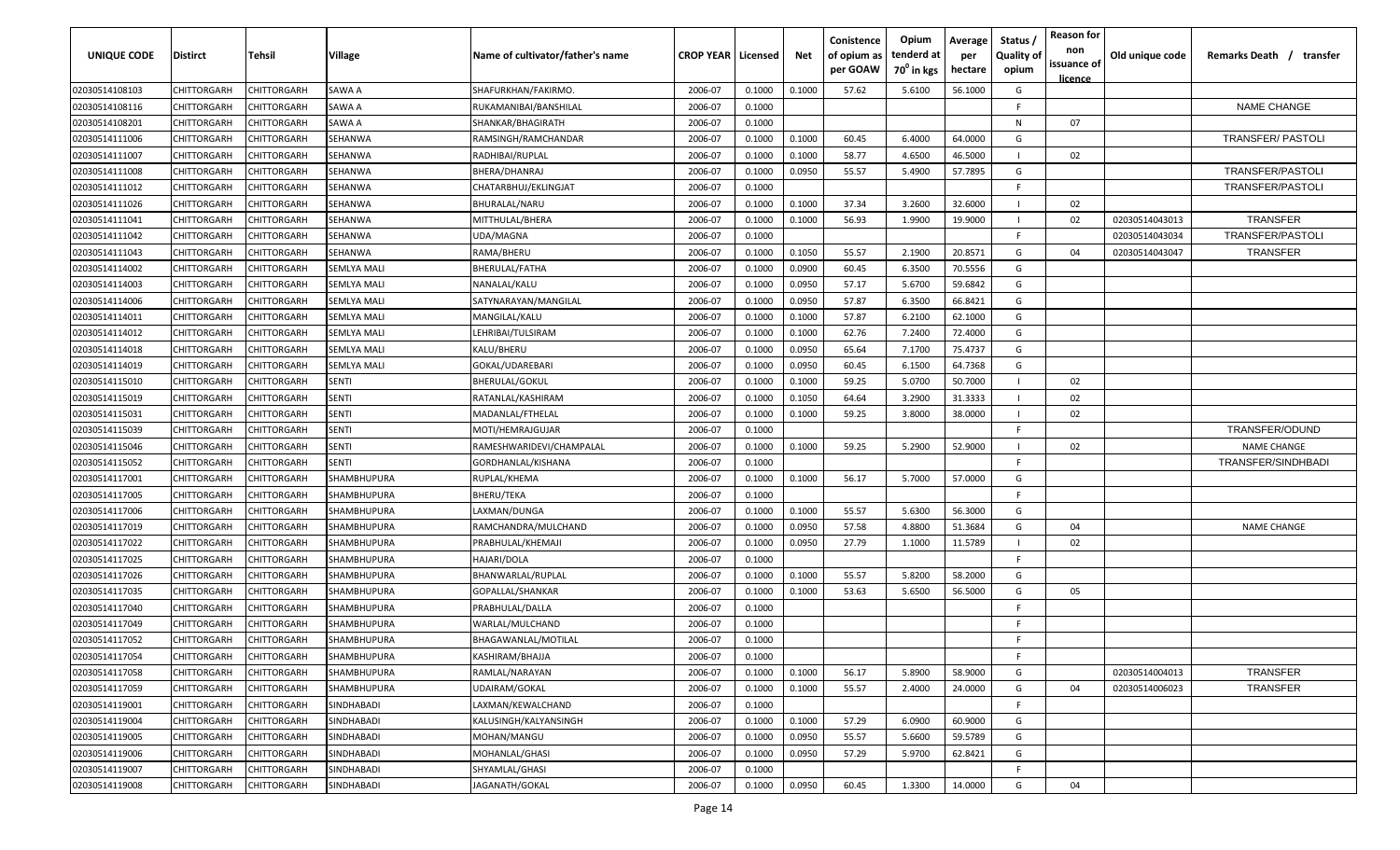| UNIQUE CODE    | Distirct           | Tehsil      | Village           | Name of cultivator/father's name | <b>CROP YEAR   Licensed</b> |        | Net    | Conistence<br>of opium as | Opium<br>tenderd at    | Average<br>per | Status /<br><b>Quality of</b> | <b>Reason for</b><br>non<br>issuance of | Old unique code | Remarks Death / transfer |
|----------------|--------------------|-------------|-------------------|----------------------------------|-----------------------------|--------|--------|---------------------------|------------------------|----------------|-------------------------------|-----------------------------------------|-----------------|--------------------------|
|                |                    |             |                   |                                  |                             |        |        | per GOAW                  | 70 <sup>0</sup> in kgs | hectare        | opium                         | licence                                 |                 |                          |
| 02030514119009 | CHITTORGARH        | CHITTORGARH | SINDHABADI        | NOLA/MANA                        | 2006-07                     | 0.1000 | 0.1000 | 53.63                     | 5.3800                 | 53.8000        | G                             | 04                                      |                 |                          |
| 02030514119013 | CHITTORGARH        | CHITTORGARH | SINDHABADI        | PRABHULAL/GHASILAL               | 2006-07                     | 0.1000 | 0.1000 | 55.57                     | 5.1200                 | 51.2000        | G                             | 04                                      |                 |                          |
| 02030514119018 | CHITTORGARH        | CHITTORGARH | SINDHABADI        | SHYANIBAI/KISHANLAL              | 2006-07                     | 0.1000 | 0.0950 | 57.29                     | 5.7400                 | 60.4211        | G                             |                                         |                 |                          |
| 02030514119019 | CHITTORGARH        | CHITTORGARH | SINDHABADI        | <b>BADRI/GHASI</b>               | 2006-07                     | 0.1000 | 0.1000 | 55.57                     | 5.4000                 | 54.0000        | G                             | 04                                      |                 |                          |
| 02030514119022 | CHITTORGARH        | CHITTORGARH | SINDHABADI        | JAGGANNATH/BHUWANA               | 2006-07                     | 0.1000 | 0.0950 | 62.76                     | 6.2900                 | 66.2105        | G                             |                                         |                 |                          |
| 02030514119029 | CHITTORGARH        | CHITTORGARH | SINDHABADI        | DEVBAI/DAOLATRAM                 | 2006-07                     | 0.1000 | 0.0950 | 55.57                     | 5.5000                 | 57.8947        | G                             |                                         |                 |                          |
| 02030514119031 | CHITTORGARH        | CHITTORGARH | SINDHABADI        | FATEHSINGH/MOHANSINGH            | 2006-07                     | 0.1000 | 0.1000 | 60.45                     | 1.1000                 | 11.0000        | G                             | 04                                      |                 |                          |
| 02030514119032 | CHITTORGARH        | CHITTORGARH | SINDHABADI        | SHANKAR/PRATHA                   | 2006-07                     | 0.1000 | 0.0950 | 55.57                     | 5.4500                 | 57.3684        | G                             |                                         |                 |                          |
| 02030514119035 | CHITTORGARH        | CHITTORGARH | SINDHABADI        | NANA/PRATHA                      | 2006-07                     | 0.1000 | 0.1000 | 55.57                     | 5.5100                 | 55.1000        | G                             | 04                                      |                 |                          |
| 02030514119036 | CHITTORGARH        | CHITTORGARH | SINDHABADI        | BHANIBAI/CHUNNILAL               | 2006-07                     | 0.1000 | 0.0950 | 45.58                     | 0.9900                 | 10.4211        | G                             | 04                                      |                 |                          |
| 02030514119038 | CHITTORGARH        | CHITTORGARH | SINDHABADI        | NANDA/VENIRAM                    | 2006-07                     | 0.1000 | 0.1000 | 57.29                     | 1.2600                 | 12.6000        | G                             | 04                                      |                 |                          |
| 02030514119039 | CHITTORGARH        | CHITTORGARH | SINDHABADI        | ONKAR/UDA                        | 2006-07                     | 0.1000 | 0.0950 | 55.57                     | 1.4200                 | 14.9474        | G                             | 04                                      |                 |                          |
| 02030514119040 | CHITTORGARH        | CHITTORGARH | SINDHABADI        | SHYANIBAI/BHERA                  | 2006-07                     | 0.1000 | 0.0950 | 60.45                     | 6.0400                 | 63.5789        | G                             |                                         |                 | <b>NAME CHANGE</b>       |
| 02030514119042 | CHITTORGARH        | CHITTORGARH | SINDHABADI        | RAJIBAI/RATANLAL                 | 2006-07                     | 0.1000 | 0.1000 | 47.58                     | 1.1000                 | 11.0000        | G                             | 04                                      |                 |                          |
| 02030514119043 | CHITTORGARH        | CHITTORGARH | SINDHABADI        | UDA/BHAGGA                       | 2006-07                     | 0.1000 | 0.1000 | 47.58                     | 1.3000                 | 13.0000        | G                             | 04                                      |                 |                          |
| 02030514119044 | CHITTORGARH        | CHITTORGARH | SINDHABADI        | BHAGAWANLAL/HARIRAM              | 2006-07                     | 0.1000 | 0.0900 | 57.29                     | 1.6500                 | 18.3333        | G                             | 04                                      |                 |                          |
| 02030514119055 | CHITTORGARH        | CHITTORGARH | SINDHABADI        | AMBALAL/ONKAR                    | 2006-07                     | 0.1000 | 0.1000 | 57.29                     | 6.1600                 | 61.6000        | G                             |                                         |                 |                          |
| 02030514119056 | CHITTORGARH        | CHITTORGARH | <b>SINDHABADI</b> | RATANLAL/MAGNA                   | 2006-07                     | 0.1000 | 0.0950 | 55.57                     | 5.6100                 | 59.0526        | G                             |                                         |                 |                          |
| 02030514119057 | CHITTORGARH        | CHITTORGARH | SINDHABADI        | MUKANDSINGH/MOHANSINGH           | 2006-07                     | 0.1000 | 0.1000 | 57.29                     | 6.0200                 | 60.2000        | G                             |                                         |                 |                          |
| 02030514119058 | CHITTORGARH        | CHITTORGARH | SINDHABADI        | MODIRAM/BHAGA                    | 2006-07                     | 0.1000 | 0.0950 | 55.57                     | 5.4800                 | 57.6842        | G                             |                                         |                 |                          |
| 02030514119061 | CHITTORGARH        | CHITTORGARH | SINDHABADI        | MOHAN/BHURA                      | 2006-07                     | 0.1000 | 0.0900 | 60.45                     | 5.9200                 | 65.7778        | G                             |                                         |                 |                          |
| 02030514119062 | CHITTORGARH        | CHITTORGARH | SINDHABADI        | AMBALAL/BHURA                    | 2006-07                     | 0.1000 | 0.1000 | 57.29                     | 5.9000                 | 59.0000        | G                             |                                         |                 |                          |
| 02030514119064 | CHITTORGARH        | CHITTORGARH | SINDHABADI        | SHANKARIBAI/BABULAL              | 2006-07                     | 0.1000 | 0.1000 | 55.57                     | 5.8600                 | 58.6000        | G                             |                                         |                 | <b>NAME CHANGE</b>       |
| 02030514119067 | CHITTORGARH        | CHITTORGARH | SINDHABADI        | NARAYANSINGH/MODSINGH            | 2006-07                     | 0.1000 | 0.1000 | 56.17                     | 5.2500                 | 52.5000        | G                             | 04                                      |                 |                          |
| 02030514119068 | CHITTORGARH        | CHITTORGARH | SINDHABADI        | KANIRAM/CHHOGA                   | 2006-07                     | 0.1000 | 0.0950 | 55.57                     | 5.7100                 | 60.1053        | G                             |                                         | 02030514025018  | <b>TRANSFER</b>          |
| 02030514119069 | CHITTORGARH        | CHITTORGARH | SINDHABADI        | CHAMPALAL/CHATURBHUJ             | 2006-07                     | 0.1000 | 0.0950 | 62.76                     | 1.6000                 | 16.8421        | G                             | 04                                      | 02030514004017  | <b>TRANSFER</b>          |
| 02030514119070 | CHITTORGARH        | CHITTORGARH | SINDHABADI        | BHERULAL/BOTLAL                  | 2006-07                     | 0.1000 | 0.0950 | 60.45                     | 1.8000                 | 18.9474        | G                             | 04                                      | 02030514004030  | <b>TRANSFER</b>          |
| 02030514123001 | CHITTORGARH        | CHITTORGARH | TUMBADIYA         | BALU/NATHU                       | 2006-07                     | 0.1000 | 0.0900 | 55.62                     | 5.1200                 | 56.8889        | G                             |                                         |                 |                          |
| 02030514123009 | CHITTORGARH        | CHITTORGARH | TUMBADIYA         | HIRALAL/GOPAL                    | 2006-07                     | 0.1000 | 0.0950 | 56.07                     | 2.0000                 | 21.0526        | G                             | 04                                      |                 |                          |
| 02030514123010 | CHITTORGARH        | CHITTORGARH | TUMBADIYA         | NATHULAL/KAJOD                   | 2006-07                     | 0.1000 | 0.1000 | 53.78                     | 5.3600                 | 53.6000        | G                             | 04                                      |                 |                          |
| 02030514123015 | CHITTORGARH        | CHITTORGARH | TUMBADIYA         | HAJARI/GOPAL                     | 2006-07                     | 0.1000 | 0.0950 | 56.17                     | 5.4700                 | 57.5789        | G                             |                                         |                 |                          |
| 02030514123017 | CHITTORGARH        | CHITTORGARH | TUMBADIYA         | NATHULAL/RAMLAL                  | 2006-07                     | 0.1000 | 0.0900 | 56.07                     | 5.2100                 | 57.8889        | G                             |                                         |                 |                          |
| 02030514123023 | CHITTORGARH        | CHITTORGARH | TUMBADIYA         | KESHARBAI/KADHIRAM               | 2006-07                     | 0.1000 |        |                           |                        |                | -F                            |                                         |                 |                          |
| 02030514123033 | CHITTORGARH        | CHITTORGARH | TUMBADIYA         | BHERU/SALAGRAM                   | 2006-07                     | 0.1000 | 0.0950 | 56.07                     | 5.7400                 | 60.4211        | G                             |                                         |                 |                          |
| 02030514123034 | CHITTORGARH        | CHITTORGARH | TUMBADIYA         | RUPLAL/DEVICHAND                 | 2006-07                     | 0.1000 | 0.0950 | 57.62                     | 5.5700                 | 58.6316        | G                             |                                         |                 |                          |
| 02030514123035 | <b>CHITTORGARH</b> | CHITTORGARH | TUMBADIYA         | MOHAN/PRITHVIRAJ                 | 2006-07                     | 0.1000 |        |                           |                        |                | F.                            |                                         |                 |                          |
| 02030514123036 | <b>CHITTORGARH</b> | CHITTORGARH | TUMBADIYA         | BALIBAI/JAGANNATH                | 2006-07                     | 0.1000 | 0.0900 | 57.62                     | 5.4300                 | 60.3333        | G                             |                                         |                 |                          |
| 02030514123039 | <b>CHITTORGARH</b> | CHITTORGARH | TUMBADIYA         | <b>BARDU/CHAGNA</b>              | 2006-07                     | 0.1000 | 0.1050 | 51.30                     | 0.7900                 | 7.5238         |                               | 02                                      | 02030514104009  | <b>TRANSFER</b>          |
| 02030514123028 | CHITTORGARH        | CHITTORGARH | <b>TUMBADIYA</b>  | BHERULAL/PRATAP                  | 2006-07                     | 0.1000 | 0.1000 | 47.58                     | 4.5100                 | 45.1000        | G                             | 04                                      |                 |                          |
| 02030514123042 | CHITTORGARH        | CHITTORGARH | TUMBADIYA         | BHAGWAN/CHUNA                    | 2006-07                     | 0.1000 | 0.0450 | 56.07                     | 2.6900                 | 59.7778        | G                             |                                         |                 |                          |
| 02030514124007 | CHITTORGARH        | CHITTORGARH | JDPURA            | RATANA/UDA                       | 2006-07                     | 0.1000 | 0.0950 | 60.45                     | 6.5100                 | 68.5263        | G                             |                                         |                 |                          |
| 02030514124009 | <b>CHITTORGARH</b> | CHITTORGARH | JDPURA            | HEMRAJ/DOLA                      | 2006-07                     | 0.1000 | 0.1000 | 57.29                     | 5.8500                 | 58.5000        | G                             |                                         |                 |                          |
| 02030514124010 | CHITTORGARH        | CHITTORGARH | JDPURA            | CHUNNIBAI/NANALAL                | 2006-07                     | 0.1000 | 0.1000 | 64.26                     | 7.3400                 | 73.4000        | G                             |                                         |                 |                          |
| 02030514124016 | CHITTORGARH        | CHITTORGARH | JDPURA            | BHURALAL/NANURAM                 | 2006-07                     | 0.1000 | 0.1000 | 57.29                     | 6.3100                 | 63.1000        | G                             |                                         |                 |                          |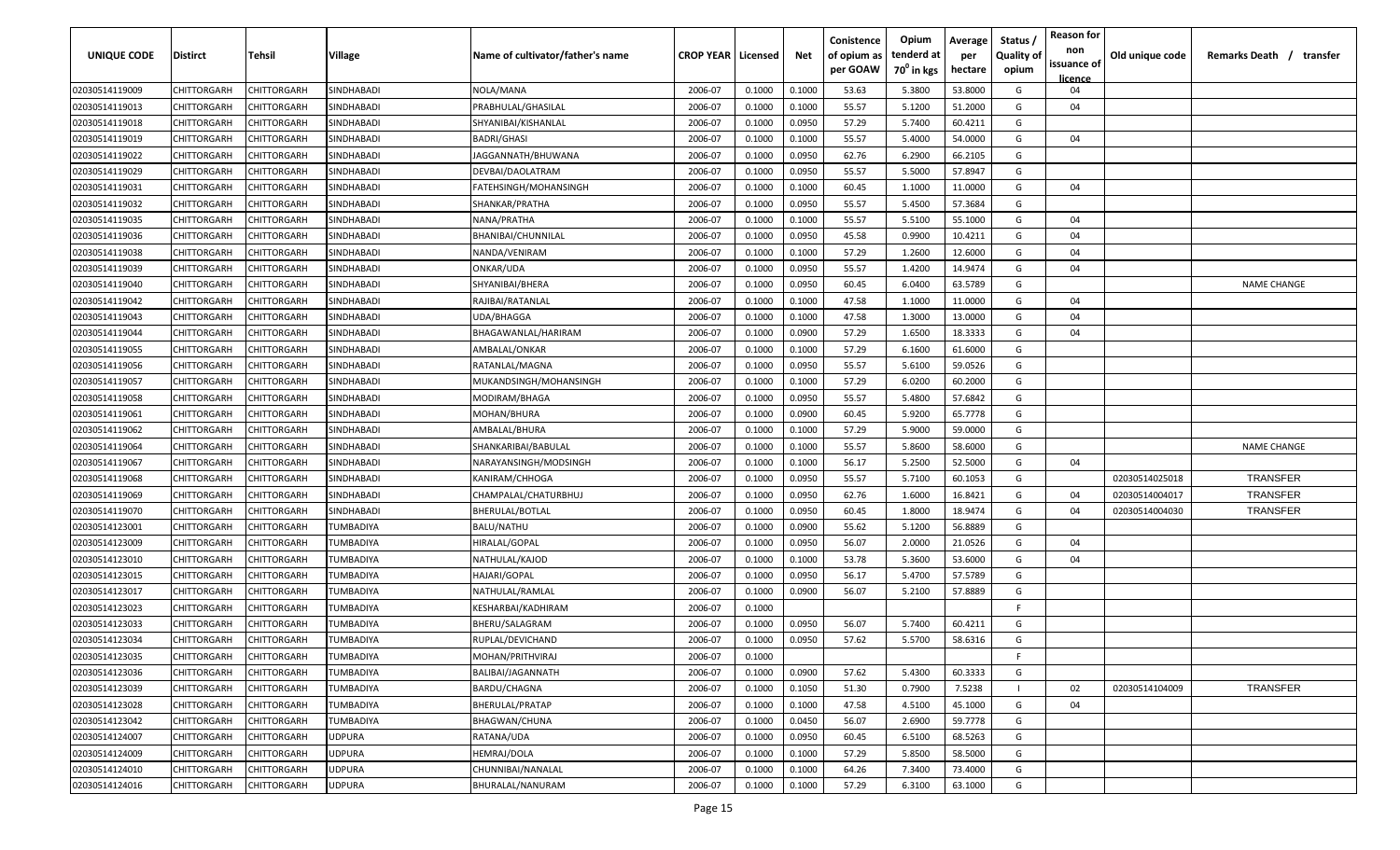| UNIQUE CODE    | <b>Distirct</b>    | Tehsil             | <b>Village</b>        | Name of cultivator/father's name | <b>CROP YEAR Licensed</b> |        | Net    | Conistence<br>of opium as<br>per GOAW | Opium<br>tenderd at<br>70 <sup>0</sup> in kgs | Average<br>per<br>hectare | Status /<br><b>Quality of</b><br>opium | <b>Reason for</b><br>non<br>issuance of<br><b>licence</b> | Old unique code | Remarks Death /<br>transfer       |
|----------------|--------------------|--------------------|-----------------------|----------------------------------|---------------------------|--------|--------|---------------------------------------|-----------------------------------------------|---------------------------|----------------------------------------|-----------------------------------------------------------|-----------------|-----------------------------------|
| 02030514124017 | CHITTORGARH        | CHITTORGARH        | <b>JDPURA</b>         | DEVILAL/MODU                     | 2006-07                   | 0.1000 | 0.1000 | 53.63                                 | 5.7100                                        | 57.1000                   | G                                      | 05                                                        |                 |                                   |
| 02030514124020 | CHITTORGARH        | CHITTORGARH        | <b>JDPURA</b>         | HAJARI/KALU                      | 2006-07                   | 0.1000 | 0.1000 | 57.29                                 | 5.9900                                        | 59.9000                   | G                                      |                                                           |                 |                                   |
| 02030514124022 | CHITTORGARH        | CHITTORGARH        | <b>JDPURA</b>         | BARJIBAI/NANDA                   | 2006-07                   | 0.1000 | 0.0900 | 53.63                                 | 5.3400                                        | 59.3333                   | G                                      | 05                                                        |                 |                                   |
| 02030514124023 | CHITTORGARH        | CHITTORGARH        | <b>JDPURA</b>         | TULSIRAM/ONKAR                   | 2006-07                   | 0.1000 | 0.0950 | 53.63                                 | 5.5700                                        | 58.6316                   | G                                      | 05                                                        |                 |                                   |
| 02030514124025 | CHITTORGARH        | CHITTORGARH        | <b>JDPURA</b>         | RAJIBAI/BHERU                    | 2006-07                   | 0.1000 | 0.0950 | 55.57                                 | 6.1600                                        | 64.8421                   | G                                      |                                                           |                 |                                   |
| 02030514124034 | CHITTORGARH        | CHITTORGARH        | <b>JDPURA</b>         | MANGU/BHERA                      | 2006-07                   | 0.1000 | 0.0950 | 56.17                                 | 5.9400                                        | 62.5263                   | G                                      |                                                           |                 |                                   |
| 02030514124035 | CHITTORGARH        | CHITTORGARH        | <b>JDPURA</b>         | FULCHAND/NANALAL                 | 2006-07                   | 0.1000 |        |                                       |                                               |                           | -F                                     |                                                           |                 |                                   |
| 02030514124045 | CHITTORGARH        | <b>CHITTORGARH</b> | JDPURA                | BHERULAL/RATANLAL                | 2006-07                   | 0.1000 |        |                                       |                                               |                           | -F                                     |                                                           |                 |                                   |
| 02030514124046 | CHITTORGARH        | <b>CHITTORGARH</b> | JDPURA                | MULCHAND/SITARAMBHIL             | 2006-07                   | 0.1000 | 0.1000 | 56.17                                 | 5.7700                                        | 57.7000                   | G                                      |                                                           |                 |                                   |
| 02030514124048 | CHITTORGARH        | CHITTORGARH        | JDPURA                | GITABAI/NANDRAM                  | 2006-07                   | 0.1000 | 0.1000 | 53.63                                 | 5.8400                                        | 58.4000                   | G                                      | 05                                                        |                 |                                   |
| 02030514124052 | CHITTORGARH        | CHITTORGARH        | JDPURA                | GABUBAI/DHANRAJ                  | 2006-07                   | 0.1000 | 0.1000 | 55.57                                 | 5.9600                                        | 59.6000                   | G                                      |                                                           |                 | <b>NAME CHANGE</b>                |
| 02030514124053 | CHITTORGARH        | CHITTORGARH        | JDPURA                | BHANWARLAL/BHERULAL              | 2006-07                   | 0.1000 | 0.0950 | 57.29                                 | 6.3400                                        | 66.7368                   | G                                      |                                                           |                 |                                   |
| 02030514124054 | <b>CHITTORGARH</b> | CHITTORGARH        | <b>JDPURA</b>         | RATAN/BHERU                      | 2006-07                   | 0.1000 | 0.1000 | 60.45                                 | 7.0300                                        | 70.3000                   | G                                      |                                                           |                 |                                   |
| 02030514124056 | CHITTORGARH        | CHITTORGARH        | JDPURA                | SURAJMAL/NANDRAM                 | 2006-07                   | 0.1000 | 0.1000 | 55.57                                 | 5.8900                                        | 58.9000                   | G                                      |                                                           |                 |                                   |
| 02030514124059 | CHITTORGARH        | CHITTORGARH        | <b>JDPURA</b>         | MOHANLAL/NANDA                   | 2006-07                   | 0.1000 | 0.1000 | 60.45                                 | 7.0000                                        | 70.0000                   | G                                      |                                                           |                 |                                   |
| 02030514124064 | CHITTORGARH        | CHITTORGARH        | JDPURA                | RAMESHCHANDRA/BHURA              | 2006-07                   | 0.1000 | 0.0950 | 62.76                                 | 7.3400                                        | 77.2632                   | G                                      |                                                           |                 |                                   |
| 02030514124067 | CHITTORGARH        | <b>CHITTORGARH</b> | JDPURA                | <b>BAPU/SHOLA</b>                | 2006-07                   | 0.1000 | 0.1000 | 53.63                                 | 5.6600                                        | 56.6000                   | G                                      | 05                                                        |                 |                                   |
| 02030514124068 | CHITTORGARH        | CHITTORGARH        | JDPURA                | SHANKARLAL/LAXMAN                | 2006-07                   | 0.1000 | 0.1000 | 60.45                                 | 6.8800                                        | 68.8000                   | G                                      |                                                           |                 |                                   |
| 02030514124073 | CHITTORGARH        | CHITTORGARH        | <b>JDPURA</b>         | PAPPULAL/SOHANLAL                | 2006-07                   | 0.1000 | 0.0950 | 56.17                                 | 6.2100                                        | 65.3684                   | G                                      |                                                           |                 |                                   |
| 02030514124079 | CHITTORGARH        | CHITTORGARH        | JDPURA                | ONKARLAL/SHANKARLAL              | 2006-07                   | 0.1000 | 0.1000 | 53.63                                 | 5.8700                                        | 58.7000                   | G                                      | 05                                                        |                 |                                   |
| 02030514124085 | CHITTORGARH        | CHITTORGARH        | <b>JDPURA</b>         | DEVILAL/KISHANLAL                | 2006-07                   | 0.1000 | 0.1000 | 55.57                                 | 6.1700                                        | 61.7000                   | G                                      |                                                           |                 |                                   |
| 02030514124087 | CHITTORGARH        | CHITTORGARH        | JDPURA                | PRATHVIRAJ/HAJARILAL             | 2006-07                   | 0.1000 | 0.0950 | 53.63                                 | 5.6700                                        | 59.6842                   | G                                      | 05                                                        |                 |                                   |
| 02030514124089 | CHITTORGARH        | CHITTORGARH        | <b>JDPURA</b>         | SHIVLAL/DEVILAL                  | 2006-07                   | 0.1000 | 0.1000 | 55.57                                 | 6.2000                                        | 62.0000                   | G                                      |                                                           |                 |                                   |
| 02030514124091 | CHITTORGARH        | CHITTORGARH        | <b>JDPURA</b>         | CHANDIBAI/HIRALAL                | 2006-07                   | 0.1000 | 0.1000 | 57.29                                 | 6.3200                                        | 63.2000                   | G                                      |                                                           |                 | <b>NAME CHANGE</b>                |
| 02030514124092 | CHITTORGARH        | <b>CHITTORGARH</b> | <b>JDPURA</b>         | BHANWARLAL/NANDRAM               | 2006-07                   | 0.1000 | 0.0950 | 57.29                                 | 6.7000                                        | 70.5263                   | G                                      |                                                           |                 |                                   |
| 02030514124093 | CHITTORGARH        | <b>CHITTORGARH</b> | <b>JDPURA</b>         | RAMLAL/DOLATRAM                  | 2006-07                   | 0.1000 | 0.0950 | 60.45                                 | 1.7100                                        | 18.0000                   | G                                      | 04                                                        |                 |                                   |
| 02030514124094 | CHITTORGARH        | CHITTORGARH        | <b>JDPURA</b>         | BHERULAL/BALU                    | 2006-07                   | 0.1000 | 0.1000 | 57.29                                 | 6.1900                                        | 61.9000                   | G                                      |                                                           |                 |                                   |
| 02030514124105 | CHITTORGARH        | CHITTORGARH        | JDPURA                | HIRALAL/CHAMPA                   | 2006-07                   | 0.1000 | 0.0900 | 55.57                                 | 5.6100                                        | 62.3333                   | G                                      |                                                           |                 |                                   |
| 02030514125002 | CHITTORGARH        | CHITTORGARH        | JNDARI                | FULCHAND/NANALAL                 | 2006-07                   | 0.1000 | 0.0950 | 60.66                                 | 6.7200                                        | 70.7368                   | G                                      |                                                           |                 | TRANSFER/ RAWATON KA<br>TALAB     |
| 02030514125003 | CHITTORGARH        | CHITTORGARH        | JNDARI                | SHANKERLAL/CHUNNILAL             | 2006-07                   | 0.1000 | 0.0950 | 62.76                                 | 6.5200                                        | 68.6316                   | G                                      |                                                           |                 | TRANSFER/BAGERIYA                 |
| 02030514125006 | CHITTORGARH        | CHITTORGARH        | JNDARI                | MOTILAL/PARTHIRAJ                | 2006-07                   | 0.1000 | 0.1000 | 62.76                                 | 2.6800                                        | 26.8000                   | G                                      | 04                                                        |                 |                                   |
| 02030514125009 | CHITTORGARH        | CHITTORGARH        | JNDARI                | BANSHILAL/NANDA                  | 2006-07                   | 0.1000 | 0.1000 | 57.62                                 | 6.5900                                        | 65.9000                   | G                                      |                                                           |                 | TRANSFER/ DOLATPURA               |
| 02030514125010 | CHITTORGARH        | CHITTORGARH        | JNDARI                | KANHILAL/NANALAL                 | 2006-07                   | 0.1000 | 0.0950 | 60.66                                 | 6.2800                                        | 66.1053                   | G                                      |                                                           |                 | TRANSFER/DOULATPURA<br>(VIJAYPUR) |
| 02030514125012 | CHITTORGARH        | CHITTORGARH        | JNDARI                | MADHU/PYARA                      | 2006-07                   | 0.1000 | 0.1000 | 60.66                                 | 6.5500                                        | 65.5000                   | G                                      |                                                           |                 | TRANSFER/ AMARPURA                |
| 02030514125013 | <b>CHITTORGARH</b> | CHITTORGARH        | UNDARI                | <b>BHAGAWAN/MOHAN</b>            | 2006-07                   | 0.1000 | 0.1000 | 53.78                                 | 5.8600                                        | 58.6000                   | G                                      | 05                                                        | 02030514112063  | <b>TRANSFER</b>                   |
| 02030514126011 | CHITTORGARH        | CHITTORGARH        | VIJAYPUR GHATA        | DEVI/RAMA                        | 2006-07                   | 0.1000 | 0.1000 | 56.17                                 | 5.9600                                        | 59.6000                   | G                                      |                                                           |                 | TRANSFER/DOULATPURA<br>(VIJAYPUR) |
| 02030514126012 | CHITTORGARH        | CHITTORGARH        | VIJAYPUR GHATA        | SOSERBAI/GOKAL                   | 2006-07                   | 0.1000 | 0.1000 | 53.63                                 | 5.3100                                        | 53.1000                   | G                                      | 04                                                        |                 |                                   |
| 02030514126013 | CHITTORGARH        | CHITTORGARH        | VIJAYPUR GHATA        | KELIBAI/HAJARI                   | 2006-07                   | 0.1000 | 0.1000 | 55.62                                 | 5.5600                                        | 55.6000                   | G                                      | 04                                                        |                 |                                   |
| 02030514126032 | CHITTORGARH        | CHITTORGARH        | <b>VIJAYPUR GHATA</b> | SHIVLAL/HAJARI                   | 2006-07                   | 0.1000 | 0.1000 | 53.63                                 | 5.5300                                        | 55.3000                   | G                                      | 04                                                        |                 |                                   |
| 02030514126037 | CHITTORGARH        | CHITTORGARH        | VIJAYPUR GHATA        | GOPI/KALU                        | 2006-07                   | 0.1000 | 0.0950 | 57.87                                 | 6.0900                                        | 64.1053                   | G                                      |                                                           |                 | TRANSFER/DOULATPURA<br>(VIJAYPUR) |
| 02030514126038 | CHITTORGARH        | <b>CHITTORGARH</b> | <b>VIJAYPUR GHATA</b> | JAGDISH/GOPI                     | 2006-07                   | 0.1000 | 0.0950 | 53.63                                 | 5.2500                                        | 55.2632                   | G                                      | 04                                                        |                 |                                   |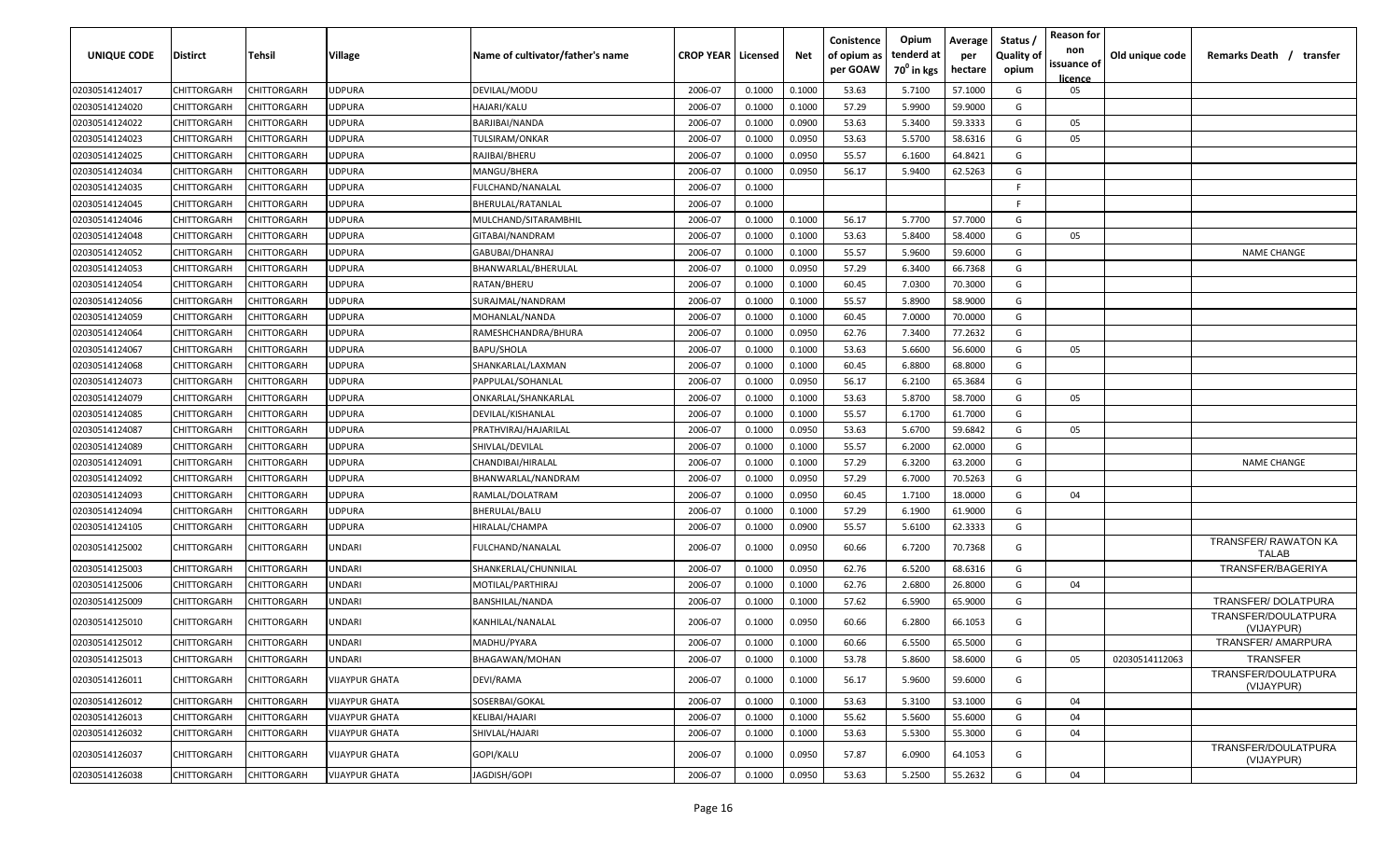| CHITTORGARH<br><b>CHITTORGARH</b><br><b>VIJAYPUR GHATA</b><br>2006-07<br>0.1000<br>0.1050<br>56.17<br>5.5000<br>52.3810<br>G<br>04<br>02030514126039<br>PRAHLADSINGH/BHERAVNATH<br>TRANSFER/RAVATO KA TALAB<br>0.1000<br>55.62<br>58.2000<br>G<br>02030514126040<br><b>CHITTORGARH</b><br>CHITTORGARH<br><b>VIJAYPUR GHATA</b><br>GHISU/KAJOD<br>2006-07<br>0.1000<br>5.8200<br>TRANSFER/DOULATPURA<br>0.1000<br>02030514126041<br>CHITTORGARH<br>CHITTORGARH<br>VIJAYPUR GHATA<br>RODA/KAJOD<br>2006-07<br>0.1000<br>55.62<br>5.9500<br>59.5000<br>G<br>(VIJAYPUR)<br>0.1000<br>58.61<br>52.7000<br>02<br><b>CHITTORGARH</b><br>CHITTORGARH<br><b>VIJAYPUR GHATA</b><br>KHYALI/SOHAN<br>2006-07<br>0.1000<br>5.2700<br>02030514126043<br>$\mathbf{I}$<br>TRANSFER/DOULATPURA<br>0.0950<br>57.87<br>5.9600<br>62.7368<br>G<br>02030514126048<br>CHITTORGARH<br>CHITTORGARH<br>VIJAYPUR GHATA<br><b>BHOLIRAM/RUPA</b><br>2006-07<br>0.1000<br>(VIJAYPUR)<br>F.<br>02030515011003<br>CHITTORGARH<br><b>BHADESAR</b><br><b>BAGUND</b><br>GANGABAI / RAMA<br>2006-07<br>0.1000<br>CHITTORGARH<br><b>BAGUND</b><br>0.1000<br>6.4200<br>64.2000<br>G<br>02030515011009<br><b>BHADESAR</b><br><b>BHAGAWAN / PARSA</b><br>2006-07<br>0.1000<br>58.71<br>0.0950<br>62.75<br>G<br>02030515011013<br>CHITTORGARH<br><b>BHADESAR</b><br><b>BAGUND</b><br><b>SHANKAR / RAMLAL</b><br>2006-07<br>6.4800<br>68.2105<br>0.1000<br>0.0500<br>02030515011067<br>CHITTORGARH<br><b>BHADESAR</b><br><b>BAGUND</b><br><b>UDAIRAM / ONKAR</b><br>2006-07<br>0.1000<br>61.20<br>2.9300<br>58.6000<br>G<br>TRANSFAR<br>0.0950<br>62.75<br>02030515011075<br>CHITTORGARH<br><b>BHADESAR</b><br><b>BAGUND</b><br><b>BHERULAL / TEJA</b><br>2006-07<br>0.1000<br>6.4700<br>68.1053<br>G<br>02030515094008<br>TRANSFER<br>0.0950<br>58.71<br>5.5800<br>02030515011083<br>CHITTORGARH<br><b>BHADESAF</b><br><b>BAGUND</b><br>MAGNA / KALU<br>2006-07<br>0.1000<br>58.7368<br>G<br>02030515127002<br>0.1000<br>0.1000<br>61.20<br>G<br>02030515013001<br>CHITTORGARH<br><b>BHADESAF</b><br>BALNATHPURA<br>SHAMBHU / JEETU<br>2006-07<br>6.4400<br>64.4000<br>0.1000<br>02030515013002<br>CHITTORGARH<br><b>BHADESAF</b><br>BALNATHPURA<br>KISHANLAL / KHURAJ<br>2006-07<br>0.1000<br>62.75<br>6.2700<br>62.7000<br>G<br>02030515013003<br><b>BHADESAR</b><br>BALNATHPURA<br>0.1000<br>0.1000<br>62.75<br>2.0300<br>20.3000<br>G<br>CHITTORGARH<br>NANDRAM / ISHAVAR<br>2006-07<br>04<br>G<br>0.1000<br>50.68<br>02030515013004<br>CHITTORGARH<br><b>BHADESAF</b><br>BALNATHPURA<br>CHAMPA/KUKA<br>2006-07<br>0.1000<br>1.4600<br>14.6000<br>04<br>F.<br>02030515013007<br>CHITTORGARH<br><b>BHADESAF</b><br>BALNATHPURA<br>NANDRAM / GOPI<br>2006-07<br>0.1000<br>G<br><b>BHADESAF</b><br>BALNATHPURA<br>2006-07<br>0.0950<br>66.99<br>1.8200<br>19.1579<br>04<br>02030515013008<br>CHITTORGARH<br>UDAIRAM / CHOGA<br>0.1000<br>CHITTORGARH<br><b>BHADESAR</b><br>NARU / VARDA<br>2006-07<br>0.1000<br>-F.<br>02030515013010<br>BALNATHPURA<br>0.1000<br>58.71<br>2.6600<br>26.6000<br>G<br>02030515013011<br>CHITTORGARH<br><b>BHADESAF</b><br>BALNATHPURA<br>2006-07<br>0.1000<br>04<br>JAICHAND / KALU<br>02030515013012<br>CHITTORGARH<br><b>BHADESAF</b><br>NARAYAN / VENA<br>2006-07<br>0.1000<br>0.0950<br>66.99<br>1.5400<br>16.2105<br>G<br>04<br>BALNATHPURA<br>F.<br>02030515013014<br>CHITTORGARH<br><b>BHADESAF</b><br>BALNATHPURA<br>DEVJI / NARAYAN<br>2006-07<br>0.1000<br>CHITTORGARH<br><b>BHADESAR</b><br>BALNATHPURA<br>2006-07<br>0.1000<br>0.1000<br>60.73<br>1.6800<br>16.8000<br>G<br>04<br>02030515013015<br>CHOGA / KALU JATHIYA<br>F.<br>CHITTORGARH<br><b>BHADESAR</b><br>KESHU / GOKAL<br>2006-07<br>02030515013016<br>BALNATHPURA<br>0.1000<br>0.1000<br>60.20<br>19.6000<br>G<br>02030515013017<br>CHITTORGARH<br><b>BHADESAR</b><br>BALNATHPURA<br>AMARLAL / CHOGA<br>2006-07<br>0.1000<br>1.9600<br>04<br>02030515013019<br>CHITTORGARH<br><b>BHADESAF</b><br>BALNATHPURA<br>CHAMPA / VENA<br>2006-07<br>0.1000<br>0.0950<br>64.31<br>6.5300<br>68.7368<br>G<br>02030515013020<br><b>BHADESAR</b><br>NARAYAN/NATHU<br>2006-07<br>0.1000<br>-F<br>CHITTORGARH<br>BALNATHPURA<br>0.0950<br>58.4211<br>02030515013022<br>CHITTORGARH<br><b>BHADESAR</b><br>BALNATHPURA<br>MADHU / PARTHU<br>2006-07<br>0.1000<br>58.71<br>5.5500<br>G<br>0.1000<br>02030515013026<br>CHITTORGARH<br><b>BHADESAF</b><br>BALNATHPURA<br>KASHIRAM / PYARA JI<br>2006-07<br>0.1000<br>61.20<br>1.7500<br>17.5000<br>G<br>04<br>0.0950<br>1.9300<br>G<br>02030515013027<br>CHITTORGARH<br><b>BHADESAF</b><br>BALNATHPURA<br>RAMLAL / SHAMBHUJI<br>2006-07<br>0.1000<br>64.31<br>20.3158<br>04<br>02030515013029<br>CHITTORGARH<br><b>BHADESAF</b><br>BALNATHPURA<br>SHANKAR / NANDRAM JAT<br>2006-07<br>0.1000<br>0.0950<br>62.75<br>6.3200<br>66.5263<br>G<br>02030515013030<br><b>BHADESAR</b><br>2006-07<br>0.1000<br>F.<br>CHITTORGARH<br>BALNATHPURA<br>UDA / NARAYAN<br>0.1000<br>58.71<br>5.9000<br>G<br>02030515013032<br>CHITTORGARH<br><b>BHADESAF</b><br>BALNATHPURA<br>BHERULAL / GEHARU<br>2006-07<br>0.1000<br>59.0000<br>G<br>0.1000<br>62.75<br>6.2800<br>62.8000<br>02030515013033<br>CHITTORGARH<br><b>BHADESAF</b><br>BALNATHPURA<br>2006-07<br>0.1000<br>AMNALAL / NARAYAN<br>G<br>02030515013036<br>CHITTORGARH<br><b>BHADESAR</b><br>BALNATHPURA<br>SHORAM / KALU<br>2006-07<br>0.1000<br>0.1000<br>64.31<br>1.9400<br>19.4000<br>04<br>0.1000<br>65.0000<br>02030515013045<br>CHITTORGARH<br><b>BHADESAR</b><br>BALNATHPURA<br>HAZARI / BALU<br>2006-07<br>0.1000<br>62.75<br>6.5000<br>G<br>G<br><b>BHADESAR</b><br>2006-07<br>0.1000<br>58.71<br>2.0200<br>20.2000<br>04<br>02030515013047<br>CHITTORGARH<br>BALNATHPURA<br>SHIVLAL / PRATAP<br>0.1000<br><b>BHADESAR</b><br>2006-07<br>0.1050<br>60.20<br>1.5000<br>14.2857<br>02030515013048<br>CHITTORGARH<br>BALNATHPURA<br><b>BHAGWANLAL / KHEMA</b><br>0.1000<br>G<br>04<br><b>BHADESAR</b><br>BHERIBAI / JEETU<br>2006-07<br>0.1000<br>0.1000<br>6.6300<br>66.3000<br>02030515013051<br>CHITTORGARH<br>BALNATHPURA<br>64.31<br>G<br>0.1050<br>02030515013053<br>CHITTORGARH<br><b>BHADESAR</b><br>BALNATHPURA<br>MADHULAL / KISHOR<br>2006-07<br>0.1000<br>62.75<br>1.6900<br>16.0952<br>G<br>04<br>0.0950<br>60.73<br>G<br>02030515013056<br>CHITTORGARH<br><b>BHADESAR</b><br>BALNATHPURA<br>RATAN / JEETU<br>2006-07<br>6.3500<br>66.8421<br>0.1000<br>0.0950<br>02030515013057<br>CHITTORGARH<br><b>BHADESAR</b><br>BALNATHPURA<br><b>BHAGWAN / LELA GADRI</b><br>2006-07<br>61.20<br>6.0100<br>63.2632<br>G<br>0.1000<br>02030515013060<br>CHITTORGARH<br><b>BHADESAR</b><br>NATHU / CHOGA<br>2006-07<br>0.0950<br>64.31<br>6.3600<br>66.9474<br>G<br>BALNATHPURA<br>0.1000 | UNIQUE CODE | <b>Distirct</b> | Tehsil | Village | Name of cultivator/father's name | <b>CROP YEAR   Licensed</b> | Net | Conistence<br>of opium as<br>per GOAW | Opium<br>tenderd at<br>70 <sup>0</sup> in kgs | Average<br>per<br>hectare | Status<br><b>Quality of</b><br>opium | <b>Reason for</b><br>non<br>issuance of<br>licence | Old unique code | Remarks Death / transfer |
|---------------------------------------------------------------------------------------------------------------------------------------------------------------------------------------------------------------------------------------------------------------------------------------------------------------------------------------------------------------------------------------------------------------------------------------------------------------------------------------------------------------------------------------------------------------------------------------------------------------------------------------------------------------------------------------------------------------------------------------------------------------------------------------------------------------------------------------------------------------------------------------------------------------------------------------------------------------------------------------------------------------------------------------------------------------------------------------------------------------------------------------------------------------------------------------------------------------------------------------------------------------------------------------------------------------------------------------------------------------------------------------------------------------------------------------------------------------------------------------------------------------------------------------------------------------------------------------------------------------------------------------------------------------------------------------------------------------------------------------------------------------------------------------------------------------------------------------------------------------------------------------------------------------------------------------------------------------------------------------------------------------------------------------------------------------------------------------------------------------------------------------------------------------------------------------------------------------------------------------------------------------------------------------------------------------------------------------------------------------------------------------------------------------------------------------------------------------------------------------------------------------------------------------------------------------------------------------------------------------------------------------------------------------------------------------------------------------------------------------------------------------------------------------------------------------------------------------------------------------------------------------------------------------------------------------------------------------------------------------------------------------------------------------------------------------------------------------------------------------------------------------------------------------------------------------------------------------------------------------------------------------------------------------------------------------------------------------------------------------------------------------------------------------------------------------------------------------------------------------------------------------------------------------------------------------------------------------------------------------------------------------------------------------------------------------------------------------------------------------------------------------------------------------------------------------------------------------------------------------------------------------------------------------------------------------------------------------------------------------------------------------------------------------------------------------------------------------------------------------------------------------------------------------------------------------------------------------------------------------------------------------------------------------------------------------------------------------------------------------------------------------------------------------------------------------------------------------------------------------------------------------------------------------------------------------------------------------------------------------------------------------------------------------------------------------------------------------------------------------------------------------------------------------------------------------------------------------------------------------------------------------------------------------------------------------------------------------------------------------------------------------------------------------------------------------------------------------------------------------------------------------------------------------------------------------------------------------------------------------------------------------------------------------------------------------------------------------------------------------------------------------------------------------------------------------------------------------------------------------------------------------------------------------------------------------------------------------------------------------------------------------------------------------------------------------------------------------------------------------------------------------------------------------------------------------------------------------------------------------------------------------------------------------------------------------------------------------------------------------------------------------------------------------------------------------------------------------------------------------------------------------------------------------------------------------------------------------------------------------------------------------------------------------------------------------------------------------------------------------------------------------------------------------------------------------------------------------------------------------------------------------------------------------------------------------------------------------------------------------------------------------------------------------------------------------------------------------------------------------------|-------------|-----------------|--------|---------|----------------------------------|-----------------------------|-----|---------------------------------------|-----------------------------------------------|---------------------------|--------------------------------------|----------------------------------------------------|-----------------|--------------------------|
|                                                                                                                                                                                                                                                                                                                                                                                                                                                                                                                                                                                                                                                                                                                                                                                                                                                                                                                                                                                                                                                                                                                                                                                                                                                                                                                                                                                                                                                                                                                                                                                                                                                                                                                                                                                                                                                                                                                                                                                                                                                                                                                                                                                                                                                                                                                                                                                                                                                                                                                                                                                                                                                                                                                                                                                                                                                                                                                                                                                                                                                                                                                                                                                                                                                                                                                                                                                                                                                                                                                                                                                                                                                                                                                                                                                                                                                                                                                                                                                                                                                                                                                                                                                                                                                                                                                                                                                                                                                                                                                                                                                                                                                                                                                                                                                                                                                                                                                                                                                                                                                                                                                                                                                                                                                                                                                                                                                                                                                                                                                                                                                                                                                                                                                                                                                                                                                                                                                                                                                                                                                                                                                                                                                                                                                                                                                                                                                                                                                                                                                                                                                                                                                                                                                                             |             |                 |        |         |                                  |                             |     |                                       |                                               |                           |                                      |                                                    |                 |                          |
|                                                                                                                                                                                                                                                                                                                                                                                                                                                                                                                                                                                                                                                                                                                                                                                                                                                                                                                                                                                                                                                                                                                                                                                                                                                                                                                                                                                                                                                                                                                                                                                                                                                                                                                                                                                                                                                                                                                                                                                                                                                                                                                                                                                                                                                                                                                                                                                                                                                                                                                                                                                                                                                                                                                                                                                                                                                                                                                                                                                                                                                                                                                                                                                                                                                                                                                                                                                                                                                                                                                                                                                                                                                                                                                                                                                                                                                                                                                                                                                                                                                                                                                                                                                                                                                                                                                                                                                                                                                                                                                                                                                                                                                                                                                                                                                                                                                                                                                                                                                                                                                                                                                                                                                                                                                                                                                                                                                                                                                                                                                                                                                                                                                                                                                                                                                                                                                                                                                                                                                                                                                                                                                                                                                                                                                                                                                                                                                                                                                                                                                                                                                                                                                                                                                                             |             |                 |        |         |                                  |                             |     |                                       |                                               |                           |                                      |                                                    |                 |                          |
|                                                                                                                                                                                                                                                                                                                                                                                                                                                                                                                                                                                                                                                                                                                                                                                                                                                                                                                                                                                                                                                                                                                                                                                                                                                                                                                                                                                                                                                                                                                                                                                                                                                                                                                                                                                                                                                                                                                                                                                                                                                                                                                                                                                                                                                                                                                                                                                                                                                                                                                                                                                                                                                                                                                                                                                                                                                                                                                                                                                                                                                                                                                                                                                                                                                                                                                                                                                                                                                                                                                                                                                                                                                                                                                                                                                                                                                                                                                                                                                                                                                                                                                                                                                                                                                                                                                                                                                                                                                                                                                                                                                                                                                                                                                                                                                                                                                                                                                                                                                                                                                                                                                                                                                                                                                                                                                                                                                                                                                                                                                                                                                                                                                                                                                                                                                                                                                                                                                                                                                                                                                                                                                                                                                                                                                                                                                                                                                                                                                                                                                                                                                                                                                                                                                                             |             |                 |        |         |                                  |                             |     |                                       |                                               |                           |                                      |                                                    |                 |                          |
|                                                                                                                                                                                                                                                                                                                                                                                                                                                                                                                                                                                                                                                                                                                                                                                                                                                                                                                                                                                                                                                                                                                                                                                                                                                                                                                                                                                                                                                                                                                                                                                                                                                                                                                                                                                                                                                                                                                                                                                                                                                                                                                                                                                                                                                                                                                                                                                                                                                                                                                                                                                                                                                                                                                                                                                                                                                                                                                                                                                                                                                                                                                                                                                                                                                                                                                                                                                                                                                                                                                                                                                                                                                                                                                                                                                                                                                                                                                                                                                                                                                                                                                                                                                                                                                                                                                                                                                                                                                                                                                                                                                                                                                                                                                                                                                                                                                                                                                                                                                                                                                                                                                                                                                                                                                                                                                                                                                                                                                                                                                                                                                                                                                                                                                                                                                                                                                                                                                                                                                                                                                                                                                                                                                                                                                                                                                                                                                                                                                                                                                                                                                                                                                                                                                                             |             |                 |        |         |                                  |                             |     |                                       |                                               |                           |                                      |                                                    |                 |                          |
|                                                                                                                                                                                                                                                                                                                                                                                                                                                                                                                                                                                                                                                                                                                                                                                                                                                                                                                                                                                                                                                                                                                                                                                                                                                                                                                                                                                                                                                                                                                                                                                                                                                                                                                                                                                                                                                                                                                                                                                                                                                                                                                                                                                                                                                                                                                                                                                                                                                                                                                                                                                                                                                                                                                                                                                                                                                                                                                                                                                                                                                                                                                                                                                                                                                                                                                                                                                                                                                                                                                                                                                                                                                                                                                                                                                                                                                                                                                                                                                                                                                                                                                                                                                                                                                                                                                                                                                                                                                                                                                                                                                                                                                                                                                                                                                                                                                                                                                                                                                                                                                                                                                                                                                                                                                                                                                                                                                                                                                                                                                                                                                                                                                                                                                                                                                                                                                                                                                                                                                                                                                                                                                                                                                                                                                                                                                                                                                                                                                                                                                                                                                                                                                                                                                                             |             |                 |        |         |                                  |                             |     |                                       |                                               |                           |                                      |                                                    |                 |                          |
|                                                                                                                                                                                                                                                                                                                                                                                                                                                                                                                                                                                                                                                                                                                                                                                                                                                                                                                                                                                                                                                                                                                                                                                                                                                                                                                                                                                                                                                                                                                                                                                                                                                                                                                                                                                                                                                                                                                                                                                                                                                                                                                                                                                                                                                                                                                                                                                                                                                                                                                                                                                                                                                                                                                                                                                                                                                                                                                                                                                                                                                                                                                                                                                                                                                                                                                                                                                                                                                                                                                                                                                                                                                                                                                                                                                                                                                                                                                                                                                                                                                                                                                                                                                                                                                                                                                                                                                                                                                                                                                                                                                                                                                                                                                                                                                                                                                                                                                                                                                                                                                                                                                                                                                                                                                                                                                                                                                                                                                                                                                                                                                                                                                                                                                                                                                                                                                                                                                                                                                                                                                                                                                                                                                                                                                                                                                                                                                                                                                                                                                                                                                                                                                                                                                                             |             |                 |        |         |                                  |                             |     |                                       |                                               |                           |                                      |                                                    |                 |                          |
|                                                                                                                                                                                                                                                                                                                                                                                                                                                                                                                                                                                                                                                                                                                                                                                                                                                                                                                                                                                                                                                                                                                                                                                                                                                                                                                                                                                                                                                                                                                                                                                                                                                                                                                                                                                                                                                                                                                                                                                                                                                                                                                                                                                                                                                                                                                                                                                                                                                                                                                                                                                                                                                                                                                                                                                                                                                                                                                                                                                                                                                                                                                                                                                                                                                                                                                                                                                                                                                                                                                                                                                                                                                                                                                                                                                                                                                                                                                                                                                                                                                                                                                                                                                                                                                                                                                                                                                                                                                                                                                                                                                                                                                                                                                                                                                                                                                                                                                                                                                                                                                                                                                                                                                                                                                                                                                                                                                                                                                                                                                                                                                                                                                                                                                                                                                                                                                                                                                                                                                                                                                                                                                                                                                                                                                                                                                                                                                                                                                                                                                                                                                                                                                                                                                                             |             |                 |        |         |                                  |                             |     |                                       |                                               |                           |                                      |                                                    |                 |                          |
|                                                                                                                                                                                                                                                                                                                                                                                                                                                                                                                                                                                                                                                                                                                                                                                                                                                                                                                                                                                                                                                                                                                                                                                                                                                                                                                                                                                                                                                                                                                                                                                                                                                                                                                                                                                                                                                                                                                                                                                                                                                                                                                                                                                                                                                                                                                                                                                                                                                                                                                                                                                                                                                                                                                                                                                                                                                                                                                                                                                                                                                                                                                                                                                                                                                                                                                                                                                                                                                                                                                                                                                                                                                                                                                                                                                                                                                                                                                                                                                                                                                                                                                                                                                                                                                                                                                                                                                                                                                                                                                                                                                                                                                                                                                                                                                                                                                                                                                                                                                                                                                                                                                                                                                                                                                                                                                                                                                                                                                                                                                                                                                                                                                                                                                                                                                                                                                                                                                                                                                                                                                                                                                                                                                                                                                                                                                                                                                                                                                                                                                                                                                                                                                                                                                                             |             |                 |        |         |                                  |                             |     |                                       |                                               |                           |                                      |                                                    |                 |                          |
|                                                                                                                                                                                                                                                                                                                                                                                                                                                                                                                                                                                                                                                                                                                                                                                                                                                                                                                                                                                                                                                                                                                                                                                                                                                                                                                                                                                                                                                                                                                                                                                                                                                                                                                                                                                                                                                                                                                                                                                                                                                                                                                                                                                                                                                                                                                                                                                                                                                                                                                                                                                                                                                                                                                                                                                                                                                                                                                                                                                                                                                                                                                                                                                                                                                                                                                                                                                                                                                                                                                                                                                                                                                                                                                                                                                                                                                                                                                                                                                                                                                                                                                                                                                                                                                                                                                                                                                                                                                                                                                                                                                                                                                                                                                                                                                                                                                                                                                                                                                                                                                                                                                                                                                                                                                                                                                                                                                                                                                                                                                                                                                                                                                                                                                                                                                                                                                                                                                                                                                                                                                                                                                                                                                                                                                                                                                                                                                                                                                                                                                                                                                                                                                                                                                                             |             |                 |        |         |                                  |                             |     |                                       |                                               |                           |                                      |                                                    |                 |                          |
|                                                                                                                                                                                                                                                                                                                                                                                                                                                                                                                                                                                                                                                                                                                                                                                                                                                                                                                                                                                                                                                                                                                                                                                                                                                                                                                                                                                                                                                                                                                                                                                                                                                                                                                                                                                                                                                                                                                                                                                                                                                                                                                                                                                                                                                                                                                                                                                                                                                                                                                                                                                                                                                                                                                                                                                                                                                                                                                                                                                                                                                                                                                                                                                                                                                                                                                                                                                                                                                                                                                                                                                                                                                                                                                                                                                                                                                                                                                                                                                                                                                                                                                                                                                                                                                                                                                                                                                                                                                                                                                                                                                                                                                                                                                                                                                                                                                                                                                                                                                                                                                                                                                                                                                                                                                                                                                                                                                                                                                                                                                                                                                                                                                                                                                                                                                                                                                                                                                                                                                                                                                                                                                                                                                                                                                                                                                                                                                                                                                                                                                                                                                                                                                                                                                                             |             |                 |        |         |                                  |                             |     |                                       |                                               |                           |                                      |                                                    |                 |                          |
|                                                                                                                                                                                                                                                                                                                                                                                                                                                                                                                                                                                                                                                                                                                                                                                                                                                                                                                                                                                                                                                                                                                                                                                                                                                                                                                                                                                                                                                                                                                                                                                                                                                                                                                                                                                                                                                                                                                                                                                                                                                                                                                                                                                                                                                                                                                                                                                                                                                                                                                                                                                                                                                                                                                                                                                                                                                                                                                                                                                                                                                                                                                                                                                                                                                                                                                                                                                                                                                                                                                                                                                                                                                                                                                                                                                                                                                                                                                                                                                                                                                                                                                                                                                                                                                                                                                                                                                                                                                                                                                                                                                                                                                                                                                                                                                                                                                                                                                                                                                                                                                                                                                                                                                                                                                                                                                                                                                                                                                                                                                                                                                                                                                                                                                                                                                                                                                                                                                                                                                                                                                                                                                                                                                                                                                                                                                                                                                                                                                                                                                                                                                                                                                                                                                                             |             |                 |        |         |                                  |                             |     |                                       |                                               |                           |                                      |                                                    |                 |                          |
|                                                                                                                                                                                                                                                                                                                                                                                                                                                                                                                                                                                                                                                                                                                                                                                                                                                                                                                                                                                                                                                                                                                                                                                                                                                                                                                                                                                                                                                                                                                                                                                                                                                                                                                                                                                                                                                                                                                                                                                                                                                                                                                                                                                                                                                                                                                                                                                                                                                                                                                                                                                                                                                                                                                                                                                                                                                                                                                                                                                                                                                                                                                                                                                                                                                                                                                                                                                                                                                                                                                                                                                                                                                                                                                                                                                                                                                                                                                                                                                                                                                                                                                                                                                                                                                                                                                                                                                                                                                                                                                                                                                                                                                                                                                                                                                                                                                                                                                                                                                                                                                                                                                                                                                                                                                                                                                                                                                                                                                                                                                                                                                                                                                                                                                                                                                                                                                                                                                                                                                                                                                                                                                                                                                                                                                                                                                                                                                                                                                                                                                                                                                                                                                                                                                                             |             |                 |        |         |                                  |                             |     |                                       |                                               |                           |                                      |                                                    |                 |                          |
|                                                                                                                                                                                                                                                                                                                                                                                                                                                                                                                                                                                                                                                                                                                                                                                                                                                                                                                                                                                                                                                                                                                                                                                                                                                                                                                                                                                                                                                                                                                                                                                                                                                                                                                                                                                                                                                                                                                                                                                                                                                                                                                                                                                                                                                                                                                                                                                                                                                                                                                                                                                                                                                                                                                                                                                                                                                                                                                                                                                                                                                                                                                                                                                                                                                                                                                                                                                                                                                                                                                                                                                                                                                                                                                                                                                                                                                                                                                                                                                                                                                                                                                                                                                                                                                                                                                                                                                                                                                                                                                                                                                                                                                                                                                                                                                                                                                                                                                                                                                                                                                                                                                                                                                                                                                                                                                                                                                                                                                                                                                                                                                                                                                                                                                                                                                                                                                                                                                                                                                                                                                                                                                                                                                                                                                                                                                                                                                                                                                                                                                                                                                                                                                                                                                                             |             |                 |        |         |                                  |                             |     |                                       |                                               |                           |                                      |                                                    |                 |                          |
|                                                                                                                                                                                                                                                                                                                                                                                                                                                                                                                                                                                                                                                                                                                                                                                                                                                                                                                                                                                                                                                                                                                                                                                                                                                                                                                                                                                                                                                                                                                                                                                                                                                                                                                                                                                                                                                                                                                                                                                                                                                                                                                                                                                                                                                                                                                                                                                                                                                                                                                                                                                                                                                                                                                                                                                                                                                                                                                                                                                                                                                                                                                                                                                                                                                                                                                                                                                                                                                                                                                                                                                                                                                                                                                                                                                                                                                                                                                                                                                                                                                                                                                                                                                                                                                                                                                                                                                                                                                                                                                                                                                                                                                                                                                                                                                                                                                                                                                                                                                                                                                                                                                                                                                                                                                                                                                                                                                                                                                                                                                                                                                                                                                                                                                                                                                                                                                                                                                                                                                                                                                                                                                                                                                                                                                                                                                                                                                                                                                                                                                                                                                                                                                                                                                                             |             |                 |        |         |                                  |                             |     |                                       |                                               |                           |                                      |                                                    |                 |                          |
|                                                                                                                                                                                                                                                                                                                                                                                                                                                                                                                                                                                                                                                                                                                                                                                                                                                                                                                                                                                                                                                                                                                                                                                                                                                                                                                                                                                                                                                                                                                                                                                                                                                                                                                                                                                                                                                                                                                                                                                                                                                                                                                                                                                                                                                                                                                                                                                                                                                                                                                                                                                                                                                                                                                                                                                                                                                                                                                                                                                                                                                                                                                                                                                                                                                                                                                                                                                                                                                                                                                                                                                                                                                                                                                                                                                                                                                                                                                                                                                                                                                                                                                                                                                                                                                                                                                                                                                                                                                                                                                                                                                                                                                                                                                                                                                                                                                                                                                                                                                                                                                                                                                                                                                                                                                                                                                                                                                                                                                                                                                                                                                                                                                                                                                                                                                                                                                                                                                                                                                                                                                                                                                                                                                                                                                                                                                                                                                                                                                                                                                                                                                                                                                                                                                                             |             |                 |        |         |                                  |                             |     |                                       |                                               |                           |                                      |                                                    |                 |                          |
|                                                                                                                                                                                                                                                                                                                                                                                                                                                                                                                                                                                                                                                                                                                                                                                                                                                                                                                                                                                                                                                                                                                                                                                                                                                                                                                                                                                                                                                                                                                                                                                                                                                                                                                                                                                                                                                                                                                                                                                                                                                                                                                                                                                                                                                                                                                                                                                                                                                                                                                                                                                                                                                                                                                                                                                                                                                                                                                                                                                                                                                                                                                                                                                                                                                                                                                                                                                                                                                                                                                                                                                                                                                                                                                                                                                                                                                                                                                                                                                                                                                                                                                                                                                                                                                                                                                                                                                                                                                                                                                                                                                                                                                                                                                                                                                                                                                                                                                                                                                                                                                                                                                                                                                                                                                                                                                                                                                                                                                                                                                                                                                                                                                                                                                                                                                                                                                                                                                                                                                                                                                                                                                                                                                                                                                                                                                                                                                                                                                                                                                                                                                                                                                                                                                                             |             |                 |        |         |                                  |                             |     |                                       |                                               |                           |                                      |                                                    |                 |                          |
|                                                                                                                                                                                                                                                                                                                                                                                                                                                                                                                                                                                                                                                                                                                                                                                                                                                                                                                                                                                                                                                                                                                                                                                                                                                                                                                                                                                                                                                                                                                                                                                                                                                                                                                                                                                                                                                                                                                                                                                                                                                                                                                                                                                                                                                                                                                                                                                                                                                                                                                                                                                                                                                                                                                                                                                                                                                                                                                                                                                                                                                                                                                                                                                                                                                                                                                                                                                                                                                                                                                                                                                                                                                                                                                                                                                                                                                                                                                                                                                                                                                                                                                                                                                                                                                                                                                                                                                                                                                                                                                                                                                                                                                                                                                                                                                                                                                                                                                                                                                                                                                                                                                                                                                                                                                                                                                                                                                                                                                                                                                                                                                                                                                                                                                                                                                                                                                                                                                                                                                                                                                                                                                                                                                                                                                                                                                                                                                                                                                                                                                                                                                                                                                                                                                                             |             |                 |        |         |                                  |                             |     |                                       |                                               |                           |                                      |                                                    |                 |                          |
|                                                                                                                                                                                                                                                                                                                                                                                                                                                                                                                                                                                                                                                                                                                                                                                                                                                                                                                                                                                                                                                                                                                                                                                                                                                                                                                                                                                                                                                                                                                                                                                                                                                                                                                                                                                                                                                                                                                                                                                                                                                                                                                                                                                                                                                                                                                                                                                                                                                                                                                                                                                                                                                                                                                                                                                                                                                                                                                                                                                                                                                                                                                                                                                                                                                                                                                                                                                                                                                                                                                                                                                                                                                                                                                                                                                                                                                                                                                                                                                                                                                                                                                                                                                                                                                                                                                                                                                                                                                                                                                                                                                                                                                                                                                                                                                                                                                                                                                                                                                                                                                                                                                                                                                                                                                                                                                                                                                                                                                                                                                                                                                                                                                                                                                                                                                                                                                                                                                                                                                                                                                                                                                                                                                                                                                                                                                                                                                                                                                                                                                                                                                                                                                                                                                                             |             |                 |        |         |                                  |                             |     |                                       |                                               |                           |                                      |                                                    |                 |                          |
|                                                                                                                                                                                                                                                                                                                                                                                                                                                                                                                                                                                                                                                                                                                                                                                                                                                                                                                                                                                                                                                                                                                                                                                                                                                                                                                                                                                                                                                                                                                                                                                                                                                                                                                                                                                                                                                                                                                                                                                                                                                                                                                                                                                                                                                                                                                                                                                                                                                                                                                                                                                                                                                                                                                                                                                                                                                                                                                                                                                                                                                                                                                                                                                                                                                                                                                                                                                                                                                                                                                                                                                                                                                                                                                                                                                                                                                                                                                                                                                                                                                                                                                                                                                                                                                                                                                                                                                                                                                                                                                                                                                                                                                                                                                                                                                                                                                                                                                                                                                                                                                                                                                                                                                                                                                                                                                                                                                                                                                                                                                                                                                                                                                                                                                                                                                                                                                                                                                                                                                                                                                                                                                                                                                                                                                                                                                                                                                                                                                                                                                                                                                                                                                                                                                                             |             |                 |        |         |                                  |                             |     |                                       |                                               |                           |                                      |                                                    |                 |                          |
|                                                                                                                                                                                                                                                                                                                                                                                                                                                                                                                                                                                                                                                                                                                                                                                                                                                                                                                                                                                                                                                                                                                                                                                                                                                                                                                                                                                                                                                                                                                                                                                                                                                                                                                                                                                                                                                                                                                                                                                                                                                                                                                                                                                                                                                                                                                                                                                                                                                                                                                                                                                                                                                                                                                                                                                                                                                                                                                                                                                                                                                                                                                                                                                                                                                                                                                                                                                                                                                                                                                                                                                                                                                                                                                                                                                                                                                                                                                                                                                                                                                                                                                                                                                                                                                                                                                                                                                                                                                                                                                                                                                                                                                                                                                                                                                                                                                                                                                                                                                                                                                                                                                                                                                                                                                                                                                                                                                                                                                                                                                                                                                                                                                                                                                                                                                                                                                                                                                                                                                                                                                                                                                                                                                                                                                                                                                                                                                                                                                                                                                                                                                                                                                                                                                                             |             |                 |        |         |                                  |                             |     |                                       |                                               |                           |                                      |                                                    |                 |                          |
|                                                                                                                                                                                                                                                                                                                                                                                                                                                                                                                                                                                                                                                                                                                                                                                                                                                                                                                                                                                                                                                                                                                                                                                                                                                                                                                                                                                                                                                                                                                                                                                                                                                                                                                                                                                                                                                                                                                                                                                                                                                                                                                                                                                                                                                                                                                                                                                                                                                                                                                                                                                                                                                                                                                                                                                                                                                                                                                                                                                                                                                                                                                                                                                                                                                                                                                                                                                                                                                                                                                                                                                                                                                                                                                                                                                                                                                                                                                                                                                                                                                                                                                                                                                                                                                                                                                                                                                                                                                                                                                                                                                                                                                                                                                                                                                                                                                                                                                                                                                                                                                                                                                                                                                                                                                                                                                                                                                                                                                                                                                                                                                                                                                                                                                                                                                                                                                                                                                                                                                                                                                                                                                                                                                                                                                                                                                                                                                                                                                                                                                                                                                                                                                                                                                                             |             |                 |        |         |                                  |                             |     |                                       |                                               |                           |                                      |                                                    |                 |                          |
|                                                                                                                                                                                                                                                                                                                                                                                                                                                                                                                                                                                                                                                                                                                                                                                                                                                                                                                                                                                                                                                                                                                                                                                                                                                                                                                                                                                                                                                                                                                                                                                                                                                                                                                                                                                                                                                                                                                                                                                                                                                                                                                                                                                                                                                                                                                                                                                                                                                                                                                                                                                                                                                                                                                                                                                                                                                                                                                                                                                                                                                                                                                                                                                                                                                                                                                                                                                                                                                                                                                                                                                                                                                                                                                                                                                                                                                                                                                                                                                                                                                                                                                                                                                                                                                                                                                                                                                                                                                                                                                                                                                                                                                                                                                                                                                                                                                                                                                                                                                                                                                                                                                                                                                                                                                                                                                                                                                                                                                                                                                                                                                                                                                                                                                                                                                                                                                                                                                                                                                                                                                                                                                                                                                                                                                                                                                                                                                                                                                                                                                                                                                                                                                                                                                                             |             |                 |        |         |                                  |                             |     |                                       |                                               |                           |                                      |                                                    |                 |                          |
|                                                                                                                                                                                                                                                                                                                                                                                                                                                                                                                                                                                                                                                                                                                                                                                                                                                                                                                                                                                                                                                                                                                                                                                                                                                                                                                                                                                                                                                                                                                                                                                                                                                                                                                                                                                                                                                                                                                                                                                                                                                                                                                                                                                                                                                                                                                                                                                                                                                                                                                                                                                                                                                                                                                                                                                                                                                                                                                                                                                                                                                                                                                                                                                                                                                                                                                                                                                                                                                                                                                                                                                                                                                                                                                                                                                                                                                                                                                                                                                                                                                                                                                                                                                                                                                                                                                                                                                                                                                                                                                                                                                                                                                                                                                                                                                                                                                                                                                                                                                                                                                                                                                                                                                                                                                                                                                                                                                                                                                                                                                                                                                                                                                                                                                                                                                                                                                                                                                                                                                                                                                                                                                                                                                                                                                                                                                                                                                                                                                                                                                                                                                                                                                                                                                                             |             |                 |        |         |                                  |                             |     |                                       |                                               |                           |                                      |                                                    |                 |                          |
|                                                                                                                                                                                                                                                                                                                                                                                                                                                                                                                                                                                                                                                                                                                                                                                                                                                                                                                                                                                                                                                                                                                                                                                                                                                                                                                                                                                                                                                                                                                                                                                                                                                                                                                                                                                                                                                                                                                                                                                                                                                                                                                                                                                                                                                                                                                                                                                                                                                                                                                                                                                                                                                                                                                                                                                                                                                                                                                                                                                                                                                                                                                                                                                                                                                                                                                                                                                                                                                                                                                                                                                                                                                                                                                                                                                                                                                                                                                                                                                                                                                                                                                                                                                                                                                                                                                                                                                                                                                                                                                                                                                                                                                                                                                                                                                                                                                                                                                                                                                                                                                                                                                                                                                                                                                                                                                                                                                                                                                                                                                                                                                                                                                                                                                                                                                                                                                                                                                                                                                                                                                                                                                                                                                                                                                                                                                                                                                                                                                                                                                                                                                                                                                                                                                                             |             |                 |        |         |                                  |                             |     |                                       |                                               |                           |                                      |                                                    |                 |                          |
|                                                                                                                                                                                                                                                                                                                                                                                                                                                                                                                                                                                                                                                                                                                                                                                                                                                                                                                                                                                                                                                                                                                                                                                                                                                                                                                                                                                                                                                                                                                                                                                                                                                                                                                                                                                                                                                                                                                                                                                                                                                                                                                                                                                                                                                                                                                                                                                                                                                                                                                                                                                                                                                                                                                                                                                                                                                                                                                                                                                                                                                                                                                                                                                                                                                                                                                                                                                                                                                                                                                                                                                                                                                                                                                                                                                                                                                                                                                                                                                                                                                                                                                                                                                                                                                                                                                                                                                                                                                                                                                                                                                                                                                                                                                                                                                                                                                                                                                                                                                                                                                                                                                                                                                                                                                                                                                                                                                                                                                                                                                                                                                                                                                                                                                                                                                                                                                                                                                                                                                                                                                                                                                                                                                                                                                                                                                                                                                                                                                                                                                                                                                                                                                                                                                                             |             |                 |        |         |                                  |                             |     |                                       |                                               |                           |                                      |                                                    |                 |                          |
|                                                                                                                                                                                                                                                                                                                                                                                                                                                                                                                                                                                                                                                                                                                                                                                                                                                                                                                                                                                                                                                                                                                                                                                                                                                                                                                                                                                                                                                                                                                                                                                                                                                                                                                                                                                                                                                                                                                                                                                                                                                                                                                                                                                                                                                                                                                                                                                                                                                                                                                                                                                                                                                                                                                                                                                                                                                                                                                                                                                                                                                                                                                                                                                                                                                                                                                                                                                                                                                                                                                                                                                                                                                                                                                                                                                                                                                                                                                                                                                                                                                                                                                                                                                                                                                                                                                                                                                                                                                                                                                                                                                                                                                                                                                                                                                                                                                                                                                                                                                                                                                                                                                                                                                                                                                                                                                                                                                                                                                                                                                                                                                                                                                                                                                                                                                                                                                                                                                                                                                                                                                                                                                                                                                                                                                                                                                                                                                                                                                                                                                                                                                                                                                                                                                                             |             |                 |        |         |                                  |                             |     |                                       |                                               |                           |                                      |                                                    |                 |                          |
|                                                                                                                                                                                                                                                                                                                                                                                                                                                                                                                                                                                                                                                                                                                                                                                                                                                                                                                                                                                                                                                                                                                                                                                                                                                                                                                                                                                                                                                                                                                                                                                                                                                                                                                                                                                                                                                                                                                                                                                                                                                                                                                                                                                                                                                                                                                                                                                                                                                                                                                                                                                                                                                                                                                                                                                                                                                                                                                                                                                                                                                                                                                                                                                                                                                                                                                                                                                                                                                                                                                                                                                                                                                                                                                                                                                                                                                                                                                                                                                                                                                                                                                                                                                                                                                                                                                                                                                                                                                                                                                                                                                                                                                                                                                                                                                                                                                                                                                                                                                                                                                                                                                                                                                                                                                                                                                                                                                                                                                                                                                                                                                                                                                                                                                                                                                                                                                                                                                                                                                                                                                                                                                                                                                                                                                                                                                                                                                                                                                                                                                                                                                                                                                                                                                                             |             |                 |        |         |                                  |                             |     |                                       |                                               |                           |                                      |                                                    |                 |                          |
|                                                                                                                                                                                                                                                                                                                                                                                                                                                                                                                                                                                                                                                                                                                                                                                                                                                                                                                                                                                                                                                                                                                                                                                                                                                                                                                                                                                                                                                                                                                                                                                                                                                                                                                                                                                                                                                                                                                                                                                                                                                                                                                                                                                                                                                                                                                                                                                                                                                                                                                                                                                                                                                                                                                                                                                                                                                                                                                                                                                                                                                                                                                                                                                                                                                                                                                                                                                                                                                                                                                                                                                                                                                                                                                                                                                                                                                                                                                                                                                                                                                                                                                                                                                                                                                                                                                                                                                                                                                                                                                                                                                                                                                                                                                                                                                                                                                                                                                                                                                                                                                                                                                                                                                                                                                                                                                                                                                                                                                                                                                                                                                                                                                                                                                                                                                                                                                                                                                                                                                                                                                                                                                                                                                                                                                                                                                                                                                                                                                                                                                                                                                                                                                                                                                                             |             |                 |        |         |                                  |                             |     |                                       |                                               |                           |                                      |                                                    |                 |                          |
|                                                                                                                                                                                                                                                                                                                                                                                                                                                                                                                                                                                                                                                                                                                                                                                                                                                                                                                                                                                                                                                                                                                                                                                                                                                                                                                                                                                                                                                                                                                                                                                                                                                                                                                                                                                                                                                                                                                                                                                                                                                                                                                                                                                                                                                                                                                                                                                                                                                                                                                                                                                                                                                                                                                                                                                                                                                                                                                                                                                                                                                                                                                                                                                                                                                                                                                                                                                                                                                                                                                                                                                                                                                                                                                                                                                                                                                                                                                                                                                                                                                                                                                                                                                                                                                                                                                                                                                                                                                                                                                                                                                                                                                                                                                                                                                                                                                                                                                                                                                                                                                                                                                                                                                                                                                                                                                                                                                                                                                                                                                                                                                                                                                                                                                                                                                                                                                                                                                                                                                                                                                                                                                                                                                                                                                                                                                                                                                                                                                                                                                                                                                                                                                                                                                                             |             |                 |        |         |                                  |                             |     |                                       |                                               |                           |                                      |                                                    |                 |                          |
|                                                                                                                                                                                                                                                                                                                                                                                                                                                                                                                                                                                                                                                                                                                                                                                                                                                                                                                                                                                                                                                                                                                                                                                                                                                                                                                                                                                                                                                                                                                                                                                                                                                                                                                                                                                                                                                                                                                                                                                                                                                                                                                                                                                                                                                                                                                                                                                                                                                                                                                                                                                                                                                                                                                                                                                                                                                                                                                                                                                                                                                                                                                                                                                                                                                                                                                                                                                                                                                                                                                                                                                                                                                                                                                                                                                                                                                                                                                                                                                                                                                                                                                                                                                                                                                                                                                                                                                                                                                                                                                                                                                                                                                                                                                                                                                                                                                                                                                                                                                                                                                                                                                                                                                                                                                                                                                                                                                                                                                                                                                                                                                                                                                                                                                                                                                                                                                                                                                                                                                                                                                                                                                                                                                                                                                                                                                                                                                                                                                                                                                                                                                                                                                                                                                                             |             |                 |        |         |                                  |                             |     |                                       |                                               |                           |                                      |                                                    |                 |                          |
|                                                                                                                                                                                                                                                                                                                                                                                                                                                                                                                                                                                                                                                                                                                                                                                                                                                                                                                                                                                                                                                                                                                                                                                                                                                                                                                                                                                                                                                                                                                                                                                                                                                                                                                                                                                                                                                                                                                                                                                                                                                                                                                                                                                                                                                                                                                                                                                                                                                                                                                                                                                                                                                                                                                                                                                                                                                                                                                                                                                                                                                                                                                                                                                                                                                                                                                                                                                                                                                                                                                                                                                                                                                                                                                                                                                                                                                                                                                                                                                                                                                                                                                                                                                                                                                                                                                                                                                                                                                                                                                                                                                                                                                                                                                                                                                                                                                                                                                                                                                                                                                                                                                                                                                                                                                                                                                                                                                                                                                                                                                                                                                                                                                                                                                                                                                                                                                                                                                                                                                                                                                                                                                                                                                                                                                                                                                                                                                                                                                                                                                                                                                                                                                                                                                                             |             |                 |        |         |                                  |                             |     |                                       |                                               |                           |                                      |                                                    |                 |                          |
|                                                                                                                                                                                                                                                                                                                                                                                                                                                                                                                                                                                                                                                                                                                                                                                                                                                                                                                                                                                                                                                                                                                                                                                                                                                                                                                                                                                                                                                                                                                                                                                                                                                                                                                                                                                                                                                                                                                                                                                                                                                                                                                                                                                                                                                                                                                                                                                                                                                                                                                                                                                                                                                                                                                                                                                                                                                                                                                                                                                                                                                                                                                                                                                                                                                                                                                                                                                                                                                                                                                                                                                                                                                                                                                                                                                                                                                                                                                                                                                                                                                                                                                                                                                                                                                                                                                                                                                                                                                                                                                                                                                                                                                                                                                                                                                                                                                                                                                                                                                                                                                                                                                                                                                                                                                                                                                                                                                                                                                                                                                                                                                                                                                                                                                                                                                                                                                                                                                                                                                                                                                                                                                                                                                                                                                                                                                                                                                                                                                                                                                                                                                                                                                                                                                                             |             |                 |        |         |                                  |                             |     |                                       |                                               |                           |                                      |                                                    |                 |                          |
|                                                                                                                                                                                                                                                                                                                                                                                                                                                                                                                                                                                                                                                                                                                                                                                                                                                                                                                                                                                                                                                                                                                                                                                                                                                                                                                                                                                                                                                                                                                                                                                                                                                                                                                                                                                                                                                                                                                                                                                                                                                                                                                                                                                                                                                                                                                                                                                                                                                                                                                                                                                                                                                                                                                                                                                                                                                                                                                                                                                                                                                                                                                                                                                                                                                                                                                                                                                                                                                                                                                                                                                                                                                                                                                                                                                                                                                                                                                                                                                                                                                                                                                                                                                                                                                                                                                                                                                                                                                                                                                                                                                                                                                                                                                                                                                                                                                                                                                                                                                                                                                                                                                                                                                                                                                                                                                                                                                                                                                                                                                                                                                                                                                                                                                                                                                                                                                                                                                                                                                                                                                                                                                                                                                                                                                                                                                                                                                                                                                                                                                                                                                                                                                                                                                                             |             |                 |        |         |                                  |                             |     |                                       |                                               |                           |                                      |                                                    |                 |                          |
|                                                                                                                                                                                                                                                                                                                                                                                                                                                                                                                                                                                                                                                                                                                                                                                                                                                                                                                                                                                                                                                                                                                                                                                                                                                                                                                                                                                                                                                                                                                                                                                                                                                                                                                                                                                                                                                                                                                                                                                                                                                                                                                                                                                                                                                                                                                                                                                                                                                                                                                                                                                                                                                                                                                                                                                                                                                                                                                                                                                                                                                                                                                                                                                                                                                                                                                                                                                                                                                                                                                                                                                                                                                                                                                                                                                                                                                                                                                                                                                                                                                                                                                                                                                                                                                                                                                                                                                                                                                                                                                                                                                                                                                                                                                                                                                                                                                                                                                                                                                                                                                                                                                                                                                                                                                                                                                                                                                                                                                                                                                                                                                                                                                                                                                                                                                                                                                                                                                                                                                                                                                                                                                                                                                                                                                                                                                                                                                                                                                                                                                                                                                                                                                                                                                                             |             |                 |        |         |                                  |                             |     |                                       |                                               |                           |                                      |                                                    |                 |                          |
|                                                                                                                                                                                                                                                                                                                                                                                                                                                                                                                                                                                                                                                                                                                                                                                                                                                                                                                                                                                                                                                                                                                                                                                                                                                                                                                                                                                                                                                                                                                                                                                                                                                                                                                                                                                                                                                                                                                                                                                                                                                                                                                                                                                                                                                                                                                                                                                                                                                                                                                                                                                                                                                                                                                                                                                                                                                                                                                                                                                                                                                                                                                                                                                                                                                                                                                                                                                                                                                                                                                                                                                                                                                                                                                                                                                                                                                                                                                                                                                                                                                                                                                                                                                                                                                                                                                                                                                                                                                                                                                                                                                                                                                                                                                                                                                                                                                                                                                                                                                                                                                                                                                                                                                                                                                                                                                                                                                                                                                                                                                                                                                                                                                                                                                                                                                                                                                                                                                                                                                                                                                                                                                                                                                                                                                                                                                                                                                                                                                                                                                                                                                                                                                                                                                                             |             |                 |        |         |                                  |                             |     |                                       |                                               |                           |                                      |                                                    |                 |                          |
|                                                                                                                                                                                                                                                                                                                                                                                                                                                                                                                                                                                                                                                                                                                                                                                                                                                                                                                                                                                                                                                                                                                                                                                                                                                                                                                                                                                                                                                                                                                                                                                                                                                                                                                                                                                                                                                                                                                                                                                                                                                                                                                                                                                                                                                                                                                                                                                                                                                                                                                                                                                                                                                                                                                                                                                                                                                                                                                                                                                                                                                                                                                                                                                                                                                                                                                                                                                                                                                                                                                                                                                                                                                                                                                                                                                                                                                                                                                                                                                                                                                                                                                                                                                                                                                                                                                                                                                                                                                                                                                                                                                                                                                                                                                                                                                                                                                                                                                                                                                                                                                                                                                                                                                                                                                                                                                                                                                                                                                                                                                                                                                                                                                                                                                                                                                                                                                                                                                                                                                                                                                                                                                                                                                                                                                                                                                                                                                                                                                                                                                                                                                                                                                                                                                                             |             |                 |        |         |                                  |                             |     |                                       |                                               |                           |                                      |                                                    |                 |                          |
|                                                                                                                                                                                                                                                                                                                                                                                                                                                                                                                                                                                                                                                                                                                                                                                                                                                                                                                                                                                                                                                                                                                                                                                                                                                                                                                                                                                                                                                                                                                                                                                                                                                                                                                                                                                                                                                                                                                                                                                                                                                                                                                                                                                                                                                                                                                                                                                                                                                                                                                                                                                                                                                                                                                                                                                                                                                                                                                                                                                                                                                                                                                                                                                                                                                                                                                                                                                                                                                                                                                                                                                                                                                                                                                                                                                                                                                                                                                                                                                                                                                                                                                                                                                                                                                                                                                                                                                                                                                                                                                                                                                                                                                                                                                                                                                                                                                                                                                                                                                                                                                                                                                                                                                                                                                                                                                                                                                                                                                                                                                                                                                                                                                                                                                                                                                                                                                                                                                                                                                                                                                                                                                                                                                                                                                                                                                                                                                                                                                                                                                                                                                                                                                                                                                                             |             |                 |        |         |                                  |                             |     |                                       |                                               |                           |                                      |                                                    |                 |                          |
|                                                                                                                                                                                                                                                                                                                                                                                                                                                                                                                                                                                                                                                                                                                                                                                                                                                                                                                                                                                                                                                                                                                                                                                                                                                                                                                                                                                                                                                                                                                                                                                                                                                                                                                                                                                                                                                                                                                                                                                                                                                                                                                                                                                                                                                                                                                                                                                                                                                                                                                                                                                                                                                                                                                                                                                                                                                                                                                                                                                                                                                                                                                                                                                                                                                                                                                                                                                                                                                                                                                                                                                                                                                                                                                                                                                                                                                                                                                                                                                                                                                                                                                                                                                                                                                                                                                                                                                                                                                                                                                                                                                                                                                                                                                                                                                                                                                                                                                                                                                                                                                                                                                                                                                                                                                                                                                                                                                                                                                                                                                                                                                                                                                                                                                                                                                                                                                                                                                                                                                                                                                                                                                                                                                                                                                                                                                                                                                                                                                                                                                                                                                                                                                                                                                                             |             |                 |        |         |                                  |                             |     |                                       |                                               |                           |                                      |                                                    |                 |                          |
|                                                                                                                                                                                                                                                                                                                                                                                                                                                                                                                                                                                                                                                                                                                                                                                                                                                                                                                                                                                                                                                                                                                                                                                                                                                                                                                                                                                                                                                                                                                                                                                                                                                                                                                                                                                                                                                                                                                                                                                                                                                                                                                                                                                                                                                                                                                                                                                                                                                                                                                                                                                                                                                                                                                                                                                                                                                                                                                                                                                                                                                                                                                                                                                                                                                                                                                                                                                                                                                                                                                                                                                                                                                                                                                                                                                                                                                                                                                                                                                                                                                                                                                                                                                                                                                                                                                                                                                                                                                                                                                                                                                                                                                                                                                                                                                                                                                                                                                                                                                                                                                                                                                                                                                                                                                                                                                                                                                                                                                                                                                                                                                                                                                                                                                                                                                                                                                                                                                                                                                                                                                                                                                                                                                                                                                                                                                                                                                                                                                                                                                                                                                                                                                                                                                                             |             |                 |        |         |                                  |                             |     |                                       |                                               |                           |                                      |                                                    |                 |                          |
|                                                                                                                                                                                                                                                                                                                                                                                                                                                                                                                                                                                                                                                                                                                                                                                                                                                                                                                                                                                                                                                                                                                                                                                                                                                                                                                                                                                                                                                                                                                                                                                                                                                                                                                                                                                                                                                                                                                                                                                                                                                                                                                                                                                                                                                                                                                                                                                                                                                                                                                                                                                                                                                                                                                                                                                                                                                                                                                                                                                                                                                                                                                                                                                                                                                                                                                                                                                                                                                                                                                                                                                                                                                                                                                                                                                                                                                                                                                                                                                                                                                                                                                                                                                                                                                                                                                                                                                                                                                                                                                                                                                                                                                                                                                                                                                                                                                                                                                                                                                                                                                                                                                                                                                                                                                                                                                                                                                                                                                                                                                                                                                                                                                                                                                                                                                                                                                                                                                                                                                                                                                                                                                                                                                                                                                                                                                                                                                                                                                                                                                                                                                                                                                                                                                                             |             |                 |        |         |                                  |                             |     |                                       |                                               |                           |                                      |                                                    |                 |                          |
|                                                                                                                                                                                                                                                                                                                                                                                                                                                                                                                                                                                                                                                                                                                                                                                                                                                                                                                                                                                                                                                                                                                                                                                                                                                                                                                                                                                                                                                                                                                                                                                                                                                                                                                                                                                                                                                                                                                                                                                                                                                                                                                                                                                                                                                                                                                                                                                                                                                                                                                                                                                                                                                                                                                                                                                                                                                                                                                                                                                                                                                                                                                                                                                                                                                                                                                                                                                                                                                                                                                                                                                                                                                                                                                                                                                                                                                                                                                                                                                                                                                                                                                                                                                                                                                                                                                                                                                                                                                                                                                                                                                                                                                                                                                                                                                                                                                                                                                                                                                                                                                                                                                                                                                                                                                                                                                                                                                                                                                                                                                                                                                                                                                                                                                                                                                                                                                                                                                                                                                                                                                                                                                                                                                                                                                                                                                                                                                                                                                                                                                                                                                                                                                                                                                                             |             |                 |        |         |                                  |                             |     |                                       |                                               |                           |                                      |                                                    |                 |                          |
|                                                                                                                                                                                                                                                                                                                                                                                                                                                                                                                                                                                                                                                                                                                                                                                                                                                                                                                                                                                                                                                                                                                                                                                                                                                                                                                                                                                                                                                                                                                                                                                                                                                                                                                                                                                                                                                                                                                                                                                                                                                                                                                                                                                                                                                                                                                                                                                                                                                                                                                                                                                                                                                                                                                                                                                                                                                                                                                                                                                                                                                                                                                                                                                                                                                                                                                                                                                                                                                                                                                                                                                                                                                                                                                                                                                                                                                                                                                                                                                                                                                                                                                                                                                                                                                                                                                                                                                                                                                                                                                                                                                                                                                                                                                                                                                                                                                                                                                                                                                                                                                                                                                                                                                                                                                                                                                                                                                                                                                                                                                                                                                                                                                                                                                                                                                                                                                                                                                                                                                                                                                                                                                                                                                                                                                                                                                                                                                                                                                                                                                                                                                                                                                                                                                                             |             |                 |        |         |                                  |                             |     |                                       |                                               |                           |                                      |                                                    |                 |                          |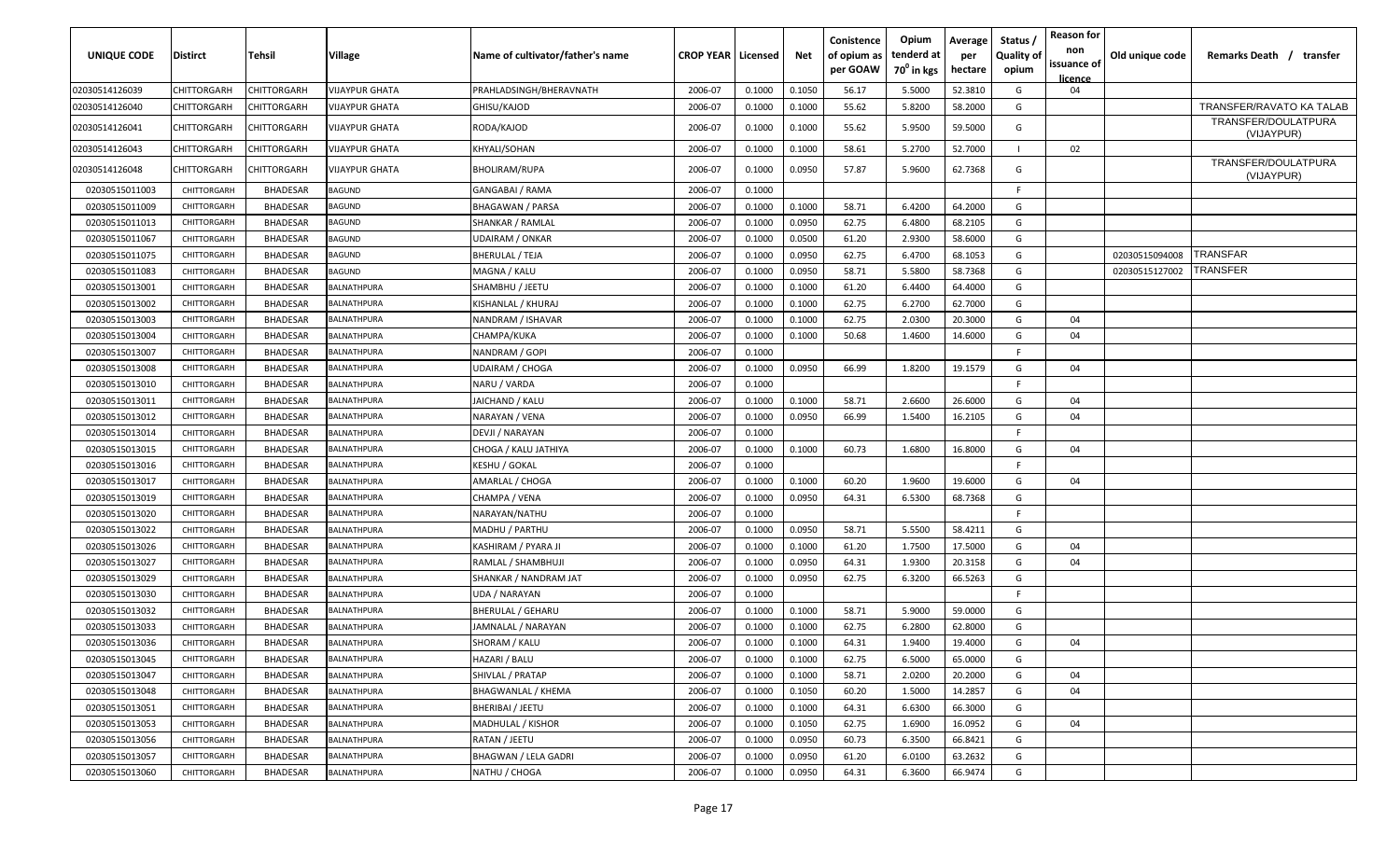| UNIQUE CODE    | <b>Distirct</b> | Tehsil          | Village           | Name of cultivator/father's name | <b>CROP YEAR   Licensed</b> |        | Net    | Conistence<br>of opium as<br>per GOAW | Opium<br>tenderd at<br>70 <sup>0</sup> in kgs | Average<br>per<br>hectare | Status /<br><b>Quality of</b><br>opium | <b>Reason for</b><br>non<br>issuance of<br><u>licence</u> | Old unique code | Remarks Death / transfer |
|----------------|-----------------|-----------------|-------------------|----------------------------------|-----------------------------|--------|--------|---------------------------------------|-----------------------------------------------|---------------------------|----------------------------------------|-----------------------------------------------------------|-----------------|--------------------------|
| 02030515013062 | CHITTORGARH     | <b>BHADESAR</b> | BALNATHPURA       | ONKAR / NARAYAN                  | 2006-07                     | 0.1000 | 0.1000 | 66.99                                 | 1.9100                                        | 19.1000                   | G                                      | 04                                                        |                 |                          |
| 02030515013063 | CHITTORGARH     | <b>BHADESAR</b> | BALNATHPURA       | UDAIRAM / BHERA                  | 2006-07                     | 0.1000 | 0.1000 | 61.20                                 | 2.5600                                        | 25.6000                   | G                                      | 04                                                        |                 |                          |
| 02030515013064 | CHITTORGARH     | <b>BHADESAR</b> | BALNATHPURA       | BHARMAL / NARAYAN                | 2006-07                     | 0.1000 |        |                                       |                                               |                           | E                                      |                                                           |                 |                          |
| 02030515013072 | CHITTORGARH     | <b>BHADESAR</b> | BALNATHPURA       | KHEMRAJ / NARAYAN                | 2006-07                     | 0.1000 |        |                                       |                                               |                           | F.                                     |                                                           |                 |                          |
| 02030515013073 | CHITTORGARH     | <b>BHADESAR</b> | BALNATHPURA       | NANDRAM / UDA                    | 2006-07                     | 0.1000 |        |                                       |                                               |                           | F.                                     |                                                           |                 |                          |
| 02030515013076 | CHITTORGARH     | <b>BHADESAR</b> | BALNATHPURA       | SHYAMLAL / CHUNNILAL             | 2006-07                     | 0.1000 |        |                                       |                                               |                           | F.                                     |                                                           |                 |                          |
| 02030515013080 | CHITTORGARH     | <b>BHADESAR</b> | BALNATHPURA       | LEHARIBAI / SHAMBHU              | 2006-07                     | 0.1000 | 0.0950 | 61.20                                 | 2.5200                                        | 26.5263                   | G                                      | 04                                                        |                 |                          |
| 02030515013083 | CHITTORGARH     | <b>BHADESAR</b> | BALNATHPURA       | SOHANDAS / MANGIDAS              | 2006-07                     | 0.1000 | 0.0900 | 50.68                                 | 1.1600                                        | 12.8889                   | G                                      | 04                                                        | 02030515087067  | TRANSFER                 |
| 02030515015045 | CHITTORGARH     | <b>BHADESAR</b> | BANSEN (A)        | GOVINDSINGH / RAMSINGH           | 2006-07                     | 0.1000 | 0.0950 | 64.31                                 | 5.5300                                        | 58.2105                   | G                                      |                                                           |                 | TRF TO PIPALWAS          |
| 02030515015049 | CHITTORGARH     | <b>BHADESAR</b> | BANSEN (A)        | SHABBUDDIN / KHAJARA             | 2006-07                     | 0.1000 | 0.1000 |                                       | 2.4100                                        | 24.1000                   |                                        | 02                                                        |                 |                          |
| 02030515015088 | CHITTORGARH     | <b>BHADESAR</b> | BANSEN (A)        | SHAMBHU / HEMA                   | 2006-07                     | 0.1000 |        |                                       |                                               |                           | F.                                     |                                                           |                 |                          |
| 02030515015120 | CHITTORGARH     | <b>BHADESAR</b> | BANSEN (A)        | BHERA / HEERA                    | 2006-07                     | 0.1000 | 0.0950 |                                       | 3.8300                                        | 40.3158                   |                                        | 02                                                        |                 |                          |
| 02030515015162 | CHITTORGARH     | <b>BHADESAR</b> | <b>BANSEN</b> (A) | BHERA / KISHNA                   | 2006-07                     | 0.1000 | 0.0950 | 48.63                                 | 4.6400                                        | 48.8421                   | G                                      | 04                                                        | 02030515061054  | TRANSFER                 |
| 02030515015163 | CHITTORGARH     | <b>BHADESAR</b> | <b>BANSEN</b> (A) | HEERA / FETTA                    | 2006-07                     | 0.1000 | 0.1000 | 50.68                                 | 1.2800                                        | 12.8000                   | G                                      | 04                                                        | 02030515027006  | TRANSFER                 |
| 02030515015164 | CHITTORGARH     | <b>BHADESAR</b> | BANSEN (A)        | SOBHALAL / NANDRAM               | 2006-07                     | 0.1000 | 0.1000 | 61.20                                 | 1.3900                                        | 13.9000                   | G                                      | 04                                                        | 02030515027085  | TRANSFER                 |
| 02030515018002 | CHITTORGARH     | <b>BHADESAR</b> | <b>BHADSODA</b>   | UDAYGHIR / ONKARGHIR             | 2006-07                     | 0.1000 |        |                                       |                                               |                           | E                                      |                                                           |                 |                          |
| 02030515018004 | CHITTORGARH     | <b>BHADESAR</b> | <b>BHADSODA</b>   | HEERALAL / GOTU                  | 2006-07                     | 0.1000 |        |                                       |                                               |                           | F                                      |                                                           |                 |                          |
| 02030515018009 | CHITTORGARH     | <b>BHADESAR</b> | <b>BHADSODA</b>   | KAMALCHAND / HANSRAJ             | 2006-07                     | 0.1000 |        |                                       |                                               |                           | F                                      |                                                           |                 |                          |
| 02030515018011 | CHITTORGARH     | <b>BHADESAR</b> | BHADSODA          | UDAYLAL / KISHANLAL              | 2006-07                     | 0.1000 |        |                                       |                                               |                           | F.                                     |                                                           |                 |                          |
| 02030515018012 | CHITTORGARH     | <b>BHADESAR</b> | BHADSODA          | CHANDMAL / ONAKR                 | 2006-07                     | 0.1000 |        |                                       |                                               |                           | F.                                     |                                                           |                 |                          |
| 0203051501803  | CHITTORGARH     | <b>BHADESAR</b> | <b>BHADSODA</b>   | CHAGNIBAI JITU                   | 2006-07                     | 0.1000 | 0.0100 | 67.92                                 | 0.7700                                        | 77.0000                   | G                                      |                                                           |                 |                          |
| 02030515018032 | CHITTORGARH     | <b>BHADESAR</b> | <b>BHADSODA</b>   | SHANKARLAL / LAKHMICHAND         | 2006-07                     | 0.1000 | 0.1000 | 50.68                                 | 5.3500                                        | 53.5000                   | G                                      | 04                                                        |                 |                          |
| 02030515018057 | CHITTORGARH     | <b>BHADESAR</b> | BHADSODA          | BHERULAL / KALURAM KHATIK        | 2006-07                     | 0.1000 | 0.1000 | 61.20                                 | 5.9800                                        | 59.8000                   | G                                      |                                                           |                 |                          |
| 02030515018059 | CHITTORGARH     | <b>BHADESAR</b> | BHADSODA          | BHAGWAN / WARDA                  | 2006-07                     | 0.1000 |        |                                       |                                               |                           | E                                      |                                                           |                 |                          |
| 02030515018065 | CHITTORGARH     | <b>BHADESAR</b> | BHADSODA          | PADAMSINGH / SARDARSINGH         | 2006-07                     | 0.1000 | 0.1000 | 61.20                                 | 2.0700                                        | 20.7000                   | G                                      | 04                                                        |                 |                          |
| 02030515018075 | CHITTORGARH     | <b>BHADESAR</b> | BHADSODA          | JEETU / DAYARAM JAAT             | 2006-07                     | 0.1000 | 0.1000 | 58.71                                 | 6.1100                                        | 61.1000                   | G                                      |                                                           |                 |                          |
| 02030515018077 | CHITTORGARH     | <b>BHADESAR</b> | BHADSODA          | GAHRILAL / DALICHAND             | 2006-07                     | 0.1000 | 0.1000 | 61.20                                 | 6.3500                                        | 63.5000                   | G                                      |                                                           |                 |                          |
| 02030515018084 | CHITTORGARH     | <b>BHADESAR</b> | BHADSODA          | MOHANLAL / GOKAL                 | 2006-07                     | 0.1000 |        |                                       |                                               |                           | F.                                     |                                                           | 02030515094012  | TRANSFER                 |
| 02030515019001 | CHITTORGARH     | <b>BHADESAR</b> | BHADSODA KA KHEDA | KASHIRAM / BHERA                 | 2006-07                     | 0.1000 | 0.0950 | 66.99                                 | 7.1800                                        | 75.5789                   | G                                      |                                                           |                 |                          |
| 02030515019002 | CHITTORGARH     | <b>BHADESAR</b> | BHADSODA KA KHEDA | KARAMCHAND/JAICHAND              | 2006-07                     | 0.1000 | 0.1000 | 63.65                                 | 6.4200                                        | 64.2000                   | G                                      |                                                           |                 |                          |
| 02030515019020 | CHITTORGARH     | <b>BHADESAR</b> | BHADSODA KA KHEDA | BALU / KISHANA                   | 2006-07                     | 0.1000 | 0.0950 | 66.99                                 | 7.0100                                        | 73.7895                   | G                                      |                                                           |                 |                          |
| 02030515019025 | CHITTORGARH     | <b>BHADESAR</b> | BHADSODA KA KHEDA | SOSHARBAI / HIRA                 | 2006-07                     | 0.1000 | 0.1000 | 51.85                                 | 5.3900                                        | 53.9000                   | G                                      | 04                                                        |                 |                          |
| 02030515019030 | CHITTORGARH     | <b>BHADESAR</b> | BHADSODA KA KHEDA | MANIRAM / DEEPACHANDR            | 2006-07                     | 0.1000 | 0.1000 | 61.15                                 | 6.4800                                        | 64.8000                   | G                                      |                                                           |                 |                          |
| 02030515019031 | CHITTORGARH     | <b>BHADESAR</b> | BHADSODA KA KHEDA | RATAN / KISHANA                  | 2006-07                     | 0.1000 | 0.0950 | 63.65                                 | 6.6000                                        | 69.4737                   | G                                      |                                                           |                 |                          |
| 02030515019043 |                 | BHADESAR        | BHADSODA KA KHEDA | RAMLAL/CHUNNILAL                 | 2006-07                     | 0.1000 | 0.0950 | 63.65                                 | 5.8300                                        | 61.3680                   | G                                      |                                                           | 02030515114024  | TRANSFER                 |
| 02030515021006 | CHITTORGARH     | <b>BHADESAR</b> | <b>BHALOT</b>     | BHERULAL/CHAGNA                  | 2006-07                     | 0.1000 | 0.1050 | 62.75                                 | 6.7500                                        | 64.2857                   | G                                      |                                                           |                 |                          |
| 02030515021007 | CHITTORGARH     | <b>BHADESAR</b> | <b>BHALOT</b>     | UDAILAL / BHAGCHAND              | 2006-07                     | 0.1000 | 0.1000 | 58.71                                 | 6.0800                                        | 60.8000                   | G                                      |                                                           |                 |                          |
| 02030515021018 | CHITTORGARH     | <b>BHADESAR</b> | <b>BHALOT</b>     | SURAJABI / BALU                  | 2006-07                     | 0.1000 | 0.1000 | 62.75                                 | 6.4900                                        | 64.9000                   | G                                      |                                                           |                 |                          |
| 02030515021019 | CHITTORGARH     | <b>BHADESAR</b> | <b>BHALOT</b>     | BHAGWATILAL / KHUMAKHATIK        | 2006-07                     | 0.1000 | 0.1000 | 58.71                                 | 6.2000                                        | 62.0000                   | G                                      |                                                           |                 |                          |
| 02030515021023 | CHITTORGARH     | <b>BHADESAR</b> | <b>BHALOT</b>     | LALURAM / HARLAL                 | 2006-07                     | 0.1000 | 0.1000 | 62.75                                 | 6.3100                                        | 63.1000                   | G                                      |                                                           |                 |                          |
| 02030515021026 | CHITTORGARH     | <b>BHADESAR</b> | <b>BHALOT</b>     | DHAPUBAI / NANDA                 | 2006-07                     | 0.1000 | 0.1000 | 60.73                                 | 6.2300                                        | 62.3000                   | G                                      |                                                           | 02030515128006  | <b>TRANSFER</b>          |
| 02030515021027 | CHITTORGARH     | <b>BHADESAR</b> | <b>BHALOT</b>     | RUPA / CHATRA                    | 2006-07                     | 0.1000 | 0.1000 | 60.73                                 | 6.2300                                        | 62.3000                   | G                                      |                                                           | 02030515128001  | TRANSFER                 |
| 02030515034002 | CHITTORGARH     | <b>BHADESAR</b> | <b>DELWAS</b>     | KISHANSINGH / JORAVARSINGH       | 2006-07                     | 0.1000 | 0.0950 | 57.86                                 | 5.6300                                        | 59.2632                   | G                                      |                                                           |                 | TRANSFER/HODA            |
| 02030515034011 | CHITTORGARH     | BHADESAR        | <b>DELWAS</b>     | SHIVSINGH / GAMRESINGH           | 2006-07                     | 0.1000 | 0.1000 | 66.99                                 | 1.3200                                        | 13.2000                   | G                                      | 04                                                        |                 |                          |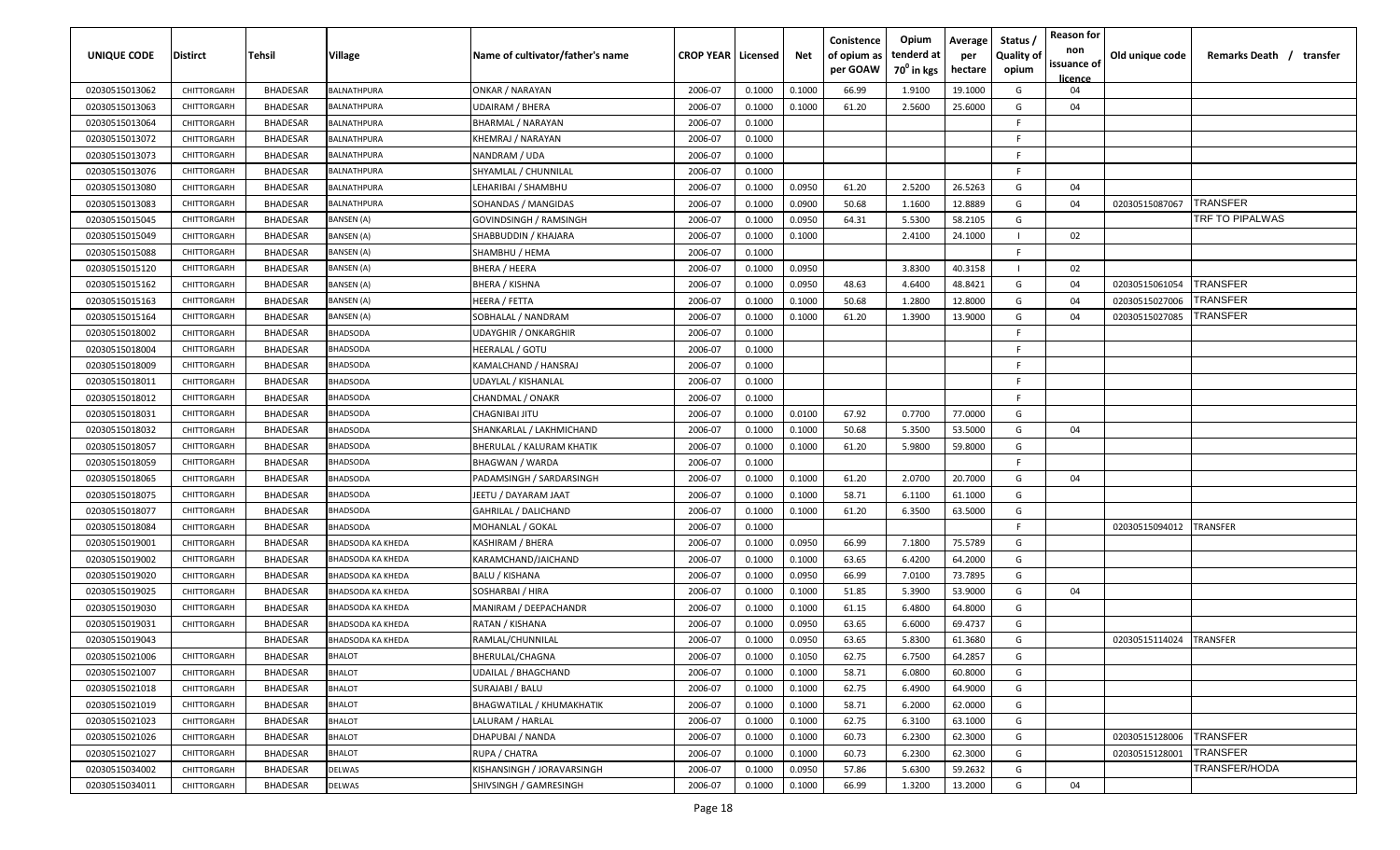| UNIQUE CODE                      | <b>Distirct</b>            | <b>Tehsil</b>                      | <b>Village</b>                                 | Name of cultivator/father's name        | <b>CROP YEAR   Licensed</b> |                  | Net              | Conistence<br>of opium as<br>per GOAW | Opium<br>tenderd at<br>70 <sup>0</sup> in kgs | Average<br>per<br>hectare | Status /<br><b>Quality of</b><br>opium | <b>Reason for</b><br>non<br>issuance of | Old unique code | Remarks Death /<br>transfer |
|----------------------------------|----------------------------|------------------------------------|------------------------------------------------|-----------------------------------------|-----------------------------|------------------|------------------|---------------------------------------|-----------------------------------------------|---------------------------|----------------------------------------|-----------------------------------------|-----------------|-----------------------------|
|                                  |                            |                                    |                                                |                                         |                             |                  |                  |                                       |                                               |                           |                                        | <u>licence</u>                          |                 |                             |
| 02030515034025                   | CHITTORGARH                | <b>BHADESAR</b>                    | <b>DELWAS</b>                                  | GANGASINGH / VAKTAVARSINGH              | 2006-07                     | 0.1000           | 0.1000           | 57.86                                 | 5.9600                                        | 59.6000                   | G                                      |                                         |                 | TRANSFER/HODA               |
| 02030515034029                   | CHITTORGARH                | <b>BHADESAR</b>                    | DELWAS                                         | RAHMATSINGH / VAKTAVARSINGH             | 2006-07                     | 0.1000           | 0.1000           | 60.73                                 | 2.2400                                        | 22.4000                   | G                                      | 04                                      |                 |                             |
| 02030515034034                   | CHITTORGARH                | <b>BHADESAR</b>                    | DELWAS                                         | LAKHMA / KISHANA                        | 2006-07                     | 0.1000           | 0.0950           | 60.73                                 | 2.1900                                        | 23.0526                   | G                                      | 04                                      |                 |                             |
| 02030515034036                   | CHITTORGARH                | <b>BHADESAR</b>                    | DELWAS                                         | SHANKAR / KHURAJ                        | 2006-07                     | 0.1000           | 0.0950           | 61.15                                 | 1.9400                                        | 20.4211                   | G                                      | 04                                      |                 |                             |
| 02030515034043                   | CHITTORGARH                | <b>BHADESAR</b>                    | DELWAS                                         | PRITHVISINGH / KISHANSINGH              | 2006-07                     | 0.1000           | 0.1000           | 61.15                                 | 6.1000                                        | 61.0000                   | G                                      |                                         |                 | TRANSFER/HODA               |
| 02030515034044                   | CHITTORGARH                | <b>BHADESAR</b>                    | <b>DELWAS</b>                                  | DARBHAVSINGH / KISHANSINGH              | 2006-07                     | 0.1000           | 0.1000           | 63.65                                 | 6.5300                                        | 65.3000                   | G                                      |                                         |                 | <b>TRANSFER/HODA</b>        |
| 02030515043001                   | CHITTORGARH                | <b>BHADESAR</b>                    | DAULATPURA (REWALIYA)                          | AMARCHNAD / SORAM                       | 2006-07                     | 0.1000           | 0.1000           | 64.31                                 | 6.7900                                        | 67.9000                   | G                                      |                                         |                 |                             |
| 02030515043002                   | CHITTORGARH                | <b>BHADESAR</b>                    | DAULATPURA (REWALIYA)                          | UDIBAI / DULICHAND                      | 2006-07                     | 0.1000           | 0.1000           | 62.75                                 | 1.5300                                        | 15.3000                   | G                                      | 04                                      |                 |                             |
| 02030515043007                   | CHITTORGARH                | <b>BHADESAR</b>                    | DAULATPURA (REWALIYA)                          | PRATHVIRAJ/UDA                          | 2006-07                     | 0.1000           |                  |                                       |                                               |                           | F.                                     |                                         |                 |                             |
| 02030515043009                   | CHITTORGARH                | <b>BHADESAR</b>                    | DAULATPURA (REWALIYA)                          | RAMCHANDRA / CHAMPADAS                  | 2006-07                     | 0.1000           | 0.0950           | 61.20                                 | 1.9100                                        | 20.1053                   | G                                      | 04                                      |                 |                             |
| 02030515043012                   | CHITTORGARH                | <b>BHADESAR</b>                    | DAULATPURA (REWALIYA)                          | KANKUBAI / GHISA                        | 2006-07                     | 0.1000           | 0.0950           | 62.75                                 | 6.4200                                        | 67.5789                   | G                                      |                                         |                 |                             |
| 02030515043013                   | CHITTORGARH                | <b>BHADESAR</b>                    | DAULATPURA (REWALIYA)                          | BHAGWAN / LAKHSHMAN                     | 2006-07                     | 0.1000           |                  |                                       |                                               |                           | F.<br>F.                               |                                         |                 |                             |
| 02030515043015                   | CHITTORGARH                | <b>BHADESAR</b>                    | DAULATPURA (REWALIYA)                          | GATTUBAI / SHAMBHU                      | 2006-07                     | 0.1000           |                  |                                       |                                               |                           |                                        |                                         |                 |                             |
| 02030515043016                   | CHITTORGARH                | <b>BHADESAR</b>                    | DAULATPURA (REWALIYA)                          | RANATLAL / CHAMPALAL                    | 2006-07                     | 0.1000           | 0.1000           | 61.20                                 | 6.5000                                        | 65.0000                   | G<br>F                                 |                                         |                 |                             |
| 02030515043017                   | CHITTORGARH                | <b>BHADESAR</b>                    | DAULATPURA (REWALIYA)                          | GOVARDHAN / AMARCHAND                   | 2006-07                     | 0.1000           |                  |                                       |                                               |                           |                                        |                                         |                 |                             |
| 02030515043019                   | CHITTORGARH                | <b>BHADESAR</b>                    | DAULATPURA (REWALIYA)                          | MATHURALAL / KASHIRAM                   | 2006-07                     | 0.1000           | 0.0950           | 58.71                                 | 6.6500                                        | 70.0000                   | G                                      |                                         |                 |                             |
| 02030515043020                   | CHITTORGARH                | <b>BHADESAR</b>                    | DAULATPURA (REWALIYA)                          | LEHARU / BHEREAGADRI                    | 2006-07                     | 0.1000           | 0.1000           | 60.73                                 | 6.3000                                        | 63.0000                   | G                                      |                                         |                 |                             |
| 02030515043021                   | CHITTORGARH                | <b>BHADESAR</b>                    | DAULATPURA (REWALIYA)                          | <b>BALURAM / RUPA</b>                   | 2006-07                     | 0.1000           | 0.0950           | 58.71                                 | 5.5600                                        | 58.5263                   | G                                      |                                         |                 |                             |
| 02030515043024                   | CHITTORGARH                | <b>BHADESAR</b>                    | DAULATPURA (REWALIYA)                          | JEETU / NATHU                           | 2006-07                     | 0.1000           | 0.1000           | 48.63                                 | 4.9800                                        | 49.8000                   | G                                      | 04                                      |                 |                             |
| 02030515043027                   | CHITTORGARH                | <b>BHADESAR</b>                    | DAULATPURA (REWALIYA)                          | JEETU / CHAMPA                          | 2006-07                     | 0.1000           |                  |                                       |                                               |                           | F.                                     |                                         |                 |                             |
| 02030515043032                   | CHITTORGARH                | <b>BHADESAR</b>                    | DAULATPURA (REWALIYA)                          | SINARAM / AMARCHANDJAT                  | 2006-07                     | 0.1000           | 0.1000           | 61.20                                 | 6.4100                                        | 64.1000                   | G                                      |                                         |                 |                             |
| 02030515043033                   | CHITTORGARH                | <b>BHADESAR</b>                    | DAULATPURA (REWALIYA)                          | RATANLAL / MADHU                        | 2006-07                     | 0.1000           | 0.1000           | 58.71                                 | 5.9000                                        | 59.0000                   | G                                      |                                         |                 |                             |
| 02030515043034                   | CHITTORGARH                | <b>BHADESAR</b>                    | DAULATPURA (REWALIYA)                          | SOSARBAI / DAYARAM                      | 2006-07                     | 0.1000           | 0.0900           | 61.20                                 | 5.8800                                        | 65.3333                   | G                                      |                                         |                 |                             |
| 02030515043040<br>02030515043046 | CHITTORGARH                | <b>BHADESAR</b>                    | DAULATPURA (REWALIYA)                          | BHERU / NATHU                           | 2006-07                     | 0.1000           | 0.1000           | 58.71                                 | 1.3000                                        | 13.0000                   | G                                      | 04                                      |                 |                             |
| 02030515043048                   | CHITTORGARH<br>CHITTORGARH | <b>BHADESAR</b><br><b>BHADESAR</b> | DAULATPURA (REWALIYA)<br>DAULATPURA (REWALIYA) | BHAGWANLAL / HARIDAS                    | 2006-07<br>2006-07          | 0.1000<br>0.1000 | 0.0950<br>0.1000 | 61.20                                 | 1.4800                                        | 14.8000                   | G                                      | 02<br>04                                |                 |                             |
| 02030515043050                   | CHITTORGARH                | <b>BHADESAR</b>                    | DAULATPURA (REWALIYA)                          | HANGAMIBAI / GOPILAL<br>BHERU / BHAGWAN | 2006-07                     | 0.1000           | 0.0950           | 62.75                                 | 6.2400                                        | 65.6842                   | G                                      |                                         |                 |                             |
| 02030515043051                   | CHITTORGARH                | <b>BHADESAR</b>                    | DAULATPURA (REWALIYA)                          | DHANRAJ / AMBALAL                       | 2006-07                     | 0.1000           | 0.1000           | 64.31                                 | 6.6300                                        | 66.3000                   | G                                      |                                         |                 |                             |
| 02030515043053                   | CHITTORGARH                | <b>BHADESAR</b>                    |                                                |                                         | 2006-07                     | 0.1000           |                  |                                       |                                               |                           | F.                                     |                                         |                 |                             |
| 02030515043054                   | CHITTORGARH                | <b>BHADESAR</b>                    | DAULATPURA (REWALIYA)<br>DAULATPURA (REWALIYA) | MADHU / JAICHAND<br>UDIBAI/KALU         | 2006-07                     | 0.1000           |                  |                                       |                                               |                           | E                                      |                                         |                 |                             |
| 02030515043056                   | CHITTORGARH                | <b>BHADESAR</b>                    | DAULATPURA (REWALIYA)                          | DHULA / KAJOD                           | 2006-07                     | 0.1000           | 0.0950           | 62.75                                 | 5.1100                                        | 53.7895                   | G                                      | 04                                      |                 |                             |
| 02030515043058                   | CHITTORGARH                | <b>BHADESAR</b>                    | DAULATPURA (REWALIYA)                          | HIRA / KISHANA                          | 2006-07                     | 0.1000           | 0.1000           | 66.99                                 | 6.7600                                        | 67.6000                   | G                                      |                                         |                 |                             |
| 02030515043073                   | CHITTORGARH                | <b>BHADESAR</b>                    | DAULATPURA (REWALIYA)                          | BALU / CHUNNA                           | 2006-07                     | 0.1000           | 0.1000           | 67.92                                 | 7.0700                                        | 70.7000                   | G                                      |                                         |                 |                             |
| 02030515043076                   | CHITTORGARH                | <b>BHADESAR</b>                    | DAULATPURA (REWALIYA)                          | HAZARI / BHERA                          | 2006-07                     | 0.1000           | 0.1000           | 50.68                                 | 0.9000                                        | 9.0000                    | G                                      | 04                                      |                 |                             |
| 02030515043077                   | CHITTORGARH                | <b>BHADESAR</b>                    | DAULATPURA (REWALIYA)                          | RAMLAL/PARTHU                           | 2006-07                     | 0.1000           | 0.0950           | 61.20                                 | 6.4000                                        | 67.3684                   | G                                      |                                         |                 |                             |
| 02030515043079                   | CHITTORGARH                | BHADESAR                           | DAULATPURA (REWALIYA)                          | NARAYAN / SHORAM                        | 2006-07                     | 0.1000           | 0.1000           | 64.31                                 | 6.6600                                        | 66.6000                   | G                                      |                                         |                 |                             |
| 02030515043084                   | CHITTORGARH                | BHADESAR                           | DAULATPURA (REWALIYA)                          | NARAYAN / HARCHAND                      | 2006-07                     | 0.1000           | 0.1000           | 67.92                                 | 2.2300                                        | 22.3000                   | G                                      | 04                                      |                 |                             |
| 02030515043086                   | CHITTORGARH                | <b>BHADESAR</b>                    | DAULATPURA (REWALIYA)                          | AMBALAL / VARDA                         | 2006-07                     | 0.1000           | 0.1000           | 64.31                                 | 6.5300                                        | 65.3000                   | G                                      |                                         |                 |                             |
| 02030515043087                   | CHITTORGARH                | <b>BHADESAR</b>                    | DAULATPURA (REWALIYA)                          | RATTA / NATHU                           | 2006-07                     | 0.1000           |                  |                                       |                                               |                           | E                                      |                                         | 02030514033008  | <b>TRANSFER</b>             |
| 02030515043088                   | CHITTORGARH                | <b>BHADESAR</b>                    | DAULATPURA (REWALIYA)                          | RATAN / KAJOD                           | 2006-07                     | 0.1000           | 0.0950           | 64.31                                 | 2.0600                                        | 21.6842                   | G                                      | 04                                      | 02030514033005  | <b>TRANSFER</b>             |
| 02030515043089                   | CHITTORGARH                | BHADESAR                           | DAULATPURA (REWALIYA)                          | RUPA / GULAB                            | 2006-07                     | 0.1000           | 0.1000           | 61.20                                 | 2.0200                                        | 20.2000                   | G                                      | 04                                      | 02030514033010  | <b>TRANSFER</b>             |
| 02030515043090                   | CHITTORGARH                | <b>BHADESAR</b>                    | DAULATPURA (REWALIYA)                          | SHAMBHU / BHAGWAN                       | 2006-07                     | 0.1000           | 0.1000           | 58.71                                 | 6.4700                                        | 64.7000                   | G                                      |                                         | 02030514033007  | TRANSFER                    |
| 02030515044001                   | CHITTORGARH                | <b>BHADESAR</b>                    | DAUTADI KA KHEDA                               | RAMA / MOTI                             | 2006-07                     | 0.1000           | 0.0950           | 66.99                                 | 6.5100                                        | 68.5263                   | G                                      |                                         |                 |                             |
| 02030515044004                   | CHITTORGARH                | <b>BHADESAR</b>                    | DAUTADI KA KHEDA                               | MODA / RATNA                            | 2006-07                     | 0.1000           | 0.0950           | 66.99                                 | 6.2900                                        | 66.2105                   | G                                      |                                         |                 |                             |
|                                  |                            |                                    |                                                |                                         |                             |                  |                  |                                       |                                               |                           |                                        |                                         |                 |                             |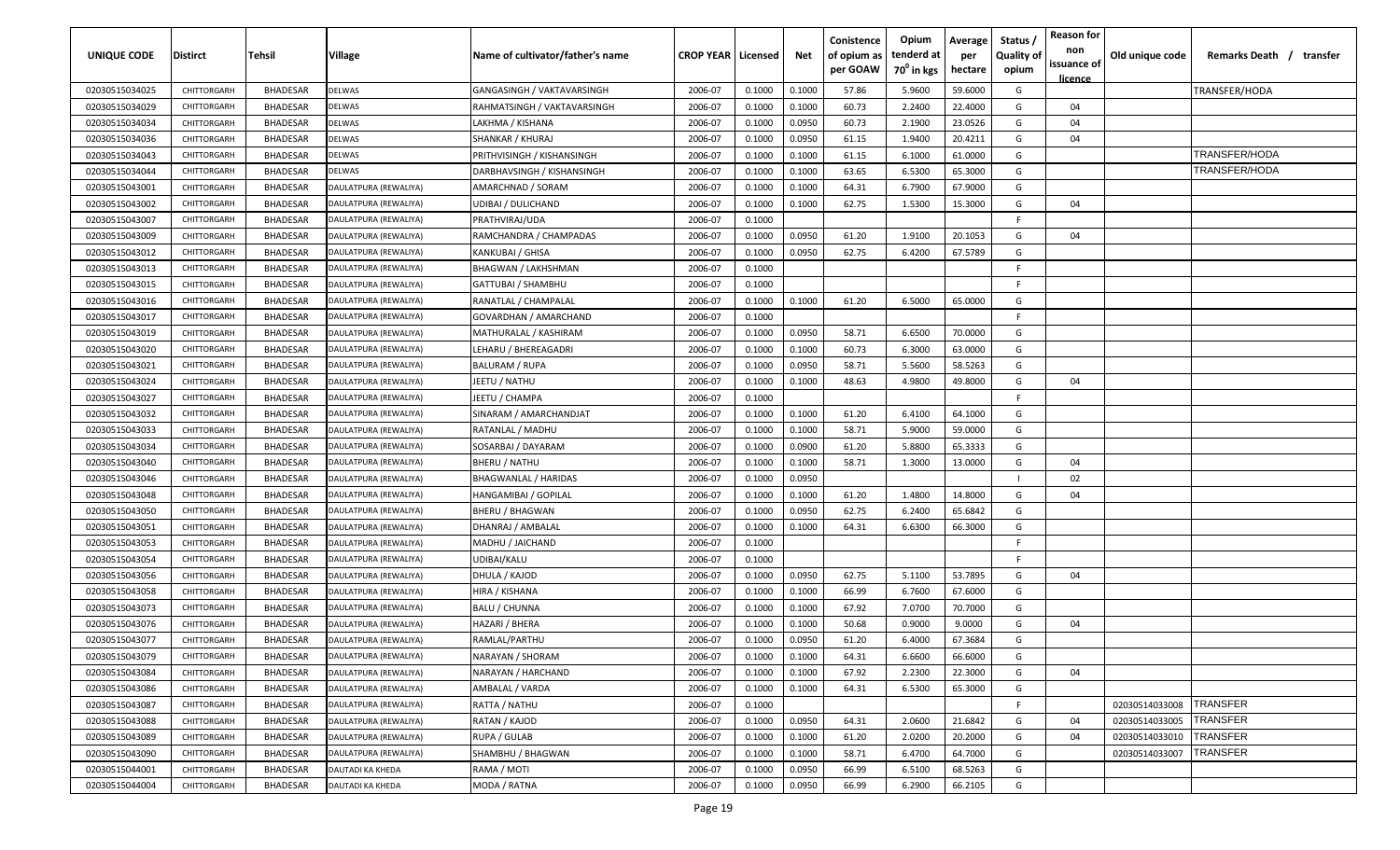| <b>UNIQUE CODE</b> | <b>Distirct</b> | <b>Tehsil</b>   | Village           | Name of cultivator/father's name  | <b>CROP YEAR   Licensed</b> |        | Net    | Conistence<br>of opium as<br>per GOAW | Opium<br>tenderd at<br>70 <sup>0</sup> in kgs | Average<br>per<br>hectare | Status /<br><b>Quality of</b><br>opium | <b>Reason for</b><br>non<br>issuance of<br><b>licence</b> | Old unique code | Remarks Death / transfer |
|--------------------|-----------------|-----------------|-------------------|-----------------------------------|-----------------------------|--------|--------|---------------------------------------|-----------------------------------------------|---------------------------|----------------------------------------|-----------------------------------------------------------|-----------------|--------------------------|
| 02030515044008     | CHITTORGARH     | <b>BHADESAR</b> | DAUTADI KA KHEDA  | HAZARILAL / NATHU KUMHARA         | 2006-07                     | 0.1000 | 0.0950 | 62.75                                 | 1.6000                                        | 16.8421                   | G                                      | 04                                                        |                 |                          |
| 02030515044010     | CHITTORGARH     | <b>BHADESAR</b> | DAUTADI KA KHEDA  | KISHNA / LOLAGADRI                | 2006-07                     | 0.1000 | 0.0950 | 61.15                                 | 5.7300                                        | 60.3158                   | G                                      |                                                           |                 |                          |
| 02030515044013     | CHITTORGARH     | <b>BHADESAR</b> | DAUTADI KA KHEDA  | BAKSHIRAM / JAICHAND              | 2006-07                     | 0.1000 | 0.0950 | 61.15                                 | 6.0600                                        | 63.7895                   | G                                      |                                                           |                 |                          |
| 02030515044023     | CHITTORGARH     | <b>BHADESAR</b> | DAUTADI KA KHEDA  | MAGNIRAM / NANDA                  | 2006-07                     | 0.1000 | 0.0900 | 64.31                                 | 5.6100                                        | 62.3333                   | G                                      |                                                           |                 |                          |
| 02030515044036     | CHITTORGARH     | <b>BHADESAR</b> | DAUTADI KA KHEDA  | HANSRAJ / BAKSHIRAM               | 2006-07                     | 0.1000 | 0.0950 | 61.15                                 | 5.9600                                        | 62.7368                   | G                                      |                                                           |                 |                          |
| 02030515044048     | CHITTORGARH     | <b>BHADESAR</b> | DAUTADI KA KHEDA  | CHUNNILAL / RAMLAL                | 2006-07                     | 0.1000 | 0.0950 | 64.31                                 | 6.3200                                        | 66.5263                   | G                                      |                                                           |                 |                          |
| 02030515044052     | CHITTORGARH     | <b>BHADESAR</b> | DAUTADI KA KHEDA  | NATHULAL / RAMA                   | 2006-07                     | 0.1000 | 0.0950 | 63.65                                 | 6.1000                                        | 64.2105                   | G                                      |                                                           |                 |                          |
| 02030515044055     | CHITTORGARH     | <b>BHADESAR</b> | DAUTADI KA KHEDA  | RATAN / KISHNA                    | 2006-07                     | 0.1000 | 0.0950 | 63.65                                 | 5.9000                                        | 62.1053                   | G                                      |                                                           |                 |                          |
| 02030515044058     | CHITTORGARH     | <b>BHADESAR</b> | DAUTADI KA KHEDA  | BHERU / MODA                      | 2006-07                     | 0.1000 | 0.0950 | 61.15                                 | 5.9000                                        | 62.1053                   | G                                      |                                                           |                 |                          |
| 02030515044064     | CHITTORGARH     | <b>BHADESAR</b> | DAUTADI KA KHEDA  | SHANKARIBAI / LAKSHMAN            | 2006-07                     | 0.1000 | 0.1000 | 57.86                                 | 6.1100                                        | 61.1000                   | G                                      |                                                           |                 |                          |
| 02030515044067     | CHITTORGARH     | <b>BHADESAR</b> | DAUTADI KA KHEDA  | KISHANLAL / BHAJJA                | 2006-07                     | 0.1000 | 0.1000 | 48.43                                 | 1.1800                                        | 11.8000                   | G                                      | 04                                                        | 02030515045014  | TRANSFER                 |
| 02030515044068     | CHITTORGARH     | <b>BHADESAR</b> | DAUTADI KA KHEDA  | RATANLAL / BHAJJA                 | 2006-07                     | 0.1000 | 0.0950 | 57.86                                 | 5.9800                                        | 62.9470                   | G                                      |                                                           | 02030515045021  | TRANSFER                 |
| 02030515048001     | CHITTORGARH     | <b>BHADESAR</b> | GANTHEDI          | <b>BHABHUTSINGH / KHUMANSINGH</b> | 2006-07                     | 0.1000 | 0.1000 | 58.71                                 | 6.0500                                        | 60.5000                   | G                                      |                                                           |                 |                          |
| 02030515048005     | CHITTORGARH     | <b>BHADESAR</b> | <b>GANTHEDI</b>   | KALUSINGH / MADANSINGH            | 2006-07                     | 0.1000 | 0.0950 | 64.31                                 | 1.6500                                        | 17.3684                   | G                                      | 04                                                        |                 |                          |
| 02030515048008     | CHITTORGARH     | <b>BHADESAR</b> | <b>GANTHEDI</b>   | <b>DEVISINGH / GIRWARSINGH</b>    | 2006-07                     | 0.1000 | 0.1000 | 58.71                                 | 5.5900                                        | 55.9000                   | G                                      | 04                                                        |                 |                          |
| 02030515048010     | CHITTORGARH     | <b>BHADESAR</b> | GANTHEDI          | SIRWARSINGH / KHUMANSINGH         | 2006-07                     | 0.1000 | 0.1000 | 64.31                                 | 6.2500                                        | 62.5000                   | G                                      |                                                           |                 |                          |
| 02030515048012     | CHITTORGARH     | <b>BHADESAR</b> | <b>GANTHEDI</b>   | CHATARBHUJ / RAMLAL               | 2006-07                     | 0.1000 | 0.1000 | 66.99                                 | 6.7500                                        | 67.5000                   | G                                      |                                                           |                 |                          |
| 02030515048050     | CHITTORGARH     | <b>BHADESAR</b> | <b>GANTHEDI</b>   | AMARSINGH/AMANSINGH               | 2006-07                     | 0.1000 | 0.0950 | 61.20                                 | 5.9200                                        | 62.3158                   | G                                      |                                                           |                 |                          |
| 02030515048055     | CHITTORGARH     | <b>BHADESAR</b> | <b>GANTHEDI</b>   | <b>BHIMSINGH / RATANSINGH</b>     | 2006-07                     | 0.1000 | 0.0950 | 61.20                                 | 6.0200                                        | 63.3684                   | G                                      |                                                           |                 |                          |
| 02030515048056     | CHITTORGARH     | <b>BHADESAR</b> | <b>GANTHEDI</b>   | RAGHUWARSINGH / NATHUSINGH        | 2006-07                     | 0.1000 | 0.0950 | 64.31                                 | 6.4400                                        | 67.7895                   | G                                      |                                                           |                 |                          |
| 02030515048060     | CHITTORGARH     | <b>BHADESAR</b> | <b>GANTHEDI</b>   | SAJJANSINGH / RAMSINGH            | 2006-07                     | 0.1000 | 0.1000 | 61.20                                 | 6.2500                                        | 62.5000                   | G                                      |                                                           |                 |                          |
| 02030515048069     | CHITTORGARH     | <b>BHADESAR</b> | <b>GANTHEDI</b>   | <b>BHOLIBAI / PRATAPSINGH</b>     | 2006-07                     | 0.1000 | 0.1000 | 50.68                                 | 1.0200                                        | 10.2000                   | G                                      | 04                                                        |                 |                          |
| 02030515048082     | CHITTORGARH     | <b>BHADESAR</b> | <b>GANTHEDI</b>   | SAJJANSINGH / GIRWARSINGH         | 2006-07                     | 0.1000 | 0.0950 | 64.31                                 | 6.2900                                        | 66.2105                   | G                                      |                                                           |                 |                          |
| 02030515048090     | CHITTORGARH     | <b>BHADESAR</b> | GANTHEDI          | KALUSINGH / EKLINGSINGH           | 2006-07                     | 0.1000 | 0.1050 | 61.20                                 | 1.1900                                        | 11.3333                   | G                                      | 04                                                        |                 |                          |
| 02030515048094     | CHITTORGARH     | <b>BHADESAR</b> | GANTHEDI          | VIJAYSINGH / MOHANSINGH           | 2006-07                     | 0.1000 | 0.0950 | 58.71                                 | 6.0600                                        | 63.7895                   | G                                      |                                                           |                 |                          |
| 02030515050002     | CHITTORGARH     | <b>BHADESAR</b> | <b>GHATI</b>      | SHANKAR / HIRA                    | 2006-07                     | 0.1000 |        |                                       |                                               |                           | -F.                                    |                                                           |                 |                          |
| 02030515050003     | CHITTORGARH     | <b>BHADESAR</b> | GHATI             | ANCHIBAI / SHORAM                 | 2006-07                     | 0.1000 |        |                                       |                                               |                           | -F.                                    |                                                           |                 |                          |
| 02030515050004     | CHITTORGARH     | <b>BHADESAR</b> | <b>GHATI</b>      | RUPA / BHURA                      | 2006-07                     | 0.1000 |        |                                       |                                               |                           | F.                                     |                                                           |                 |                          |
| 02030515050006     | CHITTORGARH     | <b>BHADESAR</b> | GHATI             | NARAYN / KALU                     | 2006-07                     | 0.1000 | 0.0950 | 60.73                                 | 5.6900                                        | 59.8947                   | G                                      |                                                           |                 |                          |
| 02030515050009     | CHITTORGARH     | <b>BHADESAR</b> | <b>GHATI</b>      | ONKARLAL / SHORAM                 | 2006-07                     | 0.1000 |        |                                       |                                               |                           | -F.                                    |                                                           |                 |                          |
| 02030515050010     | CHITTORGARH     | BHADESAR        | <b>GHATI</b>      | MANGILAL / SHORAM                 | 2006-07                     | 0.1000 |        |                                       |                                               |                           | -F.                                    |                                                           |                 |                          |
| 02030515057001     | CHITTORGARH     | <b>BHADESAR</b> | HASMATGANJ        | BHERULAL / NARAYAN                | 2006-07                     | 0.1000 | 0.1000 | 58.71                                 | 6.4200                                        | 64.2000                   | G                                      |                                                           |                 |                          |
| 02030515057006     | CHITTORGARH     | <b>BHADESAR</b> | HASMATGANJ        | RATAN / HARLAL                    | 2006-07                     | 0.1000 | 0.1000 | 58.71                                 | 6.0500                                        | 60.5000                   | G                                      |                                                           |                 |                          |
| 02030515057007     | CHITTORGARH     | <b>BHADESAR</b> | <b>HASMATGANJ</b> | SOHANLAL/LALU                     | 2006-07                     | 0.1000 | 0.0950 | 58.71                                 | 5.8300                                        | 61.3684                   | G                                      |                                                           |                 |                          |
| 02030515057008     | CHITTORGARH     | <b>BHADESAR</b> | HASMATGANJ        | KISHNIBAI/BHAWARLAL               | 2006-07                     | 0.1000 | 0.0950 | 58.71                                 | 5.8600                                        | 61.6842                   | G                                      |                                                           |                 |                          |
| 02030515057009     | CHITTORGARH     | BHADESAR        | HASMATGANJ        | <b>BHERULAL / RAMA</b>            | 2006-07                     | 0.1000 | 0.0950 | 61.20                                 | 5.9900                                        | 63.0526                   | G                                      |                                                           |                 |                          |
| 02030515057013     | CHITTORGARH     | <b>BHADESAR</b> | HASMATGANJ        | RUPIBAI / PYARA                   | 2006-07                     | 0.1000 | 0.0950 | 58.71                                 | 5.9400                                        | 62.5263                   | G                                      |                                                           |                 |                          |
| 02030515057014     | CHITTORGARH     | <b>BHADESAR</b> | HASMATGANJ        | <b>BOTLAL / NARAYAN</b>           | 2006-07                     | 0.1000 | 0.1000 | 62.75                                 | 6.9100                                        | 69.1000                   | G                                      |                                                           |                 |                          |
| 02030515057016     | CHITTORGARH     | <b>BHADESAR</b> | HASMATGANJ        | BHANWARLAL/NATHU                  | 2006-07                     | 0.1000 | 0.0950 | 58.71                                 | 5.8200                                        | 61.2632                   | G                                      |                                                           |                 |                          |
| 02030515057017     | CHITTORGARH     | <b>BHADESAR</b> | HASMATGANJ        | <b>BHURALAL / MOTI</b>            | 2006-07                     | 0.1000 | 0.1000 | 58.71                                 | 6.2700                                        | 62.7000                   | G                                      |                                                           |                 |                          |
| 02030515057021     | CHITTORGARH     | BHADESAR        | HASMATGANJ        | DHANRAJ / NATHU                   | 2006-07                     | 0.1000 | 0.0950 | 58.71                                 | 5.8200                                        | 61.2632                   | G                                      |                                                           |                 |                          |
| 02030515057023     | CHITTORGARH     | <b>BHADESAR</b> | HASMATGANJ        | BHAGWANIBAI / MOHANLAL            | 2006-07                     | 0.1000 | 0.0950 | 61.20                                 | 5.8300                                        | 61.3684                   | G                                      |                                                           |                 |                          |
| 02030515057024     | CHITTORGARH     | <b>BHADESAR</b> | HASMATGANJ        | NANDLAL / RATANLAL                | 2006-07                     | 0.1000 | 0.0950 | 62.75                                 | 6.5500                                        | 68.9474                   | G                                      |                                                           |                 |                          |
| 02030515057026     | CHITTORGARH     | BHADESAR        | HASMATGANJ        | MANGILAL/HIRALAL                  | 2006-07                     | 0.1000 | 0.1000 | 62.75                                 | 6.5400                                        | 65.4000                   | G                                      |                                                           |                 |                          |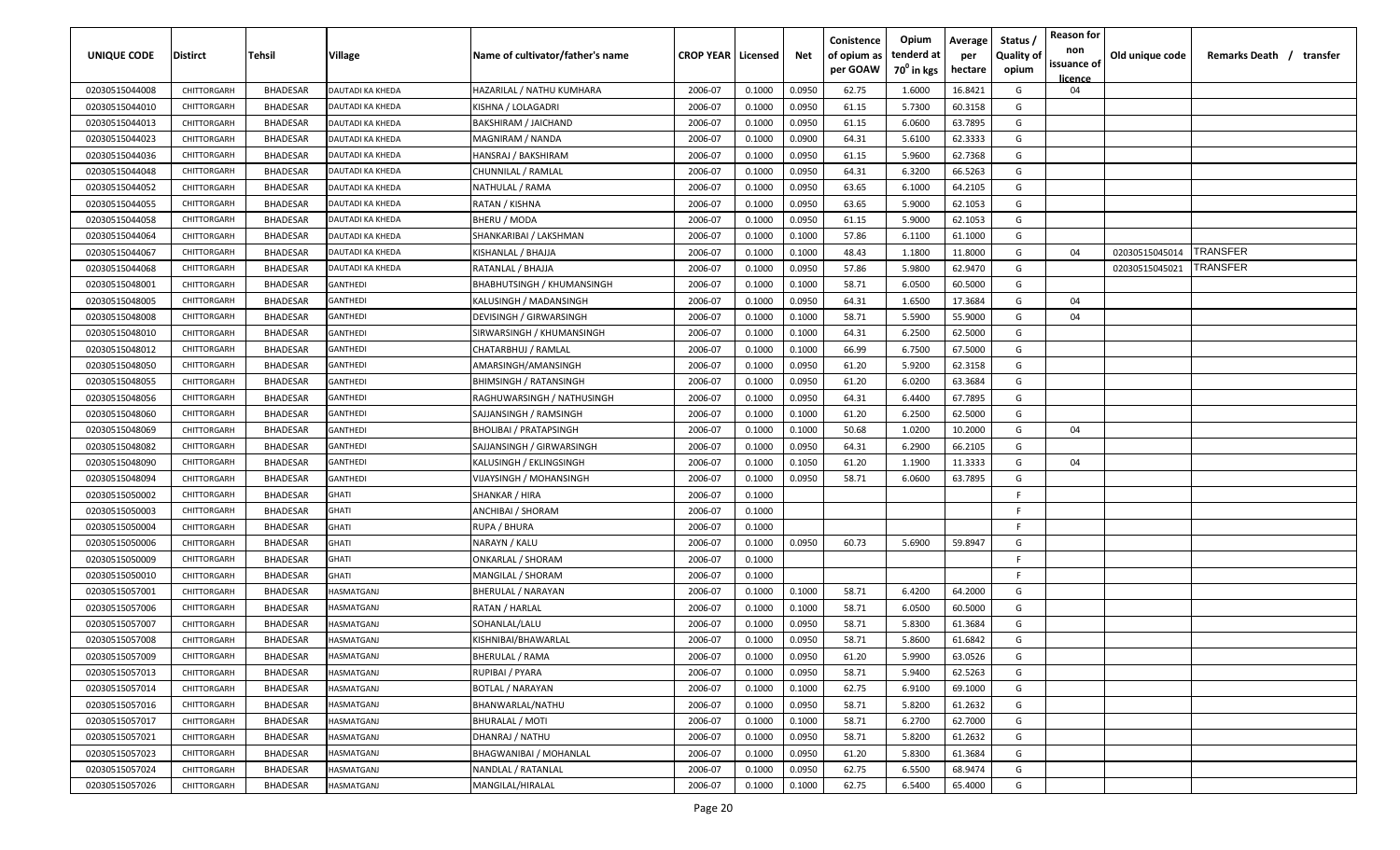| <b>UNIQUE CODE</b> | <b>Distirct</b> | <b>Tehsil</b>   | Village        | Name of cultivator/father's name | <b>CROP YEAR   Licensed</b> |        | Net    | Conistence<br>of opium as<br>per GOAW | Opium<br>tenderd at<br>70 <sup>0</sup> in kgs | Average<br>per<br>hectare | Status /<br><b>Quality of</b><br>opium | <b>Reason for</b><br>non<br>issuance of<br><b>licence</b> | Old unique code | Remarks Death /<br>transfer |
|--------------------|-----------------|-----------------|----------------|----------------------------------|-----------------------------|--------|--------|---------------------------------------|-----------------------------------------------|---------------------------|----------------------------------------|-----------------------------------------------------------|-----------------|-----------------------------|
| 02030515060002     | CHITTORGARH     | <b>BHADESAR</b> | <b>HODA</b>    | NANURAM / RAMCHANDAR             | 2006-07                     | 0.1000 | 0.1050 | 58.96                                 | 6.4800                                        | 61.7143                   |                                        | 02                                                        |                 |                             |
| 02030515060003     | CHITTORGARH     | <b>BHADESAR</b> | <b>HODA</b>    | <b>BALUDAS / CHOGADAS</b>        | 2006-07                     | 0.1000 | 0.1000 | 60.73                                 | 5.6700                                        | 56.7000                   | G                                      |                                                           |                 |                             |
| 02030515060015     | CHITTORGARH     | <b>BHADESAR</b> | HODA           | <b>GOPILAL / NARAYAN</b>         | 2006-07                     | 0.1000 |        |                                       |                                               |                           | F.                                     |                                                           |                 |                             |
| 02030515060049     | CHITTORGARH     | <b>BHADESAR</b> | HODA           | OGARH / VARDA                    | 2006-07                     | 0.1000 | 0.1000 | 61.15                                 | 5.7700                                        | 57.7000                   | G                                      |                                                           |                 |                             |
| 02030515060056     | CHITTORGARH     | <b>BHADESAR</b> | HODA           | <b>GOPALDAS / CHOGADAS</b>       | 2006-07                     | 0.1000 | 0.1050 | 60.73                                 | 6.2900                                        | 59.9048                   | G                                      |                                                           |                 |                             |
| 02030515060092     | CHITTORGARH     | <b>BHADESAR</b> | HODA           | NARAYAN / GHOKAL                 | 2006-07                     | 0.1000 | 0.1000 | 63.65                                 | 6.9700                                        | 69.7000                   | G                                      |                                                           | 02030515003007  | TRANSFER                    |
| 02030515060093     | CHITTORGARH     | <b>BHADESAR</b> | HODA           | DEVBAI / GISA                    | 2006-07                     | 0.1000 | 0.1000 | 50.68                                 | 4.6700                                        | 46.7000                   | G                                      | 04                                                        | 02030515041022  | <b>TRANSFER</b>             |
| 02030515060094     | CHITTORGARH     | <b>BHADESAR</b> | HODA           | DAYALSINGH / GORDHANSINGH        | 2006-07                     | 0.1000 | 0.1000 | 50.68                                 | 4.5200                                        | 45.2000                   | G                                      | 04                                                        | 02030515041015  | TRANSFER                    |
| 02030515060095     | CHITTORGARH     | <b>BHADESAR</b> | HODA           | <b>BHAVANISINGH / BHURSINGH</b>  | 2006-07                     | 0.1000 |        |                                       |                                               |                           | -F                                     |                                                           | 02030515041004  | TRANSFER                    |
| 02030515064006     | CHITTORGARH     | <b>BHADESAR</b> | <b>HADOLI</b>  | RAMLAL / PANNALAL                | 2006-07                     | 0.1000 | 0.1000 | 62.75                                 | 6.8600                                        | 68.6000                   | G                                      |                                                           |                 |                             |
| 02030515064014     | CHITTORGARH     | <b>BHADESAR</b> | <b>HADOLI</b>  | KHEMRAJ / SHREERAM               | 2006-07                     | 0.1000 | 0.0950 | 64.31                                 | 6.4200                                        | 67.5789                   | G                                      |                                                           |                 |                             |
| 02030515064015     | CHITTORGARH     | <b>BHADESAR</b> | <b>HADOLI</b>  | NANDLAL / SHREERAM JAT           | 2006-07                     | 0.1000 | 0.1000 | 61.20                                 | 6.0700                                        | 60.7000                   | G                                      |                                                           |                 |                             |
| 02030515064027     | CHITTORGARH     | <b>BHADESAR</b> | <b>HADOLI</b>  | MOHANLAL / CHUNNILAL             | 2006-07                     | 0.1000 | 0.1000 | 58.71                                 | 2.0200                                        | 20.2000                   | G                                      | 04                                                        |                 |                             |
| 02030515064036     | CHITTORGARH     | <b>BHADESAR</b> | <b>HADOLI</b>  | HUNGAMIBAI/KALU                  | 2006-07                     | 0.1000 | 0.1000 | 64.31                                 | 6.9000                                        | 69.0000                   | G                                      |                                                           |                 |                             |
| 02030515064043     | CHITTORGARH     | <b>BHADESAR</b> | <b>HADOLI</b>  | DUNGA / HAJARI                   | 2006-07                     | 0.1000 | 0.0950 | 61.20                                 | 6.2200                                        | 65.4737                   | G                                      |                                                           | 02030515010045  | TRANSFER                    |
| 02030515064044     | CHITTORGARH     | <b>BHADESAR</b> | <b>HADOLI</b>  | SHANKERLAL / SHOBHALAL           | 2006-07                     | 0.1000 | 0.0950 | 58.71                                 | 5.8100                                        | 61.1579                   | G                                      |                                                           | 02030515010005  | TRANSFER                    |
| 02030515064045     | CHITTORGARH     | <b>BHADESAR</b> | <b>HADOLI</b>  | UDAYRAM / LEHRU                  | 2006-07                     | 0.1000 | 0.1000 |                                       |                                               |                           |                                        | 02                                                        | 02030515033024  | TRANSFER                    |
| 02030515065007     | CHITTORGARH     | <b>BHADESAR</b> | KANNOJ A       | BHERA / BHAJJA GADARI            | 2006-07                     | 0.1000 | 0.1000 | 58.71                                 | 2.2900                                        | 22.9000                   | G                                      | 04                                                        |                 |                             |
| 02030515065010     | CHITTORGARH     | <b>BHADESAR</b> | KANNOJ A       | NANALAL / GOPI KUMHAR            | 2006-07                     | 0.1000 | 0.1000 | 62.75                                 | 6.3700                                        | 63.7000                   | G                                      |                                                           |                 | TRANSFER/SUKHWADA B         |
| 02030515065032     | CHITTORGARH     | <b>BHADESAR</b> | KANNOJ A       | KALULAL / HIRA                   | 2006-07                     | 0.1000 | 0.1000 |                                       | 4.7500                                        | 47.5000                   | -1                                     | 02                                                        |                 |                             |
| 02030515065035     | CHITTORGARH     | <b>BHADESAR</b> | A LONNA>       | LAHARIBAI / CHANDIBAI            | 2006-07                     | 0.1000 | 0.1000 | 50.68                                 | 3.7100                                        | 37.1000                   | G                                      | 04                                                        |                 |                             |
| 02030515065039     | CHITTORGARH     | <b>BHADESAR</b> | KANNOJ A       | GHISA / FAKIR                    | 2006-07                     | 0.1000 | 0.1000 | 62.75                                 | 5.7500                                        | 57.5000                   | G                                      |                                                           |                 | TRANSFER/SUKHWADA B         |
| 02030515065049     | CHITTORGARH     | <b>BHADESAR</b> | A LONNA>       | ISMAIL / FAKIR MO.               | 2006-07                     | 0.1000 | 0.0950 | 61.20                                 | 5.7000                                        | 60.0000                   | G                                      |                                                           |                 | TRANSFER/SUKHWADA B         |
| 02030515065088     | CHITTORGARH     | <b>BHADESAR</b> | A LONNA>       | HEMRAJ / LALU                    | 2006-07                     | 0.1000 | 0.0950 | 58.71                                 | 5.2000                                        | 54.7368                   | G                                      | 04                                                        |                 |                             |
| 02030515065107     | CHITTORGARH     | <b>BHADESAR</b> | A LONNA>       | SAMSHUDDIN / MO.KHAN             | 2006-07                     | 0.1000 | 0.1000 | 50.68                                 | 4.9100                                        | 49.1000                   | G                                      | 04                                                        |                 |                             |
| 02030515065109     | CHITTORGARH     | <b>BHADESAR</b> | KANNOJ A       | CHAIN SINGH / MOD SINGH          | 2006-07                     | 0.1000 | 0.1000 | 60.73                                 | 2.5800                                        | 25.8000                   | G                                      | 04                                                        |                 |                             |
| 02030515068003     | CHITTORGARH     | <b>BHADESAR</b> | KANTHARIYA (A) | LAXMAN / KAJOD                   | 2006-07                     | 0.1000 | 0.1000 | 61.15                                 | 1.2000                                        | 12.0000                   | G                                      | 04                                                        |                 |                             |
| 02030515068005     | CHITTORGARH     | <b>BHADESAR</b> | KANTHARIYA (A) | HARLAL / MOTI                    | 2006-07                     | 0.1000 | 0.0950 | 63.65                                 | 6.3500                                        | 66.8421                   | G                                      |                                                           |                 |                             |
| 02030515068006     | CHITTORGARH     | <b>BHADESAR</b> | (ANTHARIYA (A) | MEGHA / DHANNA                   | 2006-07                     | 0.1000 | 0.1000 | 61.15                                 | 5.9100                                        | 59.1000                   | G                                      |                                                           |                 |                             |
| 02030515068013     | CHITTORGARH     | <b>BHADESAR</b> | KANTHARIYA (A) | MANGILAL / BHAGAWAN              | 2006-07                     | 0.1000 |        |                                       |                                               |                           | -F.                                    |                                                           |                 |                             |
| 02030515068015     | CHITTORGARH     | <b>BHADESAR</b> | KANTHARIYA (A) | SHOBHALAL / DALCHAND             | 2006-07                     | 0.1000 | 0.1000 | 63.65                                 | 6.2800                                        | 62.8000                   | G                                      |                                                           |                 |                             |
| 02030515068017     | CHITTORGARH     | BHADESAR        | KANTHARIYA (A) | CHHOGALAL / NATHU TELI           | 2006-07                     | 0.1000 | 0.1000 | 60.73                                 | 5.8600                                        | 58.6000                   | G                                      |                                                           |                 |                             |
| 02030515068018     | CHITTORGARH     | <b>BHADESAR</b> | KANTHARIYA (A) | HARLAL / GIRDHARI                | 2006-07                     | 0.1000 | 0.1000 | 66.99                                 | 0.8500                                        | 8.5000                    | G                                      | 04                                                        |                 |                             |
| 02030515068023     | CHITTORGARH     | <b>BHADESAR</b> | KANTHARIYA (A) | AMARCHAND / KALURAM              | 2006-07                     | 0.1000 | 0.1000 | 67.92                                 | 1.0700                                        | 10.7000                   | G                                      | 04                                                        |                 |                             |
| 02030515068026     | CHITTORGARH     | <b>BHADESAR</b> | KANTHARIYA (A) | RAJJAK KHAN / AJIJ MO.           | 2006-07                     | 0.1000 | 0.1000 | 48.63                                 | 0.9800                                        | 9.8000                    | G                                      | 04                                                        |                 |                             |
| 02030515068030     | CHITTORGARH     | BHADESAR        | KANTHARIYA (A) | <b>BALUDAS / NANUDAS</b>         | 2006-07                     | 0.1000 | 0.1000 | 57.80                                 | 1.1500                                        | 11.5000                   | G                                      | 04                                                        |                 |                             |
| 02030515068037     | CHITTORGARH     | BHADESAR        | KANTHARIYA (A) | LALITABAI / RATANLAL             | 2006-07                     | 0.1000 | 0.0950 | 61.15                                 | 6.0100                                        | 63.2632                   | G                                      |                                                           |                 |                             |
| 02030515068042     | CHITTORGARH     | <b>BHADESAR</b> | KANTHARIYA (A) | PYARIBAI / DALCHAND              | 2006-07                     | 0.1000 | 0.1000 | 61.15                                 | 6.0800                                        | 60.8000                   | G                                      |                                                           |                 |                             |
| 02030515068052     | CHITTORGARH     | <b>BHADESAR</b> | KANTHARIYA (A) | PRATAPLAL / KHUSHAL              | 2006-07                     | 0.1000 | 0.1000 | 61.15                                 | 1.7800                                        | 17.8000                   | G                                      | 04                                                        |                 |                             |
| 02030515068054     | CHITTORGARH     | <b>BHADESAR</b> | KANTHARIYA (A) | BHERULAL / HAJARI                | 2006-07                     | 0.1000 | 0.0950 | 57.86                                 | 5.8500                                        | 61.5789                   | G                                      |                                                           |                 |                             |
| 02030515068056     | CHITTORGARH     | BHADESAR        | KANTHARIYA (A) | GAHRU / BHAGAWAN                 | 2006-07                     | 0.1000 | 0.1000 | 61.15                                 | 6.2900                                        | 62.9000                   | G                                      |                                                           |                 |                             |
| 02030515068058     | CHITTORGARH     | <b>BHADESAR</b> | KANTHARIYA (A) | FULSINGH/LAL SINGH               | 2006-07                     | 0.1000 |        |                                       |                                               |                           | F.                                     |                                                           |                 |                             |
| 02030515068060     | CHITTORGARH     | <b>BHADESAR</b> | KANTHARIYA (A) | CHHOGALAL / BHAGAWANLAL          | 2006-07                     | 0.1000 | 0.1000 | 60.73                                 | 5.9500                                        | 59.5000                   | G                                      |                                                           |                 |                             |
| 02030515068061     | CHITTORGARH     | BHADESAR        | KANTHARIYA (A) | DHANRAJ / SHORAM                 | 2006-07                     | 0.1000 | 0.1000 | 67.92                                 | 6.8200                                        | 68.2000                   | G                                      |                                                           |                 |                             |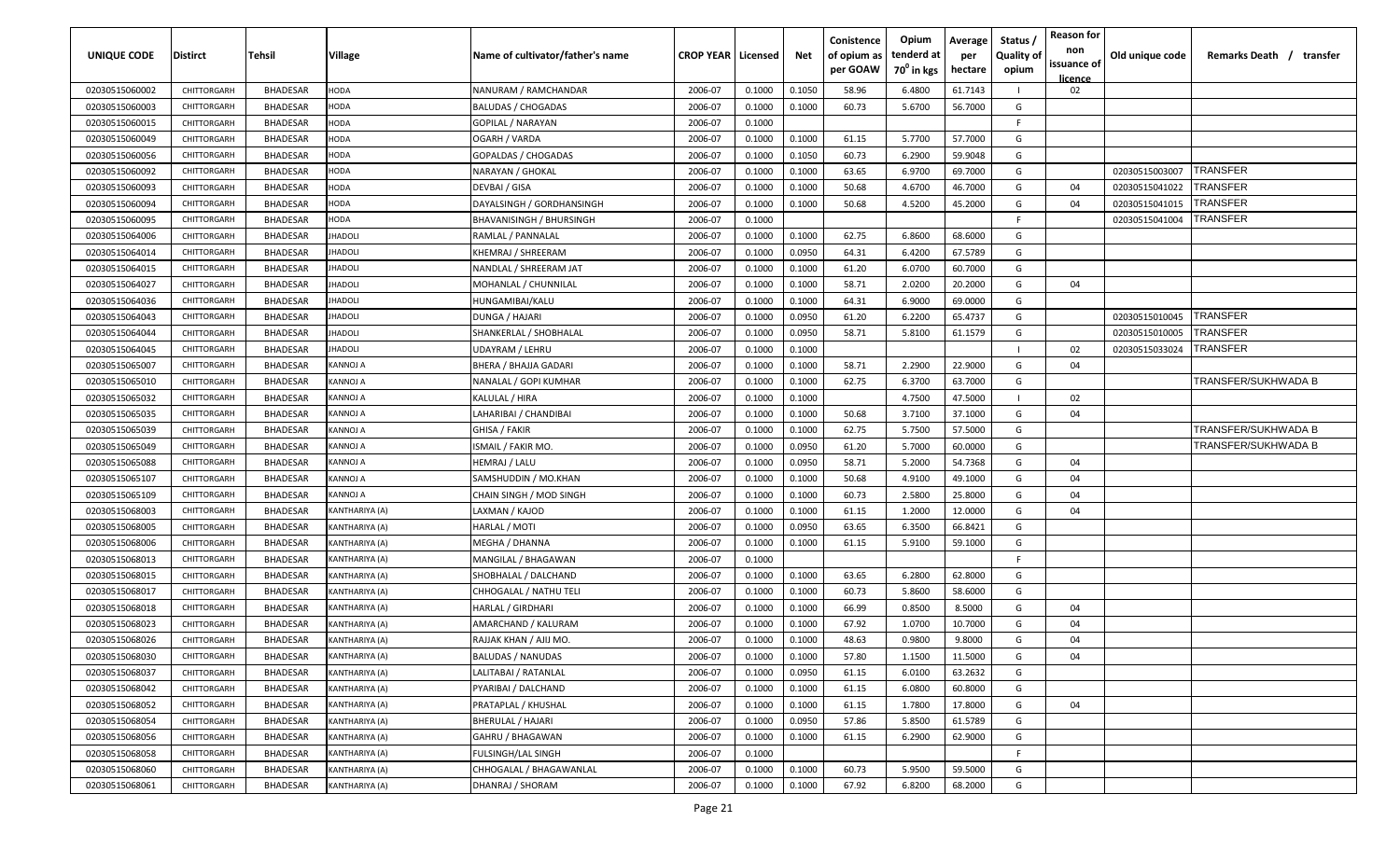| UNIQUE CODE                      | <b>Distirct</b>            | Tehsil                             | Village                          | Name of cultivator/father's name                 | <b>CROP YEAR   Licensed</b> |                  | Net              | Conistence<br>of opium as<br>per GOAW | Opium<br>tenderd at<br>$70^0$ in kgs | Average<br>per<br>hectare | Status /<br><b>Quality of</b><br>opium | <b>Reason for</b><br>non<br>issuance of | Old unique code | Remarks Death / transfer |
|----------------------------------|----------------------------|------------------------------------|----------------------------------|--------------------------------------------------|-----------------------------|------------------|------------------|---------------------------------------|--------------------------------------|---------------------------|----------------------------------------|-----------------------------------------|-----------------|--------------------------|
|                                  |                            |                                    |                                  |                                                  |                             |                  |                  |                                       |                                      |                           |                                        | licence                                 |                 |                          |
| 02030515068062                   | CHITTORGARH                | BHADESAR                           | KANTHARIYA (A)                   | KISHANLAL / MOTI                                 | 2006-07                     | 0.1000           | 0.0950           | 63.65                                 | 6.3700                               | 67.0526                   | G                                      |                                         |                 |                          |
| 02030515068065                   | CHITTORGARH                | <b>BHADESAR</b>                    | KANTHARIYA (A)                   | GOVERDHANSINGH / LALSINGH                        | 2006-07                     | 0.1000           |                  |                                       |                                      |                           | F.                                     |                                         |                 |                          |
| 02030515068068                   | CHITTORGARH                | <b>BHADESAR</b>                    | KANTHARIYA (A)                   | GAHERU / CHATURBHUJ                              | 2006-07                     | 0.1000           | 0.1000           | 61.15                                 | 6.0000                               | 60.0000                   | G                                      |                                         |                 |                          |
| 02030515068076                   | CHITTORGARH                | <b>BHADESAR</b>                    | KANTHARIYA (B)                   | LAKSHMAN / DEEPA                                 | 2006-07                     | 0.1000           | 0.1000           | 61.15                                 | 0.9200                               | 9.2000                    | G                                      | 04                                      |                 |                          |
| 02030515068077                   | CHITTORGARH                | <b>BHADESAR</b>                    | KANTHARIYA (B)                   | FATEHSINGH / JORAVARSINGH                        | 2006-07                     | 0.1000           | 0.0950           |                                       |                                      |                           |                                        | 02                                      |                 |                          |
| 02030515068081                   | CHITTORGARH<br>CHITTORGARH | <b>BHADESAR</b>                    | KANTHARIYA (B)<br>KANTHARIYA (B) | DHAPUBAI/BHURA                                   | 2006-07                     | 0.1000           | 0.1000           | 61.15                                 | 0.9900                               | 9.9000                    | G                                      | 04                                      |                 |                          |
| 02030515068090<br>02030515068095 | CHITTORGARH                | <b>BHADESAR</b><br><b>BHADESAR</b> | KANTHARIYA (B)                   | KANHAIYALAL / DHANNAJI<br>KALUSINGH / MADANSINGH | 2006-07<br>2006-07          | 0.1000<br>0.1000 | 0.1000           | 61.15                                 | 5.9600                               | 59.6000                   | G<br>F.                                |                                         |                 |                          |
| 02030515068107                   | CHITTORGARH                | <b>BHADESAR</b>                    | KANTHARIYA (B)                   |                                                  | 2006-07                     | 0.1000           | 0.0950           | 61.15                                 | 6.2300                               | 65.5789                   | G                                      |                                         |                 |                          |
|                                  | CHITTORGARH                |                                    | KANTHARIYA (B)                   | NARWARSINGH / ONKARSINGH                         | 2006-07                     |                  | 0.1000           | 62.75                                 | 0.9300                               |                           | G                                      | 04                                      |                 |                          |
| 02030515068121<br>02030515068126 | CHITTORGARH                | <b>BHADESAR</b>                    |                                  | RATANLAL / GOKAL                                 | 2006-07                     | 0.1000           |                  |                                       |                                      | 9.3000                    | F.                                     |                                         |                 |                          |
| 02030515068130                   |                            | <b>BHADESAR</b><br><b>BHADESAR</b> | KANTHARIYA (B)                   | BHAGIRATH / SHOLAL                               | 2006-07                     | 0.1000           | 0.1000           | 62.75                                 | 6.1400                               | 61.4000                   | G                                      |                                         |                 |                          |
|                                  | CHITTORGARH<br>CHITTORGARH | <b>BHADESAR</b>                    | KANTHARIYA (B)                   | SHANKAR / BHERA                                  | 2006-07                     | 0.1000<br>0.1000 |                  |                                       |                                      |                           | F.                                     |                                         |                 |                          |
| 02030515068132<br>02030515068134 | CHITTORGARH                | <b>BHADESAR</b>                    | KANTHARIYA (B)                   | BADUSINGH / FATEHSINGH<br>HEERA / JAIRAM         | 2006-07                     | 0.1000           |                  |                                       |                                      |                           | F.                                     |                                         |                 |                          |
| 02030515068136                   |                            | <b>BHADESAR</b>                    | KANTHARIYA (B)                   | BHERU / GOKAL                                    | 2006-07                     | 0.1000           | 0.1000           | 61.15                                 | 5.9700                               | 59.7000                   | G                                      |                                         |                 |                          |
| 02030515068144                   | CHITTORGARH                |                                    | KANTHARIYA (B)                   |                                                  |                             |                  |                  |                                       |                                      |                           | G                                      |                                         |                 |                          |
|                                  | CHITTORGARH                | <b>BHADESAR</b>                    | KANTHARIYA (A)                   | MOHAN/BHERA                                      | 2006-07                     | 0.1000           | 0.1000           | 57.86                                 | 6.4200                               | 64.2000                   |                                        |                                         |                 |                          |
| 02030515068145                   | CHITTORGARH                | <b>BHADESAR</b>                    | KANTHARIYA (A)                   | KISHAN/UDA                                       | 2006-07                     | 0.1000           | 0.1050           | 50.68                                 | 5.5100                               | 52.4762                   | G                                      | 04                                      |                 |                          |
| 02030515068146                   |                            | <b>BHADESAR</b>                    | KANTHARIYA (A)                   | DEV/PRABHU JAT                                   | 2006-07                     | 0.1000           | 0.1000           | 66.99                                 | 6.0000                               | 60.0000                   | G<br>F.                                |                                         |                 |                          |
| 02030515068147<br>02030515075002 | CHITTORGARH                | <b>BHADESAR</b>                    | KANTHARIYA (A)<br>KOSHITHAL      | BALU/BARDICHAND                                  | 2006-07                     | 0.1000           | 0.0950           |                                       | 5.9700                               |                           | G                                      |                                         |                 |                          |
|                                  | CHITTORGARH                | <b>BHADESAR</b>                    | KOSHITHAL                        | GHIRDHARI / JITU                                 | 2006-07                     | 0.1000           |                  | 58.71                                 |                                      | 62.8421                   | G                                      |                                         |                 |                          |
| 02030515075004                   | CHITTORGARH                | <b>BHADESAR</b>                    | KOSHITHAL                        | SOSARBAI / MODIRAM                               | 2006-07                     | 0.1000           | 0.0950<br>0.0950 | 61.20<br>50.68                        | 6.1000<br>5.2600                     | 64.2105<br>55.3684        | G                                      | 04                                      |                 |                          |
| 02030515075009<br>02030515075014 | CHITTORGARH                | <b>BHADESAR</b><br><b>BHADESAR</b> | KOSHITHAL                        | UDAIRAM / RUPA<br>BHURA / TRILOK                 | 2006-07<br>2006-07          | 0.1000<br>0.1000 | 0.0950           | 60.73                                 | 6.4400                               | 67.7895                   | G                                      |                                         |                 |                          |
| 02030515075021                   | CHITTORGARH                | <b>BHADESAR</b>                    | KOSHITHAL                        | SHANAKRGHIR / KISHANGHIR                         | 2006-07                     | 0.1000           | 0.1000           | 61.20                                 | 6.1000                               | 61.0000                   | G                                      |                                         |                 |                          |
| 02030515075024                   | CHITTORGARH                | <b>BHADESAR</b>                    | KOSHITHAL                        | LACHIRAM / GEAMER                                | 2006-07                     | 0.1000           | 0.0950           | 62.75                                 | 6.7400                               | 70.9474                   | G                                      |                                         |                 |                          |
| 02030515075036                   | CHITTORGARH                | <b>BHADESAR</b>                    | KOSHITHAL                        | VARDICHAND / VENA JI                             | 2006-07                     | 0.1000           |                  |                                       |                                      |                           | F.                                     |                                         |                 |                          |
| 02030515075066                   | CHITTORGARH                | <b>BHADESAR</b>                    | KOSHITHAL                        | GEHRU/ONKARLAL                                   | 2006-07                     | 0.1000           | 0.0950           | 62.75                                 | 6.4700                               | 68.1053                   | G                                      |                                         |                 |                          |
| 02030515075072                   | CHITTORGARH                | <b>BHADESAR</b>                    | <b>COSHITHAL</b>                 | PARTHU / DEVJI                                   | 2006-07                     | 0.1000           | 0.0950           | 66.99                                 | 7.3400                               | 77.2632                   | G                                      |                                         | 02030515080001  | <b>TRANSFER</b>          |
| 02030515075073                   | CHITTORGARH                | <b>BHADESAR</b>                    | KOSHITHAL                        | NARAYAN / GUMAN                                  | 2006-07                     | 0.1000           |                  |                                       |                                      |                           | N                                      |                                         | 02030515008035  | <b>TRANSFER</b>          |
| 02030515075074                   | CHITTORGARH                | <b>BHADESAR</b>                    | KOSHITHAL                        | BABULAL / HUKMAGIR                               | 2006-07                     | 0.1000           | 0.1000           | 66.99                                 | 1.5800                               | 15.8000                   | G                                      | 04                                      | 02030515018041  | <b>TRANSFER</b>          |
| 02030515075075                   | CHITTORGARH                | <b>BHADESAR</b>                    | KOSHITHAL                        | MAGNIRAM / SHANKER                               | 2006-07                     | 0.1000           | 0.1000           | 58.71                                 | 6.0800                               | 60.8000                   | G                                      |                                         | 02030515047005  | <b>TRANSFER</b>          |
| 02030515075076                   | CHITTORGARH                | <b>BHADESAR</b>                    | KOSHITHAL                        | SHAMBHULAL / HARLAL                              | 2006-07                     | 0.1000           | 0.1000           |                                       |                                      |                           |                                        | 02                                      | 02030515047014  | TRANSFER                 |
| 02030515078001                   | CHITTORGARH                | <b>BHADESAR</b>                    | KUTHNA                           | ONKAR LAL / DULICHAND                            | 2006-07                     | 0.1000           | 0.0950           | 66.99                                 | 6.9900                               | 73.5789                   | G                                      |                                         |                 |                          |
| 02030515078002                   | CHITTORGARH                | <b>BHADESAR</b>                    | KUTHNA                           | KISHNA / GODU                                    | 2006-07                     | 0.1000           | 0.1000           | 66.99                                 | 2.7500                               | 27.5000                   | G                                      | 04                                      |                 |                          |
| 02030515078004                   | CHITTORGARH                | <b>BHADESAR</b>                    | <b>KUTHNA</b>                    | DALLA / HEMA                                     | 2006-07                     | 0.1000           | 0.1000           | 66.99                                 | 6.7700                               | 67.7000                   | G                                      |                                         |                 |                          |
| 02030515078005                   | CHITTORGARH                | <b>BHADESAR</b>                    | <b>KUTHNA</b>                    | KALU / SHAMBHULAL                                | 2006-07                     | 0.1000           | 0.1000           | 63.65                                 | 6.4600                               | 64.6000                   | G                                      |                                         |                 |                          |
| 02030515078006                   | CHITTORGARH                | <b>BHADESAR</b>                    | <b>KUTHNA</b>                    | LAHERIBAI / KISHOR                               | 2006-07                     | 0.1000           | 0.1000           | 63.65                                 | 6.4000                               | 64.0000                   | G                                      |                                         |                 |                          |
| 02030515078009                   | CHITTORGARH                | <b>BHADESAR</b>                    | <b>KUTHNA</b>                    | PRATAP / LARU KHAROL                             | 2006-07                     | 0.1000           | 0.1000           | 61.15                                 | 5.9700                               | 59.7000                   | G                                      |                                         |                 |                          |
| 02030515078010                   | CHITTORGARH                | <b>BHADESAR</b>                    | <b>KUTHNA</b>                    | CHUNNILAL / KALU KHAROL                          | 2006-07                     | 0.1000           | 0.1000           | 61.15                                 | 6.1800                               | 61.8000                   | G                                      |                                         |                 |                          |
| 02030515078011                   | CHITTORGARH                | <b>BHADESAR</b>                    | KUTHNA                           | BHERULAL / RODU                                  | 2006-07                     | 0.1000           | 0.1000           | 66.99                                 | 6.7500                               | 67.5000                   | G                                      |                                         |                 |                          |
| 02030515078014                   | CHITTORGARH                | <b>BHADESAR</b>                    | <b>KUTHNA</b>                    | PRATHVIRAJ / BHAGWAN GOS                         | 2006-07                     | 0.1000           |                  |                                       |                                      |                           | F.                                     |                                         |                 |                          |
| 02030515078015                   | CHITTORGARH                | <b>BHADESAR</b>                    | KUTHNA                           | RAMCHANDRA / TODU BRAHMIN                        | 2006-07                     | 0.1000           | 0.0950           | 66.99                                 | 6.4500                               | 67.8947                   | G                                      |                                         |                 |                          |
| 02030515078016                   | CHITTORGARH                | BHADESAR                           | <b>KUTHNA</b>                    | SHAMBHU / BHAGWAN GOSWAMI                        | 2006-07                     | 0.1000           | 0.0950           | 50.68                                 | 1.2000                               | 12.6316                   | G                                      | 04                                      |                 |                          |
| 02030515078017                   | CHITTORGARH                | BHADESAR                           | <b>KUTHNA</b>                    | MADANLAL / UDAIRAM SHARMA                        | 2006-07                     | 0.1000           | 0.0950           | 63.65                                 | 6.2600                               | 65.8947                   | G                                      |                                         |                 |                          |
|                                  |                            |                                    |                                  |                                                  |                             |                  |                  |                                       |                                      |                           |                                        |                                         |                 |                          |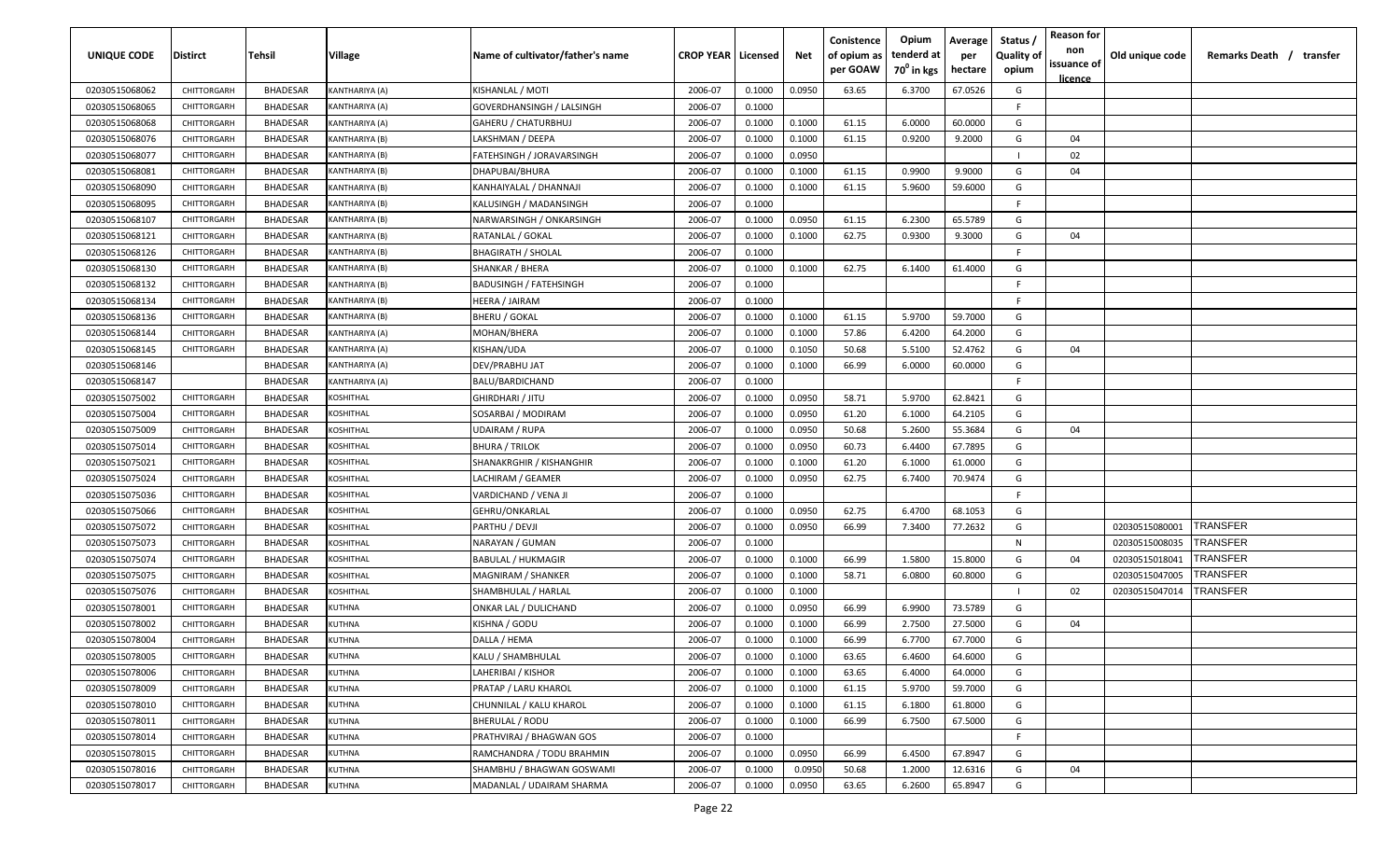| <b>UNIQUE CODE</b> | Distirct    | Tehsil          | Village       | Name of cultivator/father's name | <b>CROP YEAR Licensed</b> |        | Net    | Conistence<br>of opium as<br>per GOAW | Opium<br>tenderd at<br>70 <sup>0</sup> in kgs | Average<br>per<br>hectare | Status /<br><b>Quality of</b><br>opium | <b>Reason for</b><br>non<br>issuance of<br><u>licence</u> | Old unique code | Remarks Death / transfer |
|--------------------|-------------|-----------------|---------------|----------------------------------|---------------------------|--------|--------|---------------------------------------|-----------------------------------------------|---------------------------|----------------------------------------|-----------------------------------------------------------|-----------------|--------------------------|
| 02030515078019     | CHITTORGARH | <b>BHADESAR</b> | <b>KUTHNA</b> | RAMLAL / HEMA JAT                | 2006-07                   | 0.1000 | 0.0950 | 66.99                                 | 6.4700                                        | 68.1053                   | G                                      |                                                           |                 |                          |
| 02030515078021     | CHITTORGARH | <b>BHADESAR</b> | <b>KUTHNA</b> | SURAJMAL / GOKUL JAT             | 2006-07                   | 0.1000 | 0.1000 | 67.92                                 | 6.8100                                        | 68.1000                   | G                                      |                                                           |                 |                          |
| 02030515078025     | CHITTORGARH | <b>BHADESAR</b> | KUTHNA        | UDAILAL / PEMA SHARMA            | 2006-07                   | 0.1000 | 0.0950 | 66.99                                 | 7.2000                                        | 75.7895                   | G                                      |                                                           |                 |                          |
| 02030515078029     | CHITTORGARH | <b>BHADESAR</b> | KUTHNA        | <b>GOPILAL / BHERA</b>           | 2006-07                   | 0.1000 | 0.1000 | 61.15                                 | 5.9600                                        | 59.6000                   | G                                      |                                                           |                 |                          |
| 02030515078030     | CHITTORGARH | <b>BHADESAR</b> | KUTHNA        | SHANKAR / GANESH                 | 2006-07                   | 0.1000 | 0.1000 | 62.75                                 | 0.7500                                        | 7.5000                    | G                                      | 04                                                        |                 |                          |
| 02030515078031     | CHITTORGARH | <b>BHADESAR</b> | KUTHNA        | <b>BHAGWANLAL / UDAILAL</b>      | 2006-07                   | 0.1000 | 0.0950 | 63.65                                 | 6.1900                                        | 65.1579                   | G                                      |                                                           |                 |                          |
| 02030515078032     | CHITTORGARH | <b>BHADESAR</b> | KUTHNA        | GANGARAM / NANA JI               | 2006-07                   | 0.1000 | 0.0950 | 57.86                                 | 6.8000                                        | 71.5789                   | G                                      |                                                           |                 |                          |
| 02030515078034     | CHITTORGARH | <b>BHADESAR</b> | <b>KUTHNA</b> | MEGHA / AMARCHAND                | 2006-07                   | 0.1000 | 0.1000 | 67.92                                 | 6.6300                                        | 66.3000                   | G                                      |                                                           |                 |                          |
| 02030515078040     | CHITTORGARH | <b>BHADESAR</b> | KUTHNA        | PRATHVIRAJ / KALU KHAROL         | 2006-07                   | 0.1000 | 0.1050 | 57.86                                 | 6.2300                                        | 59.3333                   | G                                      |                                                           |                 |                          |
| 02030515078044     | CHITTORGARH | BHADESAR        | KUTHNA        | GULAB / MADHU                    | 2006-07                   | 0.1000 | 0.0950 | 63.65                                 | 6.2000                                        | 65.2632                   | G                                      |                                                           |                 |                          |
| 02030515078046     | CHITTORGARH | <b>BHADESAR</b> | KUTHNA        | KALU / KISHNA JI                 | 2006-07                   | 0.1000 | 0.1000 | 67.92                                 | 6.7300                                        | 67.3000                   | G                                      |                                                           |                 |                          |
| 02030515078047     | CHITTORGARH | <b>BHADESAR</b> | KUTHNA        | KISHANLAL / PEMA SHARMA          | 2006-07                   | 0.1000 | 0.1000 | 61.15                                 | 6.2600                                        | 62.6000                   | G                                      |                                                           |                 |                          |
| 02030515078049     | CHITTORGARH | <b>BHADESAR</b> | KUTHNA        | PRATHVIRAJ / HEMRAJ              | 2006-07                   | 0.1000 | 0.1000 | 66.99                                 | 6.1300                                        | 61.3000                   | G                                      |                                                           |                 |                          |
| 02030515078051     | CHITTORGARH | <b>BHADESAR</b> | KUTHNA        | MANGU / MATHURA                  | 2006-07                   | 0.1000 | 0.1050 | 62.75                                 | 1.5200                                        | 14.4762                   | G                                      | 04                                                        |                 |                          |
| 02030515078053     | CHITTORGARH | <b>BHADESAR</b> | KUTHNA        | CHATURBHUJ / DAYARAM             | 2006-07                   | 0.1000 | 0.1050 | 66.99                                 | 6.5900                                        | 62.7619                   | G                                      |                                                           |                 |                          |
| 02030515078054     | CHITTORGARH | <b>BHADESAR</b> | <b>KUTHNA</b> | LEHRU / CHOGA                    | 2006-07                   | 0.1000 | 0.1000 |                                       |                                               |                           |                                        | 02                                                        |                 |                          |
| 02030515078060     | CHITTORGARH | <b>BHADESAR</b> | <b>KUTHNA</b> | SHANKAR / DOLA                   | 2006-07                   | 0.1000 | 0.0950 | 67.92                                 | 6.5900                                        | 69.3684                   | G                                      |                                                           |                 |                          |
| 02030515078067     | CHITTORGARH | <b>BHADESAR</b> | <b>KUTHNA</b> | RATAN / KISHOR/CHAMPA            | 2006-07                   | 0.1000 |        |                                       |                                               |                           | $\mathsf{F}$                           |                                                           |                 |                          |
| 02030515078070     | CHITTORGARH | <b>BHADESAR</b> | KUTHNA        | MOHAN / DALLA                    | 2006-07                   | 0.1000 | 0.1000 |                                       | 1.4100                                        | 14.1000                   | G                                      | 04                                                        |                 |                          |
| 02030515078071     | CHITTORGARH | <b>BHADESAR</b> | KUTHNA        | NAGJIRAM / RAMA                  | 2006-07                   | 0.1000 |        |                                       |                                               |                           | F                                      |                                                           |                 |                          |
| 02030515078076     | CHITTORGARH | <b>BHADESAR</b> | KUTHNA        | MIYACHAND / LACHIRAM             | 2006-07                   | 0.1000 | 0.1000 | 66.99                                 | 6.4900                                        | 64.9000                   | G                                      |                                                           |                 |                          |
| 02030515078084     | CHITTORGARH | <b>BHADESAR</b> | KUTHNA        | <b>BHERA / RAGHU</b>             | 2006-07                   | 0.1000 | 0.0950 | 66.99                                 | 6.5600                                        | 69.0526                   | G                                      |                                                           |                 |                          |
| 02030515078085     | CHITTORGARH | <b>BHADESAR</b> | KUTHNA        | RAMESHWAR / CHUNNILAL            | 2006-07                   | 0.1000 | 0.0950 | 63.65                                 | 6.2900                                        | 66.2105                   | G                                      |                                                           |                 |                          |
| 02030515078088     | CHITTORGARH | <b>BHADESAR</b> | KUTHNA        | UDAILAL / NARAYAN                | 2006-07                   | 0.1000 |        |                                       |                                               |                           | -F                                     |                                                           |                 |                          |
| 02030515078089     | CHITTORGARH | <b>BHADESAR</b> | KUTHNA        | RAMESHWAR / NARAYAN              | 2006-07                   | 0.1000 | 0.1000 | 63.65                                 | 0.8400                                        | 8.4000                    | G                                      | 04                                                        |                 |                          |
| 02030515078090     | CHITTORGARH | <b>BHADESAR</b> | KUTHNA        | BHERU / CHAMPA                   | 2006-07                   | 0.1000 | 0.1000 | 57.86                                 | 5.8900                                        | 58.9000                   | G                                      |                                                           |                 |                          |
| 02030515078092     | CHITTORGARH | <b>BHADESAR</b> | KUTHNA        | RATAN / DAYARAM                  | 2006-07                   | 0.1000 | 0.1000 | 57.86                                 | 5.9100                                        | 59.1000                   | G                                      |                                                           |                 |                          |
| 02030515078094     | CHITTORGARH | <b>BHADESAR</b> | KUTHNA        | SHANKAR / MEGHA                  | 2006-07                   | 0.1000 | 0.0950 | 67.92                                 | 6.3100                                        | 66.4211                   | G                                      |                                                           |                 |                          |
| 02030515078098     | CHITTORGARH | <b>BHADESAR</b> | KUTHNA        | UDA / JAGANATH                   | 2006-07                   | 0.1000 | 0.1000 |                                       |                                               |                           |                                        | 02                                                        |                 |                          |
| 02030515078100     | CHITTORGARH | <b>BHADESAR</b> | KUTHNA        | PURANMAL / UDAILAL               | 2006-07                   | 0.1000 | 0.1000 | 66.99                                 | 6.6900                                        | 66.9000                   | G                                      |                                                           |                 |                          |
| 02030515078102     | CHITTORGARH | <b>BHADESAR</b> | KUTHNA        | MANGILAL / KALU                  | 2006-07                   | 0.1000 |        |                                       |                                               |                           | F                                      |                                                           |                 |                          |
| 02030515078105     | CHITTORGARH | <b>BHADESAR</b> | <b>KUTHNA</b> | RATAN / DALLA                    | 2006-07                   | 0.1000 | 0.0950 | 57.86                                 | 5.6300                                        | 59.2632                   | G                                      |                                                           |                 |                          |
| 02030515078108     | CHITTORGARH | <b>BHADESAR</b> | <b>KUTHNA</b> | KISHANLAL / HARLAL               | 2006-07                   | 0.1000 | 0.1000 | 67.92                                 | 7.0900                                        | 70.9000                   | G                                      |                                                           |                 |                          |
| 02030515078109     | CHITTORGARH | <b>BHADESAR</b> | <b>KUTHNA</b> | PURANMAL / HAJARI                | 2006-07                   | 0.1000 | 0.1000 | 57.86                                 | 5.7500                                        | 57.5000                   | G                                      |                                                           |                 |                          |
| 02030515078111     | CHITTORGARH | <b>BHADESAR</b> | KUTHNA        | RUKAMANIBAI/CHOGA                | 2006-07                   | 0.1000 |        |                                       |                                               |                           | F                                      |                                                           |                 |                          |
| 02030515078115     | CHITTORGARH | BHADESAR        | KUTHNA        | <b>BHERU / SAWAIRAM</b>          | 2006-07                   | 0.1000 | 0.0950 |                                       |                                               |                           |                                        | 02                                                        |                 |                          |
| 02030515078116     | CHITTORGARH | <b>BHADESAR</b> | KUTHNA        | MANGU / AMRA                     | 2006-07                   | 0.1000 | 0.1000 | 50.68                                 | 0.7500                                        | 7.5000                    | G                                      | 04                                                        |                 |                          |
| 02030515078119     | CHITTORGARH | <b>BHADESAR</b> | KUTHNA        | BHAGWAN / UDA                    | 2006-07                   | 0.1000 | 0.1000 |                                       |                                               |                           |                                        | 02                                                        |                 |                          |
| 02030515078120     | CHITTORGARH | <b>BHADESAR</b> | KUTHNA        | <b>BHAGWAN / NARUJI</b>          | 2006-07                   | 0.1000 | 0.0950 | 61.15                                 | 5.8400                                        | 61.4737                   | G                                      |                                                           |                 |                          |
| 02030515078121     | CHITTORGARH | <b>BHADESAR</b> | KUTHNA        | RATAN / KISHOR/GANESH            | 2006-07                   | 0.1000 | 0.0950 | 63.65                                 | 5.9200                                        | 62.3158                   | G                                      |                                                           |                 |                          |
| 02030515078123     | CHITTORGARH | <b>BHADESAR</b> | <b>KUTHNA</b> | <b>BHAGWAN / DALLA</b>           | 2006-07                   | 0.1000 | 0.0950 | 66.99                                 | 6.6100                                        | 69.5789                   | G                                      |                                                           |                 |                          |
| 02030515078125     | CHITTORGARH | <b>BHADESAR</b> | KUTHNA        | UDAILAL / RAMCHANDRA             | 2006-07                   | 0.1000 | 0.0950 | 63.65                                 | 6.0700                                        | 63.8947                   | G                                      |                                                           |                 |                          |
| 02030515078126     | CHITTORGARH | BHADESAR        | KUTHNA        | TAKUBAI/MIYALAL                  | 2006-07                   | 0.1000 | 0.1000 | 66.99                                 | 6.8100                                        | 68.1000                   | G                                      |                                                           |                 |                          |
| 02030515078129     | CHITTORGARH | BHADESAR        | KUTHNA        | PARU / BHERA                     | 2006-07                   | 0.1000 | 0.1000 | 57.86                                 | 6.4900                                        | 64.9000                   | G                                      |                                                           |                 |                          |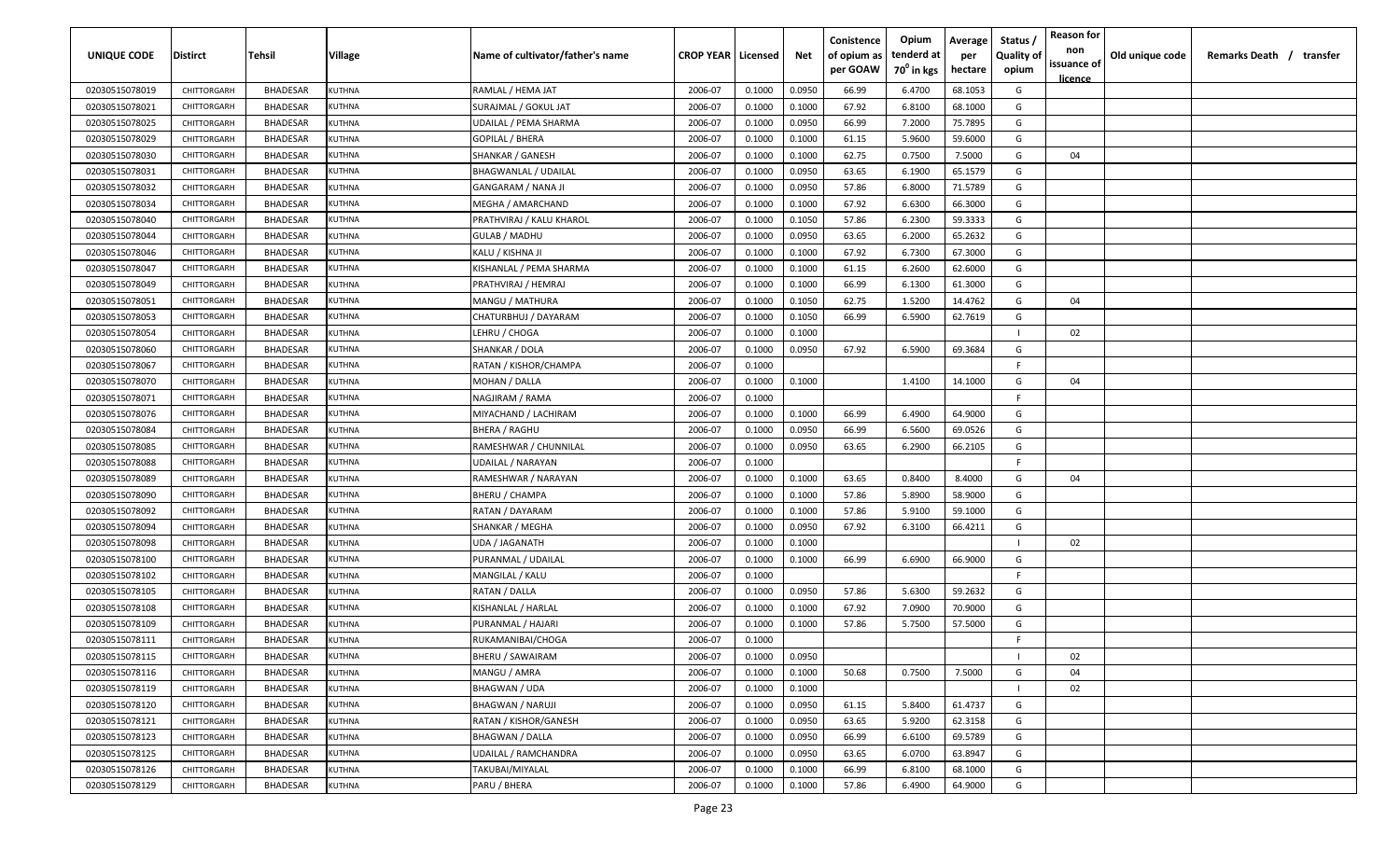| UNIQUE CODE    | <b>Distirct</b> | Tehsil          | <b>Village</b>    | Name of cultivator/father's name | <b>CROP YEAR   Licensed</b> |        | Net    | Conistence<br>of opium as<br>per GOAW | Opium<br>tenderd at<br>70 <sup>0</sup> in kgs | Average<br>per<br>hectare | Status /<br><b>Quality of</b><br>opium | <b>Reason for</b><br>non<br>issuance of<br>licence | Old unique code | Remarks Death / transfer |
|----------------|-----------------|-----------------|-------------------|----------------------------------|-----------------------------|--------|--------|---------------------------------------|-----------------------------------------------|---------------------------|----------------------------------------|----------------------------------------------------|-----------------|--------------------------|
| 02030515078131 | CHITTORGARH     | <b>BHADESAR</b> | <b>KUTHNA</b>     | ONKAR / MANGU                    | 2006-07                     | 0.1000 | 0.1000 | 66.99                                 | 6.8700                                        | 68.7000                   | G                                      |                                                    |                 |                          |
| 02030515078135 | CHITTORGARH     | <b>BHADESAR</b> | KUTHNA            | NARAYAN / GOKAL                  | 2006-07                     | 0.1000 | 0.0950 | 63.65                                 | 6.3000                                        | 66.3158                   | G                                      |                                                    | 02030516014005  | TRANSFER                 |
| 02030515078136 | CHITTORGARH     | <b>BHADESAR</b> | KUTHNA            | GANGARAM / PARTHA                | 2006-07                     | 0.1000 | 0.1000 | 67.92                                 | 6.7300                                        | 67.3000                   | G                                      |                                                    | 02030515082022  | TRANSFER                 |
| 02030515078137 | CHITTORGARH     | <b>BHADESAR</b> | <b>KUTHNA</b>     | <b>OUNKAR / TULASA</b>           | 2006-07                     | 0.1000 |        |                                       |                                               |                           | E                                      |                                                    | 02030515094032  | TRANSFER                 |
| 02030515078138 | CHITTORGARH     | <b>BHADESAR</b> | <b>KUTHNA</b>     | SHANKERIBAI / SOLA               | 2006-07                     | 0.1000 |        |                                       |                                               |                           | F                                      |                                                    | 02030515094006  | TRANSFER                 |
| 02030515081011 | CHITTORGARH     | <b>BHADESAR</b> | <b>ESWA</b>       | HAMERIBAI / HIRA                 | 2006-07                     | 0.1000 |        |                                       |                                               |                           | E                                      |                                                    |                 |                          |
| 02030515081013 | CHITTORGARH     | <b>BHADESAR</b> | <b>ESWA</b>       | <b>GANESHLAL / MOTIJAT</b>       | 2006-07                     | 0.1000 | 0.0950 | 57.86                                 | 5.6400                                        | 59.3684                   | G                                      |                                                    |                 |                          |
| 02030515081015 | CHITTORGARH     | <b>BHADESAR</b> | <b>ESWA</b>       | CHAMPALAL / MIANCHAND            | 2006-07                     | 0.1000 | 0.0950 | 62.75                                 | 6.9700                                        | 73.3684                   | G                                      |                                                    |                 |                          |
| 02030515081016 | CHITTORGARH     | <b>BHADESAR</b> | <b>ESWA</b>       | GOPUGIR / CHAGANGOSAI            | 2006-07                     | 0.1000 | 0.1000 | 61.15                                 | 6.2500                                        | 62.5000                   | G                                      |                                                    |                 |                          |
| 02030515081018 | CHITTORGARH     | <b>BHADESAR</b> | <b>ESWA</b>       | ABHASINGH / BHAWANISINGH         | 2006-07                     | 0.1000 |        |                                       |                                               |                           | E                                      |                                                    |                 |                          |
| 02030515081019 | CHITTORGARH     | <b>BHADESAR</b> | <b>ESWA</b>       | NARAYANLAL / GANGARAM            | 2006-07                     | 0.1000 | 0.1000 | 63.65                                 | 6.5200                                        | 65.2000                   | G                                      |                                                    |                 |                          |
| 02030515081024 | CHITTORGARH     | <b>BHADESAR</b> | ESWA.             | BAGDIBAI / NARAYAN               | 2006-07                     | 0.1000 | 0.0950 | 61.15                                 | 5.9600                                        | 62.7368                   | G                                      |                                                    |                 |                          |
| 02030515081028 | CHITTORGARH     | <b>BHADESAR</b> | <b>ESWA</b>       | CHAMPA / KISNAJAT                | 2006-07                     | 0.1000 | 0.0950 | 61.15                                 | 5.9900                                        | 63.0526                   | G                                      |                                                    |                 |                          |
| 02030515081033 | CHITTORGARH     | <b>BHADESAR</b> | <b>ESWA</b>       | KANIRAM / MIACHAND               | 2006-07                     | 0.1000 |        |                                       |                                               |                           | F                                      |                                                    |                 |                          |
| 02030515081035 | CHITTORGARH     | <b>BHADESAR</b> | <b>ESWA</b>       | UDAYRAM / HEMRAJ                 | 2006-07                     | 0.1000 | 0.1000 | 57.86                                 | 5.8500                                        | 58.5000                   | G                                      |                                                    | 02030516023005  | TRANSFER                 |
| 02030515081036 | CHITTORGARH     | <b>BHADESAR</b> | <b>ESWA</b>       | SHANKERLAL / KISHANA             | 2006-07                     | 0.1000 | 0.1000 | 62.75                                 | 5.4700                                        | 54.7000                   | G                                      | 04                                                 | 02030516023019  | <b>TRANSFER</b>          |
| 02030515083006 | CHITTORGARH     | <b>BHADESAR</b> | MADANPURA         | KISHANLAL / KALU                 | 2006-07                     | 0.1000 | 0.1000 | 57.86                                 | 5.8200                                        | 58.2000                   | G                                      |                                                    |                 | <b>TO KOSHITHAL</b>      |
| 02030515083009 | CHITTORGARH     | <b>BHADESAR</b> | MADANPURA         | PARASHBAI / MADHULAL             | 2006-07                     | 0.1000 | 0.0800 | 61.15                                 | 5.0400                                        | 63.0000                   | G                                      |                                                    |                 | <b>TO BAGUND</b>         |
| 02030515083019 | CHITTORGARH     | <b>BHADESAR</b> | MADANPURA         | GOPI / HEMA                      | 2006-07                     | 0.1000 | 0.1050 | 50.68                                 | 5.2400                                        | 49.9048                   | G                                      | 04                                                 |                 |                          |
| 02030515083024 | CHITTORGARH     | <b>BHADESAR</b> | MADANPURA         | NATHU / GAMER                    | 2006-07                     | 0.1000 | 0.1050 | 48.63                                 | 1.2000                                        | 11.4286                   | G                                      | 04                                                 |                 |                          |
| 02030515083041 | CHITTORGARH     | <b>BHADESAR</b> | <b>MADANPURA</b>  | IITMAL / NANURAM                 | 2006-07                     | 0.1000 | 0.1000 | 50.68                                 | 5.3900                                        | 53.9000                   | G                                      | 04                                                 | 02030515096006  | <b><i>FRANSFER</i></b>   |
| 02030515083042 | CHITTORGARH     | <b>BHADESAR</b> | MADANPURA         | MOTI / BHERA                     | 2006-07                     | 0.1000 | 0.0900 | 50.68                                 | 0.9300                                        | 10.3333                   | G                                      | 04                                                 | 02030515096001  | <b><i>FRANSFER</i></b>   |
| 02030515083043 | CHITTORGARH     | <b>BHADESAR</b> | MADANPURA         | <b>GEHRILAL / HIRA</b>           | 2006-07                     | 0.1000 | 0.0950 | 57.86                                 | 5.6000                                        | 58.9474                   | G                                      |                                                    | 02030515096038  | TRANSFER/ TO KOSHITHAL   |
| 02030515089002 | CHITTORGARH     | <b>BHADESAR</b> | <b>MOKHAMPURA</b> | BHERULAL / PARTHU                | 2006-07                     | 0.1000 | 0.0950 | 57.86                                 | 5.8900                                        | 62.0000                   | G                                      |                                                    |                 |                          |
| 02030515089003 | CHITTORGARH     | <b>BHADESAR</b> | MOKHAMPURA        | MADHOLAL / GOPI                  | 2006-07                     | 0.1000 |        |                                       |                                               |                           | F                                      |                                                    |                 |                          |
| 02030515089005 | CHITTORGARH     | <b>BHADESAR</b> | MOKHAMPURA        | GULABIBAI / NARAYAN              | 2006-07                     | 0.1000 | 0.1000 | 61.15                                 | 6.4600                                        | 64.6000                   | G                                      |                                                    |                 |                          |
| 02030515089006 | CHITTORGARH     | <b>BHADESAR</b> | MOKHAMPURA        | BHERA / GOKAL                    | 2006-07                     | 0.1000 | 0.1000 | 63.65                                 | 6.4700                                        | 64.7000                   | G                                      |                                                    |                 |                          |
| 02030515089007 | CHITTORGARH     | <b>BHADESAR</b> | MOKHAMPURA        | IITU / GOKAL                     | 2006-07                     | 0.1000 | 0.0950 | 61.15                                 | 6.3500                                        | 66.8421                   | G                                      |                                                    |                 |                          |
| 02030515089012 | CHITTORGARH     | <b>BHADESAR</b> | MOKHAMPURA        | GANGARAM / JAWAAN                | 2006-07                     | 0.1000 | 0.1000 | 61.15                                 | 6.5200                                        | 65.2000                   | G                                      |                                                    |                 |                          |
| 02030515089015 | CHITTORGARH     | <b>BHADESAR</b> | MOKHAMPURA        | GAMER/HAJARI                     | 2006-07                     | 0.1000 | 0.1000 | 57.86                                 | 6.0300                                        | 60.3000                   | G                                      |                                                    |                 |                          |
| 02030515089020 | CHITTORGARH     | <b>BHADESAR</b> | MOKHAMPURA        | RUPA / LAKHMA                    | 2006-07                     | 0.1000 | 0.0950 | 61.15                                 | 6.5400                                        | 68.8421                   | G                                      |                                                    |                 |                          |
| 02030515089026 | CHITTORGARH     | <b>BHADESAR</b> | MOKHAMPURA        | RAMLAL / LAKHMA                  | 2006-07                     | 0.1000 | 0.1000 | 61.15                                 | 6.3400                                        | 63.4000                   | G                                      |                                                    |                 |                          |
| 02030515089028 | CHITTORGARH     | <b>BHADESAR</b> | MOKHAMPURA        | KESARBAI / CHAMPA                | 2006-07                     | 0.1000 | 0.0950 | 60.73                                 | 5.9100                                        | 62.2105                   | G                                      |                                                    |                 |                          |
| 02030515089029 | CHITTORGARH     | <b>BHADESAR</b> | MOKHAMPURA        | GOTU / DALLA                     | 2006-07                     | 0.1000 | 0.0950 | 57.86                                 | 5.6400                                        | 59.3684                   | G                                      |                                                    |                 |                          |
| 02030515089031 | CHITTORGARH     | <b>BHADESAR</b> | MOKHAMPURA        | KISHOR / JAWAAN                  | 2006-07                     | 0.1000 | 0.1000 | 62.75                                 | 6.7900                                        | 67.9000                   | G                                      |                                                    |                 |                          |
| 02030515089046 | CHITTORGARH     | BHADESAR        | MOKHAMPURA        | <b>GOPI / MOTILAL</b>            | 2006-07                     | 0.1000 | 0.0950 | 57.86                                 | 6.1000                                        | 64.2105                   | G                                      |                                                    | 02030516014004  | <b>TRANSFER</b>          |
| 02030515091002 | CHITTORGARH     | <b>BHADESAR</b> | VAHARGARH         | HAZARILAL / GOKAL                | 2006-07                     | 0.1000 | 0.0950 | 61.92                                 | 6.4700                                        | 68.1053                   | G                                      |                                                    |                 |                          |
| 02030515091005 | CHITTORGARH     | <b>BHADESAR</b> | NAHARGARH         | RADHIBAI / MOTI GIR              | 2006-07                     | 0.1000 | 0.1000 | 64.31                                 | 6.5900                                        | 65.9000                   | G                                      |                                                    |                 |                          |
| 02030515091006 | CHITTORGARH     | <b>BHADESAR</b> | NAHARGARH         | <b>BAGWAN / GOTU</b>             | 2006-07                     | 0.1000 |        |                                       |                                               |                           | F                                      |                                                    |                 |                          |
| 02030515091009 | CHITTORGARH     | <b>BHADESAR</b> | NAHARGARH         | MADHULAL/SANKAR                  | 2006-07                     | 0.1000 | 0.1000 | 67.92                                 | 6.3300                                        | 63.3000                   | G                                      |                                                    |                 |                          |
| 02030515091021 | CHITTORGARH     | <b>BHADESAR</b> | VAHARGARH         | GISHULAL / GOKAL                 | 2006-07                     | 0.1000 | 0.1000 | 66.99                                 | 7.1600                                        | 71.6000                   | G                                      |                                                    |                 |                          |
| 02030515091022 | CHITTORGARH     | <b>BHADESAR</b> | VAHARGARH         | RATAN/CHOGA                      | 2006-07                     | 0.1000 | 0.1000 | 58.71                                 | 5.9800                                        | 59.8000                   | G                                      |                                                    |                 |                          |
| 02030515091024 | CHITTORGARH     | <b>BHADESAR</b> | VAHARGARH         | ONKARLAL / UDA SHUTHAR           | 2006-07                     | 0.1000 | 0.1000 | 61.20                                 | 5.8600                                        | 58.6000                   | G                                      |                                                    |                 |                          |
| 02030515091026 | CHITTORGARH     | BHADESAR        | VAHARGARH         | SHAMBHU GIR / MOTI GIR           | 2006-07                     | 0.1000 | 0.1000 | 61.20                                 | 6.2100                                        | 62.1000                   | G                                      |                                                    |                 |                          |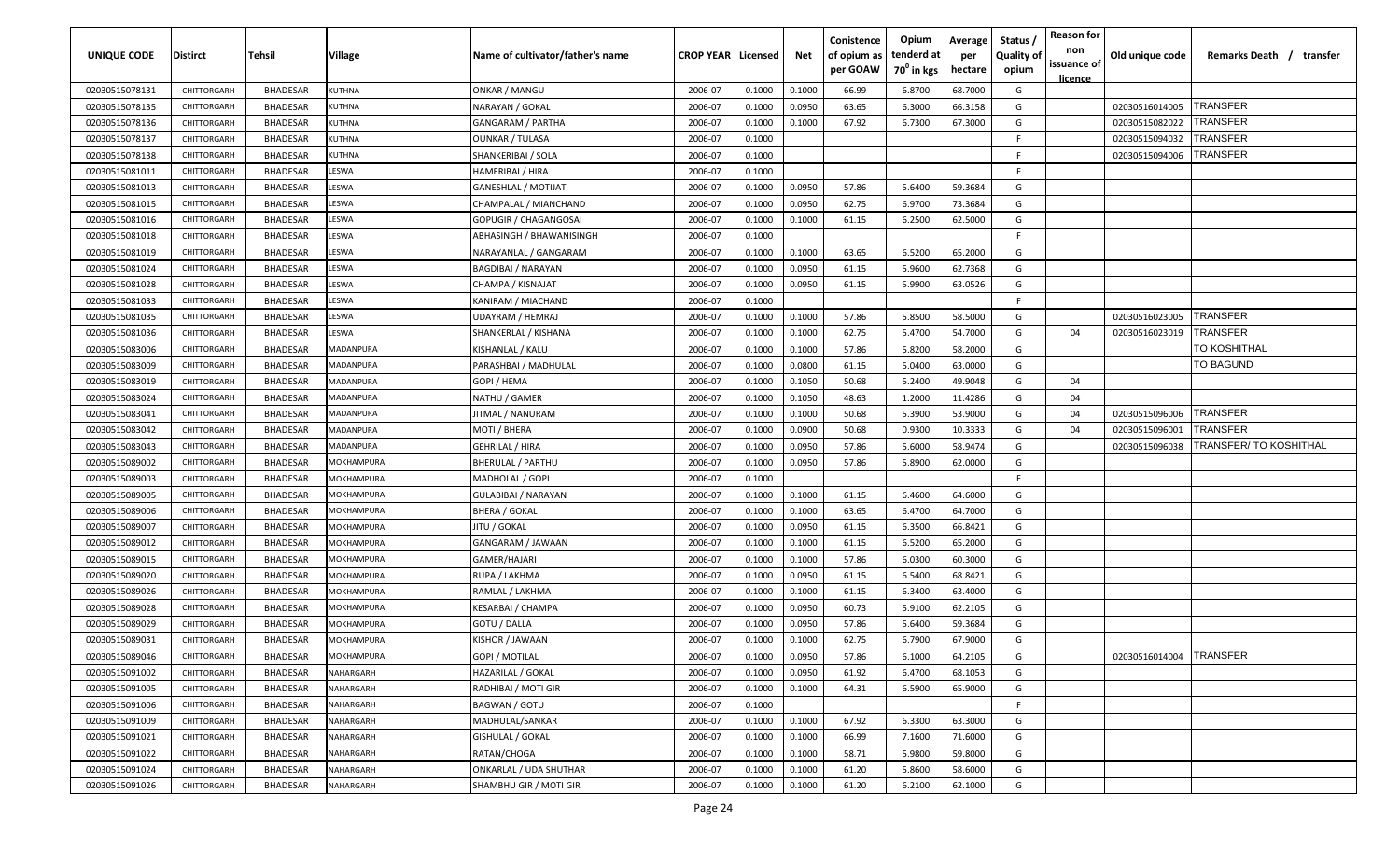| <b>UNIQUE CODE</b> | <b>Distirct</b> | <b>Tehsil</b>   | Village          | Name of cultivator/father's name   | <b>CROP YEAR   Licensed</b> |        | Net    | Conistence<br>of opium as<br>per GOAW | Opium<br>tenderd at<br>70 <sup>0</sup> in kgs | Average<br>per<br>hectare | Status /<br><b>Quality of</b><br>opium | <b>Reason for</b><br>non<br>issuance of<br><u>licence</u> | Old unique code | Remarks Death /<br>transfer |
|--------------------|-----------------|-----------------|------------------|------------------------------------|-----------------------------|--------|--------|---------------------------------------|-----------------------------------------------|---------------------------|----------------------------------------|-----------------------------------------------------------|-----------------|-----------------------------|
| 02030515091031     | CHITTORGARH     | <b>BHADESAR</b> | NAHARGARH        | GANGABAI / JEETU                   | 2006-07                     | 0.1000 |        |                                       |                                               |                           | F.                                     |                                                           |                 |                             |
| 02030515091043     | CHITTORGARH     | <b>BHADESAR</b> | NAHARGARH        | <b>BHERUGIR / AMARGIR</b>          | 2006-07                     | 0.1000 | 0.0950 | 67.92                                 | 6.6100                                        | 69.5789                   | G                                      |                                                           |                 |                             |
| 02030515091050     | CHITTORGARH     | <b>BHADESAR</b> | NAHARGARH        | PRATAP / LAKHMA GADRI              | 2006-07                     | 0.1000 | 0.0950 | 61.20                                 | 6.0300                                        | 63.4737                   | G                                      |                                                           |                 |                             |
| 02030515091054     | CHITTORGARH     | <b>BHADESAR</b> | NAHARGARH        | KISHANLAL / GOKAL                  | 2006-07                     | 0.1000 | 0.1000 | 60.73                                 | 5.6600                                        | 56.6000                   | G                                      |                                                           |                 |                             |
| 02030515091064     | CHITTORGARH     | <b>BHADESAR</b> | NAHARGARH        | VARDA / UDA                        | 2006-07                     | 0.1000 | 0.1050 | 50.63                                 | 1.4600                                        | 13.9048                   | G                                      | 04                                                        | 02030515004002  | TRANSFER                    |
| 02030515091065     | CHITTORGARH     | <b>BHADESAR</b> | NAHARGARH        | NATHU / HARLAL                     | 2006-07                     | 0.1000 | 0.0500 |                                       |                                               |                           |                                        | 02                                                        | 02030515004038  | <b>TRANSFER</b>             |
| 02030515091066     | CHITTORGARH     | <b>BHADESAR</b> | NAHARGARH        | SOHNI / MEGHA                      | 2006-07                     | 0.1000 | 0.1000 | 61.20                                 | 1.6100                                        | 16.1000                   | G                                      | 04                                                        | 02030515004024  | <b>TRANSFER</b>             |
| 02030515091067     | CHITTORGARH     | <b>BHADESAR</b> | NAHARGARH        | GOPI / MOTI                        | 2006-07                     | 0.1000 | 0.1000 | 58.71                                 | 2.1600                                        | 21.6000                   | G                                      | 04                                                        | 02030515004042  | TRANSFER                    |
| 02030515091068     | CHITTORGARH     | <b>BHADESAR</b> | NAHARGARH        | CHOGA / GOKAL                      | 2006-07                     | 0.1000 | 0.1000 | 64.71                                 | 6.6300                                        | 66.3000                   | G                                      |                                                           | 02030515041010  | TRANSFER                    |
| 02030515092010     | CHITTORGARH     | <b>BHADESAR</b> | NANANA(B)        | ONKAR / LAKSHMICHAND               | 2006-07                     | 0.1000 | 0.0950 | 62.75                                 | 6.4100                                        | 67.4737                   | G                                      |                                                           |                 |                             |
| 02030515092016     | CHITTORGARH     | <b>BHADESAR</b> | NANANA(B)        | SHREERAM / MODJI                   | 2006-07                     | 0.1000 | 0.1000 | 62.75                                 | 5.9200                                        | 59.2000                   | G                                      |                                                           |                 |                             |
| 02030515092017     | CHITTORGARH     | <b>BHADESAR</b> | <b>VANANA(B)</b> | RAJIBAI / NANDALAL                 | 2006-07                     | 0.1000 | 0.1000 | 50.68                                 | 5.4500                                        | 54.5000                   | G                                      | 04                                                        |                 |                             |
| 02030515092018     | CHITTORGARH     | <b>BHADESAR</b> | NANANA(B)        | SITARAM / BHERA                    | 2006-07                     | 0.1000 | 0.1000 | 60.73                                 | 2.3500                                        | 23.5000                   | G                                      | 04                                                        |                 |                             |
| 02030515092034     | CHITTORGARH     | <b>BHADESAR</b> | NANANA(B)        | NANDLAL / KISHANLAL                | 2006-07                     | 0.1000 | 0.1000 | 58.71                                 | 6.0600                                        | 60.6000                   | G                                      |                                                           |                 |                             |
| 02030515092047     | CHITTORGARH     | <b>BHADESAR</b> | NANANA(B)        | KASHIBAI / BOTLAL                  | 2006-07                     | 0.1000 | 0.0950 | 58.71                                 | 6.1200                                        | 64.4211                   | G                                      |                                                           |                 |                             |
| 02030515092052     | CHITTORGARH     | <b>BHADESAR</b> | NANANA(B)        | KEALASHIBAI / LADULAL              | 2006-07                     | 0.1000 |        |                                       |                                               |                           | -F.                                    |                                                           |                 |                             |
| 02030515092061     | CHITTORGARH     | <b>BHADESAR</b> | NANANA(B)        | <b>BADRILAL / LEARKICHAND</b>      | 2006-07                     | 0.1000 | 0.0950 | 60.73                                 | 5.5800                                        | 58.7368                   | G                                      |                                                           |                 |                             |
| 02030515092076     | CHITTORGARH     | <b>BHADESAR</b> | NANANA(B)        | <b>GOPALSINGH / BHERUSINGH</b>     | 2006-07                     | 0.1000 | 0.1000 | 64.31                                 | 6.6200                                        | 66.2000                   | G                                      |                                                           |                 |                             |
| 02030515092091     | CHITTORGARH     | <b>BHADESAR</b> | NANANA(B)        | CHANDANSINGH / JAYSINGH            | 2006-07                     | 0.1000 | 0.1000 | 60.73                                 | 2.0200                                        | 20.2000                   | G                                      | 04                                                        |                 |                             |
| 02030515102001     | CHITTORGARH     | <b>BHADESAR</b> | PARLIYA          | MOHANLAL / RAMCHANDRA              | 2006-07                     | 0.1000 | 0.1000 | 61.15                                 | 1.7500                                        | 17.5000                   | G                                      | 04                                                        |                 |                             |
| 02030515102022     | CHITTORGARH     | <b>BHADESAR</b> | PARLIYA          | <b>BHERULAL / MAGNIRAM</b>         | 2006-07                     | 0.1000 | 0.0950 | 61.15                                 | 5.6600                                        | 59.5789                   | G                                      |                                                           |                 | TRANSFER/BAGUND             |
| 02030515102051     | CHITTORGARH     | <b>BHADESAR</b> | PARLIYA          | GAMER / GOKAL                      | 2006-07                     | 0.1000 | 0.1000 | 60.73                                 | 6.4200                                        | 64.2000                   | G                                      |                                                           |                 | TRANSFER/BAGUND             |
| 02030515102084     | CHITTORGARH     | <b>BHADESAR</b> | PARLIYA          | HARIKISHAN / HIRALAL               | 2006-07                     | 0.1000 | 0.1000 | 57.86                                 | 5.9200                                        | 59.2000                   | G                                      |                                                           | 02030515097020  | TRANSFER/BAGUND             |
| 02030515102085     | CHITTORGARH     | <b>BHADESAR</b> | <b>PARLIYA</b>   | <b>BAHADURSINGH / SHAMBHUSINGH</b> | 2006-07                     | 0.1000 | 0.1050 | 57.86                                 | 5.9400                                        | 56.5714                   | G                                      |                                                           | 02030515097028  | TRANSFER/BAGUND             |
| 02030515102086     | CHITTORGARH     | <b>BHADESAR</b> | PARLIYA          | DEEPSINGH / DHOKALSINGH            | 2006-07                     | 0.1000 | 0.1050 | 57.86                                 | 4.9500                                        | 47.1429                   | G                                      | 04                                                        | 02030515097001  | TRANSFER                    |
| 02030515104013     | CHITTORGARH     | <b>BHADESAR</b> | PIPALWAS (A)     | <b>BHERA / KAJOD</b>               | 2006-07                     | 0.1000 | 0.1000 | 61.15                                 | 6.2900                                        | 62.9000                   | G                                      |                                                           |                 |                             |
| 02030515104017     | CHITTORGARH     | <b>BHADESAR</b> | PIPALWAS (A)     | <b>BALUKHAN / SABUDDIN</b>         | 2006-07                     | 0.1000 | 0.1000 | 57.46                                 | 5.7000                                        | 57.0000                   | G                                      |                                                           |                 |                             |
| 02030515104044     | CHITTORGARH     | <b>BHADESAR</b> | PIPALWAS (A)     | CHAMPALAL / RUPAJI                 | 2006-07                     | 0.1000 | 0.1000 | 61.15                                 | 1.8700                                        | 18.7000                   | G                                      | 04                                                        |                 |                             |
| 02030515104053     | CHITTORGARH     | <b>BHADESAR</b> | PIPALWAS (A)     | BHERULAL / RAMCHANDRA JAT          | 2006-07                     | 0.1000 | 0.1000 | 61.15                                 | 1.8100                                        | 18.1000                   | G                                      | 04                                                        |                 |                             |
| 02030515104062     | CHITTORGARH     | <b>BHADESAR</b> | PIPALWAS (A)     | JAMANA / LEHRU                     | 2006-07                     | 0.1000 |        |                                       |                                               |                           | F.                                     |                                                           |                 |                             |
| 02030515104067     | CHITTORGARH     | <b>BHADESAR</b> | PIPALWAS (A)     | CHHOGALAL / HAJARILAL              | 2006-07                     | 0.1000 | 0.1000 | 57.86                                 | 1.2000                                        | 12.0000                   | G                                      | 04                                                        |                 |                             |
| 02030515104069     | CHITTORGARH     | <b>BHADESAR</b> | PIPALWAS (A)     | NOJIRAM / RAMA                     | 2006-07                     | 0.1000 |        |                                       |                                               |                           | F.                                     |                                                           |                 |                             |
| 02030515104072     | CHITTORGARH     | <b>BHADESAR</b> | PIPALWAS (A)     | PRABHUBAI/ONKAR                    | 2006-07                     | 0.1000 |        |                                       |                                               |                           | -F.                                    | 08                                                        |                 |                             |
| 02030515104110     | CHITTORGARH     | <b>BHADESAR</b> | PIPALWAS (A)     | KAMARU / PIRU                      | 2006-07                     | 0.1000 | 0.1000 | 57.86                                 | 5.8500                                        | 58.5000                   | G                                      |                                                           |                 |                             |
| 02030515104115     | CHITTORGARH     | <b>BHADESAR</b> | PIPALWAS (A)     | HAJARI / DALLA                     | 2006-07                     | 0.1000 |        |                                       |                                               |                           | F.                                     |                                                           | 02030515090009  | <b>TRANSFER</b>             |
| 02030515109008     | CHITTORGARH     | BHADESAR        | REWALIYAKALA     | HANGAMIBAI / BHAGWAN               | 2006-07                     | 0.1000 | 0.0700 | 61.20                                 | 1.0700                                        | 15.2857                   | G                                      | 04                                                        |                 |                             |
| 02030515109012     | CHITTORGARH     | <b>BHADESAR</b> | REWALIYAKALA     | BHERA / KALURAMGADRI [BADA]        | 2006-07                     | 0.1000 | 0.1000 | 50.68                                 | 4.8800                                        | 48.8000                   | G                                      | 04                                                        |                 |                             |
| 02030515109021     | CHITTORGARH     | <b>BHADESAR</b> | REWALIYAKALA     | SHANKARLAL / HIRALAL               | 2006-07                     | 0.1000 | 0.1000 | 61.20                                 | 6.0800                                        | 60.8000                   | G                                      |                                                           |                 |                             |
| 02030515109023     | CHITTORGARH     | <b>BHADESAR</b> | REWALIYAKALA     | JASSUBAI / BHERULAL                | 2006-07                     | 0.1000 |        |                                       |                                               |                           | F                                      |                                                           |                 |                             |
| 02030515109024     | CHITTORGARH     | BHADESAR        | REWALIYAKALA     | MANGILAL / PRATAP                  | 2006-07                     | 0.1000 | 0.1000 | 62.75                                 | 6.6900                                        | 66.9000                   | G                                      |                                                           |                 |                             |
| 02030515109025     | CHITTORGARH     | BHADESAR        | REWALIYAKALA     | BHUWANSINGH / JHALAMSINGH          | 2006-07                     | 0.1000 | 0.1000 | 62.75                                 | 1.6100                                        | 16.1000                   | G                                      | 04                                                        |                 |                             |
| 02030515109026     | CHITTORGARH     | <b>BHADESAR</b> | REWALIYAKALA     | SHIVLAL / HIRALAL                  | 2006-07                     | 0.1000 | 0.0950 | 61.20                                 | 6.1100                                        | 64.3158                   | G                                      |                                                           |                 |                             |
| 02030515109033     | CHITTORGARH     | BHADESAR        | REWALIYAKALA     | NANDLAL / HIRALAL                  | 2006-07                     | 0.1000 | 0.1000 | 61.20                                 | 6.0200                                        | 60.2000                   | G                                      |                                                           |                 |                             |
| 02030515109035     | CHITTORGARH     | BHADESAR        | REWALIYAKALA     | BHANWARLAL/BHERULAL                | 2006-07                     | 0.1000 |        |                                       |                                               |                           | F                                      |                                                           |                 |                             |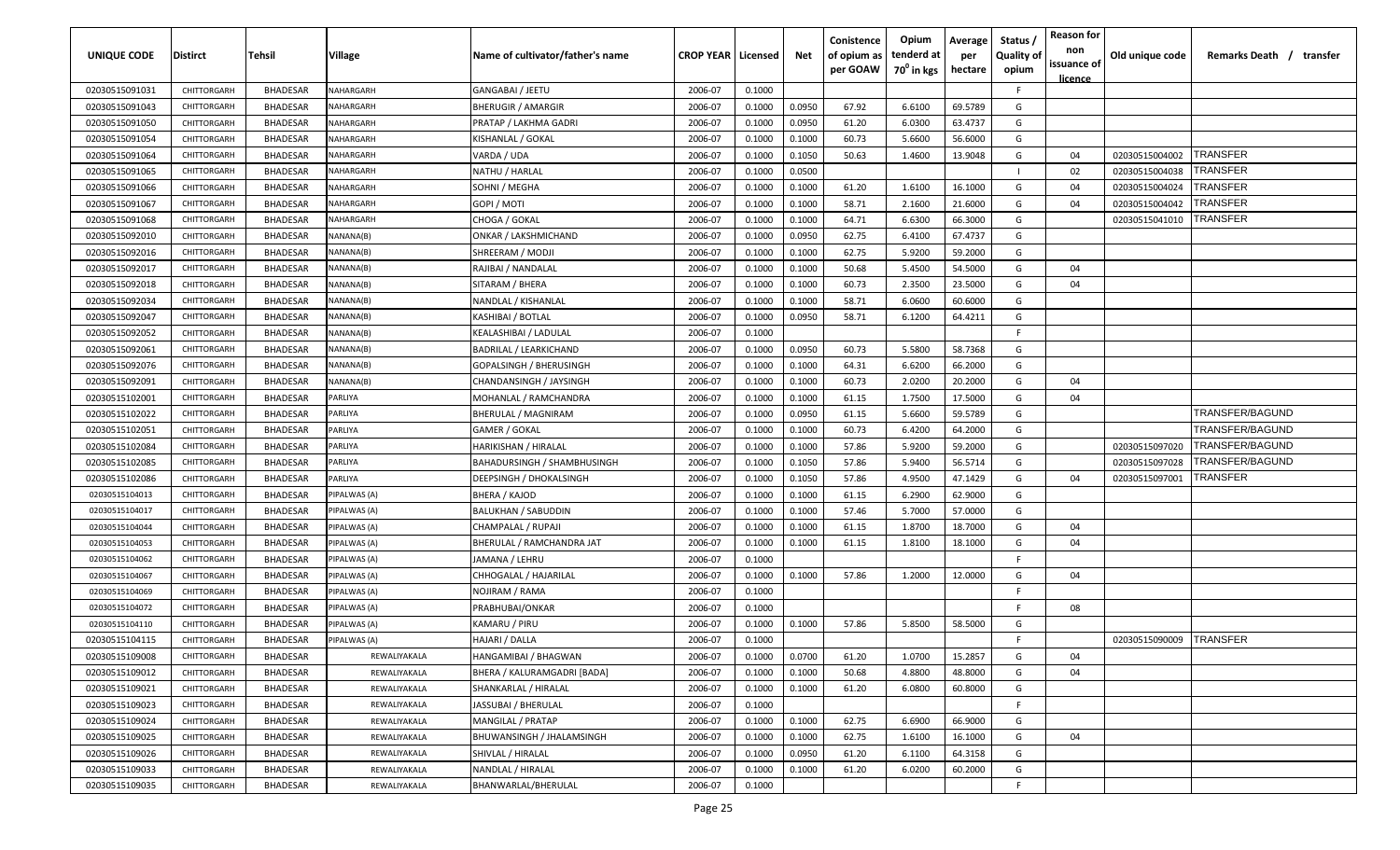| UNIQUE CODE    | Distirct    | Tehsil          | Village          | Name of cultivator/father's name | <b>CROP YEAR   Licensed</b> |        | Net    | Conistence<br>of opium as<br>per GOAW | Opium<br>tenderd at<br>70 <sup>0</sup> in kgs | Average<br>per<br>hectare | Status /<br><b>Quality of</b><br>opium | <b>Reason for</b><br>non<br>issuance of<br><u>licence</u> | Old unique code | Remarks Death / transfer |
|----------------|-------------|-----------------|------------------|----------------------------------|-----------------------------|--------|--------|---------------------------------------|-----------------------------------------------|---------------------------|----------------------------------------|-----------------------------------------------------------|-----------------|--------------------------|
| 02030515109036 | CHITTORGARH | BHADESAR        | REWALIYAKALA     | MADANLAL / BHERULAL              | 2006-07                     | 0.1000 |        |                                       |                                               |                           | F                                      |                                                           |                 |                          |
| 02030515109037 | CHITTORGARH | BHADESAR        | REWALIYAKALA     | SATYANARAYAN / MAHADEV           | 2006-07                     | 0.1000 | 0.0950 | 60.73                                 | 1.4600                                        | 15.3684                   | G                                      | 04                                                        |                 |                          |
| 02030515109038 | CHITTORGARH | <b>BHADESAR</b> | REWALIYAKALA     | <b>GOTU / JAICHAND</b>           | 2006-07                     | 0.1000 |        |                                       |                                               |                           | -F.                                    |                                                           |                 |                          |
| 02030515109044 | CHITTORGARH | <b>BHADESAR</b> | REWALIYAKALA     | NARAYAN / DAYARAM                | 2006-07                     | 0.1000 |        |                                       |                                               |                           | -F                                     |                                                           |                 |                          |
| 02030515109053 | CHITTORGARH | <b>BHADESAR</b> | REWALIYAKALA     | BALURAM / BHAGWAN                | 2006-07                     | 0.1000 | 0.1000 | 61.20                                 | 1.5300                                        | 15.3000                   | G                                      | 04                                                        |                 |                          |
| 02030515109074 | CHITTORGARH | <b>BHADESAR</b> | REWALIYAKALA     | CHAMPALAL / BHAGWAN              | 2006-07                     | 0.1000 | 0.0850 | 61.20                                 | 5.0700                                        | 59.6471                   | G                                      |                                                           |                 |                          |
| 02030515110004 | CHITTORGARH | <b>BHADESAR</b> | REWLIYA KHRUD(A) | RATANLAL / HARLAL                | 2006-07                     | 0.1000 | 0.1000 | 61.15                                 | 6.0000                                        | 60.0000                   | G                                      |                                                           |                 |                          |
| 02030515110018 | CHITTORGARH | <b>BHADESAR</b> | REWLIYA KHRUD(A) | KANKUBAI / NANDA                 | 2006-07                     | 0.1000 | 0.0950 | 64.31                                 | 6.0000                                        | 63.1579                   | G                                      |                                                           |                 |                          |
| 02030515110021 | CHITTORGARH | <b>BHADESAR</b> | REWLIYA KHRUD(A) | JAGDISH / HANGAMIBAI             | 2006-07                     | 0.1000 | 0.1000 | 62.75                                 | 6.2200                                        | 62.2000                   | G                                      |                                                           |                 |                          |
| 02030515110023 | CHITTORGARH | <b>BHADESAR</b> | REWLIYA KHRUD(A) | AMBALAL / PYARCHAND              | 2006-07                     | 0.1000 | 0.1000 | 57.86                                 | 6.1100                                        | 61.1000                   | G                                      |                                                           |                 |                          |
| 02030515110034 | CHITTORGARH | <b>BHADESAR</b> | REWLIYA KHRUD(A) | JEETUMAL / NANDRAM               | 2006-07                     | 0.1000 | 0.0950 | 61.15                                 | 6.3700                                        | 67.0526                   | G                                      |                                                           |                 |                          |
| 02030515110041 | CHITTORGARH | <b>BHADESAR</b> | REWLIYA KHRUD(A) | SOSHARBAI / HANSHRAJ             | 2006-07                     | 0.1000 | 0.1000 | 64.31                                 | 6.6800                                        | 66.8000                   | G                                      |                                                           |                 |                          |
| 02030515110044 | CHITTORGARH | <b>BHADESAR</b> | REWLIYA KHRUD(A) | LEHRIBAI / RAMLAL                | 2006-07                     | 0.1000 |        |                                       |                                               |                           | -F.                                    |                                                           |                 |                          |
| 02030515110064 | CHITTORGARH | <b>BHADESAR</b> | REWLIYA KHRUD(A) | MADHU / HAZARIJAT                | 2006-07                     | 0.1000 | 0.1000 | 61.15                                 | 6.5900                                        | 65.9000                   | G                                      |                                                           |                 |                          |
| 02030515110066 | CHITTORGARH | <b>BHADESAR</b> | REWLIYA KHRUD(A) | SHANKARLAL / MOHANLAL            | 2006-07                     | 0.1000 | 0.1000 | 64.31                                 | 6.6500                                        | 66.5000                   | G                                      |                                                           |                 |                          |
| 02030515110068 | CHITTORGARH | <b>BHADESAR</b> | REWLIYA KHRUD(A) | JEETU / HARIRAM                  | 2006-07                     | 0.1000 | 0.0950 | 64.31                                 | 6.4800                                        | 68.2105                   | G                                      |                                                           |                 |                          |
| 02030515110076 | CHITTORGARH | <b>BHADESAR</b> | REWLIYA KHRUD(B) | BALU/MOTI                        | 2006-07                     | 0.1000 | 0.1000 | 58.71                                 | 5.8400                                        | 58.4000                   | G                                      |                                                           |                 |                          |
| 02030515110085 | CHITTORGARH | <b>BHADESAR</b> | REWLIYA KHRUD(B) | DHNARAJ/KISHAN                   | 2006-07                     | 0.1000 | 0.1000 | 50.38                                 | 4.5100                                        | 45.1000                   | G                                      | 04                                                        |                 |                          |
| 02030515110095 | CHITTORGARH | BHADESAR        | REWLIYA KHRUD(B) | GHIRDHARI/JITMAL                 | 2006-07                     | 0.1000 | 0.0950 | 61.20                                 | 6.1100                                        | 64.3158                   | G                                      |                                                           |                 |                          |
| 02030515110097 | CHITTORGARH | <b>BHADESAR</b> | REWLIYA KHRUD(B) | ASIYA / SHAMSHUDHIN              | 2006-07                     | 0.1000 | 0.1000 | 61.20                                 | 6.2800                                        | 62.8000                   | G                                      |                                                           |                 |                          |
| 02030515110104 | CHITTORGARH | <b>BHADESAR</b> | REWLIYA KHRUD(B) | HEMRAJ / NAGJIRAM                | 2006-07                     | 0.1000 | 0.1000 | 60.79                                 | 5.8300                                        | 58.3000                   |                                        | 02                                                        |                 |                          |
| 02030515110109 | CHITTORGARH | <b>BHADESAR</b> | REWLIYA KHRUD(B) | MADHULAL/WARDA                   | 2006-07                     | 0.1000 |        |                                       |                                               |                           | -F                                     |                                                           |                 |                          |
| 02030515110119 | CHITTORGARH | <b>BHADESAR</b> | REWLIYA KHRUD(B) | MADHULAL/NARAYAN                 | 2006-07                     | 0.1000 | 0.0950 | 60.73                                 | 5.8900                                        | 62.0000                   | G                                      |                                                           |                 |                          |
| 02030515110124 | CHITTORGARH | <b>BHADESAR</b> | REWLIYA KHRUD(B) | MADHAVLAL/BHAGIRATH              | 2006-07                     | 0.1000 | 0.1000 | 64.31                                 | 6.6100                                        | 66.1000                   | G                                      |                                                           |                 |                          |
| 02030515110127 | CHITTORGARH | <b>BHADESAR</b> | REWLIYA KHRUD(B) | SOHANLAL/VARDICHAND              | 2006-07                     | 0.1000 | 0.1000 |                                       | 5.1000                                        | 51.0000                   | G                                      | 04                                                        |                 |                          |
| 02030515110128 | CHITTORGARH | <b>BHADESAR</b> | REWLIYA KHRUD(B) | PANNALAL/HIRA                    | 2006-07                     | 0.1000 | 0.1000 | 61.20                                 | 6.0200                                        | 60.2000                   | G                                      |                                                           |                 |                          |
| 02030515110147 | CHITTORGARH | <b>BHADESAR</b> | REWLIYA KHRUD(B) | NARAYAN/RAMA                     | 2006-07                     | 0.1000 | 0.0950 | 61.20                                 | 6.5100                                        | 68.5263                   | G                                      |                                                           |                 |                          |
| 02030515110155 | CHITTORGARH | <b>BHADESAR</b> | REWLIYA KHRUD(B) | CHHOGALAL/UDAIRAM                | 2006-07                     | 0.1000 | 0.0950 | 50.68                                 | 5.0800                                        | 53.4737                   | G                                      | 04                                                        |                 |                          |
| 02030515110156 | CHITTORGARH | <b>BHADESAR</b> | REWLIYA KHRUD(B) | SURESH/FATTELAL                  | 2006-07                     | 0.1000 | 0.1000 |                                       |                                               |                           |                                        | 02                                                        |                 |                          |
| 02030515110159 | CHITTORGARH | <b>BHADESAR</b> | REWLIYA KHRUD(B) | MANGILAL/HEMA                    | 2006-07                     | 0.1000 | 0.1000 | 66.99                                 | 6.3200                                        | 63.2000                   | G                                      |                                                           |                 |                          |
| 02030515110178 | CHITTORGARH | <b>BHADESAR</b> | REWLIYA KHRUD(B) | MADANLAL/HAJARI                  | 2006-07                     | 0.1000 | 0.0950 | 62.75                                 | 6.3500                                        | 66.8421                   | G                                      |                                                           |                 |                          |
| 02030515110179 | CHITTORGARH | <b>BHADESAR</b> | REWLIYA KHRUD(B) | BHAGIRATH/HAJARI                 | 2006-07                     | 0.1000 | 0.0950 | 62.75                                 | 6.3100                                        | 66.4211                   | G                                      |                                                           |                 |                          |
| 02030515110187 | CHITTORGARH | <b>BHADESAR</b> | REWLIYA KHRUD(B) | HIRALAL/BADRILAL                 | 2006-07                     | 0.1000 |        |                                       |                                               |                           | -F                                     |                                                           |                 |                          |
| 02030515110190 | CHITTORGARH | <b>BHADESAR</b> | REWLIYA KHRUD(A) | RADESHYAM/BALURAM                | 2006-07                     | 0.1000 | 0.0950 | 57.86                                 | 5.8900                                        | 62.0000                   | G                                      |                                                           | 02030515087065  | TRANSFER                 |
| 02030515110191 | CHITTORGARH | <b>BHADESAR</b> | REWLIYA KHRUD(A) | MADHU / NANA                     | 2006-07                     | 0.1000 | 0.0950 | 57.86                                 | 5.7700                                        | 60.7368                   | G                                      |                                                           | 02030516052014  | TRANSFER                 |
| 02030515112002 | CHITTORGARH | BHADESAR        | SAGWADIYA        | CHAND MO. / RAHIMBAKSH           | 2006-07                     | 0.1000 | 0.1000 | 66.99                                 | 1.0200                                        | 10.2000                   | G                                      | 04                                                        |                 |                          |
| 02030515112005 | CHITTORGARH | <b>BHADESAR</b> | SAGWADIYA        | NANDRAM / NANURAM                | 2006-07                     | 0.1000 | 0.1000 | 61.15                                 | 1.1200                                        | 11.2000                   | G                                      | 04                                                        |                 |                          |
| 02030515112006 | CHITTORGARH | <b>BHADESAR</b> | SAGWADIYA        | CHAMPALAL / KISHNA KASTURI       | 2006-07                     | 0.1000 | 0.0950 | 66.99                                 | 1.2800                                        | 13.4737                   | G                                      | 04                                                        |                 |                          |
| 02030515112008 | CHITTORGARH | <b>BHADESAR</b> | SAGWADIYA        | CHAMPALAL / NOLA KACHI           | 2006-07                     | 0.1000 | 0.1000 | 66.99                                 | 6.4600                                        | 64.6000                   | G                                      |                                                           |                 |                          |
| 02030515112009 | CHITTORGARH | <b>BHADESAR</b> | SAGWADIYA        | GAFUR MO. / JIVAN KHAN           | 2006-07                     | 0.1000 | 0.0950 | 67.92                                 | 6.1700                                        | 64.9474                   | G                                      |                                                           |                 |                          |
| 02030515112011 | CHITTORGARH | <b>BHADESAR</b> | SAGWADIYA        | IMAMBAKSH / JAMALUDDIN           | 2006-07                     | 0.1000 | 0.1000 | 64.31                                 | 6.3800                                        | 63.8000                   | G                                      |                                                           |                 |                          |
| 02030515112016 | CHITTORGARH | <b>BHADESAR</b> | SAGWADIYA        | AZAD HUSSAIN / IMAMBUX BAKSH     | 2006-07                     | 0.1000 | 0.0950 | 66.99                                 | 1.2800                                        | 13.4737                   | G                                      | 04                                                        |                 |                          |
| 02030515112018 | CHITTORGARH | <b>BHADESAR</b> | SAGWADIYA        | NOOR MO. / ALLAH BAKSH           | 2006-07                     | 0.1000 | 0.1000 | 67.00                                 | 1.2000                                        | 12.0000                   | G                                      | 04                                                        |                 |                          |
| 02030515112019 | CHITTORGARH | BHADESAR        | SAGWADIYA        | KHAJU / ALLAH BAKSH              | 2006-07                     | 0.1000 | 0.0950 | 64.31                                 | 1.0900                                        | 11.4737                   | G                                      | 04                                                        |                 |                          |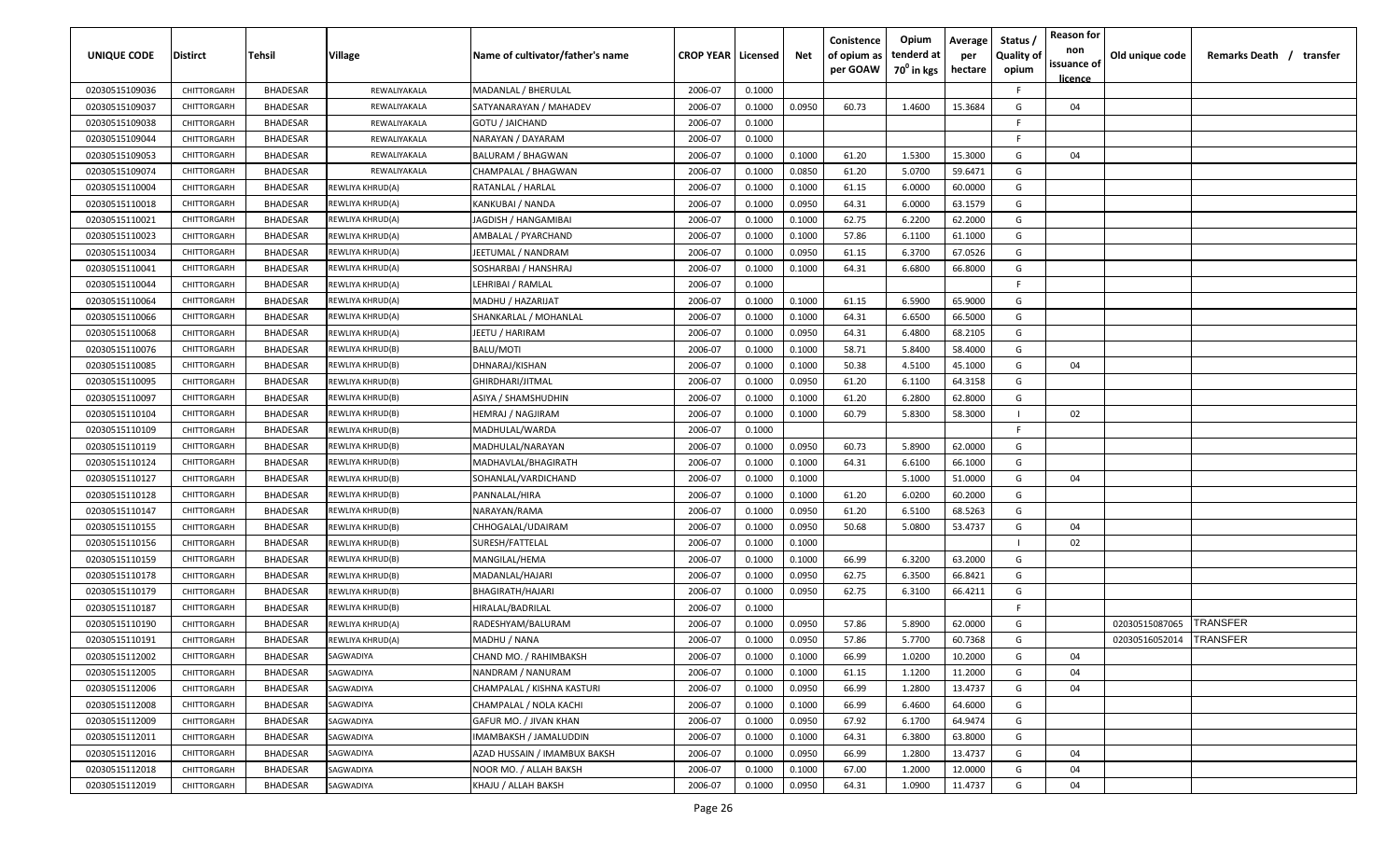| UNIQUE CODE    | Distirct    | Tehsil          | Village      | Name of cultivator/father's name | <b>CROP YEAR   Licensed</b> |        | Net    | Conistence<br>of opium as<br>per GOAW | Opium<br>tenderd at<br>70 <sup>0</sup> in kgs | Average<br>per<br>hectare | Status /<br><b>Quality of</b><br>opium | <b>Reason for</b><br>non<br>issuance of<br><u>licence</u> | Old unique code | Remarks Death / transfer  |
|----------------|-------------|-----------------|--------------|----------------------------------|-----------------------------|--------|--------|---------------------------------------|-----------------------------------------------|---------------------------|----------------------------------------|-----------------------------------------------------------|-----------------|---------------------------|
| 02030515112029 | CHITTORGARH | BHADESAR        | SAGWADIYA    | MUNIR KHAN / CHAND MO.           | 2006-07                     | 0.1000 |        |                                       |                                               |                           | F                                      |                                                           |                 |                           |
| 02030515112030 | CHITTORGARH | <b>BHADESAR</b> | SAGWADIYA    | RASUL MO. / CHAND MO.            | 2006-07                     | 0.1000 |        |                                       |                                               |                           | -F.                                    |                                                           |                 |                           |
| 02030515112036 | CHITTORGARH | <b>BHADESAR</b> | SAGWADIYA    | NANDLAL / CHAMPALAL              | 2006-07                     | 0.1000 | 0.1000 | 67.92                                 | 6.6500                                        | 66.5000                   | G                                      |                                                           |                 |                           |
| 02030515112037 | CHITTORGARH | <b>BHADESAR</b> | SAGWADIYA    | IQBAL / JIVANKHAN                | 2006-07                     | 0.1000 | 0.0950 | 67.92                                 | 6.1100                                        | 64.3158                   | G                                      |                                                           |                 |                           |
| 02030515112040 | CHITTORGARH | <b>BHADESAR</b> | SAGWADIYA    | PRATHVIRAJ / KISHNA              | 2006-07                     | 0.1000 | 0.1000 | 64.31                                 | 6.2200                                        | 62.2000                   | G                                      |                                                           |                 |                           |
| 02030515112043 | CHITTORGARH | <b>BHADESAR</b> | SAGWADIYA    | SHAMSHUDIN / ABDUL               | 2006-07                     | 0.1000 | 0.1000 | 61.15                                 | 5.8800                                        | 58.8000                   | G                                      |                                                           |                 |                           |
| 02030515112044 | CHITTORGARH | <b>BHADESAR</b> | SAGWADIYA    | KAMRUDINN / KASHMUDINN           | 2006-07                     | 0.1000 | 0.1000 | 61.15                                 | 5.9900                                        | 59.9000                   | G                                      |                                                           | 02030515072015  | TRANSFER                  |
| 02030515113001 | CHITTORGARH | <b>BHADESAR</b> | SARLAI       | SHUHAGIBAI / CHOGA               | 2006-07                     | 0.1000 |        |                                       |                                               |                           | N                                      |                                                           |                 |                           |
| 02030515113006 | CHITTORGARH | BHADESAR        | SARLAI       | CHUNNILAL / GISHA                | 2006-07                     | 0.1000 | 0.1000 | 61.15                                 | 6.2300                                        | 62.3000                   | G                                      |                                                           |                 |                           |
| 02030515113007 | CHITTORGARH | <b>BHADESAR</b> | SARLAI       | NANDLAL / MOHANLAL               | 2006-07                     | 0.1000 | 0.1000 | 62.75                                 | 5.6500                                        | 56.5000                   | G                                      |                                                           |                 |                           |
| 02030515113010 | CHITTORGARH | <b>BHADESAR</b> | SARLAI       | NANURAM / RAMSHUKH               | 2006-07                     | 0.1000 | 0.0950 | 57.86                                 | 5.4300                                        | 57.1579                   | G                                      |                                                           |                 |                           |
| 02030515113013 | CHITTORGARH | <b>BHADESAR</b> | SARLAI       | MADHU / RAMSHUKH                 | 2006-07                     | 0.1000 | 0.1000 |                                       | 3.9900                                        | 39.9000                   | G                                      | 04                                                        |                 |                           |
| 02030515113020 | CHITTORGARH | <b>BHADESAR</b> | SARLAI       | MOHANLAL / RAMCHANDRA            | 2006-07                     | 0.1000 | 0.1050 | 60.73                                 | 5.8300                                        | 55.5238                   | G                                      | 04                                                        |                 |                           |
| 02030515113032 | CHITTORGARH | BHADESAR        | SARLAI       | BHANWARLAL/CHHOGALAL             | 2006-07                     | 0.1000 | 0.1000 | 57.86                                 | 2.1000                                        | 21.0000                   | G                                      | 04                                                        |                 |                           |
| 02030515113033 | CHITTORGARH | <b>BHADESAR</b> | SARLAI       | HIRASINGH/KALUSINGH              | 2006-07                     | 0.1000 | 0.1000 | 57.86                                 | 5.6800                                        | 56.8000                   | G                                      |                                                           |                 |                           |
| 02030515113035 | CHITTORGARH | <b>BHADESAR</b> | SARLAI       | RAMCHANDRA/BHAGIRATH             | 2006-07                     | 0.1000 | 0.0950 | 57.86                                 | 5.6500                                        | 59.4737                   | G                                      |                                                           |                 |                           |
| 02030515113037 | CHITTORGARH | <b>BHADESAR</b> | SARLAI       | NANDRAM/KESHU                    | 2006-07                     | 0.1000 |        |                                       |                                               |                           | F.                                     |                                                           | 02030515101018  | TRANSFER/NAME CHANGE      |
| 02030515113038 | CHITTORGARH | <b>BHADESAR</b> | SARLAI       | PYARIBAI / NANDRAM               | 2006-07                     | 0.1000 | 0.1000 | 61.15                                 | 2.7400                                        | 27.4000                   | G                                      | 04                                                        | 02030515101024  | TRANSFER                  |
| 02030515113039 | CHITTORGARH | <b>BHADESAR</b> | SARLAI       | <b>BALURAM / BHARMAL</b>         | 2006-07                     | 0.1000 | 0.0950 | 57.86                                 | 5.8000                                        | 61.0526                   | G                                      |                                                           | 02030515101054  | TRANSFER                  |
| 02030515113040 | CHITTORGARH | <b>BHADESAR</b> | SARLAI       | BHAGAWANLAL / PANNALAL           | 2006-07                     | 0.1000 | 0.1000 | 64.31                                 | 6.0100                                        | 60.1000                   | G                                      |                                                           | 02030515101062  | <b>TRANSFER</b>           |
| 02030515119005 | CHITTORGARH | <b>BHADESAR</b> | SOMAWAS      | SHANKAR / KALU                   | 2006-07                     | 0.1000 |        |                                       |                                               |                           | -F.                                    |                                                           |                 | TO BHALOT                 |
| 02030515119006 | CHITTORGARH | <b>BHADESAR</b> | SOMAWAS      | MANGILAL / HIRA                  | 2006-07                     | 0.1000 |        |                                       |                                               |                           | -F.                                    |                                                           |                 | TO BHALOT                 |
| 02030515119009 | CHITTORGARH | <b>BHADESAR</b> | SOMAWAS      | ONKAR / MEGHA                    | 2006-07                     | 0.1000 | 0.1000 | 60.73                                 | 6.3800                                        | 63.8000                   | G                                      |                                                           |                 | TO BHALOT                 |
| 02030515119045 | CHITTORGARH | <b>BHADESAR</b> | SOMAWAS      | DEVILAL / RAMAJI                 | 2006-07                     | 0.1000 |        |                                       |                                               |                           | -F                                     |                                                           |                 | TO BHALOT                 |
| 02030515119081 | CHITTORGARH | <b>BHADESAR</b> | SOMAWAS      | SWA / RUPPA                      | 2006-07                     | 0.1000 | 0.0950 | 58.71                                 | 6.5000                                        | 68.4211                   | G                                      |                                                           | 02030515026011  | <b>TRANSFER/TO BHALOT</b> |
| 02030515119082 | CHITTORGARH | <b>BHADESAR</b> | SOMAWAS      | PYARIBAI / KANA                  | 2006-07                     | 0.1000 | 0.1050 |                                       |                                               |                           |                                        | 02                                                        | 02030515026005  | TRANSFER/NAME CHANGE      |
| 02030515120001 | CHITTORGARH | <b>BHADESAR</b> | SONIYANA (A) | ONKARSINGH / MADANSINGH          | 2006-07                     | 0.1000 | 0.0950 | 61.20                                 | 2.7400                                        | 28.8421                   | G                                      | 04                                                        |                 |                           |
| 02030515120004 | CHITTORGARH | <b>BHADESAR</b> | SONIYANA (A) | NANAIBAI / MOTI                  | 2006-07                     | 0.1000 | 0.0950 | 57.86                                 | 5.9300                                        | 62.4211                   | G                                      |                                                           |                 |                           |
| 02030515120015 | CHITTORGARH | <b>BHADESAR</b> | SONIYANA (A) | JITU / MULCHNAD                  | 2006-07                     | 0.1000 | 0.0950 | 48.63                                 | 4.7100                                        | 49.5789                   | G                                      | 04                                                        |                 |                           |
| 02030515120017 | CHITTORGARH | <b>BHADESAR</b> | SONIYANA (A) | MANOHARKUNWAR / GOVINDSINGH      | 2006-07                     | 0.1000 |        |                                       |                                               |                           | -F                                     |                                                           |                 |                           |
| 02030515120018 | CHITTORGARH | <b>BHADESAR</b> | SONIYANA (A) | HAJARILAL / KHURAJ               | 2006-07                     | 0.1000 | 0.1000 | 64.31                                 | 6.8900                                        | 68.9000                   | G                                      |                                                           |                 |                           |
| 02030515120028 | CHITTORGARH | <b>BHADESAR</b> | SONIYANA (A) | SHYAMSINGH / HIMMATSINGH         | 2006-07                     | 0.1000 | 0.1000 |                                       | 1.3600                                        | 13.6000                   | G                                      | 04                                                        |                 |                           |
| 02030515120029 | CHITTORGARH | <b>BHADESAR</b> | SONIYANA (A) | REAGUVIRSINGH / HIMMATSINGH      | 2006-07                     | 0.1000 | 0.1000 | 50.68                                 | 1.7700                                        | 17.7000                   | G                                      | 04                                                        |                 |                           |
| 02030515120035 | CHITTORGARH | <b>BHADESAR</b> | SONIYANA (A) | <b>GEAHRU / BHERAJAT</b>         | 2006-07                     | 0.1000 | 0.1000 | 66.98                                 | 7.2200                                        | 72.2000                   | G                                      |                                                           |                 |                           |
| 02030515120036 | CHITTORGARH | <b>BHADESAR</b> | SONIYANA (A) | <b>BALURAM / GANESHJAT</b>       | 2006-07                     | 0.1000 | 0.0950 | 61.20                                 | 6.4000                                        | 67.3684                   | G                                      |                                                           |                 |                           |
| 02030515120040 | CHITTORGARH | BHADESAR        | SONIYANA (A) | <b>KEALASH / MOTIRAM</b>         | 2006-07                     | 0.1000 | 0.1000 |                                       |                                               |                           |                                        | 02                                                        |                 |                           |
| 02030515120044 | CHITTORGARH | <b>BHADESAR</b> | SONIYANA (A) | <b>BANSILAL / MOHANDAS</b>       | 2006-07                     | 0.1000 | 0.0950 | 61.20                                 | 2.0000                                        | 21.0526                   | G                                      | 04                                                        |                 |                           |
| 02030515120078 | CHITTORGARH | <b>BHADESAR</b> | SONIYANA (A) | <b>BALU / ONKAR</b>              | 2006-07                     | 0.1000 | 0.1000 | 67.92                                 | 1.7800                                        | 17.8000                   | G                                      | 04                                                        |                 |                           |
| 02030515120085 | CHITTORGARH | <b>BHADESAR</b> | SONIYANA (A) | SUNDARBAI / RATAN                | 2006-07                     | 0.1000 | 0.1000 | 60.73                                 | 6.0200                                        | 60.2000                   | G                                      |                                                           |                 |                           |
| 02030515120086 | CHITTORGARH | <b>BHADESAR</b> | SONIYANA (A) | BALU / HIRA                      | 2006-07                     | 0.1000 | 0.1000 | 60.73                                 | 7.1800                                        | 71.8000                   | G                                      |                                                           |                 |                           |
| 02030515120093 | CHITTORGARH | <b>BHADESAR</b> | SONIYANA (A) | BHERULAL / JITU                  | 2006-07                     | 0.1000 | 0.0950 | 50.68                                 | 4.9000                                        | 51.5789                   | G                                      | 04                                                        |                 |                           |
| 02030515120096 | CHITTORGARH | <b>BHADESAR</b> | SONIYANA (B) | HANSA / BHERAJAT                 | 2006-07                     | 0.1000 | 0.1000 | 64.31                                 | 6.5700                                        | 65.7000                   | G                                      |                                                           |                 |                           |
| 02030515120097 | CHITTORGARH | <b>BHADESAR</b> | SONIYANA (B) | BHERA / JITU                     | 2006-07                     | 0.1000 | 0.1000 | 62.75                                 | 6.3600                                        | 63.6000                   | G                                      |                                                           |                 |                           |
| 02030515120098 | CHITTORGARH | BHADESAR        | SONIYANA (B) | JAMNABAI / NANDA                 | 2006-07                     | 0.1000 |        |                                       |                                               |                           | F.                                     |                                                           |                 |                           |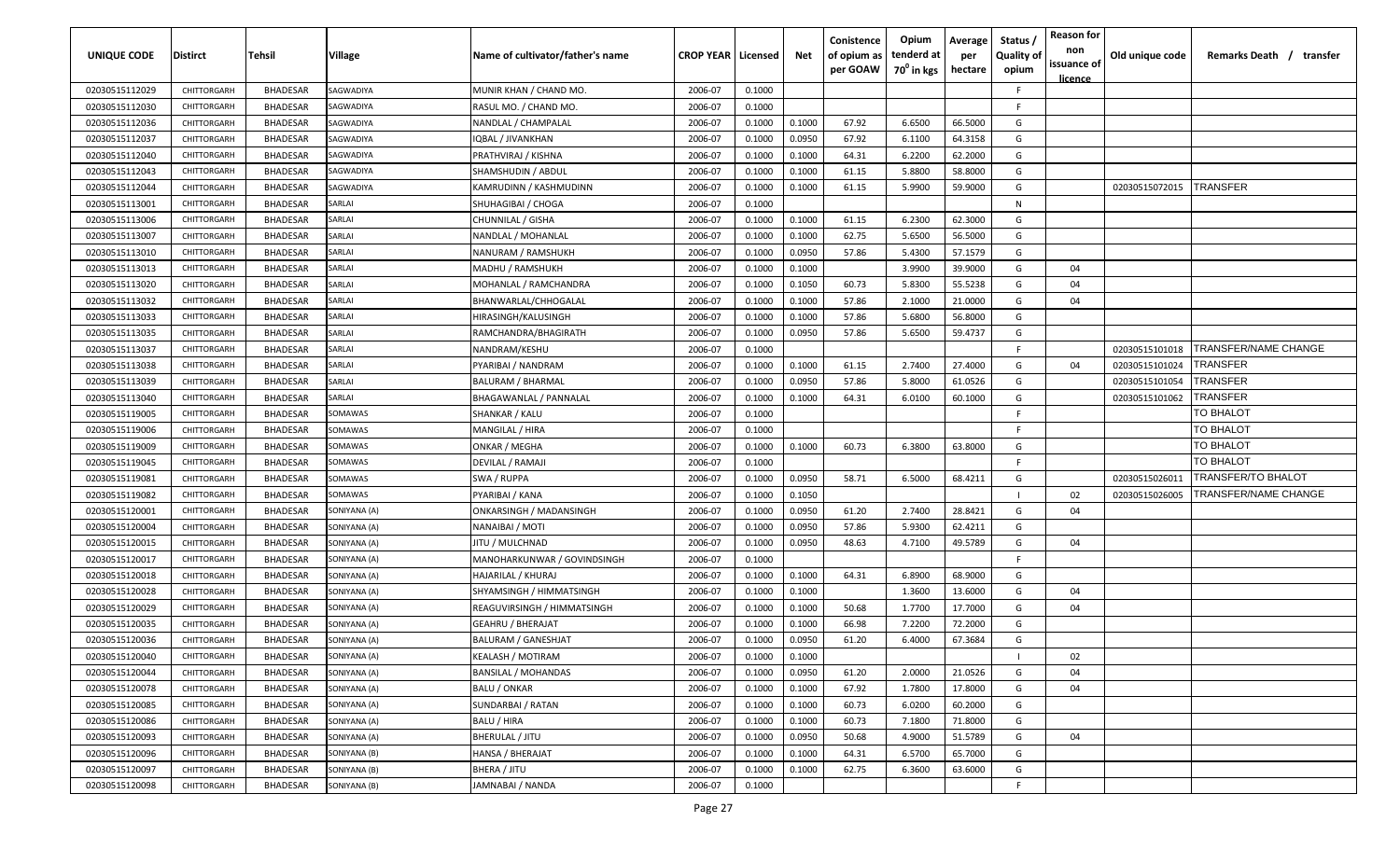| UNIQUE CODE    | Distirct    | Tehsil          | Village            | Name of cultivator/father's name | <b>CROP YEAR   Licensed</b> |        | Net    | Conistence<br>of opium as<br>per GOAW | Opium<br>tenderd at<br>70 <sup>0</sup> in kgs | Average<br>per<br>hectare | Status /<br><b>Quality of</b><br>opium | <b>Reason for</b><br>non<br>issuance of<br><u>licence</u> | Old unique code | Remarks Death / transfer |
|----------------|-------------|-----------------|--------------------|----------------------------------|-----------------------------|--------|--------|---------------------------------------|-----------------------------------------------|---------------------------|----------------------------------------|-----------------------------------------------------------|-----------------|--------------------------|
| 02030515120100 | CHITTORGARH | <b>BHADESAR</b> | SONIYANA (B)       | <b>BALURAM / MEGHRAJ</b>         | 2006-07                     | 0.1000 | 0.1000 | 60.73                                 | 6.2600                                        | 62.6000                   | G                                      |                                                           |                 |                          |
| 02030515120111 | CHITTORGARH | <b>BHADESAR</b> | SONIYANA (B)       | GANESH / GOTU                    | 2006-07                     | 0.1000 | 0.0950 |                                       |                                               |                           |                                        | 02                                                        |                 |                          |
| 02030515120129 | CHITTORGARH | <b>BHADESAR</b> | SONIYANA (B)       | NARAYAN / JITU                   | 2006-07                     | 0.1000 | 0.1000 | 48.63                                 | 1.0500                                        | 10.5000                   | G                                      | 04                                                        |                 |                          |
| 02030515120153 | CHITTORGARH | <b>BHADESAR</b> | SONIYANA (B)       | KAMLABAI / LEHRU                 | 2006-07                     | 0.1000 | 0.1000 | 61.15                                 | 6.4800                                        | 64.8000                   | G                                      |                                                           |                 |                          |
| 02030515120167 | CHITTORGARH | <b>BHADESAR</b> | SONIYANA (B)       | CHANDIBAI/LEHRU                  | 2006-07                     | 0.1000 | 0.0950 | 64.31                                 | 1.5100                                        | 15.8947                   | G                                      | 04                                                        |                 |                          |
| 02030515120201 | CHITTORGARH | <b>BHADESAR</b> | SONIYANA (B)       | RAMA / KALU                      | 2006-07                     | 0.1000 | 0.1000 | 63.65                                 | 1.4800                                        | 14.8000                   | G                                      | 04                                                        |                 |                          |
| 02030515120207 | CHITTORGARH | <b>BHADESAR</b> | SONIYANA (B)       | KEALASH / UDAYLAL                | 2006-07                     | 0.1000 | 0.0950 | 67.92                                 | 1.9300                                        | 20.3158                   | G                                      | 04                                                        |                 |                          |
| 02030515120208 | CHITTORGARH | <b>BHADESAR</b> | SONIYANA (B)       | SHANKARLAL / NARAYAN             | 2006-07                     | 0.1000 |        |                                       |                                               |                           | -F                                     |                                                           |                 |                          |
| 02030515123002 | CHITTORGARH | <b>BHADESAR</b> | SUKHWADA(A)        | JAYRAM / GHASI                   | 2006-07                     | 0.1000 | 0.1000 | 62.75                                 | 6.3500                                        | 63.5000                   | G                                      |                                                           |                 |                          |
| 02030515123004 | CHITTORGARH | <b>BHADESAR</b> | SUKHWADA(A)        | HIRALAL / NANALAL                | 2006-07                     | 0.1000 | 0.1000 | 57.86                                 | 6.0300                                        | 60.3000                   | G                                      |                                                           |                 |                          |
| 02030515123006 | CHITTORGARH | <b>BHADESAR</b> | SUKHWADA(A)        | NANDA / BHERA                    | 2006-07                     | 0.1000 | 0.1000 | 61.20                                 | 6.0100                                        | 60.1000                   | G                                      |                                                           |                 |                          |
| 02030515123019 | CHITTORGARH | <b>BHADESAR</b> | SUKHWADA(A)        | CHUNNILAL / ONKAR                | 2006-07                     | 0.1000 | 0.1000 | 66.99                                 | 6.7300                                        | 67.3000                   | G                                      |                                                           |                 |                          |
| 02030515123022 | CHITTORGARH | <b>BHADESAR</b> | SUKHWADA(A)        | SHANKARLAL / GHISA               | 2006-07                     | 0.1000 | 0.1000 | 57.86                                 | 5.7300                                        | 57.3000                   | G                                      |                                                           |                 |                          |
| 02030515123025 | CHITTORGARH | <b>BHADESAR</b> | SUKHWADA(A)        | CHUNNILAL / HUKAMICHAND          | 2006-07                     | 0.1000 | 0.1000 | 64.31                                 | 7.0100                                        | 70.1000                   | G                                      |                                                           |                 |                          |
| 02030515123027 | CHITTORGARH | <b>BHADESAR</b> | SUKHWADA(A)        | TANKUBAI / MADHU                 | 2006-07                     | 0.1000 |        |                                       |                                               |                           | -F.                                    |                                                           |                 |                          |
| 02030515123029 | CHITTORGARH | <b>BHADESAR</b> | SUKHWADA(A)        | BADRILAL / NANALAL DHAKAR        | 2006-07                     | 0.1000 | 0.1000 | 57.86                                 | 5.8100                                        | 58.1000                   | G                                      |                                                           |                 |                          |
| 02030515123036 | CHITTORGARH | <b>BHADESAR</b> | SUKHWADA(A)        | <b>UDAIRAM / KASHIBAI</b>        | 2006-07                     | 0.1000 | 0.1000 | 57.86                                 | 5.8700                                        | 58.7000                   | G                                      |                                                           |                 |                          |
| 02030515123040 | CHITTORGARH | <b>BHADESAR</b> | SUKHWADA(A)        | JAGANNATH / GOKAL                | 2006-07                     | 0.1000 | 0.1000 | 62.75                                 | 6.2800                                        | 62.8000                   | G                                      |                                                           |                 |                          |
| 02030515123044 | CHITTORGARH | <b>BHADESAR</b> | SUKHWADA(A)        | <b>BHANWARLAL / CHUNNILAL</b>    | 2006-07                     | 0.1000 | 0.1000 | 61.20                                 | 6.0600                                        | 60.6000                   | G                                      |                                                           |                 |                          |
| 02030515123045 | CHITTORGARH | <b>BHADESAR</b> | SUKHWADA(A)        | JAYRAM / NANDA                   | 2006-07                     | 0.1000 | 0.0950 | 61.20                                 | 5.9800                                        | 62.9474                   | G                                      |                                                           |                 |                          |
| 02030515123047 | CHITTORGARH | <b>BHADESAR</b> | SUKHWADA(B)        | KISHORKUMAR / BHANWARLAL         | 2006-07                     | 0.1000 | 0.0950 | 61.20                                 | 5.8000                                        | 61.0526                   | G                                      |                                                           |                 |                          |
| 02030515123048 | CHITTORGARH | <b>BHADESAR</b> | SUKHWADA(B)        | DEVILAL / BAGDULAL               | 2006-07                     | 0.1000 | 0.0900 | 61.20                                 | 5.5800                                        | 62.0000                   | G                                      |                                                           |                 |                          |
| 02030515123052 | CHITTORGARH | <b>BHADESAR</b> | <b>SUKHWADA(B)</b> | BADAMIBAAI / RATANLAL            | 2006-07                     | 0.1000 | 0.1000 | 62.75                                 | 6.1800                                        | 61.8000                   | G                                      |                                                           |                 |                          |
| 02030515123053 | CHITTORGARH | <b>BHADESAR</b> | SUKHWADA(B)        | MATHURALAL / MOTI                | 2006-07                     | 0.1000 | 0.0950 | 62.75                                 | 5.7200                                        | 60.2105                   | G                                      |                                                           |                 |                          |
| 02030515123055 | CHITTORGARH | <b>BHADESAR</b> | SUKHWADA(B)        | NANALAL / HARLAL                 | 2006-07                     | 0.1000 | 0.0950 | 61.20                                 | 6.0700                                        | 63.8947                   | G                                      |                                                           |                 |                          |
| 02030515123057 | CHITTORGARH | <b>BHADESAR</b> | SUKHWADA(B)        | SHRILAL / JAYCHAND               | 2006-07                     | 0.1000 | 0.1000 | 58.71                                 | 6.1300                                        | 61.3000                   | G                                      |                                                           |                 |                          |
| 02030515123059 | CHITTORGARH | <b>BHADESAR</b> | SUKHWADA(B)        | HIRALAL / RODA                   | 2006-07                     | 0.1000 | 0.0900 | 58.71                                 | 5.3700                                        | 59.6667                   | G                                      |                                                           |                 |                          |
| 02030515123060 | CHITTORGARH | <b>BHADESAR</b> | SUKHWADA(B)        | RANGLAL / MATHURALAL             | 2006-07                     | 0.1000 | 0.0950 | 61.20                                 | 5.9300                                        | 62.4211                   | G                                      |                                                           |                 |                          |
| 02030515123061 | CHITTORGARH | <b>BHADESAR</b> | SUKHWADA(B)        | HIRALAL / KHEMA                  | 2006-07                     | 0.1000 | 0.1000 | 62.75                                 | 5.6400                                        | 56.4000                   | G                                      |                                                           |                 |                          |
| 02030515123065 | CHITTORGARH | <b>BHADESAR</b> | SUKHWADA(B)        | AMARCHAND / BHANWARLAL           | 2006-07                     | 0.1000 | 0.1000 | 58.71                                 | 6.0200                                        | 60.2000                   | G                                      |                                                           |                 |                          |
| 02030515123067 | CHITTORGARH | <b>BHADESAR</b> | SUKHWADA(B)        | MANGILAL / DAYARAM               | 2006-07                     | 0.1000 | 0.1000 | 58.71                                 | 5.6500                                        | 56.5000                   | G                                      |                                                           |                 |                          |
| 02030515123071 | CHITTORGARH | <b>BHADESAR</b> | SUKHWADA(B)        | FULCHAND / HARLAL                | 2006-07                     | 0.1000 | 0.1000 | 62.75                                 | 6.0000                                        | 60.0000                   | G                                      |                                                           |                 |                          |
| 02030515123073 | CHITTORGARH | <b>BHADESAR</b> | SUKHWADA(B)        | GANGABAI / HIRALAL               | 2006-07                     | 0.1000 | 0.1000 | 50.68                                 | 2.3200                                        | 23.2000                   | G                                      | 04                                                        |                 |                          |
| 02030515123086 | CHITTORGARH | <b>BHADESAR</b> | SUKHWADA(B)        | BHERULAL / BHAGAWANLAL           | 2006-07                     | 0.1000 | 0.1000 | 58.71                                 | 5.8900                                        | 58.9000                   | G                                      |                                                           |                 |                          |
| 02030515123090 | CHITTORGARH | <b>BHADESAR</b> | SUKHWADA(B)        | HEMRAJ / BARDICHAND              | 2006-07                     | 0.1000 | 0.1000 | 62.75                                 | 6.7000                                        | 67.0000                   | G                                      |                                                           |                 |                          |
| 02030515123091 | CHITTORGARH | BHADESAR        | SUKHWADA(B)        | BHERULAL / NARAYAN JAT           | 2006-07                     | 0.1000 | 0.0850 | 58.71                                 | 5.2200                                        | 61.4118                   | G                                      |                                                           |                 |                          |
| 02030515123097 | CHITTORGARH | <b>BHADESAR</b> | SUKHWADA(A)        | DHANRAJ / VARDICHAND             | 2006-07                     | 0.1000 | 0.1000 | 61.20                                 | 7.5500                                        | 75.5000                   | G                                      |                                                           |                 |                          |
| 02030516002001 | CHITTORGARH | <b>KAPASAN</b>  | BABRIYAKHEDA       | HARIRAM/HAZARI                   | 2006-07                     | 0.1000 | 0.0950 | 57.05                                 | 6.5400                                        | 68.8421                   | G                                      |                                                           |                 |                          |
| 02030516002002 | CHITTORGARH | <b>KAPASAN</b>  | BABRIYAKHEDA       | SOHANLAL/CHHAGANLAL              | 2006-07                     | 0.1000 | 0.1000 | 54.53                                 | 5.4200                                        | 54.2000                   | G                                      | 04                                                        |                 |                          |
| 02030516002003 | CHITTORGARH | KAPASAN         | BABRIYAKHEDA       | RATANLAL/SHANKAR                 | 2006-07                     | 0.1000 | 0.1050 |                                       | 5.4100                                        | 51.5238                   | G                                      | 04                                                        |                 |                          |
| 02030516002004 | CHITTORGARH | KAPASAN         | BABRIYAKHEDA       | BHERU/MOHAN                      | 2006-07                     | 0.1000 | 0.0950 |                                       | 4.7700                                        | 50.2105                   | G                                      | 04                                                        |                 |                          |
| 02030516002005 | CHITTORGARH | <b>KAPASAN</b>  | BABRIYAKHEDA       | HAGAMIBAI/CHAGANA                | 2006-07                     | 0.1000 | 0.0950 | 54.53                                 | 5.4300                                        | 57.1579                   | G                                      | 05                                                        |                 |                          |
| 02030516002006 | CHITTORGARH | <b>KAPASAN</b>  | BABRIYAKHEDA       | LEHRU/JAWAHAR                    | 2006-07                     | 0.1000 | 0.1000 | 57.05                                 | 5.9000                                        | 59.0000                   | G                                      |                                                           |                 |                          |
| 02030516002008 | CHITTORGARH | <b>KAPASAN</b>  | BABRIYAKHEDA       | MITTHU/PARTHU                    | 2006-07                     | 0.1000 | 0.1000 | 59.78                                 | 6.0900                                        | 60.9000                   | G                                      |                                                           |                 |                          |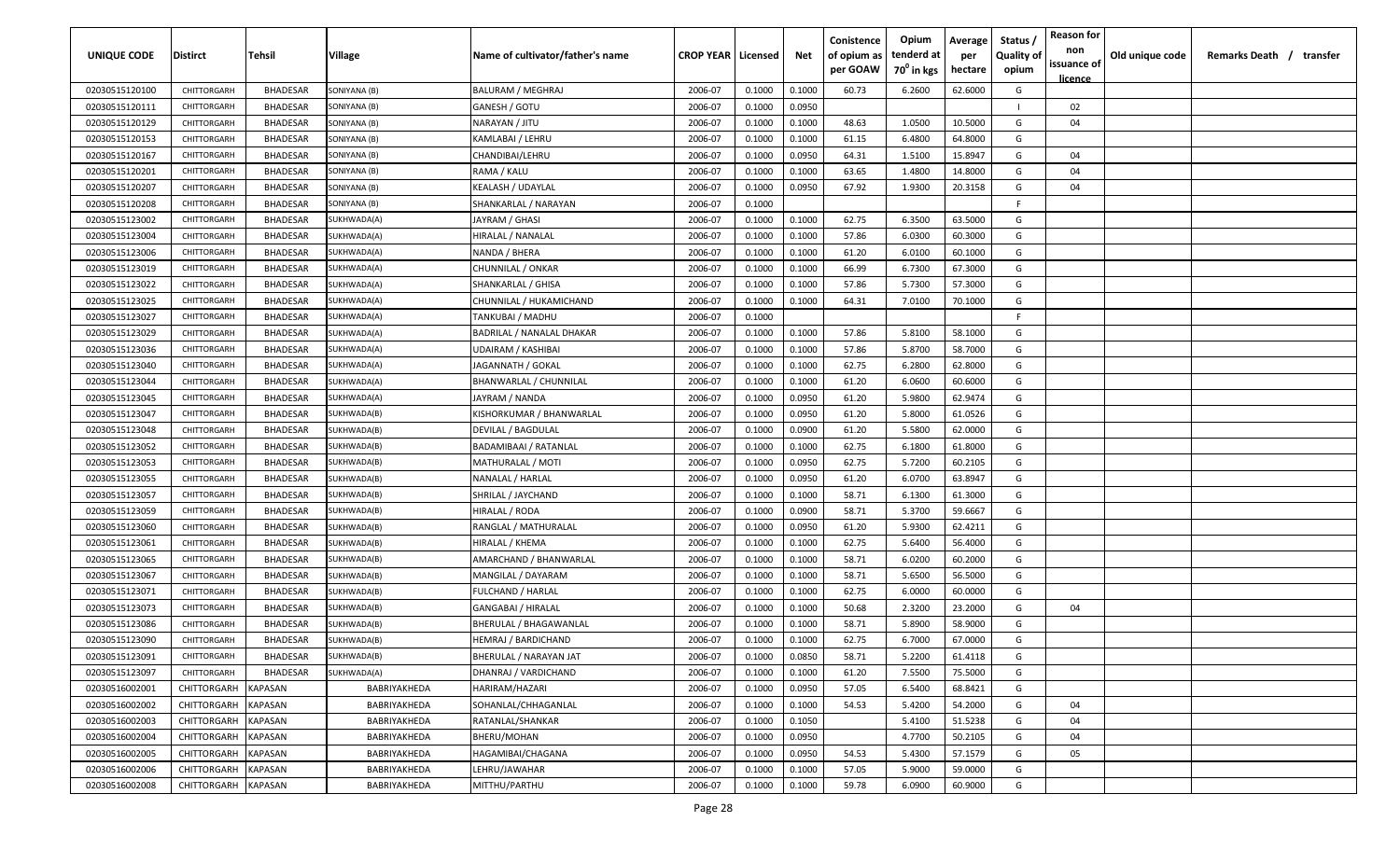| UNIQUE CODE    | <b>Distirct</b>     | Tehsil         | Village        | Name of cultivator/father's name | <b>CROP YEAR Licensed</b> |        | Net    | Conistence<br>of opium as | Opium<br>tenderd at | Average<br>per | Status /<br><b>Quality of</b> | <b>Reason for</b><br>non<br>issuance of | Old unique code | Remarks Death /<br>transfer |
|----------------|---------------------|----------------|----------------|----------------------------------|---------------------------|--------|--------|---------------------------|---------------------|----------------|-------------------------------|-----------------------------------------|-----------------|-----------------------------|
|                |                     |                |                |                                  |                           |        |        | per GOAW                  | $70^0$ in kgs       | hectare        | opium                         | <u>licence</u>                          |                 |                             |
| 02030516002012 | CHITTORGARH         | <b>KAPASAN</b> | BABRIYAKHEDA   | CHANDIBAI/CHUNNILAL              | 2006-07                   | 0.1000 |        |                           |                     |                | F.                            |                                         |                 |                             |
| 02030516002013 | CHITTORGARH         | <b>KAPASAN</b> | BABRIYAKHEDA   | <b>BOTU/PARATHU</b>              | 2006-07                   | 0.1000 | 0.1000 | 57.05                     | 6.0400              | 60.4000        | G                             |                                         |                 |                             |
| 02030516002014 | CHITTORGARH         | <b>KAPASAN</b> | BABRIYAKHEDA   | JITU/KANA                        | 2006-07                   | 0.1000 | 0.0950 |                           | 4.4900              | 47.2632        | G                             | 04                                      |                 |                             |
| 02030516002015 | CHITTORGARH         | KAPASAN        | BABRIYAKHEDA   | KESARBAI/LEHRU                   | 2006-07                   | 0.1000 | 0.0950 | 49.31                     | 5.1200              | 53.8947        | G                             | 04                                      |                 |                             |
| 02030516002016 | CHITTORGARH         | KAPASAN        | BABRIYAKHEDA   | CHAMPABAI/JITU                   | 2006-07                   | 0.1000 | 0.0950 | 54.53                     | 5.6100              | 59.0526        | G                             | 05                                      |                 |                             |
| 02030516002018 | CHITTORGARH         | KAPASAN        | BABRIYAKHEDA   | NANI/LOBHA                       | 2006-07                   | 0.1000 | 0.0950 |                           | 4.7800              | 50.3158        | G                             | 04                                      |                 |                             |
| 02030516002021 | CHITTORGARH         | <b>KAPASAN</b> | BABRIYAKHEDA   | PYARA/KHUMA                      | 2006-07                   | 0.1000 | 0.1000 |                           | 5.1400              | 51.4000        | G                             | 04                                      |                 |                             |
| 02030516002023 | CHITTORGARH         | <b>KAPASAN</b> | BABRIYAKHEDA   | BHAGGU/PARTHU                    | 2006-07                   | 0.1000 | 0.1000 | 57.05                     | 6.0100              | 60.1000        | G                             |                                         |                 |                             |
| 02030516002024 | CHITTORGARH         | <b>KAPASAN</b> | BABRIYAKHEDA   | GEKIBAI/RATANLAL JAT             | 2006-07                   | 0.1000 | 0.0950 | 59.78                     | 6.1600              | 64.8421        | G                             |                                         |                 |                             |
| 02030516002025 | CHITTORGARH         | <b>KAPASAN</b> | BABRIYAKHEDA   | NANDRAM/BHUVANA                  | 2006-07                   | 0.1000 | 0.0950 |                           | 4.6600              | 49.0526        | G                             | 04                                      |                 |                             |
| 02030516002026 | CHITTORGARH         | <b>KAPASAN</b> | BABRIYAKHEDA   | GOVRDHAN/PARTHU                  | 2006-07                   | 0.1000 | 0.1000 | 51.87                     | 5.3700              | 53.7000        | G                             | 04                                      |                 |                             |
| 02030516002027 | CHITTORGARH         | KAPASAN        | BABRIYAKHEDA   | MOTIRAM/LALU                     | 2006-07                   | 0.1000 | 0.1000 |                           | 5.2400              | 52.4000        | G                             | 04                                      |                 |                             |
| 02030516002028 | CHITTORGARH         | KAPASAN        | BABRIYAKHEDA   | BABURAM/PARTHVIRAJ               | 2006-07                   | 0.1000 | 0.0950 | 57.05                     | 5.7600              | 60.6316        | G                             |                                         |                 |                             |
| 02030516002029 | CHITTORGARH         | KAPASAN        | BABRIYAKHEDA   | CHUNA/KEELA                      | 2006-07                   | 0.1000 | 0.0950 |                           | 4.9000              | 51.5789        | G                             | 04                                      |                 |                             |
| 02030516002032 | CHITTORGARH         | <b>KAPASAN</b> | BABRIYAKHEDA   | CHAGNLAL/ARJUN                   | 2006-07                   | 0.1000 | 0.0950 | 51.87                     | 5.3200              | 56.0000        | G                             | 05                                      |                 |                             |
| 02030516002033 | CHITTORGARH         | <b>KAPASAN</b> | BABRIYAKHEDA   | JITU/DEVA                        | 2006-07                   | 0.1000 | 0.1000 | 54.53                     | 5.7700              | 57.7000        | G                             | 05                                      |                 |                             |
| 02030516002034 | <b>CHITTORGARH</b>  | <b>KAPASAN</b> | BABRIYAKHEDA   | BHERU/KANA                       | 2006-07                   | 0.1000 | 0.0950 | 51.87                     | 5.0800              | 53.4737        | G                             | 04                                      |                 |                             |
| 02030516002035 | CHITTORGARH         | <b>KAPASAN</b> | BABRIYAKHEDA   | SHANKERLAL/BHUWAN                | 2006-07                   | 0.1000 |        |                           |                     |                | E.                            |                                         |                 |                             |
| 02030516002036 | CHITTORGARH         | <b>KAPASAN</b> | BABRIYAKHEDA   | MOHAN/DEVA                       | 2006-07                   | 0.1000 | 0.0950 | 54.53                     | 5.6200              | 59.1579        | G                             | 05                                      |                 |                             |
| 02030516002038 | CHITTORGARH         | <b>KAPASAN</b> | BABRIYAKHEDA   | ANCHIBAI/KASTUR                  | 2006-07                   | 0.1000 | 0.1000 | 51.87                     | 5.7500              | 57.5000        | G                             | 05                                      |                 |                             |
| 02030516002041 | CHITTORGARH         | <b>KAPASAN</b> | BABRIYAKHEDA   | GOPIDAS/UDAIDAS                  | 2006-07                   | 0.1000 | 0.1050 |                           | 5.2800              | 50.2857        | G                             | 04                                      |                 |                             |
| 02030516002042 | CHITTORGARH         | <b>KAPASAN</b> | BABRIYAKHEDA   | SATYNARAYAN/MADHOLAL             | 2006-07                   | 0.1000 | 0.0950 |                           | 4.7500              | 50.0000        | G                             | 04                                      |                 |                             |
| 02030516002043 | CHITTORGARH         | <b>KAPASAN</b> | BABRIYAKHEDA   | JAGDISH/GANESH                   | 2006-07                   | 0.1000 | 0.0950 | 57.05                     | 5.9600              | 62.7368        | G                             |                                         |                 |                             |
| 02030516002044 | CHITTORGARH         | <b>KAPASAN</b> | BABRIYAKHEDA   | SOBHALAL/DALCHAND                | 2006-07                   | 0.1000 | 0.1000 | 54.53                     | 5.8800              | 58.8000        | G                             | 05                                      |                 |                             |
| 02030516002048 | CHITTORGARH         | <b>KAPASAN</b> | BABRIYAKHEDA   | MADANLAL/MAGNIRAM                | 2006-07                   | 0.1000 | 0.1000 | 57.05                     | 5.8600              | 58.6000        | G                             |                                         |                 |                             |
| 02030516002050 | CHITTORGARH         | <b>KAPASAN</b> | BABRIYAKHEDA   | KAMLA/GOVRDHAN                   | 2006-07                   | 0.1000 | 0.0950 |                           | 4.5800              | 48.2105        | G                             | 04                                      |                 |                             |
| 02030516002052 | CHITTORGARH         | <b>KAPASAN</b> | BABRIYAKHEDA   | CHOGALAL/NAGJIRAM                | 2006-07                   | 0.1000 | 0.0950 |                           | 5.0100              | 52.7368        | G                             | 04                                      |                 |                             |
| 02030516002053 | CHITTORGARH         | <b>KAPASAN</b> | BABRIYAKHEDA   | MITTULAL/CHOGA                   | 2006-07                   | 0.1000 | 0.1050 | 54.53                     | 6.4700              | 61.6190        | G                             | 05                                      |                 |                             |
| 02030516002055 | CHITTORGARH         | KAPASAN        | BABRIYAKHEDA   | JAMNALAL/JITMAL                  | 2006-07                   | 0.1000 | 0.0950 | 54.53                     | 5.4900              | 57.7895        | G                             | 05                                      |                 |                             |
| 02030516002056 | CHITTORGARH         | KAPASAN        | BABRIYAKHEDA   | BHAGWAN/GANESH                   | 2006-07                   | 0.1000 | 0.1000 | 57.05                     | 6.0400              | 60.4000        | G                             |                                         |                 |                             |
| 02030516002057 | CHITTORGARH         | KAPASAN        | BABRIYAKHEDA   | KALU/SORAM                       | 2006-07                   | 0.1000 | 0.0950 | 54.53                     | 5.6900              | 59.8947        | G                             | 05                                      |                 |                             |
| 02030516003001 | CHITTORGARH         | KAPASAN        | BALARDA        | NOJIBAI/BHAVANIRAM               | 2006-07                   | 0.1000 | 0.1000 | 62.24                     | 6.6800              | 66.8000        | G                             |                                         |                 |                             |
| 02030516003004 | CHITTORGARH         | <b>KAPASAN</b> | BALARDA        | NARAYAN/GANESH                   | 2006-07                   | 0.1000 | 0.1000 | 62.24                     | 6.5600              | 65.6000        | G                             |                                         |                 |                             |
| 02030516003005 | CHITTORGARH         | <b>KAPASAN</b> | <b>BALARDA</b> | MAGNIBAI/LAXMAN                  | 2006-07                   | 0.1000 | 0.1000 | 57.05                     | 5.6100              | 56.1000        | G                             |                                         |                 |                             |
| 02030516003006 | <b>CHITTORGARH</b>  | <b>KAPASAN</b> | BALARDA        | JAWAHARMAL/KISOR                 | 2006-07                   | 0.1000 | 0.1000 | 57.05                     | 5.6100              | 56.1000        | G                             |                                         |                 |                             |
| 02030516003007 | CHITTORGARH KAPASAN |                | BALARDA        | RUKMANIBAI/KISHORE               | 2006-07                   | 0.1000 | 0.1000 | 65.13                     | 6.6200              | 66.2000        | G                             |                                         |                 |                             |
| 02030516003008 | CHITTORGARH         | <b>KAPASAN</b> | BALARDA        | MOHAN/NARAIN                     | 2006-07                   | 0.1000 | 0.1000 | 65.13                     | 6.9200              | 69.2000        | G                             |                                         |                 |                             |
| 02030516003011 | CHITTORGARH         | <b>KAPASAN</b> | BALARDA        | BHERULAL/HEMRAJ                  | 2006-07                   | 0.1000 | 0.1000 | 61.67                     | 5.9700              | 59.7000        | G                             |                                         |                 |                             |
| 02030516003012 | CHITTORGARH         | <b>KAPASAN</b> | BALARDA        | UDAIRAM/RAMLAL                   | 2006-07                   | 0.1000 | 0.1000 | 65.13                     | 6.8300              | 68.3000        | G                             |                                         |                 |                             |
| 02030516003013 | CHITTORGARH         | <b>KAPASAN</b> | BALARDA        | <b>BALU/RAMLAL</b>               | 2006-07                   | 0.1000 | 0.1000 | 57.05                     | 5.9300              | 59.3000        | G                             |                                         |                 |                             |
| 02030516003014 | CHITTORGARH         | <b>KAPASAN</b> | BALARDA        | SHANKERLAL/BHERA                 | 2006-07                   | 0.1000 | 0.1000 | 63.28                     | 6.1100              | 61.1000        | G                             |                                         |                 |                             |
| 02030516003016 | CHITTORGARH         | <b>KAPASAN</b> | BALARDA        | SHIVRAM/CHHOGA                   | 2006-07                   | 0.1000 | 0.1000 | 67.90                     | 6.5200              | 65.2000        | G                             |                                         |                 |                             |
| 02030516003017 | CHITTORGARH         | <b>KAPASAN</b> | BALARDA        | MOHAN/RAMLAL                     | 2006-07                   | 0.1000 | 0.1000 | 65.13                     | 6.7300              | 67.3000        | G                             |                                         |                 |                             |
| 02030516003022 | CHITTORGARH KAPASAN |                | BALARDA        | GAMERA/DHANRAJ                   | 2006-07                   | 0.1000 | 0.0950 | 57.05                     | 6.0700              | 63.8947        | G                             |                                         |                 |                             |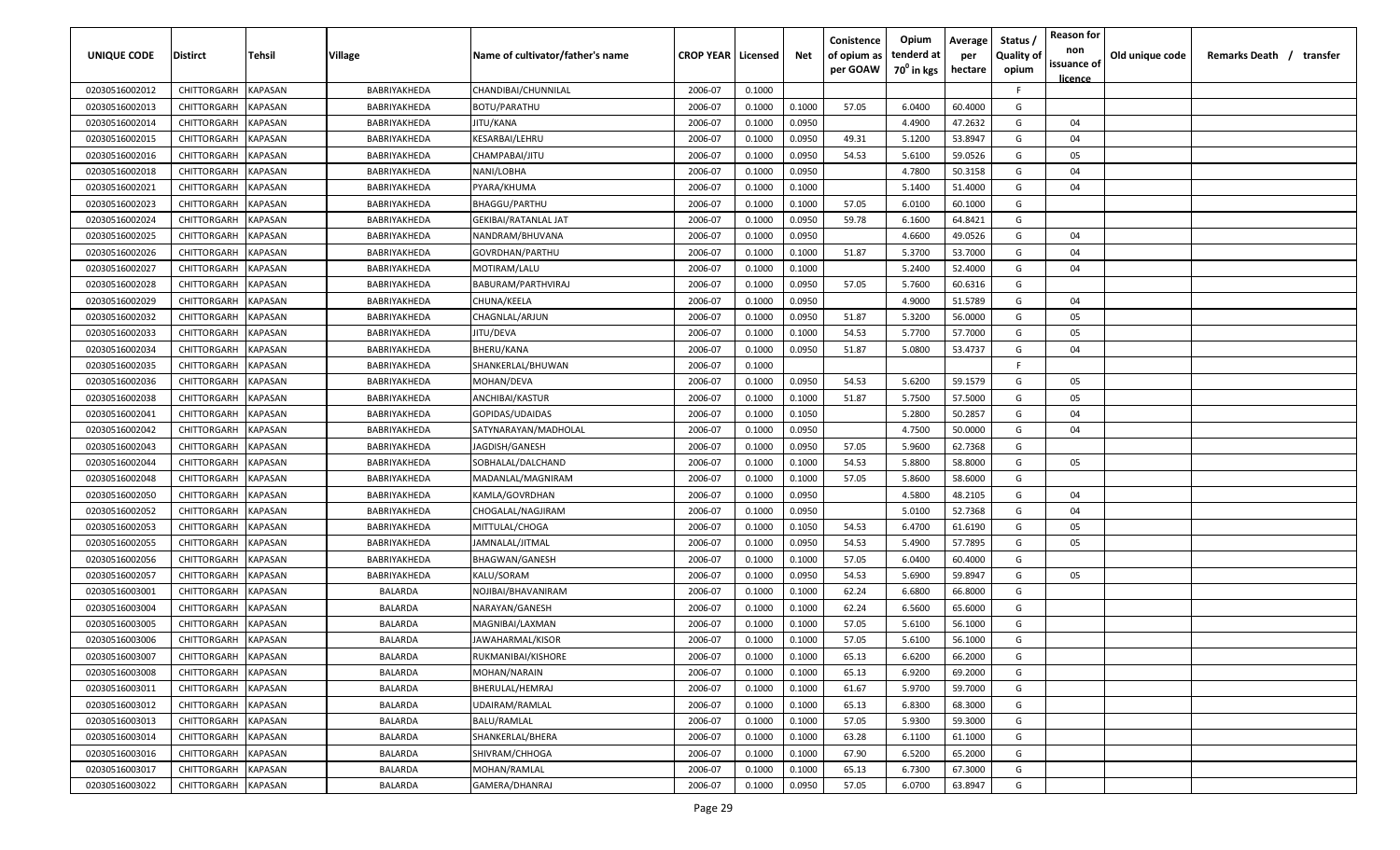| UNIQUE CODE    | <b>Distirct</b>     | Tehsil         | <b>Village</b>         | Name of cultivator/father's name | <b>CROP YEAR   Licensed</b> |        | Net    | Conistence<br>of opium as | Opium<br>tenderd at    | Average<br>per | Status /<br><b>Quality of</b> | <b>Reason for</b><br>non | Old unique code | Remarks Death / transfer |
|----------------|---------------------|----------------|------------------------|----------------------------------|-----------------------------|--------|--------|---------------------------|------------------------|----------------|-------------------------------|--------------------------|-----------------|--------------------------|
|                |                     |                |                        |                                  |                             |        |        | per GOAW                  | 70 <sup>0</sup> in kgs | hectare        | opium                         | issuance of<br>licence   |                 |                          |
| 02030516003023 | CHITTORGARH         | <b>KAPASAN</b> | BALARDA                | CHHOGA/KALU                      | 2006-07                     | 0.1000 | 0.1050 | 59.78                     | 6.6600                 | 63.4286        | G                             |                          |                 |                          |
| 02030516003025 | CHITTORGARH         | <b>KAPASAN</b> | BALARDA                | LOBHU/DULICHAND                  | 2006-07                     | 0.1000 | 0.1000 | 51.87                     | 4.8600                 | 48.6000        | G                             | 04                       |                 |                          |
| 02030516003026 | CHITTORGARH         | KAPASAN        | <b>BALARDA</b>         | OUNKAR/RATAN                     | 2006-07                     | 0.1000 | 0.0950 | 59.78                     | 5.7900                 | 60.9474        | G                             |                          |                 |                          |
| 02030516003028 | CHITTORGARH         | <b>KAPASAN</b> | <b>BALARDA</b>         | KISHANLAL/NATHU                  | 2006-07                     | 0.1000 | 0.1000 | 63.28                     | 6.7200                 | 67.2000        | G                             |                          |                 |                          |
| 02030516003031 | CHITTORGARH         | <b>KAPASAN</b> | BALARDA                | KASIRAM/DHANRAJ                  | 2006-07                     | 0.1000 | 0.0950 | 63.28                     | 3.0600                 | 32.2105        | G                             | 04                       |                 |                          |
| 02030516004001 | CHITTORGARH         | <b>KAPASAN</b> | <b>BAMNIYABHATTOKA</b> | RAMESWAR/GOPILAL                 | 2006-07                     | 0.1000 | 0.1000 | 55.43                     | 5.5400                 | 55.4000        | G                             | 04                       |                 |                          |
| 02030516004002 | CHITTORGARH         | <b>KAPASAN</b> | BAMNIYABHATTOKA        | IAGANATH/RAMSUKH                 | 2006-07                     | 0.1000 | 0.0950 | 61.19                     | 5.8200                 | 61.2632        | G                             |                          |                 |                          |
| 02030516004003 | CHITTORGARH         | <b>KAPASAN</b> | <b>BAMNIYABHATTOKA</b> | SANTILAL/GOPILAL                 | 2006-07                     | 0.1000 | 0.0900 | 63.28                     | 6.2300                 | 69.2222        | G                             |                          |                 |                          |
| 02030516004004 | CHITTORGARH         | <b>KAPASAN</b> | <b>BAMNIYABHATTOKA</b> | SHAMBULAL/JAICHAND               | 2006-07                     | 0.1000 | 0.0950 | 65.05                     | 6.0900                 | 64.1053        | G                             |                          |                 |                          |
| 02030516004005 | CHITTORGARH         | <b>KAPASAN</b> | <b>BAMNIYABHATTOKA</b> | NANALAL/MOHANLAL                 | 2006-07                     | 0.1000 | 0.0950 | 65.05                     | 6.3000                 | 66.3158        | G                             |                          |                 |                          |
| 02030516004007 | CHITTORGARH         | KAPASAN        | BAMNIYABHATTOKA        | SAJJANBAI/LALURAM                | 2006-07                     | 0.1000 | 0.0950 | 65.05                     | 5.9800                 | 62.9474        | G                             |                          |                 |                          |
| 02030516004008 | CHITTORGARH         | <b>KAPASAN</b> | BAMNIYABHATTOKA        | RAMESWAR/VARDICHAND              | 2006-07                     | 0.1000 | 0.0950 |                           | 4.3500                 | 45.7895        | G                             | 04                       |                 |                          |
| 02030516004009 | CHITTORGARH         | <b>KAPASAN</b> | <b>BAMNIYABHATTOKA</b> | KACHANBAI/KALU                   | 2006-07                     | 0.1000 | 0.1000 | 61.19                     | 6.3200                 | 63.2000        | G                             |                          |                 |                          |
| 02030516004010 | CHITTORGARH         | <b>KAPASAN</b> | <b>BAMNIYABHATTOKA</b> | LAXMILAL/KESAR                   | 2006-07                     | 0.1000 | 0.1000 | 59.70                     | 6.1400                 | 61.4000        | G                             |                          |                 |                          |
| 02030516004011 | <b>CHITTORGARH</b>  | <b>KAPASAN</b> | <b>BAMNIYABHATTOKA</b> | NANALAL/NATHULAL                 | 2006-07                     | 0.1000 | 0.0950 | 63.28                     | 6.5900                 | 69.3684        | G                             |                          |                 |                          |
| 02030516004012 | CHITTORGARH         | <b>KAPASAN</b> | <b>BAMNIYABHATTOKA</b> | KHUBHCHAND/BALU                  | 2006-07                     | 0.1000 | 0.0950 | 59.70                     | 6.2200                 | 65.4737        | G                             |                          |                 |                          |
| 02030516004013 | <b>CHITTORGARH</b>  | <b>KAPASAN</b> | <b>BAMNIYABHATTOKA</b> | SOHANLAL/NARAYAN                 | 2006-07                     | 0.1000 | 0.0950 | 59.70                     | 5.7600                 | 60.6316        | G                             |                          |                 |                          |
| 02030516004014 | CHITTORGARH         | <b>KAPASAN</b> | BAMNIYABHATTOKA        | SURESHCHAND/DALCHAND             | 2006-07                     | 0.1000 | 0.1000 |                           | 5.0600                 | 50.6000        | G                             | 04                       |                 |                          |
| 02030516004015 | CHITTORGARH         | KAPASAN        | <b>BAMNIYABHATTOKA</b> | KISHANIBAI/SOBHALAL              | 2006-07                     | 0.1000 |        |                           |                        |                | -F.                           |                          |                 |                          |
| 02030516004017 | CHITTORGARH         | <b>KAPASAN</b> | <b>BAMNIYABHATTOKA</b> | JAMNALAL/BHURALAL                | 2006-07                     | 0.1000 | 0.0950 | 63.28                     | 6.3300                 | 66.6316        | G                             |                          |                 |                          |
| 02030516004018 | CHITTORGARH         | <b>KAPASAN</b> | BAMNIYABHATTOKA        | MOHANLAL/GOKAL                   | 2006-07                     | 0.1000 | 0.0950 | 65.05                     | 6.4100                 | 67.4737        | G                             |                          |                 |                          |
| 02030516004019 | CHITTORGARH         | <b>KAPASAN</b> | <b>BAMNIYABHATTOKA</b> | KESAVANAND/RAMSUKH               | 2006-07                     | 0.1000 | 0.1000 | 65.05                     | 6.0500                 | 60.5000        | G                             |                          |                 |                          |
| 02030516004020 | CHITTORGARH         | <b>KAPASAN</b> | BAMNIYABHATTOKA        | TULSIRAM/BAGDU                   | 2006-07                     | 0.1000 |        |                           |                        |                | F.                            |                          |                 |                          |
| 02030516004021 | CHITTORGARH         | <b>KAPASAN</b> | BAMNIYABHATTOKA        | PYARCHAND/RAGUNATH               | 2006-07                     | 0.1000 |        |                           |                        |                | F.                            |                          |                 |                          |
| 02030516004022 | CHITTORGARH         | <b>KAPASAN</b> | <b>BAMNIYABHATTOKA</b> | SYAMLAL/MADAVLAL                 | 2006-07                     | 0.1000 | 0.0950 | 65.05                     | 5.9300                 | 62.4211        | G                             |                          |                 |                          |
| 02030516004023 | CHITTORGARH         | <b>KAPASAN</b> | <b>BAMNIYABHATTOKA</b> | MADANLAL/KASER                   | 2006-07                     | 0.1000 | 0.0950 | 59.70                     | 5.6700                 | 59.6842        | G                             |                          |                 |                          |
| 02030516004024 | CHITTORGARH         | <b>KAPASAN</b> | <b>BAMNIYABHATTOKA</b> | KAMLABAI/MOTILAL                 | 2006-07                     | 0.1000 |        |                           |                        |                | F.                            |                          |                 |                          |
| 02030516004025 | CHITTORGARH         | <b>KAPASAN</b> | BAMNIYABHATTOKA        | SURESHCHAND/MADAVLAL             | 2006-07                     | 0.1000 | 0.1000 | 65.05                     | 6.6100                 | 66.1000        | G                             |                          |                 |                          |
| 02030516004026 | CHITTORGARH         | <b>KAPASAN</b> | BAMNIYABHATTOKA        | MADANLAL/NATHULAL                | 2006-07                     | 0.1000 | 0.0950 | 59.70                     | 5.9300                 | 62.4211        | G                             |                          |                 |                          |
| 02030516004027 | CHITTORGARH         | <b>KAPASAN</b> | <b>BAMNIYABHATTOKA</b> | JAANIBAI/MULCHAND                | 2006-07                     | 0.1000 | 0.0950 | 65.05                     | 6.3400                 | 66.7368        | G                             |                          |                 |                          |
| 02030516004028 | CHITTORGARH         | <b>KAPASAN</b> | BAMNIYABHATTOKA        | CHANDMAL/BHERULAL                | 2006-07                     | 0.1000 | 0.0950 |                           | 4.9900                 | 52.5263        | G                             | 04                       |                 |                          |
| 02030516004029 | <b>CHITTORGARH</b>  | <b>KAPASAN</b> | <b>BAMNIYABHATTOKA</b> | CHAGNLAL/KESARILAL               | 2006-07                     | 0.1000 | 0.0950 | 61.19                     | 5.8500                 | 61.5789        | G                             |                          |                 |                          |
| 02030516004030 | CHITTORGARH         | <b>KAPASAN</b> | <b>BAMNIYABHATTOKA</b> | PYARIBAI/CHANDMAL                | 2006-07                     | 0.1000 |        |                           |                        |                | E                             |                          |                 |                          |
| 02030516004031 | CHITTORGARH         | <b>KAPASAN</b> | <b>BAMNIYABHATTOKA</b> | MUKESHCHAND/PRABHULAL            | 2006-07                     | 0.1000 | 0.1000 | 65.05                     | 6.8000                 | 68.0000        | G                             |                          |                 |                          |
| 02030516004032 | CHITTORGARH         | <b>KAPASAN</b> | BAMNIYABHATTOKA        | GANPATHLAL/NANDRAM               | 2006-07                     | 0.1000 | 0.1000 | 65.05                     | 6.5300                 | 65.3000        | G                             |                          |                 |                          |
| 02030516004033 | CHITTORGARH KAPASAN |                | BAMNIYABHATTOKA        | CHANDIBAI/NARUJI                 | 2006-07                     | 0.1000 | 0.0950 | 65.05                     | 6.7200                 | 70.7368        | G                             |                          |                 |                          |
| 02030516004034 | CHITTORGARH         | <b>KAPASAN</b> | BAMNIYABHATTOKA        | BHERULAL/KASTURCHAND             | 2006-07                     | 0.1000 | 0.0950 |                           | 4.9500                 | 52.1053        | G                             | 04                       |                 |                          |
| 02030516004036 | CHITTORGARH         | <b>KAPASAN</b> | BAMNIYABHATTOKA        | SATYNARAYAN/BIHARILAL            | 2006-07                     | 0.1000 | 0.1000 | 59.88                     | 6.1900                 | 61.9000        | G                             |                          |                 |                          |
| 02030516004037 | CHITTORGARH         | <b>KAPASAN</b> | BAMNIYABHATTOKA        | HERRAM/CHOGALAL                  | 2006-07                     | 0.1000 | 0.1000 | 60.89                     | 6.6400                 | 66.4000        | G                             |                          |                 |                          |
| 02030516004039 | CHITTORGARH         | <b>KAPASAN</b> | BAMNIYABHATTOKA        | KALURAM/SHANKER                  | 2006-07                     | 0.1000 | 0.0950 | 60.89                     | 5.8000                 | 61.0526        | G                             |                          |                 |                          |
| 02030516004040 | CHITTORGARH         | <b>KAPASAN</b> | BAMNIYABHATTOKA        | SHANKERLAL/MOHAN                 | 2006-07                     | 0.1000 | 0.0950 | 65.05                     | 6.1900                 | 65.1579        | G                             |                          |                 |                          |
| 02030516004041 | CHITTORGARH         | <b>KAPASAN</b> | BAMNIYABHATTOKA        | GOPILAL/GISA                     | 2006-07                     | 0.1000 | 0.0950 | 60.89                     | 5.8700                 | 61.7895        | G                             |                          |                 |                          |
| 02030516004042 | CHITTORGARH         | <b>KAPASAN</b> | BAMNIYABHATTOKA        | GORISHANKER/VERDICHAND           | 2006-07                     | 0.1000 | 0.0950 | 65.05                     | 6.3300                 | 66.6316        | G                             |                          |                 |                          |
| 02030516004043 | CHITTORGARH KAPASAN |                | BAMNIYABHATTOKA        | HARISHANKER/RADHAKISHAN          | 2006-07                     | 0.1000 | 0.1000 | 61.19                     | 5.9300                 | 59.3000        | G                             |                          |                 |                          |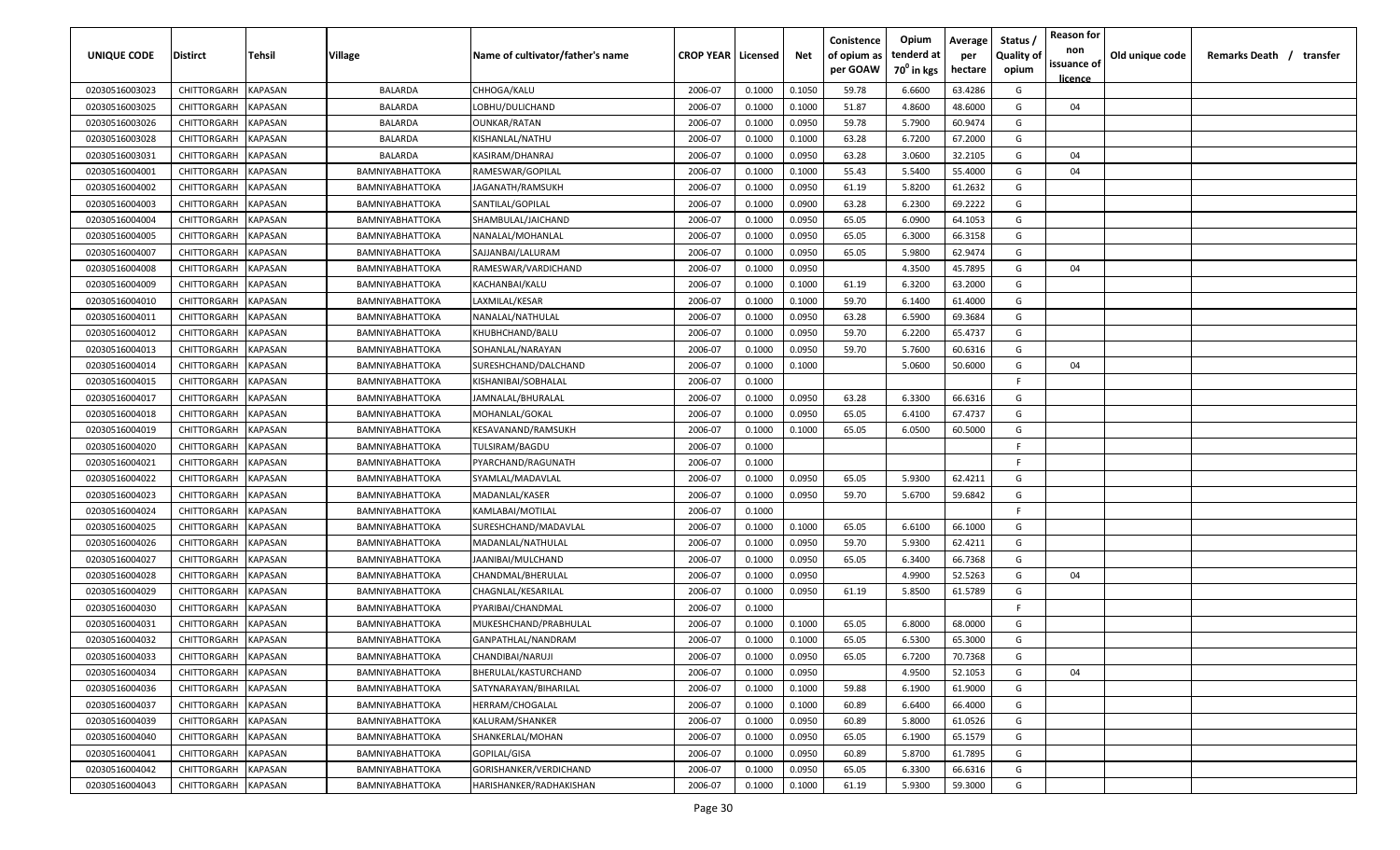| UNIQUE CODE    | <b>Distirct</b>     | Tehsil         | <b>Village</b>         | Name of cultivator/father's name | <b>CROP YEAR   Licensed</b> |        | Net    | Conistence<br>of opium as<br>per GOAW | Opium<br>tenderd at<br>70 <sup>0</sup> in kgs | Average<br>per<br>hectare | Status /<br><b>Quality of</b><br>opium | <b>Reason for</b><br>non<br>issuance of<br><u>licence</u> | Old unique code | Remarks Death / transfer |
|----------------|---------------------|----------------|------------------------|----------------------------------|-----------------------------|--------|--------|---------------------------------------|-----------------------------------------------|---------------------------|----------------------------------------|-----------------------------------------------------------|-----------------|--------------------------|
| 02030516004044 | CHITTORGARH         | <b>KAPASAN</b> | BAMNIYABHATTOKA        | MADANLAL/NANURAM                 | 2006-07                     | 0.1000 | 0.0950 | 53.95                                 | 5.2900                                        | 55.6842                   | G                                      | 04                                                        |                 |                          |
| 02030516004045 | CHITTORGARH         | <b>KAPASAN</b> | BAMNIYABHATTOKA        | JAMNALAL/AMBALAL                 | 2006-07                     | 0.1000 | 0.0950 | 53.43                                 | 5.0800                                        | 53.4737                   | G                                      | 04                                                        |                 |                          |
| 02030516004046 | CHITTORGARH         | <b>KAPASAN</b> | BAMNIYABHATTOKA        | SATYNARAYAN/SHANKERLAL           | 2006-07                     | 0.1000 |        |                                       |                                               |                           | E.                                     |                                                           |                 |                          |
| 02030516004047 | CHITTORGARH         | KAPASAN        | BAMNIYABHATTOKA        | PAROSATM/AMBALAL                 | 2006-07                     | 0.1000 | 0.0950 | 60.89                                 | 5.8300                                        | 61.3684                   | G                                      |                                                           |                 |                          |
| 02030516004048 | CHITTORGARH         | <b>KAPASAN</b> | BAMNIYABHATTOKA        | SOSERBAI/NARAYANLAL              | 2006-07                     | 0.1000 | 0.1000 |                                       | 0.5400                                        | 5.4000                    |                                        | 02                                                        |                 |                          |
| 02030516004050 | CHITTORGARH         | <b>KAPASAN</b> | BAMNIYABHATTOKA        | SOHANLAL/MODIRAM                 | 2006-07                     | 0.1000 | 0.0950 | 65.05                                 | 6.5000                                        | 68.4211                   | G                                      |                                                           |                 |                          |
| 02030516004053 | CHITTORGARH         | KAPASAN        | BAMNIYABHATTOKA        | DHARMCHAND/RAMLAL                | 2006-07                     | 0.1000 | 0.0500 | 60.89                                 | 3.0900                                        | 61.8000                   | G                                      |                                                           |                 |                          |
| 02030516004054 | CHITTORGARH         | <b>KAPASAN</b> | BAMNIYABHATTOKA        | MOHANLAL/SHANKERLAL              | 2006-07                     | 0.1000 | 0.0950 | 65.05                                 | 6.4100                                        | 67.4737                   | G                                      |                                                           |                 |                          |
| 02030516004057 | CHITTORGARH         | <b>KAPASAN</b> | <b>BAMNIYABHATTOKA</b> | NARAYANLAL/JVAHARMAL             | 2006-07                     | 0.1000 | 0.0950 | 64.34                                 | 6.2000                                        | 65.2632                   | G                                      |                                                           |                 |                          |
| 02030516004060 | CHITTORGARH         | <b>KAPASAN</b> | <b>BAMNIYABHATTOKA</b> | NARAYAN/CHATARBHUJ               | 2006-07                     | 0.1000 | 0.0950 | 64.34                                 | 6.0000                                        | 63.1579                   | G                                      |                                                           |                 |                          |
| 02030516004063 | CHITTORGARH         | <b>KAPASAN</b> | BAMNIYABHATTOKA        | KANHEYA/PRATAP                   | 2006-07                     | 0.1000 | 0.0950 | 61.07                                 | 6.3300                                        | 66.6316                   | G                                      |                                                           |                 |                          |
| 02030516004065 | CHITTORGARH         | KAPASAN        | BAMNIYABHATTOKA        | SHYAMLAL/CHATURBHUJ              | 2006-07                     | 0.1000 | 0.0900 | 53.95                                 | 4.9100                                        | 54.5556                   | G                                      | 04                                                        |                 |                          |
| 02030516004066 | CHITTORGARH         | KAPASAN        | BAMNIYABHATTOKA        | IITMAL/DEVILAL                   | 2006-07                     | 0.1000 | 0.0950 | 62.68                                 | 6.1000                                        | 64.2105                   | G                                      |                                                           |                 |                          |
| 02030516004068 | CHITTORGARH         | KAPASAN        | <b>BAMNIYABHATTOKA</b> | TARACHAND/PANNALAL               | 2006-07                     | 0.1000 | 0.0900 | 65.32                                 | 6.2700                                        | 69.6667                   | G                                      |                                                           |                 |                          |
| 02030516004069 | CHITTORGARH         | <b>KAPASAN</b> | BAMNIYABHATTOKA        | SHAMBHULAL/DUDA                  | 2006-07                     | 0.1000 | 0.0900 | 62.68                                 | 5.7300                                        | 63.6667                   | G                                      |                                                           |                 |                          |
| 02030516004070 | CHITTORGARH         | <b>KAPASAN</b> | BAMNIYABHATTOKA        | SURATRAM/KISHANLAL               | 2006-07                     | 0.1000 | 0.0950 | 65.22                                 | 6.0600                                        | 63.7895                   | G                                      |                                                           |                 |                          |
| 02030516004071 | CHITTORGARH         | <b>KAPASAN</b> | <b>BAMNIYABHATTOKA</b> | HARISINGH/VIJAYSINGH             | 2006-07                     | 0.1000 | 0.0950 | 61.19                                 | 5.8500                                        | 61.5789                   | G                                      |                                                           |                 |                          |
| 02030516004073 | CHITTORGARH         | <b>KAPASAN</b> | <b>BAMNIYABHATTOKA</b> | MANGILAL/NANURAM                 | 2006-07                     | 0.1000 | 0.0950 | 65.22                                 | 6.5300                                        | 68.7368                   | G                                      |                                                           |                 |                          |
| 02030516004074 | CHITTORGARH         | <b>KAPASAN</b> | <b>BAMNIYABHATTOKA</b> | RAMESHWAR/SOHAN                  | 2006-07                     | 0.1000 | 0.0950 | 65.32                                 | 6.7200                                        | 70.7368                   | G                                      |                                                           |                 |                          |
| 02030516004078 | CHITTORGARH         | <b>KAPASAN</b> | BAMNIYABHATTOKA        | GOVINDRAM/RADAKISAN              | 2006-07                     | 0.1000 | 0.0950 | 62.68                                 | 5.9700                                        | 62.8421                   | G                                      |                                                           |                 |                          |
| 02030516004080 | CHITTORGARH         | <b>KAPASAN</b> | BAMNIYABHATTOKA        | BHAGIRATH/SHANKERLAL             | 2006-07                     | 0.1000 |        |                                       |                                               |                           | E                                      |                                                           |                 |                          |
| 02030516004081 | CHITTORGARH         | <b>KAPASAN</b> | BAMNIYABHATTOKA        | CHUNNILAL/LOBHCHAND              | 2006-07                     | 0.1000 | 0.0950 | 62.68                                 | 6.0800                                        | 64.0000                   | G                                      |                                                           |                 |                          |
| 02030516004084 | CHITTORGARH         | <b>KAPASAN</b> | BAMNIYABHATTOKA        | DINESHCHAND/JAYSKANKER           | 2006-07                     | 0.1000 | 0.0950 | 62.68                                 | 6.2100                                        | 65.3684                   | G                                      |                                                           |                 |                          |
| 02030516004087 | CHITTORGARH         | <b>KAPASAN</b> | BAMNIYABHATTOKA        | DEOBAI/PRAKASHCHAND              | 2006-07                     | 0.1000 | 0.0950 | 65.22                                 | 6.4000                                        | 67.3684                   | G                                      |                                                           |                 |                          |
| 02030516004089 | CHITTORGARH         | <b>KAPASAN</b> | <b>BAMNIYABHATTOKA</b> | SUBHADRAKUMARI/JAGDISH           | 2006-07                     | 0.1000 | 0.0950 | 55.43                                 | 5.3300                                        | 56.1053                   | G                                      |                                                           |                 |                          |
| 02030516004090 | CHITTORGARH         | <b>KAPASAN</b> | <b>BAMNIYABHATTOKA</b> | RAJENDRA / RAJMAL/NANA           | 2006-07                     | 0.1000 | 0.0950 | 65.12                                 | 6.5400                                        | 68.8421                   | G                                      |                                                           |                 |                          |
| 02030516004091 | CHITTORGARH         | <b>KAPASAN</b> | <b>BAMNIYABHATTOKA</b> | BHAGWATILAL/GOPILAL              | 2006-07                     | 0.1000 | 0.0950 | 49.58                                 | 4.7800                                        | 50.3158                   | G                                      | 04                                                        |                 |                          |
| 02030516004093 | CHITTORGARH         | <b>KAPASAN</b> | BAMNIYABHATTOKA        | SHANKER/DALU                     | 2006-07                     | 0.1000 | 0.0950 | 65.22                                 | 6.4500                                        | 67.8947                   | G                                      |                                                           |                 |                          |
| 02030516004094 | CHITTORGARH         | <b>KAPASAN</b> | BAMNIYABHATTOKA        | IITMAL/DALU                      | 2006-07                     | 0.1000 | 0.1000 |                                       | 3.3990                                        | 33.9900                   |                                        | 02                                                        |                 |                          |
| 02030516004097 | CHITTORGARH         | <b>KAPASAN</b> | BAMNIYABHATTOKA        | SHAMBHULAL/CHANDMAL              | 2006-07                     | 0.1000 | 0.0950 | 65.22                                 | 6.1900                                        | 65.1579                   | G                                      |                                                           |                 |                          |
| 02030516004098 | CHITTORGARH         | KAPASAN        | BAMNIYABHATTOKA        | RAMCHANDER/SHANKER               | 2006-07                     | 0.1000 | 0.0950 | 65.32                                 | 6.3000                                        | 66.3158                   | G                                      |                                                           |                 |                          |
| 02030516004103 | CHITTORGARH         | KAPASAN        | BAMNIYABHATTOKA        | RAMESHWAR/JITMAL                 | 2006-07                     | 0.1000 | 0.0950 | 62.68                                 | 6.1100                                        | 64.3158                   | G                                      |                                                           |                 |                          |
| 02030516004104 | CHITTORGARH         | <b>KAPASAN</b> | BAMNIYABHATTOKA        | SHYAMLAL/MOHANLAL                | 2006-07                     | 0.1000 | 0.1000 | 61.19                                 | 6.3500                                        | 63.5000                   | G                                      |                                                           |                 |                          |
| 02030516004105 | CHITTORGARH         | <b>KAPASAN</b> | BAMNIYABHATTOKA        | BANSILAL/KISANLAL                | 2006-07                     | 0.1000 |        |                                       |                                               |                           | F.                                     |                                                           |                 |                          |
| 02030516004106 | <b>CHITTORGARH</b>  | <b>KAPASAN</b> | BAMNIYABHATTOKA        | SIVLAL/GOPILAL                   | 2006-07                     | 0.1000 | 0.0950 | 65.22                                 | 6.3100                                        | 66.4211                   | G                                      |                                                           |                 |                          |
| 02030516004107 | CHITTORGARH KAPASAN |                | <b>BAMNIYABHATTOKA</b> | MADANLAL/LAXMILAL                | 2006-07                     | 0.1000 | 0.0950 | 61.19                                 | 5.8900                                        | 62.0000                   | G                                      |                                                           |                 |                          |
| 02030516004108 | CHITTORGARH         | <b>KAPASAN</b> | BAMNIYABHATTOKA        | BAGDULAL/MADHOLAL                | 2006-07                     | 0.1000 | 0.1000 | 61.19                                 | 6.4000                                        | 64.0000                   | G                                      |                                                           |                 |                          |
| 02030516004109 | CHITTORGARH         | <b>KAPASAN</b> | BAMNIYABHATTOKA        | BADRILAL/GOKAL                   | 2006-07                     | 0.1000 | 0.1050 | 61.19                                 | 6.6700                                        | 63.5238                   | G                                      |                                                           |                 |                          |
| 02030516004110 | CHITTORGARH         | <b>KAPASAN</b> | BAMNIYABHATTOKA        | MOHANLAL/BAGDULAL                | 2006-07                     | 0.1000 | 0.0950 | 65.05                                 | 6.8000                                        | 71.5789                   | G                                      |                                                           |                 |                          |
| 02030516004111 | CHITTORGARH         | <b>KAPASAN</b> | BAMNIYABHATTOKA        | RADHAKISHAN/BHURALAL             | 2006-07                     | 0.1000 | 0.1000 | 65.22                                 | 6.2500                                        | 62.5000                   | G                                      |                                                           |                 |                          |
| 02030516004112 | CHITTORGARH         | <b>KAPASAN</b> | BAMNIYABHATTOKA        | DHAMERCHAD/CHOGALAL              | 2006-07                     | 0.1000 | 0.1000 | 53.95                                 | 5.7500                                        | 57.5000                   | G                                      | 05                                                        |                 |                          |
| 02030516004114 | CHITTORGARH         | <b>KAPASAN</b> | BAMNIYABHATTOKA        | PRAHLAD/LAXMILAL                 | 2006-07                     | 0.1000 | 0.0950 | 61.19                                 | 6.0000                                        | 63.1579                   | G                                      |                                                           |                 |                          |
| 02030516004116 | <b>CHITTORGARH</b>  | <b>KAPASAN</b> | BAMNIYABHATTOKA        | DILIPKUMAR/AXAYCHAND             | 2006-07                     | 0.1000 | 0.0950 | 65.22                                 | 5.9700                                        | 62.8421                   | G                                      |                                                           |                 |                          |
| 02030516004117 | CHITTORGARH KAPASAN |                | BAMNIYABHATTOKA        | LAXMILAL/SHANKERLAL              | 2006-07                     | 0.1000 | 0.0950 | 62.68                                 | 6.4900                                        | 68.3158                   | G                                      |                                                           |                 |                          |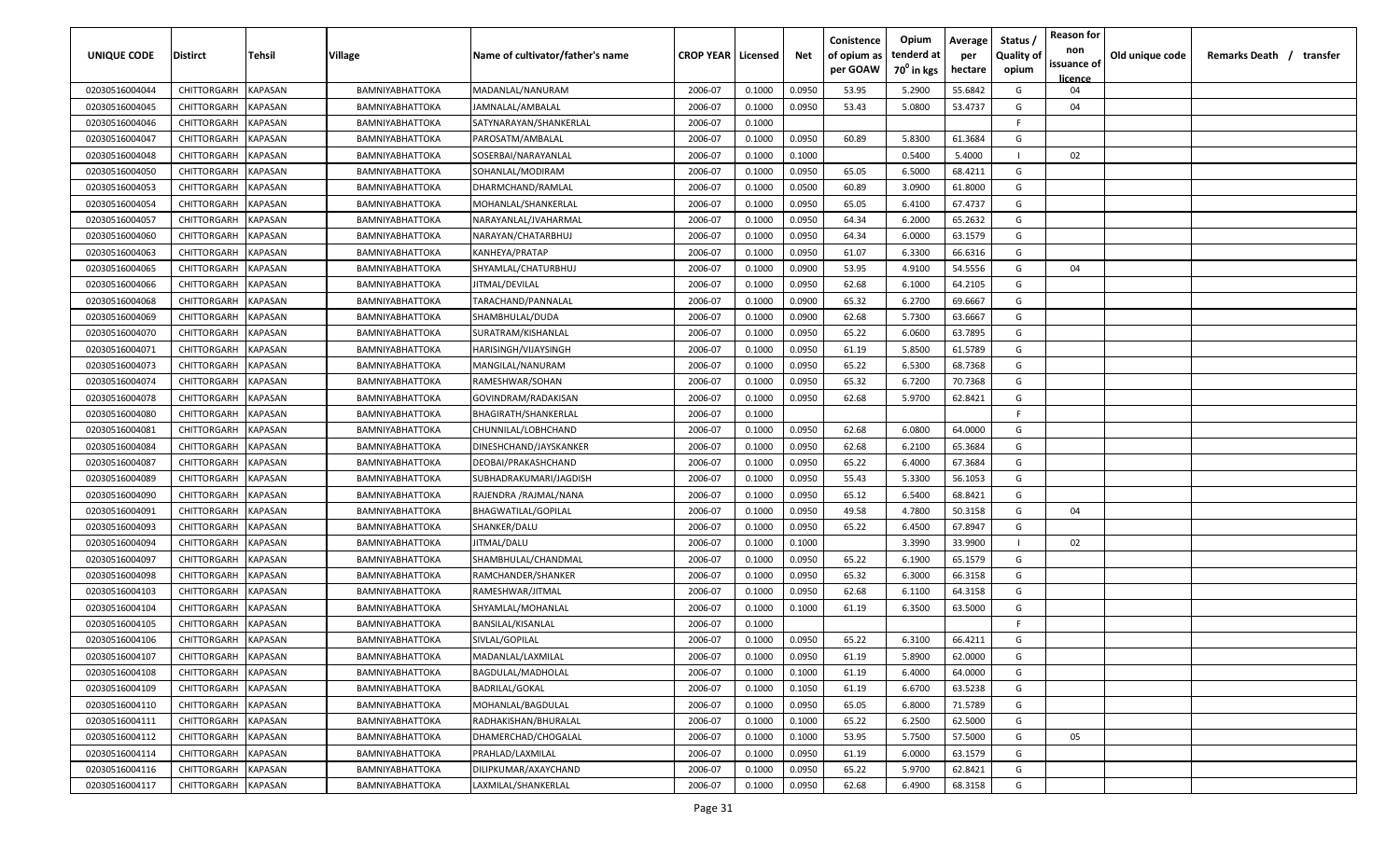| UNIQUE CODE    | <b>Distirct</b>     | Tehsil         | Village                | Name of cultivator/father's name | <b>CROP YEAR Licensed</b> |        | Net    | Conistence<br>of opium as<br>per GOAW | Opium<br>tenderd at<br>70 <sup>0</sup> in kgs | Average<br>per<br>hectare | Status /<br><b>Quality of</b><br>opium | <b>Reason for</b><br>non<br>issuance of<br><u>licence</u> | Old unique code | Remarks Death /<br>transfer |
|----------------|---------------------|----------------|------------------------|----------------------------------|---------------------------|--------|--------|---------------------------------------|-----------------------------------------------|---------------------------|----------------------------------------|-----------------------------------------------------------|-----------------|-----------------------------|
| 02030516004118 | CHITTORGARH         | <b>KAPASAN</b> | <b>BAMNIYABHATTOKA</b> | SHIVNARAIN/SHANKERLAL            | 2006-07                   | 0.1000 | 0.1000 | 61.19                                 | 6.1300                                        | 61.3000                   | G                                      |                                                           |                 |                             |
| 02030516004119 | CHITTORGARH         | <b>KAPASAN</b> | BAMNIYABHATTOKA        | BHERULAL/SHANKERLAL              | 2006-07                   | 0.1000 | 0.0950 | 61.19                                 | 6.0600                                        | 63.7895                   | G                                      |                                                           |                 |                             |
| 02030516004120 | CHITTORGARH         | <b>KAPASAN</b> | BAMNIYABHATTOKA        | SURATRAM/NANDRAM                 | 2006-07                   | 0.1000 | 0.0950 | 61.19                                 | 6.4200                                        | 67.5789                   | G                                      |                                                           |                 |                             |
| 02030516004125 | CHITTORGARH         | KAPASAN        | BAMNIYABHATTOKA        | BABULAL/GORILAL                  | 2006-07                   | 0.1000 |        |                                       |                                               |                           | E.                                     |                                                           |                 |                             |
| 02030516004126 | CHITTORGARH         | <b>KAPASAN</b> | BAMNIYABHATTOKA        | SRILAL/MADHOLAL                  | 2006-07                   | 0.1000 | 0.0950 | 61.19                                 | 5.9700                                        | 62.8421                   | G                                      |                                                           |                 |                             |
| 02030516004127 | CHITTORGARH         | <b>KAPASAN</b> | BAMNIYABHATTOKA        | LAXMINARAYAN/MADHOLAL            | 2006-07                   | 0.1000 | 0.1000 | 65.22                                 | 6.4900                                        | 64.9000                   | G                                      |                                                           |                 |                             |
| 02030516004129 | CHITTORGARH         | <b>KAPASAN</b> | <b>BAMNIYABHATTOKA</b> | RADAKISAN/MODIRAM                | 2006-07                   | 0.1000 | 0.0950 | 62.68                                 | 6.2500                                        | 65.7895                   | G                                      |                                                           |                 |                             |
| 02030516004130 | CHITTORGARH         | <b>KAPASAN</b> | <b>BAMNIYABHATTOKA</b> | SHRILAL/KISANLAL                 | 2006-07                   | 0.1000 | 0.0950 | 62.68                                 | 6.7900                                        | 71.4737                   | G                                      |                                                           |                 |                             |
| 02030516004131 | CHITTORGARH         | <b>KAPASAN</b> | <b>BAMNIYABHATTOKA</b> | HEMRAJ/KISANLAL                  | 2006-07                   | 0.1000 |        |                                       |                                               |                           | F.                                     |                                                           |                 |                             |
| 02030516004132 | CHITTORGARH         | <b>KAPASAN</b> | <b>BAMNIYABHATTOKA</b> | JAGNNATH/KISANLAL                | 2006-07                   | 0.1000 | 0.0900 | 61.19                                 | 5.6400                                        | 62.6667                   | G                                      |                                                           |                 |                             |
| 02030516004135 | CHITTORGARH         | <b>KAPASAN</b> | <b>BAMNIYABHATTOKA</b> | RATANLAL/RAGUNATH                | 2006-07                   | 0.1000 | 0.0950 | 65.32                                 | 7.0800                                        | 74.5263                   | G                                      |                                                           |                 |                             |
| 02030516004137 | CHITTORGARH         | KAPASAN        | BAMNIYABHATTOKA        | RADSHYAM/MODIRAM                 | 2006-07                   | 0.1000 | 0.0950 | 61.19                                 | 6.0100                                        | 63.2632                   | G                                      |                                                           |                 |                             |
| 02030516004138 | CHITTORGARH         | KAPASAN        | <b>BAMNIYABHATTOKA</b> | DEVILAL/HAJARI                   | 2006-07                   | 0.1000 | 0.0950 | 65.22                                 | 6.6100                                        | 69.5789                   | G                                      |                                                           |                 |                             |
| 02030516004140 | CHITTORGARH         | KAPASAN        | <b>BAMNIYABHATTOKA</b> | GOPIDAS/SOHANLAL                 | 2006-07                   | 0.1000 | 0.0950 | 61.19                                 | 6.0100                                        | 63.2632                   | G                                      |                                                           |                 |                             |
| 02030516004141 | CHITTORGARH         | <b>KAPASAN</b> | <b>BAMNIYABHATTOKA</b> | SITARAM/RADHAKISHAN              | 2006-07                   | 0.1000 | 0.0950 | 61.19                                 | 5.8800                                        | 61.8947                   | G                                      |                                                           |                 |                             |
| 02030516004143 | CHITTORGARH         | <b>KAPASAN</b> | BAMNIYABHATTOKA        | BHERULAL/KALURAM                 | 2006-07                   | 0.1000 | 0.1000 | 61.19                                 | 6.3000                                        | 63.0000                   | G                                      |                                                           |                 |                             |
| 02030516005002 | <b>CHITTORGARH</b>  | <b>KAPASAN</b> | BENIPURIYA             | OUNKARSINGH/MOBATSINGH           | 2006-07                   | 0.1000 | 0.1000 |                                       | 1.2400                                        | 12.4000                   | G                                      | 04                                                        |                 |                             |
| 02030516005003 | CHITTORGARH         | <b>KAPASAN</b> | <b>BENIPURIYA</b>      | GOVINDSINGH/DUGARSINGH           | 2006-07                   | 0.1000 | 0.0950 |                                       | 4.8900                                        | 51.4737                   | G                                      | 04                                                        |                 |                             |
| 02030516005004 | CHITTORGARH         | <b>KAPASAN</b> | <b>BENIPURIYA</b>      | SITARAM/PYARA                    | 2006-07                   | 0.1000 | 0.1000 |                                       | 4.3000                                        | 43.0000                   | G                                      | 04                                                        |                 |                             |
| 02030516005005 | CHITTORGARH         | <b>KAPASAN</b> | BENIPURIYA             | MOHANKAVAR/BAGTAVARSINGH         | 2006-07                   | 0.1000 | 0.1000 |                                       | 4.6700                                        | 46.7000                   | G                                      | 04                                                        |                 |                             |
| 02030516005007 | CHITTORGARH         | <b>KAPASAN</b> | BENIPURIYA             | SHANKERSINGH/RAMSINGH            | 2006-07                   | 0.1000 | 0.1050 |                                       | 3.1900                                        | 30.3810                   | G                                      | 04                                                        |                 |                             |
| 02030516005008 | CHITTORGARH         | <b>KAPASAN</b> | <b>BENIPURIYA</b>      | NATHU/PEMA                       | 2006-07                   | 0.1000 | 0.1000 | 57.05                                 | 5.7500                                        | 57.5000                   | G                                      |                                                           |                 | TRANSFER / NIMBAHEDAGORAJI  |
| 02030516005010 | CHITTORGARH         | <b>KAPASAN</b> | BENIPURIYA             | GISULAL/CHATARBHUJ               | 2006-07                   | 0.1000 | 0.1000 |                                       | 5.1900                                        | 51.9000                   | G                                      | 04                                                        |                 |                             |
| 02030516005011 | CHITTORGARH         | <b>KAPASAN</b> | BENIPURIYA             | CHANDKAVAR/MANOHARSINGH          | 2006-07                   | 0.1000 | 0.1050 |                                       | 4.5800                                        | 43.6190                   | G                                      | 04                                                        |                 |                             |
| 02030516006002 | CHITTORGARH         | <b>KAPASAN</b> | BANAKIAKHURD           | BHERU/BHURA                      | 2006-07                   | 0.1000 | 0.1000 | 65.22                                 | 6.4600                                        | 64.6000                   | G                                      |                                                           |                 |                             |
| 02030516006003 | CHITTORGARH         | <b>KAPASAN</b> | BANAKIAKHURD           | BHAGAWAN/JAICHAND                | 2006-07                   | 0.1000 |        |                                       |                                               |                           | E                                      |                                                           |                 |                             |
| 02030516006007 | CHITTORGARH         | <b>KAPASAN</b> | BANAKIAKHURD           | BANSILAL/RAMCHANDER              | 2006-07                   | 0.1000 | 0.0950 |                                       | 0.9300                                        | 9.7895                    |                                        | 02                                                        |                 |                             |
| 02030516006010 | CHITTORGARH         | <b>KAPASAN</b> | BANAKIAKHURD           | KAILASH/UDAILAL                  | 2006-07                   | 0.1000 |        |                                       |                                               |                           | F.                                     |                                                           |                 |                             |
| 02030516006011 | CHITTORGARH         | KAPASAN        | BANAKIAKHURD           | MANGILAL/KHEMA                   | 2006-07                   | 0.1000 |        |                                       |                                               |                           | E.                                     |                                                           |                 |                             |
| 02030516006016 | CHITTORGARH         | KAPASAN        | BANAKIAKHURD           | BHERULAL/FULCHAND                | 2006-07                   | 0.1000 |        |                                       |                                               |                           | E.                                     |                                                           |                 |                             |
| 02030516006020 | CHITTORGARH         | KAPASAN        | BANAKIAKHURD           | PANNA/NANDA                      | 2006-07                   | 0.1000 | 0.1000 | 65.22                                 | 6.7100                                        | 67.1000                   | G                                      |                                                           |                 |                             |
| 02030516006042 | CHITTORGARH         | KAPASAN        | BANAKIAKHURD           | RATANLAL/PARTHU                  | 2006-07                   | 0.1000 |        |                                       |                                               |                           | F.                                     |                                                           |                 |                             |
| 02030516006044 | CHITTORGARH         | <b>KAPASAN</b> | BANAKIAKHURD           | INDRASINGH/LALSINGH              | 2006-07                   | 0.1000 |        |                                       |                                               |                           | E.                                     |                                                           |                 |                             |
| 02030516006048 | CHITTORGARH         | <b>KAPASAN</b> | BANAKIAKHURD           | NANIBAI/BHAGAWAN                 | 2006-07                   | 0.1000 | 0.0100 | 65.32                                 | 0.6700                                        | 67.0000                   | G                                      |                                                           |                 |                             |
| 02030516006051 | <b>CHITTORGARH</b>  | <b>KAPASAN</b> | BANAKIAKHURD           | NATHU/JITTU                      | 2006-07                   | 0.1000 | 0.1000 | 61.19                                 | 6.3500                                        | 63.5000                   | G                                      |                                                           |                 |                             |
| 02030516009001 | CHITTORGARH KAPASAN |                | CHATURBHUJPURA         | BHIMA/HERLAL                     | 2006-07                   | 0.1000 | 0.1000 | 62.68                                 | 6.5700                                        | 65.7000                   | G                                      |                                                           |                 |                             |
| 02030516009003 | CHITTORGARH         | <b>KAPASAN</b> | CHATURBHUJPURA         | MOHANGIR/SHANKERGIR              | 2006-07                   | 0.1000 | 0.0950 | 55.80                                 | 2.4200                                        | 25.4737                   | G                                      | 04                                                        |                 |                             |
| 02030516009004 | CHITTORGARH         | <b>KAPASAN</b> | CHATURBHUJPURA         | PYARIBAI/LOBHA                   | 2006-07                   | 0.1000 | 0.0500 | 67.90                                 | 3.4300                                        | 68.6000                   | G                                      |                                                           |                 |                             |
| 02030516009005 | CHITTORGARH         | <b>KAPASAN</b> | CHATURBHUJPURA         | LEHRU/VARDA                      | 2006-07                   | 0.1000 | 0.1000 | 60.52                                 | 6.1200                                        | 61.2000                   | G                                      |                                                           |                 |                             |
| 02030516009006 | CHITTORGARH         | <b>KAPASAN</b> | CHATURBHUJPURA         | BHAGWAN/HARLAL                   | 2006-07                   | 0.1000 | 0.0900 | 60.52                                 | 5.7800                                        | 64.2222                   | G                                      |                                                           |                 |                             |
| 02030516009008 | <b>CHITTORGARH</b>  | <b>KAPASAN</b> | CHATURBHUJPURA         | SHANKER/HEERALAL                 | 2006-07                   | 0.1000 |        |                                       |                                               |                           | F.                                     |                                                           |                 |                             |
| 02030516009009 | CHITTORGARH         | <b>KAPASAN</b> | CHATURBHUJPURA         | PANNA/BHERA                      | 2006-07                   | 0.1000 | 0.0950 | 60.52                                 | 5.5400                                        | 58.3158                   | G                                      |                                                           |                 |                             |
| 02030516009012 | CHITTORGARH         | <b>KAPASAN</b> | CHATURBHUJPURA         | KESARBAI/AMERCHAND               | 2006-07                   | 0.1000 | 0.0950 | 60.52                                 | 5.8600                                        | 61.6842                   | G                                      |                                                           |                 |                             |
| 02030516009013 | CHITTORGARH         | <b>KAPASAN</b> | CHATURBHUJPURA         | TULSIRAM/OUNKAR                  | 2006-07                   | 0.1000 | 0.0950 | 60.52                                 | 6.0900                                        | 64.1053                   | G                                      |                                                           |                 |                             |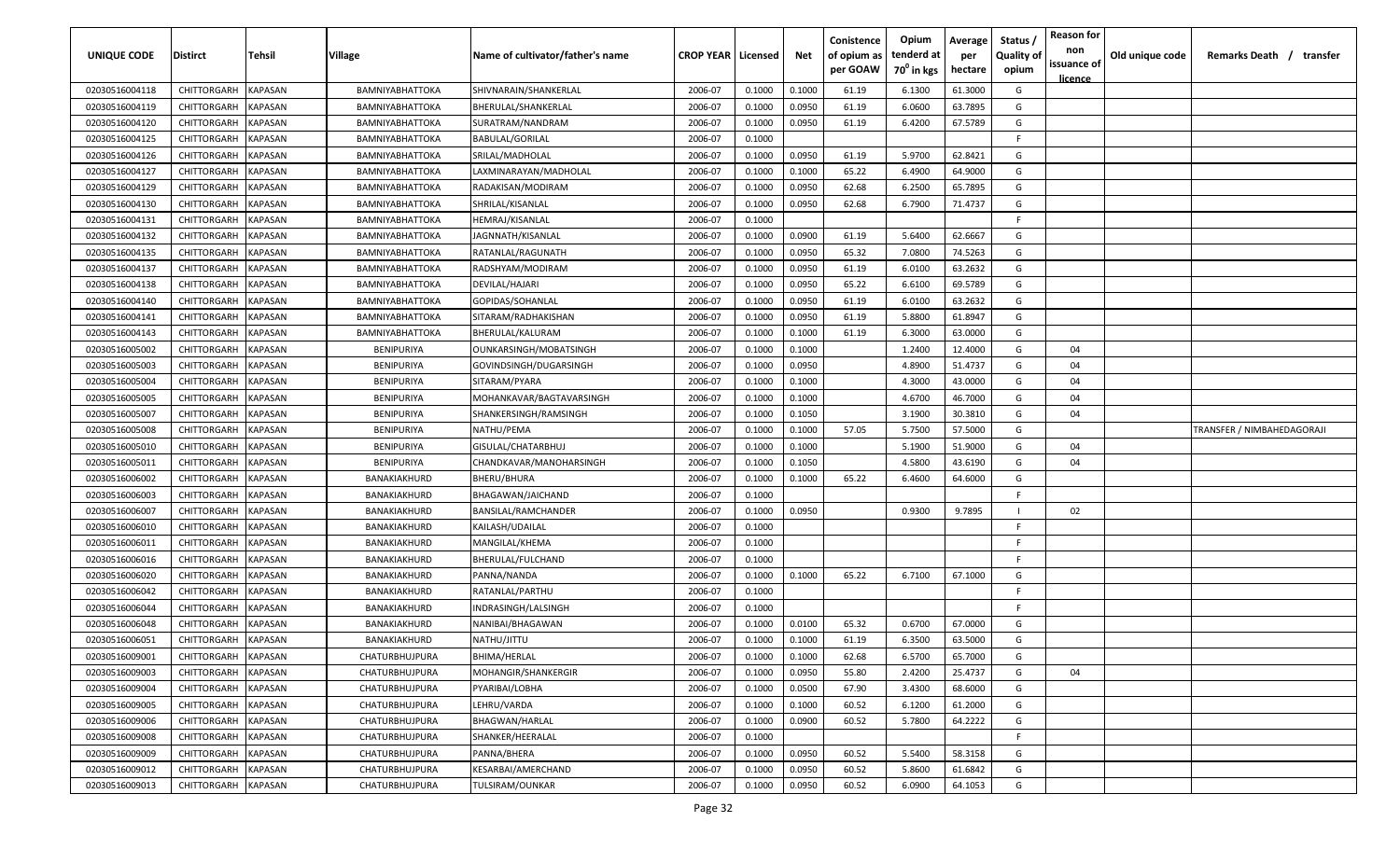| UNIQUE CODE    | <b>Distirct</b>     | Tehsil         | Village        | Name of cultivator/father's name | <b>CROP YEAR Licensed</b> |        | Net    | Conistence<br>of opium as<br>per GOAW | Opium<br>tenderd at<br>70 <sup>0</sup> in kgs | Average<br>per<br>hectare | Status /<br><b>Quality of</b><br>opium | <b>Reason for</b><br>non<br>issuance of<br><u>licence</u> | Old unique code | Remarks Death /<br>transfer |
|----------------|---------------------|----------------|----------------|----------------------------------|---------------------------|--------|--------|---------------------------------------|-----------------------------------------------|---------------------------|----------------------------------------|-----------------------------------------------------------|-----------------|-----------------------------|
| 02030516009015 | CHITTORGARH         | <b>KAPASAN</b> | CHATURBHUJPURA | NARAYAN/OUNKAR                   | 2006-07                   | 0.1000 | 0.1000 | 62.68                                 | 6.3800                                        | 63.8000                   | G                                      |                                                           |                 |                             |
| 02030516009017 | CHITTORGARH         | <b>KAPASAN</b> | CHATURBHUJPURA | SIVGIRI/OUNKARGIRI               | 2006-07                   | 0.1000 | 0.0950 | 55.80                                 | 5.4700                                        | 57.5789                   | G                                      |                                                           |                 |                             |
| 02030516009018 | CHITTORGARH         | <b>KAPASAN</b> | CHATURBHUJPURA | MURLIGIRI/GOPGIRI                | 2006-07                   | 0.1000 | 0.0950 | 57.35                                 | 5.5700                                        | 58.6316                   | G                                      |                                                           |                 |                             |
| 02030516009019 | CHITTORGARH         | KAPASAN        | CHATURBHUJPURA | PYARA/KALU                       | 2006-07                   | 0.1000 | 0.1000 | 60.52                                 | 5.8000                                        | 58.0000                   | G                                      |                                                           |                 |                             |
| 02030516009020 | CHITTORGARH         | <b>KAPASAN</b> | CHATURBHUJPURA | RAMEWAR/LOBHCHAND                | 2006-07                   | 0.1000 | 0.1000 | 62.68                                 | 6.3600                                        | 63.6000                   | G                                      |                                                           |                 |                             |
| 02030516009021 | CHITTORGARH         | <b>KAPASAN</b> | CHATURBHUJPURA | NANURAM/TOLU                     | 2006-07                   | 0.1000 | 0.1000 | 53.95                                 | 5.4700                                        | 54.7000                   | G                                      | 04                                                        |                 |                             |
| 02030516009022 | CHITTORGARH         | <b>KAPASAN</b> | CHATURBHUJPURA | BHAGWAN/UDAIRAM                  | 2006-07                   | 0.1000 | 0.1000 | 57.35                                 | 5.6100                                        | 56.1000                   | G                                      |                                                           |                 |                             |
| 02030516009023 | CHITTORGARH         | <b>KAPASAN</b> | CHATURBHUJPURA | NATHU/BHURA                      | 2006-07                   | 0.1000 | 0.0950 | 60.52                                 | 5.7500                                        | 60.5263                   | G                                      |                                                           |                 |                             |
| 02030516009024 | CHITTORGARH         | <b>KAPASAN</b> | CHATURBHUJPURA | HASU/BHURA                       | 2006-07                   | 0.1000 | 0.0950 | 62.68                                 | 5.8900                                        | 62.0000                   |                                        | 02                                                        |                 |                             |
| 02030516009027 | CHITTORGARH         | <b>KAPASAN</b> | CHATURBHUJPURA | PYARIBAI/SOLA                    | 2006-07                   | 0.1000 | 0.1000 | 60.52                                 | 5.6600                                        | 56.6000                   | G                                      |                                                           |                 |                             |
| 02030516009028 | CHITTORGARH         | <b>KAPASAN</b> | CHATURBHUJPURA | MAHADEV/NARAYAN                  | 2006-07                   | 0.1000 | 0.1000 | 55.80                                 | 5.6500                                        | 56.5000                   | G                                      |                                                           |                 |                             |
| 02030516009032 | CHITTORGARH         | KAPASAN        | CHATURBHUJPURA | HANSU/VARDA                      | 2006-07                   | 0.1000 | 0.1000 | 60.52                                 | 6.2100                                        | 62.1000                   | G                                      |                                                           |                 |                             |
| 02030516009034 | CHITTORGARH         | KAPASAN        | CHATURBHUJPURA | DEVBAI/KALURAM                   | 2006-07                   | 0.1000 | 0.0950 | 55.80                                 | 5.7600                                        | 60.6316                   | G                                      |                                                           |                 |                             |
| 02030516009035 | CHITTORGARH         | KAPASAN        | CHATURBHUJPURA | ONKARGIR/SHANKARGIR              | 2006-07                   | 0.1000 | 0.0950 | 60.52                                 | 5.9000                                        | 62.1053                   | G                                      |                                                           |                 |                             |
| 02030516009038 | CHITTORGARH         | <b>KAPASAN</b> | CHATURBHUJPURA | PARTHULAL/GANESH                 | 2006-07                   | 0.1000 | 0.1050 | 60.52                                 | 6.0800                                        | 57.9048                   | G                                      |                                                           |                 |                             |
| 02030516009039 | CHITTORGARH         | <b>KAPASAN</b> | CHATURBHUJPURA | TEJRAM/GANGARAM                  | 2006-07                   | 0.1000 | 0.1000 | 62.68                                 | 6.3700                                        | 63.7000                   | G                                      |                                                           |                 |                             |
| 02030516009040 | CHITTORGARH         | <b>KAPASAN</b> | CHATURBHUJPURA | SOBHA/KESU                       | 2006-07                   | 0.1000 | 0.1000 | 57.35                                 | 5.9800                                        | 59.8000                   | G                                      |                                                           |                 |                             |
| 02030516009048 | CHITTORGARH         | <b>KAPASAN</b> | CHATURBHUJPURA | BHERU/JAYCHAND                   | 2006-07                   | 0.1000 | 0.0950 | 57.35                                 | 5.4300                                        | 57.1579                   | G                                      |                                                           |                 |                             |
| 02030516009050 | CHITTORGARH         | <b>KAPASAN</b> | CHATURBHUJPURA | KANKUBAI/HEEMA                   | 2006-07                   | 0.1000 | 0.0900 | 57.35                                 | 4.9500                                        | 55.0000                   | G                                      | 04                                                        |                 |                             |
| 02030516009051 | CHITTORGARH         | <b>KAPASAN</b> | CHATURBHUJPURA | SAYARIBAI/RATANLAL               | 2006-07                   | 0.1000 | 0.0950 | 62.58                                 | 5.7100                                        | 60.1053                   | G                                      |                                                           |                 |                             |
| 02030516009055 | CHITTORGARH         | <b>KAPASAN</b> | CHATURBHUJPURA | LALU/RAMA                        | 2006-07                   | 0.1000 | 0.1000 | 60.52                                 | 5.7600                                        | 57.6000                   | G                                      |                                                           |                 |                             |
| 02030516009056 | CHITTORGARH         | <b>KAPASAN</b> | CHATURBHUJPURA | DAYARAM/GANGARAM                 | 2006-07                   | 0.1000 | 0.1000 |                                       | 4.4800                                        | 44.8000                   | G                                      | 04                                                        |                 |                             |
| 02030516009061 | CHITTORGARH         | <b>KAPASAN</b> | CHATURBHUJPURA | UDA/DEVA                         | 2006-07                   | 0.1000 | 0.1000 | 60.52                                 | 5.9300                                        | 59.3000                   | G                                      |                                                           |                 |                             |
| 02030516009063 | CHITTORGARH         | <b>KAPASAN</b> | CHATURBHUJPURA | SOHANLAL/BHERU                   | 2006-07                   | 0.1000 | 0.0950 | 57.35                                 | 5.4700                                        | 57.5789                   | G                                      |                                                           |                 |                             |
| 02030516009067 | CHITTORGARH         | <b>KAPASAN</b> | CHATURBHUJPURA | UDAIRAM/BHIMRAJ                  | 2006-07                   | 0.1000 | 0.0950 | 62.68                                 | 6.1600                                        | 64.8421                   | G                                      |                                                           |                 |                             |
| 02030516009068 | CHITTORGARH         | <b>KAPASAN</b> | CHATURBHUJPURA | KALU/GISA                        | 2006-07                   | 0.1000 | 0.1000 | 60.52                                 | 5.3700                                        | 53.7000                   | G                                      | 04                                                        |                 |                             |
| 02030516009069 | CHITTORGARH         | <b>KAPASAN</b> | CHATURBHUJPURA | UDAIRAM/JAYCHAND                 | 2006-07                   | 0.1000 | 0.1000 | 49.58                                 | 5.6200                                        | 56.2000                   | G                                      | 05                                                        |                 |                             |
| 02030516009071 | CHITTORGARH         | <b>KAPASAN</b> | CHATURBHUJPURA | BADRILAL/NARAYAN                 | 2006-07                   | 0.1000 | 0.1000 | 57.35                                 | 6.0200                                        | 60.2000                   | G                                      |                                                           |                 |                             |
| 02030516010006 | CHITTORGARH         | KAPASAN        | <b>CHHAPRI</b> | KESARBAI/PRATHU                  | 2006-07                   | 0.1000 | 0.1000 | 55.43                                 | 2.4800                                        | 24.8000                   | G                                      | 04                                                        |                 |                             |
| 02030516010009 | CHITTORGARH         | KAPASAN        | <b>CHHAPRI</b> | DEVBAI/JAGNATH                   | 2006-07                   | 0.1000 | 0.1000 | 55.43                                 | 5.3300                                        | 53.3000                   | G                                      | 04                                                        |                 |                             |
| 02030516010011 | CHITTORGARH         | KAPASAN        | <b>CHHAPRI</b> | NAGJIRAM/HAJARI                  | 2006-07                   | 0.1000 | 0.1000 | 67.90                                 | 6.2800                                        | 62.8000                   | G                                      |                                                           |                 |                             |
| 02030516010014 | CHITTORGARH         | KAPASAN        | <b>CHHAPRI</b> | MADHU/UDAIRAM                    | 2006-07                   | 0.1000 |        |                                       |                                               |                           | E.                                     |                                                           |                 |                             |
| 02030516010015 | CHITTORGARH         | <b>KAPASAN</b> | <b>CHHAPRI</b> | SHANKERLAL/PRATHVIRAJ            | 2006-07                   | 0.1000 | 0.1000 | 53.13                                 | 3.0600                                        | 30.6000                   | G                                      | 04                                                        |                 |                             |
| 02030516010018 | CHITTORGARH         | <b>KAPASAN</b> | <b>CHHAPRI</b> | CHHOGA/AMARCHAND                 | 2006-07                   | 0.1000 | 0.1000 | 59.70                                 | 5.7300                                        | 57.3000                   | G                                      |                                                           |                 |                             |
| 02030516010019 | <b>CHITTORGARH</b>  | <b>KAPASAN</b> | <b>CHHAPRI</b> | CHUNNILAL/AMARCHAND              | 2006-07                   | 0.1000 | 0.0950 | 55.43                                 | 5.3800                                        | 56.6316                   | G                                      |                                                           |                 |                             |
| 02030516010022 | CHITTORGARH KAPASAN |                | <b>CHHAPRI</b> | MAGNIRAM/AMARCHAND               | 2006-07                   | 0.1000 | 0.0900 | 55.43                                 | 5.0800                                        | 56.4444                   | G                                      |                                                           |                 |                             |
| 02030516010026 | CHITTORGARH         | <b>KAPASAN</b> | <b>CHHAPRI</b> | JAGNATH/PRATHVIRAJ               | 2006-07                   | 0.1000 | 0.1000 | 53.13                                 | 2.1000                                        | 21.0000                   | G                                      | 04                                                        |                 |                             |
| 02030516010031 | CHITTORGARH         | <b>KAPASAN</b> | <b>CHHAPRI</b> | BALURAM/BHURA                    | 2006-07                   | 0.1000 | 0.0950 | 49.58                                 | 3.2700                                        | 34.4211                   | G                                      | 04                                                        |                 |                             |
| 02030516010033 | CHITTORGARH         | <b>KAPASAN</b> | <b>CHHAPRI</b> | CHOGA/DALU                       | 2006-07                   | 0.1000 | 0.1000 | 55.43                                 | 2.2400                                        | 22.4000                   | G                                      | 04                                                        |                 |                             |
| 02030516010036 | CHITTORGARH         | <b>KAPASAN</b> | <b>CHHAPRI</b> | KISOR/DALICHAND                  | 2006-07                   | 0.1000 | 0.1000 | 55.43                                 | 5.4000                                        | 54.0000                   | G                                      | 04                                                        |                 |                             |
| 02030516010037 | CHITTORGARH         | <b>KAPASAN</b> | <b>CHHAPRI</b> | RAMCHANDER/NAVLA                 | 2006-07                   | 0.1000 |        |                                       |                                               |                           | F.                                     |                                                           | 02030516044003  | TRANSFER / NAME CHANGE      |
| 02030516010038 | CHITTORGARH         | <b>KAPASAN</b> | <b>CHHAPRI</b> | HASU/NARAYAN                     | 2006-07                   | 0.1000 |        |                                       |                                               |                           | F.                                     |                                                           | 02030516044002  | TRANSFER                    |
| 02030516010039 | CHITTORGARH         | <b>KAPASAN</b> | <b>CHHAPRI</b> | NATHU/SAMDU                      | 2006-07                   | 0.1000 |        |                                       |                                               |                           | E                                      |                                                           | 02030516044013  | TRANSFER                    |
| 02030516012001 | CHITTORGARH KAPASAN |                | СНОКНАКНЕDА    | KUKA/LALU                        | 2006-07                   | 0.1000 | 0.0950 | 61.19                                 | 5.9100                                        | 62.2105                   | G                                      |                                                           |                 |                             |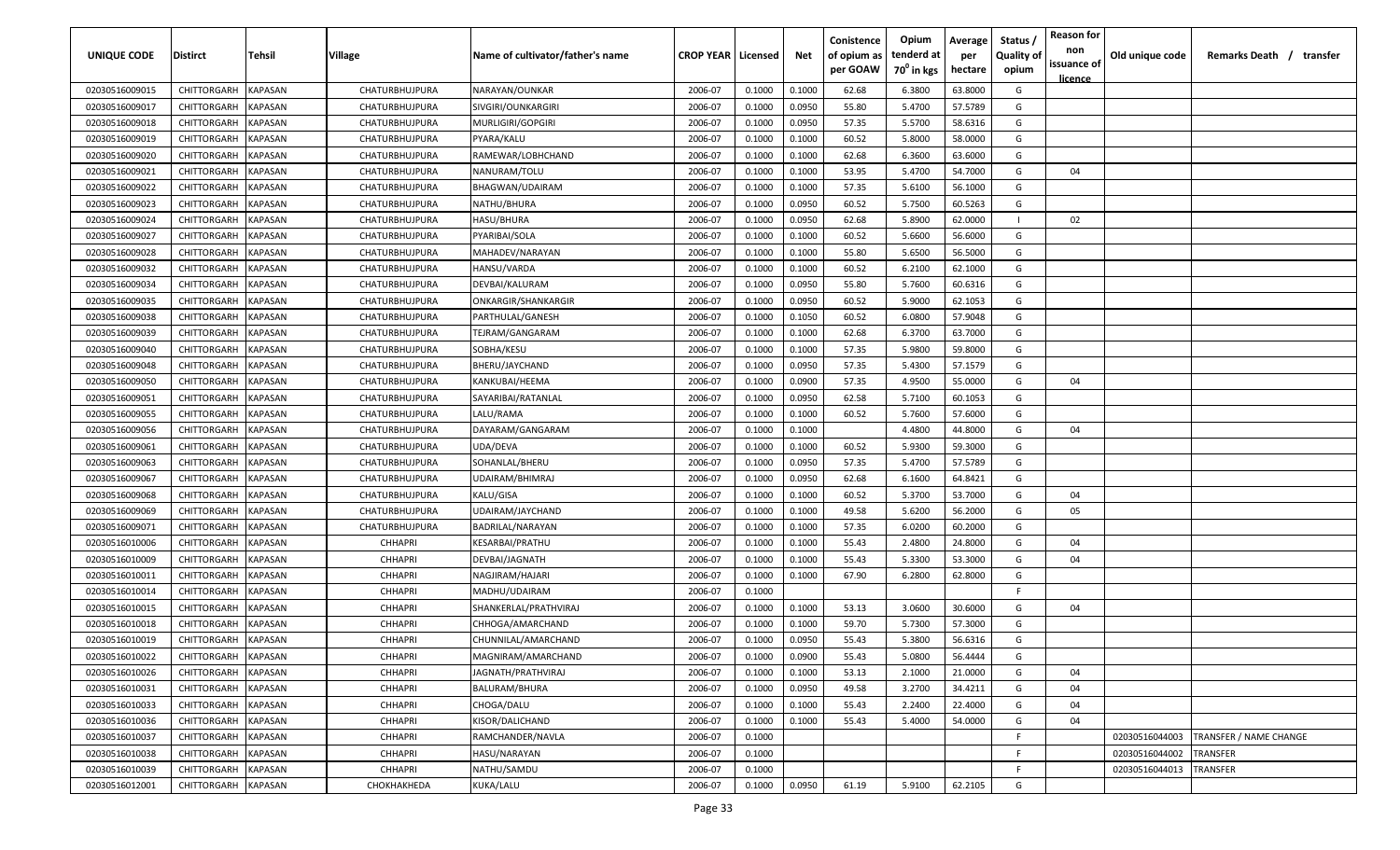| UNIQUE CODE    | <b>Distirct</b>     | Tehsil         | <b>Village</b> | Name of cultivator/father's name | <b>CROP YEAR   Licensed</b> |        | Net    | Conistence<br>of opium as<br>per GOAW | Opium<br>tenderd at<br>70 <sup>0</sup> in kgs | Average<br>per<br>hectare | Status /<br><b>Quality of</b><br>opium | <b>Reason for</b><br>non<br>issuance of<br><u>licence</u> | Old unique code | Remarks Death /<br>transfer   |
|----------------|---------------------|----------------|----------------|----------------------------------|-----------------------------|--------|--------|---------------------------------------|-----------------------------------------------|---------------------------|----------------------------------------|-----------------------------------------------------------|-----------------|-------------------------------|
| 02030516012002 | CHITTORGARH         | <b>KAPASAN</b> | СНОКНАКНЕDА    | KHUMA/MITTU                      | 2006-07                     | 0.1000 | 0.0950 | 61.19                                 | 5.7600                                        | 60.6316                   | G                                      |                                                           |                 |                               |
| 02030516012004 | CHITTORGARH         | <b>KAPASAN</b> | СНОКНАКНЕDА    | BHAGWANIBAI/JAYCHAND             | 2006-07                     | 0.1000 | 0.1000 | 56.50                                 | 5.5000                                        | 55.0000                   | G                                      | 04                                                        |                 |                               |
| 02030516012005 | CHITTORGARH         | KAPASAN        | СНОКНАКНЕDА    | MEHTABBAI/LOBHA                  | 2006-07                     | 0.1000 | 0.0950 | 56.14                                 | 5.6500                                        | 59.4737                   | G                                      |                                                           |                 |                               |
| 02030516012009 | CHITTORGARH         | KAPASAN        | СНОКНАКНЕDА    | KISANA/GISA                      | 2006-07                     | 0.1000 |        |                                       |                                               |                           | -F.                                    |                                                           |                 |                               |
| 02030516012010 | CHITTORGARH         | <b>KAPASAN</b> | СНОКНАКНЕDА    | MOHAN/KISHANA                    | 2006-07                     | 0.1000 |        |                                       |                                               |                           | F.                                     |                                                           |                 |                               |
| 02030516012013 | CHITTORGARH         | <b>KAPASAN</b> | СНОКНАКНЕDА    | JAMKUBAI/CHENA                   | 2006-07                     | 0.1000 | 0.0950 | 61.15                                 | 5.8500                                        | 61.5789                   | G                                      |                                                           |                 |                               |
| 02030516012015 | CHITTORGARH         | <b>KAPASAN</b> | СНОКНАКНЕDА    | NARAYANIBAI/MEGRAJ               | 2006-07                     | 0.1000 | 0.0950 | 53.95                                 | 5.3700                                        | 56.5263                   | G                                      | 05                                                        |                 |                               |
| 02030516012017 | CHITTORGARH         | KAPASAN        | СНОКНАКНЕРА    | KESIBAI/KISHANA                  | 2006-07                     | 0.1000 |        |                                       |                                               |                           | F.                                     |                                                           |                 |                               |
| 02030516012019 | CHITTORGARH         | <b>KAPASAN</b> | СНОКНАКНЕDА    | DHANNA/GANESH                    | 2006-07                     | 0.1000 | 0.0950 | 65.22                                 | 6.1400                                        | 64.6316                   | G                                      |                                                           |                 |                               |
| 02030516012027 | CHITTORGARH         | <b>KAPASAN</b> | СНОКНАКНЕDА    | BHERA/OUNKAR                     | 2006-07                     | 0.1000 | 0.1000 | 60.52                                 | 6.1600                                        | 61.6000                   | G                                      |                                                           |                 |                               |
| 02030516012029 | CHITTORGARH         | KAPASAN        | СНОКНАКНЕDА    | NATHULAL/CHAMNA                  | 2006-07                     | 0.1000 | 0.0950 | 63.36                                 | 5.8900                                        | 62.0000                   | G                                      |                                                           |                 |                               |
| 02030516012030 | CHITTORGARH         | KAPASAN        | СНОКНАКНЕDА    | DEVJI/LOBHCHAND                  | 2006-07                     | 0.1000 | 0.1000 | 53.95                                 | 5.3600                                        | 53.6000                   | G                                      | 04                                                        |                 |                               |
| 02030516012032 | CHITTORGARH         | <b>KAPASAN</b> | СНОКНАКНЕDА    | GOPAL/KALU                       | 2006-07                     | 0.1000 | 0.1000 | 53.95                                 | 5.3300                                        | 53.3000                   | G                                      | 04                                                        |                 |                               |
| 02030516012034 | CHITTORGARH         | <b>KAPASAN</b> | СНОКНАКНЕDА    | KASERBAI/GOKAL                   | 2006-07                     | 0.1000 | 0.0950 | 60.52                                 | 5.5100                                        | 58.0000                   | G                                      |                                                           |                 |                               |
| 02030516012035 | CHITTORGARH         | <b>KAPASAN</b> | СНОКНАКНЕDА    | KHUMA/PEEMA                      | 2006-07                     | 0.1000 | 0.1000 |                                       | 5.7800                                        | 57.8000                   |                                        | 02                                                        |                 |                               |
| 02030516012036 | CHITTORGARH         | <b>KAPASAN</b> | СНОКНАКНЕDА    | UDAIRAM/OUNKAR                   | 2006-07                     | 0.1000 | 0.0950 | 53.95                                 | 5.1300                                        | 54.0000                   | G                                      | 04                                                        |                 |                               |
| 02030516012040 | CHITTORGARH         | <b>KAPASAN</b> | СНОКНАКНЕДА    | PRATHU/MATHURA                   | 2006-07                     | 0.1000 | 0.0950 | 60.52                                 | 5.7000                                        | 60.0000                   | G                                      |                                                           |                 |                               |
| 02030516012041 | CHITTORGARH         | <b>KAPASAN</b> | СНОКНАКНЕДА    | DALU/VENIRAM                     | 2006-07                     | 0.1000 | 0.1000 | 50.53                                 | 5.0300                                        | 50.3000                   | G                                      | 04                                                        |                 |                               |
| 02030516012042 | CHITTORGARH         | <b>KAPASAN</b> | СНОКНАКНЕDА    | KALU/HEERA                       | 2006-07                     | 0.1000 | 0.1000 | 65.22                                 | 3.6600                                        | 36.6000                   | G                                      | 04                                                        |                 |                               |
| 02030516012044 | CHITTORGARH         | <b>KAPASAN</b> | СНОКНАКНЕDА    | ANCHIBAI/LAXMAN                  | 2006-07                     | 0.1000 |        |                                       |                                               |                           | -F.                                    |                                                           |                 |                               |
| 02030516013005 | CHITTORGARH         | <b>KAPASAN</b> | DAMAKHEDA      | PREMSHANKER/UDAIRAM              | 2006-07                     | 0.1000 | 0.1000 | 67.72                                 | 4.9900                                        | 49.9000                   | G                                      | 04                                                        |                 |                               |
| 02030516013008 | CHITTORGARH         | <b>KAPASAN</b> | DAMAKHEDA      | MADHU/TOLU                       | 2006-07                     | 0.1000 |        |                                       |                                               |                           | F.                                     |                                                           |                 | TRANSFER / RUPAKHEDI          |
| 02030516013010 | CHITTORGARH         | <b>KAPASAN</b> | DAMAKHEDA      | CHOGA/DALLA                      | 2006-07                     | 0.1000 | 0.0950 | 61.67                                 | 6.3600                                        | 66.9474                   | G                                      |                                                           |                 | TRANSFER / RUPAKHEDI          |
| 02030516013011 | CHITTORGARH         | <b>KAPASAN</b> | DAMAKHEDA      | RAMKUVRIBAI/HAJARI               | 2006-07                     | 0.1000 | 0.1000 | 57.05                                 | 5.7300                                        | 57.3000                   | G                                      |                                                           |                 | TRANSFER / DHAMANA            |
| 02030516013014 | CHITTORGARH         | <b>KAPASAN</b> | DAMAKHEDA      | MOHANIBAI/HANSRAJ                | 2006-07                     | 0.1000 | 0.1000 | 49.31                                 | 4.8800                                        | 48.8000                   | G                                      | 04                                                        |                 |                               |
| 02030516013016 | CHITTORGARH         | <b>KAPASAN</b> | DAMAKHEDA      | CHOGA/HAJARI                     | 2006-07                     | 0.1000 | 0.1050 | 57.05                                 | 5.5800                                        | 53.1429                   | G                                      | 04                                                        |                 |                               |
| 02030516013024 | CHITTORGARH         | KAPASAN        | DAMAKHEDA      | <b>BHAGWAN/PARTHU</b>            | 2006-07                     | 0.1000 |        |                                       |                                               |                           | F.                                     |                                                           | 02030516008007  | TRANSFER / TRANSFER / PAWTIYA |
| 02030516015001 | CHITTORGARH         | <b>KAPASAN</b> | DEVRIYA        | NANDLAL/KALU                     | 2006-07                     | 0.1000 | 0.1000 | 55.26                                 | 5.9900                                        | 59.9000                   | G                                      |                                                           |                 |                               |
| 02030516015003 | CHITTORGARH         | <b>KAPASAN</b> | DEVRIYA        | <b>BOTU/GOKAL</b>                | 2006-07                     | 0.1000 | 0.0950 | 62.24                                 | 6.3200                                        | 66.5263                   | G                                      |                                                           |                 |                               |
| 02030516015004 | CHITTORGARH         | KAPASAN        | DEVRIYA        | AMERCHAND/JITU                   | 2006-07                     | 0.1000 | 0.0950 | 55.26                                 | 5.3600                                        | 56.4211                   | G                                      |                                                           |                 |                               |
| 02030516015005 | <b>CHITTORGARH</b>  | KAPASAN        | DEVRIYA        | HERLAL/MAHADEV                   | 2006-07                     | 0.1000 | 0.0950 | 59.70                                 | 5.9100                                        | 62.2105                   | G                                      |                                                           |                 |                               |
| 02030516015007 | CHITTORGARH         | <b>KAPASAN</b> | DEVRIYA        | PYARIBAI/KISHNA                  | 2006-07                     | 0.1000 | 0.0950 | 55.26                                 | 5.4300                                        | 57.1579                   | G                                      |                                                           |                 |                               |
| 02030516015010 | CHITTORGARH         | KAPASAN        | <b>DEVRIYA</b> | BHERA/DOLA                       | 2006-07                     | 0.1000 | 0.1000 | 55.65                                 | 5.9600                                        | 59.6000                   | G                                      |                                                           |                 |                               |
| 02030516015012 | CHITTORGARH         | <b>KAPASAN</b> | DEVRIYA        | BHERULAL/HAJARILAL               | 2006-07                     | 0.1000 | 0.0950 | 53.13                                 | 5.2700                                        | 55.4737                   | G                                      | 04                                                        |                 |                               |
| 02030516015013 | CHITTORGARH KAPASAN |                | DEVRIYA        | JAGDISH/RAMA                     | 2006-07                     | 0.1000 | 0.0950 | 62.24                                 | 6.5100                                        | 68.5263                   | G                                      |                                                           |                 |                               |
| 02030516015015 | CHITTORGARH         | <b>KAPASAN</b> | DEVRIYA        | MADHO/BHERAJI                    | 2006-07                     | 0.1000 | 0.0950 | 59.70                                 | 5.8300                                        | 61.3684                   | G                                      |                                                           |                 |                               |
| 02030516015017 | CHITTORGARH         | <b>KAPASAN</b> | DEVRIYA        | MOHANLAL/HAJARI                  | 2006-07                     | 0.1000 | 0.0950 | 56.65                                 | 5.7300                                        | 60.3158                   | G                                      |                                                           |                 |                               |
| 02030516015018 | CHITTORGARH         | <b>KAPASAN</b> | DEVRIYA        | PANNA/JAWAHARMAL                 | 2006-07                     | 0.1000 | 0.1000 | 50.53                                 | 5.3200                                        | 53.2000                   | G                                      | 04                                                        |                 |                               |
| 02030516015019 | CHITTORGARH         | <b>KAPASAN</b> | DEVRIYA        | LAXMIBAI/MANGILAL                | 2006-07                     | 0.1000 | 0.0950 | 53.13                                 | 5.4300                                        | 57.1579                   | G                                      | 05                                                        |                 |                               |
| 02030516015020 | CHITTORGARH         | <b>KAPASAN</b> | DEVRIYA        | MANGILAL/BHIMA                   | 2006-07                     | 0.1000 | 0.1000 | 53.13                                 | 5.6200                                        | 56.2000                   | G                                      | 05                                                        |                 |                               |
| 02030516015022 | CHITTORGARH         | <b>KAPASAN</b> | DEVRIYA        | NARAYAN/BHERULAL                 | 2006-07                     | 0.1000 | 0.1000 | 53.13                                 | 5.3700                                        | 53.7000                   | G                                      | 04                                                        |                 |                               |
| 02030516015024 | CHITTORGARH         | <b>KAPASAN</b> | DEVRIYA        | DEVILAL/CHAMPA                   | 2006-07                     | 0.1000 | 0.0950 | 55.26                                 | 5.5700                                        | 58.6316                   | G                                      |                                                           |                 |                               |
| 02030516015025 | CHITTORGARH         | <b>KAPASAN</b> | DEVRIYA        | MADHULAL/JAWAHARMAL              | 2006-07                     | 0.1000 | 0.0950 | 50.53                                 | 5.0900                                        | 53.5789                   | G                                      | 04                                                        |                 |                               |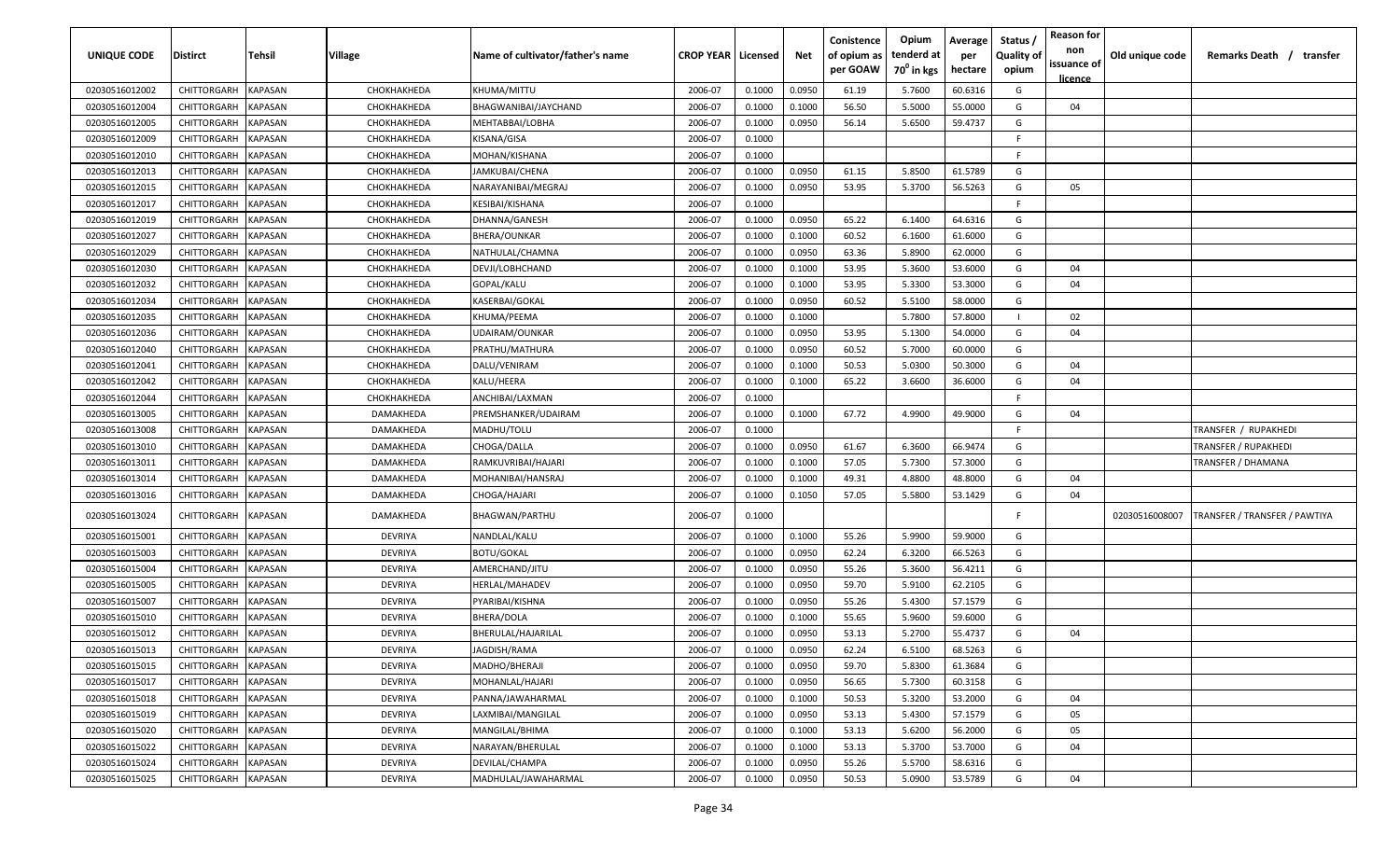| UNIQUE CODE                      | <b>Distirct</b>            | Tehsil                    | <b>Village</b>            | Name of cultivator/father's name  | <b>CROP YEAR   Licensed</b> |                  | Net              | Conistence<br>of opium as<br>per GOAW | Opium<br>tenderd at<br>70 <sup>0</sup> in kgs | Average<br>per<br>hectare | Status /<br><b>Quality of</b><br>opium | <b>Reason for</b><br>non<br>issuance of<br>licence | Old unique code | Remarks Death / transfer |
|----------------------------------|----------------------------|---------------------------|---------------------------|-----------------------------------|-----------------------------|------------------|------------------|---------------------------------------|-----------------------------------------------|---------------------------|----------------------------------------|----------------------------------------------------|-----------------|--------------------------|
| 02030516015027                   | CHITTORGARH                | KAPASAN                   | DEVRIYA                   | PRITHVIRAJ/GOKAL                  | 2006-07                     | 0.1000           | 0.0950           | 56.65                                 | 5.7700                                        | 60.7368                   | G                                      |                                                    |                 |                          |
| 02030516015029                   | CHITTORGARH                | KAPASAN                   | DEVRIYA                   | MITTHULAL/KISHOR                  | 2006-07                     | 0.1000           |                  |                                       |                                               |                           | F.                                     |                                                    |                 |                          |
| 02030516015030                   | CHITTORGARH                | KAPASAN                   | DEVRIYA                   | SOSARBAI/RAMCHANDRA               | 2006-07                     | 0.1000           | 0.1000           | 47.55                                 | 1.9100                                        | 19.1000                   | G                                      | 04                                                 |                 |                          |
| 02030516015031                   | CHITTORGARH                | KAPASAN                   | DEVRIYA                   | NARU/DHANNA                       | 2006-07                     | 0.1000           | 0.1000           | 56.65                                 | 6.0600                                        | 60.6000                   | G                                      |                                                    |                 |                          |
| 02030516015034                   | CHITTORGARH                | KAPASAN                   | DEVRIYA                   | BALURAM/UDAIRAM                   | 2006-07                     | 0.1000           |                  |                                       |                                               |                           | F.                                     |                                                    |                 |                          |
| 02030516015037                   | CHITTORGARH                | KAPASAN                   | DEVRIYA                   | GOKAL/KAJOD                       | 2006-07                     | 0.1000           | 0.0950           | 62.24                                 | 6.1800                                        | 65.0526                   | G                                      |                                                    |                 |                          |
| 02030516015038                   | CHITTORGARH                | KAPASAN                   | DEVRIYA                   | KISHANA/UDAIRAM                   | 2006-07                     | 0.1000           | 0.1000           | 55.26                                 | 5.5500                                        | 55.5000                   | G                                      | 04                                                 |                 |                          |
| 02030516015039                   | CHITTORGARH                | KAPASAN                   | <b>DEVRIYA</b>            | MITTULAL/NANDLAL                  | 2006-07                     | 0.1000           |                  |                                       |                                               |                           | E                                      |                                                    |                 |                          |
| 02030516015040                   | CHITTORGARH                | KAPASAN                   | DEVRIYA                   | BHERULAL/HAJARILAL CHORIYAVALA    | 2006-07                     | 0.1000           | 0.0950           | 62.24                                 | 6.3100                                        | 66.4211                   | G                                      |                                                    |                 |                          |
| 02030516015045                   | CHITTORGARH                | KAPASAN                   | DEVRIYA                   | BADRILAL/BANSILAL                 | 2006-07                     | 0.1000           | 0.0950           | 53.13                                 | 5.0900                                        | 53.5789                   | G                                      | 04                                                 |                 |                          |
| 02030516015046                   | CHITTORGARH                | KAPASAN                   | <b>DEVRIYA</b>            | IAMNALAL/LOBHCHAND                | 2006-07                     | 0.1000           | 0.0950           | 56.65                                 | 5.7400                                        | 60.4211                   | G                                      |                                                    |                 |                          |
| 02030516015048                   | CHITTORGARH                | KAPASAN                   | <b>DEVRIYA</b>            | MANGILAL/NARAIN                   | 2006-07                     | 0.1000           | 0.1000           | 59.70                                 | 6.3600                                        | 63.6000                   | G                                      |                                                    |                 |                          |
| 02030516015049                   | CHITTORGARH                | KAPASAN                   | DEVRIYA                   | SHYAMLAL/MANGIDAS                 | 2006-07                     | 0.1000           | 0.0950           | 55.26                                 | 5.3100                                        | 55.8947                   | G                                      | 04                                                 |                 |                          |
| 02030516015050                   | CHITTORGARH                | KAPASAN                   | DEVRIYA                   | RATANLAL/KISHOR                   | 2006-07                     | 0.1000           | 0.0950           | 59.70                                 | 5.9000                                        | 62.1053                   | G                                      |                                                    |                 |                          |
| 02030516015051                   | CHITTORGARH                | KAPASAN                   | DEVRIYA                   | UDAILAL/HARLAL                    | 2006-07                     | 0.1000           | 0.0950           | 62.24                                 | 6.2700                                        | 66.0000                   | G                                      |                                                    |                 |                          |
| 02030516015052                   | CHITTORGARH                | KAPASAN                   | DEVRIYA                   | GOPILAL/UDAILAL                   | 2006-07                     | 0.1000           | 0.0950           | 56.05                                 | 5.8300                                        | 61.3684                   | G                                      |                                                    |                 |                          |
| 02030516015053                   | CHITTORGARH                | KAPASAN                   | DEVRIYA                   | MOHANLAL/GOKAL                    | 2006-07                     | 0.1000           | 0.0950           | 59.70                                 | 6.1500                                        | 64.7368                   | G                                      |                                                    |                 |                          |
| 02030516015054                   | CHITTORGARH                | KAPASAN                   | DEVRIYA                   | JIVRAJ/LOBHCHAND                  | 2006-07                     | 0.1000           |                  |                                       |                                               |                           | F                                      |                                                    |                 |                          |
| 02030516015056                   | CHITTORGARH                | KAPASAN                   | DEVRIYA                   | MANGILAL/GOKAL                    | 2006-07                     | 0.1000           | 0.0950           | 59.70                                 | 5.9400                                        | 62.5263                   | G                                      |                                                    |                 |                          |
| 02030516015057                   | CHITTORGARH                | KAPASAN                   | <b>DEVRIYA</b>            | JITU/DEVJI                        | 2006-07                     | 0.1000           | 0.0950           | 53.13                                 | 5.3100                                        | 55.8947                   | G                                      | 04                                                 |                 |                          |
| 02030516015058                   | CHITTORGARH                | KAPASAN                   | DEVRIYA                   | RAMLAL/SAVAIRAM                   | 2006-07                     | 0.1000           | 0.0950           | 62.24                                 | 6.2700                                        | 66.0000                   | G                                      |                                                    |                 |                          |
| 02030516015059                   | CHITTORGARH                | KAPASAN                   | DEVRIYA                   | SHANKER/PEMA                      | 2006-07                     | 0.1000           | 0.1000           | 53.13                                 | 5.2200                                        | 52.2000                   | G                                      | 04                                                 |                 |                          |
| 02030516015060                   | CHITTORGARH                | KAPASAN                   | DEVRIYA                   | PANNA/BHERA                       | 2006-07                     | 0.1000           | 0.0950           | 59.70                                 | 5.8100                                        | 61.1579                   | G                                      |                                                    |                 |                          |
| 02030516015061                   | CHITTORGARH                | KAPASAN                   | <b>DEVRIYA</b>            | MADANLAL/CHATRU                   | 2006-07                     | 0.1000           | 0.1000           | 55.26                                 | 5.5600                                        | 55.6000                   | G                                      | 04                                                 |                 |                          |
| 02030516015062                   | CHITTORGARH                | KAPASAN                   | DEVRIYA                   | MAGNIRAM/JITU                     | 2006-07                     | 0.1000           | 0.1000           | 49.58                                 | 5.0300                                        | 50.3000                   | G                                      | 04                                                 |                 |                          |
| 02030516015063                   | CHITTORGARH                | KAPASAN                   | DEVRIYA                   | BHERULAL/UDAIRAM                  | 2006-07                     | 0.1000           | 0.0950           | 56.65                                 | 5.5700                                        | 58.6316                   | G                                      |                                                    |                 |                          |
| 02030516015064                   | CHITTORGARH                | KAPASAN                   | <b>DEVRIYA</b>            | MAGNIRAM/PRATU CHOTA              | 2006-07                     | 0.1000           | 0.0950           | 55.26                                 | 5.4800                                        | 57.6842                   | G                                      |                                                    |                 |                          |
| 02030516015065                   | CHITTORGARH                | KAPASAN                   | <b>DEVRIYA</b>            | BALURAM/ONKAR                     | 2006-07                     | 0.1000           | 0.0950           | 50.53                                 | 4.9900                                        | 52.5263                   | G                                      | 04                                                 |                 |                          |
| 02030516015068                   | CHITTORGARH                | KAPASAN                   | <b>DEVRIYA</b>            | BHERULAL/PANNALAL                 | 2006-07                     | 0.1000           | 0.1000           | 56.65                                 | 5.6100                                        | 56.1000                   | G                                      |                                                    |                 |                          |
| 02030516015071                   | CHITTORGARH                | KAPASAN                   | DEVRIYA                   | VENA/MAHDEV                       | 2006-07                     | 0.1000           | 0.0950           | 59.70                                 | 6.0000                                        | 63.1579                   | G                                      |                                                    |                 |                          |
| 02030516016003                   | CHITTORGARH                | KAPASAN                   | DHAMANA                   | BHAGWANLAL/DALICHAND              | 2006-07                     | 0.1000           | 0.1000           | 60.52                                 | 5.8500                                        | 58.5000                   | G                                      |                                                    |                 |                          |
| 02030516016009                   | CHITTORGARH                | KAPASAN                   | DHAMANA                   | SHANKER/PRATVIRAJ                 | 2006-07                     | 0.1000           | 0.1000           | 60.52                                 | 5.4500                                        | 54.5000                   | G                                      | 04                                                 |                 |                          |
| 02030516016010                   | CHITTORGARH                | KAPASAN                   | DHAMANA                   | GULABIBAI/GANGARAM                | 2006-07                     | 0.1000           | 0.1000           | 65.22                                 | 6.5500                                        | 65.5000                   | G                                      |                                                    |                 |                          |
| 02030516016011                   | CHITTORGARH                | KAPASAN                   | DHAMANA                   | VENIRAM/RATANLAL                  | 2006-07                     | 0.1000           | 0.0500           | 65.22                                 | 3.4600                                        | 69.2000                   | G                                      |                                                    |                 |                          |
| 02030516016014                   | CHITTORGARH                | KAPASAN                   | DHAMANA                   | NATHULAL/RAMLAL                   | 2006-07                     | 0.1000           | 0.1000<br>0.0950 | 30.29<br>65.32                        | 1.4400                                        | 14.4000<br>68.5263        |                                        | 02                                                 |                 |                          |
| 02030516016016                   | CHITTORGARH                | <b>KAPASAN</b>            | DHAMANA                   | BHURALAL/MAGNIRAM                 | 2006-07                     | 0.1000           |                  |                                       | 6.5100                                        |                           | G<br>F.                                |                                                    |                 |                          |
| 02030516016018                   | CHITTORGARH                | KAPASAN<br><b>KAPASAN</b> | <b>DHAMANA</b><br>DHAMANA | MHADEV/DHANNA<br>JITEMAL/SURAJMAL | 2006-07<br>2006-07          | 0.1000           | 0.0950           | 60.52                                 | 6.2400                                        |                           | G                                      |                                                    |                 |                          |
| 02030516016019<br>02030516016021 | CHITTORGARH<br>CHITTORGARH | KAPASAN                   | DHAMANA                   | LOBHA/MOHAN                       | 2006-07                     | 0.1000<br>0.1000 | 0.0950           | 65.22                                 | 6.4100                                        | 65.6842<br>67.4737        | G                                      |                                                    |                 |                          |
| 02030516016022                   | CHITTORGARH                | KAPASAN                   | DHAMANA                   | GEHRILAL/AMERCHAND                | 2006-07                     | 0.1000           | 0.1000           | 60.52                                 | 6.5700                                        | 65.7000                   | G                                      |                                                    |                 |                          |
| 02030516016023                   | CHITTORGARH                | KAPASAN                   | DHAMANA                   | SHANKERLAL/MOTILAL                | 2006-07                     | 0.1000           | 0.0950           | 50.53                                 | 4.9700                                        | 52.3158                   | G                                      | 04                                                 |                 |                          |
| 02030516016024                   | CHITTORGARH                | KAPASAN                   | DHAMANA                   | KALU/KESURAM                      | 2006-07                     | 0.1000           | 0.1000           | 56.50                                 | 6.2800                                        | 62.8000                   | G                                      |                                                    |                 |                          |
| 02030516016025                   | CHITTORGARH                | KAPASAN                   | DHAMANA                   | DEVILAL/RAMLAL                    | 2006-07                     | 0.1000           | 0.0950           | 56.50                                 | 5.5500                                        | 58.4211                   | G                                      |                                                    |                 |                          |
| 02030516016028                   | CHITTORGARH                | KAPASAN                   | DHAMANA                   | MANGILAL/JITMAL                   | 2006-07                     | 0.1000           | 0.0950           | 64.08                                 | 6.7600                                        | 71.1579                   | G                                      |                                                    |                 |                          |
|                                  |                            |                           |                           |                                   |                             |                  |                  |                                       |                                               |                           |                                        |                                                    |                 |                          |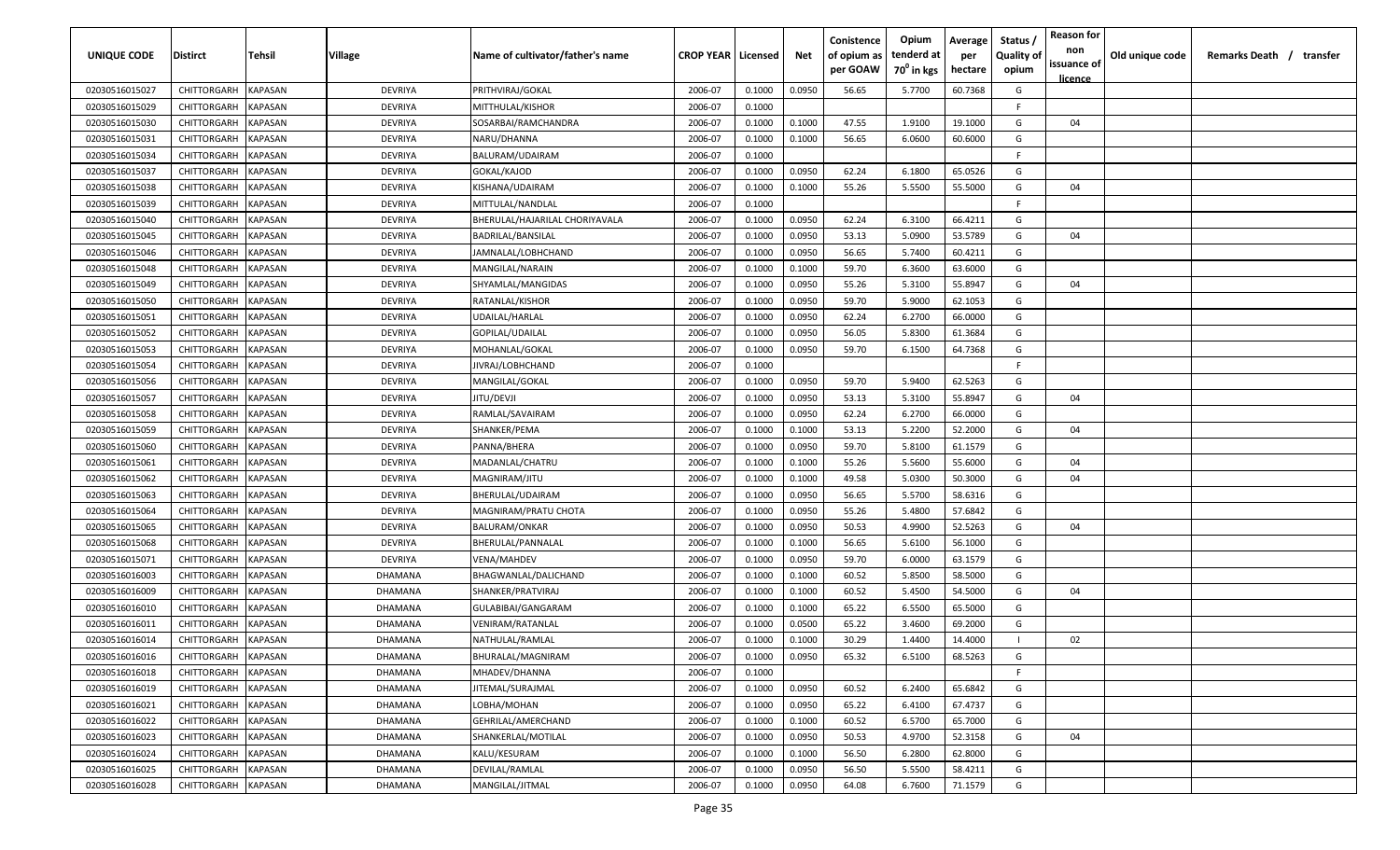| UNIQUE CODE    | <b>Distirct</b>     | Tehsil         | <b>Village</b>  | Name of cultivator/father's name | <b>CROP YEAR   Licensed</b> |        | Net    | Conistence<br>of opium as | Opium<br>tenderd at    | Average<br>per | Status /<br><b>Quality of</b> | <b>Reason for</b><br>non | Old unique code | Remarks Death /<br>transfer |
|----------------|---------------------|----------------|-----------------|----------------------------------|-----------------------------|--------|--------|---------------------------|------------------------|----------------|-------------------------------|--------------------------|-----------------|-----------------------------|
|                |                     |                |                 |                                  |                             |        |        | per GOAW                  | 70 <sup>0</sup> in kgs | hectare        | opium                         | issuance of              |                 |                             |
| 02030516016031 | CHITTORGARH         | <b>KAPASAN</b> | DHAMANA         | BHERULAL/RATTA                   | 2006-07                     | 0.1000 | 0.1000 | 50.53                     | 4.4800                 | 44.8000        | G                             | <u>licence</u><br>04     |                 |                             |
| 02030516016033 | CHITTORGARH         | <b>KAPASAN</b> | DHAMANA         | PYARIBAI/NARAIN                  | 2006-07                     | 0.1000 | 0.0950 | 60.52                     | 6.0000                 | 63.1579        | G                             |                          |                 |                             |
| 02030516016035 | CHITTORGARH         | KAPASAN        | DHAMANA         | MADANLAL/BANSILAL                | 2006-07                     | 0.1000 | 0.0950 | 56.80                     | 5.2400                 | 55.1579        | G                             | 04                       |                 |                             |
| 02030516016036 | CHITTORGARH         | <b>KAPASAN</b> | DHAMANA         | NARAYAN/NARU                     | 2006-07                     | 0.1000 | 0.0950 | 56.80                     | 4.8000                 | 50.5263        | G                             | 04                       |                 |                             |
| 02030516016039 | CHITTORGARH         | KAPASAN        | <b>DHAMANA</b>  | RAMLAL/KISOR                     | 2006-07                     | 0.1000 |        |                           |                        |                | -F                            |                          |                 |                             |
| 02030516016040 | CHITTORGARH         | <b>KAPASAN</b> | <b>DHAMANA</b>  | KASIRAM/HARLAL                   | 2006-07                     | 0.1000 | 0.1000 | 56.80                     | 5.8300                 | 58.3000        | G                             |                          |                 |                             |
| 02030516016044 | CHITTORGARH         | <b>KAPASAN</b> | <b>DHAMANA</b>  | MOHANLAL/HARLAL                  | 2006-07                     | 0.1000 | 0.1000 | 57.35                     | 5.7500                 | 57.5000        | G                             |                          |                 |                             |
| 02030516016045 | CHITTORGARH         | KAPASAN        | <b>DHAMANA</b>  | RAMKISAN/DHALCHAND               | 2006-07                     | 0.1000 | 0.0950 | 57.35                     | 5.5400                 | 58.3158        | G                             |                          |                 |                             |
| 02030516016046 | CHITTORGARH         | <b>KAPASAN</b> | <b>DHAMANA</b>  | MADHVLAL/GANGARAM                | 2006-07                     | 0.1000 | 0.1000 | 56.80                     | 5.4500                 | 54.5000        | G                             | 04                       |                 |                             |
| 02030516016047 | CHITTORGARH         | KAPASAN        | <b>DHAMANA</b>  | LHERIBAI/MAGNILAL                | 2006-07                     | 0.1000 |        |                           |                        |                | F.                            |                          |                 |                             |
| 02030516016049 | CHITTORGARH         | KAPASAN        | DHAMANA         | DHALCHAND/MOTILAL                | 2006-07                     | 0.1000 |        |                           |                        |                | F.                            |                          |                 |                             |
| 02030516016050 | CHITTORGARH         | <b>KAPASAN</b> | DHAMANA         | BADAMIBAI/CHAGNLAL               | 2006-07                     | 0.1000 |        |                           |                        |                | F.                            |                          |                 |                             |
| 02030516016053 | CHITTORGARH         | <b>KAPASAN</b> | <b>DHAMANA</b>  | CHUNNIBAI/DOLA                   | 2006-07                     | 0.1000 | 0.1000 | 56.80                     | 4.1400                 | 41.4000        | G                             | 04                       |                 |                             |
| 02030516016057 | CHITTORGARH         | <b>KAPASAN</b> | <b>DHAMANA</b>  | PRATAPIBAI/BHAGWAN               | 2006-07                     | 0.1000 | 0.0950 | 55.80                     | 5.5000                 | 57.8947        | G                             |                          |                 |                             |
| 02030516016058 | CHITTORGARH         | <b>KAPASAN</b> | DHAMANA         | RATANLAL/MANGILAL                | 2006-07                     | 0.1000 | 0.1000 | 53.95                     | 5.3000                 | 53.0000        | G                             | 04                       |                 |                             |
| 02030516016059 | CHITTORGARH         | <b>KAPASAN</b> | DHAMANA         | SIVNARAYAN/MAHADEV               | 2006-07                     | 0.1000 | 0.1000 | 60.52                     | 6.3800                 | 63.8000        | G                             |                          |                 |                             |
| 02030516016061 | CHITTORGARH         | <b>KAPASAN</b> | DHAMANA         | RAMKARAN/RAMCHANDRA              | 2006-07                     | 0.1000 |        |                           |                        |                | F.                            |                          |                 |                             |
| 02030516016064 | CHITTORGARH         | <b>KAPASAN</b> | DHAMANA         | UDAIRAM/PRATAP                   | 2006-07                     | 0.1000 | 0.1000 | 55.80                     | 5.8300                 | 58.3000        | G                             |                          |                 |                             |
| 02030516016067 | CHITTORGARH         | <b>KAPASAN</b> | DHAMANA         | SOHANLAL/NAGJIRAM                | 2006-07                     | 0.1000 | 0.0950 | 57.35                     | 5.5800                 | 58.7368        | G                             |                          |                 |                             |
| 02030516016077 | CHITTORGARH         | KAPASAN        | DHAMANA         | DHAPUBAI/SHANKERLAL              | 2006-07                     | 0.1000 |        |                           |                        |                | F.                            |                          |                 |                             |
| 02030516016079 | CHITTORGARH         | <b>KAPASAN</b> | DHAMANA         | MOHANLAL/JITU                    | 2006-07                     | 0.1000 | 0.1000 | 55.80                     | 5.5200                 | 55.2000        | G                             | 04                       |                 |                             |
| 02030516018003 | CHITTORGARH         | <b>KAPASAN</b> | GODIYANA        | SHANKARIBAI/MADHOLAL             | 2006-07                     | 0.1000 | 0.1000 | 67.90                     | 6.1100                 | 61.1000        | G                             |                          |                 |                             |
| 02030516018004 | CHITTORGARH         | <b>KAPASAN</b> | GODIYANA        | JITU/MEGHRAJ                     | 2006-07                     | 0.1000 | 0.1000 | 59.70                     | 6.3100                 | 63.1000        | G                             |                          |                 |                             |
| 02030516018006 | CHITTORGARH         | <b>KAPASAN</b> | GODIYANA        | GISIBAI/RAMLAL                   | 2006-07                     | 0.1000 | 0.0950 | 55.43                     | 5.5700                 | 58.6316        | G                             |                          |                 |                             |
| 02030516018008 | CHITTORGARH         | <b>KAPASAN</b> | GODIYANA        | LAKHEMA/UDA                      | 2006-07                     | 0.1000 | 0.1000 | 55.43                     | 5.6100                 | 56.1000        | G                             |                          |                 |                             |
| 02030516018010 | CHITTORGARH         | <b>KAPASAN</b> | <b>GODIYANA</b> | jitu/gopi                        | 2006-07                     | 0.1000 | 0.1000 | 53.13                     | 5.7700                 | 57.7000        | G                             | 05                       |                 |                             |
| 02030516018011 | CHITTORGARH         | <b>KAPASAN</b> | GODIYANA        | TOLIRAM/BHERULAL                 | 2006-07                     | 0.1000 |        |                           |                        |                | F.                            |                          |                 |                             |
| 02030516018012 | CHITTORGARH         | <b>KAPASAN</b> | GODIYANA        | LEHRU/CHAMPALAL                  | 2006-07                     | 0.1000 | 0.1000 | 55.43                     | 5.9700                 | 59.7000        | G                             |                          |                 |                             |
| 02030516018014 | CHITTORGARH         | <b>KAPASAN</b> | GODIYANA        | CHOGALAL/NATHU                   | 2006-07                     | 0.1000 | 0.1000 | 55.43                     | 6.0800                 | 60.8000        | G                             |                          |                 |                             |
| 02030516018015 | CHITTORGARH         | <b>KAPASAN</b> | GODIYANA        | MOHANLAL/UDIARAM                 | 2006-07                     | 0.1000 | 0.1000 | 65.05                     | 7.4300                 | 74.3000        | G                             |                          |                 |                             |
| 02030516018016 | CHITTORGARH         | <b>KAPASAN</b> | GODIYANA        | SOHALAL/UDAIRAM                  | 2006-07                     | 0.1000 | 0.1000 | 62.24                     | 7.2000                 | 72.0000        | G                             |                          |                 |                             |
| 02030516018018 | <b>CHITTORGARH</b>  | KAPASAN        | GODIYANA        | RATANLAL/UDIARAM                 | 2006-07                     | 0.1000 | 0.1000 | 55.43                     | 6.1900                 | 61.9000        | G                             |                          |                 |                             |
| 02030516018019 | CHITTORGARH         | <b>KAPASAN</b> | GODIYANA        | MITTULAL/UDAIRAM                 | 2006-07                     | 0.1000 | 0.1000 | 53.13                     | 5.7500                 | 57.5000        | G                             | 05                       |                 |                             |
| 02030516018020 | CHITTORGARH         | <b>KAPASAN</b> | GODIYANA        | CHAGNLAL/BHERALAL                | 2006-07                     | 0.1000 | 0.1000 | 53.13                     | 5.9500                 | 59.5000        | G                             | 05                       |                 |                             |
| 02030516018022 | CHITTORGARH         | <b>KAPASAN</b> | <b>GODIYANA</b> | GORDAN/UDAIRAM                   | 2006-07                     | 0.1000 | 0.0950 | 55.43                     | 5.9600                 | 62.7368        | G                             |                          |                 |                             |
| 02030516018024 | CHITTORGARH KAPASAN |                | GODIYANA        | RAMIBAI/BHAGWAN                  | 2006-07                     | 0.1000 |        |                           |                        |                | F.                            |                          |                 |                             |
| 02030516018033 | <b>CHITTORGARH</b>  | <b>KAPASAN</b> | GODIYANA        | BHERA/GULAB                      | 2006-07                     | 0.1000 | 0.1000 |                           | 4.4300                 | 44.3000        | $\mathbf{I}$                  | 02                       |                 |                             |
| 02030516018034 | CHITTORGARH         | <b>KAPASAN</b> | GODIYANA        | SAYRI/RAMESWAR                   | 2006-07                     | 0.1000 | 0.1000 | 53.13                     | 5.8600                 | 58.6000        | G                             | 05                       |                 |                             |
| 02030516018036 | CHITTORGARH         | <b>KAPASAN</b> | GODIYANA        | BHAGWANDAS/GULABDAS              | 2006-07                     | 0.1000 | 0.1000 | 53.13                     | 5.8600                 | 58.6000        | G                             | 05                       |                 |                             |
| 02030516018037 | <b>CHITTORGARH</b>  | <b>KAPASAN</b> | GODIYANA        | RAMDAS/JAGNNATHDAS               | 2006-07                     | 0.1000 | 0.1000 | 49.31                     | 5.5200                 | 55.2000        | G                             | 04                       |                 |                             |
| 02030516018038 | <b>CHITTORGARH</b>  | <b>KAPASAN</b> | GODIYANA        | JITU/BHARMAL                     | 2006-07                     | 0.1000 | 0.1000 |                           | 3.2200                 | 32.2000        |                               | 02                       | 02030516033004  | <b>TRANSFER</b>             |
| 02030516018039 | <b>CHITTORGARH</b>  | <b>KAPASAN</b> | GODIYANA        | DEVBAI/MOHAN                     | 2006-07                     | 0.1000 | 0.0950 | 49.31                     | 5.6800                 | 59.7895        | G                             | 05                       | 02030516033005  | <b>TRANSFER</b>             |
| 02030516018040 | CHITTORGARH         | <b>KAPASAN</b> | GODIYANA        | KISORLAL/PANNA                   | 2006-07                     | 0.1000 | 0.1000 | 53.13                     | 5.6000                 | 56.0000        | G                             | 05                       | 02030516033011  | TRANSFER                    |
| 02030516018041 | CHITTORGARH KAPASAN |                | GODIYANA        | LEHRIBAI/BHAGWAN                 | 2006-07                     | 0.1000 | 0.0950 | 49.31                     | 5.2400                 | 55.1579        | G                             | 04                       | 02030516033027  | <b>TRANSFER</b>             |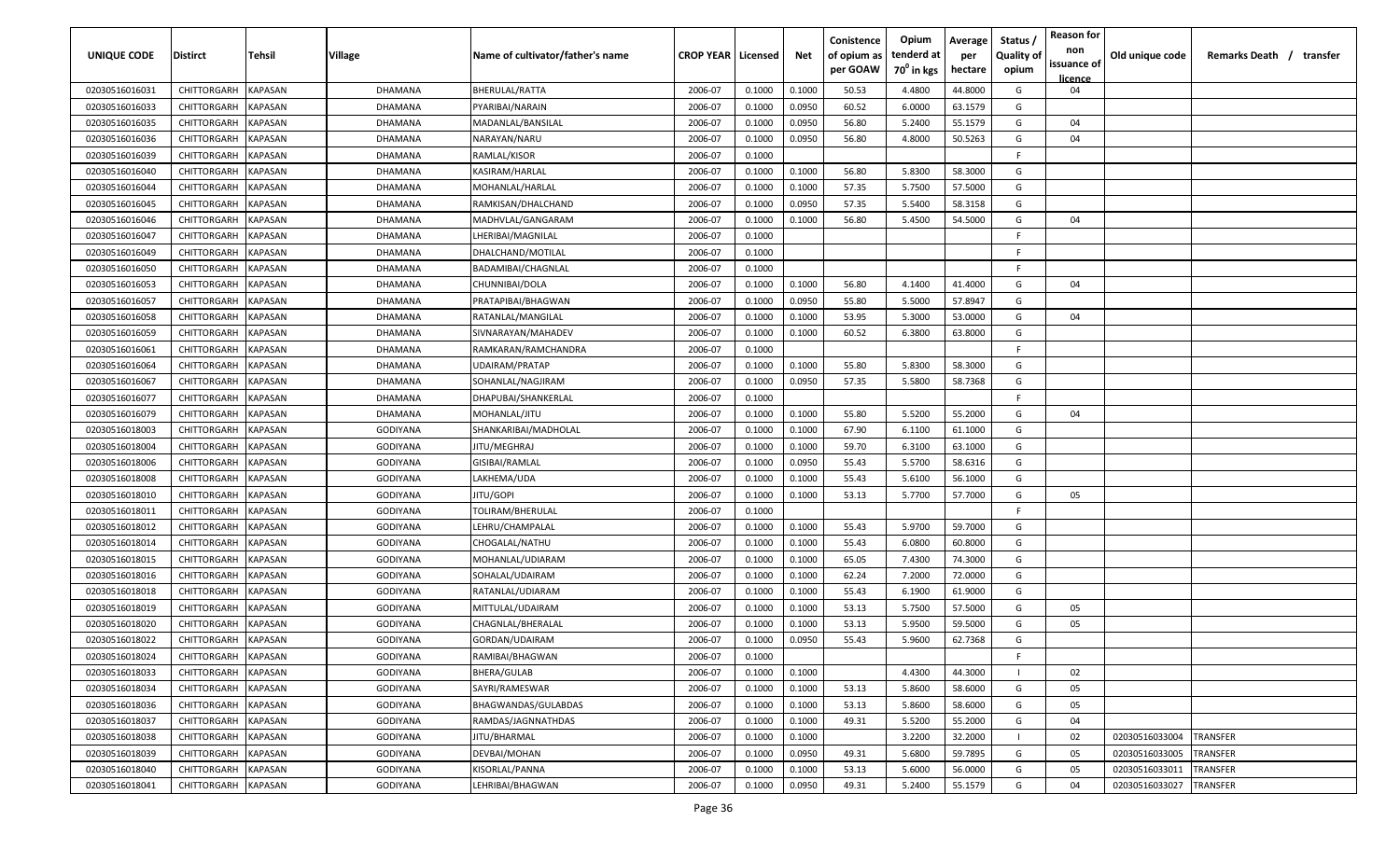| UNIQUE CODE    | <b>Distirct</b>     | Tehsil         | Village           | Name of cultivator/father's name | <b>CROP YEAR   Licensed</b> |        | Net    | Conistence<br>of opium as<br>per GOAW | Opium<br>tenderd at<br>70 <sup>0</sup> in kgs | Average<br>per<br>hectare | Status /<br><b>Quality of</b><br>opium | <b>Reason for</b><br>non<br>issuance of<br>licence | Old unique code | Remarks Death /<br>transfer |
|----------------|---------------------|----------------|-------------------|----------------------------------|-----------------------------|--------|--------|---------------------------------------|-----------------------------------------------|---------------------------|----------------------------------------|----------------------------------------------------|-----------------|-----------------------------|
| 02030516018042 | <b>CHITTORGARH</b>  | <b>KAPASAN</b> | GODIYANA          | MADHULAL/GOPILAL                 | 2006-07                     | 0.1000 | 0.1000 | 65.05                                 | 7.4000                                        | 74.0000                   | G                                      |                                                    | 02030516043011  | TRANSFER                    |
| 02030516018043 | CHITTORGARH         | <b>KAPASAN</b> | GODIYANA          | LOBHCHAND/NATHU                  | 2006-07                     | 0.1000 | 0.0950 | 65.05                                 | 6.3900                                        | 67.2632                   | G                                      |                                                    | 02030516043014  | TRANSFER                    |
| 02030516018044 | CHITTORGARH         | <b>KAPASAN</b> | GODIYANA          | KEVALCHAND/GANGARAM              | 2006-07                     | 0.1000 | 0.1000 | 55.43                                 | 5.9500                                        | 59.5000                   | G                                      |                                                    | 02030516043002  | TRANSFER                    |
| 02030516019001 | CHITTORGARH         | <b>KAPASAN</b> | <b>GOVINDPURA</b> | NANURAM/LOBHA                    | 2006-07                     | 0.1000 |        |                                       |                                               |                           | F.                                     |                                                    |                 | TRANSFER / RANCHODPURA      |
| 02030516019004 | CHITTORGARH         | KAPASAN        | <b>GOVINDPURA</b> | SORAM/JITU                       | 2006-07                     | 0.1000 | 0.0950 | 55.80                                 | 5.4100                                        | 56.9474                   | G                                      |                                                    |                 | TRANSFER / RANCHODPURA      |
| 02030516019007 | CHITTORGARH         | <b>KAPASAN</b> | <b>GOVINDPURA</b> | BHURA/SHOBHA                     | 2006-07                     | 0.1000 | 0.1000 | 53.95                                 | 5.2100                                        | 52.1000                   | G                                      | 04                                                 |                 |                             |
| 02030516019012 | CHITTORGARH         | <b>KAPASAN</b> | <b>GOVINDPURA</b> | PYARA/KELA                       | 2006-07                     | 0.1000 | 0.0950 | 60.52                                 | 6.0700                                        | 63.8947                   | G                                      |                                                    |                 | TRANSFER / RANCHODPURA      |
| 02030516019013 | CHITTORGARH         | <b>KAPASAN</b> | <b>GOVINDPURA</b> | BHERU/LOBHA                      | 2006-07                     | 0.1000 | 0.1000 | 62.68                                 | 5.6900                                        | 56.9000                   | G                                      |                                                    |                 | TRANSFER / RANCHODPURA      |
| 02030516019015 | CHITTORGARH         | <b>KAPASAN</b> | <b>GOVINDPURA</b> | BHAGWANLAL/TULCHA                | 2006-07                     | 0.1000 | 0.1000 | 49.58                                 | 1.0500                                        | 10.5000                   | G                                      | 04                                                 | 02030516040011  | TRANSFER                    |
| 02030516021015 | CHITTORGARH         | <b>KAPASAN</b> | HATHIYANA         | RAMESWAR/SURAJMAL                | 2006-07                     | 0.1000 | 0.1000 | 54.53                                 | 4.9400                                        | 49.4000                   | G                                      | 04                                                 |                 |                             |
| 02030516021019 | CHITTORGARH         | <b>KAPASAN</b> | HATHIYANA         | RAJIBAI/BEVIRAM                  | 2006-07                     | 0.1000 | 0.1000 | 49.51                                 | 4.8000                                        | 48.0000                   | G                                      | 04                                                 |                 |                             |
| 02030516021021 | CHITTORGARH         | <b>KAPASAN</b> | HATHIYANA         | BHERULAL/HEERALAL                | 2006-07                     | 0.1000 | 0.1000 | 55.26                                 | 5.5600                                        | 55.6000                   | G                                      | 04                                                 |                 |                             |
| 02030516021027 | CHITTORGARH         | KAPASAN        | HATHIYANA         | CHUNNILAL/NATHU                  | 2006-07                     | 0.1000 | 0.1000 | 55.26                                 | 5.7000                                        | 57.0000                   | G                                      |                                                    |                 |                             |
| 02030516021029 | CHITTORGARH         | <b>KAPASAN</b> | HATHIYANA         | BHERULAL/GAMER                   | 2006-07                     | 0.1000 | 0.1000 | 47.55                                 | 5.2900                                        | 52.9000                   | G                                      | 04                                                 |                 |                             |
| 02030516021031 | CHITTORGARH         | <b>KAPASAN</b> | HATHIYANA         | GOTU/VENIRAM                     | 2006-07                     | 0.1000 | 0.0950 | 54.53                                 | 5.6600                                        | 59.5789                   | G                                      | 05                                                 |                 |                             |
| 02030516021033 | CHITTORGARH         | <b>KAPASAN</b> | HATHIYANA         | MOHANLAL/JVAHAR                  | 2006-07                     | 0.1000 | 0.1000 | 54.53                                 | 4.9700                                        | 49.7000                   | G                                      | 04                                                 |                 |                             |
| 02030516021058 | CHITTORGARH         | <b>KAPASAN</b> | HATHIYANA         | RAMESWAR/KHURAJ                  | 2006-07                     | 0.1000 | 0.1000 | 53.13                                 | 5.5300                                        | 55.3000                   | G                                      | 04                                                 | 02030516007026  | TRANSFER                    |
| 02030516022001 | CHITTORGARH         | <b>KAPASAN</b> | <b>HINGORIYA</b>  | RAMLAL/UDAIRAM                   | 2006-07                     | 0.1000 | 0.0950 | 59.78                                 | 5.6200                                        | 59.1579                   | G                                      |                                                    |                 |                             |
| 02030516022002 | CHITTORGARH         | <b>KAPASAN</b> | <b>HINGORIYA</b>  | RATANLAL/HARLAL TELI             | 2006-07                     | 0.1000 | 0.0950 | 59.78                                 | 6.0300                                        | 63.4737                   | G                                      |                                                    |                 |                             |
| 02030516022003 | CHITTORGARH         | <b>KAPASAN</b> | <b>HINGORIYA</b>  | DHULIBAI/RAMLAL                  | 2006-07                     | 0.1000 | 0.0950 | 59.78                                 | 5.4100                                        | 56.9474                   | G                                      |                                                    |                 |                             |
| 02030516022005 | CHITTORGARH         | <b>KAPASAN</b> | <b>HINGORIYA</b>  | CHANDI/HERLAL                    | 2006-07                     | 0.1000 | 0.1000 | 59.78                                 | 6.0900                                        | 60.9000                   | G                                      |                                                    |                 |                             |
| 02030516022007 | CHITTORGARH         | <b>KAPASAN</b> | <b>HINGORIYA</b>  | GOVRDAN/MADULAL                  | 2006-07                     | 0.1000 | 0.0950 | 56.65                                 | 5.6800                                        | 59.7895                   | G                                      |                                                    |                 |                             |
| 02030516022009 | CHITTORGARH         | <b>KAPASAN</b> | <b>HINGORIYA</b>  | SOHANIBAI/PRATAB                 | 2006-07                     | 0.1000 | 0.1000 | 57.05                                 | 5.6700                                        | 56.7000                   | G                                      |                                                    |                 |                             |
| 02030516022010 | CHITTORGARH         | <b>KAPASAN</b> | <b>HINGORIYA</b>  | RATANLAL/PARASRAM                | 2006-07                     | 0.1000 | 0.1000 | 59.70                                 | 5.5900                                        | 55.9000                   | G                                      | 04                                                 |                 |                             |
| 02030516022011 | CHITTORGARH         | <b>KAPASAN</b> | <b>HINGORIYA</b>  | MAHADEV/NARAYAN                  | 2006-07                     | 0.1000 | 0.1000 | 59.78                                 | 5.5900                                        | 55.9000                   | G                                      | 04                                                 |                 |                             |
| 02030516022013 | CHITTORGARH         | <b>KAPASAN</b> | <b>HINGORIYA</b>  | MAHADEV/KISHANLAL                | 2006-07                     | 0.1000 | 0.1000 | 59.78                                 | 5.7700                                        | 57.7000                   | G                                      |                                                    |                 |                             |
| 02030516022015 | CHITTORGARH         | <b>KAPASAN</b> | <b>HINGORIYA</b>  | SURAJMAL/LELAVAT                 | 2006-07                     | 0.1000 | 0.1000 | 57.05                                 | 5.7200                                        | 57.2000                   | G                                      |                                                    |                 |                             |
| 02030516022016 | CHITTORGARH         | <b>KAPASAN</b> | <b>HINGORIYA</b>  | CHOTHMAL/UDAIRAM                 | 2006-07                     | 0.1000 | 0.1000 | 62.04                                 | 6.1300                                        | 61.3000                   | G                                      |                                                    |                 |                             |
| 02030516022020 | CHITTORGARH         | <b>KAPASAN</b> | <b>HINGORIYA</b>  | NARU/LALU                        | 2006-07                     | 0.1000 | 0.1000 | 53.13                                 | 5.8400                                        | 58.4000                   | G                                      | 05                                                 |                 |                             |
| 02030516022023 | CHITTORGARH         | KAPASAN        | <b>HINGORIYA</b>  | HEERALAL/GANESH                  | 2006-07                     | 0.1000 | 0.0950 | 57.05                                 | 5.0900                                        | 53.5789                   | G                                      | 04                                                 |                 |                             |
| 02030516022024 | CHITTORGARH         | <b>KAPASAN</b> | <b>HINGORIYA</b>  | PARTHU/DHOKAL                    | 2006-07                     | 0.1000 | 0.1000 | 56.65                                 | 5.5700                                        | 55.7000                   | G                                      | 04                                                 |                 |                             |
| 02030516022025 | CHITTORGARH         | <b>KAPASAN</b> | <b>HINGORIYA</b>  | RAMLAL/VENIRAM                   | 2006-07                     | 0.1000 | 0.1000 | 53.13                                 | 5.6500                                        | 56.5000                   | G                                      | 05                                                 |                 |                             |
| 02030516022026 | CHITTORGARH         | <b>KAPASAN</b> | <b>HINGORIYA</b>  | BHERUGIRI/MOHANGIRI              | 2006-07                     | 0.1000 | 0.0950 | 56.65                                 | 4.8800                                        | 51.3684                   | G                                      | 04                                                 |                 |                             |
| 02030516022027 | <b>CHITTORGARH</b>  | <b>KAPASAN</b> | <b>HINGORIYA</b>  | MANGILAL/NATHU                   | 2006-07                     | 0.1000 | 0.1000 | 59.78                                 | 6.2100                                        | 62.1000                   | G                                      |                                                    |                 |                             |
| 02030516022028 | <b>CHITTORGARH</b>  | <b>KAPASAN</b> | <b>HINGORIYA</b>  | RAMESAVAR/GUNESH                 | 2006-07                     | 0.1000 | 0.0950 | 59.78                                 | 5.5500                                        | 58.4211                   | G                                      |                                                    |                 |                             |
| 02030516022029 | CHITTORGARH KAPASAN |                | <b>HINGORIYA</b>  | BHERULAL/PYARCHAND               | 2006-07                     | 0.1000 | 0.1000 | 55.26                                 | 5.3600                                        | 53.6000                   | G                                      | 04                                                 |                 |                             |
| 02030516022033 | CHITTORGARH         | <b>KAPASAN</b> | <b>HINGORIYA</b>  | MANGILAL/DEVA                    | 2006-07                     | 0.1000 | 0.1000 | 56.65                                 | 5.4500                                        | 54.5000                   | G                                      | 04                                                 |                 |                             |
| 02030516022034 | CHITTORGARH         | <b>KAPASAN</b> | <b>HINGORIYA</b>  | MAHADEV/LEHRU                    | 2006-07                     | 0.1000 | 0.1000 | 59.78                                 | 6.3200                                        | 63.2000                   | G                                      |                                                    |                 |                             |
| 02030516022035 | CHITTORGARH         | <b>KAPASAN</b> | <b>HINGORIYA</b>  | DALU/GOPI                        | 2006-07                     | 0.1000 | 0.1000 | 56.65                                 | 5.4800                                        | 54.8000                   | G                                      | 04                                                 |                 |                             |
| 02030516022038 | CHITTORGARH         | <b>KAPASAN</b> | <b>HINGORIYA</b>  | RAMCHANDERIBAI/KHEMA             | 2006-07                     | 0.1000 |        |                                       |                                               |                           | F.                                     |                                                    | 02030516031010  | <b>TRANSFER</b>             |
| 02030516022039 | CHITTORGARH         | <b>KAPASAN</b> | <b>HINGORIYA</b>  | NANIBAI/CHOGALAL                 | 2006-07                     | 0.1000 | 0.0950 | 49.31                                 | 5.2000                                        | 54.7368                   | G                                      | 04                                                 | 02030516031041  | TRANSFER                    |
| 02030516025001 | CHITTORGARH         | <b>KAPASAN</b> | KACHOLIYA         | BHANWARLAL/HAJARI                | 2006-07                     | 0.1000 |        |                                       |                                               |                           | F.                                     |                                                    |                 | NAME CHANGE                 |
| 02030516025002 | <b>CHITTORGARH</b>  | <b>KAPASAN</b> | KACHOLIYA         | BHERULAL/HARLAL                  | 2006-07                     | 0.1000 |        |                                       |                                               |                           | F.                                     |                                                    |                 |                             |
| 02030516025003 | CHITTORGARH KAPASAN |                | KACHOLIYA         | BARJIBAI/TULSIRAM                | 2006-07                     | 0.1000 |        |                                       |                                               |                           | F.                                     |                                                    |                 |                             |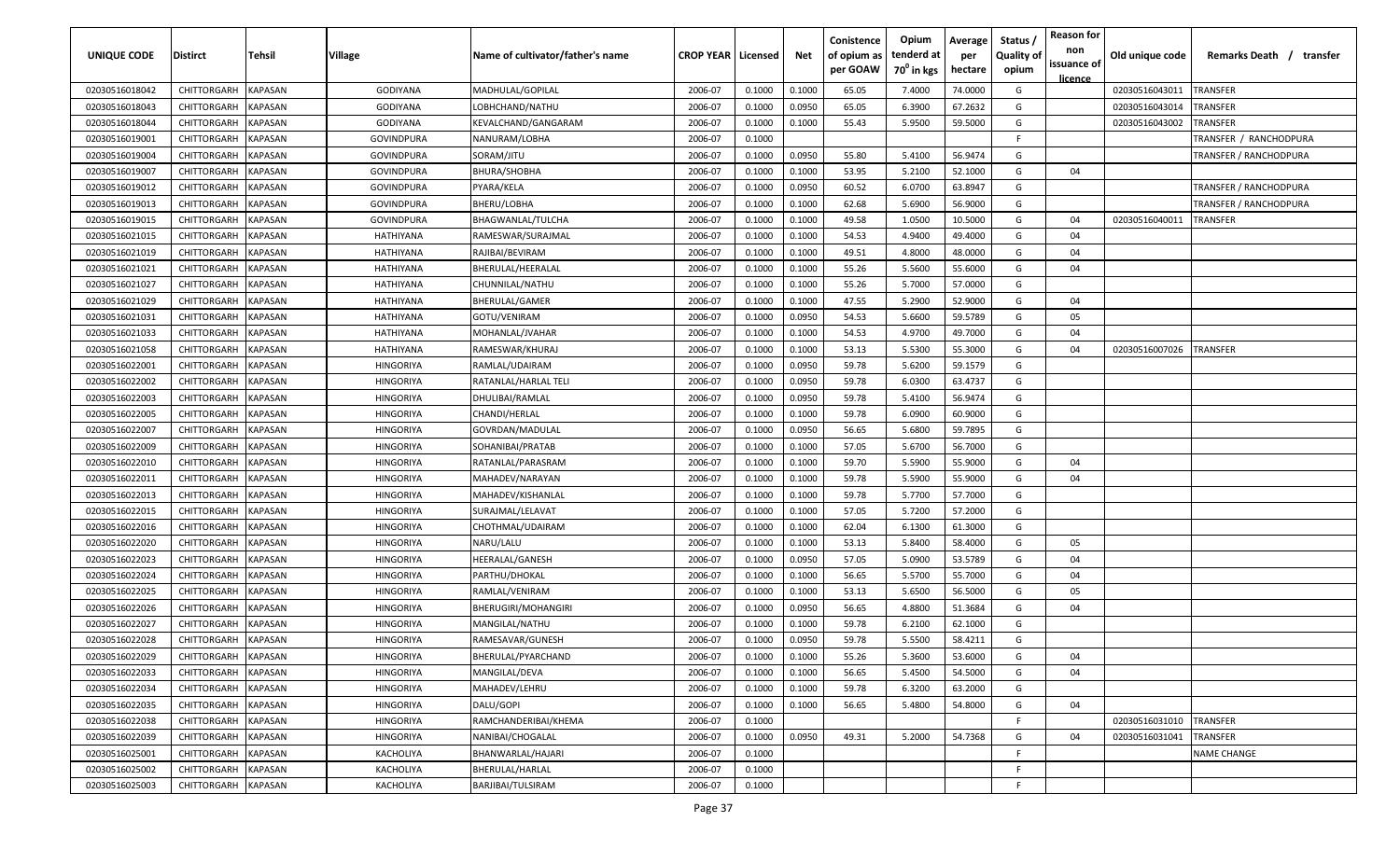| UNIQUE CODE    | Distirct            | Tehsil         | <b>Village</b> | Name of cultivator/father's name | <b>CROP YEAR Licensed</b> |        | Net    | Conistence<br>of opium as | Opium<br>tenderd at | Average<br>per | Status /<br><b>Quality of</b> | <b>Reason for</b><br>non      | Old unique code | Remarks Death / transfer |
|----------------|---------------------|----------------|----------------|----------------------------------|---------------------------|--------|--------|---------------------------|---------------------|----------------|-------------------------------|-------------------------------|-----------------|--------------------------|
|                |                     |                |                |                                  |                           |        |        | per GOAW                  | $70^0$ in kgs       | hectare        | opium                         | issuance of<br><u>licence</u> |                 |                          |
| 02030516025004 | CHITTORGARH         | <b>KAPASAN</b> | KACHOLIYA      | JAMKULAL/MADHU                   | 2006-07                   | 0.1000 | 0.1000 | 53.13                     | 5.3400              | 53.4000        | G                             | 04                            |                 |                          |
| 02030516025005 | CHITTORGARH         | <b>KAPASAN</b> | KACHOLIYA      | MITTHU/GANESH                    | 2006-07                   | 0.1000 |        |                           |                     |                | F.                            |                               |                 |                          |
| 02030516025008 | CHITTORGARH         | KAPASAN        | KACHOLIYA      | MEHTABIBAI/KISOR                 | 2006-07                   | 0.1000 | 0.1000 | 56.65                     | 5.9900              | 59.9000        | G                             |                               |                 |                          |
| 02030516025010 | CHITTORGARH         | <b>KAPASAN</b> | KACHOLIYA      | HIRALAL/NANDRAM                  | 2006-07                   | 0.1000 |        |                           |                     |                | F                             |                               |                 |                          |
| 02030516025012 | CHITTORGARH         | KAPASAN        | KACHOLIYA      | DEVBAI/GANGARAM                  | 2006-07                   | 0.1000 | 0.0950 | 53.13                     | 4.8800              | 51.3684        | G                             | 04                            |                 |                          |
| 02030516025015 | CHITTORGARH         | <b>KAPASAN</b> | KACHOLIYA      | JAMKUBAI/DALU                    | 2006-07                   | 0.1000 | 0.1000 | 55.43                     | 5.9200              | 59.2000        | G                             |                               |                 |                          |
| 02030516025016 | CHITTORGARH         | <b>KAPASAN</b> | KACHOLIYA      | BHERULAL/KISHANLAL               | 2006-07                   | 0.1000 | 0.1000 | 53.13                     | 5.1800              | 51.8000        | G                             | 04                            |                 |                          |
| 02030516025020 | CHITTORGARH         | <b>KAPASAN</b> | KACHOLIYA      | RATANLAL/RAMCHANDER              | 2006-07                   | 0.1000 | 0.1000 | 56.65                     | 6.0100              | 60.1000        | G                             |                               |                 |                          |
| 02030516025021 | CHITTORGARH         | <b>KAPASAN</b> | KACHOLIYA      | RAMLAL/SORAM                     | 2006-07                   | 0.1000 | 0.1000 | 55.43                     | 5.0100              | 50.1000        | G                             | 04                            |                 |                          |
| 02030516025022 | CHITTORGARH         | <b>KAPASAN</b> | KACHOLIYA      | HEERA/GOTU                       | 2006-07                   | 0.1000 | 0.1000 | 55.26                     | 5.7300              | 57.3000        | G                             |                               |                 |                          |
| 02030516025024 | CHITTORGARH         | KAPASAN        | KACHOLIYA      | SHANKERLAL/DEVILAL               | 2006-07                   | 0.1000 | 0.1000 | 55.26                     | 6.0400              | 60.4000        | G                             |                               |                 |                          |
| 02030516025026 | CHITTORGARH         | <b>KAPASAN</b> | KACHOLIYA      | DALIBAI/PRITHVIRAJ               | 2006-07                   | 0.1000 | 0.0950 | 56.65                     | 5.6800              | 59.7895        | G                             |                               |                 |                          |
| 02030516025029 | CHITTORGARH         | <b>KAPASAN</b> | KACHOLIYA      | SANTILAL/GOPILAL                 | 2006-07                   | 0.1000 | 0.0950 | 53.13                     | 5.6300              | 59.2632        | G                             | 05                            |                 |                          |
| 02030516025031 | CHITTORGARH         | <b>KAPASAN</b> | KACHOLIYA      | BHERULAL/KISHNA                  | 2006-07                   | 0.1000 | 0.0950 | 56.65                     | 5.7700              | 60.7368        | G                             |                               |                 |                          |
| 02030516025035 | <b>CHITTORGARH</b>  | <b>KAPASAN</b> | KACHOLIYA      | SUNDERBAI/OUNKAR                 | 2006-07                   | 0.1000 |        |                           |                     |                | F.                            |                               |                 |                          |
| 02030516025036 | CHITTORGARH         | <b>KAPASAN</b> | KACHOLIYA      | RAMESWAR/DALLA                   | 2006-07                   | 0.1000 | 0.0950 | 63.28                     | 6.0300              | 63.4737        | G                             |                               |                 |                          |
| 02030516025037 | <b>CHITTORGARH</b>  | <b>KAPASAN</b> | KACHOLIYA      | BHANWARLAL/KISHANLAL             | 2006-07                   | 0.1000 |        |                           |                     |                | F.                            |                               |                 |                          |
| 02030516025038 | CHITTORGARH         | <b>KAPASAN</b> | KACHOLIYA      | JITMAL/BHERU                     | 2006-07                   | 0.1000 | 0.0950 | 55.43                     | 5.7200              | 60.2105        | G                             |                               |                 |                          |
| 02030516025039 | CHITTORGARH         | <b>KAPASAN</b> | KACHOLIYA      | BALURAM/VARDA                    | 2006-07                   | 0.1000 | 0.1000 | 56.65                     | 6.0700              | 60.7000        | G                             |                               |                 |                          |
| 02030516025040 | CHITTORGARH         | <b>KAPASAN</b> | KACHOLIYA      | KALURAM/VARDA                    | 2006-07                   | 0.1000 | 0.1000 | 55.43                     | 5.5700              | 55.7000        | G                             | 04                            |                 |                          |
| 02030516025041 | CHITTORGARH         | <b>KAPASAN</b> | KACHOLIYA      | AJIBAI/DEVKISHAN                 | 2006-07                   | 0.1000 | 0.0950 | 55.43                     | 5.2800              | 55.5789        | G                             | 04                            |                 |                          |
| 02030516025044 | CHITTORGARH         | <b>KAPASAN</b> | KACHOLIYA      | MADHU/KALU                       | 2006-07                   | 0.1000 |        |                           |                     |                | -F.                           |                               |                 |                          |
| 02030516025045 | CHITTORGARH         | <b>KAPASAN</b> | KACHOLIYA      | MADHU/PRATHVIRAJ                 | 2006-07                   | 0.1000 |        |                           |                     |                | F.                            |                               |                 |                          |
| 02030516025046 | CHITTORGARH         | <b>KAPASAN</b> | KACHOLIYA      | GAHRU/MAHADEV                    | 2006-07                   | 0.1000 | 0.1000 | 55.43                     | 5.7000              | 57.0000        | G                             |                               |                 |                          |
| 02030516025049 | CHITTORGARH         | <b>KAPASAN</b> | KACHOLIYA      | SHANKER/PRATAP                   | 2006-07                   | 0.1000 | 0.1000 | 65.05                     | 5.5100              | 55.1000        | G                             | 04                            |                 |                          |
| 02030516025053 | CHITTORGARH         | <b>KAPASAN</b> | KACHOLIYA      | SATYNARAYAN/GOPI                 | 2006-07                   | 0.1000 |        |                           |                     |                | -F.                           |                               |                 |                          |
| 02030516025054 | CHITTORGARH         | <b>KAPASAN</b> | KACHOLIYA      | SANTILAL/NARAYAN                 | 2006-07                   | 0.1000 | 0.1000 | 62.24                     | 6.3800              | 63.8000        | G                             |                               |                 |                          |
| 02030516026001 | CHITTORGARH         | <b>KAPASAN</b> | KANKARIYA      | JAMKUBAI/PANNA                   | 2006-07                   | 0.1000 |        |                           |                     |                | -F.                           |                               |                 |                          |
| 02030516026002 | CHITTORGARH         | <b>KAPASAN</b> | KANKARIYA      | IITMAL/BHAVANIRAM                | 2006-07                   | 0.1000 | 0.1000 | 57.05                     | 5.9000              | 59.0000        | G                             |                               |                 |                          |
| 02030516026003 | CHITTORGARH         | <b>KAPASAN</b> | KANKARIYA      | CHAMPALAL/DALU                   | 2006-07                   | 0.1000 | 0.1000 | 59.78                     | 6.1400              | 61.4000        | G                             |                               |                 |                          |
| 02030516026004 | CHITTORGARH         | <b>KAPASAN</b> | KANKARIYA      | LEHRU/DALU                       | 2006-07                   | 0.1000 | 0.1000 | 57.05                     | 5.8000              | 58.0000        | G                             |                               |                 |                          |
| 02030516026005 | <b>CHITTORGARH</b>  | <b>KAPASAN</b> | KANKARIYA      | KISORI/LEHRU                     | 2006-07                   | 0.1000 | 0.1050 | 59.78                     | 6.2500              | 59.5238        | G                             |                               |                 |                          |
| 02030516026006 | CHITTORGARH         | <b>KAPASAN</b> | KANKARIYA      | LEHRU/RAMLAL                     | 2006-07                   | 0.1000 |        |                           |                     |                |                               |                               |                 |                          |
| 02030516026008 | CHITTORGARH         | <b>KAPASAN</b> | KANKARIYA      | KALU/NARAYAN                     | 2006-07                   | 0.1000 |        |                           |                     |                | F.                            |                               |                 |                          |
| 02030516026009 | CHITTORGARH         | <b>KAPASAN</b> | KANKARIYA      | KAVALCHAND/BHERULAL              | 2006-07                   | 0.1000 |        |                           |                     |                | F.                            |                               |                 |                          |
| 02030516026010 | CHITTORGARH KAPASAN |                | KANKARIYA      | BALU/JITU                        | 2006-07                   | 0.1000 |        |                           |                     |                | F.                            |                               |                 |                          |
| 02030516026012 | <b>CHITTORGARH</b>  | <b>KAPASAN</b> | KANKARIYA      | MITTULAL/BHAGIRATH               | 2006-07                   | 0.1000 | 0.1000 | 54.53                     | 5.2500              | 52.5000        | G                             | 04                            |                 |                          |
| 02030516026014 | CHITTORGARH         | <b>KAPASAN</b> | KANKARIYA      | SHANKER/JITU                     | 2006-07                   | 0.1000 |        |                           |                     |                | F.                            |                               |                 |                          |
| 02030516026015 | CHITTORGARH         | <b>KAPASAN</b> | KANKARIYA      | JAMNA/HAJARI                     | 2006-07                   | 0.1000 |        |                           |                     |                | F.                            |                               |                 |                          |
| 02030516026016 | CHITTORGARH         | <b>KAPASAN</b> | KANKARIYA      | PANNALAL/DALU                    | 2006-07                   | 0.1000 |        |                           |                     |                | F.                            |                               |                 |                          |
| 02030516027004 | CHITTORGARH         | <b>KAPASAN</b> | KAPASAN        | DALCHAND/DIPPA                   | 2006-07                   | 0.1000 | 0.1000 | 57.35                     | 5.6700              | 56.7000        | G                             |                               |                 |                          |
| 02030516027006 | CHITTORGARH         | <b>KAPASAN</b> | <b>KAPASAN</b> | RAMCHANDER/JAGNATH               | 2006-07                   | 0.1000 |        |                           |                     |                | F.                            |                               |                 |                          |
| 02030516027009 | CHITTORGARH         | <b>KAPASAN</b> | KAPASAN        | CHAGNLAL/BHERULAL                | 2006-07                   | 0.1000 | 0.1000 | 55.80                     | 4.8600              | 48.6000        | G                             | 04                            |                 |                          |
| 02030516027010 | CHITTORGARH KAPASAN |                | KAPASAN        | BHIMRAJ/RATANLAL                 | 2006-07                   | 0.1000 | 0.1000 | 62.68                     | 5.8800              | 58.8000        | G                             |                               |                 |                          |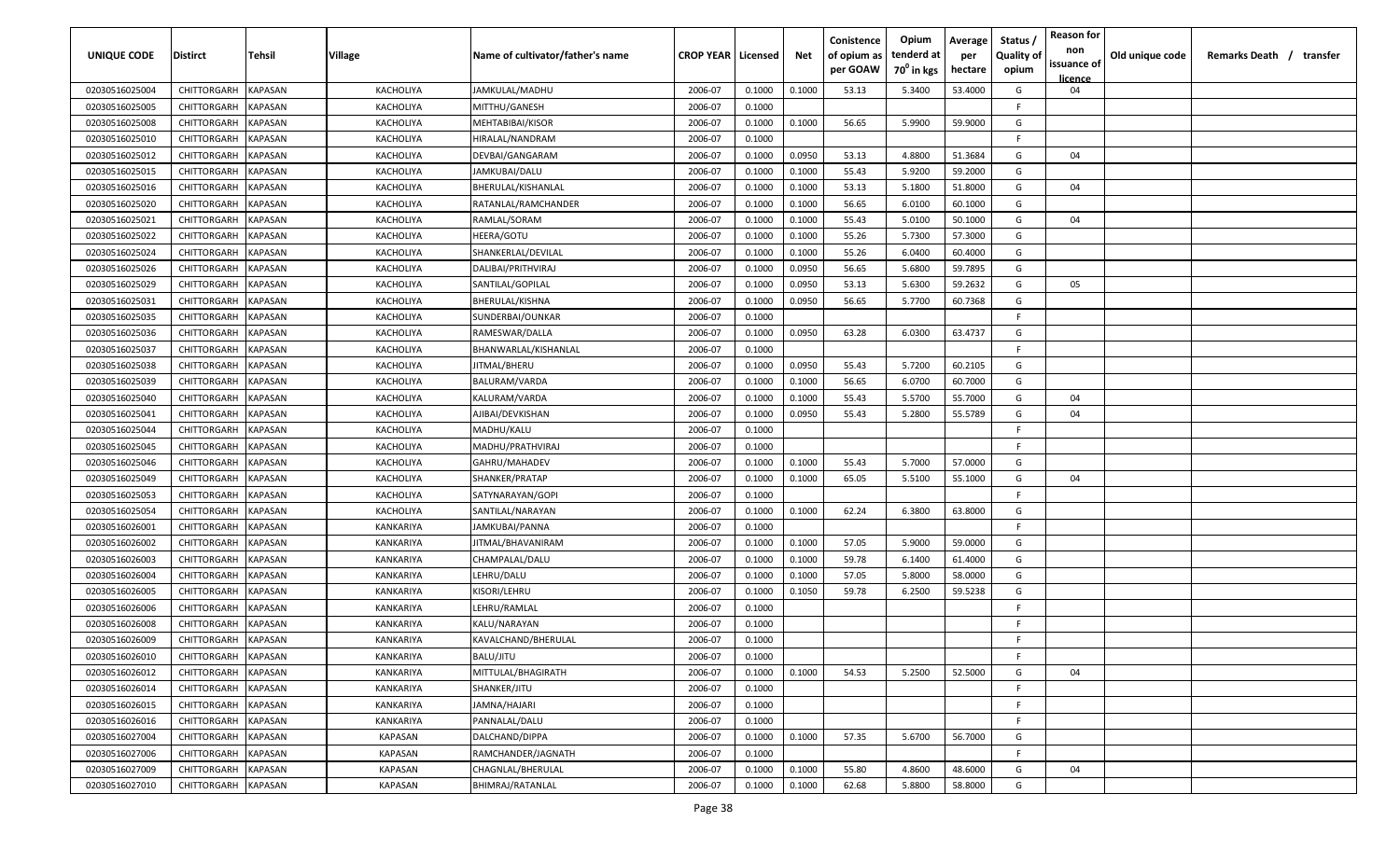| UNIQUE CODE    | <b>Distirct</b>    | Tehsil         | <b>Village</b> | Name of cultivator/father's name | <b>CROP YEAR   Licensed</b> |        | Net    | Conistence<br>of opium as | Opium<br>tenderd at    | Average<br>per | Status /<br><b>Quality of</b> | <b>Reason for</b><br>non      | Old unique code | Remarks Death /<br>transfer |  |
|----------------|--------------------|----------------|----------------|----------------------------------|-----------------------------|--------|--------|---------------------------|------------------------|----------------|-------------------------------|-------------------------------|-----------------|-----------------------------|--|
|                |                    |                |                |                                  |                             |        |        | per GOAW                  | 70 <sup>0</sup> in kgs | hectare        | opium                         | issuance of<br><u>licence</u> |                 |                             |  |
| 02030516027011 | CHITTORGARH        | <b>KAPASAN</b> | <b>KAPASAN</b> | KISANLAL/RATANLAL                | 2006-07                     | 0.1000 | 0.1000 | 62.68                     | 5.9500                 | 59.5000        | G                             |                               |                 |                             |  |
| 02030516027012 | CHITTORGARH        | <b>KAPASAN</b> | <b>KAPASAN</b> | LHERULAL/RATANLAL                | 2006-07                     | 0.1000 | 0.1000 | 57.35                     | 5.5100                 | 55.1000        | G                             | 04                            |                 |                             |  |
| 02030516027013 | CHITTORGARH        | <b>KAPASAN</b> | <b>KAPASAN</b> | LOBHCHAND/GULABCHAND             | 2006-07                     | 0.1000 | 0.0950 | 60.52                     | 5.6400                 | 59.3684        | G                             |                               |                 |                             |  |
| 02030516027014 | CHITTORGARH        | KAPASAN        | <b>KAPASAN</b> | CHAMPALAL/BHERULAL               | 2006-07                     | 0.1000 | 0.1000 | 65.32                     | 6.6400                 | 66.4000        |                               | 02                            |                 |                             |  |
| 02030516027015 | CHITTORGARH        | <b>KAPASAN</b> | <b>KAPASAN</b> | KISANLAL/GOPI                    | 2006-07                     | 0.1000 | 0.1000 | 55.80                     | 5.5100                 | 55.1000        | G                             | 04                            |                 |                             |  |
| 02030516027016 | CHITTORGARH        | <b>KAPASAN</b> | <b>KAPASAN</b> | LEHRIBAI/RUPCHAND                | 2006-07                     | 0.1000 | 0.0950 | 57.35                     | 5.5800                 | 58.7368        | G                             |                               |                 |                             |  |
| 02030516027017 | CHITTORGARH        | <b>KAPASAN</b> | <b>KAPASAN</b> | <b>GULABBAI/JITMAL</b>           | 2006-07                     | 0.1000 |        |                           |                        |                | -F.                           |                               |                 |                             |  |
| 02030516027018 | CHITTORGARH        | <b>KAPASAN</b> | <b>KAPASAN</b> | MANGILAL/BHERA                   | 2006-07                     | 0.1000 | 0.1000 | 57.35                     | 5.1100                 | 51.1000        | G                             | 04                            |                 |                             |  |
| 02030516027020 | CHITTORGARH        | <b>KAPASAN</b> | <b>KAPASAN</b> | BALULAL/BHANWARLAL               | 2006-07                     | 0.1000 | 0.1000 |                           | 3.5800                 | 35.8000        |                               | 02                            |                 |                             |  |
| 02030516027021 | CHITTORGARH        | <b>KAPASAN</b> | <b>KAPASAN</b> | SOHANLAL/NANDLAL                 | 2006-07                     | 0.1000 | 0.1000 | 55.80                     | 6.2100                 | 62.1000        | G                             |                               |                 |                             |  |
| 02030516027023 | CHITTORGARH        | <b>KAPASAN</b> | KAPASAN        | PIRULAL/KALULAL                  | 2006-07                     | 0.1000 | 0.0950 | 62.68                     | 1.4000                 | 14.7368        | G                             | 04                            |                 |                             |  |
| 02030516027025 | CHITTORGARH        | KAPASAN        | <b>KAPASAN</b> | UDAIRAM/MOTI                     | 2006-07                     | 0.1000 | 0.1000 | 53.95                     | 5.3100                 | 53.1000        | G                             | 04                            |                 |                             |  |
| 02030516027026 | CHITTORGARH        | <b>KAPASAN</b> | <b>KAPASAN</b> | CHAGANLAL/GULABCHAND             | 2006-07                     | 0.1000 | 0.1000 | 60.52                     | 6.1000                 | 61.0000        | G                             |                               |                 |                             |  |
| 02030516028001 | CHITTORGARH        | <b>KAPASAN</b> | KESARKHEDI     | BHERULAL/CHATARBHUJ              | 2006-07                     | 0.1000 | 0.1000 | 55.43                     | 5.7400                 | 57.4000        | G                             |                               |                 |                             |  |
| 02030516028002 | CHITTORGARH        | <b>KAPASAN</b> | KESARKHEDI     | MOHAN/HAJARI                     | 2006-07                     | 0.1000 | 0.1000 | 55.43                     | 5.7900                 | 57.9000        | G                             |                               |                 |                             |  |
| 02030516028003 | CHITTORGARH        | <b>KAPASAN</b> | KESARKHEDI     | NARAYAN/VENIRAM                  | 2006-07                     | 0.1000 | 0.1000 | 59.70                     | 5.9200                 | 59.2000        | G                             |                               |                 |                             |  |
| 02030516028004 | CHITTORGARH        | <b>KAPASAN</b> | KESARKHEDI     | MANGU/BHERA                      | 2006-07                     | 0.1000 | 0.1000 | 65.05                     | 6.3700                 | 63.7000        | G                             |                               |                 |                             |  |
| 02030516028006 | CHITTORGARH        | <b>KAPASAN</b> | KESARKHEDI     | PARTHU/KALU                      | 2006-07                     | 0.1000 | 0.0950 | 62.24                     | 5.9900                 | 63.0526        | G                             |                               |                 |                             |  |
| 02030516028007 | CHITTORGARH        | <b>KAPASAN</b> | KESARKHEDI     | BHERULALPURI/GOKALPURI           | 2006-07                     | 0.1000 | 0.0950 | 55.43                     | 5.5800                 | 58.7368        | G                             |                               |                 |                             |  |
| 02030516028008 | CHITTORGARH        | <b>KAPASAN</b> | KESARKHEDI     | HAJARI/DHANNA                    | 2006-07                     | 0.1000 | 0.0950 | 63.28                     | 6.1000                 | 64.2105        | G                             |                               |                 |                             |  |
| 02030516028009 | CHITTORGARH        | <b>KAPASAN</b> | KESARKHEDI     | CHAGNA/SOLA                      | 2006-07                     | 0.1000 | 0.1000 | 62.24                     | 6.2900                 | 62.9000        | G                             |                               |                 |                             |  |
| 02030516028010 | CHITTORGARH        | <b>KAPASAN</b> | KESARKHEDI     | MOHAN/RAMA                       | 2006-07                     | 0.1000 | 0.0950 | 55.43                     | 5.4400                 | 57.2632        | G                             |                               |                 |                             |  |
| 02030516028011 | CHITTORGARH        | <b>KAPASAN</b> | KESARKHEDI     | BALU/LAXMAN                      | 2006-07                     | 0.1000 | 0.1000 | 55.43                     | 5.8900                 | 58.9000        | G                             |                               |                 |                             |  |
| 02030516028015 | CHITTORGARH        | <b>KAPASAN</b> | KESARKHEDI     | BHERU/RAMCHANDER                 | 2006-07                     | 0.1000 | 0.1000 | 53.13                     | 5.1800                 | 51.8000        | G                             | 04                            |                 |                             |  |
| 02030516028016 | CHITTORGARH        | <b>KAPASAN</b> | KESARKHEDI     | SHANKERPURI/MADHUPURI            | 2006-07                     | 0.1000 | 0.1000 | 55.43                     | 5.9100                 | 59.1000        | G                             |                               |                 |                             |  |
| 02030516028017 | CHITTORGARH        | <b>KAPASAN</b> | KESARKHEDI     | <b>BHAGWANLAL/DEVA</b>           | 2006-07                     | 0.1000 | 0.1000 | 65.05                     | 6.4100                 | 64.1000        | G                             |                               |                 |                             |  |
| 02030516028019 | CHITTORGARH        | <b>KAPASAN</b> | KESARKHEDI     | MADHO/GANESH                     | 2006-07                     | 0.1000 | 0.1000 | 59.70                     | 5.9800                 | 59.8000        | G                             |                               |                 |                             |  |
| 02030516028020 | CHITTORGARH        | KAPASAN        | KESARKHEDI     | BALU/DOLA                        | 2006-07                     | 0.1000 | 0.1000 | 55.43                     | 5.6000                 | 56.0000        | G                             |                               |                 |                             |  |
| 02030516028021 | CHITTORGARH        | KAPASAN        | KESARKHEDI     | CHUNNIBAI/LALU                   | 2006-07                     | 0.1000 |        |                           |                        |                | F.                            |                               |                 |                             |  |
| 02030516028022 | CHITTORGARH        | <b>KAPASAN</b> | KESARKHEDI     | CHOGA/HAJARI                     | 2006-07                     | 0.1000 |        |                           |                        |                | F.                            |                               |                 |                             |  |
| 02030516028028 | CHITTORGARH        | <b>KAPASAN</b> | KESARKHEDI     | UDAIRAM/MADHO                    | 2006-07                     | 0.1000 | 0.0950 | 65.05                     | 6.2200                 | 65.4737        | G                             |                               |                 |                             |  |
| 02030516028031 | CHITTORGARH        | <b>KAPASAN</b> | KESARKHEDI     | LEHRU/NATHU                      | 2006-07                     | 0.1000 | 0.1000 | 65.32                     | 6.3000                 | 63.0000        | G                             |                               |                 |                             |  |
| 02030516028033 | <b>CHITTORGARH</b> | <b>KAPASAN</b> | KESARKHEDI     | SHANKERLAL/CHOGALAL              | 2006-07                     | 0.1000 | 0.1000 | 53.13                     | 5.3400                 | 53.4000        | G                             | 04                            |                 |                             |  |
| 02030516028036 | CHITTORGARH        | <b>KAPASAN</b> | KESARKHEDI     | BHVANIRAM/OUNKAR                 | 2006-07                     | 0.1000 |        |                           |                        |                | F.                            |                               |                 |                             |  |
| 02030516028038 | CHITTORGARH        | <b>KAPASAN</b> | KESARKHEDI     | RAMA/KALU                        | 2006-07                     | 0.1000 | 0.1000 | 59.70                     | 5.8600                 | 58.6000        | G                             |                               |                 |                             |  |
| 02030516028039 | CHITTORGARH        | <b>KAPASAN</b> | KESARKHEDI     | MADHOLAL/NAVLA                   | 2006-07                     | 0.1000 | 0.1000 | 62.24                     | 6.5800                 | 65.8000        | G                             |                               |                 |                             |  |
| 02030516028041 | CHITTORGARH        | <b>KAPASAN</b> | KESARKHEDI     | SHANKERLAL/CHOGA                 | 2006-07                     | 0.1000 | 0.0950 | 62.68                     | 6.0000                 | 63.1579        | G                             |                               |                 |                             |  |
| 02030516028042 | CHITTORGARH        | <b>KAPASAN</b> | KESARKHEDI     | GISU/GOPILAL                     | 2006-07                     | 0.1000 | 0.0950 | 59.70                     | 5.5300                 | 58.2105        | G                             |                               |                 |                             |  |
| 02030516028043 | CHITTORGARH        | <b>KAPASAN</b> | KESARKHEDI     | DHAPUBAI/BHIMA                   | 2006-07                     | 0.1000 | 0.0500 | 61.93                     | 3.0810                 | 61.6200        |                               | 02                            |                 |                             |  |
| 02030516028044 | CHITTORGARH        | <b>KAPASAN</b> | KESARKHEDI     | LEHRIBAI/DHANNA                  | 2006-07                     | 0.1000 | 0.1000 | 55.43                     | 5.8000                 | 58.0000        | G                             |                               |                 |                             |  |
| 02030516028046 | CHITTORGARH        | <b>KAPASAN</b> | KESARKHEDI     | <b>BHERULAL/GANESH</b>           | 2006-07                     | 0.1000 | 0.1000 | 65.05                     | 6.5500                 | 65.5000        | G                             |                               |                 |                             |  |
| 02030516028048 | CHITTORGARH        | <b>KAPASAN</b> | KESARKHEDI     | SHAMBHULAL/RAMCHANDER            | 2006-07                     | 0.1000 | 0.0950 | 62.68                     | 5.8000                 | 61.0526        | G                             |                               |                 |                             |  |
| 02030516028050 | CHITTORGARH        | <b>KAPASAN</b> | KESARKHEDI     | <b>GEHRILAL/GANESH</b>           | 2006-07                     | 0.1000 | 0.1000 | 65.32                     | 6.6300                 | 66.3000        | G                             |                               |                 |                             |  |
| 02030516028051 | CHITTORGARH        | <b>KAPASAN</b> | KESARKHEDI     | DHANNA/DEVKISHAN                 | 2006-07                     | 0.1000 | 0.1000 | 55.43                     | 5.7400                 | 57.4000        | G                             |                               |                 |                             |  |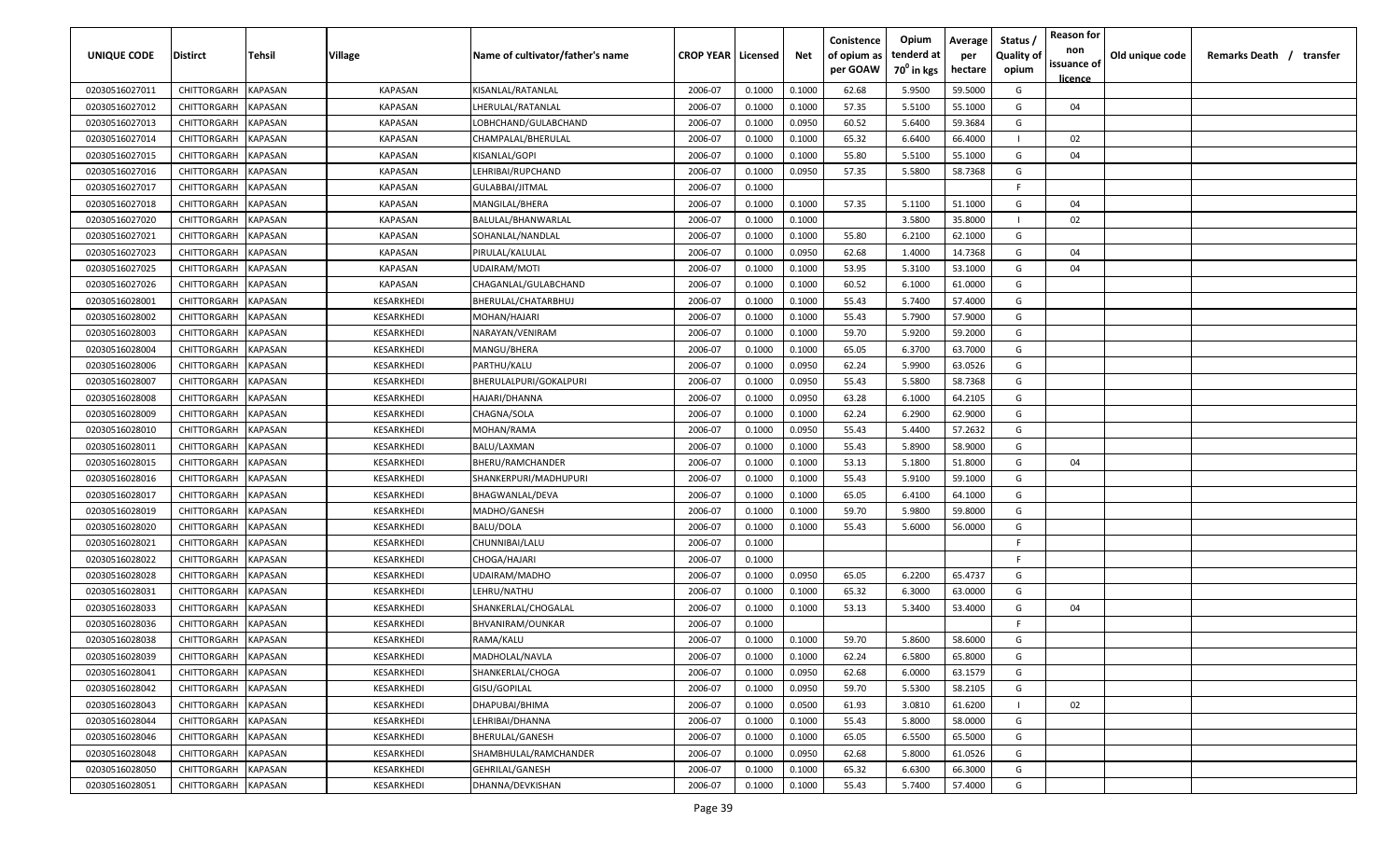| UNIQUE CODE    | <b>Distirct</b>     | Tehsil         | <b>Village</b> | Name of cultivator/father's name | <b>CROP YEAR Licensed</b> |        | Net    | Conistence<br>of opium as<br>per GOAW | Opium<br>tenderd at<br>70 <sup>0</sup> in kgs | Average<br>per<br>hectare | Status /<br><b>Quality of</b><br>opium | <b>Reason for</b><br>non<br>issuance of<br><u>licence</u> | Old unique code | Remarks Death /<br>transfer |
|----------------|---------------------|----------------|----------------|----------------------------------|---------------------------|--------|--------|---------------------------------------|-----------------------------------------------|---------------------------|----------------------------------------|-----------------------------------------------------------|-----------------|-----------------------------|
| 02030516028052 | CHITTORGARH         | <b>KAPASAN</b> | KESARKHEDI     | KELASHPURI/RAMPURI               | 2006-07                   | 0.1000 | 0.1000 | 65.32                                 | 6.6400                                        | 66.4000                   | G                                      |                                                           |                 |                             |
| 02030516028054 | CHITTORGARH         | <b>KAPASAN</b> | KESARKHEDI     | VENIRAM/DEVJI                    | 2006-07                   | 0.1000 | 0.1000 | 65.05                                 | 6.4600                                        | 64.6000                   | G                                      |                                                           |                 |                             |
| 02030516028057 | CHITTORGARH         | <b>KAPASAN</b> | KESARKHEDI     | LEHRU/GOKAL                      | 2006-07                   | 0.1000 | 0.1000 | 55.43                                 | 2.4300                                        | 24.3000                   | G                                      | 04                                                        |                 |                             |
| 02030516028059 | CHITTORGARH         | KAPASAN        | KESARKHEDI     | CHAGNLAL/GANESH                  | 2006-07                   | 0.1000 | 0.1000 | 59.70                                 | 6.0000                                        | 60.0000                   | G                                      |                                                           |                 |                             |
| 02030516028060 | CHITTORGARH         | KAPASAN        | KESARKHEDI     | LALU/RAMA                        | 2006-07                   | 0.1000 | 0.1000 | 65.05                                 | 6.5200                                        | 65.2000                   | G                                      |                                                           |                 |                             |
| 02030516028061 | CHITTORGARH         | KAPASAN        | KESARKHEDI     | MADHO/RAMA                       | 2006-07                   | 0.1000 |        |                                       |                                               |                           | F                                      |                                                           |                 |                             |
| 02030516028062 | CHITTORGARH         | <b>KAPASAN</b> | KESARKHEDI     | HEERA/RAGUNATH                   | 2006-07                   | 0.1000 | 0.0950 | 65.05                                 | 6.4500                                        | 67.8947                   | G                                      |                                                           |                 |                             |
| 02030516028065 | CHITTORGARH         | <b>KAPASAN</b> | KESARKHEDI     | CHAGNLAL/DEVILAL                 | 2006-07                   | 0.1000 | 0.1000 | 59.70                                 | 6.0900                                        | 60.9000                   | G                                      |                                                           |                 |                             |
| 02030516028067 | CHITTORGARH         | <b>KAPASAN</b> | KESARKHEDI     | RAMESWAR/NATHU                   | 2006-07                   | 0.1000 | 0.1000 | 65.05                                 | 6.2200                                        | 62.2000                   | G                                      |                                                           |                 |                             |
| 02030516028068 | CHITTORGARH         | <b>KAPASAN</b> | KESARKHEDI     | DEVKISHAN/KALU                   | 2006-07                   | 0.1000 | 0.1000 | 47.55                                 | 4.3100                                        | 43.1000                   | G                                      | 04                                                        |                 |                             |
| 02030516028070 | CHITTORGARH         | KAPASAN        | KESARKHEDI     | NARAYAN/GULAB                    | 2006-07                   | 0.1000 | 0.1000 | 55.43                                 | 5.5800                                        | 55.8000                   | G                                      | 04                                                        |                 |                             |
| 02030516028073 | CHITTORGARH         | KAPASAN        | KESARKHEDI     | SOHANBAI/SHANKER                 | 2006-07                   | 0.1000 | 0.1000 | 53.95                                 | 5.4500                                        | 54.5000                   | G                                      | 04                                                        |                 |                             |
| 02030516028075 | CHITTORGARH         | KAPASAN        | KESARKHEDI     | PERMBAI/SHANKERLAL               | 2006-07                   | 0.1000 | 0.1000 | 59.70                                 | 5.9500                                        | 59.5000                   | G                                      |                                                           |                 |                             |
| 02030516028076 | CHITTORGARH         | KAPASAN        | KESARKHEDI     | ANCHIBAI/GEHRILAL                | 2006-07                   | 0.1000 | 0.1000 | 59.70                                 | 5.8600                                        | 58.6000                   | G                                      |                                                           |                 |                             |
| 02030516028077 | CHITTORGARH         | <b>KAPASAN</b> | KESARKHEDI     | MADHO/BHERA                      | 2006-07                   | 0.1000 |        |                                       |                                               |                           | F.                                     |                                                           |                 |                             |
| 02030516028078 | CHITTORGARH         | <b>KAPASAN</b> | KESARKHEDI     | CHAMPALAL/HEERA                  | 2006-07                   | 0.1000 | 0.1000 | 63.32                                 | 6.4800                                        | 64.8000                   | G                                      |                                                           |                 |                             |
| 02030516028079 | <b>CHITTORGARH</b>  | <b>KAPASAN</b> | KESARKHEDI     | MANGILAL/RAMA                    | 2006-07                   | 0.1000 | 0.1000 | 61.19                                 | 5.6700                                        | 56.7000                   | G                                      |                                                           |                 |                             |
| 02030516028080 | CHITTORGARH         | <b>KAPASAN</b> | KESARKHEDI     | KISHANA/BHURA                    | 2006-07                   | 0.1000 | 0.0950 | 62.68                                 | 5.7600                                        | 60.6316                   | G                                      |                                                           |                 |                             |
| 02030516028081 | CHITTORGARH         | <b>KAPASAN</b> | KESARKHEDI     | CHAGNIBAI/LAXMAN                 | 2006-07                   | 0.1000 | 0.1000 | 61.19                                 | 6.2100                                        | 62.1000                   | G                                      |                                                           |                 |                             |
| 02030516028082 | CHITTORGARH         | <b>KAPASAN</b> | KESARKHEDI     | MADHO/UDAIRAM                    | 2006-07                   | 0.1000 | 0.1000 | 61.19                                 | 6.1000                                        | 61.0000                   | G                                      |                                                           |                 |                             |
| 02030516028083 | CHITTORGARH         | <b>KAPASAN</b> | KESARKHEDI     | GOPILAL/DEVKISHAN                | 2006-07                   | 0.1000 | 0.1000 | 62.68                                 | 6.3000                                        | 63.0000                   | G                                      |                                                           |                 |                             |
| 02030516028085 | CHITTORGARH         | <b>KAPASAN</b> | KESARKHEDI     | KALIBAI/RAMESWAR                 | 2006-07                   | 0.1000 | 0.1000 | 65.05                                 | 6.5800                                        | 65.8000                   | G                                      |                                                           |                 |                             |
| 02030516028086 | CHITTORGARH         | <b>KAPASAN</b> | KESARKHEDI     | BALURAM/VARDA                    | 2006-07                   | 0.1000 | 0.1000 | 56.14                                 | 5.6600                                        | 56.6000                   | G                                      |                                                           |                 |                             |
| 02030516028087 | CHITTORGARH         | <b>KAPASAN</b> | KESARKHEDI     | BHERA/KISHANA                    | 2006-07                   | 0.1000 | 0.1000 | 49.58                                 | 4.7800                                        | 47.8000                   | G                                      | 04                                                        |                 |                             |
| 02030516028088 | CHITTORGARH         | <b>KAPASAN</b> | KESARKHEDI     | SOHANLAL/MOHANLAL                | 2006-07                   | 0.1000 | 0.1000 | 61.19                                 | 6.2500                                        | 62.5000                   | G                                      |                                                           |                 |                             |
| 02030516028089 | CHITTORGARH         | <b>KAPASAN</b> | KESARKHEDI     | AMERCHAND/MEGA JAT               | 2006-07                   | 0.1000 | 0.0950 | 65.05                                 | 6.4400                                        | 67.7895                   | G                                      |                                                           |                 |                             |
| 02030516028090 | CHITTORGARH         | <b>KAPASAN</b> | KESARKHEDI     | KISHANLAL/BHERA                  | 2006-07                   | 0.1000 | 0.0950 | 65.05                                 | 6.2400                                        | 65.6842                   | G                                      |                                                           |                 |                             |
| 02030516028091 | CHITTORGARH         | KAPASAN        | KESARKHEDI     | SOSERBAI/CHAMPA                  | 2006-07                   | 0.1000 | 0.1000 | 62.68                                 | 6.2500                                        | 62.5000                   | G                                      |                                                           |                 |                             |
| 02030516028092 | CHITTORGARH         | KAPASAN        | KESARKHEDI     | HAJARI/KALU                      | 2006-07                   | 0.1000 | 0.1000 | 61.19                                 | 6.1200                                        | 61.2000                   | G                                      |                                                           |                 |                             |
| 02030516028094 | CHITTORGARH         | KAPASAN        | KESARKHEDI     | LEHRULAL/HAJARI                  | 2006-07                   | 0.1000 | 0.1000 | 65.05                                 | 6.1300                                        | 61.3000                   | G                                      |                                                           |                 |                             |
| 02030516028095 | CHITTORGARH         | KAPASAN        | KESARKHEDI     | JAGDISH/NARAYAN                  | 2006-07                   | 0.1000 | 0.0950 | 65.05                                 | 6.3600                                        | 66.9474                   | G                                      |                                                           |                 |                             |
| 02030516028097 | CHITTORGARH         | KAPASAN        | KESARKHEDI     | MADHULAL/BHURA                   | 2006-07                   | 0.1000 | 0.1000 | 56.14                                 | 5.2300                                        | 52.3000                   | G                                      | 04                                                        |                 |                             |
| 02030516028098 | CHITTORGARH         | <b>KAPASAN</b> | KESARKHEDI     | KISHANPURI/MADHUPURI             | 2006-07                   | 0.1000 | 0.1000 | 61.19                                 | 6.5800                                        | 65.8000                   | G                                      |                                                           |                 |                             |
| 02030516028099 | CHITTORGARH         | <b>KAPASAN</b> | KESARKHEDI     | HAGAMIBAI/VARDA                  | 2006-07                   | 0.1000 | 0.0950 | 61.19                                 | 5.8900                                        | 62.0000                   | G                                      |                                                           |                 |                             |
| 02030516028100 | <b>CHITTORGARH</b>  | <b>KAPASAN</b> | KESARKHEDI     | KALU/GISA                        | 2006-07                   | 0.1000 | 0.1000 | 65.05                                 | 6.6400                                        | 66.4000                   | G                                      |                                                           |                 |                             |
| 02030516028101 | CHITTORGARH KAPASAN |                | KESARKHEDI     | SIVPURI/MOTIPURI                 | 2006-07                   | 0.1000 | 0.1000 | 65.05                                 | 6.5000                                        | 65.0000                   | G                                      |                                                           |                 |                             |
| 02030516028102 | CHITTORGARH         | <b>KAPASAN</b> | KESARKHEDI     | SVAIRAM/DHANNA                   | 2006-07                   | 0.1000 | 0.0950 | 61.19                                 | 6.1900                                        | 65.1579                   | G                                      |                                                           |                 |                             |
| 02030516028103 | CHITTORGARH         | <b>KAPASAN</b> | KESARKHEDI     | GANESH/JAYRAM                    | 2006-07                   | 0.1000 | 0.1000 | 65.05                                 | 6.3400                                        | 63.4000                   | G                                      |                                                           |                 |                             |
| 02030516028106 | CHITTORGARH         | <b>KAPASAN</b> | KESARKHEDI     | RAMESWAR/DEVJI                   | 2006-07                   | 0.1000 | 0.0950 | 61.19                                 | 6.0400                                        | 63.5789                   | G                                      |                                                           |                 |                             |
| 02030516028107 | CHITTORGARH         | <b>KAPASAN</b> | KESARKHEDI     | CHOGA/KEELA                      | 2006-07                   | 0.1000 | 0.1000 | 50.53                                 | 2.0600                                        | 20.6000                   | G                                      | 04                                                        |                 |                             |
| 02030516028108 | CHITTORGARH         | <b>KAPASAN</b> | KESARKHEDI     | KALU/DEVA                        | 2006-07                   | 0.1000 | 0.1000 | 62.68                                 | 6.6100                                        | 66.1000                   | G                                      |                                                           |                 |                             |
| 02030516028109 | CHITTORGARH         | <b>KAPASAN</b> | KESARKHEDI     | DEVKISHAN/KALU                   | 2006-07                   | 0.1000 | 0.0950 | 56.14                                 | 5.4600                                        | 57.4737                   | G                                      |                                                           |                 |                             |
| 02030516028110 | <b>CHITTORGARH</b>  | <b>KAPASAN</b> | KESARKHEDI     | BHAGWAN/KEELA                    | 2006-07                   | 0.1000 | 0.1000 | 65.22                                 | 7.0700                                        | 70.7000                   | G                                      |                                                           |                 |                             |
| 02030516028111 | CHITTORGARH         | <b>KAPASAN</b> | KESARKHEDI     | KALURAM/DHNNA                    | 2006-07                   | 0.1000 |        |                                       |                                               |                           | F.                                     |                                                           |                 |                             |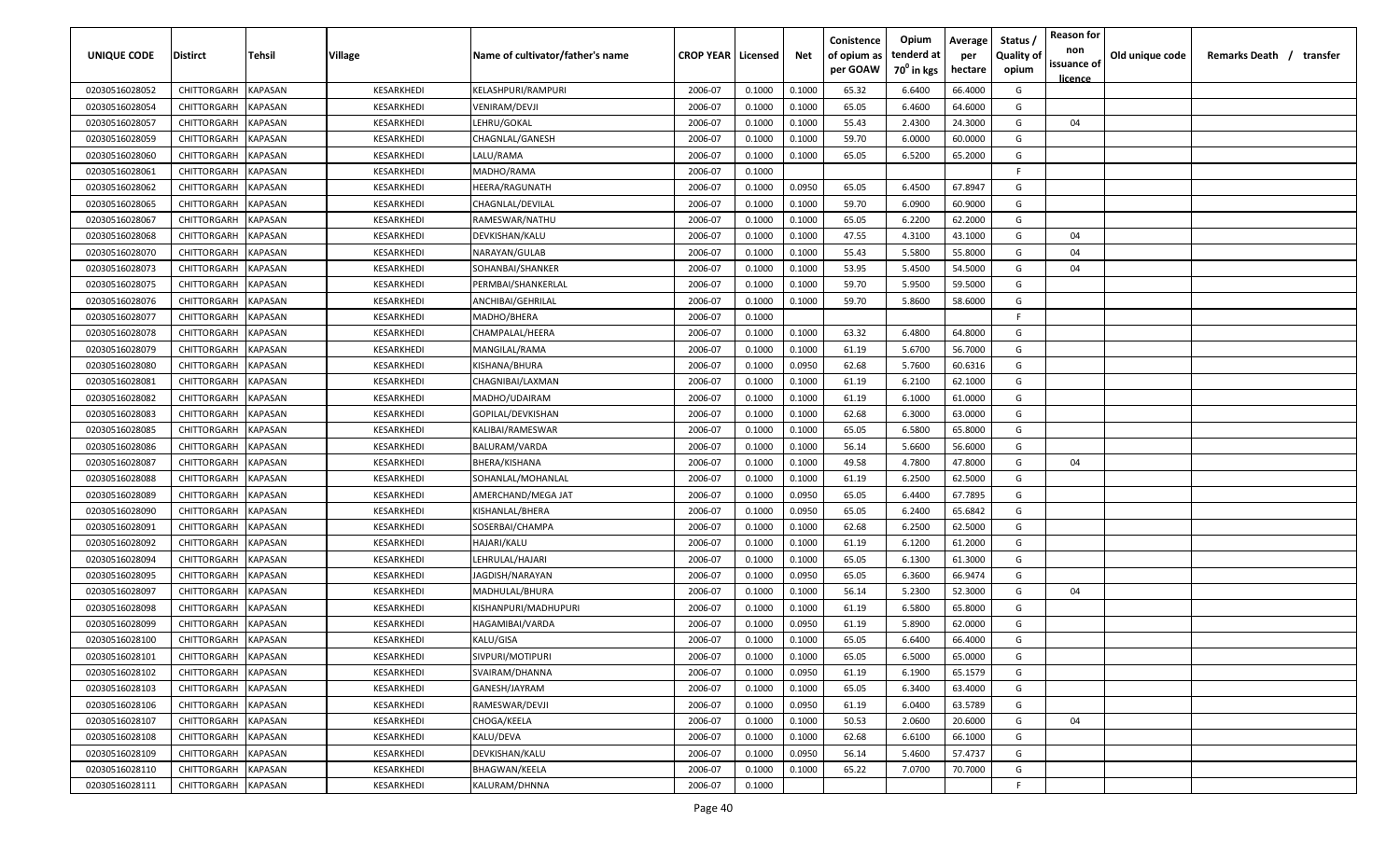| UNIQUE CODE    | <b>Distirct</b>     | Tehsil         | <b>Village</b>      | Name of cultivator/father's name | <b>CROP YEAR Licensed</b> |        | Net    | Conistence<br>of opium as<br>per GOAW | Opium<br>tenderd at<br>70 <sup>0</sup> in kgs | Average<br>per<br>hectare | Status /<br><b>Quality of</b><br>opium | <b>Reason for</b><br>non<br>issuance of | Old unique code | Remarks Death /<br>transfer |
|----------------|---------------------|----------------|---------------------|----------------------------------|---------------------------|--------|--------|---------------------------------------|-----------------------------------------------|---------------------------|----------------------------------------|-----------------------------------------|-----------------|-----------------------------|
| 02030516028112 | CHITTORGARH         | <b>KAPASAN</b> | KESARKHEDI          | GORDHANPURI/BHAGWANPURI          | 2006-07                   | 0.1000 | 0.1000 | 55.43                                 | 5.4100                                        | 54.1000                   | G                                      | <u>licence</u><br>04                    |                 |                             |
| 02030516028115 | CHITTORGARH         | <b>KAPASAN</b> | <b>KESARKHEDI</b>   | GOPALPURI/BHAGWANPURI            | 2006-07                   | 0.1000 | 0.0950 | 50.53                                 | 4.3200                                        | 45.4737                   | G                                      | 04                                      |                 |                             |
| 02030516028116 | CHITTORGARH         | <b>KAPASAN</b> | KESARKHEDI          | GULAB/BHERA                      | 2006-07                   | 0.1000 |        |                                       |                                               |                           | E.                                     |                                         |                 |                             |
| 02030516028117 | CHITTORGARH         | KAPASAN        | KESARKHEDI          | BALIBAI/GANESH                   | 2006-07                   | 0.1000 |        |                                       |                                               |                           | F.                                     |                                         |                 |                             |
| 02030516028118 | CHITTORGARH         | KAPASAN        | KESARKHEDI          | LEHRULAL/JITU                    | 2006-07                   | 0.1000 | 0.1000 | 61.19                                 | 5.9500                                        | 59.5000                   | G                                      |                                         |                 |                             |
| 02030516028119 | CHITTORGARH         | KAPASAN        | KESARKHEDI          | DHANNA/SOLA                      | 2006-07                   | 0.1000 | 0.0950 | 65.22                                 | 6.0100                                        | 63.2632                   | G                                      |                                         |                 |                             |
| 02030516028122 | CHITTORGARH         | <b>KAPASAN</b> | KESARKHEDI          | NARAYANLAL/KALULAL               | 2006-07                   | 0.1000 | 0.1000 | 53.95                                 | 5.3900                                        | 53.9000                   | G                                      | 04                                      |                 |                             |
| 02030516028124 | <b>CHITTORGARH</b>  | <b>KAPASAN</b> | <b>KESARKHEDI</b>   | PUSPABAI/RAMESWARLAL             | 2006-07                   | 0.1000 | 0.1000 | 62.68                                 | 6.7100                                        | 67.1000                   | G                                      |                                         |                 |                             |
| 02030516028125 | CHITTORGARH         | KAPASAN        | KESARKHEDI          | DALIBAI/MAGNIRAM                 | 2006-07                   | 0.1000 | 0.1050 | 65.22                                 | 6.7900                                        | 64.6667                   | G                                      |                                         |                 |                             |
| 02030516028126 | CHITTORGARH         | KAPASAN        | KESARKHEDI          | DALURAM/LALURAM                  | 2006-07                   | 0.1000 | 0.1000 | 53.95                                 | 5.0800                                        | 50.8000                   | G                                      | 04                                      |                 |                             |
| 02030516028127 | CHITTORGARH         | <b>KAPASAN</b> | KESARKHEDI          | DHAPUBAI/BAGDUPURI               | 2006-07                   | 0.1000 | 0.0950 | 61.19                                 | 5.6000                                        | 58.9474                   | G                                      |                                         |                 |                             |
| 02030516028128 | CHITTORGARH         | KAPASAN        | KESARKHEDI          | SOSERBAI/SHAMBHULAL              | 2006-07                   | 0.1000 | 0.1000 | 63.28                                 | 6.5300                                        | 65.3000                   | G                                      |                                         |                 |                             |
| 02030516028129 | CHITTORGARH         | KAPASAN        | KESARKHEDI          | SHANKERLAL/JITU JAT              | 2006-07                   | 0.1000 | 0.1000 | 56.14                                 | 5.4800                                        | 54.8000                   | G                                      | 04                                      |                 |                             |
| 02030516028130 | CHITTORGARH         | KAPASAN        | KESARKHEDI          | LAXMANPURI/BHERUPURI             | 2006-07                   | 0.1000 | 0.0950 | 56.14                                 | 5.4400                                        | 57.2632                   | G                                      |                                         |                 |                             |
| 02030516028131 | CHITTORGARH         | <b>KAPASAN</b> | KESARKHEDI          | RAMESWAR/MADHU JAT               | 2006-07                   | 0.1000 | 0.1000 | 65.22                                 | 7.1100                                        | 71.1000                   | G                                      |                                         |                 |                             |
| 02030516028132 | CHITTORGARH         | <b>KAPASAN</b> | KESARKHEDI          | CHAGAN/BHERA                     | 2006-07                   | 0.1000 | 0.0850 | 62.68                                 | 5.1300                                        | 60.3529                   | G                                      |                                         |                 |                             |
| 02030516028133 | CHITTORGARH         | <b>KAPASAN</b> | KESARKHEDI          | BAGDUPURI/MAGNIBAI               | 2006-07                   | 0.1000 |        |                                       |                                               |                           | F.                                     |                                         |                 |                             |
| 02030516028134 | CHITTORGARH         | <b>KAPASAN</b> | KESARKHEDI          | CHAGANLAL/PANNA                  | 2006-07                   | 0.1000 | 0.0950 | 62.68                                 | 5.8600                                        | 61.6842                   | G                                      |                                         |                 |                             |
| 02030516028135 | CHITTORGARH         | <b>KAPASAN</b> | KESARKHEDI          | HERIBAI/HEERA                    | 2006-07                   | 0.1000 | 0.0950 | 65.22                                 | 6.5000                                        | 68.4211                   | G                                      |                                         |                 |                             |
| 02030516028136 | CHITTORGARH         | <b>KAPASAN</b> | KESARKHEDI          | ANCHIBAI/MEGA                    | 2006-07                   | 0.1000 | 0.1000 | 49.58                                 | 4.5900                                        | 45.9000                   | G                                      | 04                                      |                 |                             |
| 02030516028138 | CHITTORGARH         | <b>KAPASAN</b> | KESARKHEDI          | KALURAM/BHAGIRATH                | 2006-07                   | 0.1000 |        |                                       |                                               |                           | E                                      |                                         |                 |                             |
| 02030516030002 | CHITTORGARH         | <b>KAPASAN</b> | <b>LAKHOKAKHEDA</b> | GORDHAN/PYARJI                   | 2006-07                   | 0.1000 | 0.0950 | 59.78                                 | 5.8500                                        | 61.5789                   | G                                      |                                         |                 | TRANSFER / TURKIYAKALA      |
| 02030516030003 | CHITTORGARH         | KAPASAN        | <b>LAKHOKAKHEDA</b> | MADAN/MODA                       | 2006-07                   | 0.1000 | 0.0950 | 61.67                                 | 6.1800                                        | 65.0526                   | G                                      |                                         |                 | TRANSFER / TURKIYAKALA      |
| 02030516030004 | CHITTORGARH         | <b>KAPASAN</b> | <b>LAKHOKAKHEDA</b> | KISHAN/PRATAP                    | 2006-07                   | 0.1000 | 0.1000 | 57.05                                 | 5.8300                                        | 58.3000                   | G                                      |                                         |                 | TRANSFER / TURKIYAKALA      |
| 02030516030006 | CHITTORGARH         | <b>KAPASAN</b> | <b>LAKHOKAKHEDA</b> | JITU/JAGNATH                     | 2006-07                   | 0.1000 | 0.1000 |                                       | 4.0500                                        | 40.5000                   |                                        | 02                                      |                 |                             |
| 02030516030015 | CHITTORGARH         | <b>KAPASAN</b> | <b>LAKHOKAKHEDA</b> | SAVAIRAM/KAJOD                   | 2006-07                   | 0.1000 | 0.1000 | 54.53                                 | 5.9300                                        | 59.3000                   | G                                      | 05                                      |                 |                             |
| 02030516030020 | CHITTORGARH         | <b>KAPASAN</b> | LAKHOKAKHEDA        | DHANNA/KUKA                      | 2006-07                   | 0.1000 | 0.1000 | 59.78                                 | 6.1200                                        | 61.2000                   | G                                      |                                         |                 | TRANSFER / TURKIYAKALA      |
| 02030516030022 | CHITTORGARH         | <b>KAPASAN</b> | LAKHOKAKHEDA        | GOPI/CHUNNA                      | 2006-07                   | 0.1000 | 0.0950 | 49.31                                 | 5.1800                                        | 54.5263                   | G                                      | 04                                      |                 |                             |
| 02030516032001 | CHITTORGARH         | <b>KAPASAN</b> | MATAJIKAKHEDA       | NAHRASINGH/UDAISINGH             | 2006-07                   | 0.1000 |        |                                       |                                               |                           | E.                                     |                                         |                 | TRANSFER / PANDOLISTATION   |
| 02030516032002 | CHITTORGARH         | KAPASAN        | MATAJIKAKHEDA       | PERMBAI/BHERUSINGH               | 2006-07                   | 0.1000 |        |                                       |                                               |                           | $\mathsf{E}$                           |                                         |                 | TRANSFER / PANDOLISTATION   |
| 02030516032006 | CHITTORGARH         | KAPASAN        | MATAJIKAKHEDA       | SUKHIBAI/JAMNA                   | 2006-07                   | 0.1000 | 0.0950 | 57.05                                 | 5.8000                                        | 61.0526                   | G                                      |                                         |                 | TRANSFER/PANDOLI STATION    |
| 02030516032012 | CHITTORGARH         | KAPASAN        | MATAJIKAKHEDA       | DEVISINGH/JAVHARSINGH            | 2006-07                   | 0.1000 | 0.0950 | 54.53                                 | 4.5300                                        | 47.6842                   | G                                      | 04                                      |                 |                             |
| 02030516032017 | CHITTORGARH         | <b>KAPASAN</b> | MATAJIKAKHEDA       | PYARA/BALU                       | 2006-07                   | 0.1000 | 0.0900 | 53.13                                 | 5.0200                                        | 55.7778                   | G                                      | 04                                      |                 |                             |
| 02030516032018 | CHITTORGARH         | <b>KAPASAN</b> | MATAJIKAKHEDA       | RAMESWAR/KASIRAM                 | 2006-07                   | 0.1000 | 0.0950 | 63.28                                 | 6.4800                                        | 68.2105                   | G                                      |                                         |                 | TRANSFER / PANDOLISTATION   |
| 02030516034002 | <b>CHITTORGARH</b>  | <b>KAPASAN</b> | NIMBAHERAGORAJI     | SHANKERLAL/KISANLALSUTAR         | 2006-07                   | 0.1000 | 0.0950 | 61.19                                 | 6.1600                                        | 64.8421                   | G                                      |                                         |                 |                             |
| 02030516034003 | CHITTORGARH KAPASAN |                | NIMBAHERAGORAJI     | BHERU/DULICHAND                  | 2006-07                   | 0.1000 | 0.0950 | 56.14                                 | 5.6300                                        | 59.2632                   | G                                      |                                         |                 |                             |
| 02030516034006 | CHITTORGARH         | <b>KAPASAN</b> | NIMBAHERAGORAJI     | SANTILAL/DHULICHAND              | 2006-07                   | 0.1000 | 0.0950 | 62.68                                 | 6.2300                                        | 65.5789                   | G                                      |                                         |                 |                             |
| 02030516034007 | CHITTORGARH         | <b>KAPASAN</b> | NIMBAHERAGORAJI     | BANSILAL/BHERA                   | 2006-07                   | 0.1000 | 0.0950 | 53.95                                 | 5.3300                                        | 56.1053                   | G                                      | 05                                      |                 |                             |
| 02030516034008 | CHITTORGARH         | <b>KAPASAN</b> | NIMBAHERAGORAJI     | BHERA/KALU                       | 2006-07                   | 0.1000 | 0.0500 | 61.19                                 | 3.2000                                        | 64.0000                   | G                                      |                                         |                 |                             |
| 02030516034011 | CHITTORGARH         | <b>KAPASAN</b> | NIMBAHERAGORAJI     | RAMSINGH/BHURSINGH               | 2006-07                   | 0.1000 | 0.1000 |                                       | 5.0200                                        | 50.2000                   | G                                      | 04                                      |                 |                             |
| 02030516034012 | CHITTORGARH         | <b>KAPASAN</b> | NIMBAHERAGORAJI     | MOHANIBAI/BHERULAL               | 2006-07                   | 0.1000 | 0.0600 | 56.14                                 | 3.5300                                        | 58.8333                   | G                                      |                                         |                 |                             |
| 02030516034013 | CHITTORGARH         | <b>KAPASAN</b> | NIMBAHERAGORAJI     | LEHRU/LALU                       | 2006-07                   | 0.1000 | 0.0950 | 53.95                                 | 5.8000                                        | 61.0526                   | G                                      | 05                                      |                 |                             |
| 02030516034014 | CHITTORGARH         | <b>KAPASAN</b> | NIMBAHERAGORAJI     | HAJARI/NOLA                      | 2006-07                   | 0.1000 | 0.0950 | 62.68                                 | 6.4200                                        | 67.5789                   | G                                      |                                         |                 |                             |
| 02030516034016 | CHITTORGARH KAPASAN |                | NIMBAHERAGORAJI     | SOHANIBAI/BHERU                  | 2006-07                   | 0.1000 | 0.0900 | 56.14                                 | 5.3200                                        | 59.1111                   | G                                      |                                         |                 |                             |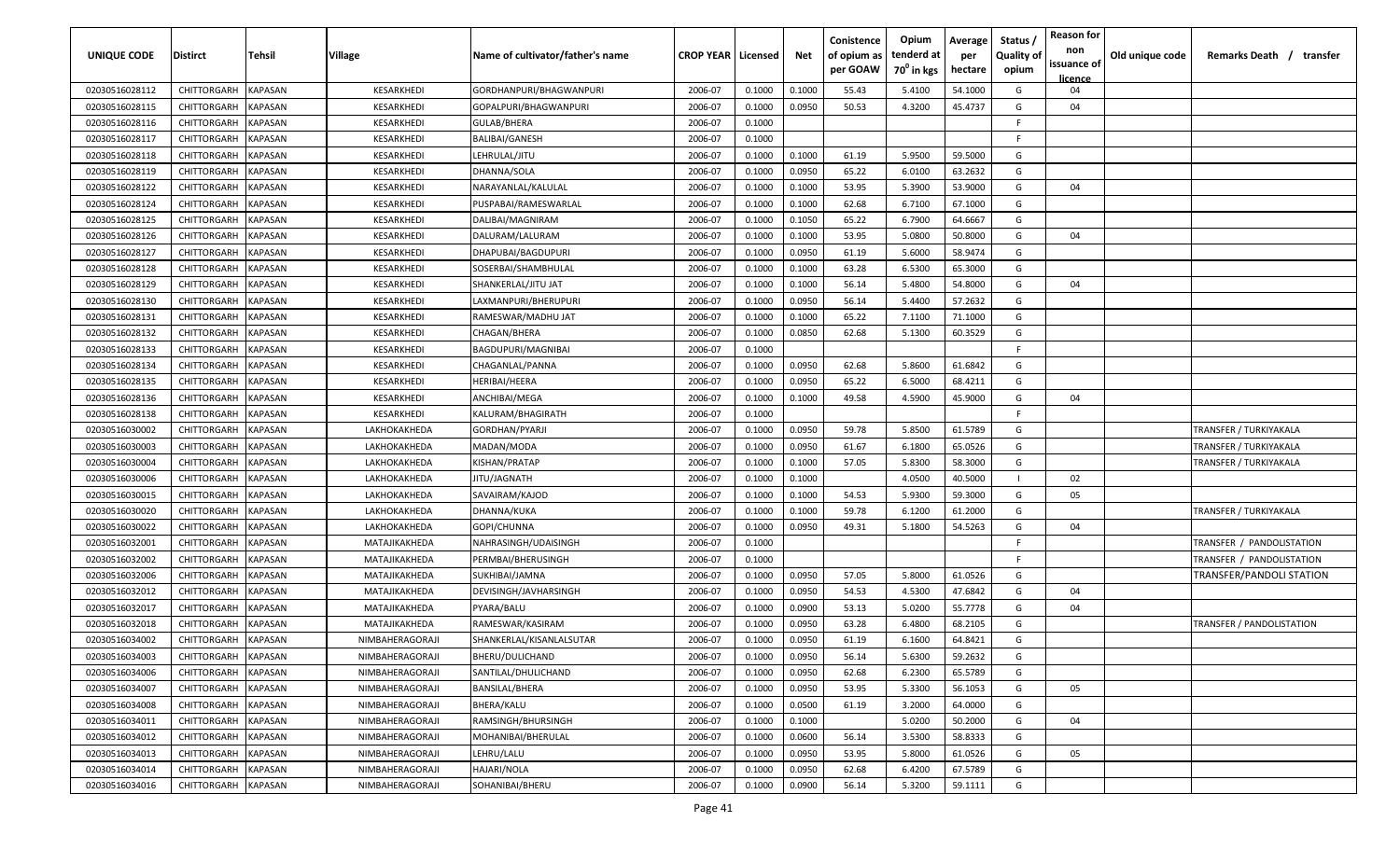| UNIQUE CODE    | Distirct            | Tehsil         | <b>Village</b>  | Name of cultivator/father's name | <b>CROP YEAR   Licensed</b> |        | Net    | Conistence<br>of opium as | Opium<br>tenderd at    | Average<br>per | Status /<br><b>Quality of</b> | <b>Reason for</b><br>non | Old unique code | Remarks Death / transfer |
|----------------|---------------------|----------------|-----------------|----------------------------------|-----------------------------|--------|--------|---------------------------|------------------------|----------------|-------------------------------|--------------------------|-----------------|--------------------------|
|                |                     |                |                 |                                  |                             |        |        | per GOAW                  | 70 <sup>0</sup> in kgs | hectare        | opium                         | issuance of<br>licence   |                 |                          |
| 02030516034017 | CHITTORGARH         | <b>KAPASAN</b> | NIMBAHERAGORAJI | BADAMBAI/MANGILAL                | 2006-07                     | 0.1000 |        |                           |                        |                | F.                            |                          |                 |                          |
| 02030516034018 | CHITTORGARH         | <b>KAPASAN</b> | NIMBAHERAGORAJI | LADULAL/DULLICHAND               | 2006-07                     | 0.1000 | 0.0950 | 67.90                     | 7.0800                 | 74.5263        | G                             |                          |                 |                          |
| 02030516034019 | CHITTORGARH         | KAPASAN        | NIMBAHERAGORAJI | SANTILAL/NANURAM                 | 2006-07                     | 0.1000 | 0.0950 | 56.14                     | 5.6300                 | 59.2632        | G                             |                          |                 |                          |
| 02030516034022 | CHITTORGARH         | KAPASAN        | NIMBAHERAGORAJI | NARAYAN/MOTISUTSR                | 2006-07                     | 0.1000 | 0.0950 | 65.22                     | 7.0400                 | 74.1053        | G                             |                          |                 |                          |
| 02030516034023 | CHITTORGARH         | KAPASAN        | NIMBAHERAGORAJI | SHANKERLAL/BHUWANIRAM TELI       | 2006-07                     | 0.1000 | 0.1000 | 56.14                     | 6.0300                 | 60.3000        | G                             |                          |                 |                          |
| 02030516034027 | CHITTORGARH         | <b>KAPASAN</b> | NIMBAHERAGORAJI | NANDRAM/KISHANLAL                | 2006-07                     | 0.1000 | 0.0950 | 65.22                     | 6.4500                 | 67.8947        | G                             |                          |                 |                          |
| 02030516034030 | CHITTORGARH         | <b>KAPASAN</b> | NIMBAHERAGORAJI | HASTIMAL/DULICHAND               | 2006-07                     | 0.1000 | 0.1000 | 56.14                     | 5.9400                 | 59.4000        | G                             |                          |                 |                          |
| 02030516034033 | CHITTORGARH         | <b>KAPASAN</b> | NIMBAHERAGORAJI | SAMPAT/MANGILAL                  | 2006-07                     | 0.1000 | 0.0900 | 62.68                     | 5.6000                 | 62.2222        | G                             |                          |                 |                          |
| 02030516034034 | CHITTORGARH         | <b>KAPASAN</b> | NIMBAHERAGORAJI | DEVBAI/MODA                      | 2006-07                     | 0.1000 | 0.1000 | 55.80                     | 5.8500                 | 58.5000        | G                             |                          |                 |                          |
| 02030516034036 | CHITTORGARH         | <b>KAPASAN</b> | NIMBAHERAGORAJI | BHERULAL/RAMLAL                  | 2006-07                     | 0.1000 | 0.0950 | 61.19                     | 5.9300                 | 62.4211        | G                             |                          |                 |                          |
| 02030516034039 | CHITTORGARH         | KAPASAN        | NIMBAHERAGORAJI | CHUNNIBAI/GANESH                 | 2006-07                     | 0.1000 | 0.0900 | 60.52                     | 6.1400                 | 68.2222        | G                             |                          |                 |                          |
| 02030516034040 | CHITTORGARH         | <b>KAPASAN</b> | NIMBAHERAGORAJI | NATHU/GOMA                       | 2006-07                     | 0.1000 | 0.0950 | 62.68                     | 5.9700                 | 62.8421        | G                             |                          |                 |                          |
| 02030516034042 | CHITTORGARH         | <b>KAPASAN</b> | NIMBAHERAGORAJI | FEKHRUDIN/KASIM                  | 2006-07                     | 0.1000 | 0.0950 | 62.68                     | 6.3100                 | 66.4211        | G                             |                          |                 |                          |
| 02030516034043 | CHITTORGARH         | <b>KAPASAN</b> | NIMBAHERAGORAJI | MITTU/BHAWANIRAM                 | 2006-07                     | 0.1000 | 0.1000 | 60.52                     | 6.4000                 | 64.0000        | G                             |                          |                 |                          |
| 02030516034044 | <b>CHITTORGARH</b>  | <b>KAPASAN</b> | NIMBAHERAGORAJI | KELASH/MADHO                     | 2006-07                     | 0.1000 | 0.1000 | 65.32                     | 7.0700                 | 70.7000        | G                             |                          |                 |                          |
| 02030516034047 | CHITTORGARH         | <b>KAPASAN</b> | NIMBAHERAGORAJI | SYAMLAL/BANSILAL                 | 2006-07                     | 0.1000 |        |                           |                        |                | E.                            |                          |                 |                          |
| 02030516034049 | <b>CHITTORGARH</b>  | <b>KAPASAN</b> | NIMBAHERAGORAJI | BHAGWANIBAI/DALCHAND             | 2006-07                     | 0.1000 | 0.1000 | 61.19                     | 6.1000                 | 61.0000        | G                             |                          |                 |                          |
| 02030516034050 | CHITTORGARH         | <b>KAPASAN</b> | NIMBAHERAGORAJI | RAMKAVAR/BHERUSINGH              | 2006-07                     | 0.1000 |        |                           |                        |                | F.                            |                          |                 |                          |
| 02030516034051 | CHITTORGARH         | KAPASAN        | NIMBAHERAGORAJI | RATANLAL/UDAIRAM                 | 2006-07                     | 0.1000 | 0.0950 | 62.18                     | 5.2400                 | 55.1579        | G                             | 04                       |                 |                          |
| 02030516034052 | CHITTORGARH         | <b>KAPASAN</b> | NIMBAHERAGORAJI | SOHANLAL/KAJOD                   | 2006-07                     | 0.1000 | 0.0950 | 65.32                     | 6.3300                 | 66.6316        | G                             |                          |                 |                          |
| 02030516034053 | CHITTORGARH         | <b>KAPASAN</b> | NIMBAHERAGORAJI | SHANKER/LAKMICHAND               | 2006-07                     | 0.1000 | 0.1000 | 60.52                     | 6.0200                 | 60.2000        | G                             |                          |                 |                          |
| 02030516034054 | CHITTORGARH         | <b>KAPASAN</b> | NIMBAHERAGORAJI | RATANLAL/OUNKER                  | 2006-07                     | 0.1000 | 0.1000 | 56.14                     | 5.5200                 | 55.2000        | G                             | 04                       |                 |                          |
| 02030516034055 | CHITTORGARH         | <b>KAPASAN</b> | NIMBAHERAGORAJI | MAGNIBAI/PARASRAM                | 2006-07                     | 0.1000 | 0.1000 |                           | 5.0800                 | 50.8000        | G                             | 04                       |                 |                          |
| 02030516034063 | CHITTORGARH         | <b>KAPASAN</b> | NIMBAHERAGORAJI | GANGABAI/GANGARAM                | 2006-07                     | 0.1000 | 0.0950 | 60.52                     | 6.1400                 | 64.6316        | G                             |                          |                 |                          |
| 02030516034064 | CHITTORGARH         | <b>KAPASAN</b> | NIMBAHERAGORAJI | DALU/HEERA                       | 2006-07                     | 0.1000 |        |                           |                        |                | F.                            |                          |                 |                          |
| 02030516034065 | CHITTORGARH         | <b>KAPASAN</b> | NIMBAHERAGORAJI | RATANLAL/NATHU                   | 2006-07                     | 0.1000 | 0.0950 | 56.14                     | 5.5100                 | 58.0000        | G                             |                          |                 |                          |
| 02030516034066 | CHITTORGARH         | <b>KAPASAN</b> | NIMBAHERAGORAJI | MADHU/LAKMICHAND                 | 2006-07                     | 0.1000 | 0.0950 | 62.68                     | 5.5300                 | 58.2105        | G                             |                          |                 |                          |
| 02030516034068 | CHITTORGARH         | <b>KAPASAN</b> | NIMBAHERAGORAJI | SHANKER/BHONIRAMJAT              | 2006-07                     | 0.1000 | 0.1000 | 56.14                     | 5.9400                 | 59.4000        | G                             |                          |                 |                          |
| 02030516034070 | CHITTORGARH         | <b>KAPASAN</b> | NIMBAHERAGORAJI | FEFIBAI/BHERULAL                 | 2006-07                     | 0.1000 | 0.0950 | 65.22                     | 6.2000                 | 65.2632        | G                             |                          |                 |                          |
| 02030516034071 | CHITTORGARH         | <b>KAPASAN</b> | NIMBAHERAGORAJI | KAVRIBAI/BHERUGIRI               | 2006-07                     | 0.1000 | 0.0950 | 65.22                     | 5.9700                 | 62.8421        | G                             |                          |                 |                          |
| 02030516034075 | CHITTORGARH         | <b>KAPASAN</b> | NIMBAHERAGORAJI | MANGIBAI/MADHOLAL                | 2006-07                     | 0.1000 |        |                           |                        |                | F.                            |                          |                 |                          |
| 02030516034076 | CHITTORGARH         | <b>KAPASAN</b> | NIMBAHERAGORAJI | DEVJI/KALU                       | 2006-07                     | 0.1000 | 0.0950 | 65.22                     | 6.2600                 | 65.8947        | G                             |                          |                 |                          |
| 02030516034077 | CHITTORGARH         | <b>KAPASAN</b> | NIMBAHERAGORAJI | SHANKERLAL/LALU                  | 2006-07                     | 0.1000 |        |                           |                        |                | E                             |                          |                 |                          |
| 02030516034082 | CHITTORGARH         | <b>KAPASAN</b> | NIMBAHERAGORAJI | <b>HERLAL/NATHU</b>              | 2006-07                     | 0.1000 | 0.1000 | 65.22                     | 6.4500                 | 64.5000        | G                             |                          |                 |                          |
| 02030516034083 | <b>CHITTORGARH</b>  | <b>KAPASAN</b> | NIMBAHERAGORAJI | CHANDIBAI/AMARCHAND              | 2006-07                     | 0.1000 |        |                           |                        |                | F                             |                          |                 |                          |
| 02030516034084 | CHITTORGARH KAPASAN |                | NIMBAHERAGORAJI | NRAYANIBAI/JITU                  | 2006-07                     | 0.1000 | 0.0950 |                           | 4.6700                 | 49.1579        | G                             | 04                       |                 |                          |
| 02030516034085 | CHITTORGARH         | <b>KAPASAN</b> | NIMBAHERAGORAJI | CHANDIBAI/LHERU                  | 2006-07                     | 0.1000 |        |                           |                        |                | F.                            |                          |                 |                          |
| 02030516034096 | CHITTORGARH         | <b>KAPASAN</b> | NIMBAHERAGORAJI | BHAGWAN/KAJOD                    | 2006-07                     | 0.1000 | 0.0950 | 65.32                     | 6.1300                 | 64.5263        | G                             |                          |                 |                          |
| 02030516034097 | CHITTORGARH         | <b>KAPASAN</b> | NIMBAHERAGORAJI | NARAYAN/KESAR                    | 2006-07                     | 0.1000 |        |                           |                        |                | F.                            |                          |                 |                          |
| 02030516034100 | CHITTORGARH         | <b>KAPASAN</b> | NIMBAHERAGORAJI | BHURA/RAMLAL                     | 2006-07                     | 0.1000 | 0.0950 | 56.14                     | 5.5700                 | 58.6316        | G                             |                          |                 |                          |
| 02030516034101 | CHITTORGARH         | <b>KAPASAN</b> | NIMBAHERAGORAJI | KHUMA/DHANNA                     | 2006-07                     | 0.1000 |        |                           |                        |                | F.                            |                          |                 |                          |
| 02030516034102 | CHITTORGARH         | <b>KAPASAN</b> | NIMBAHERAGORAJI | MADHU/BHUVANIRAM                 | 2006-07                     | 0.1000 | 0.1000 | 56.14                     | 5.8400                 | 58.4000        | G                             |                          |                 |                          |
| 02030516034103 | CHITTORGARH         | <b>KAPASAN</b> | NIMBAHERAGORAJI | SITARAM/BHURA                    | 2006-07                     | 0.1000 |        |                           |                        |                | F.                            |                          |                 |                          |
| 02030516034105 | CHITTORGARH KAPASAN |                | NIMBAHERAGORAJI | LAXMIRAM/DALU                    | 2006-07                     | 0.1000 | 0.0950 | 56.14                     | 5.5700                 | 58.6316        | G                             |                          |                 |                          |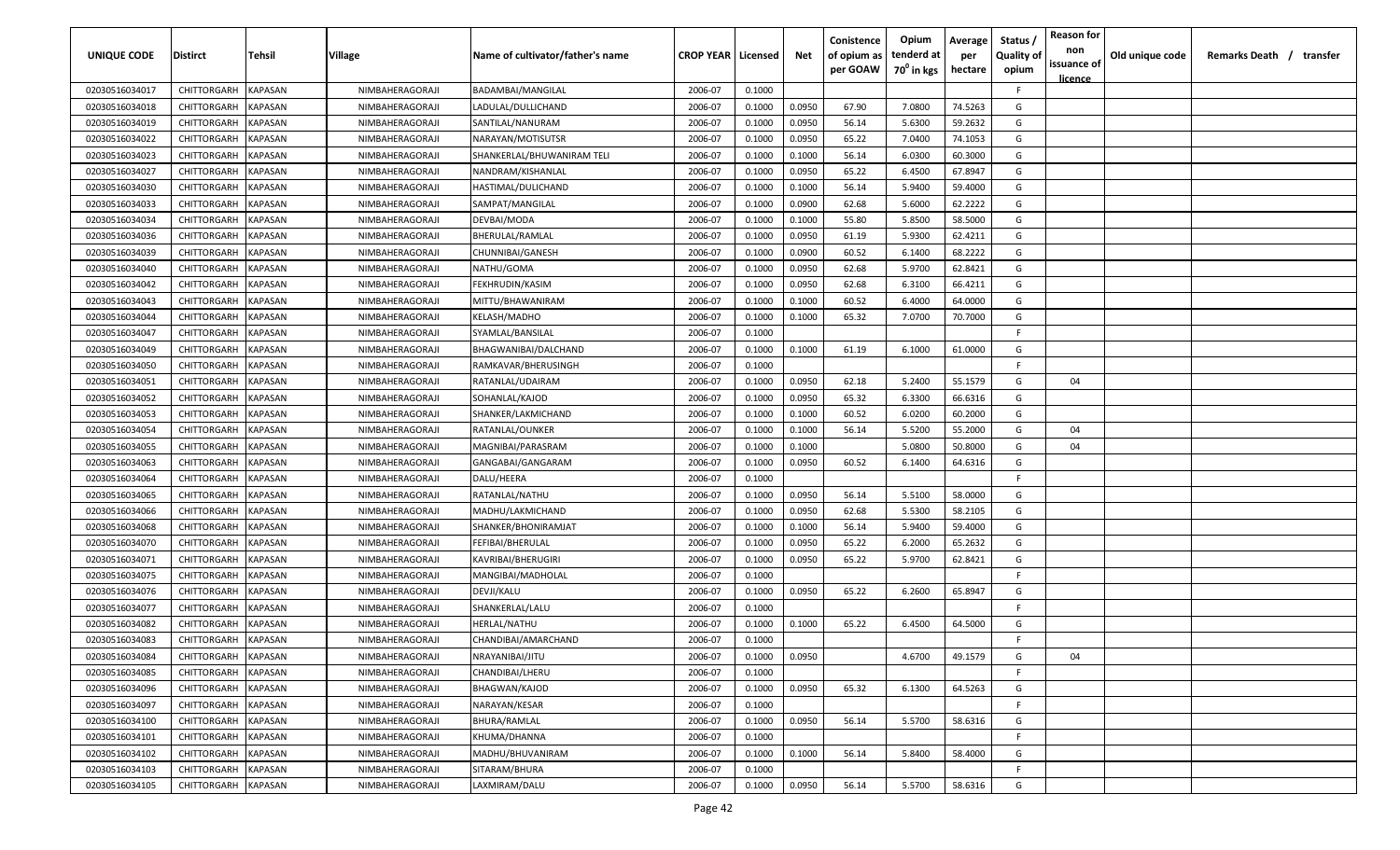| UNIQUE CODE    | <b>Distirct</b>     | Tehsil         | <b>Village</b>  | Name of cultivator/father's name | <b>CROP YEAR Licensed</b> |        | Net    | Conistence<br>of opium as | Opium<br>tenderd at    | Average<br>per | Status /<br><b>Quality of</b> | <b>Reason for</b><br>non<br>issuance of | Old unique code | Remarks Death /<br>transfer |
|----------------|---------------------|----------------|-----------------|----------------------------------|---------------------------|--------|--------|---------------------------|------------------------|----------------|-------------------------------|-----------------------------------------|-----------------|-----------------------------|
|                |                     |                |                 |                                  |                           |        |        | per GOAW                  | 70 <sup>0</sup> in kgs | hectare        | opium                         | <u>licence</u>                          |                 |                             |
| 02030516034108 | CHITTORGARH         | <b>KAPASAN</b> | NIMBAHERAGORAJI | KISHANAN/KALU                    | 2006-07                   | 0.1000 | 0.0950 | 56.14                     | 5.3900                 | 56.7368        | G                             |                                         |                 |                             |
| 02030516034111 | CHITTORGARH         | <b>KAPASAN</b> | NIMBAHERAGORAJI | GISA/LOBHA                       | 2006-07                   | 0.1000 |        |                           |                        |                | -F.                           |                                         |                 |                             |
| 02030516034114 | CHITTORGARH         | KAPASAN        | NIMBAHERAGORAJI | OUNKAR/LAXMAN                    | 2006-07                   | 0.1000 | 0.0950 | 56.14                     | 5.2400                 | 55.1579        | G                             | 04                                      |                 |                             |
| 02030516034116 | CHITTORGARH         | <b>KAPASAN</b> | NIMBAHERAGORAJI | SOHAN/NATHU                      | 2006-07                   | 0.1000 | 0.0950 | 56.14                     | 5.2800                 | 55.5789        | G                             | 04                                      |                 |                             |
| 02030516034118 | CHITTORGARH         | KAPASAN        | NIMBAHERAGORAJI | BHERULAL/BARDU                   | 2006-07                   | 0.1000 | 0.0500 |                           |                        |                |                               | 02                                      |                 |                             |
| 02030516034119 | CHITTORGARH         | <b>KAPASAN</b> | NIMBAHERAGORAJI | CHAGN/NANDRAM                    | 2006-07                   | 0.1000 | 0.0900 | 60.96                     | 5.6200                 | 62.4444        | G                             |                                         |                 |                             |
| 02030516034122 | <b>CHITTORGARH</b>  | <b>KAPASAN</b> | NIMBAHERAGORAJI | MANGILAL/RATTA                   | 2006-07                   | 0.1000 | 0.0950 | 60.52                     | 5.9500                 | 62.6316        | G                             |                                         |                 |                             |
| 02030516034128 | CHITTORGARH         | KAPASAN        | NIMBAHERAGORAJI | RATANLAL/HARLAL                  | 2006-07                   | 0.1000 | 0.0950 | 65.22                     | 6.5100                 | 68.5263        | G                             |                                         |                 |                             |
| 02030516034129 | CHITTORGARH         | <b>KAPASAN</b> | NIMBAHERAGORAJI | NARU/RATTA                       | 2006-07                   | 0.1000 | 0.0950 | 65.22                     | 6.5800                 | 69.2632        | G                             |                                         |                 |                             |
| 02030516034130 | CHITTORGARH         | KAPASAN        | NIMBAHERAGORAJI | NANDLAL/KELA                     | 2006-07                   | 0.1000 | 0.0950 | 60.52                     | 6.2200                 | 65.4737        | G                             |                                         | 02030516031019  | TRANSFER                    |
| 02030516034131 | CHITTORGARH         | KAPASAN        | NIMBAHERAGORAJI | MANOHARSINGH/JAITSINGH           | 2006-07                   | 0.1000 | 0.0950 | 65.22                     | 6.2400                 | 65.6842        | G                             |                                         | 02030516031021  | TRANSFER                    |
| 02030516035001 | CHITTORGARH         | <b>KAPASAN</b> | PANDOLISTATION  | PRATHVIRAJ/GOKAL                 | 2006-07                   | 0.1000 | 0.0950 | 53.13                     | 5.1900                 | 54.6316        | G                             | 04                                      |                 |                             |
| 02030516035004 | CHITTORGARH         | KAPASAN        | PANDOLISTATION  | BANSHILAL/JEETMAL                | 2006-07                   | 0.1000 | 0.0950 | 55.26                     | 5.2700                 | 55.4737        | G                             | 04                                      |                 |                             |
| 02030516035005 | CHITTORGARH         | <b>KAPASAN</b> | PANDOLISTATION  | PARVTIDEVI/SHANKER               | 2006-07                   | 0.1000 | 0.0950 | 56.65                     | 5.7200                 | 60.2105        | G                             |                                         |                 |                             |
| 02030516035007 | CHITTORGARH         | <b>KAPASAN</b> | PANDOLISTATION  | DHANRAJ/NANDRAM                  | 2006-07                   | 0.1000 |        |                           |                        |                | F.                            |                                         |                 |                             |
| 02030516035008 | CHITTORGARH         | <b>KAPASAN</b> | PANDOLISTATION  | KISHAN/MAGNA                     | 2006-07                   | 0.1000 | 0.1000 | 65.05                     | 6.6500                 | 66.5000        | G                             |                                         |                 |                             |
| 02030516035009 | CHITTORGARH         | <b>KAPASAN</b> | PANDOLISTATION  | DEVBAI/UDAILAL                   | 2006-07                   | 0.1000 | 0.0950 | 59.70                     | 6.1500                 | 64.7368        | G                             |                                         |                 |                             |
| 02030516035013 | CHITTORGARH         | <b>KAPASAN</b> | PANDOLISTATION  | BHERULAL/KALU                    | 2006-07                   | 0.1000 | 0.0950 | 55.26                     | 5.3900                 | 56.7368        | G                             |                                         |                 |                             |
| 02030516035015 | CHITTORGARH         | KAPASAN        | PANDOLISTATION  | SHANKAR/DALU                     | 2006-07                   | 0.1000 | 0.0950 | 56.65                     | 5.6500                 | 59.4737        | G                             |                                         |                 |                             |
| 02030516035016 | CHITTORGARH         | KAPASAN        | PANDOLISTATION  | NARAYANIBAI/AMERCHAND            | 2006-07                   | 0.1000 |        |                           |                        |                | F.                            |                                         |                 |                             |
| 02030516035017 | CHITTORGARH         | <b>KAPASAN</b> | PANDOLISTATION  | TULSIRAM/AMARCHAND               | 2006-07                   | 0.1000 | 0.1000 | 65.05                     | 7.0000                 | 70.0000        | G                             |                                         |                 |                             |
| 02030516035018 | CHITTORGARH         | <b>KAPASAN</b> | PANDOLISTATION  | SHANKERLAL/MOHANLAL              | 2006-07                   | 0.1000 | 0.1000 |                           | 6.6000                 | 66.0000        | G                             |                                         |                 |                             |
| 02030516035019 | CHITTORGARH         | <b>KAPASAN</b> | PANDOLISTATION  | KISHANA/HARLAL                   | 2006-07                   | 0.1000 |        |                           |                        |                | -F.                           |                                         |                 |                             |
| 02030516035022 | CHITTORGARH         | <b>KAPASAN</b> | PANDOLISTATION  | BHERULAL/KISANA                  | 2006-07                   | 0.1000 |        |                           |                        |                | -F.                           |                                         |                 |                             |
| 02030516035031 | CHITTORGARH         | <b>KAPASAN</b> | PANDOLISTATION  | <b>UDAIRAM/BHERA</b>             | 2006-07                   | 0.1000 |        |                           |                        |                | F.                            |                                         |                 |                             |
| 02030516035032 | CHITTORGARH         | <b>KAPASAN</b> | PANDOLISTATION  | LEHRU/DEVJI                      | 2006-07                   | 0.1000 | 0.0950 | 56.65                     | 5.5200                 | 58.1053        | G                             |                                         |                 |                             |
| 02030516035033 | CHITTORGARH         | <b>KAPASAN</b> | PANDOLISTATION  | BADRILAL/HANSRAJ                 | 2006-07                   | 0.1000 | 0.1000 | 63.28                     | 6.5400                 | 65.4000        | G                             |                                         |                 |                             |
| 02030516035034 | CHITTORGARH         | <b>KAPASAN</b> | PANDOLISTATION  | KAMLABAI/MADHULAL                | 2006-07                   | 0.1000 | 0.1000 | 56.65                     | 5.8900                 | 58.9000        | G                             |                                         |                 |                             |
| 02030516035035 | CHITTORGARH         | <b>KAPASAN</b> | PANDOLISTATION  | JAMNALAL/BHERULAL                | 2006-07                   | 0.1000 | 0.0500 | 65.05                     | 3.3100                 | 66.2000        | G                             |                                         |                 |                             |
| 02030516035036 | CHITTORGARH         | <b>KAPASAN</b> | PANDOLISTATION  | BHAGVANLAL/JITU                  | 2006-07                   | 0.1000 | 0.0950 | 56.65                     | 5.5300                 | 58.2105        | G                             |                                         |                 |                             |
| 02030516035038 | CHITTORGARH         | <b>KAPASAN</b> | PANDOLISTATION  | BHERULAL/KJODH                   | 2006-07                   | 0.1000 | 0.0950 | 55.43                     | 5.6500                 | 59.4737        | G                             |                                         |                 |                             |
| 02030516035047 | <b>CHITTORGARH</b>  | KAPASAN        | PANDOLISTATION  | GATUBAI/ARJUNLAL                 | 2006-07                   | 0.1000 | 0.1000 |                           | 0.9600                 | 9.6000         |                               | 02                                      |                 |                             |
| 02030516035048 | CHITTORGARH         | KAPASAN        | PANDOLISTATION  | KELASH/JAMUNALAL                 | 2006-07                   | 0.1000 | 0.0950 | 59.70                     | 5.7500                 | 60.5263        | G                             |                                         |                 |                             |
| 02030516035049 | CHITTORGARH         | <b>KAPASAN</b> | PANDOLISTATION  | NANALAL/BHURALAL                 | 2006-07                   | 0.1000 | 0.1000 | 59.70                     | 6.0500                 | 60.5000        | G                             |                                         |                 |                             |
| 02030516035053 | <b>CHITTORGARH</b>  | <b>KAPASAN</b> | PANDOLISTATION  | <b>UDAIRAM/GANESH</b>            | 2006-07                   | 0.1000 |        |                           |                        |                | F.                            |                                         |                 |                             |
| 02030516035054 | CHITTORGARH KAPASAN |                | PANDOLISTATION  | RATANLAL/HEMRAJ                  | 2006-07                   | 0.1000 | 0.0950 | 55.43                     | 5.3000                 | 55.7895        | G                             | 04                                      |                 |                             |
| 02030516035056 | <b>CHITTORGARH</b>  | <b>KAPASAN</b> | PANDOLISTATION  | KISHNA/UDA                       | 2006-07                   | 0.1000 | 0.1000 | 55.26                     | 5.3000                 | 53.0000        | G                             | 04                                      |                 |                             |
| 02030516035057 | CHITTORGARH         | <b>KAPASAN</b> | PANDOLISTATION  | LHERU/CHMPALAL                   | 2006-07                   | 0.1000 |        |                           |                        |                | F.                            |                                         |                 |                             |
| 02030516035058 | CHITTORGARH         | <b>KAPASAN</b> | PANDOLISTATION  | JAMNALAL/BADRI                   | 2006-07                   | 0.1000 | 0.0950 | 56.65                     | 5.7700                 | 60.7368        | G                             |                                         |                 |                             |
| 02030516035060 | CHITTORGARH         | <b>KAPASAN</b> | PANDOLISTATION  | CHITAR/PARBHU                    | 2006-07                   | 0.1000 |        |                           |                        |                | F.                            |                                         |                 |                             |
| 02030516035061 | <b>CHITTORGARH</b>  | <b>KAPASAN</b> | PANDOLISTATION  | GAHRU/NANDRAM                    | 2006-07                   | 0.1000 |        |                           |                        |                | F.                            | 08                                      |                 |                             |
| 02030516035063 | <b>CHITTORGARH</b>  | <b>KAPASAN</b> | PANDOLISTATION  | SOHAN/BHURA                      | 2006-07                   | 0.1000 | 0.1000 | 65.05                     | 5.9200                 | 59.2000        | G                             |                                         |                 |                             |
| 02030516035065 | CHITTORGARH         | <b>KAPASAN</b> | PANDOLISTATION  | MANGILAL/JAMNALAL                | 2006-07                   | 0.1000 | 0.0950 | 55.26                     | 5.4900                 | 57.7895        | G                             |                                         |                 |                             |
| 02030516035066 | CHITTORGARH         | <b>KAPASAN</b> | PANDOLISTATION  | RATANLAL/UDAIRAM                 | 2006-07                   | 0.1000 | 0.0950 | 65.05                     | 6.3400                 | 66.7368        | G                             |                                         |                 |                             |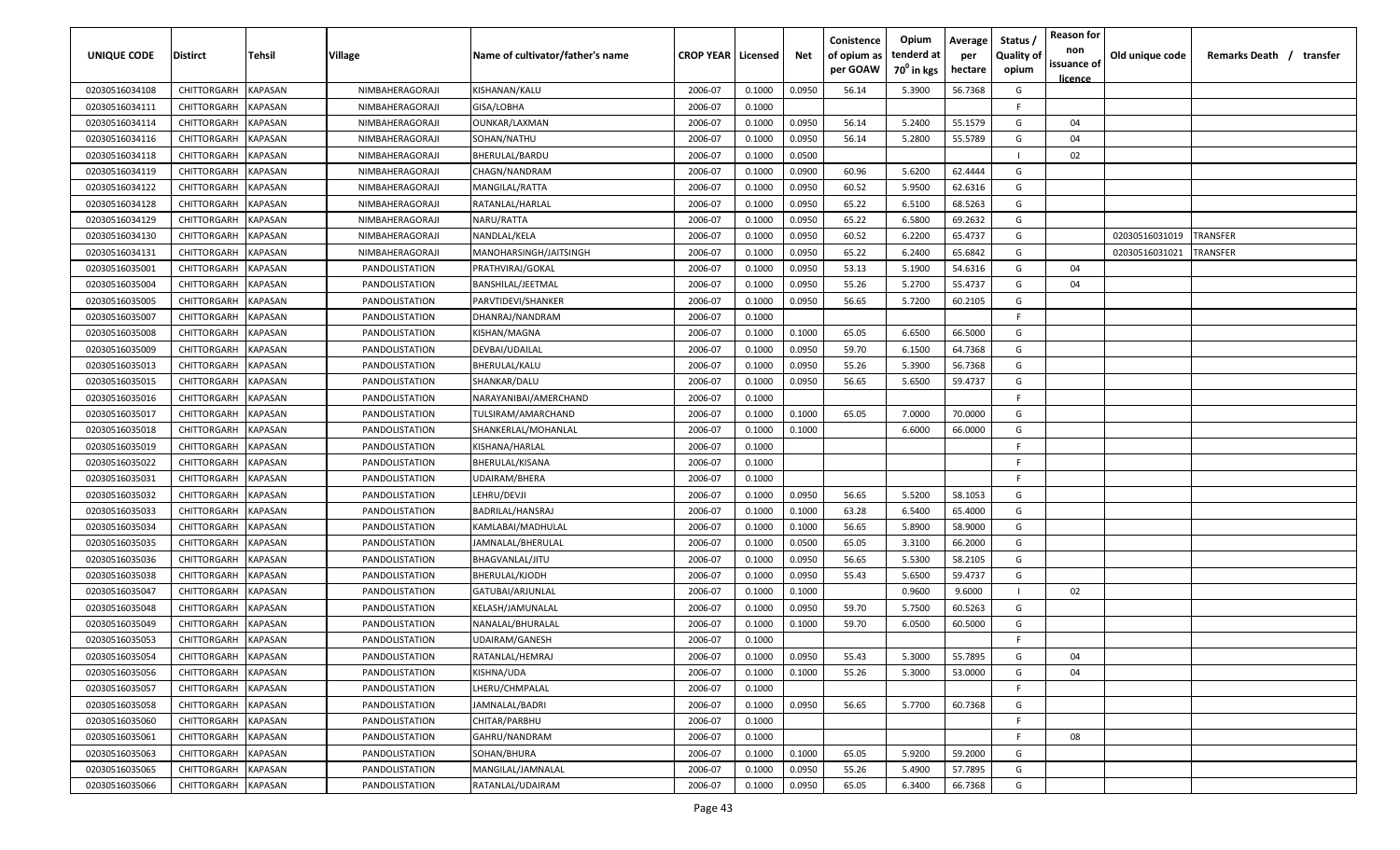| UNIQUE CODE    | Distirct            | Tehsil         | <b>Village</b> | Name of cultivator/father's name | <b>CROP YEAR   Licensed</b> |        | Net    | Conistence<br>of opium as | Opium<br>tenderd at    | Average<br>per | Status /<br><b>Quality of</b> | <b>Reason for</b><br>non<br>issuance of | Old unique code | Remarks Death / transfer |
|----------------|---------------------|----------------|----------------|----------------------------------|-----------------------------|--------|--------|---------------------------|------------------------|----------------|-------------------------------|-----------------------------------------|-----------------|--------------------------|
|                |                     |                |                |                                  |                             |        |        | per GOAW                  | 70 <sup>0</sup> in kgs | hectare        | opium                         | licence                                 |                 |                          |
| 02030516035069 | CHITTORGARH         | <b>KAPASAN</b> | PANDOLISTATION | JAGDISH/GOKEL                    | 2006-07                     | 0.1000 |        |                           |                        |                | F.                            |                                         |                 |                          |
| 02030516035070 | CHITTORGARH         | <b>KAPASAN</b> | PANDOLISTATION | NOJIBAI/NARAYAN                  | 2006-07                     | 0.1000 | 0.0500 | 53.13                     | 2.5200                 | 50.4000        | G                             | 04                                      |                 |                          |
| 02030516035074 | CHITTORGARH         | KAPASAN        | PANDOLISTATION | NOJIBAI/GOVERDHAN                | 2006-07                     | 0.1000 |        |                           |                        |                | -F                            |                                         |                 |                          |
| 02030516035075 | CHITTORGARH         | <b>KAPASAN</b> | PANDOLISTATION | BHURA/DEVJI                      | 2006-07                     | 0.1000 |        |                           |                        |                | F.                            |                                         |                 |                          |
| 02030516035080 | CHITTORGARH         | <b>KAPASAN</b> | PANDOLISTATION | HANSRAJ/HEERA                    | 2006-07                     | 0.1000 | 0.0950 | 49.58                     | 4.8800                 | 51.3684        | G                             | 04                                      |                 |                          |
| 02030516035082 | CHITTORGARH         | <b>KAPASAN</b> | PANDOLISTATION | DEVBAI/SOHAN LAL                 | 2006-07                     | 0.1000 | 0.0950 | 59.70                     | 5.9900                 | 63.0526        | G                             |                                         |                 |                          |
| 02030516035083 | CHITTORGARH         | <b>KAPASAN</b> | PANDOLISTATION | DEVBAI/BHAVANIRAM                | 2006-07                     | 0.1000 | 0.1000 | 53.13                     | 5.6000                 | 56.0000        | G                             | 05                                      |                 |                          |
| 02030516035086 | CHITTORGARH         | <b>KAPASAN</b> | PANDOLISTATION | MANGILAL/KJODH                   | 2006-07                     | 0.1000 | 0.0950 | 53.13                     | 5.3400                 | 56.2105        | G                             | 05                                      |                 |                          |
| 02030516035089 | CHITTORGARH         | <b>KAPASAN</b> | PANDOLISTATION | BHANWARLAL/NARAYAN               | 2006-07                     | 0.1000 | 0.1000 | 55.43                     | 6.0100                 | 60.1000        | G                             |                                         |                 |                          |
| 02030516037001 | CHITTORGARH         | <b>KAPASAN</b> | PAVTIYA        | DAYARAM/BHERA                    | 2006-07                     | 0.1000 | 0.1000 | 67.90                     | 6.5200                 | 65.2000        | G                             |                                         |                 |                          |
| 02030516037003 | CHITTORGARH         | KAPASAN        | PAVTIYA        | MADHO/ONKAR                      | 2006-07                     | 0.1000 | 0.0950 | 57.05                     | 5.3200                 | 56.0000        | G                             |                                         |                 |                          |
| 02030516037006 | CHITTORGARH         | <b>KAPASAN</b> | PAVTIYA        | AMARCHAND/KISHORE                | 2006-07                     | 0.1000 |        |                           |                        |                | E                             |                                         |                 |                          |
| 02030516037007 | CHITTORGARH         | <b>KAPASAN</b> | PAVTIYA        | AASU/KHURAJ                      | 2006-07                     | 0.1000 |        |                           |                        |                | -F                            |                                         |                 |                          |
| 02030516037010 | CHITTORGARH         | <b>KAPASAN</b> | PAVTIYA        | RADHABAI/CHOGA                   | 2006-07                     | 0.1000 | 0.0500 | 51.87                     | 2.3900                 | 47.8000        | G                             | 04                                      |                 |                          |
| 02030516037011 | <b>CHITTORGARH</b>  | <b>KAPASAN</b> | PAVTIYA        | RATANLAL/GANESH                  | 2006-07                     | 0.1000 | 0.0950 | 57.05                     | 5.2600                 | 55.3684        | G                             | 04                                      |                 |                          |
| 02030516037013 | CHITTORGARH         | <b>KAPASAN</b> | PAVTIYA        | MADHULAL/LALU                    | 2006-07                     | 0.1000 | 0.0950 | 51.87                     | 2.0400                 | 21.4737        | G                             | 04                                      |                 |                          |
| 02030516037014 | <b>CHITTORGARH</b>  | <b>KAPASAN</b> | PAVTIYA        | CHANDI/LAXMAN                    | 2006-07                     | 0.1000 |        |                           |                        |                | F.                            |                                         |                 |                          |
| 02030516037019 | CHITTORGARH         | <b>KAPASAN</b> | PAVTIYA        | GEHRU/KISOR                      | 2006-07                     | 0.1000 | 0.1000 | 54.53                     | 5.3200                 | 53.2000        | G                             | 04                                      |                 |                          |
| 02030516037020 | CHITTORGARH         | <b>KAPASAN</b> | PAVTIYA        | CHANDERPRAKASH/MADANLAL          | 2006-07                     | 0.1000 |        |                           |                        |                | F.                            |                                         | 02030516008001  | TRANSFER                 |
| 02030516037021 | CHITTORGARH         | <b>KAPASAN</b> | PAVTIYA        | MADANLAL/LAXMCHAND               | 2006-07                     | 0.1000 |        |                           |                        |                | F.                            |                                         | 02030516008002  | TRANSFER                 |
| 02030516037022 | CHITTORGARH         | <b>KAPASAN</b> | PAVTIYA        | HAJARI/OUNKAR                    | 2006-07                     | 0.1000 | 0.1000 | 54.53                     | 5.3200                 | 53.2000        | G                             | 04                                      | 02030516008006  | TRANSFER                 |
| 02030516037023 | CHITTORGARH         | <b>KAPASAN</b> | PAVTIYA        | LAXMAN/MOHANLAL                  | 2006-07                     | 0.1000 |        |                           |                        |                | -F.                           |                                         | 02030516008004  | TRANSFER                 |
| 02030516040002 | CHITTORGARH         | <b>KAPASAN</b> | RANCHODPURA    | KESHURAM/BHURA                   | 2006-07                     | 0.1000 | 0.1000 | 61.67                     | 6.2400                 | 62.4000        | G                             |                                         |                 |                          |
| 02030516040004 | CHITTORGARH         | <b>KAPASAN</b> | RANCHODPURA    | CHAMPALAL/DEOJI                  | 2006-07                     | 0.1000 |        |                           |                        |                | F.                            |                                         |                 |                          |
| 02030516040005 | CHITTORGARH         | <b>KAPASAN</b> | RANCHODPURA    | GHISIBAI/UDAIRAM                 | 2006-07                     | 0.1000 |        |                           |                        |                | -F.                           |                                         |                 |                          |
| 02030516040006 | CHITTORGARH         | <b>KAPASAN</b> | RANCHODPURA    | PREBHULAL/AMBALAL                | 2006-07                     | 0.1000 | 0.0950 | 61.67                     | 6.1000                 | 64.2105        | G                             |                                         |                 |                          |
| 02030516040007 | CHITTORGARH         | <b>KAPASAN</b> | RANCHODPURA    | MOHAN/RAMA                       | 2006-07                     | 0.1000 |        |                           |                        |                | -F.                           |                                         |                 |                          |
| 02030516040008 | CHITTORGARH         | <b>KAPASAN</b> | RANCHODPURA    | CHHOGARAM/UDAIRAM                | 2006-07                     | 0.1000 |        |                           |                        |                | -F.                           |                                         |                 |                          |
| 02030516040009 | CHITTORGARH         | <b>KAPASAN</b> | RANCHODPURA    | NATHUSINGH/JAWANSINGH            | 2006-07                     | 0.1000 | 0.1000 | 63.28                     | 6.7400                 | 67.4000        | G                             |                                         |                 |                          |
| 02030516040010 | CHITTORGARH         | <b>KAPASAN</b> | RANCHODPURA    | BHANWARSINGH/ONKARSINGH          | 2006-07                     | 0.1000 | 0.0950 | 57.05                     | 5.9700                 | 62.8421        | G                             |                                         |                 |                          |
| 02030516040014 | CHITTORGARH         | <b>KAPASAN</b> | RANCHODPURA    | MADANLAL/MITTU                   | 2006-07                     | 0.1000 | 0.1000 | 61.67                     | 6.3600                 | 63.6000        | G                             |                                         |                 |                          |
| 02030516040015 | <b>CHITTORGARH</b>  | <b>KAPASAN</b> | RANCHODPURA    | SOHANLAL/SUKHLAL                 | 2006-07                     | 0.1000 |        |                           |                        |                | F.                            |                                         |                 |                          |
| 02030516040016 | CHITTORGARH         | <b>KAPASAN</b> | RANCHODPURA    | LEHRU/BHURA                      | 2006-07                     | 0.1000 |        |                           |                        |                | E                             |                                         |                 |                          |
| 02030516040017 | CHITTORGARH         | <b>KAPASAN</b> | RANCHODPURA    | RAMSINGH/SARDARSINGH             | 2006-07                     | 0.1000 | 0.0950 | 61.67                     | 6.1700                 | 64.9474        | G                             |                                         |                 |                          |
| 02030516040018 | <b>CHITTORGARH</b>  | <b>KAPASAN</b> | RANCHODPURA    | SHIVSINGH/SARDARSINGH            | 2006-07                     | 0.1000 | 0.0950 | 61.67                     | 6.0000                 | 63.1579        | G                             |                                         |                 |                          |
| 02030516040019 | CHITTORGARH KAPASAN |                | RANCHODPURA    | GANESHLAL/KESURAM                | 2006-07                     | 0.1000 | 0.1000 | 59.78                     | 6.1800                 | 61.8000        | G                             |                                         |                 |                          |
| 02030516040021 | CHITTORGARH         | <b>KAPASAN</b> | RANCHODPURA    | RUPSINGH/OUNKARSINGH             | 2006-07                     | 0.1000 | 0.1000 | 59.78                     | 6.3100                 | 63.1000        | G                             |                                         |                 |                          |
| 02030516040024 | CHITTORGARH         | <b>KAPASAN</b> | RANCHODPURA    | LOBHCHAND/HARIRAM                | 2006-07                     | 0.1000 | 0.1000 | 59.78                     | 6.3300                 | 63.3000        | G                             |                                         |                 |                          |
| 02030516040025 | CHITTORGARH         | <b>KAPASAN</b> | RANCHODPURA    | BALU/BADRI                       | 2006-07                     | 0.1000 |        |                           |                        |                | F.                            |                                         |                 |                          |
| 02030516040026 | CHITTORGARH         | <b>KAPASAN</b> | RANCHODPURA    | GITABAI/SHANKERLAL               | 2006-07                     | 0.1000 |        |                           |                        |                | F.                            |                                         |                 |                          |
| 02030516040027 | CHITTORGARH         | <b>KAPASAN</b> | RANCHODPURA    | BHAGWANLAL/GEHRILAL              | 2006-07                     | 0.1000 | 0.0900 | 67.90                     | 6.5000                 | 72.2222        | G                             |                                         |                 |                          |
| 02030516040030 | CHITTORGARH         | <b>KAPASAN</b> | RANCHODPURA    | JORAWARSINGH/MOTISINGH           | 2006-07                     | 0.1000 | 0.0950 | 63.28                     | 6.6400                 | 69.8947        | G                             |                                         |                 |                          |
| 02030516040033 | CHITTORGARH         | <b>KAPASAN</b> | RANCHODPURA    | SURAJMAL/OUNKAR                  | 2006-07                     | 0.1000 | 0.1000 | 61.67                     | 6.3800                 | 63.8000        | G                             | 08                                      |                 |                          |
| 02030516040034 | CHITTORGARH KAPASAN |                | RANCHODPURA    | GOPI/SURAJMAL                    | 2006-07                     | 0.1000 | 0.1000 | 57.05                     | 5.8200                 | 58.2000        | G                             |                                         |                 |                          |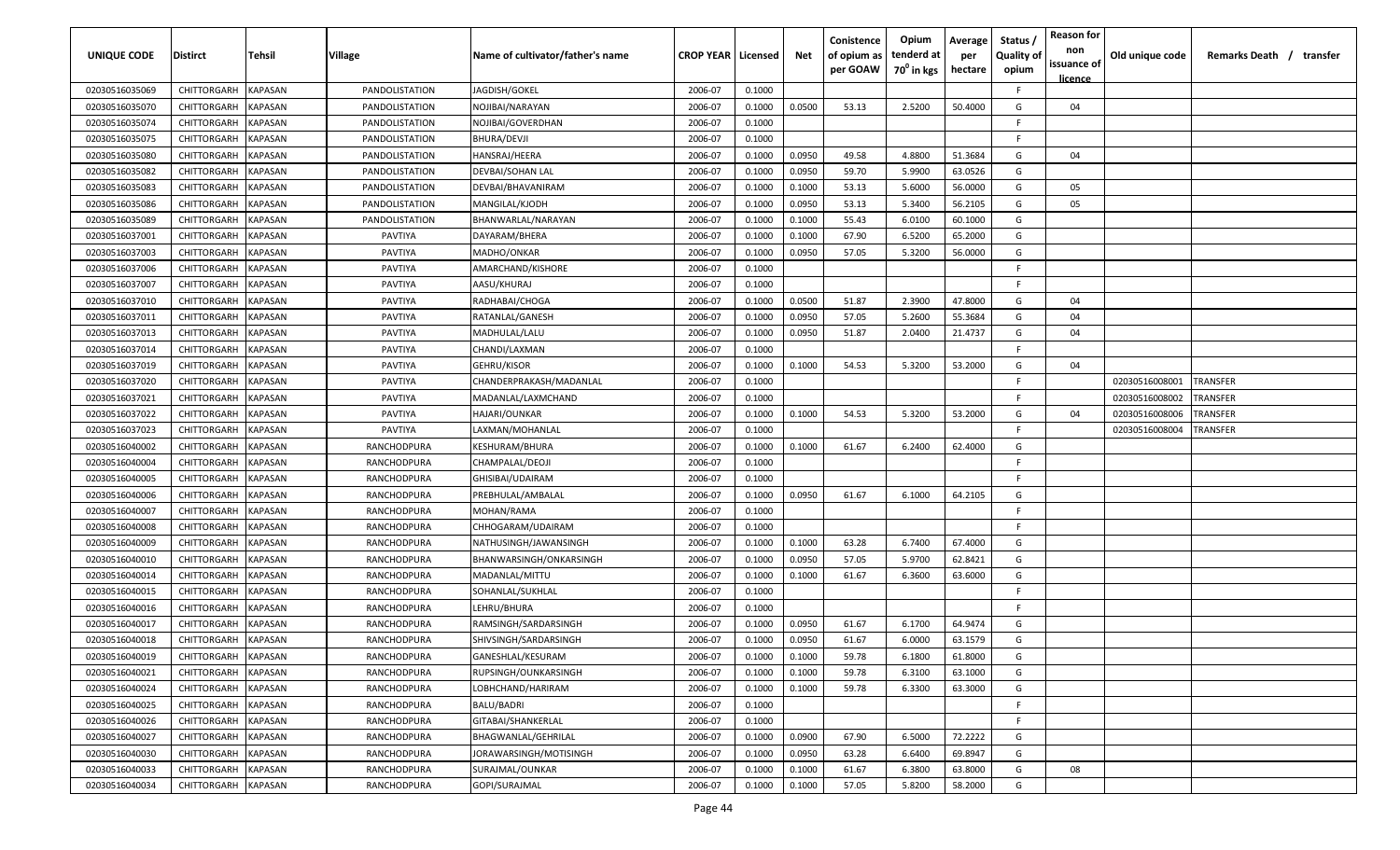| UNIQUE CODE    | <b>Distirct</b>    | Tehsil                | Village          | Name of cultivator/father's name | <b>CROP YEAR   Licensed</b> |        | Net    | Conistence<br>of opium as | Opium<br>tenderd at | Average<br>per | Status /<br><b>Quality of</b> | <b>Reason for</b><br>non<br>issuance of | Old unique code | Remarks Death / transfer |
|----------------|--------------------|-----------------------|------------------|----------------------------------|-----------------------------|--------|--------|---------------------------|---------------------|----------------|-------------------------------|-----------------------------------------|-----------------|--------------------------|
|                |                    |                       |                  |                                  |                             |        |        | per GOAW                  | $70^0$ in kgs       | hectare        | opium                         | licence                                 |                 |                          |
| 02030516040036 | CHITTORGARH        | KAPASAN               | RANCHODPURA      | SHAMBHU/JITU                     | 2006-07                     | 0.1000 |        |                           |                     |                | F.                            |                                         |                 |                          |
| 02030516040039 | CHITTORGARH        | KAPASAN               | RANCHODPURA      | JITU/OUNKAR                      | 2006-07                     | 0.1000 | 0.1000 | 61.67                     | 6.3300              | 63.3000        | G                             |                                         |                 |                          |
| 02030516041001 | CHITTORGARH        | KAPASAN               | RANDIYARDI       | JITTU/JAIRAM                     | 2006-07                     | 0.1000 | 0.0950 | 63.28                     | 6.0000              | 63.1579        | G                             |                                         |                 |                          |
| 02030516041002 | CHITTORGARH        | KAPASAN               | RANDIYARDI       | NOLA/RAMLAL                      | 2006-07                     | 0.1000 | 0.1000 | 59.78                     | 6.0000              | 60.0000        | G                             |                                         |                 |                          |
| 02030516041003 | CHITTORGARH        | KAPASAN               | RANDIYARDI       | JITU/KISOR                       | 2006-07                     | 0.1000 | 0.1000 |                           | 5.1800              | 51.8000        | G                             | 04                                      |                 |                          |
| 02030516041005 | CHITTORGARH        | KAPASAN               | RANDIYARDI       | MANGILAL/MOTILAL                 | 2006-07                     | 0.1000 | 0.0950 | 59.78                     | 5.9900              | 63.0526        | G                             |                                         |                 |                          |
| 02030516041006 | CHITTORGARH        | KAPASAN               | RANDIYARDI       | BHERULAL/MANGILAL                | 2006-07                     | 0.1000 | 0.0950 | 59.78                     | 5.9400              | 62.5263        | G                             |                                         |                 |                          |
| 02030516041008 | CHITTORGARH        | KAPASAN               | RANDIYARDI       | BHAGWAN/NARAYAN                  | 2006-07                     | 0.1000 | 0.1000 |                           | 5.0300              | 50.3000        | G                             | 04                                      |                 |                          |
| 02030516041010 | CHITTORGARH        | KAPASAN               | RANDIYARDI       | LEHRU/RATANLAL                   | 2006-07                     | 0.1000 | 0.1000 | 61.67                     | 6.3400              | 63.4000        | G                             |                                         |                 |                          |
| 02030516041012 | CHITTORGARH        | KAPASAN               | RANDIYARDI       | GEHRILAL/GANESH                  | 2006-07                     | 0.1000 | 0.1000 | 59.78                     | 6.2200              | 62.2000        | G                             |                                         |                 |                          |
| 02030516041013 | CHITTORGARH        | KAPASAN               | RANDIYARDI       | BALU/AMERCHAND                   | 2006-07                     | 0.1000 | 0.0950 |                           | 4.5700              | 48.1053        | G                             | 04                                      |                 |                          |
| 02030516041014 | CHITTORGARH        | KAPASAN               | RANDIYARDI       | TULSIRAM/DHANNA                  | 2006-07                     | 0.1000 | 0.1000 | 63.28                     | 5.7400              | 57.4000        | G                             |                                         |                 |                          |
| 02030516041016 | CHITTORGARH        | KAPASAN               | RANDIYARDI       | VARDIBAI/BHAGIRATH               | 2006-07                     | 0.1000 | 0.1000 |                           | 5.4900              | 54.9000        | G                             | 04                                      |                 |                          |
| 02030516041018 | CHITTORGARH        | KAPASAN               | RANDIYARDI       | JIVRAJ/JAYRAM                    | 2006-07                     | 0.1000 | 0.0950 | 61.67                     | 5.7400              | 60.4211        | G                             |                                         |                 |                          |
| 02030516041022 | CHITTORGARH        | KAPASAN               | RANDIYARDI       | LALU/CHENA                       | 2006-07                     | 0.1000 | 0.1000 | 59.78                     | 5.8700              | 58.7000        | G                             |                                         |                 |                          |
| 02030516041023 | CHITTORGARH        | KAPASAN               | RANDIYARDI       | LACHERAM/MITTULAL                | 2006-07                     | 0.1000 | 0.1000 | 61.67                     | 6.2500              | 62.5000        | G                             |                                         |                 |                          |
| 02030516041025 | CHITTORGARH        | KAPASAN               | RANDIYARDI       | DEVILAL/MANGILAL                 | 2006-07                     | 0.1000 | 0.0950 | 57.05                     | 5.4800              | 57.6842        | G                             |                                         |                 |                          |
| 02030516041028 | CHITTORGARH        | KAPASAN               | RANDIYARDI       | SHANKER/MADHULAL                 | 2006-07                     | 0.1000 | 0.1000 |                           | 5.1200              | 51.2000        | G                             | 04                                      |                 |                          |
| 02030516041029 | CHITTORGARH        | KAPASAN               | RANDIYARDI       | KISHANLAL/BHERA                  | 2006-07                     | 0.1000 | 0.0950 | 59.78                     | 5.6600              | 59.5789        | G                             |                                         |                 |                          |
| 02030516041031 | CHITTORGARH        | KAPASAN               | RANDIYARDI       | <b>BHURA/ONKER</b>               | 2006-07                     | 0.1000 | 0.0950 | 59.78                     | 5.6300              | 59.2632        | G                             |                                         |                 |                          |
| 02030516041034 | CHITTORGARH        | KAPASAN               | RANDIYARDI       | SIVGIRI/BHERUGIRI                | 2006-07                     | 0.1000 | 0.0950 | 57.05                     | 5.3900              | 56.7368        | G                             |                                         |                 |                          |
| 02030516042004 | CHITTORGARH        | KAPASAN               | RENKAKHEDA       | TRILOK/SURAJMAL                  | 2006-07                     | 0.1000 |        |                           |                     |                | E                             |                                         |                 |                          |
| 02030516042005 | CHITTORGARH        | KAPASAN               | RENKAKHEDA       | NATHU/UDA                        | 2006-07                     | 0.1000 | 0.0950 | 57.90                     | 6.4300              | 67.6842        | G                             |                                         |                 |                          |
| 02030516042007 | CHITTORGARH        | KAPASAN               | RENKAKHEDA       | KESURAM/GAMERA                   | 2006-07                     | 0.1000 | 0.0950 | 59.78                     | 5.2900              | 55.6842        | G                             | 04                                      |                 |                          |
| 02030516042008 | CHITTORGARH        | KAPASAN               | RENKAKHEDA       | KALU/NARAYAN                     | 2006-07                     | 0.1000 | 0.0950 | 63.28                     | 5.7800              | 60.8421        | G                             |                                         |                 |                          |
| 02030516042009 | CHITTORGARH        | KAPASAN               | RENKAKHEDA       | CHOGALAL/NARAYAN                 | 2006-07                     | 0.1000 | 0.0950 | 63.28                     | 5.8000              | 61.0526        | G                             |                                         |                 |                          |
| 02030516042010 | CHITTORGARH        | KAPASAN               | RENKAKHEDA       | RATAN/NATHU                      | 2006-07                     | 0.1000 | 0.0950 | 67.72                     | 6.5800              | 69.2632        | G                             |                                         |                 |                          |
| 02030516042011 | CHITTORGARH        | KAPASAN               | RENKAKHEDA       | MITTULAL/NATHU                   | 2006-07                     | 0.1000 | 0.0950 | 71.67                     | 6.9300              | 72.9474        | G                             |                                         |                 |                          |
| 02030516042012 | CHITTORGARH        | KAPASAN               | RENKAKHEDA       | LEHRU/ONKAR                      | 2006-07                     | 0.1000 | 0.1000 | 59.78                     | 5.8600              | 58.6000        | G                             |                                         |                 |                          |
| 02030516042013 | CHITTORGARH        | KAPASAN               | RENKAKHEDA       | NARAYAN/GANESH                   | 2006-07                     | 0.1000 | 0.1000 | 54.53                     | 2.4300              | 24.3000        | G                             | 04                                      |                 |                          |
| 02030516042014 | CHITTORGARH        | KAPASAN               | RENKAKHEDA       | HAJARI/SURAJMAL                  | 2006-07                     | 0.1000 |        |                           |                     |                | F.                            |                                         |                 |                          |
| 02030516042015 | CHITTORGARH        | <b><i>KAPASAN</i></b> | RENKAKHEDA       | GANESH/SORAM                     | 2006-07                     | 0.1000 | 0.0950 | 59.78                     | 5.0000              | 52.6316        | G                             | 04                                      |                 |                          |
| 02030516042018 | CHITTORGARH        | KAPASAN               | RENKAKHEDA       | BHAGWANDAS/CHUNNIDAS             | 2006-07                     | 0.1000 | 0.1000 | 51.87                     | 5.1500              | 51.5000        | G                             | 04                                      |                 |                          |
| 02030516042019 | CHITTORGARH        | KAPASAN               | RENKAKHEDA       | SHANKERLAL/NAGJIRAM              | 2006-07                     | 0.1000 |        |                           |                     |                | F.                            |                                         |                 |                          |
| 02030516042021 | CHITTORGARH        | KAPASAN               | RENKAKHEDA       | BANSILAL/CHAMPALAL               | 2006-07                     | 0.1000 | 0.0950 | 57.05                     | 5.0500              | 53.1579        | G                             | 04                                      |                 |                          |
| 02030516042022 | CHITTORGARH        | <b>KAPASAN</b>        | RENKAKHEDA       | HANSU/CHHOGA                     | 2006-07                     | 0.1000 | 0.0950 | 61.67                     | 5.5400              | 58.3158        | G                             |                                         |                 |                          |
| 02030516042023 | CHITTORGARH        | KAPASAN               | RENKAKHEDA       | BAXU/JODHRAM                     | 2006-07                     | 0.1000 | 0.0950 | 61.67                     | 5.8600              | 61.6842        | G                             |                                         |                 |                          |
| 02030516042028 | <b>CHITTORGARH</b> | KAPASAN               | RENKAKHEDA       | DALU/AMERA                       | 2006-07                     | 0.1000 |        |                           |                     |                | F.                            |                                         | 02030516014009  | <b>TRANSFER</b>          |
| 02030516042027 | CHITTORGARH        | KAPASAN               | RENKAKHEDA       | BHERU/SVAIRAM                    | 2006-07                     | 0.1000 | 0.1000 | 57.05                     | 6.1500              | 61.5000        | G                             |                                         | 02030516024037  | TRANSFER                 |
| 02030516042024 | CHITTORGARH        | KAPASAN               | RENKAKHEDA       | MANGILAL/NATHU                   | 2006-07                     | 0.1000 | 0.1000 | 54.53                     | 1.4500              | 14.5000        | G                             | 04                                      |                 |                          |
| 02030516042025 | CHITTORGARH        | KAPASAN               | RENKAKHEDA       | DEVA/GANESH                      | 2006-07                     | 0.1000 | 0.1000 | 61.67                     | 5.9500              | 59.5000        | G                             |                                         |                 |                          |
| 02030516045002 | CHITTORGARH        | KAPASAN               | RUPAKHEDI        | MANGILAL/DEVJI                   | 2006-07                     | 0.1000 | 0.0950 | 56.14                     | 5.8700              | 61.7895        | G                             |                                         |                 |                          |
| 02030516045005 | CHITTORGARH        | KAPASAN               | RUPAKHEDI        | KISHANA/OUNKAR                   | 2006-07                     | 0.1000 | 0.0950 | 49.58                     | 4.5200              | 47.5789        | G                             | 04                                      |                 |                          |
| 02030516045006 | CHITTORGARH        | KAPASAN               | <b>RUPAKHEDI</b> | PRATHU/HARLAL                    | 2006-07                     | 0.1000 | 0.1000 | 53.95                     | 5.5000              | 55.0000        | G                             | 04                                      |                 |                          |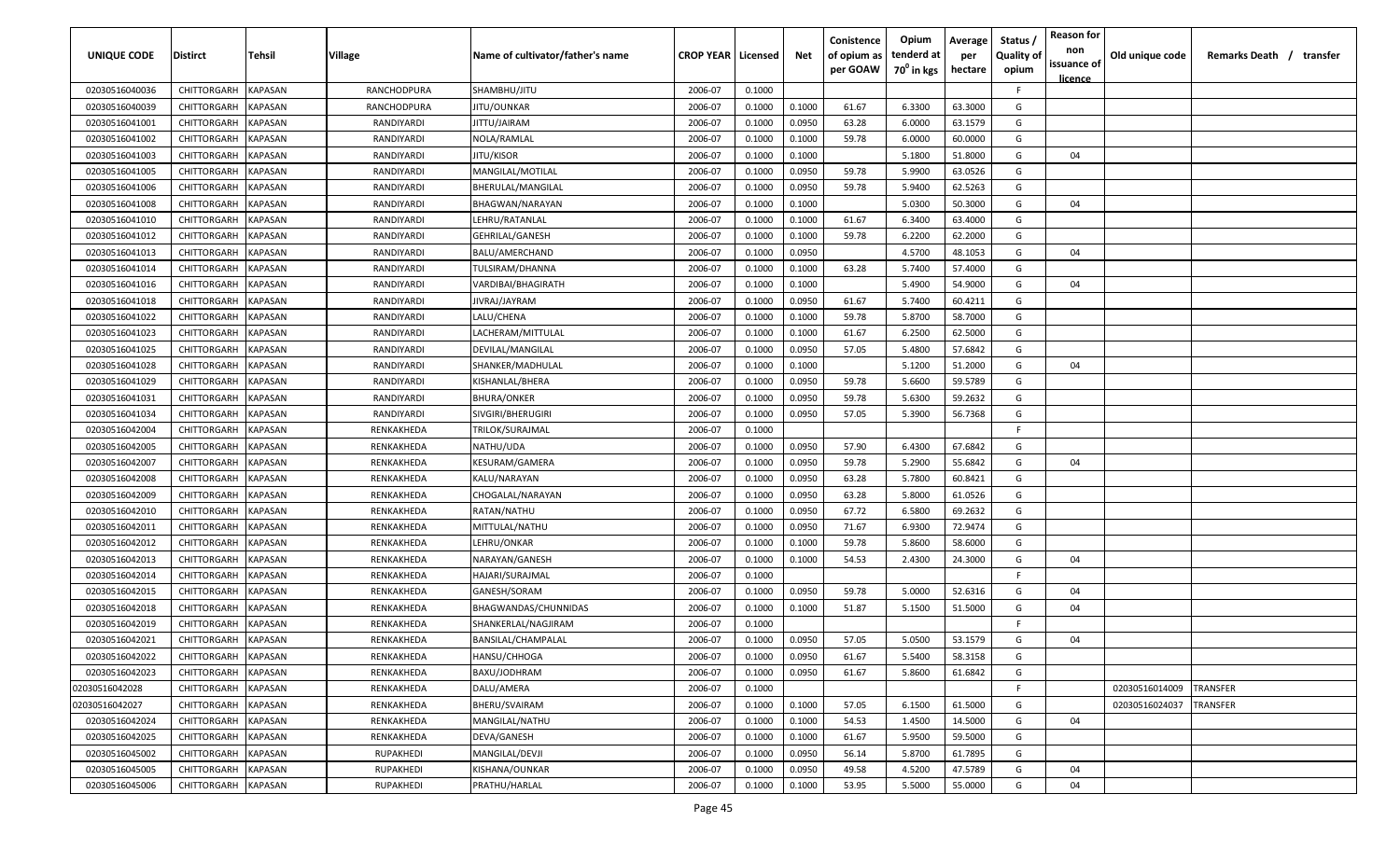| UNIQUE CODE    | <b>Distirct</b>     | Tehsil         | <b>Village</b>   | Name of cultivator/father's name | <b>CROP YEAR Licensed</b> |        | Net    | Conistence<br>of opium as<br>per GOAW | Opium<br>tenderd at<br>70 <sup>0</sup> in kgs | Average<br>per<br>hectare | Status /<br><b>Quality of</b><br>opium | <b>Reason for</b><br>non<br>issuance of<br><u>licence</u> | Old unique code | Remarks Death /<br>transfer |
|----------------|---------------------|----------------|------------------|----------------------------------|---------------------------|--------|--------|---------------------------------------|-----------------------------------------------|---------------------------|----------------------------------------|-----------------------------------------------------------|-----------------|-----------------------------|
| 02030516045007 | CHITTORGARH         | <b>KAPASAN</b> | <b>RUPAKHEDI</b> | SHANKER/DALU                     | 2006-07                   | 0.1000 | 0.0950 | 61.19                                 | 5.8200                                        | 61.2632                   | G                                      |                                                           |                 |                             |
| 02030516045011 | CHITTORGARH         | <b>KAPASAN</b> | RUPAKHEDI        | CHANDIBAI/MITTHU                 | 2006-07                   | 0.1000 | 0.1000 | 65.22                                 | 6.3200                                        | 63.2000                   | G                                      |                                                           |                 |                             |
| 02030516045013 | CHITTORGARH         | <b>KAPASAN</b> | RUPAKHEDI        | PUSPABAI/RAMLAL                  | 2006-07                   | 0.1000 | 0.0950 | 56.14                                 | 5.5900                                        | 58.8421                   | G                                      |                                                           |                 |                             |
| 02030516045015 | CHITTORGARH         | KAPASAN        | RUPAKHEDI        | RAMA/GHEESA                      | 2006-07                   | 0.1000 | 0.0950 | 61.19                                 | 5.9100                                        | 62.2105                   | G                                      |                                                           |                 |                             |
| 02030516045016 | CHITTORGARH         | KAPASAN        | RUPAKHEDI        | BHERU/KAJOD                      | 2006-07                   | 0.1000 | 0.1000 | 56.14                                 | 5.7200                                        | 57.2000                   | G                                      |                                                           |                 |                             |
| 02030516045018 | CHITTORGARH         | KAPASAN        | RUPAKHEDI        | MITTULAL/MEGRAJ                  | 2006-07                   | 0.1000 | 0.1000 | 61.19                                 | 6.1300                                        | 61.3000                   | G                                      |                                                           |                 |                             |
| 02030516045019 | CHITTORGARH         | <b>KAPASAN</b> | RUPAKHEDI        | BHERU/HAZARILAL                  | 2006-07                   | 0.1000 | 0.1000 | 61.19                                 | 5.7500                                        | 57.5000                   | G                                      |                                                           |                 |                             |
| 02030516045020 | CHITTORGARH         | <b>KAPASAN</b> | <b>RUPAKHEDI</b> | HAJARI/SHANKER                   | 2006-07                   | 0.1000 | 0.0950 | 61.19                                 | 5.7300                                        | 60.3158                   | G                                      |                                                           |                 |                             |
| 02030516045021 | CHITTORGARH         | <b>KAPASAN</b> | RUPAKHEDI        | GOVRDHAN/KISHANA                 | 2006-07                   | 0.1000 | 0.0950 | 56.14                                 | 5.3500                                        | 56.3158                   | G                                      |                                                           |                 |                             |
| 02030516045023 | CHITTORGARH         | <b>KAPASAN</b> | RUPAKHEDI        | GISA/PARTHU                      | 2006-07                   | 0.1000 | 0.1000 | 65.22                                 | 6.6600                                        | 66.6000                   | G                                      |                                                           |                 |                             |
| 02030516045024 | CHITTORGARH         | KAPASAN        | RUPAKHEDI        | RAMLAL/MANGU                     | 2006-07                   | 0.1000 | 0.0950 | 65.22                                 | 6.4900                                        | 68.3158                   | G                                      |                                                           |                 |                             |
| 02030516045025 | CHITTORGARH         | KAPASAN        | RUPAKHEDI        | RAMESWAR/CHUNNILAL               | 2006-07                   | 0.1000 | 0.0950 | 61.19                                 | 5.9000                                        | 62.1053                   | G                                      |                                                           |                 |                             |
| 02030516045026 | CHITTORGARH         | KAPASAN        | RUPAKHEDI        | JITU/GOKAL                       | 2006-07                   | 0.1000 | 0.1050 | 56.14                                 | 2.7100                                        | 25.8095                   | G                                      | 04                                                        |                 |                             |
| 02030516045027 | CHITTORGARH         | KAPASAN        | RUPAKHEDI        | MOHANLAL/SHANKER                 | 2006-07                   | 0.1000 | 0.1000 | 65.22                                 | 6.5700                                        | 65.7000                   | G                                      |                                                           |                 |                             |
| 02030516045028 | CHITTORGARH         | <b>KAPASAN</b> | RUPAKHEDI        | BARDIBAI/HEERA                   | 2006-07                   | 0.1000 | 0.0850 | 53.95                                 | 4.3900                                        | 51.6471                   | G                                      | 04                                                        |                 |                             |
| 02030516045030 | CHITTORGARH         | <b>KAPASAN</b> | RUPAKHEDI        | OUNKER/MANGU                     | 2006-07                   | 0.1000 | 0.1000 | 56.14                                 | 5.7200                                        | 57.2000                   | G                                      |                                                           |                 |                             |
| 02030516045032 | <b>CHITTORGARH</b>  | <b>KAPASAN</b> | RUPAKHEDI        | HEERALAL/SHANKER                 | 2006-07                   | 0.1000 | 0.0950 | 62.68                                 | 6.3400                                        | 66.7368                   | G                                      |                                                           |                 |                             |
| 02030516045033 | CHITTORGARH         | <b>KAPASAN</b> | RUPAKHEDI        | BHERU/PRATAP                     | 2006-07                   | 0.1000 | 0.0950 | 61.19                                 | 5.8900                                        | 62.0000                   | G                                      |                                                           |                 |                             |
| 02030516045034 | CHITTORGARH         | <b>KAPASAN</b> | RUPAKHEDI        | KISORLAL/SURAJMAL                | 2006-07                   | 0.1000 | 0.1000 | 53.95                                 | 5.5800                                        | 55.8000                   | G                                      | 04                                                        |                 |                             |
| 02030516045035 | CHITTORGARH         | <b>KAPASAN</b> | RUPAKHEDI        | CHOGA/JITU                       | 2006-07                   | 0.1000 | 0.1000 | 56.14                                 | 5.9100                                        | 59.1000                   | G                                      |                                                           |                 |                             |
| 02030516045036 | CHITTORGARH         | <b>KAPASAN</b> | RUPAKHEDI        | CHAGN/MEEGA                      | 2006-07                   | 0.1000 | 0.1000 | 56.14                                 | 5.5700                                        | 55.7000                   | G                                      | 04                                                        |                 |                             |
| 02030516045040 | CHITTORGARH         | <b>KAPASAN</b> | RUPAKHEDI        | BANSILAL/OUNKAR                  | 2006-07                   | 0.1000 | 0.0950 | 53.95                                 | 5.1000                                        | 53.6842                   | G                                      | 04                                                        |                 |                             |
| 02030516045043 | CHITTORGARH         | <b>KAPASAN</b> | RUPAKHEDI        | BHERULAL/SUKHHA                  | 2006-07                   | 0.1000 | 0.0950 | 56.50                                 | 5.3900                                        | 56.7368                   | G                                      |                                                           |                 |                             |
| 02030516045051 | CHITTORGARH         | <b>KAPASAN</b> | RUPAKHEDI        | HEERA/NATHU                      | 2006-07                   | 0.1000 | 0.1000 | 61.19                                 | 6.1200                                        | 61.2000                   | G                                      |                                                           |                 |                             |
| 02030516045052 | CHITTORGARH         | <b>KAPASAN</b> | RUPAKHEDI        | RATAN/KHURAJ                     | 2006-07                   | 0.1000 | 0.0950 |                                       | 4.2000                                        | 44.2105                   |                                        | 02                                                        |                 |                             |
| 02030516045053 | CHITTORGARH         | <b>KAPASAN</b> | RUPAKHEDI        | MOHAN/BHERA                      | 2006-07                   | 0.1000 | 0.0950 | 56.14                                 | 5.4400                                        | 57.2632                   | G                                      |                                                           |                 |                             |
| 02030516045055 | CHITTORGARH         | <b>KAPASAN</b> | RUPAKHEDI        | SAMPATLAL/MOHANLAL               | 2006-07                   | 0.1000 | 0.1000 | 62.68                                 | 6.3100                                        | 63.1000                   | G                                      |                                                           |                 |                             |
| 02030516045059 | CHITTORGARH         | <b>KAPASAN</b> | RUPAKHEDI        | PYARA/ANNA                       | 2006-07                   | 0.1000 | 0.1000 | 56.14                                 | 5.7000                                        | 57.0000                   | G                                      |                                                           |                 |                             |
| 02030516046002 | CHITTORGARH         | KAPASAN        | SAMRATHPURA      | GANESH/CHOGALAL                  | 2006-07                   | 0.1000 |        |                                       |                                               |                           | E.                                     |                                                           |                 |                             |
| 02030516046005 | CHITTORGARH         | KAPASAN        | SAMRATHPURA      | JETIBAI/HARCHAND                 | 2006-07                   | 0.1000 |        |                                       |                                               |                           | E                                      |                                                           |                 |                             |
| 02030516046007 | CHITTORGARH         | KAPASAN        | SAMRATHPURA      | BANWARLAL/NAGJIRAM               | 2006-07                   | 0.1000 |        |                                       |                                               |                           | E                                      |                                                           |                 |                             |
| 02030516046009 | CHITTORGARH         | KAPASAN        | SAMRATHPURA      | KALURAM/HERLAL                   | 2006-07                   | 0.1000 |        |                                       |                                               |                           | F.                                     |                                                           |                 |                             |
| 02030516046010 | CHITTORGARH         | <b>KAPASAN</b> | SAMRATHPURA      | MADHU/TEKCHAND                   | 2006-07                   | 0.1000 |        |                                       |                                               |                           | F                                      |                                                           |                 |                             |
| 02030516046012 | CHITTORGARH         | <b>KAPASAN</b> | SAMRATHPURA      | SOSERBAI/CHUNNILAL               | 2006-07                   | 0.1000 |        |                                       |                                               |                           | F                                      |                                                           |                 |                             |
| 02030516046015 | <b>CHITTORGARH</b>  | <b>KAPASAN</b> | SAMRATHPURA      | BHOLIBAI/LEHRU                   | 2006-07                   | 0.1000 |        |                                       |                                               |                           | E.                                     |                                                           |                 |                             |
| 02030516046016 | CHITTORGARH KAPASAN |                | SAMRATHPURA      | PYARIBAI/TRILOK                  | 2006-07                   | 0.1000 |        |                                       |                                               |                           | F.                                     |                                                           |                 |                             |
| 02030516046019 | CHITTORGARH         | <b>KAPASAN</b> | SAMRATHPURA      | BHERULAL/BHUVANA                 | 2006-07                   | 0.1000 |        |                                       |                                               |                           | F.                                     |                                                           |                 |                             |
| 02030516046023 | CHITTORGARH         | <b>KAPASAN</b> | SAMRATHPURA      | OUNKAR/GODA                      | 2006-07                   | 0.1000 |        |                                       |                                               |                           | F.                                     |                                                           |                 |                             |
| 02030516046025 | CHITTORGARH         | <b>KAPASAN</b> | SAMRATHPURA      | HARLAL/GOKAL                     | 2006-07                   | 0.1000 | 0.1000 | 56.65                                 | 2.6300                                        | 26.3000                   | G                                      | 04                                                        |                 |                             |
| 02030516046030 | CHITTORGARH         | <b>KAPASAN</b> | SAMRATHPURA      | MOHAN/SEVA                       | 2006-07                   | 0.1000 |        |                                       |                                               |                           | F.                                     |                                                           |                 |                             |
| 02030516046031 | CHITTORGARH         | <b>KAPASAN</b> | SAMRATHPURA      | OUNKER/KALU                      | 2006-07                   | 0.1000 |        |                                       |                                               |                           | -F.                                    |                                                           |                 |                             |
| 02030516046032 | CHITTORGARH         | <b>KAPASAN</b> | SAMRATHPURA      | LALU/KALU                        | 2006-07                   | 0.1000 |        |                                       |                                               |                           | -F                                     |                                                           |                 |                             |
| 02030516046033 | CHITTORGARH         | <b>KAPASAN</b> | SAMRATHPURA      | DEYARAM/HARCHAND                 | 2006-07                   | 0.1000 |        |                                       |                                               |                           | E                                      |                                                           |                 |                             |
| 02030516046036 | CHITTORGARH         | <b>KAPASAN</b> | SAMRATHPURA      | PANNALAL/CHUNNILAL               | 2006-07                   | 0.1000 |        |                                       |                                               |                           | F                                      |                                                           |                 |                             |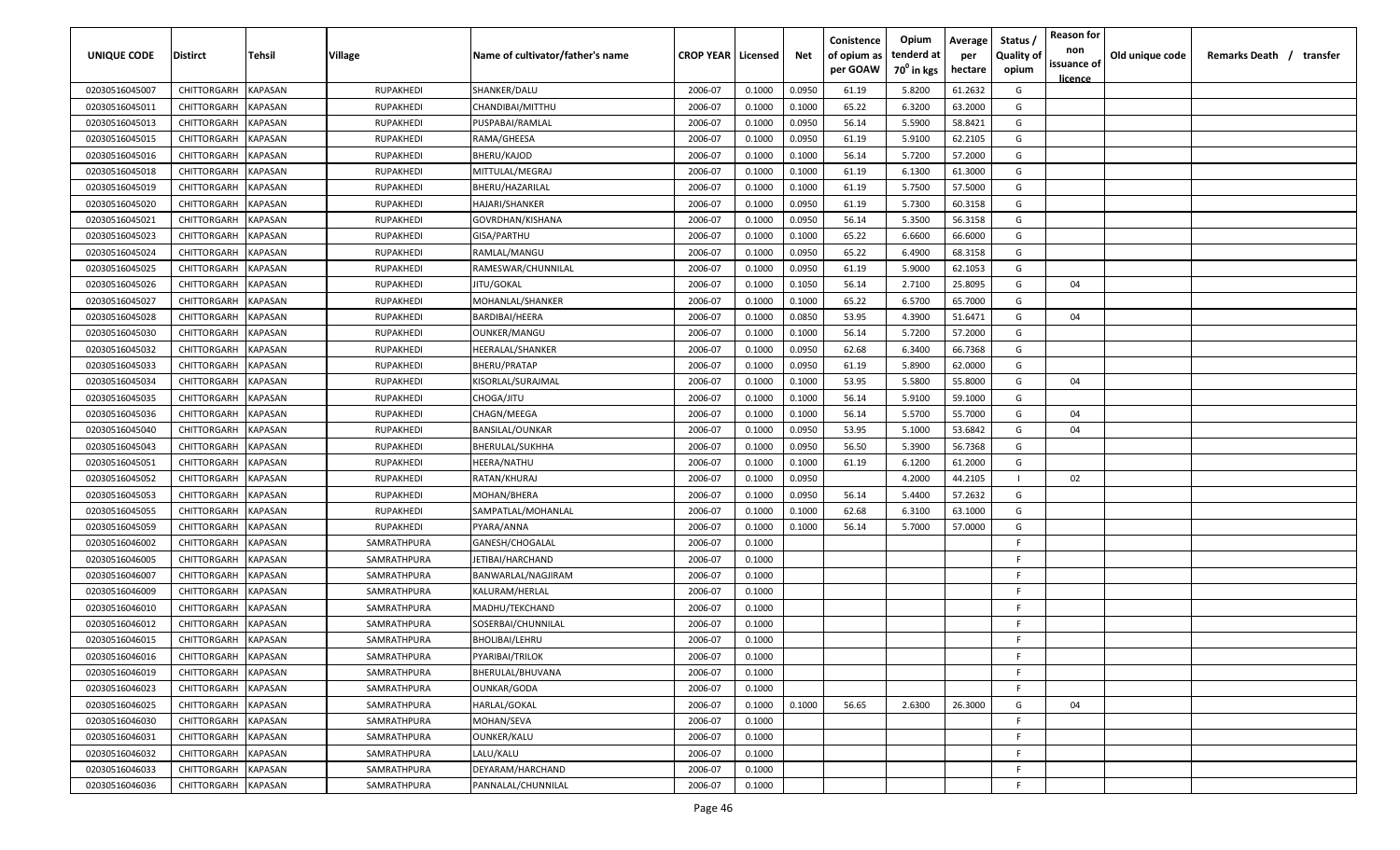| UNIQUE CODE    | Distirct            | Tehsil         | <b>Village</b>          | Name of cultivator/father's name | <b>CROP YEAR   Licensed</b> |        | Net    | Conistence<br>of opium as<br>per GOAW | Opium<br>tenderd at<br>70 <sup>0</sup> in kgs | Average<br>per<br>hectare | Status /<br><b>Quality of</b><br>opium | <b>Reason for</b><br>non<br>issuance of<br><u>licence</u> | Old unique code<br>Remarks Death / transfer |
|----------------|---------------------|----------------|-------------------------|----------------------------------|-----------------------------|--------|--------|---------------------------------------|-----------------------------------------------|---------------------------|----------------------------------------|-----------------------------------------------------------|---------------------------------------------|
| 02030516046038 | CHITTORGARH         | <b>KAPASAN</b> | SAMRATHPURA             | SHANKERLAL/LEHRU                 | 2006-07                     | 0.1000 |        |                                       |                                               |                           | F.                                     |                                                           |                                             |
| 02030516046041 | CHITTORGARH         | KAPASAN        | SAMRATHPURA             | GOPAL/CHAGAN                     | 2006-07                     | 0.1000 |        |                                       |                                               |                           | -F.                                    |                                                           |                                             |
| 02030516046043 | CHITTORGARH         | KAPASAN        | SAMRATHPURA             | JDAIRAM/HARCHAND                 | 2006-07                     | 0.1000 |        |                                       |                                               |                           | -F.                                    |                                                           |                                             |
| 02030516046044 | CHITTORGARH         | KAPASAN        | SAMRATHPURA             | PREBHU/NAGJIRAM                  | 2006-07                     | 0.1000 |        |                                       |                                               |                           | -F                                     |                                                           |                                             |
| 02030516046046 | CHITTORGARH         | KAPASAN        | SAMRATHPURA             | GOPI/CHUNNILAL                   | 2006-07                     | 0.1000 |        |                                       |                                               |                           | -F                                     |                                                           |                                             |
| 02030516046047 | CHITTORGARH         | KAPASAN        | SAMRATHPURA             | MAGNIBAI/BHAGWAN                 | 2006-07                     | 0.1000 |        |                                       |                                               |                           | -F                                     |                                                           |                                             |
| 02030516046048 | CHITTORGARH         | KAPASAN        | SAMRATHPURA             | HAJARI/KISHANA                   | 2006-07                     | 0.1000 | 0.1000 | 62.24                                 | 6.7200                                        | 67.2000                   | G                                      |                                                           |                                             |
| 02030516046049 | CHITTORGARH         | <b>KAPASAN</b> | SAMRATHPURA             | AMERIBAI/BHERU                   | 2006-07                     | 0.1000 |        |                                       |                                               |                           | -F                                     |                                                           |                                             |
| 02030516046051 | CHITTORGARH         | KAPASAN        | SAMRATHPURA             | KASIRAM/MOHAN                    | 2006-07                     | 0.1000 |        |                                       |                                               |                           | F.                                     |                                                           |                                             |
| 02030516049003 | CHITTORGARH         | KAPASAN        | <b>SURPUR</b>           | JAVAHARMAL/SUKHA                 | 2006-07                     | 0.1000 | 0.1000 | 56.14                                 | 6.0400                                        | 60.4000                   | G                                      |                                                           |                                             |
| 02030516049018 | CHITTORGARH         | KAPASAN        | <b>SURPUR</b>           | CHOGALAL/DOLA                    | 2006-07                     | 0.1000 | 0.0950 | 68.19                                 | 6.1600                                        | 64.8421                   | G                                      |                                                           |                                             |
| 02030516049021 | CHITTORGARH         | KAPASAN        | <b>SURPUR</b>           | BHERA/CHAGU                      | 2006-07                     | 0.1000 | 0.1000 | 65.22                                 | 6.9600                                        | 69.6000                   | G                                      |                                                           |                                             |
| 02030516049035 | CHITTORGARH         | KAPASAN        | <b>SURPUR</b>           | HAGAMIBAI/BHERU                  | 2006-07                     | 0.1000 | 0.1000 |                                       | 1.8900                                        | 18.9000                   | $\mathbf{I}$                           | 02                                                        |                                             |
| 02030516049049 | CHITTORGARH         | KAPASAN        | <b>SURPUR</b>           | VAKTAVRIBAI/CHOGALAL             | 2006-07                     | 0.1000 | 0.1000 | 62.68                                 | 6.9000                                        | 69.0000                   | G                                      |                                                           |                                             |
| 02030516049050 | CHITTORGARH         | <b>KAPASAN</b> | <b>SURPUR</b>           | RATANA/DOLA                      | 2006-07                     | 0.1000 | 0.1000 | 56.14                                 | 2.4300                                        | 24.3000                   | G                                      | 04                                                        |                                             |
| 02030516049056 | CHITTORGARH         | <b>KAPASAN</b> | <b>SURPUR</b>           | HEMRAJ/GEHRU                     | 2006-07                     | 0.1000 | 0.1000 | 49.58                                 | 1.4500                                        | 14.5000                   | G                                      | 04                                                        |                                             |
| 02030516049062 | <b>CHITTORGARH</b>  | <b>KAPASAN</b> | <b>SURPUR</b>           | MODA/KALU                        | 2006-07                     | 0.1000 | 0.1000 | 49.58                                 | 1.2800                                        | 12.8000                   | G                                      | 04                                                        | 02030516039006<br>TRANSFER                  |
| 02030516049063 | CHITTORGARH         | <b>KAPASAN</b> | <b>SURPUR</b>           | KUDRATKHA/RASULKHA               | 2006-07                     | 0.1000 | 0.1000 | 65.22                                 | 1.9300                                        | 19.3000                   | G                                      | 04                                                        | TRANSFER<br>02030516039008                  |
| 02030516049064 | CHITTORGARH         | KAPASAN        | <b>SURPUR</b>           | SOHAN/OUNKAR                     | 2006-07                     | 0.1000 | 0.1000 | 65.22                                 | 6.3600                                        | 63.6000                   | G                                      |                                                           | 02030516048004<br>TRANSFER                  |
| 02030516049065 | CHITTORGARH         | KAPASAN        | <b>SURPUR</b>           | GOPI/SEVA                        | 2006-07                     | 0.1000 | 0.0950 | 62.68                                 | 6.0500                                        | 63.6842                   | G                                      |                                                           | 02030516048008<br>TRANSFER                  |
| 02030516049066 | CHITTORGARH         | KAPASAN        | <b>SURPUR</b>           | HAJARI/PYARA                     | 2006-07                     | 0.1000 | 0.0950 | 62.68                                 | 5.9600                                        | 62.7368                   | G                                      |                                                           | 02030516048011<br><b><i>FRANSFER</i></b>    |
| 02030516049067 | CHITTORGARH         | KAPASAN        | <b>SURPUR</b>           | LOBHA/KISHANA                    | 2006-07                     | 0.1000 | 0.1000 | 49.58                                 | 5.0700                                        | 50.7000                   | G                                      | 04                                                        | 02030516048009<br>TRANSFER                  |
| 02030516049068 | CHITTORGARH         | <b>KAPASAN</b> | <b>SURPUR</b>           | NARAYANIBAI/GOKAL                | 2006-07                     | 0.1000 | 0.1000 | 62.68                                 | 7.7800                                        | 77.8000                   | G                                      |                                                           | 02030516048016<br><b>RANSFER</b>            |
| 02030516052001 | CHITTORGARH         | KAPASAN        | <b>TARNAVO KA KHEDA</b> | RAMESWAR/LAXMILAL                | 2006-07                     | 0.1000 | 0.1000 | 51.87                                 | 5.6200                                        | 56.2000                   | G                                      | 05                                                        | TRANSFER / SURPUR                           |
| 02030516052002 | CHITTORGARH         | <b>KAPASAN</b> | TARNAVO KA KHEDA        | PARTHU/KHUMA                     | 2006-07                     | 0.1000 | 0.1000 | 51.87                                 | 5.1400                                        | 51.4000                   | G                                      | 04                                                        |                                             |
| 02030516052003 | CHITTORGARH         | KAPASAN        | TARNAVO KA KHEDA        | MEGRAJ/CHUNNILAL                 | 2006-07                     | 0.1000 | 0.1000 | 51.87                                 | 5.4900                                        | 54.9000                   | G                                      | 04                                                        |                                             |
| 02030516052004 | CHITTORGARH         | <b>KAPASAN</b> | TARNAVO KA KHEDA        | KISHANA/GOKAL                    | 2006-07                     | 0.1000 | 0.1000 | 54.53                                 | 5.8500                                        | 58.5000                   | G                                      | 05                                                        | TRANSFER / SURPUR                           |
| 02030516052005 | CHITTORGARH         | KAPASAN        | TARNAVO KA KHEDA        | TAMUBAI/PARTHVIRAJ               | 2006-07                     | 0.1000 | 0.1000 | 54.53                                 | 5.8300                                        | 58.3000                   | G                                      | 05                                                        | FRANSFER / SURPUR                           |
| 02030516052006 | CHITTORGARH         | KAPASAN        | TARNAVO KA KHEDA        | KALU/KISHANA                     | 2006-07                     | 0.1000 |        |                                       |                                               |                           | -F.                                    |                                                           | FRANSFER / GODIYANA                         |
| 02030516052007 | CHITTORGARH         | KAPASAN        | TARNAVO KA KHEDA        | CHOGA/GOKUL                      | 2006-07                     | 0.1000 |        |                                       |                                               |                           | -F.                                    |                                                           | TRANSFER / GODIYANA                         |
| 02030516052011 | CHITTORGARH         | KAPASAN        | <b>TARNAVO KA KHEDA</b> | GULABIBAI/RAMA                   | 2006-07                     | 0.1000 | 0.1000 | 49.31                                 | 5.1000                                        | 51.0000                   | G                                      | 04                                                        |                                             |
| 02030516052012 | <b>CHITTORGARH</b>  | <b>KAPASAN</b> | TARNAVO KA KHEDA        | DEVBAI/DALU                      | 2006-07                     | 0.1000 |        |                                       |                                               |                           | -F.                                    |                                                           | TRANSFER / SURPUR                           |
| 02030516052013 | CHITTORGARH         | <b>KAPASAN</b> | TARNAVO KA KHEDA        | BHAGWAN/TEJA                     | 2006-07                     | 0.1000 | 0.1000 | 49.31                                 | 5.2400                                        | 52.4000                   | G                                      | 04                                                        |                                             |
| 02030516052014 | CHITTORGARH         | <b>KAPASAN</b> | TARNAVO KA KHEDA        | MOHANLAL/JASRAJ                  | 2006-07                     | 0.1000 | 0.1000 | 57.05                                 | 5.8100                                        | 58.1000                   | G                                      |                                                           | TRANSFER / GODIYANA                         |
| 02030516052015 | <b>CHITTORGARH</b>  | <b>KAPASAN</b> | <b>TARNAVO KA KHEDA</b> | RAMLAL/NARAYAN                   | 2006-07                     | 0.1000 |        |                                       |                                               |                           | F                                      |                                                           | TRANSFER / GODIYANA                         |
| 02030516052017 | CHITTORGARH         | <b>KAPASAN</b> | TARNAVO KA KHEDA        | RAMCHANDER/MANGILAL              | 2006-07                     | 0.1000 | 0.0950 | 51.87                                 | 4.6500                                        | 48.9474                   | G                                      | 04                                                        |                                             |
| 02030516052019 | <b>CHITTORGARH</b>  | KAPASAN        | <b>TARNAVO KA KHEDA</b> | SHANKERLAL/JAGRUP                | 2006-07                     | 0.1000 | 0.1000 | 51.87                                 | 1.3000                                        | 13.0000                   | G                                      | 04                                                        |                                             |
| 02030516052021 | CHITTORGARH         | <b>KAPASAN</b> | TARNAVO KA KHEDA        | BANSILAL/CHOGA                   | 2006-07                     | 0.1000 | 0.0950 | 49.31                                 | 4.8500                                        | 51.0526                   | G                                      | 04                                                        |                                             |
| 02030516053001 | CHITTORGARH         | <b>KAPASAN</b> | TASVARIYA               | DALICHAND/RAMLAL                 | 2006-07                     | 0.1000 | 0.0950 | 59.77                                 | 5.9800                                        | 62.9474                   | G                                      |                                                           |                                             |
| 02030516053002 | CHITTORGARH         | <b>KAPASAN</b> | TASVARIYA               | KANCHNBAI/JAMKULAL               | 2006-07                     | 0.1000 | 0.0950 | 62.24                                 | 6.3600                                        | 66.9474                   | G                                      |                                                           |                                             |
| 02030516053004 | CHITTORGARH         | <b>KAPASAN</b> | TASVARIYA               | KANKUBAI/RAMLAL                  | 2006-07                     | 0.1000 | 0.0950 | 59.70                                 | 6.0900                                        | 64.1053                   | G                                      |                                                           |                                             |
| 02030516053005 | CHITTORGARH         | <b>KAPASAN</b> | TASVARIYA               | NATHULAL/PRATAP                  | 2006-07                     | 0.1000 |        |                                       |                                               |                           | F.                                     |                                                           |                                             |
| 02030516053009 | CHITTORGARH         | <b>KAPASAN</b> | TASVARIYA               | KISOR/OUNKAR                     | 2006-07                     | 0.1000 | 0.0950 | 61.82                                 | 6.3600                                        | 66.9474                   | G                                      |                                                           |                                             |
| 02030516053010 | CHITTORGARH KAPASAN |                | TASVARIYA               | HEEMA/LALU                       | 2006-07                     | 0.1000 | 0.1000 |                                       | 4.9400                                        | 49.4000                   | G                                      | 04                                                        |                                             |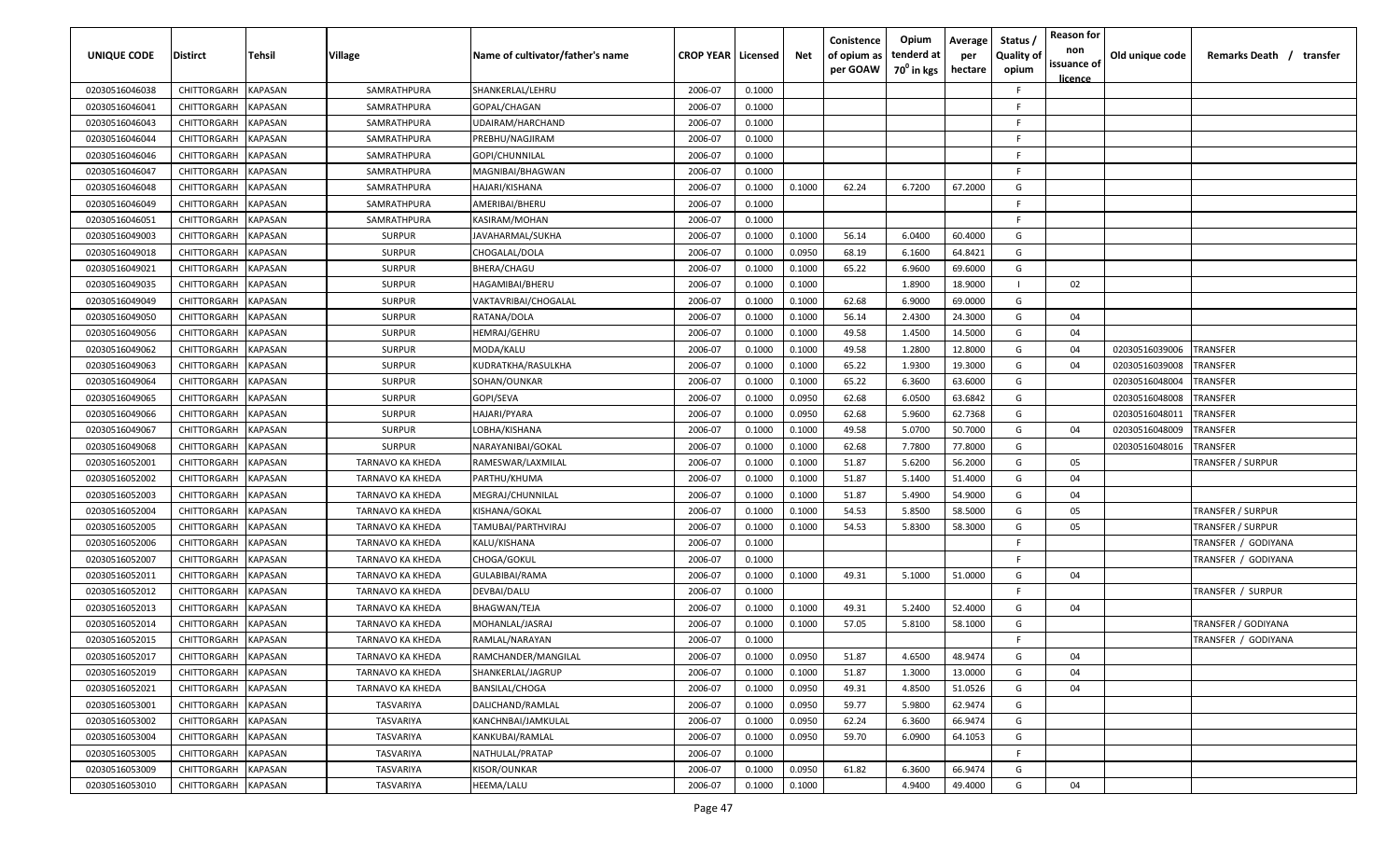| UNIQUE CODE    | <b>Distirct</b>     | Tehsil         | <b>Village</b> | Name of cultivator/father's name | <b>CROP YEAR   Licensed</b> |        | Net    | Conistence<br>of opium as | Opium<br>tenderd at    | Average<br>per | Status /<br><b>Quality of</b> | <b>Reason for</b><br>non | Old unique code | Remarks Death / transfer |
|----------------|---------------------|----------------|----------------|----------------------------------|-----------------------------|--------|--------|---------------------------|------------------------|----------------|-------------------------------|--------------------------|-----------------|--------------------------|
|                |                     |                |                |                                  |                             |        |        | per GOAW                  | 70 <sup>0</sup> in kgs | hectare        | opium                         | issuance of<br>licence   |                 |                          |
| 02030516053013 | CHITTORGARH         | <b>KAPASAN</b> | TASVARIYA      | GISALAL/CHAMPA                   | 2006-07                     | 0.1000 |        |                           |                        |                | F.                            |                          |                 |                          |
| 02030516053014 | CHITTORGARH         | <b>KAPASAN</b> | TASVARIYA      | KISHANLAL/NATHU                  | 2006-07                     | 0.1000 | 0.0950 | 63.28                     | 6.5300                 | 68.7368        | G                             |                          |                 |                          |
| 02030516053015 | CHITTORGARH         | KAPASAN        | TASVARIYA      | SOSARBAI/ONKAR                   | 2006-07                     | 0.1000 |        |                           |                        |                | -F                            |                          |                 |                          |
| 02030516053016 | CHITTORGARH         | KAPASAN        | TASVARIYA      | KISHAN/PARTHVIRAJ                | 2006-07                     | 0.1000 | 0.0950 | 59.70                     | 5.8400                 | 61.4737        | G                             |                          |                 |                          |
| 02030516053017 | CHITTORGARH         | KAPASAN        | TASVARIYA      | KASTURLAL/RAMA                   | 2006-07                     | 0.1000 | 0.0950 | 59.70                     | 5.9000                 | 62.1053        | G                             |                          |                 |                          |
| 02030516053018 | CHITTORGARH         | <b>KAPASAN</b> | TASVARIYA      | YASODABAI/GISUDAS                | 2006-07                     | 0.1000 | 0.0950 |                           | 5.1900                 | 54.6316        | G                             | 04                       |                 |                          |
| 02030516053019 | CHITTORGARH         | <b>KAPASAN</b> | TASVARIYA      | BHERUDAS/UDAIDAS                 | 2006-07                     | 0.1000 | 0.0950 | 62.24                     | 5.9500                 | 62.6316        | G                             |                          |                 |                          |
| 02030516053020 | CHITTORGARH         | <b>KAPASAN</b> | TASVARIYA      | CHANDIBAI/HAJARILAL              | 2006-07                     | 0.1000 |        |                           |                        |                | F.                            |                          |                 |                          |
| 02030516053021 | CHITTORGARH         | <b>KAPASAN</b> | TASVARIYA      | PARTHVIRAJ/RAMLAL                | 2006-07                     | 0.1000 | 0.0950 | 55.26                     | 5.3200                 | 56.0000        | G                             |                          |                 |                          |
| 02030516053024 | CHITTORGARH         | <b>KAPASAN</b> | TASVARIYA      | SHANKERLAL/HEERA                 | 2006-07                     | 0.1000 | 0.0950 | 62.24                     | 6.0600                 | 63.7895        | G                             |                          |                 |                          |
| 02030516053027 | CHITTORGARH         | KAPASAN        | TASVARIYA      | ONKAR/NATHU                      | 2006-07                     | 0.1000 | 0.1000 | 63.28                     | 6.6100                 | 66.1000        | G                             |                          |                 |                          |
| 02030516053030 | CHITTORGARH         | <b>KAPASAN</b> | TASVARIYA      | NATHULAL/KISHANA                 | 2006-07                     | 0.1000 | 0.0950 | 59.70                     | 6.0800                 | 64.0000        | G                             |                          |                 |                          |
| 02030516053031 | CHITTORGARH         | <b>KAPASAN</b> | TASVARIYA      | JUMMA/BARDA                      | 2006-07                     | 0.1000 |        |                           |                        |                | F                             |                          |                 |                          |
| 02030516053032 | CHITTORGARH         | <b>KAPASAN</b> | TASVARIYA      | GISALAL/CHATURBHUJ               | 2006-07                     | 0.1000 | 0.0950 | 62.02                     | 6.3100                 | 66.4211        | G                             |                          |                 |                          |
| 02030516053033 | <b>CHITTORGARH</b>  | <b>KAPASAN</b> | TASVARIYA      | BHERULAL/JITU                    | 2006-07                     | 0.1000 | 0.0450 | 63.28                     | 2.9900                 | 66.4444        | G                             |                          |                 |                          |
| 02030516053034 | CHITTORGARH         | <b>KAPASAN</b> | TASVARIYA      | BALU/RAMA                        | 2006-07                     | 0.1000 |        |                           |                        |                | F.                            |                          |                 |                          |
| 02030516053035 | <b>CHITTORGARH</b>  | <b>KAPASAN</b> | TASVARIYA      | GULABIBAI/HASU                   | 2006-07                     | 0.1000 | 0.0950 | 56.65                     | 5.5400                 | 58.3158        | G                             |                          |                 |                          |
| 02030516053036 | CHITTORGARH         | <b>KAPASAN</b> | TASVARIYA      | LOBHCHAND/DALI                   | 2006-07                     | 0.1000 | 0.1000 | 67.90                     | 6.8100                 | 68.1000        | G                             |                          |                 |                          |
| 02030516053037 | CHITTORGARH         | <b>KAPASAN</b> | TASVARIYA      | MADHO/JITU                       | 2006-07                     | 0.1000 | 0.0950 | 55.26                     | 5.5300                 | 58.2105        | G                             |                          |                 |                          |
| 02030516053038 | CHITTORGARH         | <b>KAPASAN</b> | TASVARIYA      | DEVKISHAN/BHURA                  | 2006-07                     | 0.1000 | 0.0950 | 55.26                     | 5.3400                 | 56.2105        | G                             |                          |                 |                          |
| 02030516053042 | CHITTORGARH         | <b>KAPASAN</b> | TASVARIYA      | MOHANLAL/BHURA                   | 2006-07                     | 0.1000 | 0.0950 | 55.26                     | 5.5600                 | 58.5263        | G                             |                          |                 |                          |
| 02030516053045 | CHITTORGARH         | <b>KAPASAN</b> | TASVARIYA      | SHANKERLAL/VENIRAM               | 2006-07                     | 0.1000 | 0.0300 | 62.24                     | 1.8100                 | 60.3333        | G                             |                          |                 |                          |
| 02030516053048 | CHITTORGARH         | <b>KAPASAN</b> | TASVARIYA      | BHAGAWANLAL/JITU                 | 2006-07                     | 0.1000 | 0.0950 | 63.28                     | 5.8200                 | 61.2632        | G                             |                          |                 |                          |
| 02030516053049 | CHITTORGARH         | <b>KAPASAN</b> | TASVARIYA      | GOVRDHANLAL/KISHANLAL            | 2006-07                     | 0.1000 | 0.0950 | 61.82                     | 6.1000                 | 64.2105        | G                             |                          |                 |                          |
| 02030516053050 | CHITTORGARH         | <b>KAPASAN</b> | TASVARIYA      | BHERUSINGH/KALYANSINGH           | 2006-07                     | 0.1000 | 0.0950 | 55.26                     | 5.4800                 | 57.6842        | G                             |                          |                 |                          |
| 02030516053052 | CHITTORGARH         | <b>KAPASAN</b> | TASVARIYA      | KANKUBAI/GISA                    | 2006-07                     | 0.1000 | 0.0950 |                           | 5.2900                 | 55.6842        | G                             | 04                       |                 |                          |
| 02030516053054 | CHITTORGARH         | <b>KAPASAN</b> | TASVARIYA      | SANTILAL/PANNALAL                | 2006-07                     | 0.1000 | 0.0950 | 63.28                     | 6.3500                 | 66.8421        | G                             |                          |                 |                          |
| 02030516053055 | CHITTORGARH         | <b>KAPASAN</b> | TASVARIYA      | LEHRIBAI/MOHANLAL                | 2006-07                     | 0.1000 | 0.0500 |                           | 2.7700                 | 55.4000        | G                             | 04                       |                 |                          |
| 02030516053058 | CHITTORGARH         | <b>KAPASAN</b> | TASVARIYA      | MAGNIRAM/CHATARBHUJ              | 2006-07                     | 0.1000 | 0.0950 | 61.82                     | 6.2400                 | 65.6842        | G                             |                          |                 |                          |
| 02030516053060 | CHITTORGARH         | <b>KAPASAN</b> | TASVARIYA      | NOJIBAI/KISHANLAL                | 2006-07                     | 0.1000 | 0.0950 | 56.65                     | 5.7100                 | 60.1053        | G                             |                          |                 |                          |
| 02030516053062 | <b>CHITTORGARH</b>  | <b>KAPASAN</b> | TASVARIYA      | PYARIBAI/HAJARI                  | 2006-07                     | 0.1000 | 0.0950 | 59.70                     | 6.0400                 | 63.5789        | G                             |                          |                 |                          |
| 02030516053063 | <b>CHITTORGARH</b>  | <b>KAPASAN</b> | TASVARIYA      | NOJIBAI/MEGA                     | 2006-07                     | 0.1000 | 0.0950 |                           | 5.1600                 | 54.3158        | G                             | 04                       |                 |                          |
| 02030516053065 | CHITTORGARH         | <b>KAPASAN</b> | TASVARIYA      | HANSRAJ/DEVJI                    | 2006-07                     | 0.1000 | 0.1000 | 61.82                     | 6.6100                 | 66.1000        | G                             |                          |                 |                          |
| 02030516053066 | CHITTORGARH         | <b>KAPASAN</b> | TASVARIYA      | GOPI/CHOGA                       | 2006-07                     | 0.1000 | 0.0950 | 52.94                     | 4.9000                 | 51.5789        |                               | 02                       |                 |                          |
| 02030516054001 | <b>CHITTORGARH</b>  | <b>KAPASAN</b> | TURKIYAKALA    | AMERCHAND/MOTIRAM                | 2006-07                     | 0.1000 | 0.0950 | 61.67                     | 6.4000                 | 67.3684        | G                             |                          |                 |                          |
| 02030516054003 | CHITTORGARH KAPASAN |                | TURKIYAKALA    | DHAPUBAI/HAJARI                  | 2006-07                     | 0.1000 | 0.0950 | 63.28                     | 6.7800                 | 71.3684        | G                             |                          |                 |                          |
| 02030516054007 | CHITTORGARH         | <b>KAPASAN</b> | TURKIYAKALA    | UDAIRAM/PARTHU                   | 2006-07                     | 0.1000 | 0.0950 | 67.22                     | 7.2000                 | 75.7895        | G                             |                          |                 |                          |
| 02030516054008 | CHITTORGARH         | <b>KAPASAN</b> | TURKIYAKALA    | BHURIBAI/MADHU                   | 2006-07                     | 0.1000 | 0.0950 | 63.28                     | 6.6300                 | 69.7895        | G                             |                          |                 |                          |
| 02030516054010 | CHITTORGARH         | <b>KAPASAN</b> | TURKIYAKALA    | SOHANIBAI/MITTURAM               | 2006-07                     | 0.1000 | 0.0950 | 59.78                     | 6.7700                 | 71.2632        | G                             |                          |                 |                          |
| 02030516054011 | CHITTORGARH         | <b>KAPASAN</b> | TURKIYAKALA    | OUNKARLAL/LOBHCHAND              | 2006-07                     | 0.1000 | 0.0950 | 67.22                     | 7.0600                 | 74.3158        | G                             |                          |                 |                          |
| 02030516054012 | CHITTORGARH         | <b>KAPASAN</b> | TURKIYAKALA    | RATAN/MOTIRAM                    | 2006-07                     | 0.1000 | 0.0950 | 54.33                     | 5.6600                 | 59.5789        | G                             | 05                       |                 |                          |
| 02030516054014 | CHITTORGARH         | <b>KAPASAN</b> | TURKIYAKALA    | RAJKUMAR/MITTULAL                | 2006-07                     | 0.1000 | 0.0950 | 57.05                     | 6.1200                 | 64.4211        | G                             |                          |                 |                          |
| 02030516054015 | CHITTORGARH         | <b>KAPASAN</b> | TURKIYAKALA    | JITMAL/TULSIRAM                  | 2006-07                     | 0.1000 | 0.1000 | 59.78                     | 6.4700                 | 64.7000        | G                             |                          |                 |                          |
| 02030516054019 | CHITTORGARH KAPASAN |                | TURKIYAKALA    | LEHRU/LOBHCHAND                  | 2006-07                     | 0.1000 | 0.0950 | 63.28                     | 6.6700                 | 70.2105        | G                             |                          |                 |                          |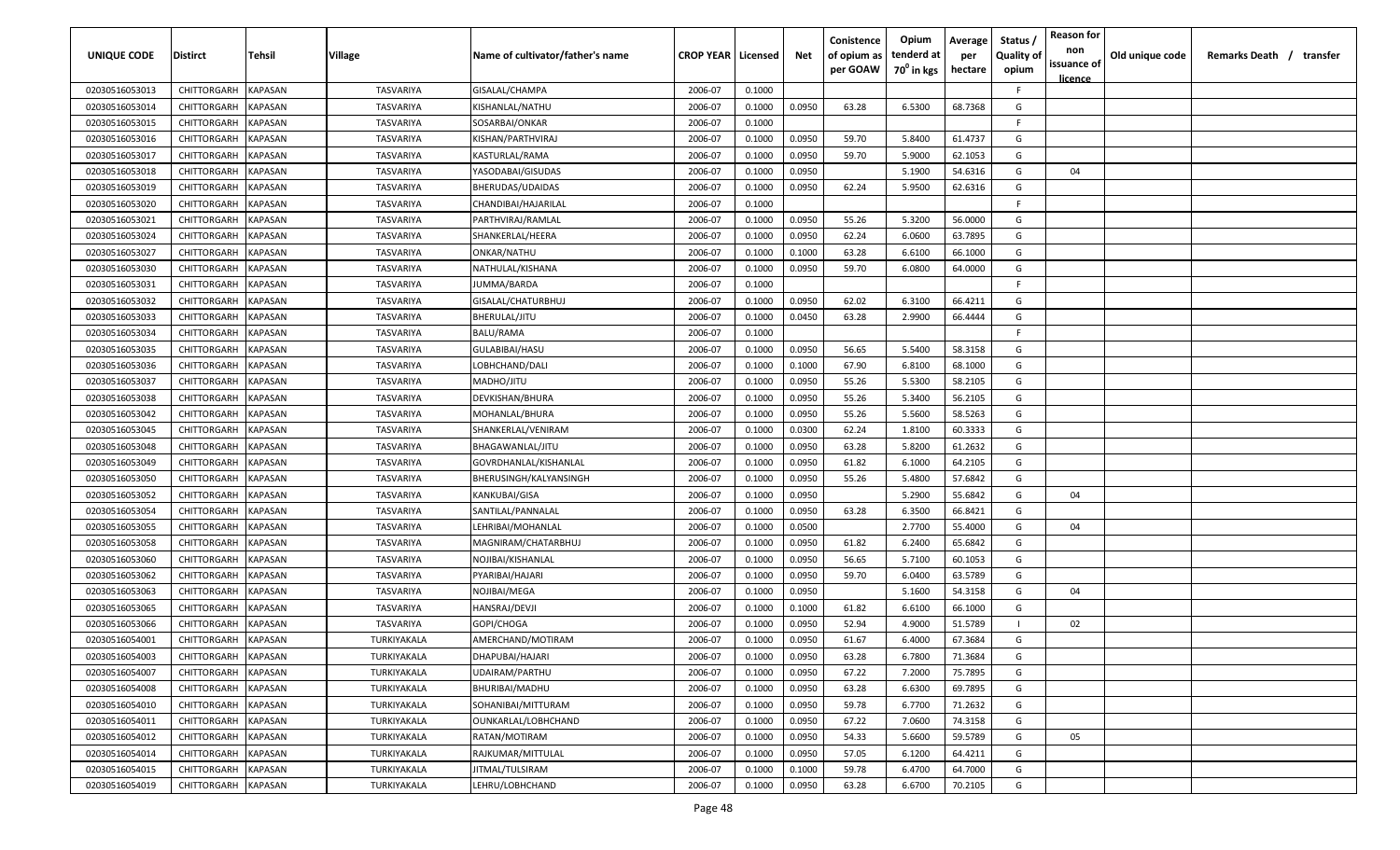| UNIQUE CODE    | <b>Distirct</b> | Tehsil              | <b>Village</b>  | Name of cultivator/father's name | <b>CROP YEAR Licensed</b> |        | Net    | Conistence<br>of opium as<br>per GOAW | Opium<br>tenderd at<br>70 <sup>0</sup> in kgs | Average<br>per<br>hectare | Status /<br><b>Quality of</b><br>opium | <b>Reason for</b><br>non<br>issuance of<br><u>licence</u> | Old unique code | Remarks Death /<br>transfer |  |
|----------------|-----------------|---------------------|-----------------|----------------------------------|---------------------------|--------|--------|---------------------------------------|-----------------------------------------------|---------------------------|----------------------------------------|-----------------------------------------------------------|-----------------|-----------------------------|--|
| 02030516054020 | CHITTORGARH     | <b>KAPASAN</b>      | TURKIYAKALA     | BHERULAL/PYARA                   | 2006-07                   | 0.1000 | 0.1000 | 54.53                                 | 6.1700                                        | 61.7000                   | G                                      | 05                                                        |                 |                             |  |
| 02030516054021 | CHITTORGARH     | <b>KAPASAN</b>      | TURKIYAKALA     | SHANKERGIR/JODAGIR               | 2006-07                   | 0.1000 | 0.0950 | 67.22                                 | 7.2200                                        | 76.0000                   | G                                      |                                                           |                 |                             |  |
| 02030516054022 | CHITTORGARH     | <b>KAPASAN</b>      | TURKIYAKALA     | GANGABAI/KISHANLAL               | 2006-07                   | 0.1000 | 0.0950 | 61.67                                 | 6.6800                                        | 70.3158                   | G                                      |                                                           |                 |                             |  |
| 02030516054025 | CHITTORGARH     | KAPASAN             | TURKIYAKALA     | ONKARLAL/CHHOGA                  | 2006-07                   | 0.1000 | 0.0950 | 59.78                                 | 6.5500                                        | 68.9474                   | G                                      |                                                           |                 |                             |  |
| 02030516054026 | CHITTORGARH     | <b>KAPASAN</b>      | TURKIYAKALA     | RAMLAL/RAMCHANDRA                | 2006-07                   | 0.1000 | 0.0950 | 59.78                                 | 6.4900                                        | 68.3158                   | G                                      |                                                           |                 |                             |  |
| 02030516054027 | CHITTORGARH     | KAPASAN             | TURKIYAKALA     | MADHULAL/GIRDHARI                | 2006-07                   | 0.1000 | 0.1000 | 61.67                                 | 6.9100                                        | 69.1000                   | G                                      |                                                           |                 |                             |  |
| 02030516054028 | CHITTORGARH     | KAPASAN             | TURKIYAKALA     | PRABHULAL/TULSIRAM               | 2006-07                   | 0.1000 | 0.1000 | 61.67                                 | 6.5700                                        | 65.7000                   | G                                      |                                                           |                 |                             |  |
| 02030516054029 | CHITTORGARH     | KAPASAN             | TURKIYAKALA     | RATANLAL/UDIARAM                 | 2006-07                   | 0.1000 | 0.0950 | 51.87                                 | 5.5500                                        | 58.4211                   | G                                      | 05                                                        |                 |                             |  |
| 02030516054031 | CHITTORGARH     | KAPASAN             | TURKIYAKALA     | UDAIRAM/GOPI                     | 2006-07                   | 0.1000 | 0.0950 | 61.67                                 | 6.3500                                        | 66.8421                   | G                                      |                                                           |                 |                             |  |
| 02030517001001 | CHITTORGARH     | <b>BHUPAL SAGAR</b> | ANOPPURA        | ROSANLAL/MAGNIRAM                | 2006-07                   | 0.1000 | 0.0950 | 56.65                                 | 5.5100                                        | 58.0000                   | G                                      |                                                           |                 |                             |  |
| 02030517001002 | CHITTORGARH     | <b>BHUPAL SAGAR</b> | ANOPPURA        | UDAIRAM/RAMCHANDER               | 2006-07                   | 0.1000 | 0.0950 | 55.26                                 | 5.7800                                        | 60.8421                   | G                                      |                                                           |                 |                             |  |
| 02030517001003 | CHITTORGARH     | <b>BHUPAL SAGAR</b> | ANOPPURA        | RATANLAL/GORDHAN                 | 2006-07                   | 0.1000 | 0.1050 | 54.53                                 | 5.7200                                        | 54.4762                   | G                                      | 04                                                        |                 |                             |  |
| 02030517001004 | CHITTORGARH     | <b>BHUPAL SAGAR</b> | ANOPPURA        | SHOBHARAM/GANESHRAM              | 2006-07                   | 0.1000 | 0.1000 | 51.87                                 | 5.6100                                        | 56.1000                   | G                                      | 05                                                        |                 |                             |  |
| 02030517001005 | CHITTORGARH     | <b>BHUPAL SAGAR</b> | ANOPPURA        | KISHANLAL/MAGNIRAM               | 2006-07                   | 0.1000 | 0.1000 | 56.65                                 | 5.7300                                        | 57.3000                   | G                                      |                                                           |                 |                             |  |
| 02030517001007 | CHITTORGARH     | <b>BHUPAL SAGAR</b> | ANOPPURA        | CHOGALAL/KALURAM GADRI           | 2006-07                   | 0.1000 | 0.0950 | 61.67                                 | 6.3900                                        | 67.2632                   | G                                      |                                                           |                 |                             |  |
| 02030517001010 | CHITTORGARH     | <b>BHUPAL SAGAR</b> | ANOPPURA        | JAGDISHCHAND/LEHRU               | 2006-07                   | 0.1000 | 0.1050 | 51.87                                 | 5.7100                                        | 54.3810                   | G                                      | 04                                                        |                 |                             |  |
| 02030517001011 | CHITTORGARH     | <b>BHUPAL SAGAR</b> | ANOPPURA        | ROSANLAL/PANNALAL                | 2006-07                   | 0.1000 | 0.0950 | 61.67                                 | 6.0300                                        | 63.4737                   | G                                      |                                                           |                 |                             |  |
| 02030517001012 | CHITTORGARH     | <b>BHUPAL SAGAR</b> | <b>ANOPPURA</b> | SOBHALAL/RAMLAL                  | 2006-07                   | 0.1000 | 0.0950 | 59.78                                 | 5.6900                                        | 59.8947                   | G                                      |                                                           |                 |                             |  |
| 02030517001014 | CHITTORGARH     | <b>BHUPAL SAGAR</b> | ANOPPURA        | BHERULAL/LALU                    | 2006-07                   | 0.1000 | 0.0950 | 59.78                                 | 6.2100                                        | 65.3684                   | G                                      |                                                           |                 |                             |  |
| 02030517001015 | CHITTORGARH     | <b>BHUPAL SAGAR</b> | ANOPPURA        | LOBHCHAND/GOTU                   | 2006-07                   | 0.1000 | 0.0950 | 63.28                                 | 6.1700                                        | 64.9474                   | G                                      |                                                           |                 |                             |  |
| 02030517001016 | CHITTORGARH     | <b>BHUPAL SAGAR</b> | ANOPPURA        | RATANLAL/MANGILAL                | 2006-07                   | 0.1000 | 0.0950 | 51.87                                 | 5.1300                                        | 54.0000                   | G                                      | 04                                                        |                 |                             |  |
| 02030517001018 | CHITTORGARH     | <b>BHUPAL SAGAR</b> | ANOPPURA        | UDIBAI/MADHULAL                  | 2006-07                   | 0.1000 | 0.1000 | 59.78                                 | 5.9900                                        | 59.9000                   | G                                      |                                                           |                 |                             |  |
| 02030517001019 | CHITTORGARH     | <b>BHUPAL SAGAR</b> | ANOPPURA        | BHERULAL/BALULAL                 | 2006-07                   | 0.1000 | 0.1000 | 51.87                                 | 5.6400                                        | 56.4000                   | G                                      | 05                                                        |                 |                             |  |
| 02030517001022 | CHITTORGARH     | <b>BHUPAL SAGAR</b> | ANOPPURA        | JDAIRAM/PANNALAL                 | 2006-07                   | 0.1000 | 0.0950 | 55.26                                 | 5.5400                                        | 58.3158                   | G                                      |                                                           |                 |                             |  |
| 02030517001025 | CHITTORGARH     | <b>BHUPAL SAGAR</b> | ANOPPURA        | CHOGALAL/KALURAM CHAMAR          | 2006-07                   | 0.1000 | 0.1000 | 56.65                                 | 5.6900                                        | 56.9000                   | G                                      |                                                           |                 |                             |  |
| 02030517001027 | CHITTORGARH     | <b>BHUPAL SAGAR</b> | ANOPPURA        | BALURAM/RAMLAL                   | 2006-07                   | 0.1000 | 0.1000 | 55.26                                 | 5.7000                                        | 57.0000                   | G                                      |                                                           |                 |                             |  |
| 02030517001031 | CHITTORGARH     | <b>BHUPAL SAGAR</b> | ANOPPURA        | BADRILAL/MAGNIRAM                | 2006-07                   | 0.1000 | 0.1000 | 51.87                                 | 5.5800                                        | 55.8000                   | G                                      | 04                                                        |                 |                             |  |
| 02030517001032 | CHITTORGARH     | <b>BHUPAL SAGAR</b> | ANOPPURA        | SIVLAL/NATHULAL                  | 2006-07                   | 0.1000 | 0.0950 | 56.65                                 | 6.3600                                        | 66.9474                   | G                                      |                                                           |                 |                             |  |
| 02030517001034 | CHITTORGARH     | <b>BHUPAL SAGAR</b> | ANOPPURA        | BALURAM/NARAYAN                  | 2006-07                   | 0.1000 | 0.1000 | 56.65                                 | 5.6900                                        | 56.9000                   | G                                      |                                                           |                 |                             |  |
| 02030517001035 | CHITTORGARH     | <b>BHUPAL SAGAR</b> | ANOPPURA        | GANESH/JVAHARMAL                 | 2006-07                   | 0.1000 | 0.1000 | 61.81                                 | 7.0600                                        | 70.6000                   | G                                      |                                                           |                 |                             |  |
| 02030517001037 | CHITTORGARH     | <b>BHUPAL SAGAR</b> | ANOPPURA        | RAMIBAI/CHATURBHUJ               | 2006-07                   | 0.1000 | 0.1000 |                                       | 4.8300                                        | 48.3000                   | G                                      | 04                                                        |                 |                             |  |
| 02030517001038 | CHITTORGARH     | <b>BHUPAL SAGAR</b> | ANOPPURA        | SOBHALAL/JAVAHARMAL              | 2006-07                   | 0.1000 | 0.1000 | 55.26                                 | 6.0400                                        | 60.4000                   | G                                      |                                                           |                 |                             |  |
| 02030517001039 | CHITTORGARH     | <b>BHUPAL SAGAR</b> | ANOPPURA        | VARDIBAI/MADHOLAL                | 2006-07                   | 0.1000 | 0.1000 | 55.26                                 | 5.8700                                        | 58.7000                   | G                                      |                                                           |                 |                             |  |
| 02030517001040 | CHITTORGARH     | <b>BHUPAL SAGAR</b> | ANOPPURA        | LOBHCHAND/HEERALAL               | 2006-07                   | 0.1000 | 0.0950 | 55.26                                 | 5.6900                                        | 59.8947                   | G                                      |                                                           |                 |                             |  |
| 02030517001042 | CHITTORGARH     | <b>BHUPAL SAGAR</b> | <b>ANOPPURA</b> | JITMAL/KALU GADRI                | 2006-07                   | 0.1000 | 0.1000 | 55.26                                 | 5.7600                                        | 57.6000                   | G                                      |                                                           |                 |                             |  |
| 02030517001045 | CHITTORGARH     | <b>BHUPAL SAGAR</b> | ANOPPURA        | MADHULAL/MANGULAL                | 2006-07                   | 0.1000 | 0.1000 |                                       | 5.0500                                        | 50.5000                   | G                                      | 04                                                        |                 |                             |  |
| 02030517001046 | CHITTORGARH     | <b>BHUPAL SAGAR</b> | ANOPPURA        | HAJARI/AMARCHAND                 | 2006-07                   | 0.1000 | 0.1000 | 56.65                                 | 5.7400                                        | 57.4000                   | G                                      |                                                           |                 |                             |  |
| 02030517001047 | CHITTORGARH     | <b>BHUPAL SAGAR</b> | ANOPPURA        | PANNALAL/GOTU                    | 2006-07                   | 0.1000 | 0.1000 | 59.78                                 | 6.0700                                        | 60.7000                   | G                                      |                                                           |                 |                             |  |
| 02030517001052 | CHITTORGARH     | <b>BHUPAL SAGAR</b> | ANOPPURA        | GOPILAL/CHOGALAL                 | 2006-07                   | 0.1000 | 0.0950 | 67.09                                 | 6.5000                                        | 68.4211                   | G                                      |                                                           |                 |                             |  |
| 02030517001055 | CHITTORGARH     | <b>BHUPAL SAGAR</b> | ANOPPURA        | MANGU/BHJJA                      | 2006-07                   | 0.1000 | 0.1000 | 55.26                                 | 5.8000                                        | 58.0000                   | G                                      |                                                           |                 |                             |  |
| 02030517001056 | CHITTORGARH     | <b>BHUPAL SAGAR</b> | ANOPPURA        | LALIBAI/BHAGCHAND                | 2006-07                   | 0.1000 | 0.0950 | 53.13                                 | 5.2700                                        | 55.4737                   | G                                      | 04                                                        |                 |                             |  |
| 02030517001058 | CHITTORGARH     | <b>BHUPAL SAGAR</b> | ANOPPURA        | LOBHCHAND/KALU-I                 | 2006-07                   | 0.1000 | 0.1000 |                                       | 5.1400                                        | 51.4000                   | G                                      | 04                                                        |                 |                             |  |
| 02030517001059 | CHITTORGARH     | <b>BHUPAL SAGAR</b> | ANOPPURA        | KISHANA/NATHU                    | 2006-07                   | 0.1000 | 0.1050 | 49.31                                 | 5.6500                                        | 53.8095                   | G                                      | 04                                                        |                 |                             |  |
| 02030517001061 | CHITTORGARH     | <b>BHUPAL SAGAR</b> | ANOPPURA        | CHATRU/PARTAP                    | 2006-07                   | 0.1000 | 0.1000 | 55.26                                 | 5.8700                                        | 58.7000                   | G                                      |                                                           |                 |                             |  |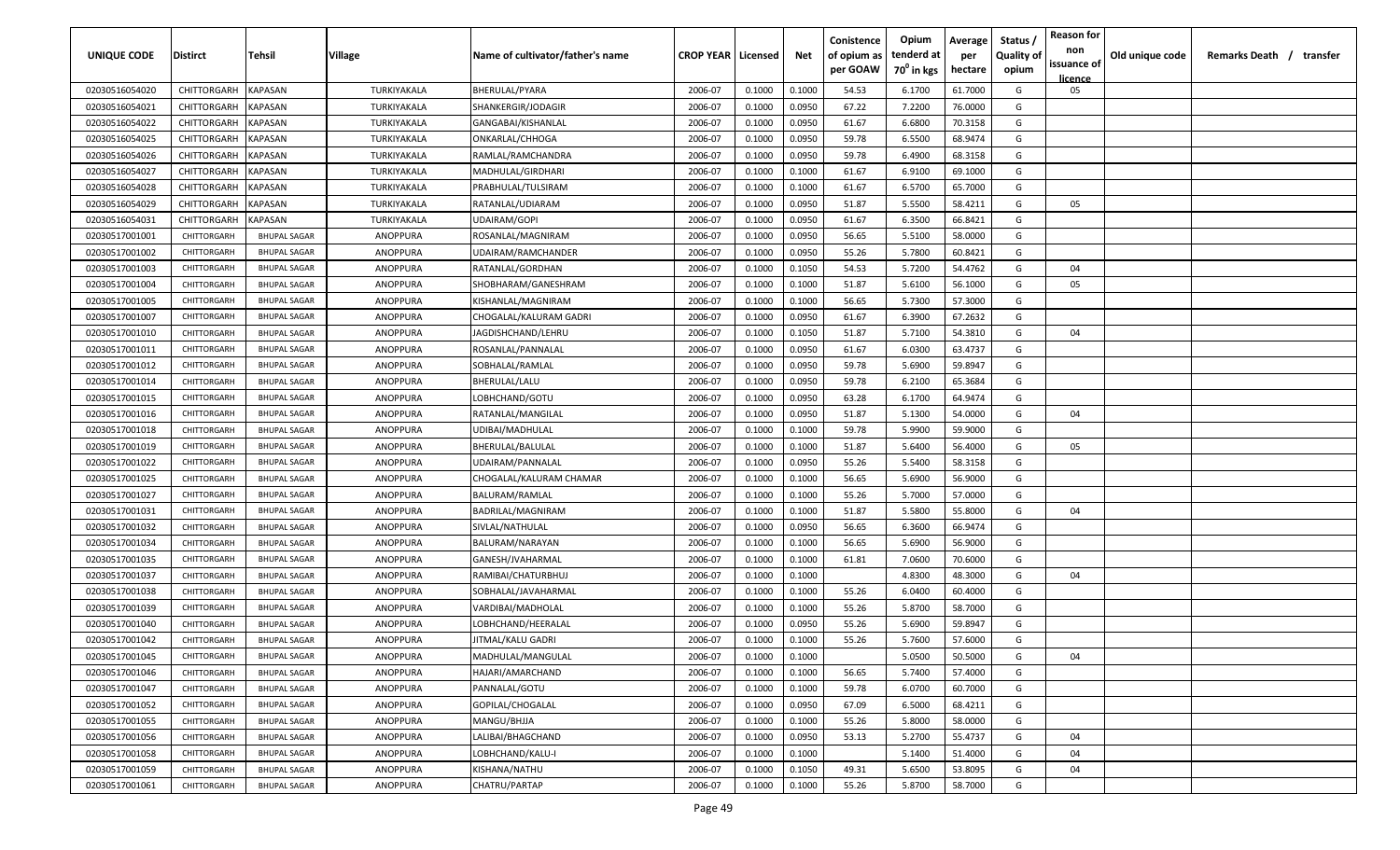| UNIQUE CODE    | <b>Distirct</b> | Tehsil              | <b>Village</b>  | Name of cultivator/father's name | <b>CROP YEAR Licensed</b> |        | Net    | Conistence<br>of opium as<br>per GOAW | Opium<br>tenderd at<br>70 <sup>0</sup> in kgs | Average<br>per<br>hectare | Status /<br><b>Quality of</b><br>opium | <b>Reason for</b><br>non<br>issuance of<br><u>licence</u> | Old unique code | Remarks Death /<br>transfer |
|----------------|-----------------|---------------------|-----------------|----------------------------------|---------------------------|--------|--------|---------------------------------------|-----------------------------------------------|---------------------------|----------------------------------------|-----------------------------------------------------------|-----------------|-----------------------------|
| 02030517001067 | CHITTORGARH     | <b>BHUPAL SAGAR</b> | <b>ANOPPURA</b> | MAGNIRAM/VENA                    | 2006-07                   | 0.1000 | 0.1000 | 51.87                                 | 5.0700                                        | 50.7000                   | G                                      | 04                                                        |                 |                             |
| 02030517001070 | CHITTORGARH     | <b>BHUPAL SAGAR</b> | ANOPPURA        | ROSHANLAL/KALURAM                | 2006-07                   | 0.1000 | 0.1000 | 51.87                                 | 5.6800                                        | 56.8000                   | G                                      | 05                                                        |                 |                             |
| 02030517001072 | CHITTORGARH     | <b>BHUPAL SAGAR</b> | ANOPPURA        | SHANKERLAL/HARIRAM               | 2006-07                   | 0.1000 | 0.0950 | 56.65                                 | 6.1800                                        | 65.0526                   | G                                      |                                                           |                 |                             |
| 02030517001076 | CHITTORGARH     | <b>BHUPAL SAGAR</b> | ANOPPURA        | UDAIRAM/KALU                     | 2006-07                   | 0.1000 | 0.1000 |                                       | 4.0900                                        | 40.9000                   | G                                      | 04                                                        |                 |                             |
| 02030517001077 | CHITTORGARH     | <b>BHUPAL SAGAR</b> | ANOPPURA        | KISHANLAL/KALURAM                | 2006-07                   | 0.1000 | 0.1000 |                                       | 5.1300                                        | 51.3000                   | G                                      | 04                                                        |                 |                             |
| 02030517001079 | CHITTORGARH     | <b>BHUPAL SAGAR</b> | ANOPPURA        | LOBHCHAND/KALU                   | 2006-07                   | 0.1000 | 0.1000 |                                       | 5.1100                                        | 51.1000                   | G                                      | 04                                                        |                 |                             |
| 02030517001081 | CHITTORGARH     | <b>BHUPAL SAGAR</b> | ANOPPURA        | HARIRAM/AMERCHAND                | 2006-07                   | 0.1000 | 0.1000 | 51.87                                 | 5.9200                                        | 59.2000                   | G                                      | 05                                                        |                 |                             |
| 02030517001084 | CHITTORGARH     | <b>BHUPAL SAGAR</b> | ANOPPURA        | LEHRULAL/RATTU                   | 2006-07                   | 0.1000 | 0.1000 | 59.78                                 | 5.8700                                        | 58.7000                   | G                                      |                                                           |                 |                             |
| 02030517001085 | CHITTORGARH     | <b>BHUPAL SAGAR</b> | <b>ANOPPURA</b> | MAGNIRAM/NAGJI                   | 2006-07                   | 0.1000 | 0.1000 | 51.87                                 | 5.5900                                        | 55.9000                   | G                                      | 04                                                        |                 |                             |
| 02030517001089 | CHITTORGARH     | <b>BHUPAL SAGAR</b> | ANOPPURA        | BOTHLAL/NANALAL                  | 2006-07                   | 0.1000 | 0.0950 | 56.65                                 | 5.6300                                        | 59.2632                   | G                                      |                                                           |                 |                             |
| 02030517001090 | CHITTORGARH     | <b>BHUPAL SAGAR</b> | ANOPPURA        | HEMRAJ/RAMLAL                    | 2006-07                   | 0.1000 | 0.1000 | 62.24                                 | 6.4500                                        | 64.5000                   | G                                      |                                                           |                 |                             |
| 02030517001093 | CHITTORGARH     | <b>BHUPAL SAGAR</b> | ANOPPURA        | PANNALAL/MITTU                   | 2006-07                   | 0.1000 | 0.0950 | 56.65                                 | 5.8300                                        | 61.3684                   | G                                      |                                                           |                 |                             |
| 02030517002001 | CHITTORGARH     | <b>BHUPAL SAGAR</b> | PARI            | RAMLAL/PEMA                      | 2006-07                   | 0.1000 | 0.0950 | 60.52                                 | 6.1100                                        | 64.3158                   | G                                      |                                                           |                 |                             |
| 02030517002002 | CHITTORGARH     | <b>BHUPAL SAGAR</b> | PARI            | MOHANBAI/HARIRAM                 | 2006-07                   | 0.1000 | 0.0950 | 59.35                                 | 5.9400                                        | 62.5263                   | G                                      |                                                           |                 |                             |
| 02030517002003 | CHITTORGARH     | <b>BHUPAL SAGAR</b> | PARI            | JITMAL/RAMLAL                    | 2006-07                   | 0.1000 | 0.1000 | 55.80                                 | 5.6900                                        | 56.9000                   | G                                      |                                                           |                 |                             |
| 02030517002004 | CHITTORGARH     | <b>BHUPAL SAGAR</b> | PARI            | BHAGWAN/NANA                     | 2006-07                   | 0.1000 | 0.0950 | 57.35                                 | 6.0400                                        | 63.5789                   | G                                      |                                                           |                 |                             |
| 02030517002005 | CHITTORGARH     | <b>BHUPAL SAGAR</b> | PARI            | JAMNALAL/BHERULAL GUJAR          | 2006-07                   | 0.1000 | 0.0950 | 57.35                                 | 6.2200                                        | 65.4737                   | G                                      |                                                           |                 |                             |
| 02030517002006 | CHITTORGARH     | <b>BHUPAL SAGAR</b> | PARI            | PANNA/MANNA                      | 2006-07                   | 0.1000 | 0.1000 | 50.33                                 | 5.2900                                        | 52.9000                   | G                                      | 04                                                        |                 |                             |
| 02030517002007 | CHITTORGARH     | <b>BHUPAL SAGAR</b> | PARI            | RAMLAL/BAGJI                     | 2006-07                   | 0.1000 | 0.1000 | 53.95                                 | 5.8400                                        | 58.4000                   | G                                      | 05                                                        |                 |                             |
| 02030517002008 | CHITTORGARH     | <b>BHUPAL SAGAR</b> | PARI            | SHANKERLAL/RAMLAL                | 2006-07                   | 0.1000 | 0.1000 | 53.95                                 | 5.8600                                        | 58.6000                   | G                                      | 05                                                        |                 |                             |
| 02030517002009 | CHITTORGARH     | <b>BHUPAL SAGAR</b> | PARI            | SHYAMLAL/RAMLAL                  | 2006-07                   | 0.1000 | 0.0950 | 57.35                                 | 5.9500                                        | 62.6316                   | G                                      |                                                           |                 |                             |
| 02030517002010 | CHITTORGARH     | <b>BHUPAL SAGAR</b> | PARI            | JAMNALAL/BHERULAL KUMBHAR        | 2006-07                   | 0.1000 | 0.1000 | 53.95                                 | 5.8500                                        | 58.5000                   | G                                      | 05                                                        |                 |                             |
| 02030517002011 | CHITTORGARH     | <b>BHUPAL SAGAR</b> | PARI            | RAJMAL/UDAILAL                   | 2006-07                   | 0.1000 | 0.0950 | 60.52                                 | 6.4000                                        | 67.3684                   | G                                      |                                                           |                 |                             |
| 02030517002012 | CHITTORGARH     | <b>BHUPAL SAGAR</b> | PARI            | SANTILAL/GOPILAL                 | 2006-07                   | 0.1000 | 0.1000 | 55.80                                 | 6.0900                                        | 60.9000                   | G                                      |                                                           |                 |                             |
| 02030517002013 | CHITTORGARH     | <b>BHUPAL SAGAR</b> | PARI            | BHURALAL/KALURAM                 | 2006-07                   | 0.1000 | 0.1000 | 57.35                                 | 6.1400                                        | 61.4000                   | G                                      |                                                           |                 |                             |
| 02030517002016 | CHITTORGARH     | <b>BHUPAL SAGAR</b> | PARI            | KALURAM/KISOR                    | 2006-07                   | 0.1000 | 0.0950 | 55.80                                 | 5.9200                                        | 62.3158                   | G                                      |                                                           |                 |                             |
| 02030517002017 | CHITTORGARH     | <b>BHUPAL SAGAR</b> | PARI            | BHURALAL/DALU                    | 2006-07                   | 0.1000 | 0.1000 | 57.35                                 | 5.9800                                        | 59.8000                   | G                                      |                                                           |                 |                             |
| 02030517002020 | CHITTORGARH     | <b>BHUPAL SAGAR</b> | PARI            | RATANLAL/BHURALAL                | 2006-07                   | 0.1000 | 0.1050 | 57.35                                 | 6.3000                                        | 60.0000                   | G                                      |                                                           |                 |                             |
| 02030517002022 | CHITTORGARH     | <b>BHUPAL SAGAR</b> | PARI            | KALU/NANU                        | 2006-07                   | 0.1000 | 0.1000 | 60.52                                 | 5.8200                                        | 58.2000                   | G                                      |                                                           |                 |                             |
| 02030517002023 | CHITTORGARH     | <b>BHUPAL SAGAR</b> | PARI            | MANGILAL/HEERALAL                | 2006-07                   | 0.1000 | 0.1000 | 55.80                                 | 5.9900                                        | 59.9000                   | G                                      |                                                           |                 |                             |
| 02030517002026 | CHITTORGARH     | <b>BHUPAL SAGAR</b> | PARI            | NARAYAN/CHOTU                    | 2006-07                   | 0.1000 | 0.1000 | 53.95                                 | 5.6900                                        | 56.9000                   | G                                      | 05                                                        |                 |                             |
| 02030517002028 | CHITTORGARH     | <b>BHUPAL SAGAR</b> | PARI            | CHENA/LALURAM                    | 2006-07                   | 0.1000 | 0.1000 | 53.95                                 | 5.8400                                        | 58.4000                   | G                                      | 05                                                        |                 |                             |
| 02030517002029 | CHITTORGARH     | <b>BHUPAL SAGAR</b> | PARI            | RAMLAL/GOKAL                     | 2006-07                   | 0.1000 | 0.1000 | 62.65                                 | 6.2600                                        | 62.6000                   | G                                      |                                                           |                 |                             |
| 02030517002030 | CHITTORGARH     | <b>BHUPAL SAGAR</b> | PARI            | MOTI/UDA                         | 2006-07                   | 0.1000 | 0.1000 | 60.52                                 | 6.3400                                        | 63.4000                   | G                                      |                                                           |                 |                             |
| 02030517002032 | CHITTORGARH     | <b>BHUPAL SAGAR</b> | PARI            | LAXMAN/UDA                       | 2006-07                   | 0.1000 | 0.1000 | 57.35                                 | 6.0000                                        | 60.0000                   | G                                      |                                                           |                 |                             |
| 02030517002033 | CHITTORGARH     | <b>BHUPAL SAGAR</b> | PARI            | FEFIBAI/HARLAL                   | 2006-07                   | 0.1000 | 0.1000 | 55.80                                 | 6.2700                                        | 62.7000                   | G                                      |                                                           |                 |                             |
| 02030517002035 | CHITTORGARH     | <b>BHUPAL SAGAR</b> | PARI            | SIVNARAYAN/NOLA                  | 2006-07                   | 0.1000 | 0.0950 | 53.95                                 | 5.5600                                        | 58.5263                   | G                                      | 05                                                        |                 |                             |
| 02030517002036 | CHITTORGARH     | <b>BHUPAL SAGAR</b> | PARI            | SIVNARAYAN/RUPA                  | 2006-07                   | 0.1000 | 0.0950 | 53.95                                 | 5.2900                                        | 55.6842                   | G                                      | 04                                                        |                 |                             |
| 02030517002038 | CHITTORGARH     | <b>BHUPAL SAGAR</b> | PARI            | SHANKERLAL/LAXMAN                | 2006-07                   | 0.1000 |        |                                       |                                               |                           | F.                                     |                                                           |                 |                             |
| 02030517002039 | CHITTORGARH     | <b>BHUPAL SAGAR</b> | PARI            | RAMA/TRILOK                      | 2006-07                   | 0.1000 | 0.0950 | 55.80                                 | 5.7000                                        | 60.0000                   | G                                      | 08                                                        |                 |                             |
| 02030517002040 | CHITTORGARH     | <b>BHUPAL SAGAR</b> | PARI            | HAJARI/KISHANA                   | 2006-07                   | 0.1000 | 0.0950 | 60.52                                 | 6.5900                                        | 69.3684                   | G                                      |                                                           |                 |                             |
| 02030517002042 | CHITTORGARH     | <b>BHUPAL SAGAR</b> | PARI            | BHANWARIBAI/PARTHVIRAJ           | 2006-07                   | 0.1000 | 0.1000 | 49.58                                 | 5.0700                                        | 50.7000                   | G                                      | 04                                                        |                 |                             |
| 02030517002043 | CHITTORGARH     | <b>BHUPAL SAGAR</b> | PARI            | UDAIRAM/TULCHA                   | 2006-07                   | 0.1000 | 0.1000 | 55.80                                 | 5.7700                                        | 57.7000                   | G                                      |                                                           |                 |                             |
| 02030517002044 | CHITTORGARH     | <b>BHUPAL SAGAR</b> | PARI            | DOLA/KISHANA                     | 2006-07                   | 0.1000 | 0.0950 | 53.95                                 | 5.8100                                        | 61.1579                   | G                                      | 05                                                        |                 |                             |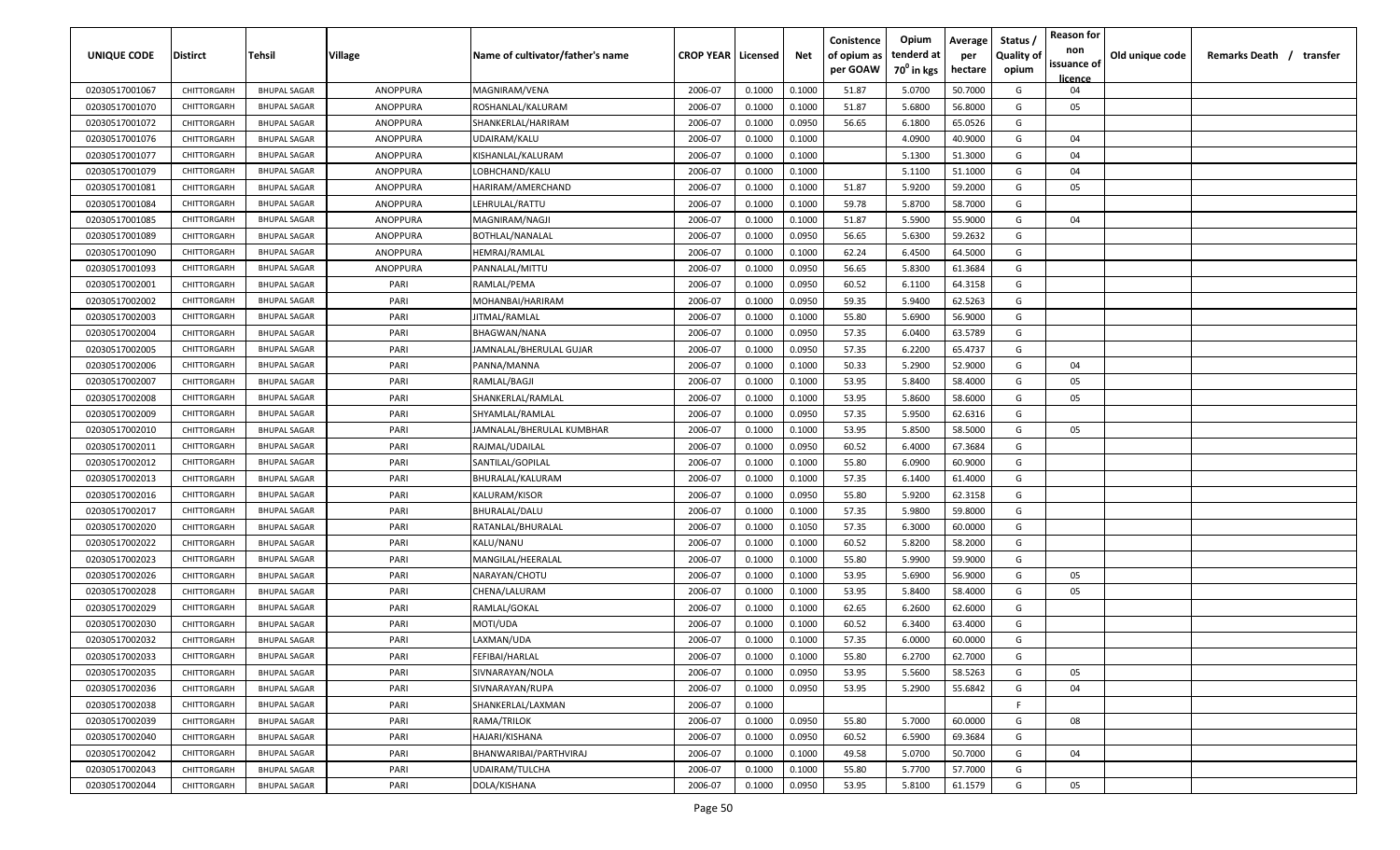| UNIQUE CODE    | <b>Distirct</b> | Tehsil              | <b>Village</b> | Name of cultivator/father's name | <b>CROP YEAR   Licensed</b> |        | Net    | Conistence<br>of opium as | Opium<br>tenderd at    | Average<br>per | Status /<br><b>Quality of</b> | <b>Reason for</b><br>non<br>issuance of | Old unique code | Remarks Death /<br>transfer |
|----------------|-----------------|---------------------|----------------|----------------------------------|-----------------------------|--------|--------|---------------------------|------------------------|----------------|-------------------------------|-----------------------------------------|-----------------|-----------------------------|
|                |                 |                     |                |                                  |                             |        |        | per GOAW                  | 70 <sup>0</sup> in kgs | hectare        | opium                         | <u>licence</u>                          |                 |                             |
| 02030517002045 | CHITTORGARH     | <b>BHUPAL SAGAR</b> | PARI           | SOHANLAL/TOLIRAM                 | 2006-07                     | 0.1000 | 0.1000 | 53.95                     | 6.1100                 | 61.1000        | G                             | 05                                      |                 |                             |
| 02030517002048 | CHITTORGARH     | <b>BHUPAL SAGAR</b> | PARI           | NARAYAN/GOPI                     | 2006-07                     | 0.1000 | 0.1000 | 53.95                     | 5.5900                 | 55.9000        | G                             | 04                                      |                 |                             |
| 02030517002049 | CHITTORGARH     | <b>BHUPAL SAGAR</b> | PARI           | FAKIRKHA/AALAMKHA                | 2006-07                     | 0.1000 |        |                           |                        |                | F                             |                                         |                 |                             |
| 02030517002050 | CHITTORGARH     | <b>BHUPAL SAGAR</b> | PARI           | FAJLURAHMAN/MEHBUBKHA            | 2006-07                     | 0.1000 | 0.0950 | 55.80                     | 5.3300                 | 56.1053        | G                             |                                         |                 |                             |
| 02030517002051 | CHITTORGARH     | <b>BHUPAL SAGAR</b> | PARI           | DALIBAI/RAMLAL                   | 2006-07                     | 0.1000 | 0.1000 | 53.95                     | 5.5100                 | 55.1000        | G                             | 04                                      |                 |                             |
| 02030517002052 | CHITTORGARH     | <b>BHUPAL SAGAR</b> | PARI           | JAMNALAL/HARAKLAL                | 2006-07                     | 0.1000 | 0.1000 | 53.95                     | 5.5100                 | 55.1000        | G                             | 04                                      |                 |                             |
| 02030517002053 | CHITTORGARH     | <b>BHUPAL SAGAR</b> | PARI           | SHYAMLAL/CHAMPALAL               | 2006-07                     | 0.1000 | 0.1000 | 53.95                     | 6.2200                 | 62.2000        | G                             | 05                                      |                 |                             |
| 02030517002055 | CHITTORGARH     | <b>BHUPAL SAGAR</b> | PARI           | HAGAMIBAI/TOLIRAM                | 2006-07                     | 0.1000 | 0.1000 | 55.80                     | 6.3300                 | 63.3000        | G                             |                                         |                 |                             |
| 02030517002059 | CHITTORGARH     | <b>BHUPAL SAGAR</b> | PARI           | NARAYAN/NANA                     | 2006-07                     | 0.1000 | 0.1000 |                           | 4.3800                 | 43.8000        |                               | 02                                      |                 |                             |
| 02030517002066 | CHITTORGARH     | <b>BHUPAL SAGAR</b> | PARI           | NAGJIRAM/DOLA                    | 2006-07                     | 0.1000 | 0.1050 | 41.46                     | 4.3300                 | 41.2381        |                               | 02                                      |                 |                             |
| 02030517002068 | CHITTORGARH     | <b>BHUPAL SAGAR</b> | PARI           | DEVA/VARDA                       | 2006-07                     | 0.1000 | 0.1000 | 53.95                     | 5.1600                 | 51.6000        | G                             | 04                                      |                 |                             |
| 02030517002069 | CHITTORGARH     | <b>BHUPAL SAGAR</b> | PARI           | MANGU/PEMA                       | 2006-07                     | 0.1000 | 0.0950 | 55.80                     | 5.8700                 | 61.7895        | G                             |                                         |                 |                             |
| 02030517002070 | CHITTORGARH     | <b>BHUPAL SAGAR</b> | PARI           | SOHAN/CHOTU                      | 2006-07                     | 0.1000 | 0.1000 | 55.80                     | 6.0000                 | 60.0000        | G                             |                                         |                 |                             |
| 02030517002073 | CHITTORGARH     | <b>BHUPAL SAGAR</b> | PARI           | <b>UDAILAL/RUPA</b>              | 2006-07                     | 0.1000 | 0.0950 | 57.35                     | 5.8900                 | 62.0000        | G                             |                                         |                 |                             |
| 02030517002075 | CHITTORGARH     | <b>BHUPAL SAGAR</b> | PARI           | PEMA/RAMA                        | 2006-07                     | 0.1000 | 0.1000 | 53.95                     | 5.3900                 | 53.9000        | G                             | 04                                      |                 |                             |
| 02030517002076 | CHITTORGARH     | <b>BHUPAL SAGAR</b> | PARI           | KISHANLAL/LAXMAN                 | 2006-07                     | 0.1000 | 0.1000 | 60.52                     | 5.8800                 | 58.8000        | G                             |                                         |                 |                             |
| 02030517002077 | CHITTORGARH     | <b>BHUPAL SAGAR</b> | PARI           | MOHAN/LAXMAN                     | 2006-07                     | 0.1000 | 0.1000 | 60.52                     | 6.3900                 | 63.9000        | G                             |                                         |                 |                             |
| 02030517002078 | CHITTORGARH     | <b>BHUPAL SAGAR</b> | PARI           | LAXMAN/BHAGWAN                   | 2006-07                     | 0.1000 | 0.1000 | 57.35                     | 5.8800                 | 58.8000        | G                             |                                         |                 |                             |
| 02030517002082 | CHITTORGARH     | <b>BHUPAL SAGAR</b> | PARI           | DALIBAI/KANA                     | 2006-07                     | 0.1000 | 0.1000 | 53.95                     | 5.1800                 | 51.8000        | G                             | 04                                      |                 |                             |
| 02030517002083 | CHITTORGARH     | <b>BHUPAL SAGAR</b> | PARI           | <b>BHERULAL/RUPA</b>             | 2006-07                     | 0.1000 | 0.0950 | 57.35                     | 6.0900                 | 64.1053        | G                             |                                         |                 |                             |
| 02030517002084 | CHITTORGARH     | <b>BHUPAL SAGAR</b> | PARI           | <b>HUDIBAI/NARAYAN</b>           | 2006-07                     | 0.1000 | 0.0950 | 57.35                     | 5.8500                 | 61.5789        | G                             |                                         |                 |                             |
| 02030517002085 | CHITTORGARH     | <b>BHUPAL SAGAR</b> | PARI           | AMERCHAND/NOLA                   | 2006-07                     | 0.1000 | 0.1000 | 55.80                     | 5.6800                 | 56.8000        | G                             |                                         |                 |                             |
| 02030517002086 | CHITTORGARH     | <b>BHUPAL SAGAR</b> | PARI           | SIVNARAYAN/PARTHVIRAJ            | 2006-07                     | 0.1000 | 0.1000 | 62.28                     | 6.7800                 | 67.8000        | G                             |                                         |                 |                             |
| 02030517002087 | CHITTORGARH     | <b>BHUPAL SAGAR</b> | PARI           | BALURAM/MIYARAM                  | 2006-07                     | 0.1000 | 0.1000 | 53.95                     | 5.4800                 | 54.8000        | G                             | 04                                      |                 |                             |
| 02030517002091 | CHITTORGARH     | <b>BHUPAL SAGAR</b> | PARI           | UDAIRAM/MOTILAL                  | 2006-07                     | 0.1000 | 0.1000 | 57.35                     | 6.2100                 | 62.1000        | G                             |                                         |                 |                             |
| 02030517003001 | CHITTORGARH     | <b>BHUPAL SAGAR</b> | SANWARIYAKHEDA | BHERULAL/NAGAJIRAM               | 2006-07                     | 0.1000 | 0.0950 | 57.05                     | 5.4900                 | 57.7895        | G                             |                                         |                 |                             |
| 02030517003003 | CHITTORGARH     | <b>BHUPAL SAGAR</b> | SANWARIYAKHEDA | RAMA/SOLA                        | 2006-07                     | 0.1000 | 0.1000 | 51.87                     | 5.0900                 | 50.9000        | G                             | 04                                      |                 |                             |
| 02030517003004 | CHITTORGARH     | <b>BHUPAL SAGAR</b> | SANWARIYAKHEDA | HANSIBAI/MAGNA                   | 2006-07                     | 0.1000 | 0.1000 | 54.53                     | 5.3000                 | 53.0000        | G                             | 04                                      |                 |                             |
| 02030517003005 | CHITTORGARH     | <b>BHUPAL SAGAR</b> | SANWARIYAKHEDA | GOPIBAI/HANSRAJ SUDIYA           | 2006-07                     | 0.1000 | 0.0950 | 57.05                     | 5.5500                 | 58.4211        | G                             |                                         |                 |                             |
| 02030517003007 | CHITTORGARH     | <b>BHUPAL SAGAR</b> | SANWARIYAKHEDA | KALU/NARU                        | 2006-07                     | 0.1000 | 0.0950 | 59.78                     | 5.3100                 | 55.8947        | G                             | 04                                      |                 |                             |
| 02030517003008 | CHITTORGARH     | <b>BHUPAL SAGAR</b> | SANWARIYAKHEDA | SHAMBHUPURI/CHAGNPURI            | 2006-07                     | 0.1000 | 0.1000 | 51.87                     | 5.8100                 | 58.1000        | G                             | 05                                      |                 |                             |
| 02030517003011 | CHITTORGARH     | <b>BHUPAL SAGAR</b> | SANWARIYAKHEDA | MITTUPURI/MANGUPURI              | 2006-07                     | 0.1000 | 0.1000 | 54.53                     | 5.8800                 | 58.8000        | G                             | 05                                      |                 |                             |
| 02030517003012 | CHITTORGARH     | <b>BHUPAL SAGAR</b> | SANWARIYAKHEDA | SHYAMPURU/KELASHPURI             | 2006-07                     | 0.1000 | 0.0950 | 54.53                     | 5.2400                 | 55.1579        | G                             | 04                                      |                 |                             |
| 02030517003013 | CHITTORGARH     | <b>BHUPAL SAGAR</b> | SANWARIYAKHEDA | DEVIRAM/DAYARAM                  | 2006-07                     | 0.1000 | 0.1000 | 47.55                     | 4.6300                 | 46.3000        | G                             | 04                                      |                 |                             |
| 02030517003014 | CHITTORGARH     | <b>BHUPAL SAGAR</b> | SANWARIYAKHEDA | DALCHAND/NANDA                   | 2006-07                     | 0.1000 | 0.1000 |                           | 5.2800                 | 52.8000        | G                             | 04                                      |                 |                             |
| 02030517003015 | CHITTORGARH     | <b>BHUPAL SAGAR</b> | SANWARIYAKHEDA | RANGLAL/SRIKISHAN                | 2006-07                     | 0.1000 | 0.0950 | 57.05                     | 5.7700                 | 60.7368        | G                             |                                         |                 |                             |
| 02030517003016 | CHITTORGARH     | <b>BHUPAL SAGAR</b> | SANWARIYAKHEDA | KALU/LALU                        | 2006-07                     | 0.1000 | 0.1000 | 57.05                     | 5.8300                 | 58.3000        | G                             |                                         |                 |                             |
| 02030517003017 | CHITTORGARH     | <b>BHUPAL SAGAR</b> | SANWARIYAKHEDA | ROSANLAL/RAMA                    | 2006-07                     | 0.1000 | 0.0950 | 54.53                     | 5.1900                 | 54.6316        | G                             | 04                                      |                 |                             |
| 02030517003018 | CHITTORGARH     | <b>BHUPAL SAGAR</b> | SANWARIYAKHEDA | RATANLAL/SHANKERLAL              | 2006-07                     | 0.1000 | 0.1000 |                           | 5.0500                 | 50.5000        | G                             | 04                                      |                 |                             |
| 02030517003019 | CHITTORGARH     | <b>BHUPAL SAGAR</b> | SANWARIYAKHEDA | MADANLAL/SHANKERLAL              | 2006-07                     | 0.1000 | 0.0950 | 57.05                     | 5.5400                 | 58.3158        | G                             |                                         |                 |                             |
| 02030517003020 | CHITTORGARH     | <b>BHUPAL SAGAR</b> | SANWARIYAKHEDA | NANDLAL/SHANKER                  | 2006-07                     | 0.1000 | 0.0950 | 54.53                     | 5.2200                 | 54.9474        | G                             | 04                                      |                 |                             |
| 02030517003021 | CHITTORGARH     | <b>BHUPAL SAGAR</b> | SANWARIYAKHEDA | DALUPURI/KALUPURI                | 2006-07                     | 0.1000 | 0.0950 | 56.65                     | 5.2700                 | 55.4737        | G                             | 04                                      |                 |                             |
| 02030517003023 | CHITTORGARH     | <b>BHUPAL SAGAR</b> | SANWARIYAKHEDA | CHOGALAL/NARU                    | 2006-07                     | 0.1000 | 0.0950 | 57.05                     | 5.7400                 | 60.4211        | G                             |                                         |                 |                             |
| 02030517003024 | CHITTORGARH     | <b>BHUPAL SAGAR</b> | SANWARIYAKHEDA | HEERALAL/NARU                    | 2006-07                     | 0.1000 | 0.1000 | 57.05                     | 5.8200                 | 58.2000        | G                             |                                         |                 |                             |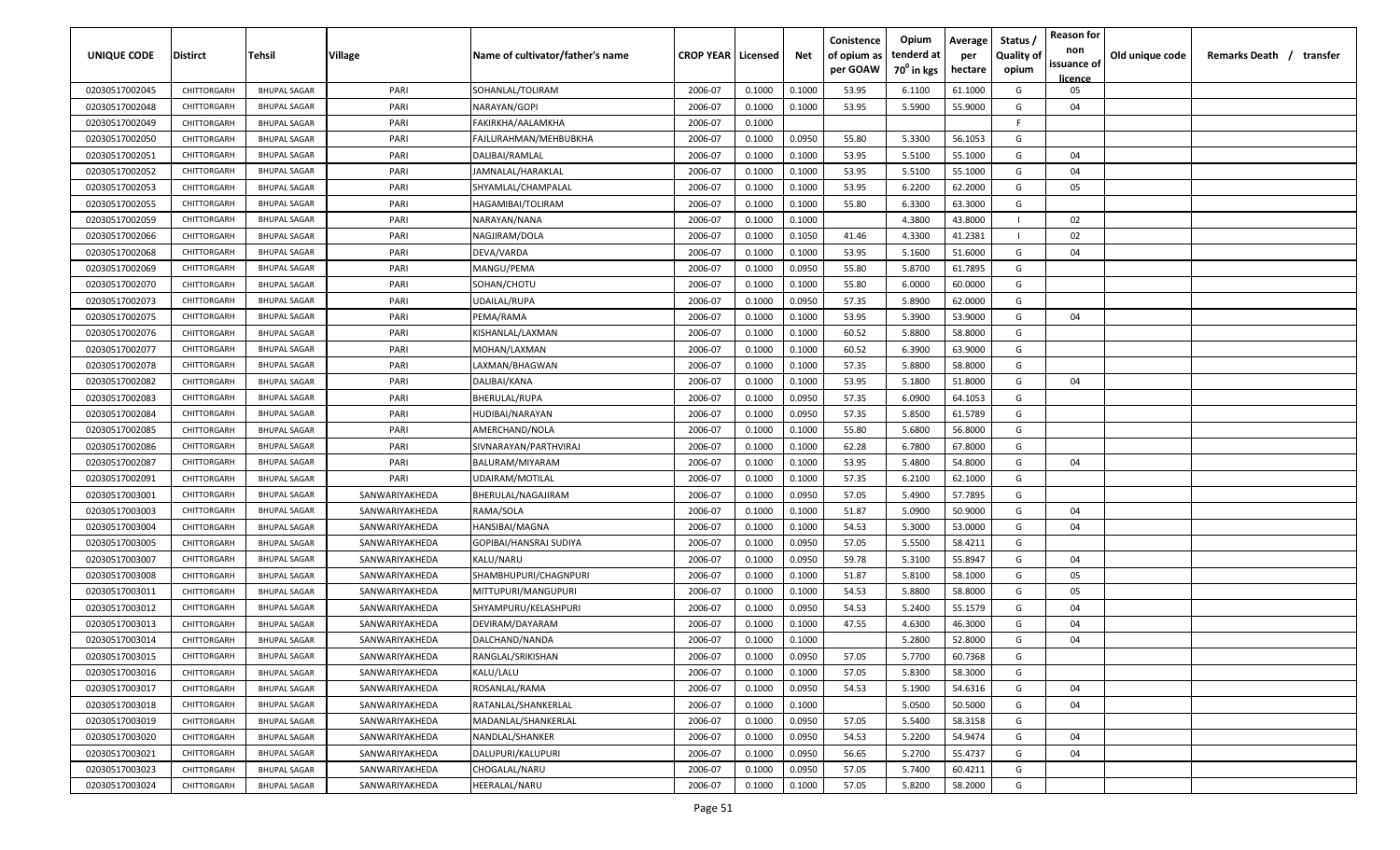| <b>UNIQUE CODE</b> | <b>Distirct</b> | <b>Tehsil</b>       | Village        | Name of cultivator/father's name | <b>CROP YEAR   Licensed</b> |        | Net    | Conistence<br>of opium as<br>per GOAW | Opium<br>tenderd at<br>70 <sup>°</sup> in kgs | Average<br>per<br>hectare | Status /<br><b>Quality of</b><br>opium | <b>Reason for</b><br>non<br>issuance of<br><u>licence</u> | Old unique code | Remarks Death /<br>transfer |
|--------------------|-----------------|---------------------|----------------|----------------------------------|-----------------------------|--------|--------|---------------------------------------|-----------------------------------------------|---------------------------|----------------------------------------|-----------------------------------------------------------|-----------------|-----------------------------|
| 02030517003025     | CHITTORGARH     | <b>BHUPAL SAGAR</b> | SANWARIYAKHEDA | SAGARMAL/FULCHAND                | 2006-07                     | 0.1000 | 0.1000 | 59.78                                 | 5.9700                                        | 59.7000                   | G                                      |                                                           |                 |                             |
| 02030517003026     | CHITTORGARH     | <b>BHUPAL SAGAR</b> | SANWARIYAKHEDA | JAMKUBAI/SHANKER                 | 2006-07                     | 0.1000 | 0.0950 | 57.05                                 | 5.3700                                        | 56.5263                   | G                                      |                                                           |                 |                             |
| 02030517003028     | CHITTORGARH     | <b>BHUPAL SAGAR</b> | SANWARIYAKHEDA | KALU/SOLA                        | 2006-07                     | 0.1000 | 0.1000 |                                       | 4.8100                                        | 48.1000                   | G                                      | 04                                                        |                 |                             |
| 02030517003029     | CHITTORGARH     | <b>BHUPAL SAGAR</b> | SANWARIYAKHEDA | MANGU/MOTI                       | 2006-07                     | 0.1000 | 0.0950 | 54.53                                 | 5.1100                                        | 53.7895                   | G                                      | 04                                                        |                 |                             |
| 02030517003030     | CHITTORGARH     | <b>BHUPAL SAGAR</b> | SANWARIYAKHEDA | GOPIBAI/HANSRAJ                  | 2006-07                     | 0.1000 | 0.1000 | 54.53                                 | 5.3400                                        | 53.4000                   | G                                      | 04                                                        |                 |                             |
| 02030517003031     | CHITTORGARH     | <b>BHUPAL SAGAR</b> | SANWARIYAKHEDA | BHERIBAI/SOSERBAI                | 2006-07                     | 0.1000 | 0.1000 |                                       | 4.7600                                        | 47.6000                   | G                                      | 04                                                        |                 |                             |
| 02030517003032     | CHITTORGARH     | <b>BHUPAL SAGAR</b> | SANWARIYAKHEDA | KELASH/CHOGA                     | 2006-07                     | 0.1000 | 0.0950 | 51.53                                 | 5.1700                                        | 54.4211                   | G                                      | 04                                                        |                 |                             |
| 02030517003033     | CHITTORGARH     | <b>BHUPAL SAGAR</b> | SANWARIYAKHEDA | NANIBAI/UDA                      | 2006-07                     | 0.1000 | 0.1000 | 56.65                                 | 5.4800                                        | 54.8000                   | G                                      | 04                                                        |                 |                             |
| 02030517003034     | CHITTORGARH     | <b>BHUPAL SAGAR</b> | SANWARIYAKHEDA | SHANKER/CHOGA                    | 2006-07                     | 0.1000 | 0.1000 |                                       | 5.0800                                        | 50.8000                   | G                                      | 04                                                        |                 |                             |
| 02030517003035     | CHITTORGARH     | <b>BHUPAL SAGAR</b> | SANWARIYAKHEDA | RATANLAL/CHAGNA                  | 2006-07                     | 0.1000 | 0.1000 | 51.87                                 | 5.8400                                        | 58.4000                   | G                                      | 05                                                        |                 |                             |
| 02030517003037     | CHITTORGARH     | <b>BHUPAL SAGAR</b> | SANWARIYAKHEDA | NARAYAN/RAMA                     | 2006-07                     | 0.1000 | 0.0950 | 57.05                                 | 5.0600                                        | 53.2632                   | G                                      | 04                                                        |                 |                             |
| 02030517003038     | CHITTORGARH     | <b>BHUPAL SAGAR</b> | SANWARIYAKHEDA | CHOGALAL/KHEMA                   | 2006-07                     | 0.1000 | 0.1000 | 57.05                                 | 5.7500                                        | 57.5000                   | G                                      |                                                           |                 |                             |
| 02030612001001     | UDAIPUR         | VALLABHNAGAR        | AMARPURA A     | BHERU LAL/ MAGANA                | 2006-07                     | 0.1000 |        |                                       |                                               |                           | F                                      |                                                           |                 |                             |
| 02030612001006     | UDAIPUR         | VALLABHNAGAR        | AMARPURA A     | SHANKAR LAL/ BHURA               | 2006-07                     | 0.1000 |        |                                       |                                               |                           | -F.                                    |                                                           |                 |                             |
| 02030612001007     | <b>UDAIPUR</b>  | VALLABHNAGAR        | AMARPURA A     | <b>BAABU LAL/SHREE RAM</b>       | 2006-07                     | 0.1000 | 0.1000 | 64.54                                 | 6.9300                                        | 69.3000                   | G                                      |                                                           |                 |                             |
| 02030612001009     | <b>UDAIPUR</b>  | VALLABHNAGAR        | AMARPURA A     | ONKAR LAL/ UDA                   | 2006-07                     | 0.1000 | 0.1000 | 57.31                                 | 5.9300                                        | 59.3000                   | G                                      |                                                           |                 |                             |
| 02030612001011     | <b>UDAIPUR</b>  | VALLABHNAGAR        | AMARPURA A     | NATHU LAL/ KAALU                 | 2006-07                     | 0.1000 |        |                                       |                                               |                           | F.                                     |                                                           |                 |                             |
| 02030612001016     | <b>UDAIPUR</b>  | VALLABHNAGAR        | AMARPURA A     | SHREE LAL/ BARDA                 | 2006-07                     | 0.1000 | 0.1000 | 53.25                                 | 5.3000                                        | 53.0000                   | G                                      | 04                                                        |                 |                             |
| 02030612001020     | <b>UDAIPUR</b>  | VALLABHNAGAR        | AMARPURA A     | DEVA/ JAY RAM                    | 2006-07                     | 0.1000 | 0.1000 | 53.25                                 | 5.4000                                        | 54.0000                   | G                                      | 04                                                        |                 |                             |
| 02030612001021     | UDAIPUR         | VALLABHNAGAR        | AMARPURA A     | <b>BHERU LAL/ HAMERA</b>         | 2006-07                     | 0.1000 | 0.0900 | 64.54                                 | 5.5300                                        | 61.4444                   | G                                      |                                                           |                 |                             |
| 02030612001037     | <b>UDAIPUR</b>  | VALLABHNAGAR        | AMARPURA A     | DEVILAL/UDAY LAL                 | 2006-07                     | 0.1000 | 0.1050 | 56.07                                 | 6.0700                                        | 57.8095                   | G                                      |                                                           |                 |                             |
| 02030612001038     | <b>UDAIPUR</b>  | VALLABHNAGAR        | AMARPURA A     | MOHAN/LACHI RAM                  | 2006-07                     | 0.1000 | 0.1000 | 53.25                                 | 5.8800                                        | 58.8000                   | G                                      | 05                                                        |                 |                             |
| 02030612001040     | <b>UDAIPUR</b>  | VALLABHNAGAR        | AMARPURA A     | DADAM CHAND/ BHOLI RAM           | 2006-07                     | 0.1000 | 0.1000 | 50.59                                 | 2.0900                                        | 20.9000                   | G                                      | 04                                                        |                 |                             |
| 02030612001041     | <b>UDAIPUR</b>  | VALLABHNAGAR        | AMARPURA A     | NARAYAN/ONKAR                    | 2006-07                     | 0.1000 |        |                                       |                                               |                           | -F.                                    |                                                           |                 |                             |
| 02030612001046     | <b>UDAIPUR</b>  | VALLABHNAGAR        | AMARPURA A     | SHYAM LAL/ GHASEE                | 2006-07                     | 0.1000 |        |                                       |                                               |                           | -F                                     |                                                           |                 |                             |
| 02030612001048     | <b>UDAIPUR</b>  | VALLABHNAGAR        | AMARPURA A     | SHANKAR/ UDAY LAL                | 2006-07                     | 0.1000 | 0.0950 | 64.04                                 | 6.3600                                        | 66.9474                   | G                                      |                                                           |                 |                             |
| 02030612001049     | <b>UDAIPUR</b>  | VALLABHNAGAR        | AMARPURA A     | ASHOK/KISHNA                     | 2006-07                     | 0.1000 | 0.0950 | 56.07                                 | 5.7300                                        | 60.3158                   | G                                      |                                                           |                 |                             |
| 02030612001055     | UDAIPUR         | VALLABHNAGAR        | AMARPURA A     | KISHANLAL/JASRAJ                 | 2006-07                     | 0.1000 |        |                                       |                                               |                           | F.                                     |                                                           |                 |                             |
| 02030612001063     | UDAIPUR         | VALLABHNAGAR        | AMARPURA A     | ONKAR/VENA                       | 2006-07                     | 0.1000 | 0.1000 | 55.05                                 | 5.6500                                        | 56.5000                   | G                                      |                                                           |                 |                             |
| 02030612001064     | UDAIPUR         | VALLABHNAGAR        | AMARPURA A     | CHOGA LAL/ BHAGWAN               | 2006-07                     | 0.1000 | 0.1000 | 56.07                                 | 5.8500                                        | 58.5000                   | G                                      |                                                           |                 |                             |
| 02030612001065     | UDAIPUR         | VALLABHNAGAR        | AMARPURA A     | VARDA/ KHEMA                     | 2006-07                     | 0.1000 | 0.1000 | 56.07                                 | 5.9000                                        | 59.0000                   | G                                      |                                                           |                 |                             |
| 02030612001066     | UDAIPUR         | VALLABHNAGAR        | AMARPURA A     | AMBA LAL/GHASEE                  | 2006-07                     | 0.1000 |        |                                       |                                               |                           | F.                                     |                                                           |                 |                             |
| 02030612001068     | <b>UDAIPUR</b>  | VALLABHNAGAR        | AMARPURA A     | RAMESHWEAR/ JAYCHAND             | 2006-07                     | 0.1000 |        |                                       |                                               |                           | -F.                                    |                                                           |                 |                             |
| 02030612001069     | <b>UDAIPUR</b>  | VALLABHNAGAR        | AMARPURA A     | <b>TULSI RAM/ BAGDA</b>          | 2006-07                     | 0.1000 | 0.1000 | 55.05                                 | 5.6100                                        | 56.1000                   | G                                      |                                                           |                 |                             |
| 02030612001072     | <b>UDAIPUR</b>  | VALLABHNAGAR        | AMARPURA A     | PRAKASH CHANDRA/ SAWAI LAL       | 2006-07                     | 0.1000 | 0.1000 | 64.04                                 | 6.3700                                        | 63.7000                   | G                                      |                                                           |                 |                             |
| 02030612001073     | <b>UDAIPUR</b>  | VALLABHNAGAR        | AMARPURA A     | JAGANNATH/NARAYAN                | 2006-07                     | 0.1000 | 0.0900 | 52.69                                 | 4.9200                                        | 54.6667                   | G                                      | 04                                                        |                 |                             |
| 02030612001076     | <b>UDAIPUR</b>  | VALLABHNAGAR        | AMARPURA A     | KISHAN LAL/ NARAYAN              | 2006-07                     | 0.1000 | 0.1000 | 52.69                                 | 5.4000                                        | 54.0000                   | G                                      | 04                                                        |                 |                             |
| 02030612001077     | <b>UDAIPUR</b>  | VALLABHNAGAR        | AMARPURA A     | ONKAR/ MAGANA                    | 2006-07                     | 0.1000 | 0.1000 | 56.07                                 | 5.8400                                        | 58.4000                   | G                                      |                                                           |                 |                             |
| 02030612001078     | <b>UDAIPUR</b>  | VALLABHNAGAR        | AMARPURA A     | <b>UDAILAL/ HAVA LAL</b>         | 2006-07                     | 0.1000 |        |                                       |                                               |                           | F                                      |                                                           |                 |                             |
| 02030612001079     | <b>UDAIPUR</b>  | VALLABHNAGAR        | AMARPURA A     | JEET MAL/RUPA                    | 2006-07                     | 0.1000 | 0.1000 | 46.64                                 | 4.6900                                        | 46.9000                   | G                                      | 04                                                        |                 |                             |
| 02030612001080     | <b>UDAIPUR</b>  | VALLABHNAGAR        | AMARPURA A     | SHIV RAM/ KANA                   | 2006-07                     | 0.1000 | 0.0950 | 48.22                                 | 4.5700                                        | 48.1053                   | G                                      | 04                                                        |                 |                             |
| 02030612001081     | <b>UDAIPUR</b>  | VALLABHNAGAR        | AMARPURA A     | ROSHNI/JAY CHAND                 | 2006-07                     | 0.1000 | 0.1000 | 56.07                                 | 5.8700                                        | 58.7000                   | G                                      |                                                           |                 |                             |
| 02030612001084     | <b>UDAIPUR</b>  | VALLABHNAGAR        | AMARPURA A     | CHOGA LAL/ SHIV RAM              | 2006-07                     | 0.1000 | 0.0950 | 55.05                                 | 5.4800                                        | 57.6842                   | G                                      |                                                           |                 |                             |
| 02030612001085     | <b>UDAIPUR</b>  | VALLABHNAGAR        | AMARPURA A     | RATAN LAL/ PAKU                  | 2006-07                     | 0.1000 | 0.1000 | 56.07                                 | 5.8600                                        | 58.6000                   | G                                      |                                                           |                 |                             |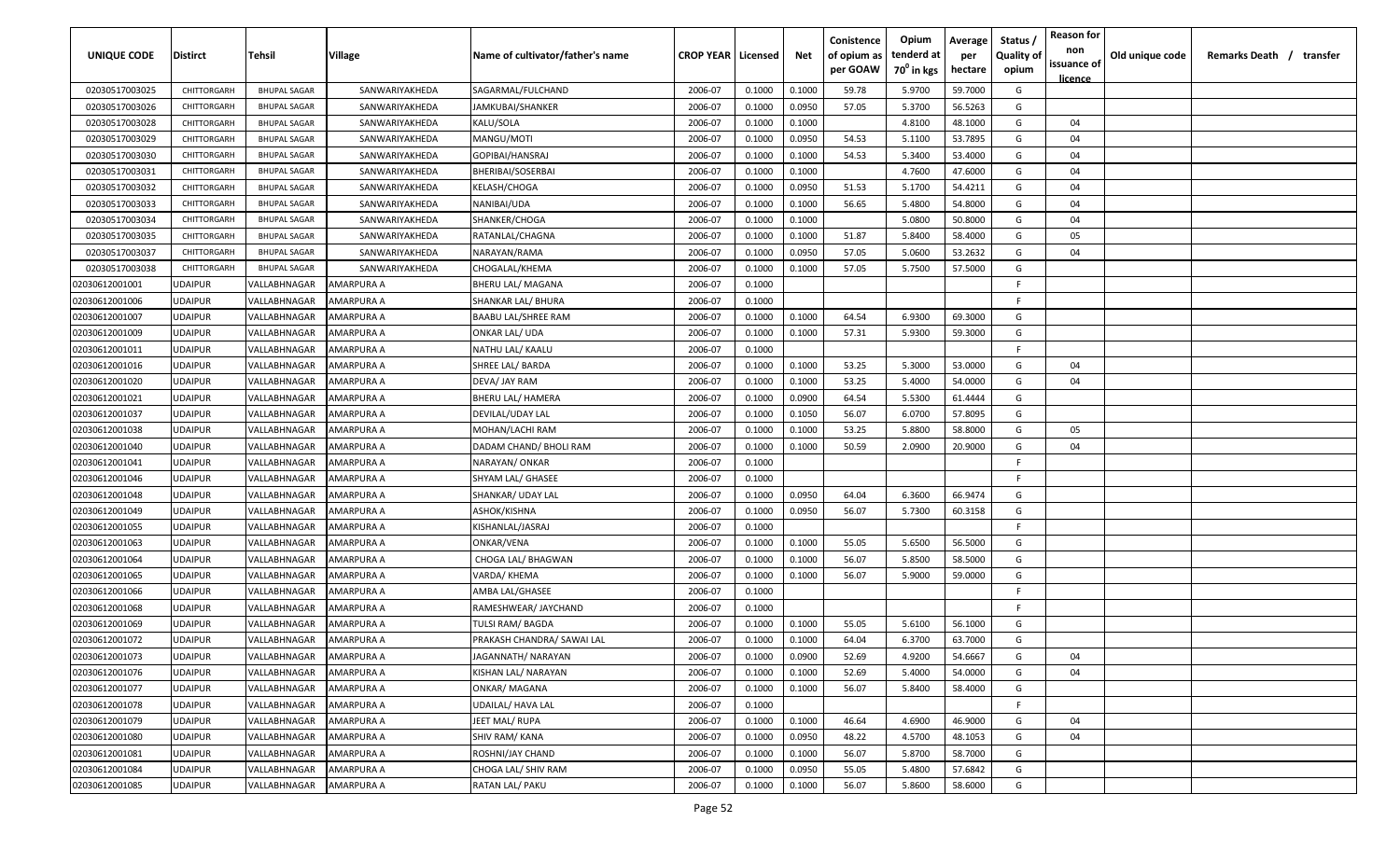| UNIQUE CODE    | <b>Distirct</b> | Tehsil       | Village           | Name of cultivator/father's name | <b>CROP YEAR   Licensed</b> |        | Net    | Conistence<br>of opium as<br>per GOAW | Opium<br>tenderd at<br>70 <sup>0</sup> in kgs | Average<br>per<br>hectare | Status /<br><b>Quality of</b><br>opium | <b>Reason for</b><br>non<br>issuance of<br><u>licence</u> | Old unique code | Remarks Death /<br>transfer |
|----------------|-----------------|--------------|-------------------|----------------------------------|-----------------------------|--------|--------|---------------------------------------|-----------------------------------------------|---------------------------|----------------------------------------|-----------------------------------------------------------|-----------------|-----------------------------|
| 02030612001086 | <b>JDAIPUR</b>  | VALLABHNAGAR | AMARPURA A        | GOPAL/BHERU                      | 2006-07                     | 0.1000 |        |                                       |                                               |                           | F.                                     |                                                           |                 |                             |
| 02030612001089 | UDAIPUR         | VALLABHNAGAR | AMARPURA A        | BHANA/BHEEMA                     | 2006-07                     | 0.1000 | 0.0950 | 56.07                                 | 5.8800                                        | 61.8947                   | G                                      |                                                           |                 |                             |
| 02030612001108 | <b>JDAIPUR</b>  | VALLABHNAGAR | AMARPURA A        | VARDI BAI/ VENA                  | 2006-07                     | 0.1000 | 0.0950 | 56.07                                 | 6.1000                                        | 64.2105                   | G                                      |                                                           |                 |                             |
| 02030612001112 | <b>JDAIPUR</b>  | VALLABHNAGAR | AMARPURA A        | <b>BHERULAL/ UDAY LAL</b>        | 2006-07                     | 0.1000 |        |                                       |                                               |                           | F.                                     |                                                           |                 |                             |
| 02030612001124 | <b>JDAIPUR</b>  | VALLABHNAGAR | AMARPURA A        | LOGAR (AMARA)/KELASH             | 2006-07                     | 0.1000 | 0.0950 | 56.07                                 | 5.4800                                        | 57.6842                   | G                                      |                                                           |                 |                             |
| 02030612001129 | <b>JDAIPUR</b>  | VALLABHNAGAR | AMARPURA A        | GOPAL/ SHIV RAM                  | 2006-07                     | 0.1000 | 0.1000 | 56.07                                 | 5.8700                                        | 58.7000                   | G                                      |                                                           |                 |                             |
| 02030612001141 | <b>JDAIPUR</b>  | VALLABHNAGAR | AMARPURA A        | SAWAI LAL/ BVHAG CHAND           | 2006-07                     | 0.1000 | 0.1000 | 56.07                                 | 5.8500                                        | 58.5000                   | G                                      | 08                                                        |                 |                             |
| 02030612001147 | <b>JDAIPUR</b>  | VALLABHNAGAR | AMARPURA A        | SHANKAR/ HARI RAM                | 2006-07                     | 0.1000 | 0.1000 | 52.69                                 | 5.3900                                        | 53.9000                   | G                                      | 04                                                        |                 |                             |
| 02030612001158 | <b>JDAIPUR</b>  | VALLABHNAGAR | AMARPURA B        | GOKAL/MAGNA                      | 2006-07                     | 0.1000 | 0.1000 |                                       | 5.5000                                        | 55.0000                   | G                                      | 04                                                        |                 |                             |
| 02030612001161 | UDAIPUR         | VALLABHNAGAR | AMARPURA B        | MANGILAL/NATHULAL                | 2006-07                     | 0.1000 | 0.1000 | 55.05                                 | 5.7600                                        | 57.6000                   | G                                      |                                                           |                 |                             |
| 02030612001162 | JDAIPUR         | VALLABHNAGAR | AMARPURA B        | GOPAL/KAMLACHAND                 | 2006-07                     | 0.1000 | 0.1000 | 56.07                                 | 5.6200                                        | 56.2000                   | G                                      |                                                           |                 |                             |
| 02030612001168 | <b>JDAIPUR</b>  | VALLABHNAGAR | AMARPURA B        | IETUBAI/LAKSHMIRAM               | 2006-07                     | 0.1000 | 0.1000 | 50.59                                 | 5.0500                                        | 50.5000                   | G                                      | 04                                                        |                 |                             |
| 02030612001176 | <b>JDAIPUR</b>  | VALLABHNAGAR | AMARPURA B        | KALU/KHEMA                       | 2006-07                     | 0.1000 | 0.1000 | 52.69                                 | 5.1400                                        | 51.4000                   | G                                      | 04                                                        |                 |                             |
| 02030612001185 | <b>JDAIPUR</b>  | VALLABHNAGAR | <b>AMARPURA B</b> | MITHULAL/VIJAYRAM                | 2006-07                     | 0.1000 | 0.0950 | 52.69                                 | 5.0100                                        | 52.7370                   | G                                      | 04                                                        |                 |                             |
| 02030612001189 | <b>JDAIPUR</b>  | VALLABHNAGAR | AMARPURA A        | JAYRAJ/HIRALAL                   | 2006-07                     | 0.1000 | 0.1000 | 55.05                                 | 5.5500                                        | 55.5000                   | G                                      | 04                                                        |                 |                             |
| 02030612001193 | <b>JDAIPUR</b>  | VALLABHNAGAR | AMARPURA A        | AASHARAM/RAMA                    | 2006-07                     | 0.1000 | 0.1000 | 56.07                                 | 5.8100                                        | 58.1000                   | G                                      |                                                           |                 |                             |
| 02030612001199 | <b>JDAIPUR</b>  | VALLABHNAGAR | AMARPURA A        | KASTURIBAI/BABARU                | 2006-07                     | 0.1000 |        |                                       |                                               |                           | F.                                     |                                                           |                 |                             |
| 02030612001202 | <b>JDAIPUR</b>  | VALLABHNAGAR | AMARPURA A        | JAYCHAND/KHEMA                   | 2006-07                     | 0.1000 | 0.1000 | 56.20                                 | 5.8200                                        | 58.2000                   | G                                      |                                                           |                 |                             |
| 02030612001207 | UDAIPUR         | VALLABHNAGAR | AMARPURA B        | <b>BHARATKISHOR/SOHANLAL</b>     | 2006-07                     | 0.1000 | 0.1000 | 55.05                                 | 6.4400                                        | 64.4000                   | G                                      |                                                           |                 |                             |
| 02030612001209 | <b>JDAIPUR</b>  | VALLABHNAGAR | AMARPURA B        | <b>BHAGWAN/HARLAL</b>            | 2006-07                     | 0.1000 |        |                                       |                                               |                           | F.                                     |                                                           |                 |                             |
| 02030612001218 | <b>JDAIPUR</b>  | VALLABHNAGAR | AMARPURA B        | BHANWARLAL/VENA-II               | 2006-07                     | 0.1000 |        |                                       |                                               |                           | F.                                     |                                                           |                 |                             |
| 02030612001222 | <b>JDAIPUR</b>  | VALLABHNAGAR | AMARPURA B        | <b>ONKARLAL/PARTHA</b>           | 2006-07                     | 0.1000 | 0.1000 | 64.04                                 | 6.7300                                        | 67.3000                   | G                                      |                                                           |                 |                             |
| 02030612001224 | <b>JDAIPUR</b>  | VALLABHNAGAR | AMARPURA B        | CHATURBHUJ/BHEEMA                | 2006-07                     | 0.1000 | 0.0950 | 52.69                                 | 5.0100                                        | 52.7370                   | G                                      | 04                                                        |                 |                             |
| 02030612001225 | <b>JDAIPUR</b>  | VALLABHNAGAR | AMARPURA B        | BHAGCHAND/GOTU                   | 2006-07                     | 0.1000 | 0.1000 | 56.07                                 | 5.6500                                        | 56.5000                   | G                                      |                                                           |                 |                             |
| 02030612001226 | <b>JDAIPUR</b>  | VALLABHNAGAR | AMARPURA B        | DEVA/NAVLA GADRI                 | 2006-07                     | 0.1000 | 0.1000 | 55.05                                 | 5.5900                                        | 55.9000                   | G                                      | 04                                                        |                 |                             |
| 02030612001228 | <b>JDAIPUR</b>  | VALLABHNAGAR | AMARPURA B        | LAKSHMAN/JAICHAND                | 2006-07                     | 0.1000 | 0.1000 | 64.04                                 | 1.4200                                        | 14.2000                   | G                                      | 04                                                        |                 |                             |
| 02030612001231 | UDAIPUR         | VALLABHNAGAR | AMARPURA B        | BABULAL/RAMLAL                   | 2006-07                     | 0.1000 | 0.1000 | 56.07                                 | 5.6800                                        | 56.8000                   | G                                      |                                                           |                 |                             |
| 02030612001232 | JDAIPUR         | VALLABHNAGAR | AMARPURA B        | DEVA/BABRU                       | 2006-07                     | 0.1000 |        |                                       |                                               |                           | -F                                     |                                                           |                 |                             |
| 02030612001237 | <b>JDAIPUR</b>  | VALLABHNAGAR | AMARPURA B        | BABULAL/UDAILAL                  | 2006-07                     | 0.1000 |        |                                       |                                               |                           | F.                                     |                                                           |                 |                             |
| 02030612001244 | <b>JDAIPUR</b>  | VALLABHNAGAR | AMARPURA B        | RAMESHVAR/LALU                   | 2006-07                     | 0.1000 | 0.1000 | 56.07                                 | 1.3500                                        | 13.5000                   | G                                      | 04                                                        |                 |                             |
| 02030612001246 | <b>JDAIPUR</b>  | VALLABHNAGAR | AMARPURA B        | <b>BHOLI/DEVA</b>                | 2006-07                     | 0.1000 | 0.0950 | 55.07                                 | 5.2200                                        | 54.9470                   | G                                      | 04                                                        |                 |                             |
| 02030612001250 | <b>JDAIPUR</b>  | VALLABHNAGAR | <b>AMARPURA B</b> | NANA/NATHUJI                     | 2006-07                     | 0.1000 |        |                                       |                                               |                           | -F                                     |                                                           |                 |                             |
| 02030612001252 | <b>JDAIPUR</b>  | VALLABHNAGAR | AMARPURA B        | KHEMRAJ/GASI                     | 2006-07                     | 0.1000 | 0.0950 | 63.96                                 | 5.7200                                        | 60.2110                   | G                                      |                                                           |                 |                             |
| 02030612001253 | <b>JDAIPUR</b>  | VALLABHNAGAR | AMARPURA B        | ONKARIBAI/SHREELAL               | 2006-07                     | 0.1000 | 0.0950 | 52.69                                 | 5.0600                                        | 53.2630                   | G                                      | 04                                                        |                 |                             |
| 02030612001257 | UDAIPUR         | VALLABHNAGAR | AMARPURA B        | PRATHA/ONKAR                     | 2006-07                     | 0.1000 | 0.1000 | 55.05                                 | 5.5300                                        | 55.3000                   | G                                      | 04                                                        |                 |                             |
| 02030612001262 | UDAIPUR         | VALLABHNAGAR | AMARPURA B        | BHERUDAS/GORDHANDAS              | 2006-07                     | 0.1000 | 0.1050 | 50.59                                 | 5.2900                                        | 50.3810                   | G                                      | 04                                                        |                 |                             |
| 02030612001268 | <b>JDAIPUR</b>  | VALLABHNAGAR | AMARPURA B        | MADANDAS/GOVARDHANDAS            | 2006-07                     | 0.1000 |        |                                       |                                               |                           | F.                                     |                                                           |                 |                             |
| 02030612001270 | <b>UDAIPUR</b>  | VALLABHNAGAR | AMARPURA B        | RAMLAL/CHAMPA                    | 2006-07                     | 0.1000 | 0.1000 | 64.04                                 | 6.6200                                        | 66.2000                   | G                                      |                                                           |                 |                             |
| 02030612001275 | <b>UDAIPUR</b>  | VALLABHNAGAR | AMARPURA B        | SHANKARLAL/MODA                  | 2006-07                     | 0.1000 | 0.1000 |                                       | 6.6000                                        | 66.0000                   | G                                      |                                                           |                 |                             |
| 02030612001278 | <b>JDAIPUR</b>  | VALLABHNAGAR | AMARPURA B        | UDAILAL/GOKAL                    | 2006-07                     | 0.1000 | 0.1000 | 56.07                                 | 5.7200                                        | 57.2000                   | G                                      |                                                           |                 |                             |
| 02030612001280 | <b>JDAIPUR</b>  | VALLABHNAGAR | AMARPURA B        | SHANKARLAL/DALLA                 | 2006-07                     | 0.1000 | 0.0950 | 52.69                                 | 5.0600                                        | 53.2630                   | G                                      | 04                                                        |                 |                             |
| 02030612001281 | <b>JDAIPUR</b>  | VALLABHNAGAR | AMARPURA B        | DEEPA/DALU                       | 2006-07                     | 0.1000 | 0.0950 | 55.05                                 | 5.3200                                        | 56.0000                   | G                                      |                                                           |                 |                             |
| 02030612001282 | <b>JDAIPUR</b>  | VALLABHNAGAR | AMARPURA B        | RAJMAL/MANGILAL                  | 2006-07                     | 0.1000 | 0.0950 | 64.04                                 | 6.2400                                        | 65.6840                   | G                                      |                                                           |                 |                             |
| 02030612001283 | UDAIPUR         | VALLABHNAGAR | AMARPURA B        | GOTAM/NARAYAN                    | 2006-07                     | 0.1000 | 0.1000 | 64.04                                 | 6.6100                                        | 66.1000                   | G                                      |                                                           |                 |                             |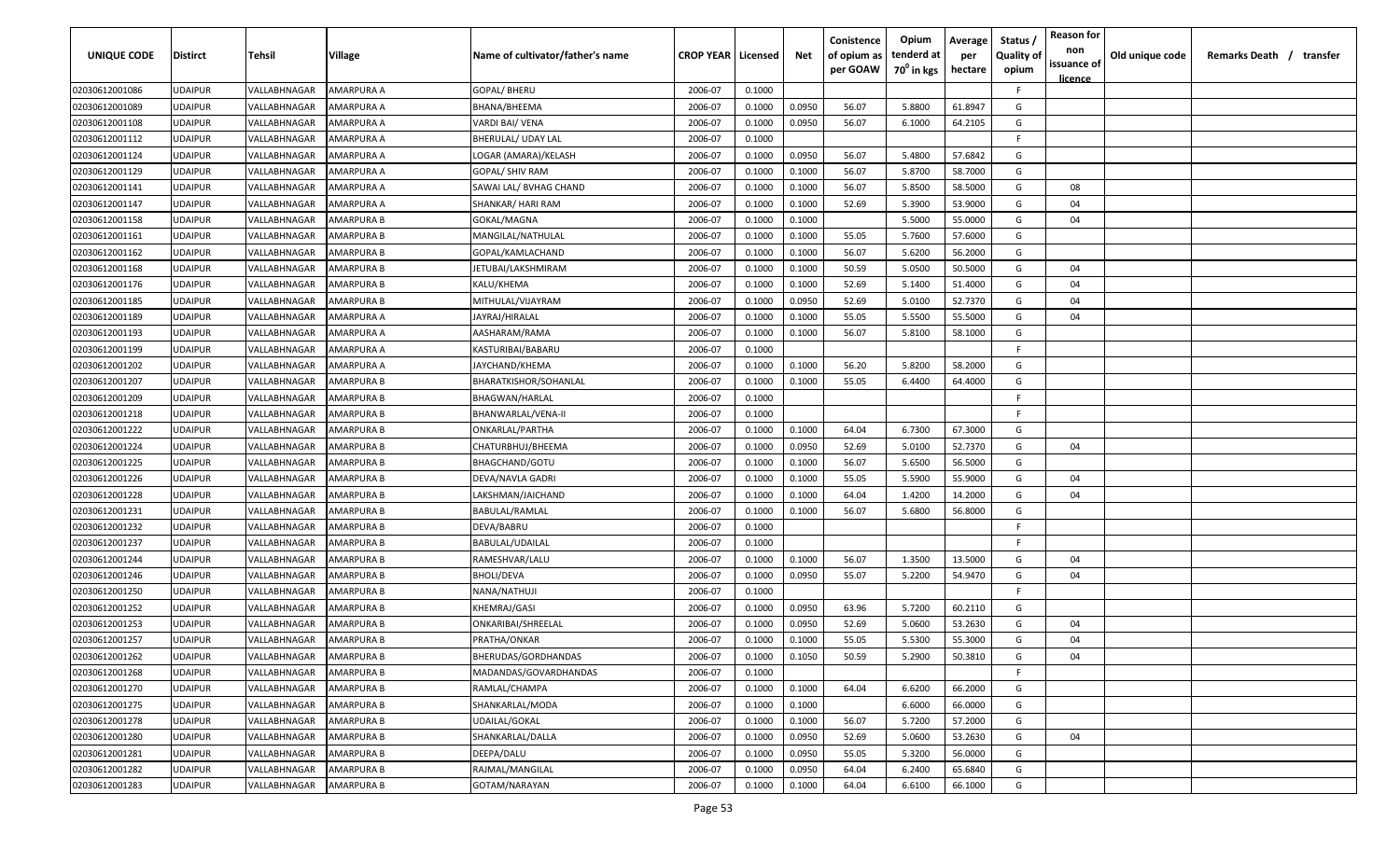| 02030612001288<br><b>UDAIPUR</b><br>VALLABHNAGAR<br>AMARPURA B<br>2006-07<br>0.1000<br>64.04<br>6.1900<br>61.9000<br>G<br>BHAGWATILAL/BHERU<br>0.1000<br><b>UDAIPUR</b><br>F.<br>02030612001293<br>VALLABHNAGAR<br>AMARPURA B<br>MANSHUKH/SAWAILAL<br>2006-07<br>0.1000<br>02030612001306<br><b>UDAIPUR</b><br>AMARPURA B<br>0.1000<br>56.07<br>5.6600<br>56.6000<br>G<br>VALLABHNAGAR<br>BANWARLAL/JAIRAM<br>2006-07<br>0.1000<br>02030612001309<br><b>UDAIPUR</b><br>VALLABHNAGAR<br>AMARPURA B<br>2006-07<br>0.1000<br>52.69<br>5.2700<br>52.7000<br>G<br>04<br>VARDICHAND/RAMA<br>0.1000<br><b>UDAIPUR</b><br>0.1000<br>59.14<br>6.5900<br>G<br>02030612002001<br>VALLABHNAGAR<br>AMARPURALOONDA<br>UDAYLAL/BHERA<br>2006-07<br>0.1000<br>65.9000<br>TRANSFER/SANGRAMPURA LUNADA<br>02030612002005<br><b>UDAIPUR</b><br>VALLABHNAGAR<br>AMARPURALOONDA<br>2006-07<br>0.1000<br>0.1000<br>59.14<br>2.8300<br>28.3000<br>G<br>04<br>CHAMPA LAL/ GOKAL<br>02030612002006<br><b>UDAIPUR</b><br>VALLABHNAGAR<br>2006-07<br>0.1000<br>0.0950<br>5.0100<br>52.7368<br>G<br>04<br>AMARPURALOONDA<br>RUPI BAI/ CUNNI LAL<br>2006-07<br>66.54<br>7.5800<br>G<br>02030612002008<br><b>UDAIPUR</b><br>VALLABHNAGAR<br>AMARPURALOONDA<br>MAGANI RAM/KANI RAM<br>0.1000<br>0.1000<br>75.8000<br>TRANSFER/SANGRAMPURA LUNADA<br>0.0950<br>02030612002010<br><b>UDAIPUR</b><br>VALLABHNAGAR<br>AMARPURALOONDA<br>KISHANBAI/CHAGANLAL<br>2006-07<br>0.1000<br>51.62<br>5.6000<br>58.9474<br>G<br>05<br>0.1000<br>51.62<br>G<br>02030612002011<br><b>UDAIPUR</b><br>VALLABHNAGAR<br>AMARPURALOONDA<br>PEMA/MODA<br>2006-07<br>0.1000<br>5.7100<br>57.1000<br>05<br>02030612002012<br><b>UDAIPUR</b><br>VALLABHNAGAR<br>BABRU/KAALU<br>2006-07<br>0.1000<br>0.1000<br>51.62<br>5.5100<br>55.1000<br>G<br>05<br>AMARPURALOONDA<br>G<br>51.62<br>5.6000<br>05<br>02030612002013<br>UDAIPUR<br>VALLABHNAGAR<br>AMARPURALOONDA<br>CHUNNI LAL/RAMA<br>2006-07<br>0.1000<br>0.1000<br>56.0000<br>TRANSFER/SANGRAMPURA LUNADA<br>57.69<br>02030612002014<br><b>UDAIPUR</b><br>VALLABHNAGAR<br>AMARPURALOONDA<br><b>GORDHAN/BALAM JATTI</b><br>2006-07<br>0.1000<br>0.0950<br>6.1500<br>64.7368<br>G<br>TRANSFER/SANGRAMPURA LUNADA<br>57.69<br>6.3300<br>G<br>02030612002015<br><b>UDAIPUR</b><br>VALLABHNAGAR<br>KUSHALKANWAR/NARAYAN SINGH<br>2006-07<br>0.1000<br>0.0950<br>66.6316<br>TRANSFER/SANGRAMPURA LUNADA<br>AMARPURALOONDA<br>G<br><b>UDAIPUR</b><br>2006-07<br>0.1000<br>51.62<br>5.6900<br>56.9000<br>05<br>02030612002017<br>VALLABHNAGAR<br>AMARPURALOONDA<br>BHAGWATSINGH/RAMSINGH<br>0.1000<br>0.1000<br>59.14<br>6.6000<br>G<br>02030612002029<br><b>UDAIPUR</b><br>VALLABHNAGAR<br>2006-07<br>0.1000<br>66.0000<br>FRANSFER/SANGRAMPURA LUNADA<br>AMARPURALOONDA<br>RAMESHWAR/UADAY LAL JAT<br>0.0950<br>02030612002032<br><b>UDAIPUR</b><br>VALLABHNAGAR<br>51.62<br>5.5000<br>57.8947<br>G<br>AMARPURALOONDA<br>KISHAN LAL/MAGANI RAM<br>2006-07<br>0.1000<br>05<br>02030612002033<br><b>UDAIPUR</b><br>VALLABHNAGAR<br>AMARPURALOONDA<br>PRABHU/KELA JAT<br>2006-07<br>0.1000<br>0.0950<br>51.62<br>5.6700<br>59.6842<br>G<br>05<br>02030612002036<br><b>UDAIPUR</b><br>VALLABHNAGAR<br>AMARPURALOONDA<br>RAMLAL/NATHU<br>2006-07<br>0.1000<br>0.0950<br>51.62<br>5.5000<br>57.8947<br>G<br>05<br>0.0950<br>46.64<br>4.6900<br>G<br>02030612002039<br><b>UDAIPUR</b><br>VALLABHNAGAR<br>AMARPURALOONDA<br>LAALU RAM/CHATUR JI<br>2006-07<br>0.1000<br>49.3684<br>04<br>0.1000<br>02030612002041<br><b>UDAIPUR</b><br>VALLABHNAGAR<br>2006-07<br>0.1000<br>60.25<br>1.9100<br>19.1000<br>G<br>04<br>AMARPURALOONDA<br>NAWAL KUNWAR/BHAG SINGH<br>0.0950<br>51.62<br>02030612002042<br><b>UDAIPUR</b><br>VALLABHNAGAR<br>2006-07<br>0.1000<br>5.5200<br>58.1053<br>G<br>05<br>AMARPURALOONDA<br>UDAILAL/BHERA(CHOTA)<br>0.1000<br>0.0950<br>51.62<br>5.4900<br>57.7895<br>G<br>02030612002043<br><b>UDAIPUR</b><br>VALLABHNAGAR<br>AMARPURALOONDA<br>ABHAY SINGH/ FATEH SINGH<br>2006-07<br>05<br>0.0950<br>G<br>51.62<br>5.1800<br>54.5263<br>04<br>02030612002046<br><b>UDAIPUR</b><br>VALLABHNAGAR<br>AMARPURALOONDA<br>BHANWAR SINGH/RAM SINGH<br>2006-07<br>0.1000<br>0.0950<br>51.62<br>5.5100<br>58.0000<br>G<br>02030612002053<br>UDAIPUR<br>VALLABHNAGAR<br>AMARPURALOONDA<br>MOTI LAL/ TARA CHAND<br>2006-07<br>0.1000<br>05<br>51.62<br>G<br><b>UDAIPUR</b><br>2006-07<br>0.0950<br>5.4700<br>57.5789<br>05<br>02030612002057<br>VALLABHNAGAR<br>AMARPURALOONDA<br>MAGANI RAM/BAJE RAM<br>0.1000<br>51.62<br>G<br>2006-07<br>0.1000<br>0.0950<br>5.4900<br>57.7895<br>02030612002061<br><b>UDAIPUR</b><br>VALLABHNAGAR<br>AMARPURALOONDA<br>MANGILAL/BHANASALVI<br>05<br>59.14<br><b>UDAIPUR</b><br>VALLABHNAGAR<br>MANOHARSINGH/PRATAPSINGH<br>2006-07<br>0.1000<br>0.0950<br>6.4600<br>68.0000<br>G<br>02030612014001<br><b>GARHPURA</b><br>VALLABHNAGAR<br>2006-07<br>0.0950<br>59.14<br>6.1700<br>64.9474<br>G<br>02030612014002<br>UDAIPUR<br>GARHPURA<br>GORDHAN SINGH/KISHAN SINGH<br>0.1000<br>G<br>02030612014003<br><b>UDAIPUR</b><br>VALLABHNAGAR<br>GARHPURA<br>2006-07<br>0.1000<br>0.0950<br>60.25<br>6.0200<br>63.3684<br>PARVAT SINGH/KIASHAN SINGH<br>02030612014004<br><b>UDAIPUR</b><br>VALLABHNAGAR<br><b>GARHPURA</b><br>2006-07<br>0.1000<br>0.0900<br>60.25<br>5.5200<br>61.3333<br>G<br>HADMAT SINGH/CHAMAAN SINGH<br>57.69<br>6.3800<br>67.1579<br>G<br>02030612014005<br><b>UDAIPUR</b><br>VALLABHNAGAR<br><b>GARHPURA</b><br>FATEH KUNWAR/MOHAN SINGH<br>2006-07<br>0.1000<br>0.0950<br>02030612014010<br><b>UDAIPUR</b><br>VALLABHNAGAR<br><b>GARHPURA</b><br>BHANWAR SINGH/ MAAN SINGH<br>2006-07<br>0.1000<br>0.0950<br>6.1400<br>64.6316<br>G<br>02030612017004<br><b>UDAIPUR</b><br>VALLABHNAGAR<br><b>GOPA KI BHAGAL</b><br><b>BHAGGA/ LAKHMA</b><br>2006-07<br>0.1000<br>59.14<br>6.3500<br>63.5000<br>G<br>0.1000<br>0.0900<br>02030612017005<br><b>UDAIPUR</b><br>VALLABHNAGAR<br><b>GOPA KI BHAGAL</b><br>CHENA/UDA<br>2006-07<br>0.1000<br>60.25<br>5.5100<br>61.2222<br>G<br>0.0950<br>02030612017008<br><b>UDAIPUR</b><br>VALLABHNAGAR<br><b>GOPA KI BHAGAL</b><br>DEVA/ GALLA<br>2006-07<br>0.1000<br>57.31<br>5.7500<br>60.5263<br>G<br>02030612017010<br>0.0900<br>63.91<br>6.0900<br>G<br><b>UDAIPUR</b><br>VALLABHNAGAR<br><b>GOPA KI BHAGAL</b><br>JAGRUP/BHAGWAN<br>2006-07<br>0.1000<br>67.6667<br>02030612017011<br>0.1000<br><b>UDAIPUR</b><br>VALLABHNAGAR<br><b>GOPA KI BHAGAL</b><br>NANA/ PURA MEENA<br>2006-07<br>0.1000<br>57.69<br>5.8600<br>58.6000<br>G<br>02030612017013<br><b>UDAIPUR</b><br>VALLABHNAGAR<br>KEHEMA/LAKHMA<br>2006-07<br>0.1000<br>0.1000<br>57.31<br>5.6300<br>56.3000<br>G<br><b>GOPA KI BHAGAL</b> | UNIQUE CODE | <b>Distirct</b> | Tehsil | Village | Name of cultivator/father's name | <b>CROP YEAR   Licensed</b> | Net | Conistence<br>of opium as<br>per GOAW | Opium<br>tenderd at<br>70 <sup>0</sup> in kgs | Average<br>per<br>hectare | Status<br><b>Quality of</b><br>opium | <b>Reason for</b><br>non<br>issuance of<br><u>licence</u> | Old unique code | Remarks Death / transfer |
|-----------------------------------------------------------------------------------------------------------------------------------------------------------------------------------------------------------------------------------------------------------------------------------------------------------------------------------------------------------------------------------------------------------------------------------------------------------------------------------------------------------------------------------------------------------------------------------------------------------------------------------------------------------------------------------------------------------------------------------------------------------------------------------------------------------------------------------------------------------------------------------------------------------------------------------------------------------------------------------------------------------------------------------------------------------------------------------------------------------------------------------------------------------------------------------------------------------------------------------------------------------------------------------------------------------------------------------------------------------------------------------------------------------------------------------------------------------------------------------------------------------------------------------------------------------------------------------------------------------------------------------------------------------------------------------------------------------------------------------------------------------------------------------------------------------------------------------------------------------------------------------------------------------------------------------------------------------------------------------------------------------------------------------------------------------------------------------------------------------------------------------------------------------------------------------------------------------------------------------------------------------------------------------------------------------------------------------------------------------------------------------------------------------------------------------------------------------------------------------------------------------------------------------------------------------------------------------------------------------------------------------------------------------------------------------------------------------------------------------------------------------------------------------------------------------------------------------------------------------------------------------------------------------------------------------------------------------------------------------------------------------------------------------------------------------------------------------------------------------------------------------------------------------------------------------------------------------------------------------------------------------------------------------------------------------------------------------------------------------------------------------------------------------------------------------------------------------------------------------------------------------------------------------------------------------------------------------------------------------------------------------------------------------------------------------------------------------------------------------------------------------------------------------------------------------------------------------------------------------------------------------------------------------------------------------------------------------------------------------------------------------------------------------------------------------------------------------------------------------------------------------------------------------------------------------------------------------------------------------------------------------------------------------------------------------------------------------------------------------------------------------------------------------------------------------------------------------------------------------------------------------------------------------------------------------------------------------------------------------------------------------------------------------------------------------------------------------------------------------------------------------------------------------------------------------------------------------------------------------------------------------------------------------------------------------------------------------------------------------------------------------------------------------------------------------------------------------------------------------------------------------------------------------------------------------------------------------------------------------------------------------------------------------------------------------------------------------------------------------------------------------------------------------------------------------------------------------------------------------------------------------------------------------------------------------------------------------------------------------------------------------------------------------------------------------------------------------------------------------------------------------------------------------------------------------------------------------------------------------------------------------------------------------------------------------------------------------------------------------------------------------------------------------------------------------------------------------------------------------------------------------------------------------------------------------------------------------------------------------------------------------------------------------------------------------------------------------------------------------------------------------------------------------------------------------------------------------------------------------------------------------------------------------------------------------------------------------------------------------------------------------------------------------------------------------------------|-------------|-----------------|--------|---------|----------------------------------|-----------------------------|-----|---------------------------------------|-----------------------------------------------|---------------------------|--------------------------------------|-----------------------------------------------------------|-----------------|--------------------------|
|                                                                                                                                                                                                                                                                                                                                                                                                                                                                                                                                                                                                                                                                                                                                                                                                                                                                                                                                                                                                                                                                                                                                                                                                                                                                                                                                                                                                                                                                                                                                                                                                                                                                                                                                                                                                                                                                                                                                                                                                                                                                                                                                                                                                                                                                                                                                                                                                                                                                                                                                                                                                                                                                                                                                                                                                                                                                                                                                                                                                                                                                                                                                                                                                                                                                                                                                                                                                                                                                                                                                                                                                                                                                                                                                                                                                                                                                                                                                                                                                                                                                                                                                                                                                                                                                                                                                                                                                                                                                                                                                                                                                                                                                                                                                                                                                                                                                                                                                                                                                                                                                                                                                                                                                                                                                                                                                                                                                                                                                                                                                                                                                                                                                                                                                                                                                                                                                                                                                                                                                                                                                                                                                                                                                                                                                                                                                                                                                                                                                                                                                                                                                                                                                                               |             |                 |        |         |                                  |                             |     |                                       |                                               |                           |                                      |                                                           |                 |                          |
|                                                                                                                                                                                                                                                                                                                                                                                                                                                                                                                                                                                                                                                                                                                                                                                                                                                                                                                                                                                                                                                                                                                                                                                                                                                                                                                                                                                                                                                                                                                                                                                                                                                                                                                                                                                                                                                                                                                                                                                                                                                                                                                                                                                                                                                                                                                                                                                                                                                                                                                                                                                                                                                                                                                                                                                                                                                                                                                                                                                                                                                                                                                                                                                                                                                                                                                                                                                                                                                                                                                                                                                                                                                                                                                                                                                                                                                                                                                                                                                                                                                                                                                                                                                                                                                                                                                                                                                                                                                                                                                                                                                                                                                                                                                                                                                                                                                                                                                                                                                                                                                                                                                                                                                                                                                                                                                                                                                                                                                                                                                                                                                                                                                                                                                                                                                                                                                                                                                                                                                                                                                                                                                                                                                                                                                                                                                                                                                                                                                                                                                                                                                                                                                                                               |             |                 |        |         |                                  |                             |     |                                       |                                               |                           |                                      |                                                           |                 |                          |
|                                                                                                                                                                                                                                                                                                                                                                                                                                                                                                                                                                                                                                                                                                                                                                                                                                                                                                                                                                                                                                                                                                                                                                                                                                                                                                                                                                                                                                                                                                                                                                                                                                                                                                                                                                                                                                                                                                                                                                                                                                                                                                                                                                                                                                                                                                                                                                                                                                                                                                                                                                                                                                                                                                                                                                                                                                                                                                                                                                                                                                                                                                                                                                                                                                                                                                                                                                                                                                                                                                                                                                                                                                                                                                                                                                                                                                                                                                                                                                                                                                                                                                                                                                                                                                                                                                                                                                                                                                                                                                                                                                                                                                                                                                                                                                                                                                                                                                                                                                                                                                                                                                                                                                                                                                                                                                                                                                                                                                                                                                                                                                                                                                                                                                                                                                                                                                                                                                                                                                                                                                                                                                                                                                                                                                                                                                                                                                                                                                                                                                                                                                                                                                                                                               |             |                 |        |         |                                  |                             |     |                                       |                                               |                           |                                      |                                                           |                 |                          |
|                                                                                                                                                                                                                                                                                                                                                                                                                                                                                                                                                                                                                                                                                                                                                                                                                                                                                                                                                                                                                                                                                                                                                                                                                                                                                                                                                                                                                                                                                                                                                                                                                                                                                                                                                                                                                                                                                                                                                                                                                                                                                                                                                                                                                                                                                                                                                                                                                                                                                                                                                                                                                                                                                                                                                                                                                                                                                                                                                                                                                                                                                                                                                                                                                                                                                                                                                                                                                                                                                                                                                                                                                                                                                                                                                                                                                                                                                                                                                                                                                                                                                                                                                                                                                                                                                                                                                                                                                                                                                                                                                                                                                                                                                                                                                                                                                                                                                                                                                                                                                                                                                                                                                                                                                                                                                                                                                                                                                                                                                                                                                                                                                                                                                                                                                                                                                                                                                                                                                                                                                                                                                                                                                                                                                                                                                                                                                                                                                                                                                                                                                                                                                                                                                               |             |                 |        |         |                                  |                             |     |                                       |                                               |                           |                                      |                                                           |                 |                          |
|                                                                                                                                                                                                                                                                                                                                                                                                                                                                                                                                                                                                                                                                                                                                                                                                                                                                                                                                                                                                                                                                                                                                                                                                                                                                                                                                                                                                                                                                                                                                                                                                                                                                                                                                                                                                                                                                                                                                                                                                                                                                                                                                                                                                                                                                                                                                                                                                                                                                                                                                                                                                                                                                                                                                                                                                                                                                                                                                                                                                                                                                                                                                                                                                                                                                                                                                                                                                                                                                                                                                                                                                                                                                                                                                                                                                                                                                                                                                                                                                                                                                                                                                                                                                                                                                                                                                                                                                                                                                                                                                                                                                                                                                                                                                                                                                                                                                                                                                                                                                                                                                                                                                                                                                                                                                                                                                                                                                                                                                                                                                                                                                                                                                                                                                                                                                                                                                                                                                                                                                                                                                                                                                                                                                                                                                                                                                                                                                                                                                                                                                                                                                                                                                                               |             |                 |        |         |                                  |                             |     |                                       |                                               |                           |                                      |                                                           |                 |                          |
|                                                                                                                                                                                                                                                                                                                                                                                                                                                                                                                                                                                                                                                                                                                                                                                                                                                                                                                                                                                                                                                                                                                                                                                                                                                                                                                                                                                                                                                                                                                                                                                                                                                                                                                                                                                                                                                                                                                                                                                                                                                                                                                                                                                                                                                                                                                                                                                                                                                                                                                                                                                                                                                                                                                                                                                                                                                                                                                                                                                                                                                                                                                                                                                                                                                                                                                                                                                                                                                                                                                                                                                                                                                                                                                                                                                                                                                                                                                                                                                                                                                                                                                                                                                                                                                                                                                                                                                                                                                                                                                                                                                                                                                                                                                                                                                                                                                                                                                                                                                                                                                                                                                                                                                                                                                                                                                                                                                                                                                                                                                                                                                                                                                                                                                                                                                                                                                                                                                                                                                                                                                                                                                                                                                                                                                                                                                                                                                                                                                                                                                                                                                                                                                                                               |             |                 |        |         |                                  |                             |     |                                       |                                               |                           |                                      |                                                           |                 |                          |
|                                                                                                                                                                                                                                                                                                                                                                                                                                                                                                                                                                                                                                                                                                                                                                                                                                                                                                                                                                                                                                                                                                                                                                                                                                                                                                                                                                                                                                                                                                                                                                                                                                                                                                                                                                                                                                                                                                                                                                                                                                                                                                                                                                                                                                                                                                                                                                                                                                                                                                                                                                                                                                                                                                                                                                                                                                                                                                                                                                                                                                                                                                                                                                                                                                                                                                                                                                                                                                                                                                                                                                                                                                                                                                                                                                                                                                                                                                                                                                                                                                                                                                                                                                                                                                                                                                                                                                                                                                                                                                                                                                                                                                                                                                                                                                                                                                                                                                                                                                                                                                                                                                                                                                                                                                                                                                                                                                                                                                                                                                                                                                                                                                                                                                                                                                                                                                                                                                                                                                                                                                                                                                                                                                                                                                                                                                                                                                                                                                                                                                                                                                                                                                                                                               |             |                 |        |         |                                  |                             |     |                                       |                                               |                           |                                      |                                                           |                 |                          |
|                                                                                                                                                                                                                                                                                                                                                                                                                                                                                                                                                                                                                                                                                                                                                                                                                                                                                                                                                                                                                                                                                                                                                                                                                                                                                                                                                                                                                                                                                                                                                                                                                                                                                                                                                                                                                                                                                                                                                                                                                                                                                                                                                                                                                                                                                                                                                                                                                                                                                                                                                                                                                                                                                                                                                                                                                                                                                                                                                                                                                                                                                                                                                                                                                                                                                                                                                                                                                                                                                                                                                                                                                                                                                                                                                                                                                                                                                                                                                                                                                                                                                                                                                                                                                                                                                                                                                                                                                                                                                                                                                                                                                                                                                                                                                                                                                                                                                                                                                                                                                                                                                                                                                                                                                                                                                                                                                                                                                                                                                                                                                                                                                                                                                                                                                                                                                                                                                                                                                                                                                                                                                                                                                                                                                                                                                                                                                                                                                                                                                                                                                                                                                                                                                               |             |                 |        |         |                                  |                             |     |                                       |                                               |                           |                                      |                                                           |                 |                          |
|                                                                                                                                                                                                                                                                                                                                                                                                                                                                                                                                                                                                                                                                                                                                                                                                                                                                                                                                                                                                                                                                                                                                                                                                                                                                                                                                                                                                                                                                                                                                                                                                                                                                                                                                                                                                                                                                                                                                                                                                                                                                                                                                                                                                                                                                                                                                                                                                                                                                                                                                                                                                                                                                                                                                                                                                                                                                                                                                                                                                                                                                                                                                                                                                                                                                                                                                                                                                                                                                                                                                                                                                                                                                                                                                                                                                                                                                                                                                                                                                                                                                                                                                                                                                                                                                                                                                                                                                                                                                                                                                                                                                                                                                                                                                                                                                                                                                                                                                                                                                                                                                                                                                                                                                                                                                                                                                                                                                                                                                                                                                                                                                                                                                                                                                                                                                                                                                                                                                                                                                                                                                                                                                                                                                                                                                                                                                                                                                                                                                                                                                                                                                                                                                                               |             |                 |        |         |                                  |                             |     |                                       |                                               |                           |                                      |                                                           |                 |                          |
|                                                                                                                                                                                                                                                                                                                                                                                                                                                                                                                                                                                                                                                                                                                                                                                                                                                                                                                                                                                                                                                                                                                                                                                                                                                                                                                                                                                                                                                                                                                                                                                                                                                                                                                                                                                                                                                                                                                                                                                                                                                                                                                                                                                                                                                                                                                                                                                                                                                                                                                                                                                                                                                                                                                                                                                                                                                                                                                                                                                                                                                                                                                                                                                                                                                                                                                                                                                                                                                                                                                                                                                                                                                                                                                                                                                                                                                                                                                                                                                                                                                                                                                                                                                                                                                                                                                                                                                                                                                                                                                                                                                                                                                                                                                                                                                                                                                                                                                                                                                                                                                                                                                                                                                                                                                                                                                                                                                                                                                                                                                                                                                                                                                                                                                                                                                                                                                                                                                                                                                                                                                                                                                                                                                                                                                                                                                                                                                                                                                                                                                                                                                                                                                                                               |             |                 |        |         |                                  |                             |     |                                       |                                               |                           |                                      |                                                           |                 |                          |
|                                                                                                                                                                                                                                                                                                                                                                                                                                                                                                                                                                                                                                                                                                                                                                                                                                                                                                                                                                                                                                                                                                                                                                                                                                                                                                                                                                                                                                                                                                                                                                                                                                                                                                                                                                                                                                                                                                                                                                                                                                                                                                                                                                                                                                                                                                                                                                                                                                                                                                                                                                                                                                                                                                                                                                                                                                                                                                                                                                                                                                                                                                                                                                                                                                                                                                                                                                                                                                                                                                                                                                                                                                                                                                                                                                                                                                                                                                                                                                                                                                                                                                                                                                                                                                                                                                                                                                                                                                                                                                                                                                                                                                                                                                                                                                                                                                                                                                                                                                                                                                                                                                                                                                                                                                                                                                                                                                                                                                                                                                                                                                                                                                                                                                                                                                                                                                                                                                                                                                                                                                                                                                                                                                                                                                                                                                                                                                                                                                                                                                                                                                                                                                                                                               |             |                 |        |         |                                  |                             |     |                                       |                                               |                           |                                      |                                                           |                 |                          |
|                                                                                                                                                                                                                                                                                                                                                                                                                                                                                                                                                                                                                                                                                                                                                                                                                                                                                                                                                                                                                                                                                                                                                                                                                                                                                                                                                                                                                                                                                                                                                                                                                                                                                                                                                                                                                                                                                                                                                                                                                                                                                                                                                                                                                                                                                                                                                                                                                                                                                                                                                                                                                                                                                                                                                                                                                                                                                                                                                                                                                                                                                                                                                                                                                                                                                                                                                                                                                                                                                                                                                                                                                                                                                                                                                                                                                                                                                                                                                                                                                                                                                                                                                                                                                                                                                                                                                                                                                                                                                                                                                                                                                                                                                                                                                                                                                                                                                                                                                                                                                                                                                                                                                                                                                                                                                                                                                                                                                                                                                                                                                                                                                                                                                                                                                                                                                                                                                                                                                                                                                                                                                                                                                                                                                                                                                                                                                                                                                                                                                                                                                                                                                                                                                               |             |                 |        |         |                                  |                             |     |                                       |                                               |                           |                                      |                                                           |                 |                          |
|                                                                                                                                                                                                                                                                                                                                                                                                                                                                                                                                                                                                                                                                                                                                                                                                                                                                                                                                                                                                                                                                                                                                                                                                                                                                                                                                                                                                                                                                                                                                                                                                                                                                                                                                                                                                                                                                                                                                                                                                                                                                                                                                                                                                                                                                                                                                                                                                                                                                                                                                                                                                                                                                                                                                                                                                                                                                                                                                                                                                                                                                                                                                                                                                                                                                                                                                                                                                                                                                                                                                                                                                                                                                                                                                                                                                                                                                                                                                                                                                                                                                                                                                                                                                                                                                                                                                                                                                                                                                                                                                                                                                                                                                                                                                                                                                                                                                                                                                                                                                                                                                                                                                                                                                                                                                                                                                                                                                                                                                                                                                                                                                                                                                                                                                                                                                                                                                                                                                                                                                                                                                                                                                                                                                                                                                                                                                                                                                                                                                                                                                                                                                                                                                                               |             |                 |        |         |                                  |                             |     |                                       |                                               |                           |                                      |                                                           |                 |                          |
|                                                                                                                                                                                                                                                                                                                                                                                                                                                                                                                                                                                                                                                                                                                                                                                                                                                                                                                                                                                                                                                                                                                                                                                                                                                                                                                                                                                                                                                                                                                                                                                                                                                                                                                                                                                                                                                                                                                                                                                                                                                                                                                                                                                                                                                                                                                                                                                                                                                                                                                                                                                                                                                                                                                                                                                                                                                                                                                                                                                                                                                                                                                                                                                                                                                                                                                                                                                                                                                                                                                                                                                                                                                                                                                                                                                                                                                                                                                                                                                                                                                                                                                                                                                                                                                                                                                                                                                                                                                                                                                                                                                                                                                                                                                                                                                                                                                                                                                                                                                                                                                                                                                                                                                                                                                                                                                                                                                                                                                                                                                                                                                                                                                                                                                                                                                                                                                                                                                                                                                                                                                                                                                                                                                                                                                                                                                                                                                                                                                                                                                                                                                                                                                                                               |             |                 |        |         |                                  |                             |     |                                       |                                               |                           |                                      |                                                           |                 |                          |
|                                                                                                                                                                                                                                                                                                                                                                                                                                                                                                                                                                                                                                                                                                                                                                                                                                                                                                                                                                                                                                                                                                                                                                                                                                                                                                                                                                                                                                                                                                                                                                                                                                                                                                                                                                                                                                                                                                                                                                                                                                                                                                                                                                                                                                                                                                                                                                                                                                                                                                                                                                                                                                                                                                                                                                                                                                                                                                                                                                                                                                                                                                                                                                                                                                                                                                                                                                                                                                                                                                                                                                                                                                                                                                                                                                                                                                                                                                                                                                                                                                                                                                                                                                                                                                                                                                                                                                                                                                                                                                                                                                                                                                                                                                                                                                                                                                                                                                                                                                                                                                                                                                                                                                                                                                                                                                                                                                                                                                                                                                                                                                                                                                                                                                                                                                                                                                                                                                                                                                                                                                                                                                                                                                                                                                                                                                                                                                                                                                                                                                                                                                                                                                                                                               |             |                 |        |         |                                  |                             |     |                                       |                                               |                           |                                      |                                                           |                 |                          |
|                                                                                                                                                                                                                                                                                                                                                                                                                                                                                                                                                                                                                                                                                                                                                                                                                                                                                                                                                                                                                                                                                                                                                                                                                                                                                                                                                                                                                                                                                                                                                                                                                                                                                                                                                                                                                                                                                                                                                                                                                                                                                                                                                                                                                                                                                                                                                                                                                                                                                                                                                                                                                                                                                                                                                                                                                                                                                                                                                                                                                                                                                                                                                                                                                                                                                                                                                                                                                                                                                                                                                                                                                                                                                                                                                                                                                                                                                                                                                                                                                                                                                                                                                                                                                                                                                                                                                                                                                                                                                                                                                                                                                                                                                                                                                                                                                                                                                                                                                                                                                                                                                                                                                                                                                                                                                                                                                                                                                                                                                                                                                                                                                                                                                                                                                                                                                                                                                                                                                                                                                                                                                                                                                                                                                                                                                                                                                                                                                                                                                                                                                                                                                                                                                               |             |                 |        |         |                                  |                             |     |                                       |                                               |                           |                                      |                                                           |                 |                          |
|                                                                                                                                                                                                                                                                                                                                                                                                                                                                                                                                                                                                                                                                                                                                                                                                                                                                                                                                                                                                                                                                                                                                                                                                                                                                                                                                                                                                                                                                                                                                                                                                                                                                                                                                                                                                                                                                                                                                                                                                                                                                                                                                                                                                                                                                                                                                                                                                                                                                                                                                                                                                                                                                                                                                                                                                                                                                                                                                                                                                                                                                                                                                                                                                                                                                                                                                                                                                                                                                                                                                                                                                                                                                                                                                                                                                                                                                                                                                                                                                                                                                                                                                                                                                                                                                                                                                                                                                                                                                                                                                                                                                                                                                                                                                                                                                                                                                                                                                                                                                                                                                                                                                                                                                                                                                                                                                                                                                                                                                                                                                                                                                                                                                                                                                                                                                                                                                                                                                                                                                                                                                                                                                                                                                                                                                                                                                                                                                                                                                                                                                                                                                                                                                                               |             |                 |        |         |                                  |                             |     |                                       |                                               |                           |                                      |                                                           |                 |                          |
|                                                                                                                                                                                                                                                                                                                                                                                                                                                                                                                                                                                                                                                                                                                                                                                                                                                                                                                                                                                                                                                                                                                                                                                                                                                                                                                                                                                                                                                                                                                                                                                                                                                                                                                                                                                                                                                                                                                                                                                                                                                                                                                                                                                                                                                                                                                                                                                                                                                                                                                                                                                                                                                                                                                                                                                                                                                                                                                                                                                                                                                                                                                                                                                                                                                                                                                                                                                                                                                                                                                                                                                                                                                                                                                                                                                                                                                                                                                                                                                                                                                                                                                                                                                                                                                                                                                                                                                                                                                                                                                                                                                                                                                                                                                                                                                                                                                                                                                                                                                                                                                                                                                                                                                                                                                                                                                                                                                                                                                                                                                                                                                                                                                                                                                                                                                                                                                                                                                                                                                                                                                                                                                                                                                                                                                                                                                                                                                                                                                                                                                                                                                                                                                                                               |             |                 |        |         |                                  |                             |     |                                       |                                               |                           |                                      |                                                           |                 |                          |
|                                                                                                                                                                                                                                                                                                                                                                                                                                                                                                                                                                                                                                                                                                                                                                                                                                                                                                                                                                                                                                                                                                                                                                                                                                                                                                                                                                                                                                                                                                                                                                                                                                                                                                                                                                                                                                                                                                                                                                                                                                                                                                                                                                                                                                                                                                                                                                                                                                                                                                                                                                                                                                                                                                                                                                                                                                                                                                                                                                                                                                                                                                                                                                                                                                                                                                                                                                                                                                                                                                                                                                                                                                                                                                                                                                                                                                                                                                                                                                                                                                                                                                                                                                                                                                                                                                                                                                                                                                                                                                                                                                                                                                                                                                                                                                                                                                                                                                                                                                                                                                                                                                                                                                                                                                                                                                                                                                                                                                                                                                                                                                                                                                                                                                                                                                                                                                                                                                                                                                                                                                                                                                                                                                                                                                                                                                                                                                                                                                                                                                                                                                                                                                                                                               |             |                 |        |         |                                  |                             |     |                                       |                                               |                           |                                      |                                                           |                 |                          |
|                                                                                                                                                                                                                                                                                                                                                                                                                                                                                                                                                                                                                                                                                                                                                                                                                                                                                                                                                                                                                                                                                                                                                                                                                                                                                                                                                                                                                                                                                                                                                                                                                                                                                                                                                                                                                                                                                                                                                                                                                                                                                                                                                                                                                                                                                                                                                                                                                                                                                                                                                                                                                                                                                                                                                                                                                                                                                                                                                                                                                                                                                                                                                                                                                                                                                                                                                                                                                                                                                                                                                                                                                                                                                                                                                                                                                                                                                                                                                                                                                                                                                                                                                                                                                                                                                                                                                                                                                                                                                                                                                                                                                                                                                                                                                                                                                                                                                                                                                                                                                                                                                                                                                                                                                                                                                                                                                                                                                                                                                                                                                                                                                                                                                                                                                                                                                                                                                                                                                                                                                                                                                                                                                                                                                                                                                                                                                                                                                                                                                                                                                                                                                                                                                               |             |                 |        |         |                                  |                             |     |                                       |                                               |                           |                                      |                                                           |                 |                          |
|                                                                                                                                                                                                                                                                                                                                                                                                                                                                                                                                                                                                                                                                                                                                                                                                                                                                                                                                                                                                                                                                                                                                                                                                                                                                                                                                                                                                                                                                                                                                                                                                                                                                                                                                                                                                                                                                                                                                                                                                                                                                                                                                                                                                                                                                                                                                                                                                                                                                                                                                                                                                                                                                                                                                                                                                                                                                                                                                                                                                                                                                                                                                                                                                                                                                                                                                                                                                                                                                                                                                                                                                                                                                                                                                                                                                                                                                                                                                                                                                                                                                                                                                                                                                                                                                                                                                                                                                                                                                                                                                                                                                                                                                                                                                                                                                                                                                                                                                                                                                                                                                                                                                                                                                                                                                                                                                                                                                                                                                                                                                                                                                                                                                                                                                                                                                                                                                                                                                                                                                                                                                                                                                                                                                                                                                                                                                                                                                                                                                                                                                                                                                                                                                                               |             |                 |        |         |                                  |                             |     |                                       |                                               |                           |                                      |                                                           |                 |                          |
|                                                                                                                                                                                                                                                                                                                                                                                                                                                                                                                                                                                                                                                                                                                                                                                                                                                                                                                                                                                                                                                                                                                                                                                                                                                                                                                                                                                                                                                                                                                                                                                                                                                                                                                                                                                                                                                                                                                                                                                                                                                                                                                                                                                                                                                                                                                                                                                                                                                                                                                                                                                                                                                                                                                                                                                                                                                                                                                                                                                                                                                                                                                                                                                                                                                                                                                                                                                                                                                                                                                                                                                                                                                                                                                                                                                                                                                                                                                                                                                                                                                                                                                                                                                                                                                                                                                                                                                                                                                                                                                                                                                                                                                                                                                                                                                                                                                                                                                                                                                                                                                                                                                                                                                                                                                                                                                                                                                                                                                                                                                                                                                                                                                                                                                                                                                                                                                                                                                                                                                                                                                                                                                                                                                                                                                                                                                                                                                                                                                                                                                                                                                                                                                                                               |             |                 |        |         |                                  |                             |     |                                       |                                               |                           |                                      |                                                           |                 |                          |
|                                                                                                                                                                                                                                                                                                                                                                                                                                                                                                                                                                                                                                                                                                                                                                                                                                                                                                                                                                                                                                                                                                                                                                                                                                                                                                                                                                                                                                                                                                                                                                                                                                                                                                                                                                                                                                                                                                                                                                                                                                                                                                                                                                                                                                                                                                                                                                                                                                                                                                                                                                                                                                                                                                                                                                                                                                                                                                                                                                                                                                                                                                                                                                                                                                                                                                                                                                                                                                                                                                                                                                                                                                                                                                                                                                                                                                                                                                                                                                                                                                                                                                                                                                                                                                                                                                                                                                                                                                                                                                                                                                                                                                                                                                                                                                                                                                                                                                                                                                                                                                                                                                                                                                                                                                                                                                                                                                                                                                                                                                                                                                                                                                                                                                                                                                                                                                                                                                                                                                                                                                                                                                                                                                                                                                                                                                                                                                                                                                                                                                                                                                                                                                                                                               |             |                 |        |         |                                  |                             |     |                                       |                                               |                           |                                      |                                                           |                 |                          |
|                                                                                                                                                                                                                                                                                                                                                                                                                                                                                                                                                                                                                                                                                                                                                                                                                                                                                                                                                                                                                                                                                                                                                                                                                                                                                                                                                                                                                                                                                                                                                                                                                                                                                                                                                                                                                                                                                                                                                                                                                                                                                                                                                                                                                                                                                                                                                                                                                                                                                                                                                                                                                                                                                                                                                                                                                                                                                                                                                                                                                                                                                                                                                                                                                                                                                                                                                                                                                                                                                                                                                                                                                                                                                                                                                                                                                                                                                                                                                                                                                                                                                                                                                                                                                                                                                                                                                                                                                                                                                                                                                                                                                                                                                                                                                                                                                                                                                                                                                                                                                                                                                                                                                                                                                                                                                                                                                                                                                                                                                                                                                                                                                                                                                                                                                                                                                                                                                                                                                                                                                                                                                                                                                                                                                                                                                                                                                                                                                                                                                                                                                                                                                                                                                               |             |                 |        |         |                                  |                             |     |                                       |                                               |                           |                                      |                                                           |                 |                          |
|                                                                                                                                                                                                                                                                                                                                                                                                                                                                                                                                                                                                                                                                                                                                                                                                                                                                                                                                                                                                                                                                                                                                                                                                                                                                                                                                                                                                                                                                                                                                                                                                                                                                                                                                                                                                                                                                                                                                                                                                                                                                                                                                                                                                                                                                                                                                                                                                                                                                                                                                                                                                                                                                                                                                                                                                                                                                                                                                                                                                                                                                                                                                                                                                                                                                                                                                                                                                                                                                                                                                                                                                                                                                                                                                                                                                                                                                                                                                                                                                                                                                                                                                                                                                                                                                                                                                                                                                                                                                                                                                                                                                                                                                                                                                                                                                                                                                                                                                                                                                                                                                                                                                                                                                                                                                                                                                                                                                                                                                                                                                                                                                                                                                                                                                                                                                                                                                                                                                                                                                                                                                                                                                                                                                                                                                                                                                                                                                                                                                                                                                                                                                                                                                                               |             |                 |        |         |                                  |                             |     |                                       |                                               |                           |                                      |                                                           |                 |                          |
|                                                                                                                                                                                                                                                                                                                                                                                                                                                                                                                                                                                                                                                                                                                                                                                                                                                                                                                                                                                                                                                                                                                                                                                                                                                                                                                                                                                                                                                                                                                                                                                                                                                                                                                                                                                                                                                                                                                                                                                                                                                                                                                                                                                                                                                                                                                                                                                                                                                                                                                                                                                                                                                                                                                                                                                                                                                                                                                                                                                                                                                                                                                                                                                                                                                                                                                                                                                                                                                                                                                                                                                                                                                                                                                                                                                                                                                                                                                                                                                                                                                                                                                                                                                                                                                                                                                                                                                                                                                                                                                                                                                                                                                                                                                                                                                                                                                                                                                                                                                                                                                                                                                                                                                                                                                                                                                                                                                                                                                                                                                                                                                                                                                                                                                                                                                                                                                                                                                                                                                                                                                                                                                                                                                                                                                                                                                                                                                                                                                                                                                                                                                                                                                                                               |             |                 |        |         |                                  |                             |     |                                       |                                               |                           |                                      |                                                           |                 |                          |
|                                                                                                                                                                                                                                                                                                                                                                                                                                                                                                                                                                                                                                                                                                                                                                                                                                                                                                                                                                                                                                                                                                                                                                                                                                                                                                                                                                                                                                                                                                                                                                                                                                                                                                                                                                                                                                                                                                                                                                                                                                                                                                                                                                                                                                                                                                                                                                                                                                                                                                                                                                                                                                                                                                                                                                                                                                                                                                                                                                                                                                                                                                                                                                                                                                                                                                                                                                                                                                                                                                                                                                                                                                                                                                                                                                                                                                                                                                                                                                                                                                                                                                                                                                                                                                                                                                                                                                                                                                                                                                                                                                                                                                                                                                                                                                                                                                                                                                                                                                                                                                                                                                                                                                                                                                                                                                                                                                                                                                                                                                                                                                                                                                                                                                                                                                                                                                                                                                                                                                                                                                                                                                                                                                                                                                                                                                                                                                                                                                                                                                                                                                                                                                                                                               |             |                 |        |         |                                  |                             |     |                                       |                                               |                           |                                      |                                                           |                 |                          |
|                                                                                                                                                                                                                                                                                                                                                                                                                                                                                                                                                                                                                                                                                                                                                                                                                                                                                                                                                                                                                                                                                                                                                                                                                                                                                                                                                                                                                                                                                                                                                                                                                                                                                                                                                                                                                                                                                                                                                                                                                                                                                                                                                                                                                                                                                                                                                                                                                                                                                                                                                                                                                                                                                                                                                                                                                                                                                                                                                                                                                                                                                                                                                                                                                                                                                                                                                                                                                                                                                                                                                                                                                                                                                                                                                                                                                                                                                                                                                                                                                                                                                                                                                                                                                                                                                                                                                                                                                                                                                                                                                                                                                                                                                                                                                                                                                                                                                                                                                                                                                                                                                                                                                                                                                                                                                                                                                                                                                                                                                                                                                                                                                                                                                                                                                                                                                                                                                                                                                                                                                                                                                                                                                                                                                                                                                                                                                                                                                                                                                                                                                                                                                                                                                               |             |                 |        |         |                                  |                             |     |                                       |                                               |                           |                                      |                                                           |                 |                          |
|                                                                                                                                                                                                                                                                                                                                                                                                                                                                                                                                                                                                                                                                                                                                                                                                                                                                                                                                                                                                                                                                                                                                                                                                                                                                                                                                                                                                                                                                                                                                                                                                                                                                                                                                                                                                                                                                                                                                                                                                                                                                                                                                                                                                                                                                                                                                                                                                                                                                                                                                                                                                                                                                                                                                                                                                                                                                                                                                                                                                                                                                                                                                                                                                                                                                                                                                                                                                                                                                                                                                                                                                                                                                                                                                                                                                                                                                                                                                                                                                                                                                                                                                                                                                                                                                                                                                                                                                                                                                                                                                                                                                                                                                                                                                                                                                                                                                                                                                                                                                                                                                                                                                                                                                                                                                                                                                                                                                                                                                                                                                                                                                                                                                                                                                                                                                                                                                                                                                                                                                                                                                                                                                                                                                                                                                                                                                                                                                                                                                                                                                                                                                                                                                                               |             |                 |        |         |                                  |                             |     |                                       |                                               |                           |                                      |                                                           |                 |                          |
|                                                                                                                                                                                                                                                                                                                                                                                                                                                                                                                                                                                                                                                                                                                                                                                                                                                                                                                                                                                                                                                                                                                                                                                                                                                                                                                                                                                                                                                                                                                                                                                                                                                                                                                                                                                                                                                                                                                                                                                                                                                                                                                                                                                                                                                                                                                                                                                                                                                                                                                                                                                                                                                                                                                                                                                                                                                                                                                                                                                                                                                                                                                                                                                                                                                                                                                                                                                                                                                                                                                                                                                                                                                                                                                                                                                                                                                                                                                                                                                                                                                                                                                                                                                                                                                                                                                                                                                                                                                                                                                                                                                                                                                                                                                                                                                                                                                                                                                                                                                                                                                                                                                                                                                                                                                                                                                                                                                                                                                                                                                                                                                                                                                                                                                                                                                                                                                                                                                                                                                                                                                                                                                                                                                                                                                                                                                                                                                                                                                                                                                                                                                                                                                                                               |             |                 |        |         |                                  |                             |     |                                       |                                               |                           |                                      |                                                           |                 |                          |
|                                                                                                                                                                                                                                                                                                                                                                                                                                                                                                                                                                                                                                                                                                                                                                                                                                                                                                                                                                                                                                                                                                                                                                                                                                                                                                                                                                                                                                                                                                                                                                                                                                                                                                                                                                                                                                                                                                                                                                                                                                                                                                                                                                                                                                                                                                                                                                                                                                                                                                                                                                                                                                                                                                                                                                                                                                                                                                                                                                                                                                                                                                                                                                                                                                                                                                                                                                                                                                                                                                                                                                                                                                                                                                                                                                                                                                                                                                                                                                                                                                                                                                                                                                                                                                                                                                                                                                                                                                                                                                                                                                                                                                                                                                                                                                                                                                                                                                                                                                                                                                                                                                                                                                                                                                                                                                                                                                                                                                                                                                                                                                                                                                                                                                                                                                                                                                                                                                                                                                                                                                                                                                                                                                                                                                                                                                                                                                                                                                                                                                                                                                                                                                                                                               |             |                 |        |         |                                  |                             |     |                                       |                                               |                           |                                      |                                                           |                 |                          |
|                                                                                                                                                                                                                                                                                                                                                                                                                                                                                                                                                                                                                                                                                                                                                                                                                                                                                                                                                                                                                                                                                                                                                                                                                                                                                                                                                                                                                                                                                                                                                                                                                                                                                                                                                                                                                                                                                                                                                                                                                                                                                                                                                                                                                                                                                                                                                                                                                                                                                                                                                                                                                                                                                                                                                                                                                                                                                                                                                                                                                                                                                                                                                                                                                                                                                                                                                                                                                                                                                                                                                                                                                                                                                                                                                                                                                                                                                                                                                                                                                                                                                                                                                                                                                                                                                                                                                                                                                                                                                                                                                                                                                                                                                                                                                                                                                                                                                                                                                                                                                                                                                                                                                                                                                                                                                                                                                                                                                                                                                                                                                                                                                                                                                                                                                                                                                                                                                                                                                                                                                                                                                                                                                                                                                                                                                                                                                                                                                                                                                                                                                                                                                                                                                               |             |                 |        |         |                                  |                             |     |                                       |                                               |                           |                                      |                                                           |                 |                          |
|                                                                                                                                                                                                                                                                                                                                                                                                                                                                                                                                                                                                                                                                                                                                                                                                                                                                                                                                                                                                                                                                                                                                                                                                                                                                                                                                                                                                                                                                                                                                                                                                                                                                                                                                                                                                                                                                                                                                                                                                                                                                                                                                                                                                                                                                                                                                                                                                                                                                                                                                                                                                                                                                                                                                                                                                                                                                                                                                                                                                                                                                                                                                                                                                                                                                                                                                                                                                                                                                                                                                                                                                                                                                                                                                                                                                                                                                                                                                                                                                                                                                                                                                                                                                                                                                                                                                                                                                                                                                                                                                                                                                                                                                                                                                                                                                                                                                                                                                                                                                                                                                                                                                                                                                                                                                                                                                                                                                                                                                                                                                                                                                                                                                                                                                                                                                                                                                                                                                                                                                                                                                                                                                                                                                                                                                                                                                                                                                                                                                                                                                                                                                                                                                                               |             |                 |        |         |                                  |                             |     |                                       |                                               |                           |                                      |                                                           |                 |                          |
|                                                                                                                                                                                                                                                                                                                                                                                                                                                                                                                                                                                                                                                                                                                                                                                                                                                                                                                                                                                                                                                                                                                                                                                                                                                                                                                                                                                                                                                                                                                                                                                                                                                                                                                                                                                                                                                                                                                                                                                                                                                                                                                                                                                                                                                                                                                                                                                                                                                                                                                                                                                                                                                                                                                                                                                                                                                                                                                                                                                                                                                                                                                                                                                                                                                                                                                                                                                                                                                                                                                                                                                                                                                                                                                                                                                                                                                                                                                                                                                                                                                                                                                                                                                                                                                                                                                                                                                                                                                                                                                                                                                                                                                                                                                                                                                                                                                                                                                                                                                                                                                                                                                                                                                                                                                                                                                                                                                                                                                                                                                                                                                                                                                                                                                                                                                                                                                                                                                                                                                                                                                                                                                                                                                                                                                                                                                                                                                                                                                                                                                                                                                                                                                                                               |             |                 |        |         |                                  |                             |     |                                       |                                               |                           |                                      |                                                           |                 |                          |
|                                                                                                                                                                                                                                                                                                                                                                                                                                                                                                                                                                                                                                                                                                                                                                                                                                                                                                                                                                                                                                                                                                                                                                                                                                                                                                                                                                                                                                                                                                                                                                                                                                                                                                                                                                                                                                                                                                                                                                                                                                                                                                                                                                                                                                                                                                                                                                                                                                                                                                                                                                                                                                                                                                                                                                                                                                                                                                                                                                                                                                                                                                                                                                                                                                                                                                                                                                                                                                                                                                                                                                                                                                                                                                                                                                                                                                                                                                                                                                                                                                                                                                                                                                                                                                                                                                                                                                                                                                                                                                                                                                                                                                                                                                                                                                                                                                                                                                                                                                                                                                                                                                                                                                                                                                                                                                                                                                                                                                                                                                                                                                                                                                                                                                                                                                                                                                                                                                                                                                                                                                                                                                                                                                                                                                                                                                                                                                                                                                                                                                                                                                                                                                                                                               |             |                 |        |         |                                  |                             |     |                                       |                                               |                           |                                      |                                                           |                 |                          |
|                                                                                                                                                                                                                                                                                                                                                                                                                                                                                                                                                                                                                                                                                                                                                                                                                                                                                                                                                                                                                                                                                                                                                                                                                                                                                                                                                                                                                                                                                                                                                                                                                                                                                                                                                                                                                                                                                                                                                                                                                                                                                                                                                                                                                                                                                                                                                                                                                                                                                                                                                                                                                                                                                                                                                                                                                                                                                                                                                                                                                                                                                                                                                                                                                                                                                                                                                                                                                                                                                                                                                                                                                                                                                                                                                                                                                                                                                                                                                                                                                                                                                                                                                                                                                                                                                                                                                                                                                                                                                                                                                                                                                                                                                                                                                                                                                                                                                                                                                                                                                                                                                                                                                                                                                                                                                                                                                                                                                                                                                                                                                                                                                                                                                                                                                                                                                                                                                                                                                                                                                                                                                                                                                                                                                                                                                                                                                                                                                                                                                                                                                                                                                                                                                               |             |                 |        |         |                                  |                             |     |                                       |                                               |                           |                                      |                                                           |                 |                          |
|                                                                                                                                                                                                                                                                                                                                                                                                                                                                                                                                                                                                                                                                                                                                                                                                                                                                                                                                                                                                                                                                                                                                                                                                                                                                                                                                                                                                                                                                                                                                                                                                                                                                                                                                                                                                                                                                                                                                                                                                                                                                                                                                                                                                                                                                                                                                                                                                                                                                                                                                                                                                                                                                                                                                                                                                                                                                                                                                                                                                                                                                                                                                                                                                                                                                                                                                                                                                                                                                                                                                                                                                                                                                                                                                                                                                                                                                                                                                                                                                                                                                                                                                                                                                                                                                                                                                                                                                                                                                                                                                                                                                                                                                                                                                                                                                                                                                                                                                                                                                                                                                                                                                                                                                                                                                                                                                                                                                                                                                                                                                                                                                                                                                                                                                                                                                                                                                                                                                                                                                                                                                                                                                                                                                                                                                                                                                                                                                                                                                                                                                                                                                                                                                                               |             |                 |        |         |                                  |                             |     |                                       |                                               |                           |                                      |                                                           |                 |                          |
|                                                                                                                                                                                                                                                                                                                                                                                                                                                                                                                                                                                                                                                                                                                                                                                                                                                                                                                                                                                                                                                                                                                                                                                                                                                                                                                                                                                                                                                                                                                                                                                                                                                                                                                                                                                                                                                                                                                                                                                                                                                                                                                                                                                                                                                                                                                                                                                                                                                                                                                                                                                                                                                                                                                                                                                                                                                                                                                                                                                                                                                                                                                                                                                                                                                                                                                                                                                                                                                                                                                                                                                                                                                                                                                                                                                                                                                                                                                                                                                                                                                                                                                                                                                                                                                                                                                                                                                                                                                                                                                                                                                                                                                                                                                                                                                                                                                                                                                                                                                                                                                                                                                                                                                                                                                                                                                                                                                                                                                                                                                                                                                                                                                                                                                                                                                                                                                                                                                                                                                                                                                                                                                                                                                                                                                                                                                                                                                                                                                                                                                                                                                                                                                                                               |             |                 |        |         |                                  |                             |     |                                       |                                               |                           |                                      |                                                           |                 |                          |
| G<br>02030612017026<br><b>UDAIPUR</b><br>MANSINGH/NATHUSINGH<br>2006-07<br>0.1000<br>0.1000<br>66.54<br>6.7500<br>67.5000<br>VALLABHNAGAR<br><b>GOPA KI BHAGAL</b>                                                                                                                                                                                                                                                                                                                                                                                                                                                                                                                                                                                                                                                                                                                                                                                                                                                                                                                                                                                                                                                                                                                                                                                                                                                                                                                                                                                                                                                                                                                                                                                                                                                                                                                                                                                                                                                                                                                                                                                                                                                                                                                                                                                                                                                                                                                                                                                                                                                                                                                                                                                                                                                                                                                                                                                                                                                                                                                                                                                                                                                                                                                                                                                                                                                                                                                                                                                                                                                                                                                                                                                                                                                                                                                                                                                                                                                                                                                                                                                                                                                                                                                                                                                                                                                                                                                                                                                                                                                                                                                                                                                                                                                                                                                                                                                                                                                                                                                                                                                                                                                                                                                                                                                                                                                                                                                                                                                                                                                                                                                                                                                                                                                                                                                                                                                                                                                                                                                                                                                                                                                                                                                                                                                                                                                                                                                                                                                                                                                                                                                            |             |                 |        |         |                                  |                             |     |                                       |                                               |                           |                                      |                                                           |                 |                          |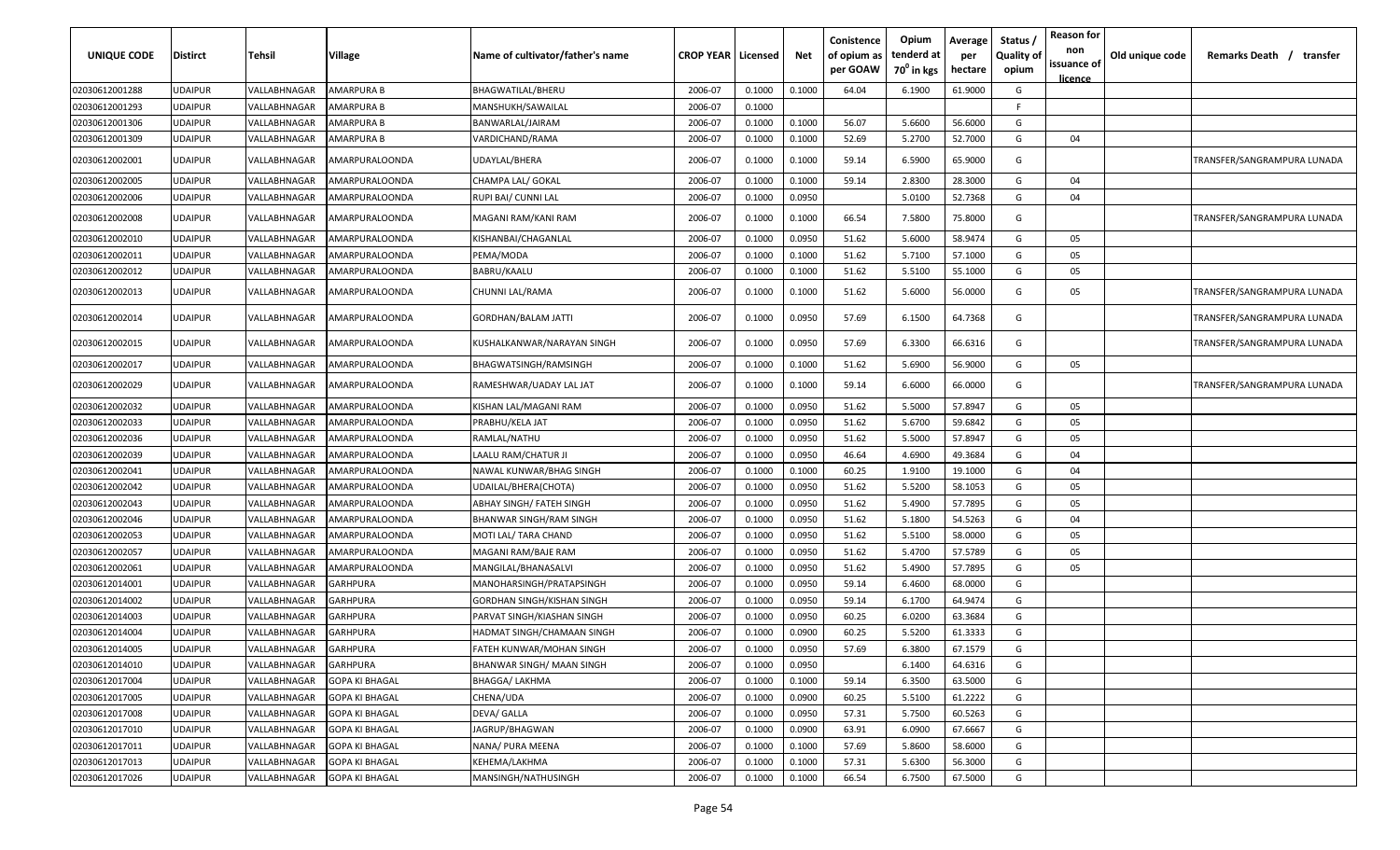| UNIQUE CODE    | Distirct       | Tehsil       | Village        | Name of cultivator/father's name  | <b>CROP YEAR   Licensed</b> |        | Net    | Conistence<br>of opium as<br>per GOAW | Opium<br>tenderd at<br>70 <sup>°</sup> in kgs | Average<br>per<br>hectare | Status<br><b>Quality of</b><br>opium | <b>Reason for</b><br>non<br>issuance of<br>licence | Old unique code | Remarks Death / transfer |
|----------------|----------------|--------------|----------------|-----------------------------------|-----------------------------|--------|--------|---------------------------------------|-----------------------------------------------|---------------------------|--------------------------------------|----------------------------------------------------|-----------------|--------------------------|
| 02030612017027 | UDAIPUR        | VALLABHNAGAR | GOPA KI BHAGAL | RAKBA/HALA                        | 2006-07                     | 0.1000 | 0.1000 | 57.69                                 | 1.5700                                        | 15.7000                   | G                                    | 04                                                 |                 |                          |
| 02030612017028 | UDAIPUR        | VALLABHNAGAR | GOPA KI BHAGAL | SHURUKHA/CHUNARAWAT               | 2006-07                     | 0.1000 | 0.1000 |                                       | 4.0500                                        | 40.5000                   |                                      | 02                                                 |                 |                          |
| 02030612017029 | UDAIPUR        | VALLABHNAGAR | GOPA KI BHAGAL | KHARTA / DHANNA                   | 2006-07                     | 0.1000 |        |                                       |                                               |                           | -F.                                  |                                                    |                 |                          |
| 02030612018004 | UDAIPUR        | VALLABHNAGAR | HAMERPURA      | <b>BHABHUT SHANKAR/ VEER BHAN</b> | 2006-07                     | 0.1000 |        |                                       |                                               |                           | -F.                                  |                                                    |                 |                          |
| 02030612018010 | UDAIPUR        | VALLABHNAGAR | HAMERPURA      | HEERALAL/ GANGADHAR               | 2006-07                     | 0.1000 | 0.1000 | 57.31                                 | 6.5300                                        | 65.3000                   | G                                    |                                                    |                 |                          |
| 02030612018013 | UDAIPUR        | VALLABHNAGAR | HAMERPURA      | SHANKAR NATHA/ MANGINATHA         | 2006-07                     | 0.1000 |        |                                       |                                               |                           | E                                    |                                                    |                 |                          |
| 02030612018018 | UDAIPUR        | VALLABHNAGAR | HAMERPURA      | GANGA/MAANA                       | 2006-07                     | 0.1000 | 0.0950 | 65.35                                 | 6.0100                                        | 63.2632                   | G                                    |                                                    |                 |                          |
| 02030612018022 | UDAIPUR        | VALLABHNAGAR | HAMERPURA      | DHANNA/ GOKAL                     | 2006-07                     | 0.1000 | 0.0950 | 57.31                                 | 6.1800                                        | 65.0526                   | G                                    |                                                    |                 |                          |
| 02030612018027 | UDAIPUR        | VALLABHNAGAR | HAMERPURA      | DEVILAL/ PEMA                     | 2006-07                     | 0.1000 |        |                                       |                                               |                           | F.                                   |                                                    |                 |                          |
| 02030612018028 | UDAIPUR        | VALLABHNAGAR | HAMERPURA      | KANNIBAI/CHAINSINGH               | 2006-07                     | 0.1000 | 0.1050 | 46.64                                 | 5.0400                                        | 48.0000                   | G                                    | 04                                                 |                 |                          |
| 02030612018029 | UDAIPUR        | VALLABHNAGAR | HAMERPURA      | RUP LAL/ RAMA                     | 2006-07                     | 0.1000 | 0.0950 | 57.31                                 | 5.2600                                        | 55.3684                   | G                                    | 04                                                 |                 |                          |
| 02030612018030 | UDAIPUR        | VALLABHNAGAR | HAMERPURA      | BHOPA/GODA                        | 2006-07                     | 0.1000 | 0.0950 | 56.20                                 | 6.0700                                        | 63.8947                   | G                                    |                                                    |                 |                          |
| 02030612019001 | UDAIPUR        | VALLABHNAGAR | HARIYAKHEDA    | BHAGVATILAL/BHAJJA                | 2006-07                     | 0.1000 | 0.0950 | 59.14                                 | 6.4500                                        | 67.8947                   | G                                    |                                                    |                 |                          |
| 02030612019002 | UDAIPUR        | VALLABHNAGAR | HARIYAKHEDA    | NANA/GANGARAM                     | 2006-07                     | 0.1000 | 0.1000 | 57.69                                 | 6.1000                                        | 61.0000                   | G                                    |                                                    |                 |                          |
| 02030612019006 | UDAIPUR        | VALLABHNAGAR | HARIYAKHEDA    | KELASH/NANA                       | 2006-07                     | 0.1000 | 0.0950 | 57.69                                 | 6.5100                                        | 68.5263                   | G                                    |                                                    |                 |                          |
| 02030612019023 | UDAIPUR        | VALLABHNAGAR | HARIYAKHEDA    | KHEMSINGH/BHAJJESINGH             | 2006-07                     | 0.1000 | 0.0950 | 63.91                                 | 6.8600                                        | 72.2105                   | G                                    |                                                    |                 |                          |
| 02030612019026 | UDAIPUR        | VALLABHNAGAR | HARIYAKHEDA    | HAMERIBAI/NAZI                    | 2006-07                     | 0.1000 |        |                                       |                                               |                           | F.                                   |                                                    |                 |                          |
| 02030612019032 | UDAIPUR        | VALLABHNAGAR | HARIYAKHEDA    | MOTISINGH/NANUSINGH               | 2006-07                     | 0.1000 | 0.1000 | 57.69                                 | 6.1600                                        | 61.6000                   | G                                    |                                                    |                 |                          |
| 02030612029001 | UDAIPUR        | VALLABHNAGAR | KESARPURABADA  | BHAGWANLAL/JAGANNATH              | 2006-07                     | 0.1000 | 0.0950 | 63.91                                 | 7.4000                                        | 77.8947                   | G                                    |                                                    |                 |                          |
| 02030612029002 | UDAIPUR        | VALLABHNAGAR | KESARPURABADA  | RADHESHYAM/PRATAP                 | 2006-07                     | 0.1000 | 0.1000 | 66.54                                 | 7.1500                                        | 71.5000                   | G                                    |                                                    |                 |                          |
| 02030612029003 | UDAIPUR        | VALLABHNAGAR | KESARPURABADA  | KASHIRAM/NANJI                    | 2006-07                     | 0.1000 | 0.0950 | 64.54                                 | 7.0300                                        | 74.0000                   | G                                    |                                                    |                 |                          |
| 02030612029004 | UDAIPUR        | VALLABHNAGAR | KESARPURABADA  | SAVLAL/MOTI                       | 2006-07                     | 0.1000 | 0.1000 | 65.54                                 | 7.4900                                        | 74.9000                   | G                                    |                                                    |                 |                          |
| 02030612029005 | UDAIPUR        | VALLABHNAGAR | KESARPURABADA  | CHATURBHUJ/TEJA                   | 2006-07                     | 0.1000 | 0.1000 | 64.54                                 | 7.3100                                        | 73.1000                   | G                                    |                                                    |                 |                          |
| 02030612029006 | UDAIPUR        | VALLABHNAGAR | KESARPURABADA  | PYARA/NANJI                       | 2006-07                     | 0.1000 | 0.1000 | 57.07                                 | 6.2800                                        | 62.8000                   | G                                    |                                                    |                 |                          |
| 02030612029007 | UDAIPUR        | VALLABHNAGAR | KESARPURABADA  | DADAMCHAND/BHERULAL               | 2006-07                     | 0.1000 | 0.1000 | 64.54                                 | 7.7700                                        | 77.7000                   | G                                    |                                                    |                 |                          |
| 02030612029008 | UDAIPUR        | VALLABHNAGAR | KESARPURABADA  | SHIVNARAYAN/DEVA                  | 2006-07                     | 0.1000 | 0.1000 | 66.54                                 | 7.8300                                        | 78.3000                   | G                                    |                                                    |                 |                          |
| 02030612029009 | UDAIPUR        | VALLABHNAGAR | KESARPURABADA  | RATANLAL/JAGANNATH                | 2006-07                     | 0.1000 | 0.0950 | 66.54                                 | 7.1600                                        | 75.3684                   | G                                    |                                                    |                 |                          |
| 02030612029011 | UDAIPUR        | VALLABHNAGAR | KESARPURABADA  | RAMLAL/KISHNA                     | 2006-07                     | 0.1000 | 0.0950 | 64.54                                 | 6.9900                                        | 73.5789                   | G                                    |                                                    |                 |                          |
| 02030612029012 | UDAIPUR        | VALLABHNAGAR | KESARPURABADA  | MANGILAL/SHANKAR                  | 2006-07                     | 0.1000 | 0.1000 | 64.54                                 | 7.3600                                        | 73.6000                   | G                                    |                                                    |                 |                          |
| 02030612029013 | UDAIPUR        | VALLABHNAGAR | KESARPURABADA  | MANGILAL/MODA                     | 2006-07                     | 0.1000 | 0.1000 | 53.75                                 | 6.0900                                        | 60.9000                   | G                                    | 05                                                 |                 |                          |
| 02030612029014 | UDAIPUR        | VALLABHNAGAR | KESARPURABADA  | JAGDISH/DOLA                      | 2006-07                     | 0.1000 | 0.1000 | 64.54                                 | 7.3600                                        | 73.6000                   | G                                    |                                                    |                 |                          |
| 02030612029015 | UDAIPUR        | VALLABHNAGAR | KESARPURABADA  | MOHANLAL/GHEESA                   | 2006-07                     | 0.1000 | 0.1000 | 57.04                                 | 6.2500                                        | 62.5000                   | G                                    |                                                    |                 |                          |
| 02030612029016 | UDAIPUR        | VALLABHNAGAR | KESARPURABADA  | BADRILAL/JAGANNATH                | 2006-07                     | 0.1000 | 0.1000 | 64.54                                 | 7.4700                                        | 74.7000                   | G                                    |                                                    |                 |                          |
| 02030612029017 | UDAIPUR        | VALLABHNAGAR | KESARPURABADA  | NARAYAN/GOKUL                     | 2006-07                     | 0.1000 | 0.0950 | 64.54                                 | 6.9100                                        | 72.7368                   | G                                    |                                                    |                 |                          |
| 02030612029018 | UDAIPUR        | VALLABHNAGAR | KESARPURABADA  | MANGILAL/MOTI                     | 2006-07                     | 0.1000 | 0.0950 | 64.54                                 | 7.0900                                        | 74.6316                   | G                                    |                                                    |                 |                          |
| 02030612029020 | UDAIPUR        | VALLABHNAGAR | KESARPURABADA  | CHAGANLAL/PARTHA                  | 2006-07                     | 0.1000 | 0.0950 | 57.04                                 | 6.4800                                        | 68.2105                   | G                                    |                                                    |                 |                          |
| 02030612029021 | <b>UDAIPUR</b> | VALLABHNAGAR | KESARPURABADA  | RATANLAL/MOTI                     | 2006-07                     | 0.1000 | 0.1000 | 64.54                                 | 7.3600                                        | 73.6000                   | G                                    |                                                    |                 |                          |
| 02030612029023 | UDAIPUR        | VALLABHNAGAR | KESARPURABADA  | RAMESHWAR/NARAYAN                 | 2006-07                     | 0.1000 | 0.0950 | 66.54                                 | 6.6400                                        | 69.8947                   | G                                    |                                                    |                 |                          |
| 02030612029024 | UDAIPUR        | VALLABHNAGAR | KESARPURABADA  | DEVILAL/SHANKAR                   | 2006-07                     | 0.1000 | 0.0950 | 65.35                                 | 7.2000                                        | 75.7895                   | G                                    |                                                    |                 |                          |
| 02030612029025 | UDAIPUR        | VALLABHNAGAR | KESARPURABADA  | MADANLAL/SHIVLAL                  | 2006-07                     | 0.1000 | 0.0950 | 61.06                                 | 6.7400                                        | 70.9474                   | G                                    |                                                    |                 |                          |
| 02030612029026 | UDAIPUR        | VALLABHNAGAR | KESARPURABADA  | UDAILAL/SHANKAR                   | 2006-07                     | 0.1000 | 0.1000 | 64.54                                 | 7.5000                                        | 75.0000                   | G                                    |                                                    |                 |                          |
| 02030612029027 | UDAIPUR        | VALLABHNAGAR | KESARPURABADA  | GOPILAL/MOTI                      | 2006-07                     | 0.1000 | 0.0950 | 64.54                                 | 6.9300                                        | 72.9474                   | G                                    |                                                    |                 |                          |
| 02030612029030 | UDAIPUR        | VALLABHNAGAR | KESARPURABADA  | BHANVARIBAI/BADRILAL              | 2006-07                     | 0.1000 | 0.1000 | 61.06                                 | 7.2300                                        | 72.3000                   | G                                    |                                                    |                 |                          |
| 02030612029031 | UDAIPUR        | VALLABHNAGAR | KESARPURABADA  | DALCHAND/NATHU                    | 2006-07                     | 0.1000 | 0.1000 | 64.54                                 | 7.0900                                        | 70.9000                   | G                                    |                                                    |                 |                          |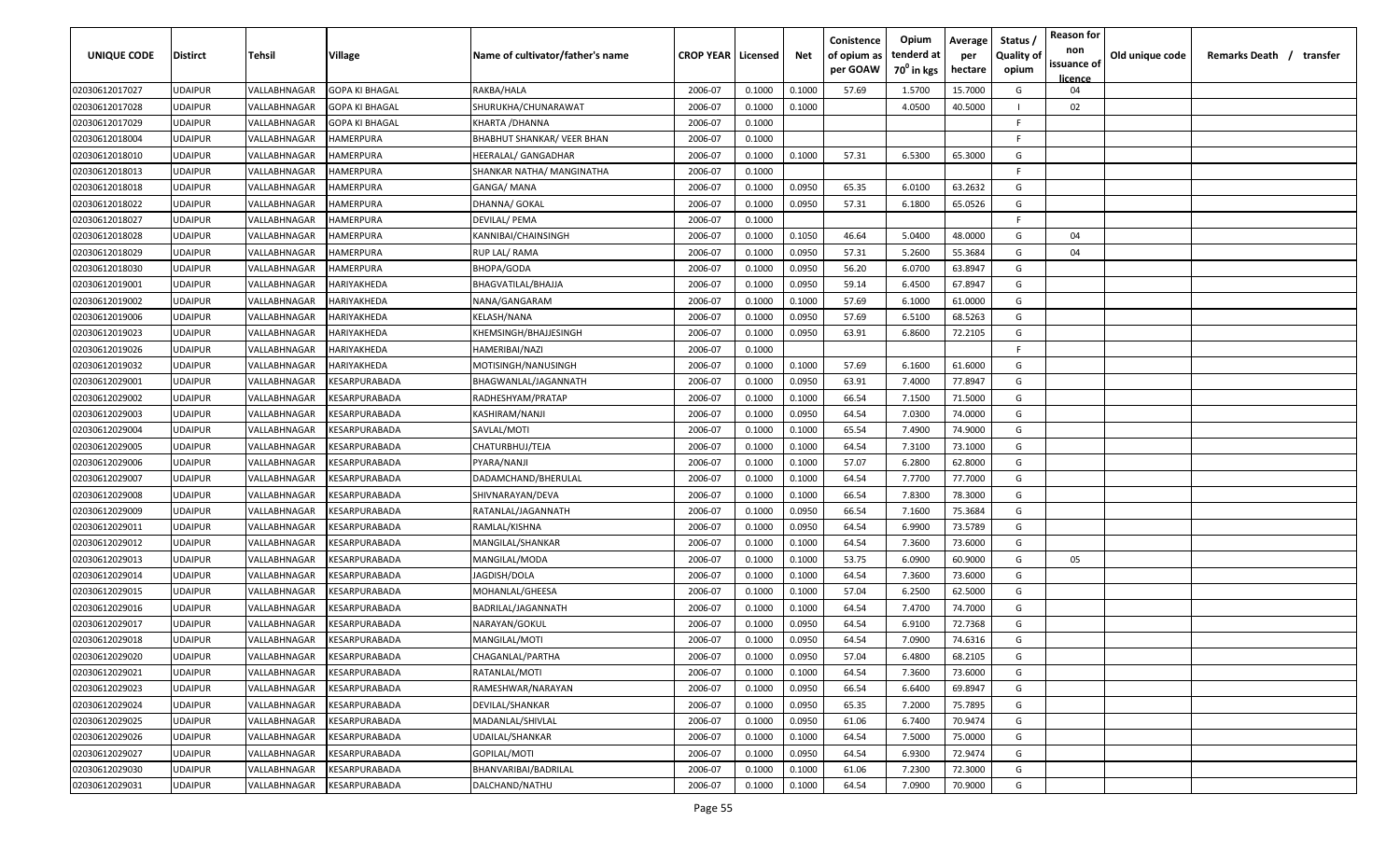| UNIQUE CODE    | <b>Distirct</b> | <b>Tehsil</b> | Village                                     | Name of cultivator/father's name | <b>CROP YEAR   Licensed</b> |        | Net    | Conistence<br>of opium as<br>per GOAW | Opium<br>tenderd at<br>70 <sup>°</sup> in kgs | Average<br>per<br>hectare | Status /<br><b>Quality of</b><br>opium | <b>Reason for</b><br>non<br>issuance of<br>licence | Old unique code | Remarks Death /            | transfer |
|----------------|-----------------|---------------|---------------------------------------------|----------------------------------|-----------------------------|--------|--------|---------------------------------------|-----------------------------------------------|---------------------------|----------------------------------------|----------------------------------------------------|-----------------|----------------------------|----------|
| 02030612029032 | <b>UDAIPUR</b>  | VALLABHNAGAR  | KESARPURABADA                               | KHUSBABAI/SHOUKEENLAL            | 2006-07                     | 0.1000 | 0.0950 | 61.06                                 | 6.5400                                        | 68.8421                   | G                                      |                                                    |                 |                            |          |
| 02030612029033 | <b>UDAIPUR</b>  | VALLABHNAGAR  | <b><i>CESARPURABADA</i></b>                 | ROSHANLAL/CHUNNILAL              | 2006-07                     | 0.1000 | 0.1000 | 61.06                                 | 6.9500                                        | 69.5000                   | G                                      |                                                    |                 |                            |          |
| 02030612029034 | <b>UDAIPUR</b>  | VALLABHNAGAR  | <b><i>CESARPURABADA</i></b>                 | SANTOSHLAL/CHUNNILAL             | 2006-07                     | 0.1000 | 0.1000 | 64.54                                 | 7.1700                                        | 71.7000                   | G                                      |                                                    |                 |                            |          |
| 02030612029035 | <b>UDAIPUR</b>  | VALLABHNAGAR  | <b>ESARPURABADA</b>                         | SAVLAL/NANJI                     | 2006-07                     | 0.1000 | 0.0950 | 64.54                                 | 7.2600                                        | 76.4211                   | G                                      |                                                    |                 |                            |          |
| 02030612029036 | <b>UDAIPUR</b>  | VALLABHNAGAR  | <b><i>CESARPURABADA</i></b>                 | MANGILAL/GHISA                   | 2006-07                     | 0.1000 | 0.1000 | 57.04                                 | 6.9200                                        | 69.2000                   | G                                      |                                                    |                 |                            |          |
| 02030612029037 | <b>UDAIPUR</b>  | VALLABHNAGAR  | <b><i>CESARPURABADA</i></b>                 | NANALAL/PRATAP                   | 2006-07                     | 0.1000 | 0.0950 | 64.54                                 | 7.0700                                        | 74.4211                   | G                                      |                                                    |                 |                            |          |
| 02030612029038 | <b>UDAIPUR</b>  | VALLABHNAGAR  | <b><i>CESARPURABADA</i></b>                 | BABULAL/NARAYAN                  | 2006-07                     | 0.1000 | 0.0950 | 64.54                                 | 6.6300                                        | 69.7895                   | G                                      |                                                    |                 |                            |          |
| 02030612029039 | <b>UDAIPUR</b>  | VALLABHNAGAR  | <b><i>CESARPURABADA</i></b>                 | KAILASHCHANDRA/BHAGWANLAL        | 2006-07                     | 0.1000 | 0.1000 | 64.54                                 | 7.3400                                        | 73.4000                   | G                                      |                                                    |                 |                            |          |
| 02030612029040 | <b>UDAIPUR</b>  | VALLABHNAGAR  | <b><i>CESARPURABADA</i></b>                 | SITARAM/GHISA                    | 2006-07                     | 0.1000 | 0.1000 | 61.06                                 | 7.2200                                        | 72.2000                   | G                                      |                                                    |                 |                            |          |
| 02030612029041 | <b>UDAIPUR</b>  | VALLABHNAGAR  | <b><i>CESARPURABADA</i></b>                 | MADANLAL/BADRILAL                | 2006-07                     | 0.1000 | 0.1000 | 65.29                                 | 6.9900                                        | 69.9000                   | G                                      |                                                    |                 |                            |          |
| 02030612029042 | <b>UDAIPUR</b>  | VALLABHNAGAR  | KESARPURABADA                               | RATANLAL/MANGILAL                | 2006-07                     | 0.1000 | 0.1000 | 64.54                                 | 6.8200                                        | 68.2000                   | G                                      |                                                    |                 |                            |          |
| 02030612029043 | <b>UDAIPUR</b>  | VALLABHNAGAR  | KESARPURABADA                               | SURESHCHANDRA/MANGILAL           | 2006-07                     | 0.1000 | 0.0950 | 59.29                                 | 6.6600                                        | 70.1053                   | G                                      |                                                    |                 |                            |          |
| 02030612029044 | <b>UDAIPUR</b>  | VALLABHNAGAR  | <b><esarpurabada< b=""></esarpurabada<></b> | SAVLAL/HEMA                      | 2006-07                     | 0.1000 | 0.1000 | 64.54                                 | 7.3400                                        | 73.4000                   | G                                      |                                                    |                 |                            |          |
| 02030612029046 | <b>UDAIPUR</b>  | VALLABHNAGAR  | KESARPURABADA                               | KAILASHCHANDRA/SHANKAR           | 2006-07                     | 0.1000 | 0.1000 | 65.29                                 | 6.7800                                        | 67.8000                   | G                                      |                                                    |                 |                            |          |
| 02030612029047 | <b>UDAIPUR</b>  | VALLABHNAGAR  | KESARPURABADA                               | NARAYANLAL/SHANKAR               | 2006-07                     | 0.1000 | 0.1000 | 64.54                                 | 7.2200                                        | 72.2000                   | G                                      |                                                    |                 |                            |          |
| 02030612029049 | UDAIPUR         | VALLABHNAGAR  | KESARPURABADA                               | RATANLAL/PARTHA MONGIYA          | 2006-07                     | 0.1000 | 0.0950 | 65.29                                 | 6.3200                                        | 66.5263                   | G                                      |                                                    |                 |                            |          |
| 02030612029052 | <b>UDAIPUR</b>  | VALLABHNAGAR  | <b><i>CESARPURABADA</i></b>                 | SHAMBHU/CHAMPA                   | 2006-07                     | 0.1000 | 0.1000 | 53.25                                 | 6.0800                                        | 60.8000                   | G                                      | 05                                                 |                 |                            |          |
| 02030612029054 | <b>UDAIPUR</b>  | VALLABHNAGAR  | KESARPURABADA                               | BHANWARLAL/MANGILAL              | 2006-07                     | 0.1000 | 0.0950 | 65.35                                 | 7.3300                                        | 77.1579                   | G                                      |                                                    |                 |                            |          |
| 02030612029055 | <b>UDAIPUR</b>  | VALLABHNAGAR  | <b><i>CESARPURABADA</i></b>                 | PRAKASHCHANDRA/RATANLAL          | 2006-07                     | 0.1000 | 0.1000 | 64.54                                 | 7.4000                                        | 74.0000                   | G                                      |                                                    |                 |                            |          |
| 02030612029056 | <b>UDAIPUR</b>  | VALLABHNAGAR  | <b><i>CESARPURABADA</i></b>                 | RATANLAL/PARTHA KACHHI           | 2006-07                     | 0.1000 | 0.1000 | 65.29                                 | 7.1300                                        | 71.3000                   | G                                      |                                                    |                 |                            |          |
| 02030612029057 | <b>UDAIPUR</b>  | VALLABHNAGAR  | <b>ESARPURABADA</b>                         | SHANKAR/KISHANA                  | 2006-07                     | 0.1000 | 0.1000 | 64.54                                 | 7.1600                                        | 71.6000                   | G                                      |                                                    |                 |                            |          |
| 02030612029058 | <b>UDAIPUR</b>  | VALLABHNAGAR  | <b><i>CESARPURABADA</i></b>                 | BAGDIRAM/BADRILAL                | 2006-07                     | 0.1000 | 0.1000 | 61.06                                 | 7.2000                                        | 72.0000                   | G                                      |                                                    |                 |                            |          |
| 02030612029059 | <b>UDAIPUR</b>  | VALLABHNAGAR  | <b><i>CESARPURABADA</i></b>                 | FHULCHAND/BADRILAL               | 2006-07                     | 0.1000 | 0.1000 | 64.54                                 | 7.7600                                        | 77.6000                   | G                                      |                                                    |                 |                            |          |
| 02030612032003 | <b>UDAIPUR</b>  | VALLABHNAGAR  | KHERODA                                     | GANGARAM/ONKAR                   | 2006-07                     | 0.1000 | 0.1000 | 61.06                                 | 6.2000                                        | 62.0000                   | G                                      |                                                    |                 |                            |          |
| 02030612032010 | <b>UDAIPUR</b>  | VALLABHNAGAR  | <b>CHERODA</b>                              | BADAMIBAI/MANGILAL               | 2006-07                     | 0.1000 | 0.1000 | 61.06                                 | 6.8800                                        | 68.8000                   | G                                      |                                                    |                 |                            |          |
| 02030612032018 | <b>UDAIPUR</b>  | VALLABHNAGAR  | <b>CHERODA</b>                              | DALCHAND/LAKSHMIRAM              | 2006-07                     | 0.1000 | 0.1000 | 56.20                                 | 5.7700                                        | 57.7000                   | G                                      |                                                    |                 |                            |          |
| 02030612032019 | <b>UDAIPUR</b>  | VALLABHNAGAR  | KHERODA                                     | UDAILAL/RATANLAL                 | 2006-07                     | 0.1000 | 0.0950 | 53.25                                 | 5.4600                                        | 57.4737                   | G                                      | 05                                                 |                 |                            |          |
| 02030612032020 | <b>UDAIPUR</b>  | VALLABHNAGAR  | KHERODA                                     | TULSHIRAM/DALU                   | 2006-07                     | 0.1000 | 0.0950 | 61.06                                 | 6.1200                                        | 64.4211                   | G                                      |                                                    |                 |                            |          |
| 02030612032021 | UDAIPUR         | VALLABHNAGAR  | KHERODA                                     | SHANKAR/KANA                     | 2006-07                     | 0.1000 | 0.0950 | 61.06                                 | 6.1000                                        | 64.2105                   | G                                      |                                                    |                 |                            |          |
| 02030612032022 | <b>UDAIPUR</b>  | VALLABHNAGAR  | KHERODA                                     | GOKAL/KESHORAM                   | 2006-07                     | 0.1000 | 0.0950 | 50.59                                 | 5.6000                                        | 58.9474                   | G                                      | 05                                                 |                 |                            |          |
| 02030612032024 | <b>UDAIPUR</b>  | VALLABHNAGAR  | KHERODA                                     | NARAYANIBAI/MANAKCHAND           | 2006-07                     | 0.1000 | 0.0950 | 46.64                                 | 4.8100                                        | 50.6316                   | G                                      | 04                                                 |                 |                            |          |
| 02030612032030 | <b>UDAIPUR</b>  | VALLABHNAGAR  | KHERODA                                     | GOKAL/GEHRILAL                   | 2006-07                     | 0.1000 |        |                                       |                                               |                           | F.                                     |                                                    |                 |                            |          |
| 02030612032043 | <b>UDAIPUR</b>  | VALLABHNAGAR  | KHERODA                                     | MANGILAL/SHREELAL                | 2006-07                     | 0.1000 | 0.1000 | 56.20                                 | 5.6700                                        | 56.7000                   | G                                      |                                                    |                 |                            |          |
| 02030612035002 | <b>UDAIPUR</b>  | VALLABHNAGAR  | <b>ALPURA</b>                               | MANGILAL/UDA                     | 2006-07                     | 0.1000 | 0.1000 | 61.06                                 | 6.0300                                        | 60.3000                   | G                                      |                                                    |                 | TRANSFER/SARANGPURA JATOKA |          |
| 02030612035009 | <b>UDAIPUR</b>  | VALLABHNAGAR  | LALPURA                                     | ONKAR/UDA                        | 2006-07                     | 0.1000 | 0.0950 | 57.04                                 | 5.7200                                        | 60.2105                   | G                                      |                                                    |                 | TRANSFER/CHARAGDIYA        |          |
| 02030612035010 | <b>UDAIPUR</b>  | VALLABHNAGAR  | LALPURA                                     | MANGILAL/NANDA                   | 2006-07                     | 0.1000 | 0.1000 | 61.06                                 | 6.1300                                        | 61.3000                   | G                                      |                                                    |                 | TRANSFER/SALEDA            |          |
| 02030612035012 | <b>UDAIPUR</b>  | VALLABHNAGAR  | LALPURA                                     | LAXMIBAI/PYARLAL                 | 2006-07                     | 0.1000 | 0.1000 | 53.25                                 | 5.0400                                        | 50.4000                   | G                                      | 04                                                 |                 |                            |          |
| 02030612035014 | <b>UDAIPUR</b>  | VALLABHNAGAR  | LALPURA                                     | BHERA/NARAYAN                    | 2006-07                     | 0.1000 | 0.0950 | 61.06                                 | 5.7700                                        | 60.7368                   | G                                      |                                                    |                 | TRANSFER/SALEDA            |          |
| 02030612035016 | <b>UDAIPUR</b>  | VALLABHNAGAR  | LALPURA                                     | CHUNNILAL/ONKAR                  | 2006-07                     | 0.1000 | 0.1000 | 49.56                                 | 4.8000                                        | 48.0000                   | G                                      | 04                                                 |                 |                            |          |
| 02030612035018 | <b>UDAIPUR</b>  | VALLABHNAGAR  | LALPURA                                     | ONKARLAL/TARACHAND               | 2006-07                     | 0.1000 | 0.1000 | 52.41                                 | 4.6800                                        | 46.8000                   | G                                      | 04                                                 |                 |                            |          |
| 02030612035019 | <b>UDAIPUR</b>  | VALLABHNAGAR  | LALPURA                                     | <b>BHURA/GASI</b>                | 2006-07                     | 0.1000 | 0.1000 | 50.23                                 | 4.7600                                        | 47.6000                   | G                                      | 04                                                 |                 |                            |          |
| 02030612035020 | <b>UDAIPUR</b>  | VALLABHNAGAR  | LALPURA                                     | PARTHA/GASHI                     | 2006-07                     | 0.1000 | 0.1000 | 56.20                                 | 5.5500                                        | 55.5000                   | G                                      | 04                                                 |                 |                            |          |
| 02030612035021 | <b>UDAIPUR</b>  | VALLABHNAGAR  | LALPURA                                     | UDA/RAMA                         | 2006-07                     | 0.1000 | 0.1000 | 61.06                                 | 5.8500                                        | 58.5000                   | G                                      |                                                    |                 | TRANSFER/CHARAGDIYA        |          |
| 02030612035022 | <b>UDAIPUR</b>  | VALLABHNAGAR  | LALPURA                                     | JAIRAM/MODA                      | 2006-07                     | 0.1000 | 0.1000 | 56.20                                 | 5.4200                                        | 54.2000                   | G                                      | 04                                                 |                 |                            |          |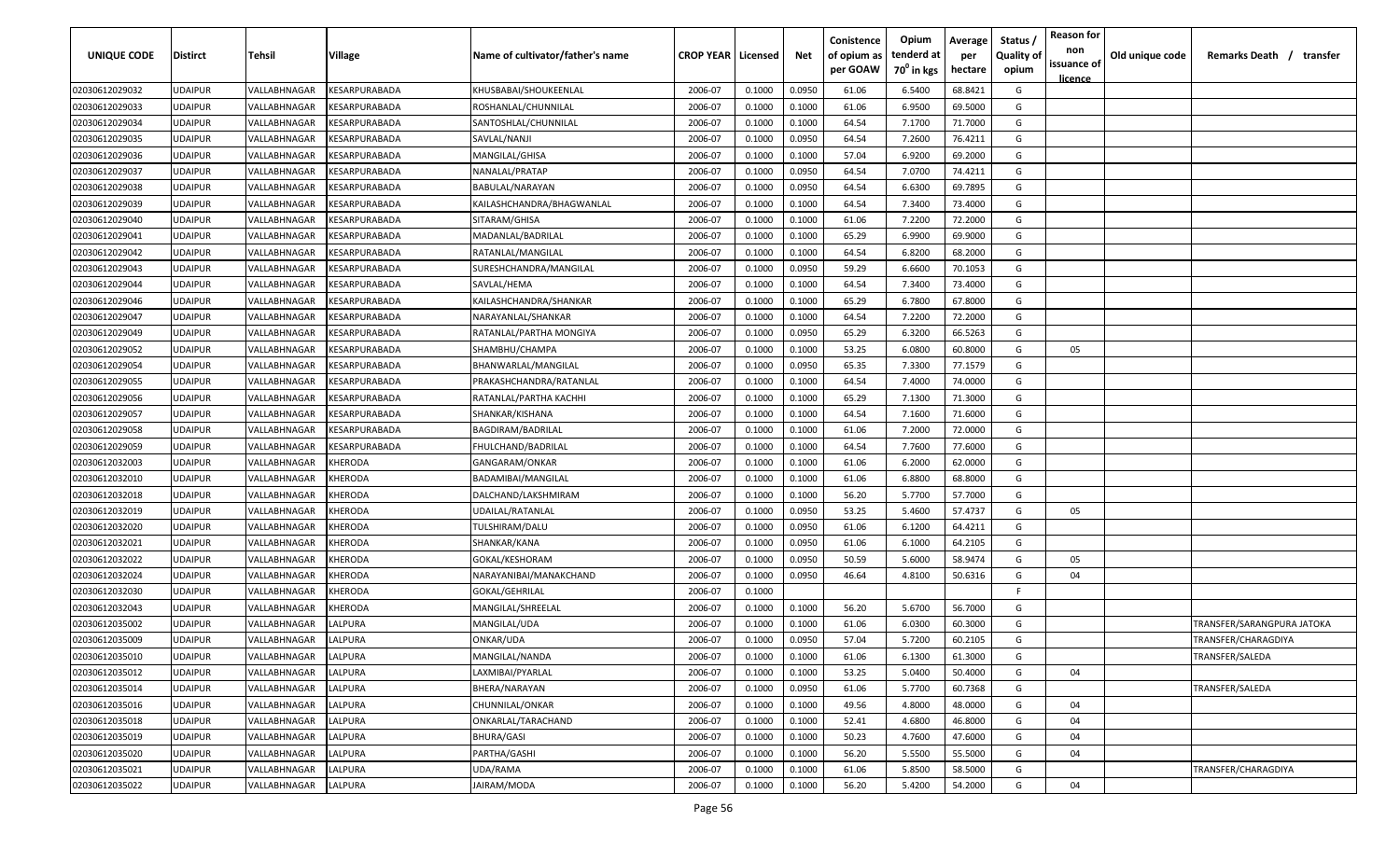| UNIQUE CODE    | <b>Distirct</b> | Tehsil       | Village      | Name of cultivator/father's name | <b>CROP YEAR   Licensed</b> |        | Net    | Conistence<br>of opium as | Opium<br>tenderd at    | Average<br>per | Status<br><b>Quality of</b> | <b>Reason for</b><br>non<br>issuance of | Old unique code | Remarks Death / transfer |
|----------------|-----------------|--------------|--------------|----------------------------------|-----------------------------|--------|--------|---------------------------|------------------------|----------------|-----------------------------|-----------------------------------------|-----------------|--------------------------|
|                |                 |              |              |                                  |                             |        |        | per GOAW                  | 70 <sup>0</sup> in kgs | hectare        | opium                       | <u>licence</u>                          |                 |                          |
| 02030612036002 | <b>UDAIPUR</b>  | VALLABHNAGAR | LOONDA       | NANIBAI/NATHU                    | 2006-07                     | 0.1000 | 0.1000 | 57.31                     | 6.3600                 | 63.6000        | G                           |                                         |                 |                          |
| 02030612036004 | <b>UDAIPUR</b>  | VALLABHNAGAR | LOONDA       | <b>GANGA BAI/MANGI LAL</b>       | 2006-07                     | 0.1000 | 0.0950 | 56.19                     | 5.5800                 | 58.7368        | G                           |                                         |                 |                          |
| 02030612036010 | <b>UDAIPUR</b>  | VALLABHNAGAR | LOONDA       | CHUNNI LAL/BHERA                 | 2006-07                     | 0.1000 | 0.0900 | 59.14                     | 6.2000                 | 68.8889        | G                           |                                         |                 |                          |
| 02030612036016 | <b>UDAIPUR</b>  | VALLABHNAGAR | LOONDA       | RAMA/DEVA                        | 2006-07                     | 0.1000 | 0.0950 | 57.69                     | 5.6200                 | 59.1579        | G                           |                                         |                 |                          |
| 02030612036018 | <b>UDAIPUR</b>  | VALLABHNAGAR | LOONDA       | BADAMIBAI/NAVALA                 | 2006-07                     | 0.1000 | 0.1000 | 57.69                     | 5.8500                 | 58.5000        | G                           |                                         |                 |                          |
| 02030612036019 | <b>UDAIPUR</b>  | VALLABHNAGAR | LOONDA       | SHAYAMSINGH/BHAVANISINGH         | 2006-07                     | 0.1000 | 0.1000 | 63.91                     | 6.9700                 | 69.7000        | G                           |                                         |                 |                          |
| 02030612036020 | <b>UDAIPUR</b>  | VALLABHNAGAR | LOONDA       | NARAYAN/KARMA                    | 2006-07                     | 0.1000 | 0.0950 | 61.06                     | 6.3400                 | 66.7368        | G                           |                                         | 02030612003001  | <b><i>FRANSFER</i></b>   |
| 02030612036021 | <b>UDAIPUR</b>  | VALLABHNAGAR | LOONDA       | DEVA/JETA                        | 2006-07                     | 0.1000 | 0.0950 | 59.14                     | 6.2200                 | 65.4737        | G                           |                                         | 02030612003002  | TRANSFER                 |
| 02030612036022 | <b>UDAIPUR</b>  | VALLABHNAGAR | LOONDA       | VIRAM/NARAYAN                    | 2006-07                     | 0.1000 | 0.1000 | 61.06                     | 6.2700                 | 62.7000        | G                           |                                         | 02030612003013  | TRANSFER                 |
| 02030612036023 | <b>UDAIPUR</b>  | VALLABHNAGAR | LOONDA       | MANA/JETA                        | 2006-07                     | 0.1000 | 0.0950 | 57.69                     | 5.8000                 | 61.0526        | G                           |                                         | 02030612003010  | TRANSFER                 |
| 02030612036024 | UDAIPUR         | VALLABHNAGAR | LOONDA       | BHANWARLAL/GOKAL                 | 2006-07                     | 0.1000 | 0.0950 | 59.14                     | 6.2300                 | 65.5789        | G                           |                                         | 02030612003005  | <b>RANSFER</b>           |
| 02030612037001 | <b>UDAIPUR</b>  | VALLABHNAGAR | MENAR        | PRITVI RAJ/ GIRDHARI LAL         | 2006-07                     | 0.1000 | 0.1000 | 56.07                     | 5.8300                 | 58.3000        | G                           |                                         |                 |                          |
| 02030612037003 | <b>UDAIPUR</b>  | VALLABHNAGAR | MENAR        | BHEEMLAL/AMBALAL                 | 2006-07                     | 0.1000 | 0.0950 |                           |                        |                | $\blacksquare$              | 02                                      |                 |                          |
| 02030612037005 | <b>UDAIPUR</b>  | VALLABHNAGAR | MENAR        | HEERA LAL/ BHERU LAL             | 2006-07                     | 0.1000 |        |                           |                        |                | F.                          |                                         |                 |                          |
| 02030612037006 | <b>UDAIPUR</b>  | VALLABHNAGAR | MENAR        | MANGI LAL/ PRITVI RAJ            | 2006-07                     | 0.1000 | 0.0500 | 56.07                     | 2.9700                 | 59.4000        | G                           |                                         |                 |                          |
| 02030612037009 | <b>UDAIPUR</b>  | VALLABHNAGAR | MENAR        | KESHU RAM/KHEM CHAND             | 2006-07                     | 0.1000 | 0.0950 | 53.25                     | 5.6500                 | 59.4737        | G                           | 05                                      |                 |                          |
| 02030612037010 | <b>UDAIPUR</b>  | VALLABHNAGAR | MENAR        | ONKAR LAL/AMBA LAL               | 2006-07                     | 0.1000 |        |                           |                        |                | F.                          |                                         |                 |                          |
| 02030612037012 | <b>UDAIPUR</b>  | VALLABHNAGAR | MENAR        | <b>BHIMLAL/MODA</b>              | 2006-07                     | 0.1000 | 0.0950 | 56.11                     | 6.2900                 | 66.2105        | G                           |                                         |                 |                          |
| 02030612037016 | <b>UDAIPUR</b>  | VALLABHNAGAR | MENAR        | BHEEMLAL/TULSIRAM                | 2006-07                     | 0.1000 | 0.0950 | 58.07                     | 5.7500                 | 60.5263        | G                           |                                         |                 |                          |
| 02030612037018 | <b>UDAIPUR</b>  | VALLABHNAGAR | MENAR        | BHERULAL/DEEP LAL                | 2006-07                     | 0.1000 | 0.1000 | 56.07                     | 5.9100                 | 59.1000        | G                           |                                         |                 |                          |
| 02030612037021 | <b>UDAIPUR</b>  | VALLABHNAGAR | MENAR        | MOTI/ BARDA                      | 2006-07                     | 0.1000 |        |                           |                        |                | -F.                         |                                         |                 |                          |
| 02030612037027 | <b>UDAIPUR</b>  | VALLABHNAGAR | MENAR        | AMBA SHANKAR/ ONKAR LAL          | 2006-07                     | 0.1000 | 0.1000 | 56.07                     | 5.6800                 | 56.8000        | G                           |                                         |                 |                          |
| 02030612037028 | <b>UDAIPUR</b>  | VALLABHNAGAR | MENAR        | LAKSHMI LAL/ BHANA               | 2006-07                     | 0.1000 | 0.0950 | 53.25                     | 5.9700                 | 62.8421        | G                           | 05                                      |                 |                          |
| 02030612037032 | <b>UDAIPUR</b>  | VALLABHNAGAR | MENAR        | SHREE LAL/ UDAY LAL              | 2006-07                     | 0.1000 | 0.1000 | 53.25                     | 5.6600                 | 56.6000        | G                           | 05                                      |                 |                          |
| 02030612037035 | <b>UDAIPUR</b>  | VALLABHNAGAR | MENAR        | JAGDISH/LAKSHMI LAL              | 2006-07                     | 0.1000 | 0.0950 | 56.04                     | 6.2400                 | 65.6842        | G                           |                                         |                 |                          |
| 02030612037036 | <b>UDAIPUR</b>  | VALLABHNAGAR | MENAR        | AMBA LAL/ LAKSHMI LAL KANAWA     | 2006-07                     | 0.1000 | 0.0950 | 53.25                     | 5.8000                 | 61.0526        | G                           | 05                                      |                 |                          |
| 02030612037037 | <b>UDAIPUR</b>  | VALLABHNAGAR | MENAR        | KAALU LAL/ KHEM RAJ              | 2006-07                     | 0.1000 | 0.0900 | 56.07                     | 5.9900                 | 66.5556        | G                           |                                         |                 |                          |
| 02030612037038 | UDAIPUR         | VALLABHNAGAR | MENAR        | HIMMAT LAL/ ONKAR LAL            | 2006-07                     | 0.1000 | 0.0950 | 56.07                     | 5.7400                 | 60.4211        | G                           |                                         |                 |                          |
| 02030612037041 | <b>UDAIPUR</b>  | VALLABHNAGAR | MENAR        | VIJAY LAL/ BHEEM LAL             | 2006-07                     | 0.1000 | 0.0700 | 64.04                     | 5.6800                 | 81.1429        | G                           |                                         |                 |                          |
| 02030612037042 | <b>UDAIPUR</b>  | VALLABHNAGAR | MENAR        | SHANKAR LAL/BHEEM LAL-I          | 2006-07                     | 0.1000 | 0.0950 | 56.07                     | 5.3900                 | 56.7368        | G                           |                                         |                 |                          |
| 02030612037054 | <b>UDAIPUR</b>  | VALLABHNAGAR | MENAR        | TULSI/ RAM LAL                   | 2006-07                     | 0.1000 | 0.0950 | 64.04                     | 6.2030                 | 65.2947        | G                           |                                         |                 |                          |
| 02030612037055 | <b>UDAIPUR</b>  | VALLABHNAGAR | MENAR        | BHAGWATI LALA/ RATAN LAL         | 2006-07                     | 0.1000 | 0.1000 | 58.04                     | 5.8400                 | 58.4000        | G                           |                                         |                 |                          |
| 02030612037057 | <b>UDAIPUR</b>  | VALLABHNAGAR | MENAR        | KANHAIYYA LAL/ BHEEM LAL         | 2006-07                     | 0.1000 |        |                           |                        |                | F.                          |                                         |                 |                          |
| 02030612037063 | <b>UDAIPUR</b>  | VALLABHNAGAR | MENAR        | VIJAY LAL/CHTURBHUJ              | 2006-07                     | 0.1000 | 0.0900 | 55.05                     | 5.3800                 | 59.7778        | G                           |                                         |                 |                          |
| 02030612037064 | <b>UDAIPUR</b>  | VALLABHNAGAR | MENAR        | LAKSHMI LAL/ RANG LAL            | 2006-07                     | 0.1000 | 0.0950 |                           | 6.1000                 | 64.2105        | G                           |                                         |                 |                          |
| 02030612037066 | <b>UDAIPUR</b>  | VALLABHNAGAR | <b>MENAR</b> | SHUSHILA/RADHESHYAM              | 2006-07                     | 0.1000 |        |                           |                        |                | F.                          |                                         |                 |                          |
| 02030612037067 | <b>UDAIPUR</b>  | VALLABHNAGAR | MENAR        | GANESH LAL/ BAAL KISHAN          | 2006-07                     | 0.1000 | 0.0950 | 63.98                     | 5.6800                 | 59.7895        | G                           |                                         |                 |                          |
| 02030612037070 | <b>UDAIPUR</b>  | VALLABHNAGAR | MENAR        | DURGA SHANKAR/ HEERALAL          | 2006-07                     | 0.1000 | 0.1000 | 64.54                     | 6.7900                 | 67.9000        | G                           |                                         |                 |                          |
| 02030612037071 | <b>UDAIPUR</b>  | VALLABHNAGAR | MENAR        | MANGILAL/ SHANKAR LAL            | 2006-07                     | 0.1000 | 0.0950 | 64.54                     | 6.2000                 | 65.2632        | G                           |                                         |                 |                          |
| 02030612037074 | <b>UDAIPUR</b>  | VALLABHNAGAR | MENAR        | KAALU LAL/ PRITVHI RAJ           | 2006-07                     | 0.1000 | 0.1000 | 56.07                     | 5.6700                 | 56.7000        | G                           |                                         |                 |                          |
| 02030612037076 | <b>UDAIPUR</b>  | VALLABHNAGAR | MENAR        | PRABHU LAL/ BADRI LAL            | 2006-07                     | 0.1000 | 0.0950 | 56.07                     | 5.7200                 | 60.2105        | G                           |                                         |                 |                          |
| 02030612037077 | <b>UDAIPUR</b>  | VALLABHNAGAR | MENAR        | JAGDISH CHANDRA/ KESHU RAM       | 2006-07                     | 0.1000 | 0.0950 | 56.07                     | 5.4000                 | 56.8421        | G                           |                                         |                 |                          |
| 02030612037078 | <b>UDAIPUR</b>  | VALLABHNAGAR | MENAR        | RADHESHYAM/ SHANKAR LAL          | 2006-07                     | 0.1000 | 0.1000 | 50.59                     | 2.0000                 | 20.0000        | G                           | 04                                      |                 |                          |
| 02030612037080 | <b>UDAIPUR</b>  | VALLABHNAGAR | <b>MENAR</b> | KAMALA SHANKAR/ BAAL KISHAN      | 2006-07                     | 0.1000 | 0.0950 | 56.07                     | 5.4100                 | 56.9474        | G                           |                                         |                 |                          |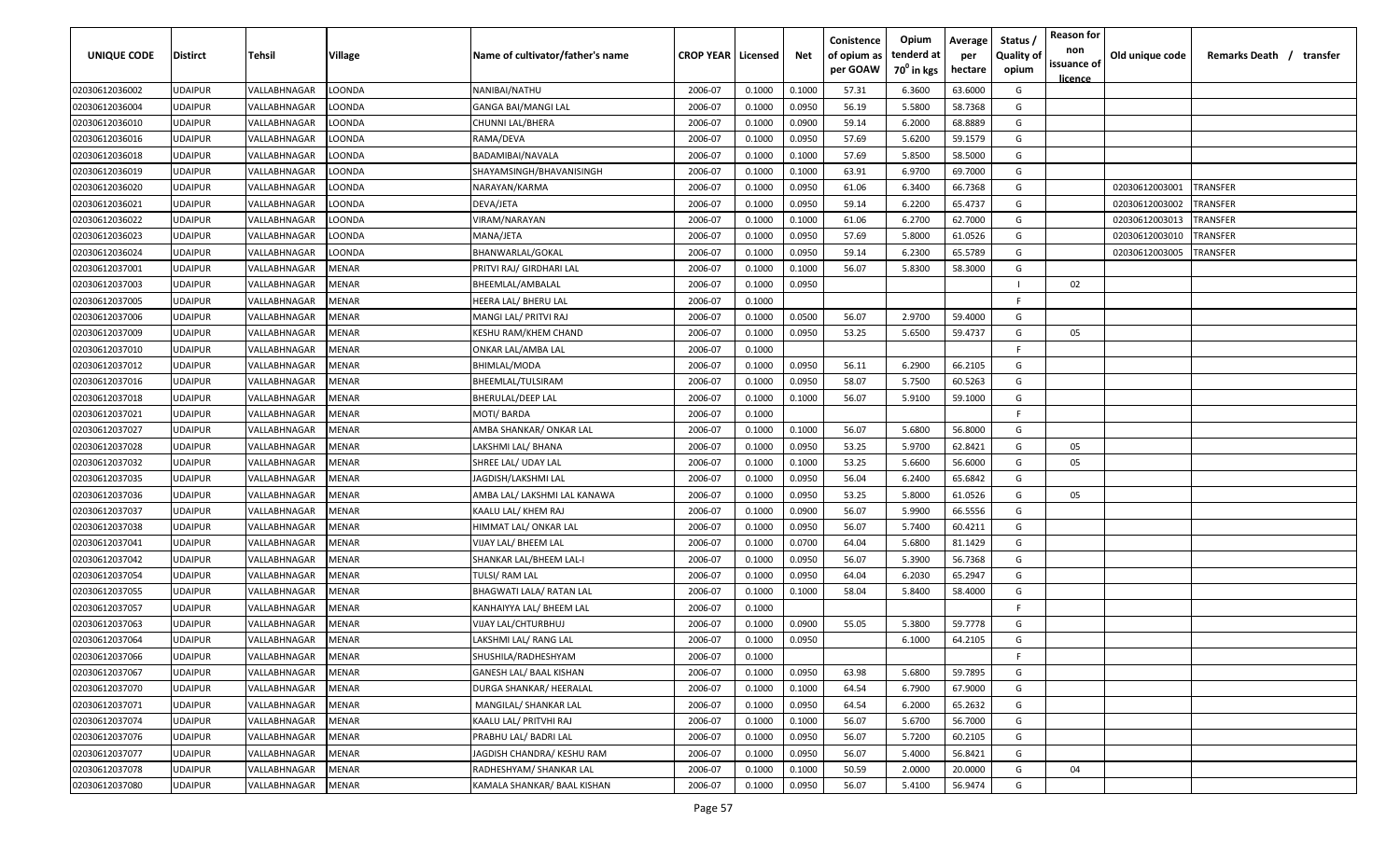| UNIQUE CODE                      | <b>Distirct</b>           | Tehsil                       | Village                | Name of cultivator/father's name                   | <b>CROP YEAR   Licensed</b> |                  | Net              | Conistence<br>of opium as<br>per GOAW | Opium<br>tenderd at<br>70 <sup>0</sup> in kgs | Average<br>per<br>hectare | Status<br><b>Quality of</b><br>opium | <b>Reason for</b><br>non<br>issuance of | Old unique code | Remarks Death / transfer |
|----------------------------------|---------------------------|------------------------------|------------------------|----------------------------------------------------|-----------------------------|------------------|------------------|---------------------------------------|-----------------------------------------------|---------------------------|--------------------------------------|-----------------------------------------|-----------------|--------------------------|
|                                  |                           |                              |                        |                                                    |                             |                  |                  |                                       |                                               |                           |                                      | <u>licence</u>                          |                 |                          |
| 02030612037084                   | <b>UDAIPUR</b>            | VALLABHNAGAR                 | MENAR                  | JAMANA SHANKAR/ BHURA LAL                          | 2006-07                     | 0.1000           | 0.0950           | 64.04                                 | 6.4700                                        | 68.1053                   | G                                    |                                         |                 |                          |
| 02030612037085                   | <b>UDAIPUR</b>            | VALLABHNAGAR                 | MENAR                  | PURSHOTAM LAL/ MANGI LAL                           | 2006-07                     | 0.1000           | 0.0950           | 64.04                                 | 6.4000                                        | 67.3684                   | G                                    |                                         |                 |                          |
| 02030612037091                   | <b>UDAIPUR</b>            | VALLABHNAGAR                 | MENAR                  | LAKSHMI LAL/ DHAN RAJ                              | 2006-07                     | 0.1000           |                  |                                       |                                               |                           | -F                                   |                                         |                 |                          |
| 02030612037092                   | <b>UDAIPUR</b>            | VALLABHNAGAR                 | MENAR                  | BHERU LAL/ SHREE LAL                               | 2006-07                     | 0.1000           | 0.1000           | 56.07                                 | 5.6800                                        | 56.8000                   | G                                    |                                         |                 |                          |
| 02030612037093                   | <b>UDAIPUR</b>            | VALLABHNAGAR                 | MENAR                  | NARBADA SHANKAR/ LELAPAT                           | 2006-07                     | 0.1000           | 0.0950           | 60.15                                 | 5.7200                                        | 60.2105                   | G                                    |                                         |                 |                          |
| 02030612037094                   | <b>UDAIPUR</b>            | VALLABHNAGAR                 | MENAR                  | RADHA KISHAN/ ONKAR                                | 2006-07                     | 0.1000           | 0.1000           | 56.07                                 | 5.7000                                        | 57.0000                   | G                                    |                                         |                 |                          |
| 02030612037096                   | <b>UDAIPUR</b>            | VALLABHNAGAR                 | MENAR                  | KISHAN LAL/ BHERULAL                               | 2006-07                     | 0.1000           | 0.1000           | 56.07                                 | 5.7000                                        | 57.0000                   | G<br>F                               |                                         |                 |                          |
| 02030612037097                   | <b>UDAIPUR</b>            | VALLABHNAGAR                 | MENAR                  | ONKAR LAL/ BHERU LAL                               | 2006-07                     | 0.1000           |                  |                                       |                                               |                           | F.                                   |                                         |                 |                          |
| 02030612037098                   | <b>UDAIPUR</b>            | VALLABHNAGAR                 | MENAR                  | UMA SHANKAR/ AMBA LAL                              | 2006-07                     | 0.1000           |                  |                                       |                                               |                           | G                                    |                                         |                 |                          |
| 02030612037103                   | <b>UDAIPUR</b>            | VALLABHNAGAR                 | MENAR                  | PRAKSH CHANDRA/ ONKAR LAL                          | 2006-07                     | 0.1000           | 0.1000           | 65.35                                 | 6.1700                                        | 61.7000                   | G                                    |                                         |                 |                          |
| 02030612037110                   | UDAIPUR<br><b>UDAIPUR</b> | VALLABHNAGAR                 | MENAR<br>MENAR         | NARAYAN LAL/ HEERA LAL                             | 2006-07                     | 0.1000           | 0.0950<br>0.1000 | 64.04<br>64.04                        | 6.7000                                        | 70.5263                   | G                                    |                                         |                 |                          |
| 02030612037115                   | <b>UDAIPUR</b>            | VALLABHNAGAR<br>VALLABHNAGAR | MENAR                  | MANGI LAL/ MOTI LAL                                | 2006-07<br>2006-07          | 0.1000           | 0.1000           | 59.06                                 | 6.5900<br>5.9500                              | 65.9000<br>59.5000        | G                                    |                                         |                 |                          |
| 02030612037116                   | <b>UDAIPUR</b>            | VALLABHNAGAR                 | MENAR                  | BHANWAR LAL/ CHATURBHUJ<br>BHAGWATI LAL/ BHERU LAL | 2006-07                     | 0.1000<br>0.1000 | 0.1000           | 56.07                                 | 5.6900                                        | 56.9000                   | G                                    |                                         |                 |                          |
| 02030612037117<br>02030612037120 | <b>UDAIPUR</b>            | VALLABHNAGAR                 | MENAR                  | DAAL CHAND/ AMRIT RAM                              | 2006-07                     | 0.1000           |                  |                                       |                                               |                           | -F                                   |                                         |                 |                          |
|                                  | <b>UDAIPUR</b>            | VALLABHNAGAR                 | MENAR                  | JAGDISH CHANDRA/ NARAYAN                           | 2006-07                     | 0.1000           |                  |                                       |                                               |                           | F.                                   |                                         |                 |                          |
| 02030612037121                   | <b>UDAIPUR</b>            | VALLABHNAGAR                 | MENAR                  | NARAYAN LAL/ CHATURBHUJ                            | 2006-07                     | 0.1000           | 0.1000           | 55.05                                 | 5.8500                                        | 58.5000                   | G                                    |                                         |                 |                          |
| 02030612037122                   | <b>UDAIPUR</b>            | VALLABHNAGAR                 | NAHARPURA              |                                                    | 2006-07                     | 0.1000           | 0.1000           | 56.19                                 | 6.0100                                        | 60.1000                   | G                                    |                                         |                 |                          |
| 02030612038001                   | <b>UDAIPUR</b>            | VALLABHNAGAR                 |                        | RUPKIBAI/HIRALAL                                   |                             |                  |                  | 57.31                                 | 6.2200                                        |                           | G                                    |                                         |                 |                          |
| 02030612038002<br>02030612038003 | <b>UDAIPUR</b>            | VALLABHNAGAR                 | NAHARPURA<br>NAHARPURA | KHUMA/RUPA RAWAT<br>KESHU/RUPA                     | 2006-07<br>2006-07          | 0.1000<br>0.1000 | 0.1000<br>0.1000 |                                       | 5.7600                                        | 62.2000<br>57.6000        | G                                    |                                         |                 |                          |
| 02030612038006                   | <b>UDAIPUR</b>            | VALLABHNAGAR                 | NAHARPURA              | BHERU SINGH/CHAMAN SINGH                           | 2006-07                     | 0.1000           | 0.0950           | 60.25                                 | 6.4500                                        | 67.8947                   | G                                    |                                         |                 |                          |
| 02030612038030                   | <b>UDAIPUR</b>            | VALLABHNAGAR                 | NAHARPURA              | DEVA/KESHYA                                        | 2006-07                     | 0.1000           | 0.0950           | 57.69                                 | 5.6900                                        | 59.8947                   | G                                    |                                         |                 |                          |
| 02030612038032                   | <b>UDAIPUR</b>            | VALLABHNAGAR                 | NAHARPURA              | BABRU/UDA                                          | 2006-07                     | 0.1000           | 0.1000           | 57.31                                 | 6.1500                                        | 61.5000                   | G                                    |                                         |                 |                          |
| 02030612038033                   | <b>UDAIPUR</b>            | VALLABHNAGAR                 | NAHARPURA              | CHATRA/BHERA                                       | 2006-07                     | 0.1000           | 0.0950           | 59.14                                 | 6.0900                                        | 64.1053                   | G                                    |                                         |                 |                          |
| 02030612038034                   | <b>UDAIPUR</b>            | VALLABHNAGAR                 | NAHARPURA              | ONKAR/KISHANA                                      | 2006-07                     | 0.1000           | 0.1000           | 57.31                                 | 6.0100                                        | 60.1000                   | G                                    |                                         |                 |                          |
| 02030612038035                   | <b>UDAIPUR</b>            | VALLABHNAGAR                 | NAHARPURA              | DEVA/HEERA                                         | 2006-07                     | 0.1000           | 0.1000           | 56.19                                 | 6.0000                                        | 60.0000                   | G                                    |                                         |                 |                          |
| 02030612038036                   | <b>UDAIPUR</b>            | VALLABHNAGAR                 | NAHARPURA              | BANWARU/KHUMA JI                                   | 2006-07                     | 0.1000           | 0.1000           | 59.14                                 | 6.1700                                        | 61.7000                   | G                                    |                                         |                 |                          |
| 02030612038041                   | UDAIPUR                   | VALLABHNAGAR                 | NAHARPURA              | BHERULAL/TULSHA                                    | 2006-07                     | 0.1000           | 0.0900           | 57.31                                 | 6.2100                                        | 69.0000                   | G                                    |                                         |                 |                          |
| 02030612042001                   | <b>UDAIPUR</b>            | VALLABHNAGAR                 | ONARSINGHKASARANGPURA  | LASHAMIRAM/BHURA                                   | 2006-07                     | 0.1000           | 0.1000           | 56.20                                 | 5.9700                                        | 59.7000                   | G                                    |                                         |                 |                          |
| 02030612042003                   | <b>UDAIPUR</b>            | VALLABHNAGAR                 | ONARSINGHKASARANGPURA  | NATHU/HARIRAM                                      | 2006-07                     | 0.1000           | 0.0950           | 56.20                                 | 5.8400                                        | 61.4737                   | G                                    |                                         |                 |                          |
| 02030612042004                   | <b>UDAIPUR</b>            | VALLABHNAGAR                 | ONARSINGHKASARANGPURA  | SHANKARLAL/HUKMICHAND                              | 2006-07                     | 0.1000           | 0.1000           | 56.20                                 | 5.5700                                        | 55.7000                   | G                                    | 04                                      |                 |                          |
| 02030612042006                   | <b>UDAIPUR</b>            | VALLABHNAGAR                 | ONARSINGHKASARANGPURA  | DOLA/MEGA                                          | 2006-07                     | 0.1000           | 0.0950           | 53.25                                 | 5.5700                                        | 58.6316                   | G                                    | 05                                      |                 |                          |
| 02030612042008                   | <b>UDAIPUR</b>            | VALLABHNAGAR                 | ONARSINGHKASARANGPURA  | DEVILAL/MODA                                       | 2006-07                     | 0.1000           | 0.1000           | 53.25                                 | 5.6900                                        | 56.9000                   | G                                    | 05                                      |                 |                          |
| 02030612042015                   | <b>UDAIPUR</b>            | VALLABHNAGAR                 | ONARSINGHKASARANGPURA  | KALU/MODA                                          | 2006-07                     | 0.1000           | 0.1000           | 56.20                                 | 5.7900                                        | 57.9000                   | G                                    |                                         |                 |                          |
| 02030612042020                   | <b>UDAIPUR</b>            | VALLABHNAGAR                 | ONARSINGHKASARANGPURA  | LALU/PYARA                                         | 2006-07                     | 0.1000           | 0.0950           | 56.20                                 | 5.4000                                        | 56.8421                   | G                                    |                                         |                 |                          |
| 02030612042021                   | <b>UDAIPUR</b>            | VALLABHNAGAR                 | ONARSINGHKASARANGPURA  | <b>BANSHILAL/ONKAR</b>                             | 2006-07                     | 0.1000           | 0.0950           | 64.04                                 | 5.9400                                        | 62.5263                   | G                                    |                                         |                 |                          |
| 02030612042022                   | <b>UDAIPUR</b>            | VALLABHNAGAR                 | ONARSINGHKASARANGPURA  | MODA/JAMANAMEENA                                   | 2006-07                     | 0.1000           | 0.1000           | 56.20                                 | 5.7100                                        | 57.1000                   | G                                    |                                         |                 |                          |
| 02030612042023                   | <b>UDAIPUR</b>            | VALLABHNAGAR                 | ONARSINGHKASARANGPURA  | BHERA/KESHAMEENA                                   | 2006-07                     | 0.1000           | 0.1000           |                                       | 5.0400                                        | 50.4000                   | G                                    | 04                                      |                 |                          |
| 02030612042024                   | <b>UDAIPUR</b>            | VALLABHNAGAR                 | ONARSINGHKASARANGPURA  | AMARSINGH/MODSINGH                                 | 2006-07                     | 0.1000           | 0.1000           | 56.20                                 | 5.7400                                        | 57.4000                   | G                                    |                                         |                 |                          |
| 02030612042025                   | <b>UDAIPUR</b>            | VALLABHNAGAR                 | ONARSINGHKASARANGPURA  | PANNALAL/UDA                                       | 2006-07                     | 0.1000           | 0.1000           | 56.20                                 | 5.7200                                        | 57.2000                   | G                                    |                                         | 02030612033019  | TRANSFER                 |
| 02030612042026                   | <b>UDAIPUR</b>            | VALLABHNAGAR                 | ONARSINGHKASARANGPURA  | RAMESWARLAL/DHANRAL                                | 2006-07                     | 0.1000           | 0.1000           | 56.07                                 | 5.7400                                        | 57.4000                   | G                                    |                                         | 02030612033039  | TRANSFER                 |
| 02030612042029                   | <b>UDAIPUR</b>            | VALLABHNAGAR                 | ONARSINGHKASARANGPURA  | LEHRIBAI/BABRU                                     | 2006-07                     | 0.1000           | 0.1000           | 53.25                                 | 4.7900                                        | 47.9000                   | G                                    | 04                                      | 02030612033024  | TRANSFER                 |
| 02030612044001                   | <b>UDAIPUR</b>            | VALLABHNAGAR                 | PITHALPURA             | SHOBHA RAM/MOTI JAT                                | 2006-07                     | 0.1000           | 0.0950           | 51.62                                 | 6.0900                                        | 64.1053                   | G                                    | 05                                      |                 |                          |
| 02030612044002                   | <b>UDAIPUR</b>            | VALLABHNAGAR                 | PITHALPURA             | CHUNNI BAI/BABRU                                   | 2006-07                     | 0.1000           | 0.1000           | 51.62                                 | 5.4100                                        | 54.1000                   | G                                    | 04                                      |                 |                          |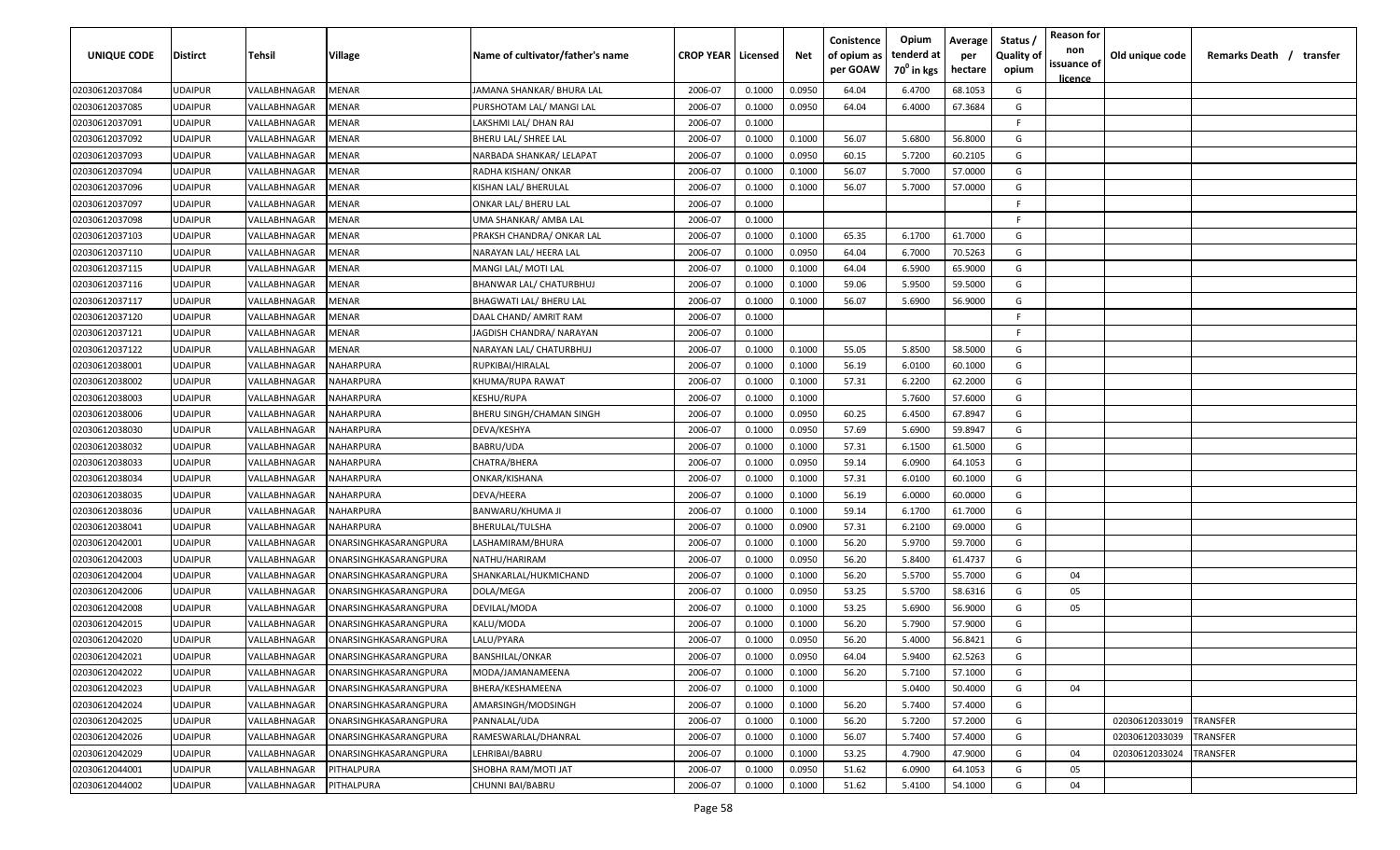| UNIQUE CODE<br><b>Distirct</b><br><b>Tehsil</b>                                      | Village                               | Name of cultivator/father's name                 | <b>CROP YEAR   Licensed</b> |                  | Net              | Conistence<br>of opium as<br>per GOAW | Opium<br>tenderd at<br>70 <sup>0</sup> in kgs | Average<br>per<br>hectare | Status /<br><b>Quality of</b><br>opium | <b>Reason for</b><br>non<br>issuance of | Old unique code | Remarks Death / | transfer |
|--------------------------------------------------------------------------------------|---------------------------------------|--------------------------------------------------|-----------------------------|------------------|------------------|---------------------------------------|-----------------------------------------------|---------------------------|----------------------------------------|-----------------------------------------|-----------------|-----------------|----------|
|                                                                                      |                                       |                                                  |                             |                  |                  |                                       |                                               |                           |                                        | licence                                 |                 |                 |          |
| 02030612044004<br><b>UDAIPUR</b><br>VALLABHNAGAR                                     | PITHALPURA                            | KEMRAJ/DAYA RAM                                  | 2006-07                     | 0.1000           | 0.1000           | 51.62                                 | 5.5700                                        | 55.7000                   | G                                      | 04                                      |                 |                 |          |
| <b>UDAIPUR</b><br>VALLABHNAGAR<br>02030612044005                                     | <b>PITHALPURA</b>                     | NARAYAN/ONKAR                                    | 2006-07                     | 0.1000           | 0.0950           | 51.62                                 | 5.3300                                        | 56.1053                   | G                                      | 05                                      |                 |                 |          |
| <b>UDAIPUR</b><br>02030612044011<br>VALLABHNAGAR                                     | <b>PITHALPURA</b>                     | KAALU LAL/GOKAL JI                               | 2006-07                     | 0.1000           | 0.1000           | 51.62                                 | 5.5700                                        | 55.7000                   | G                                      | 04                                      |                 |                 |          |
| 02030612044013<br><b>UDAIPUR</b><br>VALLABHNAGAR                                     | <b>ITHALPURA</b>                      | GOKAL/HEMA JAT                                   | 2006-07                     | 0.1000           | 0.0500           | 61.06                                 | 3.0200                                        | 60.4000                   | G                                      |                                         |                 |                 |          |
| 02030612044016<br><b>UDAIPUR</b><br>VALLABHNAGAR                                     | <b>PITHALPURA</b>                     | MOHAN LAL/MODA                                   | 2006-07                     | 0.1000           | 0.0950           | 57.69                                 | 5.9900                                        | 63.0526                   | G                                      |                                         |                 |                 |          |
| 02030612044017<br><b>UDAIPUR</b><br>VALLABHNAGAR<br>VALLABHNAGAR                     | PITHALPURA                            | KISHAN LAL/RAMA JI                               | 2006-07                     | 0.1000           | 0.0950           | 57.69                                 | 6.0800                                        | 64.0000                   | G                                      |                                         |                 |                 |          |
| 02030612044019<br><b>UDAIPUR</b><br>02030612044021<br><b>UDAIPUR</b><br>VALLABHNAGAR | <b>PITHALPURA</b><br><b>ITHALPURA</b> | KANHAIYA LAL/RATAN LAL                           | 2006-07                     | 0.1000           | 0.0950<br>0.0950 | 51.62<br>51.62                        | 5.4900<br>4.8300                              | 57.7895                   | G<br>G                                 | 05<br>04                                |                 |                 |          |
| 02030612044022<br><b>UDAIPUR</b><br>VALLABHNAGAR                                     | <b>ITHALPURA</b>                      | MAGANA/BHERA BALAI<br>UDAY LAL/RATAN LAL         | 2006-07<br>2006-07          | 0.1000<br>0.1000 | 0.0950           | 57.69                                 | 5.8900                                        | 50.8421<br>62.0000        | G                                      |                                         |                 |                 |          |
| 02030612044024<br><b>UDAIPUR</b><br>VALLABHNAGAR                                     | <b>ITHALPURA</b>                      |                                                  | 2006-07                     | 0.1000           | 0.0950           | 57.04                                 | 5.7700                                        | 60.7368                   | G                                      |                                         |                 |                 |          |
| <b>UDAIPUR</b>                                                                       | <b>ITHALPURA</b>                      | BHAGWAN LAL/MODA                                 |                             | 0.1000           | 0.0950           | 51.62                                 | 5.4900                                        | 57.7895                   | G                                      | 05                                      |                 |                 |          |
| 02030612044031<br>VALLABHNAGAR<br>02030612044040<br>UDAIPUR<br>VALLABHNAGAR          | <b>ITHALPURA</b>                      | ROSHAN LAL/LAKSHMI CHAND<br>SUHAGI BAI/RATAN LAL | 2006-07<br>2006-07          | 0.1000           | 0.0950           | 57.69                                 | 5.9900                                        | 63.0526                   | G                                      |                                         |                 |                 |          |
| 02030612044043<br><b>UDAIPUR</b><br>VALLABHNAGAR                                     | <b>PITHALPURA</b>                     | TARACHAND/MEGHA                                  | 2006-07                     | 0.1000           | 0.0950           | 51.62                                 | 5.4400                                        | 57.2632                   | G                                      | 05                                      |                 |                 |          |
| 02030612044048<br>UDAIPUR<br>VALLABHNAGAR                                            | PITHALPURA                            | HARCHAND/DEVA JI                                 | 2006-07                     | 0.1000           | 0.1000           | 51.62                                 | 5.0400                                        | 50.4000                   | G                                      | 04                                      |                 |                 |          |
| 02030612044049<br><b>UDAIPUR</b><br>VALLABHNAGAR                                     | <b>PITHALPURA</b>                     | TARA CHAND/DEVA RAM                              | 2006-07                     | 0.1000           | 0.0950           | 51.62                                 | 5.3600                                        | 56.4211                   | G                                      | 05                                      |                 |                 |          |
| VALLABHNAGAR<br>02030612044050                                                       | PITHALPURA                            |                                                  | 2006-07                     |                  | 0.0950           | 51.62                                 | 5.9300                                        | 62.4211                   | G                                      | 05                                      |                 |                 |          |
| UDAIPUR<br>02030612047001<br><b>UDAIPUR</b><br>VALLABHNAGAR                          | <b>RAMPURA</b>                        | TARACHAND/BARDAJAT                               | 2006-07                     | 0.1000<br>0.1000 | 0.1000           | 51.62                                 | 6.6000                                        | 66.0000                   | G                                      | 05                                      |                 |                 |          |
| 02030612047006<br><b>UDAIPUR</b><br>VALLABHNAGAR                                     | <b>RAMPURA</b>                        | BHERU LAL/CHAMPA JI                              | 2006-07                     | 0.1000           | 0.1000           | 64.54                                 | 7.4500                                        | 74.5000                   | G                                      |                                         |                 |                 |          |
| <b>UDAIPUR</b><br>VALLABHNAGAR<br>02030612047008                                     | <b>RAMPURA</b>                        | DHULCHAND/CHATURBHUJ                             | 2006-07                     | 0.1000           | 0.0950           | 64.54                                 | 7.3300                                        | 77.1579                   | G                                      |                                         |                 |                 |          |
| <b>UDAIPUR</b><br>02030612047011<br>VALLABHNAGAR                                     | RAMPURA                               | PYAR CHAND/DAULA<br>CHAGAN LAL/CHAPA LAL         | 2006-07                     | 0.1000           | 0.0950           | 57.69                                 | 5.7200                                        | 60.2105                   | G                                      |                                         |                 |                 |          |
| 02030612047012<br><b>UDAIPUR</b><br>VALLABHNAGAR                                     | RAMPURA                               | DEVI LAL/NARAYAN                                 | 2006-07                     | 0.1000           | 0.0950           | 64.54                                 | 7.0600                                        | 74.3158                   | G                                      |                                         |                 |                 |          |
| 02030612047013<br><b>UDAIPUR</b><br>VALLABHNAGAR                                     | RAMPURA                               | <b>BADRI LAL/GHASEE</b>                          | 2006-07                     | 0.1000           | 0.1000           | 64.54                                 | 6.9200                                        | 69.2000                   | G                                      |                                         |                 |                 |          |
| 02030612047015<br><b>UDAIPUR</b><br>VALLABHNAGAR                                     | RAMPURA                               | PRABHU LAL/CHATURBHUJ                            | 2006-07                     | 0.1000           | 0.1000           | 66.54                                 | 7.4700                                        | 74.7000                   | G                                      |                                         |                 |                 |          |
| 02030612047016<br><b>UDAIPUR</b><br>VALLABHNAGAR                                     | RAMPURA                               | RAMI BAI/CHAMPA LAL                              | 2006-07                     | 0.1000           | 0.0950           | 57.04                                 | 6.7300                                        | 70.8421                   | G                                      |                                         |                 |                 |          |
| 02030612047017<br><b>UDAIPUR</b><br>VALLABHNAGAR                                     | RAMPURA                               | CHAMPA LAL/MANGI LAL                             | 2006-07                     | 0.1000           | 0.1000           | 60.25                                 | 7.1500                                        | 71.5000                   | G                                      |                                         |                 |                 |          |
| 02030612047018<br><b>UDAIPUR</b><br>VALLABHNAGAR                                     | RAMPURA                               | MOTYA BAI/SHIV LAL                               | 2006-07                     | 0.1000           | 0.1000           | 57.04                                 | 6.3300                                        | 63.3000                   | G                                      |                                         |                 |                 |          |
| 02030612047020<br><b>UDAIPUR</b><br>VALLABHNAGAR                                     | RAMPURA                               | GHASI/MANA                                       | 2006-07                     | 0.1000           | 0.0950           | 64.54                                 | 7.2400                                        | 76.2105                   | G                                      |                                         |                 |                 |          |
| 02030612047022<br><b>UDAIPUR</b><br>VALLABHNAGAR                                     | RAMPURA                               | BHOLI RAM/DAULA                                  | 2006-07                     | 0.1000           | 0.0950           | 60.25                                 | 6.4900                                        | 68.3158                   | G                                      |                                         |                 |                 |          |
| 02030612047023<br>UDAIPUR<br>VALLABHNAGAR                                            | RAMPURA                               | BADRILAL/SAVLAL                                  | 2006-07                     | 0.1000           | 0.0950           | 60.25                                 | 6.6700                                        | 70.2105                   | G                                      |                                         |                 |                 |          |
| 02030612047024<br><b>UDAIPUR</b><br>VALLABHNAGAR                                     | RAMPURA                               | RUKMAN BAI/KANI RAM                              | 2006-07                     | 0.1000           | 0.1000           | 57.04                                 | 6.8000                                        | 68.0000                   | G                                      |                                         |                 |                 |          |
| 02030612047025<br><b>UDAIPUR</b><br>VALLABHNAGAR                                     | <b>RAMPURA</b>                        | <b>MATHRI BAI/MOTI</b>                           | 2006-07                     | 0.1000           | 0.1000           | 63.91                                 | 7.4600                                        | 74.6000                   | G                                      |                                         |                 |                 |          |
| 02030612047026<br><b>UDAIPUR</b><br>VALLABHNAGAR                                     | RAMPURA                               | CHUNNI LAL/VARDA                                 | 2006-07                     | 0.1000           | 0.0950           | 60.25                                 | 6.2800                                        | 66.1053                   | G                                      |                                         |                 |                 |          |
| 02030612047027<br><b>UDAIPUR</b><br>VALLABHNAGAR                                     | RAMPURA                               | PRABHU/LAKSHMAN                                  | 2006-07                     | 0.1000           | 0.0900           | 57.31                                 | 6.0400                                        | 67.1111                   | G                                      |                                         |                 |                 |          |
| 02030612047028<br><b>UDAIPUR</b><br>VALLABHNAGAR                                     | RAMPURA                               | RAMLAL/PYARA                                     | 2006-07                     | 0.1000           | 0.0900           | 63.91                                 | 6.8600                                        | 76.2222                   | G                                      |                                         |                 |                 |          |
| 02030612047029<br><b>UDAIPUR</b><br>VALLABHNAGAR                                     | RAMPURA                               | RATAN/HEERA                                      | 2006-07                     | 0.1000           | 0.0950           | 63.91                                 | 7.7700                                        | 81.7895                   | G                                      |                                         |                 |                 |          |
| 02030612047031<br><b>UDAIPUR</b><br>VALLABHNAGAR                                     | RAMPURA                               | <b>GOTI LAL/ KASHI RAM</b>                       | 2006-07                     | 0.1000           | 0.0950           | 57.04                                 | 6.1900                                        | 65.1579                   | G                                      |                                         |                 |                 |          |
| 02030612047035<br><b>UDAIPUR</b><br>VALLABHNAGAR                                     | RAMPURA                               | HEERA LAL/DEVI LAL                               | 2006-07                     | 0.1000           | 0.1000           | 66.54                                 | 7.5900                                        | 75.9000                   | G                                      |                                         |                 |                 |          |
| 02030612047037<br><b>UDAIPUR</b><br>VALLABHNAGAR                                     | RAMPURA                               | VARDIBAI/GOPILAL                                 | 2006-07                     | 0.1000           | 0.0900           | 57.04                                 | 6.0600                                        | 67.3333                   | G                                      |                                         |                 |                 |          |
| 02030612047038<br><b>UDAIPUR</b><br>VALLABHNAGAR                                     | RAMPURA                               | MOHAN LAL/CHAMPA LAL                             | 2006-07                     | 0.1000           | 0.0950           | 63.91                                 | 6.7800                                        | 71.3684                   | G                                      |                                         |                 |                 |          |
| 02030612047041<br><b>UDAIPUR</b><br>VALLABHNAGAR                                     | RAMPURA                               | CHUNNI LAL/NARAYAN                               | 2006-07                     | 0.1000           | 0.0950           | 63.91                                 | 7.1900                                        | 75.6842                   | G                                      |                                         |                 |                 |          |
| 02030612047044<br><b>UDAIPUR</b><br>VALLABHNAGAR                                     | RAMPURA                               | CHOKHA/KALU                                      | 2006-07                     | 0.1000           | 0.0950           | 63.91                                 | 7.3400                                        | 77.2632                   | G                                      |                                         |                 |                 |          |
| 02030612047045<br><b>UDAIPUR</b><br>VALLABHNAGAR                                     | RAMPURA                               | DEVI LAL/MOTI JI                                 | 2006-07                     | 0.1000           | 0.0950           | 60.25                                 | 6.1400                                        | 64.6316                   | G                                      |                                         |                 |                 |          |
| 02030612047046<br><b>UDAIPUR</b><br>VALLABHNAGAR                                     | RAMPURA                               | SHANKAR LAL/MOTI LAL                             | 2006-07                     | 0.1000           | 0.1000           | 60.25                                 | 7.3000                                        | 73.0000                   | G                                      |                                         |                 |                 |          |
| 02030612047047<br><b>UDAIPUR</b><br>VALLABHNAGAR                                     | RAMPURA                               | PRABHU LAL/MOTI LAL                              | 2006-07                     | 0.1000           | 0.0950           | 63.91                                 | 7.4200                                        | 78.1053                   | G                                      |                                         |                 |                 |          |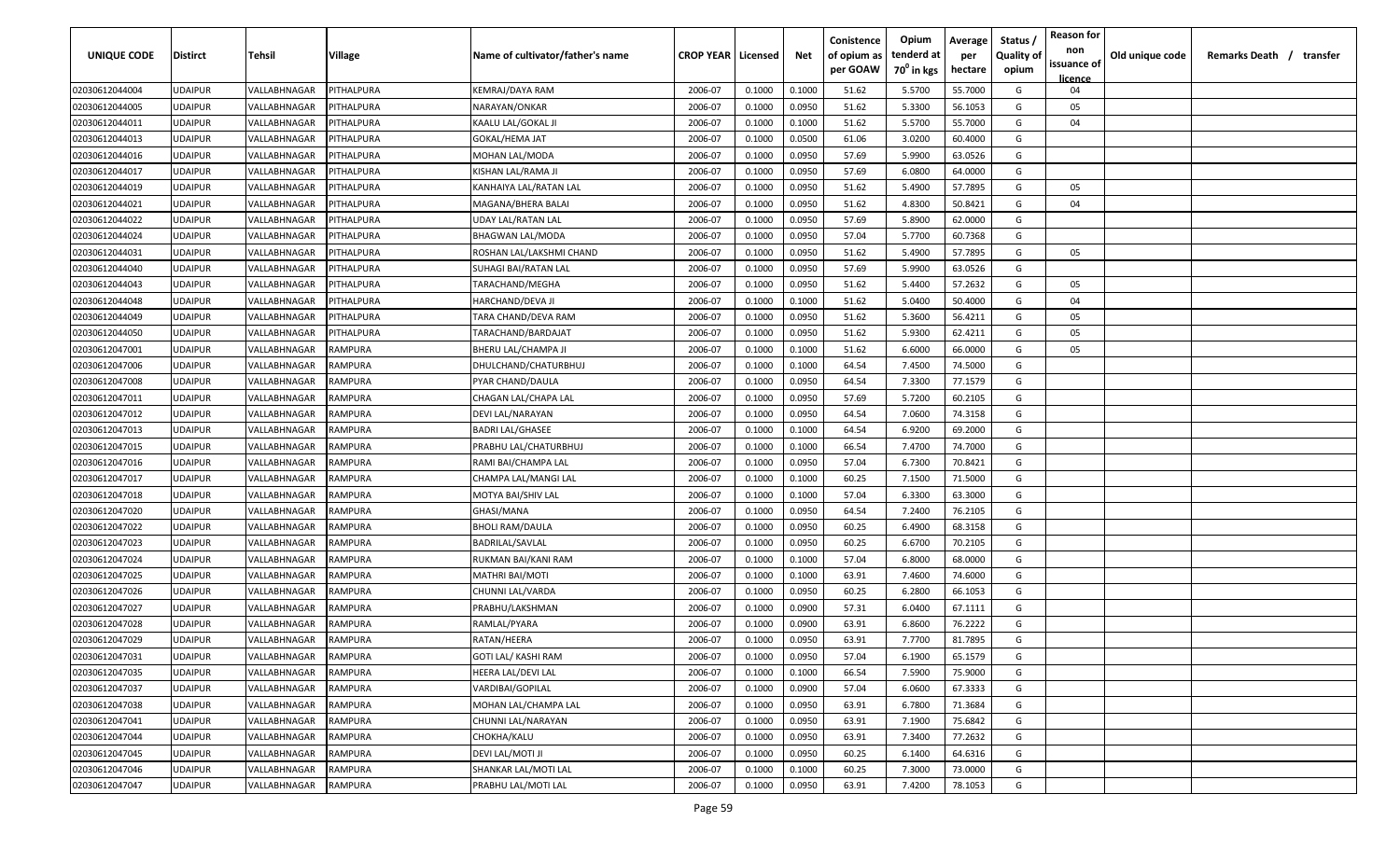| UNIQUE CODE    | <b>Distirct</b> | Tehsil       | Village         | Name of cultivator/father's name | <b>CROP YEAR   Licensed</b> |               | Net    | Conistence<br>of opium as<br>per GOAW | Opium<br>tenderd at<br>70 <sup>0</sup> in kgs | Average<br>per<br>hectare | Status<br><b>Quality of</b><br>opium | <b>Reason for</b><br>non<br>issuance of<br><u>licence</u> | Old unique code | Remarks Death / transfer       |
|----------------|-----------------|--------------|-----------------|----------------------------------|-----------------------------|---------------|--------|---------------------------------------|-----------------------------------------------|---------------------------|--------------------------------------|-----------------------------------------------------------|-----------------|--------------------------------|
| 02030612047048 | <b>UDAIPUR</b>  | VALLABHNAGAR | RAMPURA         | BHERU LAL/GHASEE LAL             | 2006-07                     | 0.1000        | 0.1000 | 57.04                                 | 6.1100                                        | 61.1000                   | G                                    |                                                           |                 |                                |
| 02030612047049 | <b>UDAIPUR</b>  | VALLABHNAGAR | RAMPURA         | <b>BHANWAR LAL/SUKH LAL</b>      | 2006-07                     | 0.1000        | 0.0950 | 63.91                                 | 7.1600                                        | 75.3684                   | G                                    |                                                           |                 |                                |
| 02030612047050 | <b>UDAIPUR</b>  | VALLABHNAGAR | RAMPURA         | MANGI LAL/SAV LAL                | 2006-07                     | 0.1000        | 0.1000 | 56.19                                 | 6.4600                                        | 64.6000                   | G                                    |                                                           |                 |                                |
| 02030612047051 | <b>UDAIPUR</b>  | VALLABHNAGAR | RAMPURA         | SHAMBHU LAL/ONKAR LAL            | 2006-07                     | 0.1000        | 0.1000 | 60.25                                 | 6.8900                                        | 68.9000                   | G                                    |                                                           |                 |                                |
| 02030612047052 | <b>UDAIPUR</b>  | VALLABHNAGAR | RAMPURA         | PHUL CHAND/ CHAMPA LAL           | 2006-07                     | 0.1000        | 0.0950 | 57.04                                 | 6.5000                                        | 68.4211                   | G                                    |                                                           |                 |                                |
| 02030612047055 | <b>UDAIPUR</b>  | VALLABHNAGAR | RAMPURA         | LAKSHMAN/BHAJJA                  | 2006-07                     | 0.1000        | 0.0950 | 53.25                                 | 6.0200                                        | 63.3684                   | G                                    | 05                                                        |                 |                                |
| 02030612047056 | <b>UDAIPUR</b>  | VALLABHNAGAR | RAMPURA         | KANHAIYYA LAL/NARAYAN            | 2006-07                     | 0.1000        | 0.0950 | 57.04                                 | 6.5800                                        | 69.2632                   | G                                    |                                                           |                 |                                |
| 02030612047057 | <b>UDAIPUR</b>  | VALLABHNAGAR | RAMPURA         | SHANTI LAL/MANGI LAL             | 2006-07                     | 0.1000        | 0.0950 | 61.06                                 | 6.3400                                        | 66.7368                   | G                                    |                                                           |                 |                                |
| 02030612047059 | <b>UDAIPUR</b>  | VALLABHNAGAR | RAMPURA         | BHAJE RAM/PRABHU LAL             | 2006-07                     | 0.1000        | 0.0950 | 57.04                                 | 6.3000                                        | 66.3158                   | G                                    |                                                           |                 |                                |
| 02030612047060 | <b>UDAIPUR</b>  | VALLABHNAGAR | RAMPURA         | SHAKAR LAL/GOPI LAL              | 2006-07                     | 0.1000        | 0.0950 | 61.06                                 | 6.8400                                        | 72.0000                   | G                                    |                                                           |                 |                                |
| 02030612047062 | UDAIPUR         | VALLABHNAGAR | RAMPURA         | LAKSHMI CHANDF/MAGANI RAM        | 2006-07                     | 0.1000        | 0.0950 | 57.04                                 | 6.3400                                        | 66.7368                   | G                                    |                                                           |                 |                                |
| 02030612047063 | <b>UDAIPUR</b>  | VALLABHNAGAR | RAMPURA         | RAM CHANDRA/KASHI RAM            | 2006-07                     | 0.1000        | 0.0950 | 57.69                                 | 6.3700                                        | 67.0526                   | G                                    |                                                           |                 |                                |
| 02030612047064 | <b>UDAIPUR</b>  | VALLABHNAGAR | RAMPURA         | SHOBHA LAL/RATAN LAL             | 2006-07                     | 0.1000        | 0.0950 | 57.31                                 | 5.9700                                        | 62.8421                   | G                                    |                                                           |                 |                                |
| 02030612047066 | <b>UDAIPUR</b>  | VALLABHNAGAR | RAMPURA         | SHAMBHU/KANIRAM                  | 2006-07                     | 0.1000        | 0.1000 | 57.04                                 | 6.4500                                        | 64.5000                   | G                                    |                                                           |                 |                                |
| 02030612047069 | <b>UDAIPUR</b>  | VALLABHNAGAR | <b>RAMPURA</b>  | BHOLI RAM/HEERA LAL              | 2006-07                     | 0.1000        | 0.1000 | 64.54                                 | 7.5700                                        | 75.7000                   | G                                    |                                                           |                 |                                |
| 02030612047072 | <b>UDAIPUR</b>  | VALLABHNAGAR | RAMPURA         | RAMESHWAR LAL/LAKSHMAN           | 2006-07                     | 0.1000        | 0.0950 | 64.54                                 | 7.2600                                        | 76.4211                   | G                                    |                                                           |                 |                                |
| 02030612047076 | <b>UDAIPUR</b>  | VALLABHNAGAR | RAMPURA         | MADANLAL/BADRILAL                | 2006-07                     | 0.1000        | 0.1000 | 57.04                                 | 6.3000                                        | 63.0000                   | G                                    |                                                           |                 |                                |
| 02030612047078 | <b>UDAIPUR</b>  | VALLABHNAGAR | RAMPURA         | BHANWARLAL/DHULCHAND             | 2006-07                     | 0.1000        | 0.1000 | 61.06                                 | 7.3700                                        | 73.7000                   | G                                    |                                                           |                 |                                |
| 02030612047080 | <b>UDAIPUR</b>  | VALLABHNAGAR | RAMPURA         | MOHANLAL/BARDILAL                | 2006-07                     | 0.1000        | 0.1000 | 57.04                                 | 6.0000                                        | 60.0000                   | G                                    |                                                           |                 |                                |
| 02030612047081 | <b>UDAIPUR</b>  | VALLABHNAGAR | RAMPURA         | PRAKASHCHANDRA/BHOLIRAM          | 2006-07                     | 0.1000        | 0.0950 | 64.54                                 | 7.0500                                        | 74.2105                   | G                                    |                                                           |                 |                                |
| 02030612049001 | <b>UDAIPUR</b>  | VALLABHNAGAR | <b>RUPAWALI</b> | RAMA/UDA DANGI                   | 2006-07                     | 0.1000        | 0.0450 | 57.04                                 | 2.7300                                        | 60.6667                   | G                                    |                                                           |                 | TRANSFER/MENAR                 |
| 02030612049004 | <b>UDAIPUR</b>  | VALLABHNAGAR | <b>RUPAWALI</b> | KAALU/MANGU                      | 2006-07                     | 0.1000        | 0.1000 | 64.54                                 | 6.5300                                        | 65.3000                   | G                                    |                                                           |                 | TRANSFER/MENAR                 |
| 02030612049008 | <b>UDAIPUR</b>  | VALLABHNAGAR | <b>UPAWALI</b>  | PANNIBAI/BAJERAM                 | 2006-07                     | 0.1000        | 0.1000 | 57.04                                 | 1.5900                                        | 15.9000                   | G                                    | 04                                                        |                 |                                |
| 02030612049017 | <b>UDAIPUR</b>  | VALLABHNAGAR | <b>UPAWALI</b>  | KUKA/ BAJJA DANGI                | 2006-07                     | 0.1000        |        |                                       |                                               |                           | -F                                   |                                                           |                 | TRANSFER/MENAR                 |
| 02030612049021 | <b>UDAIPUR</b>  | VALLABHNAGAR | <b>UPAWALI</b>  | KHEMRAJ/KEVAL                    | 2006-07                     | 0.1000        | 0.1000 | 61.06                                 | 6.1300                                        | 61.3000                   | G                                    |                                                           |                 | TRANSFER/AMARPURA-B            |
| 02030612049023 | <b>UDAIPUR</b>  | VALLABHNAGAR | <b>UPAWALI</b>  | KELASH/NANDRAM                   | 2006-07                     | 0.1000        | 0.0950 |                                       | 5.9300                                        | 62.4211                   | G                                    |                                                           | 02030612027008  | TRANSFER / TRANSFER/AMARPURA-B |
| 02030612050002 | <b>UDAIPUR</b>  | VALLABHNAGAR | SALEDA          | KANKUBAI/KASHIRAM                | 2006-07                     | 0.1000        | 0.1000 | 64.04                                 | 6.4300                                        | 64.3000                   | G                                    |                                                           |                 |                                |
| 02030612050008 | <b>UDAIPUR</b>  | VALLABHNAGAR | SALEDA          | LACHIBAI/SUKHA                   | 2006-07                     | 0.1000        | 0.0950 | 56.07                                 | 5.6800                                        | 59.7895                   | G                                    |                                                           |                 |                                |
| 02030612050009 | <b>UDAIPUR</b>  | VALLABHNAGAR | SALEDA          | RAAM KUMAR/GAUTAM                | 2006-07                     | 0.1000        | 0.1000 | 56.07                                 | 5.9800                                        | 59.8000                   | G                                    |                                                           |                 |                                |
| 02030612050015 | UDAIPUR         | VALLABHNAGAR | SALEDA          | KASHI RAM/JAY SINGH              | 2006-07                     | 0.1000        | 0.0950 | 55.05                                 | 5.8200                                        | 61.2632                   | G                                    |                                                           |                 |                                |
| 02030612050017 | <b>UDAIPUR</b>  | VALLABHNAGAR | SALEDA          | DULI CHAND/LAALU                 | 2006-07                     | 0.1000        | 0.1000 | 61.05                                 | 6.3800                                        | 63.8000                   | G                                    |                                                           |                 |                                |
| 02030612050026 | <b>UDAIPUR</b>  | VALLABHNAGAR | SALEDA          | DHANRAJ/UDAYLAL JANWA            | 2006-07                     | 0.1000        |        |                                       |                                               |                           | -F.                                  |                                                           |                 |                                |
| 02030612050033 | <b>UDAIPUR</b>  | VALLABHNAGAR | SALEDA          | NANALAL/RAMLAL                   | 2006-07                     | 0.1000        |        |                                       |                                               |                           | -F.                                  |                                                           |                 |                                |
| 02030612050035 | <b>UDAIPUR</b>  | VALLABHNAGAR | SALEDA          | LALU/DHULA                       | 2006-07                     | 0.1000        |        |                                       |                                               |                           | -F                                   |                                                           |                 |                                |
| 02030612050038 | <b>UDAIPUR</b>  | VALLABHNAGAR | <b>SALEDA</b>   | GOPILAL/HAMERA                   | 2006-07                     | 0.1000 0.0950 |        | 40.04                                 | 4.0400                                        | 42.5263                   | $\mathbf{I}$                         | 02                                                        |                 |                                |
| 02030612050039 | <b>UDAIPUR</b>  | VALLABHNAGAR | SALEDA          | NANALAL/RAMKANWAR                | 2006-07                     | 0.1000        | 0.1000 | 56.07                                 | 5.9500                                        | 59.5000                   | G                                    |                                                           |                 |                                |
| 02030612050041 | <b>UDAIPUR</b>  | VALLABHNAGAR | SALEDA          | CHAMPALAL/SHANKAR                | 2006-07                     | 0.1000        | 0.1000 | 64.04                                 | 7.4400                                        | 74.4000                   | G                                    |                                                           |                 |                                |
| 02030612050042 | <b>UDAIPUR</b>  | VALLABHNAGAR | SALEDA          | RAJIVAN/SHUKHAVAN                | 2006-07                     | 0.1000        | 0.0950 | 55.05                                 | 5.8000                                        | 61.0526                   | G                                    |                                                           |                 |                                |
| 02030612050043 | <b>UDAIPUR</b>  | VALLABHNAGAR | SALEDA          | BHANWARLAL/SHUKHAVAN             | 2006-07                     | 0.1000        | 0.0950 | 55.05                                 | 5.8000                                        | 61.0526                   | G                                    |                                                           |                 |                                |
| 02030612050044 | <b>UDAIPUR</b>  | VALLABHNAGAR | SALEDA          | MANGILAL/SHUKHAVAN               | 2006-07                     | 0.1000        |        |                                       |                                               |                           | F.                                   |                                                           |                 |                                |
| 02030612050046 | <b>UDAIPUR</b>  | VALLABHNAGAR | SALEDA          | MANGILAL/CHATURBHUJ              | 2006-07                     | 0.1000        | 0.1000 | 56.07                                 | 5.9000                                        | 59.0000                   | G                                    |                                                           |                 |                                |
| 02030612050047 | <b>UDAIPUR</b>  | VALLABHNAGAR | SALEDA          | HIRA/PARTHA                      | 2006-07                     | 0.1000        |        |                                       |                                               |                           | F.                                   |                                                           |                 |                                |
| 02030612050049 | <b>UDAIPUR</b>  | VALLABHNAGAR | SALEDA          | KISHANLAL/GOKAL                  | 2006-07                     | 0.1000        | 0.1000 | 64.04                                 | 6.3100                                        | 63.1000                   | G                                    |                                                           |                 |                                |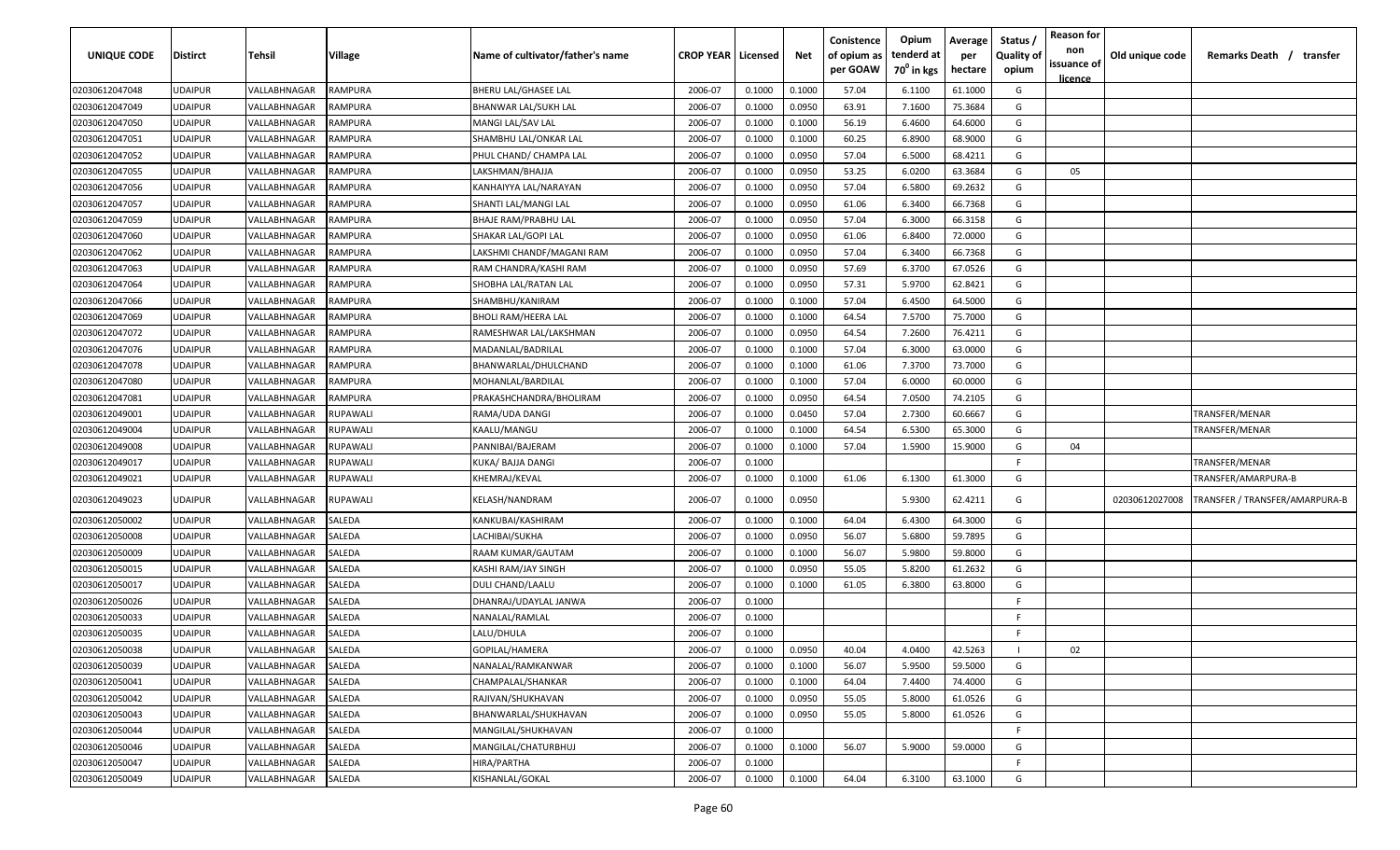| UNIQUE CODE    | <b>Distirct</b> | <b>Tehsil</b>              | <b>Village</b>           | Name of cultivator/father's name | <b>CROP YEAR   Licensed</b> |        | Net    | Conistence<br>of opium as<br>per GOAW | Opium<br>tenderd at<br>70 <sup>0</sup> in kgs | Average<br>per<br>hectare | Status /<br><b>Quality of</b><br>opium | <b>Reason for</b><br>non<br>issuance of<br><u>licence</u> | Old unique code | Remarks Death /<br>transfer |
|----------------|-----------------|----------------------------|--------------------------|----------------------------------|-----------------------------|--------|--------|---------------------------------------|-----------------------------------------------|---------------------------|----------------------------------------|-----------------------------------------------------------|-----------------|-----------------------------|
| 02030612050053 | <b>UDAIPUR</b>  | VALLABHNAGAR               | SALEDA                   | VARDICHAND/NATHU                 | 2006-07                     | 0.1000 | 0.0950 | 55.05                                 | 5.7700                                        | 60.7368                   | G                                      |                                                           |                 |                             |
| 02030612050055 | UDAIPUR         | VALLABHNAGAR               | SALEDA                   | RAMLAL/RUPA                      | 2006-07                     | 0.1000 | 0.1050 | 64.04                                 | 7.2100                                        | 68.6667                   | G                                      |                                                           |                 |                             |
| 02030612050058 | <b>UDAIPUR</b>  | VALLABHNAGAR               | SALEDA                   | RATANLAL/JAYCHAND                | 2006-07                     | 0.1000 | 0.0950 | 55.05                                 | 5.1100                                        | 53.7895                   | G                                      | 04                                                        |                 |                             |
| 02030612050066 | <b>UDAIPUR</b>  | VALLABHNAGAR               | SALEDA                   | HARIBAI/JAGDISH                  | 2006-07                     | 0.1000 | 0.0950 | 56.07                                 | 5.5600                                        | 58.5263                   | G                                      |                                                           |                 |                             |
| 02030612050070 | <b>UDAIPUR</b>  | VALLABHNAGAR               | SALEDA                   | DEVILAL/ONKAR                    | 2006-07                     | 0.1000 | 0.1000 | 55.05                                 | 6.1600                                        | 61.6000                   | G                                      |                                                           |                 |                             |
| 02030612050071 | <b>UDAIPUR</b>  | VALLABHNAGAR               | SALEDA                   | BHURA/NAVLA                      | 2006-07                     | 0.1000 | 0.1000 | 58.93                                 | 5.7800                                        | 57.8000                   | G                                      |                                                           |                 |                             |
| 02030612050073 | <b>UDAIPUR</b>  | VALLABHNAGAR               | SALEDA                   | KISHANLAL/LAKSHMAN               | 2006-07                     | 0.1000 |        |                                       |                                               |                           | F.                                     |                                                           |                 |                             |
| 02030612050076 | <b>UDAIPUR</b>  | VALLABHNAGAR               | SALEDA                   | CHATURBHUJ/UDA-I                 | 2006-07                     | 0.1000 | 0.1000 | 54.78                                 | 5.4800                                        | 54.8000                   | G                                      | 04                                                        |                 |                             |
| 02030612050077 | <b>UDAIPUR</b>  | VALLABHNAGAR               | SALEDA                   | SURAJMAL/TOLIRAM                 | 2006-07                     | 0.1000 | 0.0950 | 64.04                                 | 6.4700                                        | 68.1053                   | G                                      |                                                           |                 |                             |
| 02030612050078 | UDAIPUR         | VALLABHNAGAR               | SALEDA                   | BHOLIBAI/DALU                    | 2006-07                     | 0.1000 | 0.1000 | 46.69                                 | 4.7000                                        | 47.0000                   | $\mathbf{I}$                           | 02                                                        |                 |                             |
| 02030612050081 | UDAIPUR         | VALLABHNAGAR               | SALEDA                   | IAYCHAND/NATHU                   | 2006-07                     | 0.1000 | 0.1000 | 53.64                                 | 5.3200                                        | 53.2000                   | $\blacksquare$                         | 02                                                        |                 |                             |
| 02030612050089 | UDAIPUR         | VALLABHNAGAR               | SALEDA                   | FATAHLAL/GOTAM                   | 2006-07                     | 0.1000 | 0.0950 | 64.04                                 | 6.0300                                        | 63.4737                   | G                                      |                                                           |                 |                             |
| 02030612050091 | UDAIPUR         | VALLABHNAGAR               | SALEDA                   | SHANKARLAL/TOLIRAM               | 2006-07                     | 0.1000 | 0.0950 | 64.04                                 | 6.1600                                        | 64.8421                   | G                                      |                                                           |                 |                             |
| 02030612050095 | <b>UDAIPUR</b>  | VALLABHNAGAR               | SALEDA                   | JAYSINGH/UDA                     | 2006-07                     | 0.1000 | 0.0950 | 64.04                                 | 6.4700                                        | 68.1053                   | G                                      |                                                           |                 |                             |
| 02030612050096 | <b>UDAIPUR</b>  | <b><i>VALLABHNAGAR</i></b> | SALEDA                   | CHATURBHUJ/UDA-II                | 2006-07                     | 0.1000 | 0.0950 | 55.05                                 | 5.4700                                        | 57.5789                   | G                                      |                                                           |                 |                             |
| 02030612050099 | <b>UDAIPUR</b>  | <b><i>VALLABHNAGAR</i></b> | SALEDA                   | PRATHVIRAJ/PREMAJIAHIR           | 2006-07                     | 0.1000 | 0.0950 | 64.04                                 | 6.5700                                        | 69.1579                   | G                                      |                                                           |                 |                             |
| 02030612050100 | <b>UDAIPUR</b>  | VALLABHNAGAR               | SALEDA                   | <b>BHAGWAN/RUPA</b>              | 2006-07                     | 0.1000 | 0.0950 | 56.07                                 | 5.5100                                        | 58.0000                   | G                                      |                                                           |                 |                             |
| 02030612050101 | <b>UDAIPUR</b>  | VALLABHNAGAR               | SALEDA                   | BARDICHAND/BHAGWAN               | 2006-07                     | 0.1000 | 0.0950 | 64.04                                 | 6.0900                                        | 64.1053                   | G                                      |                                                           |                 |                             |
| 02030612050103 | <b>UDAIPUR</b>  | VALLABHNAGAR               | SALEDA                   | CHENKUNWAR/DEVISINGH             | 2006-07                     | 0.1000 | 0.0950 | 64.04                                 | 6.4700                                        | 68.1053                   | G                                      |                                                           |                 |                             |
| 02030612050104 | <b>UDAIPUR</b>  | VALLABHNAGAR               | SALEDA                   | NARAYAN/BHURAJI                  | 2006-07                     | 0.1000 | 0.1000 | 54.43                                 | 5.2300                                        | 52.3000                   |                                        | 02                                                        |                 |                             |
| 02030612051001 | <b>UDAIPUR</b>  | VALLABHNAGAF               | SANGRAMPURAKHERODA       | DULICHAND/HIRA                   | 2006-07                     | 0.1000 |        |                                       |                                               |                           | F.                                     |                                                           |                 | TRANSFER/KHERODA            |
| 02030612051003 | <b>UDAIPUR</b>  | VALLABHNAGAR               | SANGRAMPURAKHERODA       | BARDA/HEMA                       | 2006-07                     | 0.1000 | 0.1000 | 52.80                                 | 5.0400                                        | 50.4000                   |                                        | 02                                                        |                 |                             |
| 02030612051005 | <b>UDAIPUR</b>  | VALLABHNAGAR               | SANGRAMPURAKHERODA       | SHAMBHU/HIRA                     | 2006-07                     | 0.1000 |        |                                       |                                               |                           | -F.                                    |                                                           |                 | TRANSFER/KHERODA            |
| 02030612051008 | <b>UDAIPUR</b>  | VALLABHNAGAR               | SANGRAMPURAKHERODA       | HEMRAJ/HIRA                      | 2006-07                     | 0.1000 | 0.1000 | 54.48                                 | 5.2200                                        | 52.2000                   |                                        | 02                                                        |                 |                             |
| 02030612051015 | <b>UDAIPUR</b>  | <b><i>VALLABHNAGAR</i></b> | SANGRAMPURAKHERODA       | MIYACHAND/VARDA                  | 2006-07                     | 0.1000 | 0.1000 | 56.07                                 | 5.8200                                        | 58.2000                   | G                                      |                                                           |                 | TRANSFER/KHERODA            |
| 02030612051017 | <b>UDAIPUR</b>  | VALLABHNAGAR               | SANGRAMPURAKHERODA       | DHULIBAI/DOLA                    | 2006-07                     | 0.1000 | 0.1000 | 56.07                                 | 5.8900                                        | 58.9000                   | G                                      |                                                           |                 | TRANSFER/KHERODA            |
| 02030612051019 | <b>UDAIPUR</b>  | VALLABHNAGAR               | SANGRAMPURAKHERODA       | DAKHIBAI/BHERU                   | 2006-07                     | 0.1000 | 0.1000 | 55.47                                 | 5.2400                                        | 52.4000                   | $\mathbf{I}$                           | 02                                                        |                 |                             |
| 02030612051020 | UDAIPUR         | VALLABHNAGAR               | SANGRAMPURAKHERODA       | MANGILAL/JEETMAL                 | 2006-07                     | 0.1000 | 0.1000 | 53.77                                 | 5.3500                                        | 53.5000                   | $\blacksquare$                         | 02                                                        |                 |                             |
| 02030612051032 | <b>UDAIPUR</b>  | VALLABHNAGAR               | SANGRAMPURAKHERODA       | UDAIRAM/BHURA                    | 2006-07                     | 0.1000 | 0.1000 | 58.86                                 | 6.1000                                        | 61.0000                   | G                                      |                                                           |                 | TRANSFER/KHERODA            |
| 02030612051033 | <b>UDAIPUR</b>  | VALLABHNAGAR               | SANGRAMPURAKHERODA       | DEUBAI/SHABRAM                   | 2006-07                     | 0.1000 | 0.1050 | 52.04                                 | 5.0200                                        | 47.8095                   | $\blacksquare$                         | 02                                                        |                 |                             |
| 02030612052001 | <b>UDAIPUR</b>  | <b>/ALLABHNAGAR</b>        | SANGRAMPURALOONDA        | KISHNA/UDAGAYRI                  | 2006-07                     | 0.1000 | 0.0850 | 51.62                                 | 4.7500                                        | 55.8824                   | G                                      | 05                                                        |                 |                             |
| 02030612052004 | <b>UDAIPUR</b>  | <b><i>VALLABHNAGAR</i></b> | SANGRAMPURALOONDA        | RAJUBAI/NARAYAN                  | 2006-07                     | 0.1000 | 0.1000 | 51.62                                 | 5.5200                                        | 55.2000                   | G                                      | 04                                                        |                 |                             |
| 02030612052006 | <b>UDAIPUR</b>  | VALLABHNAGAR               | SANGRAMPURALOONDA        | PARTHA/KISHANA                   | 2006-07                     | 0.1000 | 0.1000 | 51.62                                 | 5.7800                                        | 57.8000                   | G                                      | 05                                                        |                 |                             |
| 02030612052008 | <b>UDAIPUR</b>  | VALLABHNAGAR               | SANGRAMPURALOONDA        | NARAYAN/JAICHANDGAYRI            | 2006-07                     | 0.1000 | 0.1000 | 57.04                                 | 6.1900                                        | 61.9000                   | G                                      |                                                           |                 |                             |
| 02030612052009 | <b>UDAIPUR</b>  | VALLABHNAGAR               | SANGRAMPURALOONDA        | SATYANARAYAN/BHAGCHAND           | 2006-07                     | 0.1000 | 0.1000 | 57.04                                 | 6.0800                                        | 60.8000                   | G                                      |                                                           |                 |                             |
| 02030612052011 | <b>UDAIPUR</b>  | VALLABHNAGAR               | SANGRAMPURALOONDA        | DALLIBAI/GANESH                  | 2006-07                     | 0.1000 | 0.1000 | 51.62                                 | 5.6900                                        | 56.9000                   | G                                      | 05                                                        |                 |                             |
| 02030612052012 | <b>UDAIPUR</b>  | VALLABHNAGAR               | <b>SANGRAMPURALOONDA</b> | NANURAM/CHATRA                   | 2006-07                     | 0.1000 | 0.0950 | 56.19                                 | 6.4600                                        | 68.0000                   | G                                      |                                                           |                 |                             |
| 02030612052013 | <b>UDAIPUR</b>  | VALLABHNAGAR               | <b>SANGRAMPURALOONDA</b> | RAMLAL/CHENA                     | 2006-07                     | 0.1000 | 0.1000 | 51.62                                 | 5.9900                                        | 59.9000                   | G                                      | 05                                                        |                 |                             |
| 02030612052014 | <b>UDAIPUR</b>  | VALLABHNAGAR               | SANGRAMPURALOONDA        | <b>BAGDIRAM/ONKAR</b>            | 2006-07                     | 0.1000 | 0.1000 | 51.62                                 | 5.8900                                        | 58.9000                   | G                                      | 05                                                        |                 |                             |
| 02030612052015 | <b>UDAIPUR</b>  | VALLABHNAGAR               | SANGRAMPURALOONDA        | <b>BALU/MOTI</b>                 | 2006-07                     | 0.1000 | 0.1000 | 61.06                                 | 6.7000                                        | 67.0000                   | G                                      |                                                           |                 |                             |
| 02030612052016 | <b>UDAIPUR</b>  | VALLABHNAGAR               | <b>SANGRAMPURALOONDA</b> | SOHANIBAI/NARAYAN                | 2006-07                     | 0.1000 | 0.0950 | 57.31                                 | 5.8700                                        | 61.7895                   | G                                      |                                                           |                 |                             |
| 02030612052017 | <b>UDAIPUR</b>  | VALLABHNAGAR               | <b>SANGRAMPURALOONDA</b> | MAGNIRAM/MODA                    | 2006-07                     | 0.1000 | 0.1000 | 51.62                                 | 5.7300                                        | 57.3000                   | G                                      | 05                                                        |                 |                             |
| 02030612052019 | <b>UDAIPUR</b>  | VALLABHNAGAR               | SANGRAMPURALOONDA        | CHAMPALAL/PANNA                  | 2006-07                     | 0.1000 | 0.0950 | 66.54                                 | 6.7800                                        | 71.3684                   | G                                      |                                                           |                 |                             |
| 02030612052021 | <b>UDAIPUR</b>  | VALLABHNAGAR               | <b>SANGRAMPURALOONDA</b> | PARTAPIBAI/UDA                   | 2006-07                     | 0.1000 | 0.1000 | 57.04                                 | 5.8900                                        | 58.9000                   | G                                      |                                                           |                 |                             |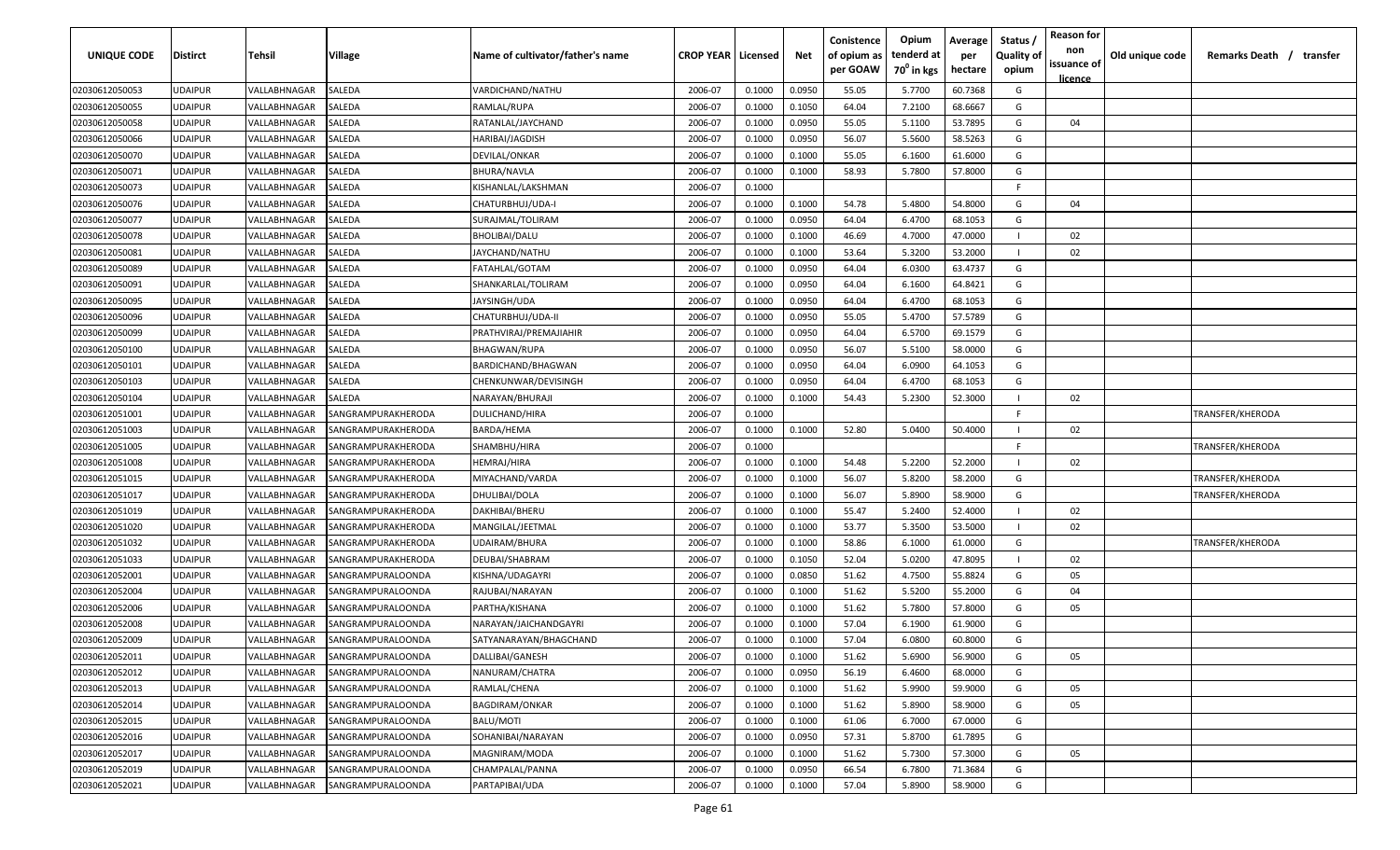| UNIQUE CODE    | Distirct       | Tehsil       | Village           | Name of cultivator/father's name | <b>CROP YEAR   Licensed</b> |        | Net    | Conistence<br>of opium as<br>per GOAW | Opium<br>tenderd at<br>70 <sup>°</sup> in kgs | Average<br>per<br>hectare | Status<br><b>Quality of</b><br>opium | <b>Reason for</b><br>non<br>issuance of<br><u>licence</u> | Old unique code | Remarks Death / | transfer |
|----------------|----------------|--------------|-------------------|----------------------------------|-----------------------------|--------|--------|---------------------------------------|-----------------------------------------------|---------------------------|--------------------------------------|-----------------------------------------------------------|-----------------|-----------------|----------|
| 02030612052022 | UDAIPUR        | VALLABHNAGAR | SANGRAMPURALOONDA | VARDIBAI/GOPALDAS                | 2006-07                     | 0.1000 | 0.1000 | 61.06                                 | 6.4400                                        | 64.4000                   | G                                    |                                                           |                 |                 |          |
| 02030612052029 | UDAIPUR        | VALLABHNAGAR | SANGRAMPURALOONDA | BHANWARSINGH/AMARSINGH           | 2006-07                     | 0.1000 |        |                                       |                                               |                           | F.                                   |                                                           |                 |                 |          |
| 02030612052032 | UDAIPUR        | VALLABHNAGAR | SANGRAMPURALOONDA | SHAMBHU/PRABHUMOGYA              | 2006-07                     | 0.1000 | 0.0950 | 61.06                                 | 7.1400                                        | 75.1579                   | G                                    |                                                           |                 |                 |          |
| 02030612052033 | UDAIPUR        | VALLABHNAGAR | SANGRAMPURALOONDA | HARILAL/KISHAN                   | 2006-07                     | 0.1000 | 0.1000 | 51.62                                 | 5.5500                                        | 55.5000                   | G                                    | 04                                                        |                 |                 |          |
| 02030612052035 | UDAIPUR        | VALLABHNAGAR | SANGRAMPURALOONDA | KALU/HANSHRAJ                    | 2006-07                     | 0.1000 | 0.1000 | 57.37                                 | 6.7000                                        | 67.0000                   | G                                    |                                                           |                 |                 |          |
| 02030612052038 | UDAIPUR        | VALLABHNAGAR | SANGRAMPURALOONDA | HAMERA/MANA                      | 2006-07                     | 0.1000 | 0.1000 | 46.64                                 | 5.0900                                        | 50.9000                   | G                                    | 04                                                        |                 |                 |          |
| 02030612052041 | UDAIPUR        | VALLABHNAGAR | SANGRAMPURALOONDA | CHUNNILAL/MOTI                   | 2006-07                     | 0.1000 | 0.1000 | 51.62                                 | 5.6400                                        | 56.4000                   | G                                    | 05                                                        |                 |                 |          |
| 02030612052043 | UDAIPUR        | VALLABHNAGAR | SANGRAMPURALOONDA | SITABAI/MAGNA                    | 2006-07                     | 0.1000 | 0.1000 | 57.04                                 | 6.5900                                        | 65.9000                   | G                                    |                                                           |                 |                 |          |
| 02030612052046 | UDAIPUR        | VALLABHNAGAR | SANGRAMPURALOONDA | GEHARILAL/PANNA                  | 2006-07                     | 0.1000 | 0.0950 | 56.19                                 | 6.2900                                        | 66.2105                   | G                                    |                                                           |                 |                 |          |
| 02030612052049 | UDAIPUR        | VALLABHNAGAR | SANGRAMPURALOONDA | GOVINDSINGH/FHATEHSINGH          | 2006-07                     | 0.1000 |        |                                       |                                               |                           | F.                                   |                                                           |                 |                 |          |
| 02030612052050 | UDAIPUR        | VALLABHNAGAR | SANGRAMPURALOONDA | RAMJI/KAJOD                      | 2006-07                     | 0.1000 | 0.0950 | 56.10                                 | 6.1800                                        | 65.0526                   | G                                    |                                                           |                 |                 |          |
| 02030612053010 | UDAIPUR        | VALLABHNAGAR | SARANGPURAJATOKA  | LACHIRAM/PARTHAGAYARI            | 2006-07                     | 0.1000 | 0.0950 | 53.25                                 | 5.7300                                        | 60.3158                   | G                                    | 05                                                        |                 |                 |          |
| 02030612053013 | UDAIPUR        | VALLABHNAGAR | SARANGPURAJATOKA  | HANGAMIBAI/KISHANA               | 2006-07                     | 0.1000 | 0.0950 | 57.04                                 | 5.9600                                        | 62.7368                   | G                                    |                                                           |                 |                 |          |
| 02030612053020 | UDAIPUR        | VALLABHNAGAR | SARANGPURAJATOKA  | GULAB/CHATURBHUJ                 | 2006-07                     | 0.1000 | 0.0950 | 53.25                                 | 5.3900                                        | 56.7368                   | G                                    | 05                                                        |                 |                 |          |
| 02030612053024 | UDAIPUR        | VALLABHNAGAR | SARANGPURAJATOKA  | CHAGANLAL/VEERMAN                | 2006-07                     | 0.1000 | 0.1000 | 53.25                                 | 6.4100                                        | 64.1000                   | G                                    | 05                                                        |                 |                 |          |
| 02030612053026 | UDAIPUR        | VALLABHNAGAR | SARANGPURAJATOKA  | LAKSHMANSINGH/KESHARSINGH        | 2006-07                     | 0.1000 | 0.1000 | 57.31                                 | 5.6900                                        | 56.9000                   | G                                    |                                                           |                 |                 |          |
| 02030612053029 | UDAIPUR        | VALLABHNAGAR | SARANGPURAJATOKA  | CHMPALAL/KISHANJI                | 2006-07                     | 0.1000 | 0.0950 | 57.04                                 | 5.8400                                        | 61.4737                   | G                                    |                                                           |                 |                 |          |
| 02030612053035 | UDAIPUR        | VALLABHNAGAR | SARANGPURAJATOKA  | SAVRAM/DEVJIKUMHAR               | 2006-07                     | 0.1000 | 0.0950 | 56.19                                 | 5.8300                                        | 61.3684                   | G                                    |                                                           |                 |                 |          |
| 02030612053047 | UDAIPUR        | VALLABHNAGAR | SARANGPURAJATOKA  | BABRU/MODAJI                     | 2006-07                     | 0.1000 | 0.0950 | 56.19                                 | 4.8200                                        | 50.7368                   | G                                    | 04                                                        |                 |                 |          |
| 02030612053052 | UDAIPUR        | VALLABHNAGAR | SARANGPURAJATOKA  | VARJUBAI/KERING                  | 2006-07                     | 0.1000 | 0.0950 | 56.19                                 | 5.4400                                        | 57.2632                   | G                                    |                                                           |                 |                 |          |
| 02030612053055 | UDAIPUR        | VALLABHNAGAR | SARANGPURAJATOKA  | HARILAL/PARIMAL                  | 2006-07                     | 0.1000 | 0.0950 | 53.25                                 | 5.6100                                        | 59.0526                   | G                                    | 05                                                        |                 |                 |          |
| 02030612053057 | UDAIPUR        | VALLABHNAGAR | SARANGPURAJATOKA  | MATHRA/DEVAJAT                   | 2006-07                     | 0.1000 | 0.1000 | 53.25                                 | 6.1100                                        | 61.1000                   | G                                    | 05                                                        |                 |                 |          |
| 02030612053061 | UDAIPUR        | VALLABHNAGAR | SARANGPURAJATOKA  | MOTILAL/VARDA                    | 2006-07                     | 0.1000 | 0.1000 | 61.06                                 | 0.8000                                        | 8.0000                    | G                                    | 04                                                        |                 |                 |          |
| 02030612053064 | UDAIPUR        | VALLABHNAGAR | SARANGPURAJATOKA  | LAKHMICHAND/SHANKAR              | 2006-07                     | 0.1000 | 0.0950 | 53.25                                 | 5.7300                                        | 60.3158                   | G                                    | 05                                                        |                 |                 |          |
| 02030612053065 | UDAIPUR        | VALLABHNAGAR | SARANGPURAJATOKA  | CHAMPALAL/BHERULAL               | 2006-07                     | 0.1000 | 0.1000 | 57.04                                 | 6.1900                                        | 61.9000                   | G                                    |                                                           |                 |                 |          |
| 02030612053068 | UDAIPUR        | VALLABHNAGAR | SARANGPURAJATOKA  | BHERULAL/MOTI                    | 2006-07                     | 0.1000 | 0.1000 | 53.25                                 | 5.8900                                        | 58.9000                   | G                                    | 05                                                        |                 |                 |          |
| 02030612053069 | UDAIPUR        | VALLABHNAGAR | SARANGPURAJATOKA  | SHANKAR/DEVA                     | 2006-07                     | 0.1000 | 0.1000 | 57.04                                 | 6.4700                                        | 64.7000                   | G                                    |                                                           |                 |                 |          |
| 02030612053073 | UDAIPUR        | VALLABHNAGAR | SARANGPURAJATOKA  | ONKAR/KANA                       | 2006-07                     | 0.1000 | 0.0950 | 57.04                                 | 5.8200                                        | 61.2632                   | G                                    |                                                           |                 |                 |          |
| 02030612053074 | UDAIPUR        | VALLABHNAGAR | SARANGPURAJATOKA  | CHENA/PARTHA                     | 2006-07                     | 0.1000 | 0.1000 | 56.19                                 | 6.1100                                        | 61.1000                   | G                                    |                                                           |                 |                 |          |
| 02030612053076 | UDAIPUR        | VALLABHNAGAR | SARANGPURAJATOKA  | KHUMA/DALU                       | 2006-07                     | 0.1000 | 0.1000 | 56.19                                 | 6.1400                                        | 61.4000                   | G                                    |                                                           |                 |                 |          |
| 02030612053078 | UDAIPUR        | VALLABHNAGAR | SARANGPURAJATOKA  | RAMLAL/MOTI                      | 2006-07                     | 0.1000 | 0.0950 | 53.25                                 | 5.6600                                        | 59.5789                   | G                                    | 05                                                        |                 |                 |          |
| 02030612053079 | UDAIPUR        | VALLABHNAGAR | SARANGPURAJATOKA  | GATTU/CHATURBHUJ                 | 2006-07                     | 0.1000 | 0.0950 | 50.19                                 | 4.9700                                        | 52.3158                   | G                                    | 04                                                        |                 |                 |          |
| 02030612053081 | UDAIPUR        | VALLABHNAGAR | SARANGPURAJATOKA  | MAGNIRAM/CHAGAN                  | 2006-07                     | 0.1000 | 0.0950 | 46.64                                 | 5.2300                                        | 55.0526                   | G                                    | 04                                                        |                 |                 |          |
| 02030612053084 | UDAIPUR        | VALLABHNAGAR | SARANGPURAJATOKA  | CHUNNILAL/PYARA                  | 2006-07                     | 0.1000 | 0.0950 | 46.64                                 | 5.1100                                        | 53.7895                   | G                                    | 04                                                        |                 |                 |          |
| 02030612053085 | UDAIPUR        | VALLABHNAGAR | SARANGPURAJATOKA  | POKHAR/PYARELAL                  | 2006-07                     | 0.1000 | 0.1000 | 46.64                                 | 4.9900                                        | 49.9000                   | G                                    | 04                                                        |                 |                 |          |
| 02030612053088 | <b>UDAIPUR</b> | VALLABHNAGAR | SARANGPURAJATOKA  | CHENA/KHUMA(CHANDNIYA)           | 2006-07                     | 0.1000 | 0.0950 | 57.31                                 | 6.0500                                        | 63.6842                   | G                                    |                                                           |                 |                 |          |
| 02030612053089 | UDAIPUR        | VALLABHNAGAR | SARANGPURAJATOKA  | HIRALAL/BHERA                    | 2006-07                     | 0.1000 | 0.0950 | 57.04                                 | 5.8600                                        | 61.6842                   | G                                    |                                                           |                 |                 |          |
| 02030612053091 | UDAIPUR        | VALLABHNAGAR | SARANGPURAJATOKA  | BHERULAL/DOLA                    | 2006-07                     | 0.1000 | 0.1000 | 57.31                                 | 5.9100                                        | 59.1000                   | G                                    |                                                           |                 |                 |          |
| 02030612053099 | <b>UDAIPUR</b> | VALLABHNAGAR | SARANGPURAJATOKA  | GULAB/CHENA                      | 2006-07                     | 0.1000 | 0.0950 | 50.59                                 | 5.2600                                        | 55.3684                   | G                                    | 04                                                        |                 |                 |          |
| 02030612053100 | UDAIPUR        | VALLABHNAGAR | SARANGPURAJATOKA  | VIJAYSINGH/MANOHARSINGH          | 2006-07                     | 0.1000 | 0.1000 | 57.04                                 | 6.0500                                        | 60.5000                   | G                                    |                                                           |                 |                 |          |
| 02030612053101 | UDAIPUR        | VALLABHNAGAR | SARANGPURAJATOKA  | RATANSINGH/MANOHARSINGH          | 2006-07                     | 0.1000 | 0.1000 | 53.25                                 | 5.7400                                        | 57.4000                   | G                                    | 05                                                        |                 |                 |          |
| 02030612053102 | UDAIPUR        | VALLABHNAGAR | SARANGPURAJATOKA  | BHOLIRAM/NARAYAN                 | 2006-07                     | 0.1000 | 0.1000 | 50.59                                 | 4.9400                                        | 49.4000                   | G                                    | 04                                                        |                 |                 |          |
| 02030612053105 | UDAIPUR        | VALLABHNAGAR | SARANGPURAJATOKA  | ANSAIBAI/RATAN                   | 2006-07                     | 0.1000 | 0.0950 |                                       | 1.9800                                        | 20.8421                   |                                      | 02                                                        |                 |                 |          |
| 02030612053107 | UDAIPUR        | VALLABHNAGAR | SARANGPURAJATOKA  | RATANLAL/UDAILAL                 | 2006-07                     | 0.1000 | 0.1000 | 46.64                                 | 5.1100                                        | 51.1000                   | G                                    | 04                                                        |                 |                 |          |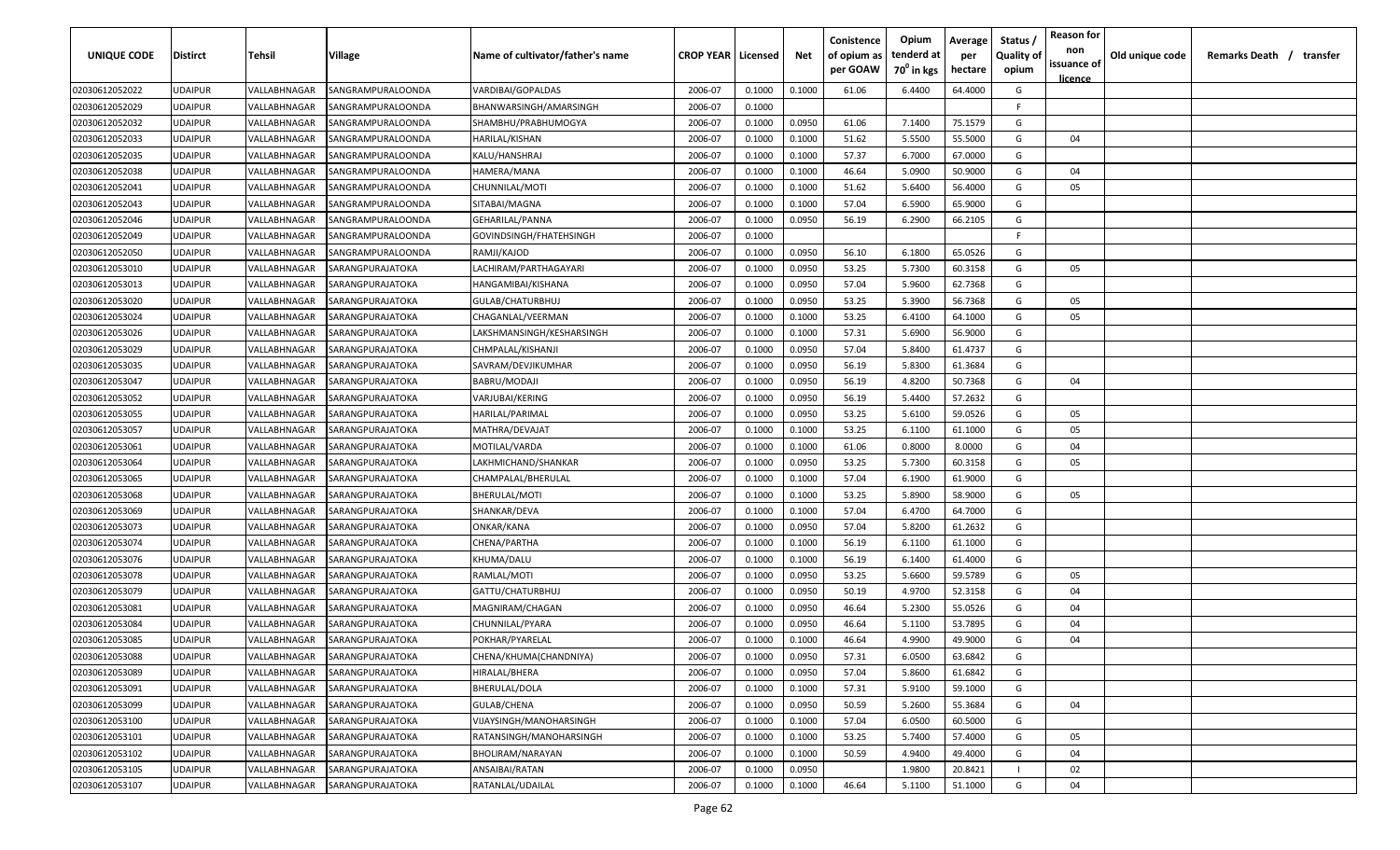| UNIQUE CODE    | <b>Distirct</b> | Tehsil       | Village                  | Name of cultivator/father's name | <b>CROP YEAR   Licensed</b> |        | Net    | Conistence<br>of opium as<br>per GOAW | Opium<br>tenderd at<br>70 <sup>0</sup> in kgs | Average<br>per<br>hectare | Status /<br><b>Quality of</b><br>opium | <b>Reason for</b><br>non<br>issuance of<br>licence | Old unique code | Remarks Death /<br>transfer |
|----------------|-----------------|--------------|--------------------------|----------------------------------|-----------------------------|--------|--------|---------------------------------------|-----------------------------------------------|---------------------------|----------------------------------------|----------------------------------------------------|-----------------|-----------------------------|
| 02030612053108 | <b>UDAIPUR</b>  | VALLABHNAGAR | SARANGPURAJATOKA         | RAMESHWAR/SAWARAM                | 2006-07                     | 0.1000 | 0.1000 | 57.04                                 | 0.8500                                        | 8.5000                    | G                                      | 04                                                 |                 |                             |
| 02030612053117 | <b>UDAIPUR</b>  | VALLABHNAGAR | SARANGPURAJATOKA         | SAWARAM/PARTHA                   | 2006-07                     | 0.1000 | 0.0950 | 57.04                                 | 6.2200                                        | 65.4737                   | G                                      |                                                    |                 |                             |
| 02030612053118 | <b>UDAIPUR</b>  | VALLABHNAGAR | SARANGPURAJATOKA         | BHERULAL/SAWLAL                  | 2006-07                     | 0.1000 | 0.0950 | 50.59                                 | 5.5000                                        | 57.8947                   | G                                      | 05                                                 |                 |                             |
| 02030612053119 | <b>UDAIPUR</b>  | VALLABHNAGAR | SARANGPURAJATOKA         | NATHULAL/GODA                    | 2006-07                     | 0.1000 | 0.1000 | 46.64                                 | 4.9700                                        | 49.7000                   | G                                      | 04                                                 |                 |                             |
| 02030612053130 | <b>UDAIPUR</b>  | VALLABHNAGAR | SARANGPURAJATOKA         | DEVISINGH/FATEHSINGH             | 2006-07                     | 0.1000 | 0.1000 | 57.04                                 | 6.1500                                        | 61.5000                   | G                                      |                                                    | 02030612041009  | TRANSFER                    |
| 02030612053131 | <b>UDAIPUR</b>  | VALLABHNAGAR | SARANGPURAJATOKA         | RODSINGH/FATEHSINGH              | 2006-07                     | 0.1000 | 0.1000 | 57.31                                 | 6.7500                                        | 67.5000                   | G                                      |                                                    | 02030612041010  | TRANSFER                    |
| 02030612053132 | <b>UDAIPUR</b>  | VALLABHNAGAR | SARANGPURAJATOKA         | UDAYSINGH/KHUMANSINGH            | 2006-07                     | 0.1000 | 0.1000 | 53.25                                 | 5.8200                                        | 58.2000                   | G                                      | 05                                                 | 02030612041011  | FRANSFER / TRANSFER/NIMADI  |
| 02030612053133 | <b>UDAIPUR</b>  | VALLABHNAGAR | SARANGPURAJATOKA         | KESARSINGH/DEVISINGH             | 2006-07                     | 0.1000 | 0.1000 | 57.31                                 | 5.4400                                        | 54.4000                   | G                                      | 04                                                 | 02030612041020  | TRANSFER                    |
| 02030612054018 | <b>UDAIPUR</b>  | VALLABHNAGAR | SARVANIA                 | NANDRAM/MANGILAL                 | 2006-07                     | 0.1000 | 0.0950 | 57.31                                 | 5.2300                                        | 55.0526                   | G                                      | 04                                                 |                 |                             |
| 02030612054019 | <b>UDAIPUR</b>  | VALLABHNAGAR | SARVANIA                 | KANHIRAM/MANGILAL                | 2006-07                     | 0.1000 | 0.1000 | 57.31                                 | 5.8500                                        | 58.5000                   | G                                      |                                                    |                 | TRANSFER/PITHALPURA         |
| 02030612054021 | <b>UDAIPUR</b>  | VALLABHNAGAR | SARVANIA                 | CHENA/KALU                       | 2006-07                     | 0.1000 | 0.0950 | 59.14                                 | 5.5300                                        | 58.2105                   | G                                      |                                                    |                 | TRANSFER/PITHALPURA         |
| 02030612054025 | <b>UDAIPUR</b>  | VALLABHNAGAR | SARVANIA                 | ONKAR/KHEMA KULMI                | 2006-07                     | 0.1000 | 0.1000 | 57.31                                 | 6.4600                                        | 64.6000                   | G                                      |                                                    |                 | TRANSFER/PITHALPURA         |
| 02030612054031 | <b>UDAIPUR</b>  | VALLABHNAGAR | SARVANIA                 | MADHOGIR/CHATARGIR               | 2006-07                     | 0.1000 | 0.0950 | 57.69                                 | 6.0700                                        | 63.8947                   | G                                      |                                                    |                 | TRANSFER/PITHALPURA         |
| 02030612054038 | UDAIPUR         | VALLABHNAGAR | SARVANIA                 | NANDLAL/MEHTAB                   | 2006-07                     | 0.1000 | 0.1000 | 59.14                                 | 5.0100                                        | 50.1000                   | G                                      | 04                                                 | 02030612046013  | TRANSFER                    |
| 02030612054039 | UDAIPUR         | VALLABHNAGAR | SARVANIA                 | KESURAM/TEKCHAND                 | 2006-07                     | 0.1000 | 0.1000 | 57.31                                 | 1.6000                                        | 16.0000                   | G                                      | 04                                                 | 02030612046023  | <b><i>FRANSFER</i></b>      |
| 02030612054040 | UDAIPUR         | VALLABHNAGAR | SARVANIA                 | GANESH/TEKCHAND                  | 2006-07                     | 0.1000 | 0.1000 | 57.31                                 | 1.5700                                        | 15.7000                   | G                                      | 04                                                 | 02030612046049  | <b>RANSFER</b>              |
| 02030612055003 | <b>UDAIPUR</b>  | VALLABHNAGAR | SHIVPURA                 | RAMLAL/SHIVRAM                   | 2006-07                     | 0.1000 | 0.0950 | 57.31                                 | 6.2000                                        | 65.2632                   | G                                      |                                                    |                 |                             |
| 02030612055004 | <b>UDAIPUR</b>  | VALLABHNAGAR | <b>SHIVPURA</b>          | BHAMBRU/MODA                     | 2006-07                     | 0.1000 | 0.1000 | 57.31                                 | 6.4500                                        | 64.5000                   | G                                      |                                                    |                 |                             |
| 02030612055007 | <b>UDAIPUR</b>  | VALLABHNAGAR | SHIVPURA                 | JHAMKUBAI/ONKAR                  | 2006-07                     | 0.1000 | 0.0950 | 57.31                                 | 6.2100                                        | 65.3684                   | G                                      |                                                    |                 |                             |
| 02030612055009 | <b>UDAIPUR</b>  | VALLABHNAGAR | <b>SHIVPURA</b>          | GOPAL/DEVA                       | 2006-07                     | 0.1000 | 0.0950 | 57.04                                 | 5.7300                                        | 60.3158                   | G                                      |                                                    |                 |                             |
| 02030612055012 | <b>UDAIPUR</b>  | VALLABHNAGAR | SHIVPURA                 | NANALAL/RAMAJI                   | 2006-07                     | 0.1000 | 0.0950 | 57.04                                 | 5.6700                                        | 59.6842                   | G                                      |                                                    |                 |                             |
| 02030612055014 | <b>UDAIPUR</b>  | VALLABHNAGAR | SHIVPURA                 | NARAYANLAL/BHIMLAL               | 2006-07                     | 0.1000 | 0.0950 | 51.62                                 | 5.5100                                        | 58.0000                   | G                                      | 05                                                 |                 |                             |
| 02030612055015 | <b>UDAIPUR</b>  | VALLABHNAGAR | SHIVPURA                 | KISHANLAL/TARACHAND              | 2006-07                     | 0.1000 | 0.0950 | 57.04                                 | 5.9800                                        | 62.9474                   | G                                      |                                                    |                 |                             |
| 02030612055016 | <b>UDAIPUR</b>  | VALLABHNAGAR | SHIVPURA                 | JALAMCHAND/DEVA                  | 2006-07                     | 0.1000 | 0.0950 | 63.91                                 | 6.4400                                        | 67.7895                   | G                                      |                                                    |                 |                             |
| 02030612055027 | <b>UDAIPUR</b>  | VALLABHNAGAR | SHIVPURA                 | SAWARAM/GIRDHARI                 | 2006-07                     | 0.1000 | 0.0950 | 51.62                                 | 5.2900                                        | 55.6842                   | G                                      | 04                                                 |                 |                             |
| 02030612055029 | <b>UDAIPUR</b>  | VALLABHNAGAR | SHIVPURA                 | MAGNIRAM/NAMDARAM                | 2006-07                     | 0.1000 | 0.0950 | 57.31                                 | 6.2000                                        | 65.2632                   | G                                      |                                                    |                 |                             |
| 02030612055030 | <b>UDAIPUR</b>  | VALLABHNAGAR | SHIVPURA                 | BHAGAWANLAL/CHUNNILAL            | 2006-07                     | 0.1000 | 0.0950 | 57.04                                 | 5.5200                                        | 58.1053                   | G                                      |                                                    |                 |                             |
| 02030612055033 | <b>UDAIPUR</b>  | VALLABHNAGAR | SHIVPURA                 | KAMLA/NAVLAGAYRI                 | 2006-07                     | 0.1000 | 0.0950 | 57.31                                 | 5.6600                                        | 59.5789                   | G                                      |                                                    |                 |                             |
| 02030612056001 | <b>UDAIPUR</b>  | VALLABHNAGAR | <b>ELANKHEDI</b>         | BAGDIRAM/BARDA                   | 2006-07                     | 0.1000 | 0.0950 | 56.20                                 | 5.5700                                        | 58.6316                   | G                                      |                                                    |                 |                             |
| 02030612056007 | <b>UDAIPUR</b>  | VALLABHNAGAR | <b><i>FELANKHEDI</i></b> | KAJOD/KAJRA                      | 2006-07                     | 0.1000 | 0.1000 | 56.20                                 | 5.8700                                        | 58.7000                   | G                                      |                                                    |                 |                             |
| 02030612056018 | <b>UDAIPUR</b>  | VALLABHNAGAR | <b>FELANKHEDI</b>        | NANDLAL/MODA                     | 2006-07                     | 0.1000 | 0.1000 | 56.20                                 | 5.9400                                        | 59.4000                   | G                                      |                                                    |                 |                             |
| 02030612056022 | <b>UDAIPUR</b>  | VALLABHNAGAR | <b>ELANKHEDI</b>         | BALURAM/GOKAL                    | 2006-07                     | 0.1000 |        |                                       |                                               |                           | F.                                     |                                                    |                 |                             |
| 02030612056031 | <b>UDAIPUR</b>  | VALLABHNAGAR | <b>ELANKHEDI</b>         | SHAMBHUSINGH/KALUSINGH           | 2006-07                     | 0.1000 | 0.0950 | 64.54                                 | 6.3600                                        | 66.9474                   | G                                      |                                                    |                 |                             |
| 02030612056032 | <b>UDAIPUR</b>  | VALLABHNAGAR | <b>ELANKHEDI</b>         | SAJJANSINGH/MUKANSINGH           | 2006-07                     | 0.1000 | 0.0900 | 56.20                                 | 5.5500                                        | 61.6667                   | G                                      |                                                    |                 |                             |
| 02030612056033 | <b>UDAIPUR</b>  | VALLABHNAGAR | <b>ELANKHEDI</b>         | NANDLAL/NARAYAN                  | 2006-07                     | 0.1000 | 0.1000 | 56.20                                 | 5.9200                                        | 59.2000                   | G                                      |                                                    |                 |                             |
| 02030612056037 | <b>UDAIPUR</b>  | VALLABHNAGAR | <b>TELANKHEDI</b>        | UDAILAL/MOTI                     | 2006-07                     | 0.1000 | 0.1000 | 64.54                                 | 6.8900                                        | 68.9000                   | G                                      |                                                    |                 |                             |
| 02030612056039 | <b>UDAIPUR</b>  | VALLABHNAGAR | TELANKHEDI               | GULABSINGH/MUKANSINGH            | 2006-07                     | 0.1000 | 0.0950 | 56.20                                 | 5.7000                                        | 60.0000                   | G                                      |                                                    |                 |                             |
| 02030612056040 | <b>UDAIPUR</b>  | VALLABHNAGAR | TELANKHEDI               | BHERULAL/NARAYAN                 | 2006-07                     | 0.1000 | 0.1000 | 56.20                                 | 5.8800                                        | 58.8000                   | G                                      |                                                    |                 |                             |
| 02030612056042 | <b>UDAIPUR</b>  | VALLABHNAGAR | TELANKHEDI               | GATTUSINGH/KALUSINGH             | 2006-07                     | 0.1000 | 0.1000 | 53.25                                 | 5.0700                                        | 50.7000                   | G                                      | 04                                                 |                 |                             |
| 02030612060001 | <b>UDAIPUR</b>  | VALLABHNAGAR | VANA                     | MANGILAL/NARAYAN                 | 2006-07                     | 0.1000 | 0.1000 | 53.25                                 | 5.8600                                        | 58.6000                   | G                                      | 05                                                 |                 |                             |
| 02030612060003 | <b>UDAIPUR</b>  | VALLABHNAGAR | VANA                     | NARBADABAI/LAKSHMILAL            | 2006-07                     | 0.1000 | 0.1000 | 56.20                                 | 5.9000                                        | 59.0000                   | G                                      |                                                    |                 |                             |
| 02030612060005 | <b>UDAIPUR</b>  | VALLABHNAGAR | VANA                     | RADHAKISHAN/LAKSHMAN             | 2006-07                     | 0.1000 | 0.1050 | 61.06                                 | 6.3800                                        | 60.7619                   | G                                      |                                                    |                 |                             |
| 02030612060006 | <b>UDAIPUR</b>  | VALLABHNAGAR | VANA                     | JAMNALAL/SHANKAR                 | 2006-07                     | 0.1000 | 0.1000 | 56.20                                 | 5.8300                                        | 58.3000                   | G                                      |                                                    |                 |                             |
| 02030612060008 | <b>UDAIPUR</b>  | VALLABHNAGAR | <b>VANA</b>              | DEEPLAL/PARASRAM                 | 2006-07                     | 0.1000 | 0.1000 | 56.20                                 | 5.9700                                        | 59.7000                   | G                                      |                                                    |                 |                             |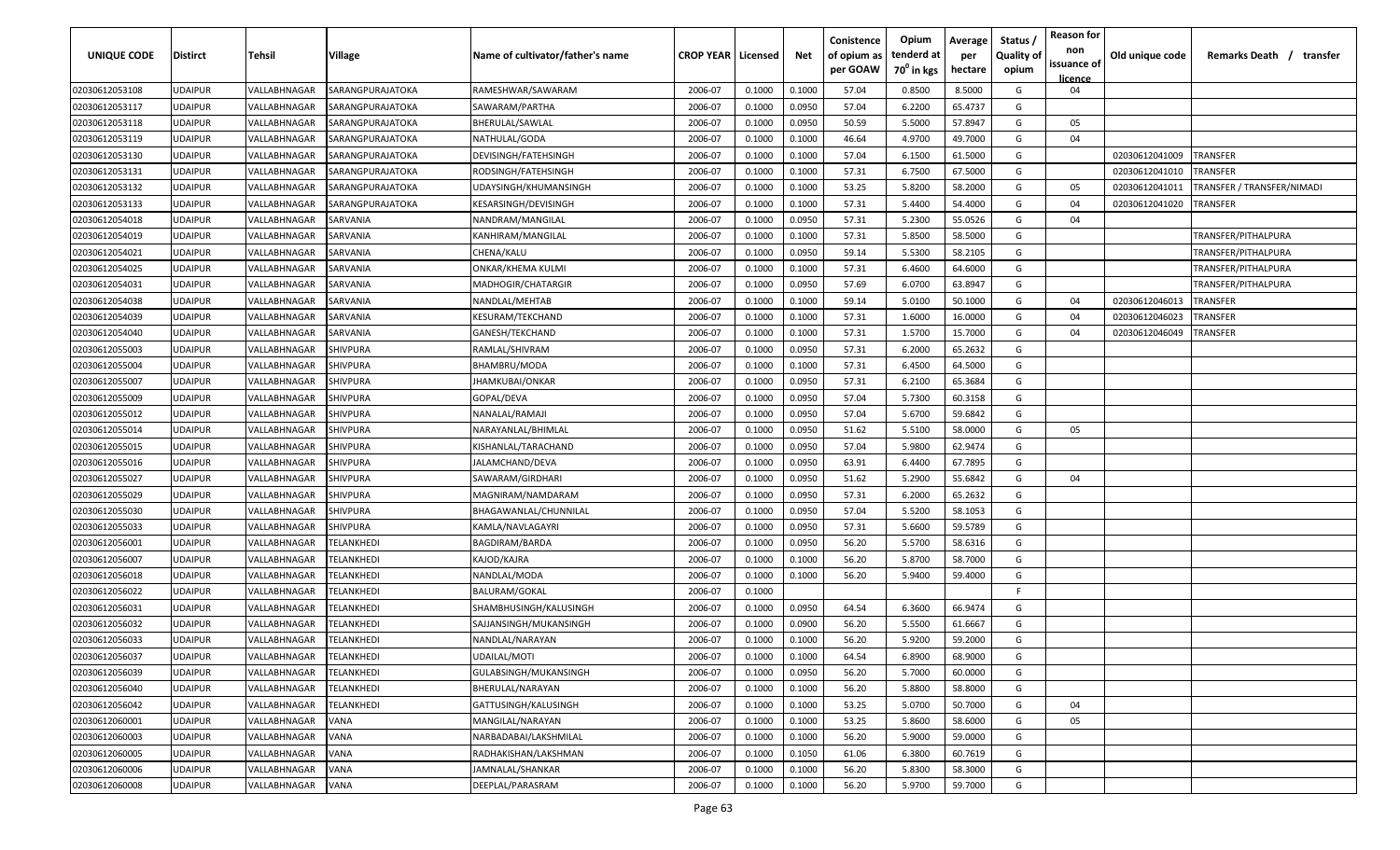| UNIQUE CODE    | <b>Distirct</b> | Tehsil       | Village      | Name of cultivator/father's name | <b>CROP YEAR   Licensed</b> |        | Net    | Conistence<br>of opium as | Opium<br>tenderd at    | Average<br>per | Status<br><b>Quality of</b> | <b>Reason for</b><br>non<br>issuance of | Old unique code | Remarks Death / transfer |
|----------------|-----------------|--------------|--------------|----------------------------------|-----------------------------|--------|--------|---------------------------|------------------------|----------------|-----------------------------|-----------------------------------------|-----------------|--------------------------|
|                |                 |              |              |                                  |                             |        |        | per GOAW                  | 70 <sup>0</sup> in kgs | hectare        | opium                       | <u>licence</u>                          |                 |                          |
| 02030612060009 | <b>UDAIPUR</b>  | VALLABHNAGAR | VANA         | PARASRAM/GIRDHARI                | 2006-07                     | 0.1000 | 0.1000 | 65.35                     | 6.7600                 | 67.6000        | G                           |                                         |                 |                          |
| 02030612060011 | <b>UDAIPUR</b>  | VALLABHNAGAR | VANA         | DHANIBAI/GOPAL                   | 2006-07                     | 0.1000 | 0.1050 | 61.06                     | 6.6200                 | 63.0476        | G                           |                                         |                 |                          |
| 02030612060012 | <b>UDAIPUR</b>  | VALLABHNAGAR | VANA         | BHIMLAL/VAKTARAM                 | 2006-07                     | 0.1000 | 0.1000 | 56.20                     | 5.9800                 | 59.8000        | G                           |                                         |                 |                          |
| 02030612060013 | <b>UDAIPUR</b>  | VALLABHNAGAR | VANA         | BHANWARLAL/BHIMLAL               | 2006-07                     | 0.1000 | 0.1000 | 56.20                     | 5.8000                 | 58.0000        | G                           |                                         |                 |                          |
| 02030612060015 | <b>UDAIPUR</b>  | VALLABHNAGAR | VANA         | KESHARBAI/KUNDANLAL              | 2006-07                     | 0.1000 |        |                           |                        |                | -F                          |                                         |                 |                          |
| 02030612060020 | <b>UDAIPUR</b>  | VALLABHNAGAR | VANA         | DEEPLAL/NARAYAN                  | 2006-07                     | 0.1000 | 0.1050 | 56.20                     | 6.0400                 | 57.5238        | G                           |                                         |                 |                          |
| 02030612060021 | <b>UDAIPUR</b>  | VALLABHNAGAR | VANA         | DEVILAL/HIRALAL                  | 2006-07                     | 0.1000 | 0.0500 | 56.20                     | 3.0000                 | 60.0000        | G                           |                                         |                 |                          |
| 02030612060027 | <b>UDAIPUR</b>  | VALLABHNAGAR | VANA         | RAMCHANDRA/PURSHOTTAM            | 2006-07                     | 0.1000 | 0.1000 | 56.20                     | 5.8100                 | 58.1000        | G                           |                                         |                 |                          |
| 02030612060029 | <b>UDAIPUR</b>  | VALLABHNAGAR | VANA         | DHANNALAL/PRABHULAL              | 2006-07                     | 0.1000 | 0.0500 | 64.54                     | 3.4000                 | 68.0000        | G                           |                                         |                 |                          |
| 02030612060030 | <b>UDAIPUR</b>  | VALLABHNAGAR | VANA         | SUNDARLAL/AMBALAL                | 2006-07                     | 0.1000 | 0.1000 | 64.54                     | 6.6500                 | 66.5000        | G                           |                                         |                 |                          |
| 02030612060031 | UDAIPUR         | VALLABHNAGAR | VANA         | RAMESHWARLAL/NATHULAL            | 2006-07                     | 0.1000 | 0.1000 | 64.54                     | 6.4800                 | 64.8000        | G                           |                                         |                 |                          |
| 02030612060032 | <b>UDAIPUR</b>  | VALLABHNAGAR | VANA         | VINODKUMAR/LAKSHMILAL            | 2006-07                     | 0.1000 | 0.1000 | 61.06                     | 6.4100                 | 64.1000        | G                           |                                         |                 |                          |
| 02030612060033 | <b>UDAIPUR</b>  | VALLABHNAGAR | VANA         | LAKSHMILAL/GOKUL                 | 2006-07                     | 0.1000 | 0.1000 | 64.54                     | 6.7200                 | 67.2000        | G                           |                                         |                 |                          |
| 02030612060034 | <b>UDAIPUR</b>  | VALLABHNAGAR | VANA         | PARVATI/SHANTILAL                | 2006-07                     | 0.1000 | 0.1000 | 63.98                     | 5.8200                 | 58.2000        | G                           |                                         |                 |                          |
| 02030612060036 | <b>UDAIPUR</b>  | VALLABHNAGAR | VANA         | NARAYANSINGH/SAJJANSINGH         | 2006-07                     | 0.1000 | 0.1000 | 61.06                     | 6.2100                 | 62.1000        | G                           |                                         |                 |                          |
| 02030612060037 | <b>UDAIPUR</b>  | VALLABHNAGAR | VANA         | DEEPLAL/BHAJJA                   | 2006-07                     | 0.1000 | 0.1000 | 65.35                     | 6.6400                 | 66.4000        | G                           |                                         |                 |                          |
| 02030612060039 | <b>UDAIPUR</b>  | VALLABHNAGAR | VANA         | MANGILAL/PRABHULAL-I             | 2006-07                     | 0.1000 | 0.1000 | 56.20                     | 5.8100                 | 58.1000        | G                           |                                         |                 |                          |
| 02030612060040 | <b>UDAIPUR</b>  | VALLABHNAGAR | VANA         | KANTABAI/SHANKARLAL              | 2006-07                     | 0.1000 | 0.1000 | 56.20                     | 5.8900                 | 58.9000        | G                           |                                         |                 |                          |
| 02030612060046 | <b>UDAIPUR</b>  | VALLABHNAGAR | VANA         | RAMESHWAR/AMBALAL                | 2006-07                     | 0.1000 | 0.1000 | 65.35                     | 6.8100                 | 68.1000        | G                           |                                         |                 |                          |
| 02030612060047 | <b>UDAIPUR</b>  | VALLABHNAGAR | VANA         | RADHAKISHAN/NARAYAN              | 2006-07                     | 0.1000 | 0.1000 | 61.06                     | 6.3100                 | 63.1000        | G                           |                                         |                 |                          |
| 02030612060050 | <b>UDAIPUR</b>  | VALLABHNAGAR | VANA         | CHATURBHUJ/CHAGANLAL             | 2006-07                     | 0.1000 | 0.1050 | 61.06                     | 6.5400                 | 62.2857        | G                           |                                         |                 |                          |
| 02030612060052 | <b>UDAIPUR</b>  | VALLABHNAGAR | VANA         | BADRI/JAIKISHAN                  | 2006-07                     | 0.1000 | 0.1000 | 53.25                     | 5.8100                 | 58.1000        | G                           | 05                                      |                 |                          |
| 02030612060054 | <b>UDAIPUR</b>  | VALLABHNAGAR | <b>JANA</b>  | RAMLAL/DIPLAL                    | 2006-07                     | 0.1000 | 0.0950 | 61.06                     | 6.1500                 | 64.7368        | G                           |                                         |                 |                          |
| 02030612060058 | <b>UDAIPUR</b>  | VALLABHNAGAR | VANA         | MOHANLAL/PRABHULAL               | 2006-07                     | 0.1000 | 0.1000 | 64.54                     | 6.1400                 | 61.4000        | G                           |                                         |                 |                          |
| 02030612060059 | <b>UDAIPUR</b>  | VALLABHNAGAR | VANA         | MANGILAL/PRABHULAL-II            | 2006-07                     | 0.1000 | 0.1000 | 61.06                     | 6.3800                 | 63.8000        | G                           |                                         |                 |                          |
| 02030612060067 | <b>UDAIPUR</b>  | VALLABHNAGAR | VANA         | SHANKARLAL/KANHAIYALAL           | 2006-07                     | 0.1000 | 0.1000 | 64.04                     | 6.3000                 | 63.0000        | G                           |                                         |                 |                          |
| 02030612061005 | <b>UDAIPUR</b>  | VALLABHNAGAR | /ARNI        | CHAMPALAL/AMBALAL                | 2006-07                     | 0.1000 | 0.1000 | 57.31                     | 5.9800                 | 59.8000        | G                           |                                         |                 |                          |
| 02030612061006 | UDAIPUR         | VALLABHNAGAR | /ARNI        | KALU/HAMERA                      | 2006-07                     | 0.1000 | 0.0950 | 53.25                     | 5.4600                 | 57.4737        | G                           | 05                                      |                 |                          |
| 02030612061011 | <b>UDAIPUR</b>  | VALLABHNAGAR | <b>/ARNI</b> | IIRALAL/MANA                     | 2006-07                     | 0.1000 | 0.0950 | 57.31                     | 5.8000                 | 61.0526        | G                           |                                         |                 |                          |
| 02030612061016 | <b>UDAIPUR</b>  | VALLABHNAGAR | VARNI        | IAISINGH/DALU                    | 2006-07                     | 0.1000 |        |                           |                        |                | -F.                         |                                         |                 |                          |
| 02030612061030 | <b>UDAIPUR</b>  | VALLABHNAGAR | /ARNI        | PRABHU/SHANKAR                   | 2006-07                     | 0.1000 | 0.0950 | 64.06                     | 6.2100                 | 65.3684        | G                           |                                         |                 |                          |
| 02030612061032 | <b>UDAIPUR</b>  | VALLABHNAGAR | <b>/ARNI</b> | GOKUL/ONKAR                      | 2006-07                     | 0.1000 |        |                           |                        |                | -F.                         |                                         |                 |                          |
| 02030612061038 | <b>UDAIPUR</b>  | VALLABHNAGAR | <b>/ARNI</b> | NARAYAN/HEMA                     | 2006-07                     | 0.1000 | 0.0950 | 52.69                     | 5.4000                 | 56.8421        | G                           | 05                                      |                 |                          |
| 02030612061039 | <b>UDAIPUR</b>  | VALLABHNAGAR | <b>/ARNI</b> | GANESH/ONKAR                     | 2006-07                     | 0.1000 |        |                           |                        |                | -F.                         |                                         |                 |                          |
| 02030612061044 | <b>UDAIPUR</b>  | VALLABHNAGAR | VARNI        | RAMLAL/HEERALAL                  | 2006-07                     | 0.1000 | 0.1000 | 48.22                     | 5.0900                 | 50.9000        | G                           | 04                                      |                 |                          |
| 02030612061049 | <b>UDAIPUR</b>  | VALLABHNAGAR | <b>VARNI</b> | BANSILAL/DALCHAND                | 2006-07                     | 0.1000 | 0.0950 | 56.20                     | 5.6600                 | 59.5789        | G                           |                                         |                 |                          |
| 02030612061053 | <b>UDAIPUR</b>  | VALLABHNAGAR | VARNI        | BHANWARLAL/HARLAL                | 2006-07                     | 0.1000 | 0.0950 | 53.25                     | 5.3600                 | 56.4211        | G                           | 05                                      |                 |                          |
| 02030612061056 | <b>UDAIPUR</b>  | VALLABHNAGAR | VARNI        | BHURADAS/GOPALDAS                | 2006-07                     | 0.1000 | 0.0950 | 53.25                     | 5.5200                 | 58.1053        | G                           | 05                                      |                 |                          |
| 02030612061057 | <b>UDAIPUR</b>  | VALLABHNAGAR | VARNI        | KAILASHCHAND/DEVRAM              | 2006-07                     | 0.1000 | 0.0950 | 53.25                     | 5.4700                 | 57.5789        | G                           | 05                                      |                 |                          |
| 02030612061063 | <b>UDAIPUR</b>  | VALLABHNAGAR | VARNI        | LAHARIBAI/GOKAL                  | 2006-07                     | 0.1000 | 0.0950 | 64.54                     | 6.5800                 | 69.2632        | G                           |                                         |                 |                          |
| 02030612061067 | <b>UDAIPUR</b>  | VALLABHNAGAR | VARNI        | LALU/DALU                        | 2006-07                     | 0.1000 | 0.0950 | 52.69                     | 5.3400                 | 56.2105        | G                           | 05                                      |                 |                          |
| 02030612061068 | <b>UDAIPUR</b>  | VALLABHNAGAR | VARNI        | AMARCHAND/AMBALAL                | 2006-07                     | 0.1000 | 0.1000 | 52.69                     | 5.4800                 | 54.8000        | G                           | 04                                      |                 |                          |
| 02030612061070 | <b>UDAIPUR</b>  | VALLABHNAGAR | VARNI        | BANSHILAL/SAWLAL                 | 2006-07                     | 0.1000 | 0.0900 | 48.22                     | 4.9800                 | 55.3333        | G                           | 04                                      |                 |                          |
| 02030612061071 | <b>UDAIPUR</b>  | VALLABHNAGAR | <b>VARNI</b> | RAMA/MANA                        | 2006-07                     | 0.1000 | 0.0950 | 52.69                     | 5.2900                 | 55.6842        | G                           | 04                                      |                 |                          |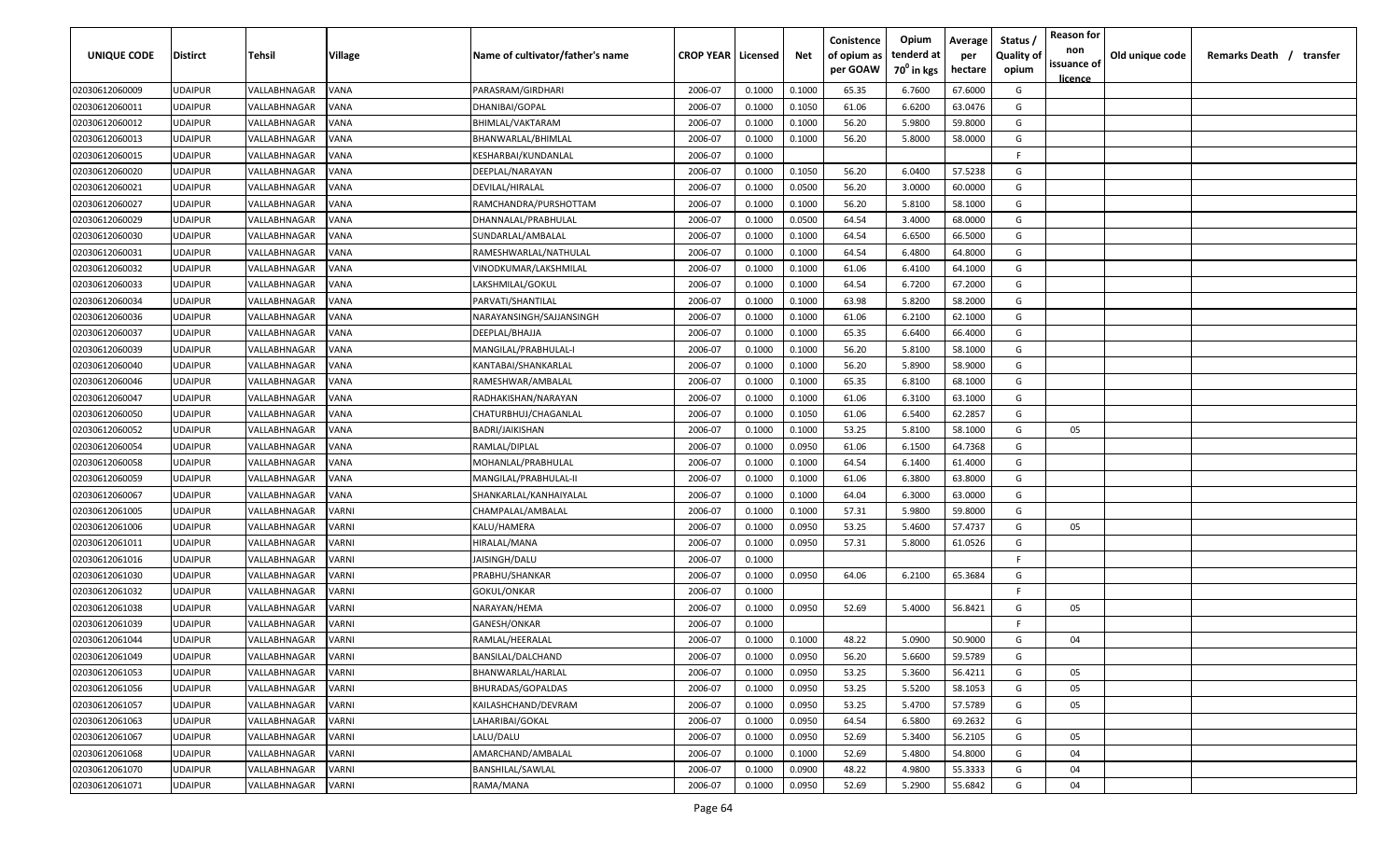| UNIQUE CODE    | <b>Distirct</b> | <b>Tehsil</b> | Village           | Name of cultivator/father's name | <b>CROP YEAR   Licensed</b> |        | Net    | Conistence<br>of opium as<br>per GOAW | Opium<br>tenderd at<br>70 <sup>0</sup> in kgs | Average<br>per<br>hectare | Status /<br><b>Quality of</b><br>opium | <b>Reason for</b><br>non<br>issuance of<br><u>licence</u> | Old unique code | Remarks Death /<br>transfer |
|----------------|-----------------|---------------|-------------------|----------------------------------|-----------------------------|--------|--------|---------------------------------------|-----------------------------------------------|---------------------------|----------------------------------------|-----------------------------------------------------------|-----------------|-----------------------------|
| 02030612062006 | <b>UDAIPUR</b>  | VALLABHNAGAR  | CHARAGDIYA        | MADHU/VARDA                      | 2006-07                     | 0.1000 | 0.1000 |                                       | 4.0200                                        | 40.2000                   | G                                      | 04                                                        |                 |                             |
| 02030612062008 | <b>UDAIPUR</b>  | VALLABHNAGAR  | CHARAGDIYA        | RAMCHANDRA/MOTI                  | 2006-07                     | 0.1000 | 0.0950 |                                       | 5.0800                                        | 53.4737                   | G                                      | 04                                                        |                 |                             |
| 02030612062013 | <b>UDAIPUR</b>  | VALLABHNAGAR  | CHARAGDIYA        | GULABI/UDA                       | 2006-07                     | 0.1000 | 0.1000 |                                       | 4.8300                                        | 48.3000                   | G                                      | 04                                                        |                 |                             |
| 02030612062016 | <b>UDAIPUR</b>  | VALLABHNAGAR  | CHARAGDIYA        | PRATAP/GHASI                     | 2006-07                     | 0.1000 | 0.0950 | 53.25                                 | 5.7000                                        | 60.0000                   | G                                      | 05                                                        |                 |                             |
| 02030612062017 | <b>UDAIPUR</b>  | VALLABHNAGAR  | CHARAGDIYA        | HEMRAJ/GULAB                     | 2006-07                     | 0.1000 | 0.1000 | 57.37                                 | 6.1000                                        | 61.0000                   | G                                      |                                                           |                 |                             |
| 02030612062021 | <b>UDAIPUR</b>  | VALLABHNAGAR  | CHARAGDIYA        | DULICHAND/KHUMA                  | 2006-07                     | 0.1000 | 0.0950 | 61.06                                 | 5.9500                                        | 62.6316                   | G                                      |                                                           |                 |                             |
| 02030612062022 | <b>UDAIPUR</b>  | VALLABHNAGAR  | CHARAGDIYA        | BHERULAL/ONKAR                   | 2006-07                     | 0.1000 | 0.0950 | 56.20                                 | 5.6200                                        | 59.1579                   | G                                      |                                                           |                 |                             |
| 02030612062025 | <b>UDAIPUR</b>  | VALLABHNAGAR  | CHARAGDIYA        | BHAGWATI/MOTIRAM                 | 2006-07                     | 0.1000 | 0.0950 | 56.20                                 | 5.5700                                        | 58.6316                   | G                                      |                                                           | 02030612006005  | TRANSFER                    |
| 02030612062026 | <b>UDAIPUR</b>  | VALLABHNAGAR  | CHARAGDIYA        | VIRMAN/UDA                       | 2006-07                     | 0.1000 |        |                                       |                                               |                           | F.                                     |                                                           | 02030612006008  | TRANSFER                    |
| 02030612062027 | UDAIPUR         | VALLABHNAGAR  | CHARAGDIYA        | OMKAR/MOTILAL                    | 2006-07                     | 0.1000 | 0.0950 | 61.06                                 | 5.9100                                        | 62.2105                   | G                                      |                                                           | 02030612006013  | TRANSFER                    |
| 02030612062028 | UDAIPUR         | VALLABHNAGAR  | CHARAGDIYA        | MOHANIBAI/PURSHOTTAMLAL          | 2006-07                     | 0.1000 | 0.0950 | 57.31                                 | 5.6100                                        | 59.0526                   | G                                      |                                                           | 02030612006016  | TRANSFER                    |
| 02030613001001 | <b>UDAIPUR</b>  | <b>MAVLI</b>  | CHAYLO KA KHEDA   | JDAILAL/KHEMA                    | 2006-07                     | 0.1000 |        |                                       |                                               |                           | F.                                     |                                                           |                 | TRANSFER/INTALI-B           |
| 02030613001004 | UDAIPUR         | <b>MAVLI</b>  | CHAYLO KA KHEDA   | TEJRAM/BHERA                     | 2006-07                     | 0.1000 | 0.1000 | 57.69                                 | 5.9800                                        | 59.8000                   | G                                      |                                                           |                 | TRANSFER/INTALI-B           |
| 02030613001006 | <b>UDAIPUR</b>  | <b>MAVLI</b>  | CHAYLO KA KHEDA   | UDAILAL/RAMLAL                   | 2006-07                     | 0.1000 | 0.1000 | 63.91                                 | 6.4600                                        | 64.6000                   | G                                      |                                                           |                 | TRANSFER/INTALI-B           |
| 02030613001010 | <b>UDAIPUR</b>  | MAVLI         | CHAYLO KA KHEDA   | KESURAM/GOKAL                    | 2006-07                     | 0.1000 | 0.0950 | 46.64                                 | 4.7400                                        | 49.8947                   | G                                      | 04                                                        | 02030613004109  | TRANSFER                    |
| 02030613001011 | <b>UDAIPUR</b>  | <b>MAVLI</b>  | CHAYLO KA KHEDA   | NANDLAL/NATHULAL                 | 2006-07                     | 0.1000 | 0.0950 | 63.91                                 | 6.1700                                        | 64.9474                   | G                                      |                                                           |                 | TRANSFER/INTALI-B           |
| 02030613001012 | <b>UDAIPUR</b>  | <b>MAVLI</b>  | CHAYLO KA KHEDA   | DOLATRAM/HIRA                    | 2006-07                     | 0.1000 | 0.1000 | 57.69                                 | 6.1000                                        | 61.0000                   | G                                      |                                                           |                 | TRANSFER/INTALI-B           |
| 02030613003005 | <b>UDAIPUR</b>  | <b>MAVLI</b>  | <b>DINGARKIYA</b> | <b>BAGDIRAM/HIRA</b>             | 2006-07                     | 0.1000 | 0.1000 | 57.69                                 | 5.8000                                        | 58.0000                   | G                                      |                                                           |                 |                             |
| 02030613003006 | <b>UDAIPUR</b>  | <b>MAVLI</b>  | <b>DINGARKIYA</b> | MADHULAL/LALA                    | 2006-07                     | 0.1000 | 0.0950 | 56.19                                 | 4.9300                                        | 51.8947                   | G                                      | 04                                                        |                 |                             |
| 02030613003007 | <b>UDAIPUR</b>  | <b>MAVLI</b>  | <b>DINGARKIYA</b> | JASHODABAI/BANSHILAL             | 2006-07                     | 0.1000 | 0.0950 | 57.69                                 | 5.6400                                        | 59.3684                   | G                                      |                                                           |                 |                             |
| 02030613003013 | <b>UDAIPUR</b>  | <b>MAVLI</b>  | <b>DINGARKIYA</b> | SHYAMLAL/BANSHILAL               | 2006-07                     | 0.1000 | 0.0950 | 59.14                                 | 5.2800                                        | 55.5789                   | G                                      | 04                                                        |                 |                             |
| 02030613003014 | <b>UDAIPUR</b>  | <b>MAVLI</b>  | <b>DINGARKIYA</b> | BHANWARLAL/LALU                  | 2006-07                     | 0.1000 | 0.1000 | 60.25                                 | 5.8000                                        | 58.0000                   | G                                      |                                                           |                 |                             |
| 02030613003017 | <b>UDAIPUR</b>  | <b>MAVLI</b>  | <b>DINGARKIYA</b> | SHYAMLAL/NARAYAN                 | 2006-07                     | 0.1000 | 0.1000 | 56.19                                 | 5.1200                                        | 51.2000                   | G                                      | 04                                                        |                 |                             |
| 02030613003020 | <b>UDAIPUR</b>  | <b>MAVLI</b>  | <b>DINGARKIYA</b> | KELASHCHAND/SHOBHALAL            | 2006-07                     | 0.1000 | 0.1050 | 59.14                                 | 6.7100                                        | 63.9048                   | G                                      |                                                           |                 |                             |
| 02030613003028 | <b>UDAIPUR</b>  | <b>MAVLI</b>  | <b>DINGARKIYA</b> | SHANKERSINGH/PERMSINGH           | 2006-07                     | 0.1000 | 0.1000 | 59.14                                 | 6.4500                                        | 64.5000                   | G                                      |                                                           | 02030613005001  | TRANSFER                    |
| 02030613003029 | <b>UDAIPUR</b>  | <b>MAVLI</b>  | <b>DINGARKIYA</b> | BHANWARSINGH/BHERUSINGH          | 2006-07                     | 0.1000 | 0.1000 | 59.14                                 | 6.8600                                        | 68.6000                   | G                                      |                                                           | 02030613005011  | TRANSFER                    |
| 02030613004001 | UDAIPUR         | <b>MAVLI</b>  | <b>INTALI A</b>   | SHANKARLAL/PUNAMCHAND            | 2006-07                     | 0.1000 | 0.0950 | 66.54                                 | 6.5100                                        | 68.5263                   | G                                      |                                                           |                 |                             |
| 02030613004002 | UDAIPUR         | <b>MAVLI</b>  | INTALI A          | KESHORAM/ONKARLAL                | 2006-07                     | 0.1000 | 0.0950 | 63.91                                 | 6.3300                                        | 66.6316                   | G                                      |                                                           |                 |                             |
| 02030613004003 | UDAIPUR         | <b>MAVLI</b>  | INTALI A          | BHURALAL/HARILAL                 | 2006-07                     | 0.1000 | 0.1000 | 63.91                                 | 6.6300                                        | 66.3000                   | G                                      |                                                           |                 |                             |
| 02030613004004 | <b>UDAIPUR</b>  | <b>MAVLI</b>  | INTALI A          | KANHIYALAL/PEMA                  | 2006-07                     | 0.1000 | 0.1050 | 63.91                                 | 6.8700                                        | 65.4286                   | G                                      |                                                           |                 |                             |
| 02030613004005 | <b>UDAIPUR</b>  | <b>MAVLI</b>  | INTALI A          | SHANKAR/DEVA                     | 2006-07                     | 0.1000 | 0.0950 | 60.25                                 | 5.8400                                        | 61.4737                   | G                                      |                                                           |                 |                             |
| 02030613004007 | <b>UDAIPUR</b>  | MAVLI         | <b>INTALI A</b>   | MOHAN/PEMA                       | 2006-07                     | 0.1000 | 0.0950 | 60.25                                 | 5.8300                                        | 61.3684                   | G                                      |                                                           |                 |                             |
| 02030613004009 | <b>UDAIPUR</b>  | <b>MAVLI</b>  | <b>INTALIA</b>    | GIRDHARI/UDAILAL                 | 2006-07                     | 0.1000 | 0.1000 | 59.14                                 | 6.5400                                        | 65.4000                   | G                                      |                                                           |                 |                             |
| 02030613004010 | <b>UDAIPUR</b>  | <b>MAVLI</b>  | <b>INTALIA</b>    | DALLIRAM/JAIRAM                  | 2006-07                     | 0.1000 | 0.1000 | 59.14                                 | 6.1800                                        | 61.8000                   | G                                      |                                                           |                 |                             |
| 02030613004011 | <b>UDAIPUR</b>  | <b>MAVLI</b>  | INTALI A          | CHUNNILAL/BHANAJI                | 2006-07                     | 0.1000 | 0.0950 | 57.31                                 | 5.5200                                        | 58.1053                   | G                                      |                                                           |                 |                             |
| 02030613004012 | <b>UDAIPUR</b>  | <b>MAVLI</b>  | <b>INTALI A</b>   | PYARIBAI/BHOLAJI                 | 2006-07                     | 0.1000 | 0.0950 | 66.54                                 | 6.5300                                        | 68.7368                   | G                                      |                                                           |                 |                             |
| 02030613004013 | <b>UDAIPUR</b>  | <b>MAVLI</b>  | <b>INTALI A</b>   | SHANKARLAL/JAGANNATH             | 2006-07                     | 0.1000 | 0.1000 | 60.25                                 | 6.1100                                        | 61.1000                   | G                                      |                                                           |                 |                             |
| 02030613004014 | <b>UDAIPUR</b>  | <b>MAVLI</b>  | <b>INTALI A</b>   | NARAYANLAL/KAJODI                | 2006-07                     | 0.1000 | 0.0950 | 63.91                                 | 6.2200                                        | 65.4737                   | G                                      |                                                           |                 |                             |
| 02030613004016 | <b>UDAIPUR</b>  | <b>MAVLI</b>  | <b>INTALI A</b>   | MOHANLAL/BHARMAL                 | 2006-07                     | 0.1000 |        |                                       |                                               |                           | F.                                     |                                                           |                 |                             |
| 02030613004017 | <b>UDAIPUR</b>  | <b>MAVLI</b>  | <b>INTALI A</b>   | SAVA/HIRAJANVA                   | 2006-07                     | 0.1000 | 0.0950 | 57.31                                 | 5.6100                                        | 59.0526                   | G                                      |                                                           |                 |                             |
| 02030613004018 | <b>UDAIPUR</b>  | <b>MAVLI</b>  | <b>INTALI A</b>   | LAKSHMIRAM/ONKARJANVA            | 2006-07                     | 0.1000 | 0.0950 | 57.69                                 | 5.6700                                        | 59.6842                   | G                                      |                                                           |                 |                             |
| 02030613004019 | <b>UDAIPUR</b>  | <b>MAVLI</b>  | <b>INTALI A</b>   | SHOSARBAI/SHANKAR                | 2006-07                     | 0.1000 |        |                                       |                                               |                           | F.                                     |                                                           |                 |                             |
| 02030613004022 | <b>UDAIPUR</b>  | <b>MAVLI</b>  | <b>INTALI A</b>   | RAMLAL/ONKARLAL                  | 2006-07                     | 0.1000 | 0.0950 |                                       | 5.7100                                        | 60.1053                   | G                                      |                                                           |                 |                             |
| 02030613004024 | <b>UDAIPUR</b>  | <b>MAVLI</b>  | <b>INTALI A</b>   | CHUNNILAL/KALU                   | 2006-07                     | 0.1000 | 0.0950 | 60.25                                 | 6.0900                                        | 64.1053                   | G                                      |                                                           |                 |                             |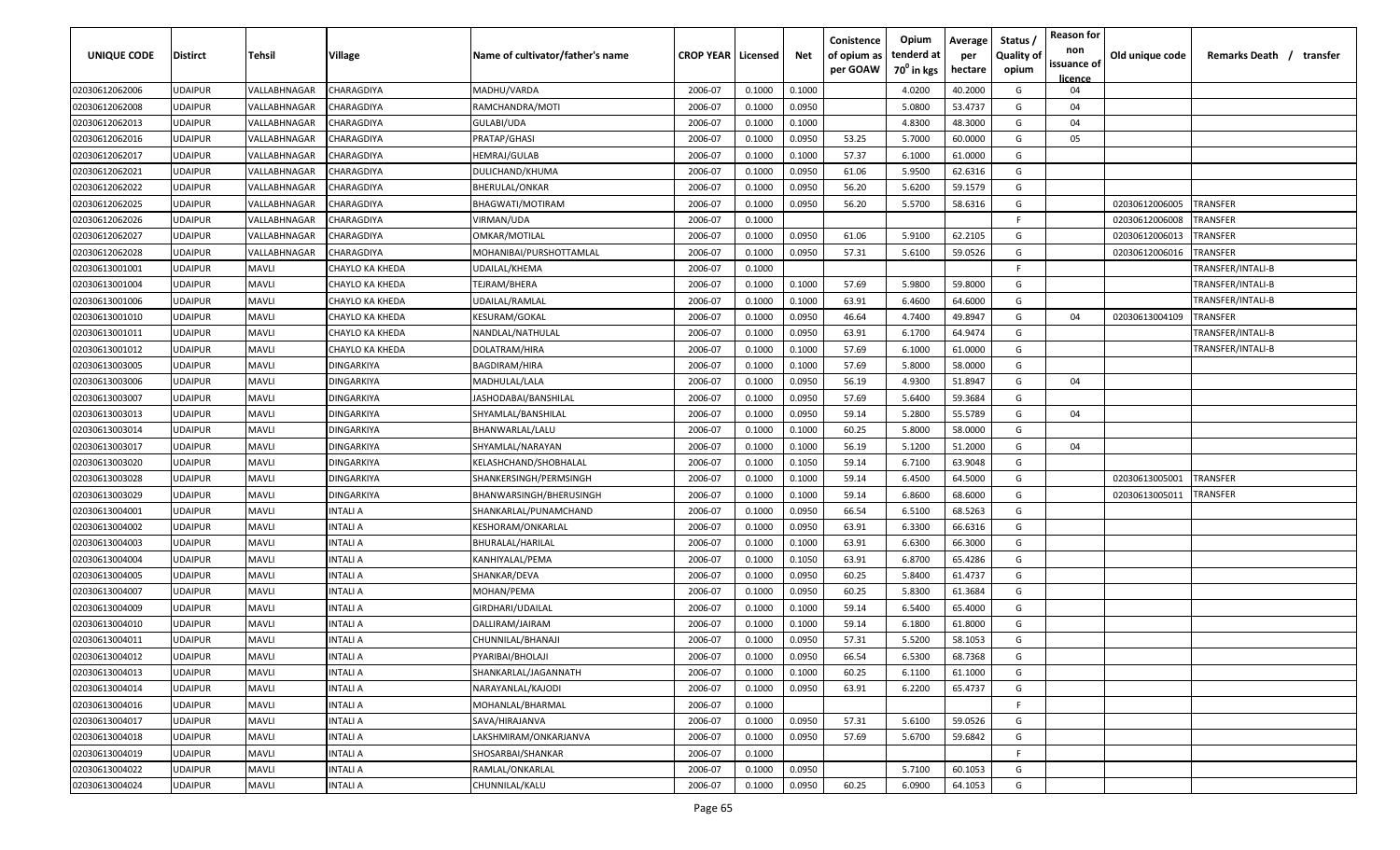| UNIQUE CODE    | Distirct       | Tehsil       | Village         | Name of cultivator/father's name | <b>CROP YEAR   Licensed</b> |        | Net    | Conistence<br>of opium as | Opium<br>tenderd at    | Average<br>per | Status<br><b>Quality of</b> | <b>Reason for</b><br>non<br>issuance of | Old unique code | Remarks Death / transfer |  |
|----------------|----------------|--------------|-----------------|----------------------------------|-----------------------------|--------|--------|---------------------------|------------------------|----------------|-----------------------------|-----------------------------------------|-----------------|--------------------------|--|
|                |                |              |                 |                                  |                             |        |        | per GOAW                  | 70 <sup>0</sup> in kgs | hectare        | opium                       | <u>licence</u>                          |                 |                          |  |
| 02030613004027 | UDAIPUR        | <b>MAVLI</b> | INTALI A        | NARAYANLAL/AMRA                  | 2006-07                     | 0.1000 | 0.1000 | 60.25                     | 6.2100                 | 62.1000        | G                           |                                         |                 |                          |  |
| 02030613004028 | UDAIPUR        | <b>MAVLI</b> | INTALI A        | BHERAJI/SHOBHAJIJANVA            | 2006-07                     | 0.1000 | 0.1000 | 60.25                     | 6.3600                 | 63.6000        | G                           |                                         |                 |                          |  |
| 02030613004029 | UDAIPUR        | <b>MAVLI</b> | INTALI A        | NARAYANIBAI/RUPLAL               | 2006-07                     | 0.1000 | 0.0950 | 56.19                     | 5.5100                 | 58.0000        | G                           |                                         |                 |                          |  |
| 02030613004032 | UDAIPUR        | <b>MAVLI</b> | INTALI A        | DHANRAJ/TEKAJI                   | 2006-07                     | 0.1000 | 0.0950 | 63.91                     | 6.5400                 | 68.8421        | G                           |                                         |                 |                          |  |
| 02030613004033 | UDAIPUR        | <b>MAVLI</b> | INTALI A        | KESHURAM/GANGAPIPADA             | 2006-07                     | 0.1000 | 0.0950 | 59.14                     | 6.5300                 | 68.7368        | G                           |                                         |                 |                          |  |
| 02030613004037 | UDAIPUR        | <b>MAVLI</b> | INTALI A        | KASHIRAM/VARDAJANVA              | 2006-07                     | 0.1000 | 0.0950 | 66.54                     | 6.3600                 | 66.9474        | G                           |                                         |                 |                          |  |
| 02030613004039 | UDAIPUR        | <b>MAVLI</b> | INTALI A        | DULICHAND/CHUNNILALJANVA         | 2006-07                     | 0.1000 | 0.0950 | 60.25                     | 5.7700                 | 60.7368        | G                           |                                         |                 |                          |  |
| 02030613004040 | UDAIPUR        | <b>MAVLI</b> | INTALI A        | KALULAL/UDAILALJANVA             | 2006-07                     | 0.1000 | 0.1050 | 66.54                     | 7.2800                 | 69.3333        | G                           |                                         |                 |                          |  |
| 02030613004043 | UDAIPUR        | <b>MAVLI</b> | INTALI A        | GIRDHARILAL/BHAGVANLAL           | 2006-07                     | 0.1000 | 0.0950 | 60.25                     | 6.5300                 | 68.7368        | G                           |                                         |                 |                          |  |
| 02030613004044 | <b>JDAIPUR</b> | <b>MAVLI</b> | INTALI A        | RAMLAL/BHERULALSOLANKI           | 2006-07                     | 0.1000 | 0.1000 | 60.25                     | 6.1700                 | 61.7000        | G                           |                                         |                 |                          |  |
| 02030613004045 | UDAIPUR        | <b>MAVLI</b> | NTALI A         | CHUNNILAL/DEVKISHAN              | 2006-07                     | 0.1000 | 0.0900 | 59.14                     | 5.8500                 | 65.0000        | G                           |                                         |                 |                          |  |
| 02030613004046 | <b>JDAIPUR</b> | <b>MAVLI</b> | INTALI A        | BHOLIRAM/BHARMAL                 | 2006-07                     | 0.1000 |        |                           |                        |                | F.                          |                                         |                 |                          |  |
| 02030613004048 | UDAIPUR        | <b>MAVLI</b> | INTALI A        | RAMCHANDRA/SHANKARLAL            | 2006-07                     | 0.1000 | 0.0950 | 66.54                     | 6.6100                 | 69.5789        | G                           |                                         |                 |                          |  |
| 02030613004049 | UDAIPUR        | <b>MAVLI</b> | <b>NTALI A</b>  | CHAMPALAL/JAGANNATH              | 2006-07                     | 0.1000 | 0.0900 |                           | 5.3600                 | 59.5556        | G                           |                                         |                 |                          |  |
| 02030613004050 | UDAIPUR        | <b>MAVLI</b> | INTALI A        | CHUNNILAL/JAICHAND               | 2006-07                     | 0.1000 | 0.1000 | 63.91                     | 6.6900                 | 66.9000        | G                           |                                         |                 |                          |  |
| 02030613004051 | UDAIPUR        | <b>MAVLI</b> | INTALI A        | RAMLAL/UDAIRAM                   | 2006-07                     | 0.1000 | 0.1000 | 60.25                     | 5.9400                 | 59.4000        | G                           |                                         |                 |                          |  |
| 02030613004055 | UDAIPUR        | <b>MAVLI</b> | INTALI A        | SUKHLAL/RAMLAL                   | 2006-07                     | 0.1000 |        |                           |                        |                | F.                          |                                         |                 |                          |  |
| 02030613004056 | UDAIPUR        | <b>MAVLI</b> | INTALI A        | BHERULAL/HARILAL                 | 2006-07                     | 0.1000 | 0.1000 |                           | 6.0300                 | 60.3000        | G                           |                                         |                 |                          |  |
| 02030613004058 | UDAIPUR        | <b>MAVLI</b> | INTALI A        | SHIVLAL/NARAYAN                  | 2006-07                     | 0.1000 | 0.0950 | 63.91                     | 6.3100                 | 66.4211        | G                           |                                         |                 |                          |  |
| 02030613004060 | UDAIPUR        | <b>MAVLI</b> | INTALI A        | CHAMPALAL/GULAB                  | 2006-07                     | 0.1000 | 0.1000 |                           | 5.9200                 | 59.2000        | G                           |                                         |                 |                          |  |
| 02030613004061 | UDAIPUR        | <b>MAVLI</b> | INTALI A        | MOTILAL/DEVILAL                  | 2006-07                     | 0.1000 |        |                           |                        |                | F.                          |                                         |                 |                          |  |
| 02030613004064 | <b>UDAIPUR</b> | <b>MAVLI</b> | INTALI A        | SHYAMSUNDAR/LAKSHMICHAND         | 2006-07                     | 0.1000 | 0.0950 |                           | 5.9200                 | 62.3158        | G                           |                                         |                 |                          |  |
| 02030613004065 | UDAIPUR        | <b>MAVLI</b> | INTALI B        | ONKAR/MOTI                       | 2006-07                     | 0.1000 | 0.0950 | 63.91                     | 6.4600                 | 68.0000        | G                           |                                         |                 |                          |  |
| 02030613004068 | UDAIPUR        | <b>MAVLI</b> | <b>INTALI B</b> | KAMLASHANKAR/NATHUJIMENARIYA     | 2006-07                     | 0.1000 | 0.1050 | 60.25                     | 6.7500                 | 64.2857        | G                           |                                         |                 |                          |  |
| 02030613004072 | UDAIPUR        | <b>MAVLI</b> | INTALI B        | NARAYAN/GAMERA                   | 2006-07                     | 0.1000 | 0.1000 | 57.69                     | 5.8900                 | 58.9000        | G                           |                                         |                 |                          |  |
| 02030613004073 | UDAIPUR        | <b>MAVLI</b> | INTALI B        | LOGAR/DEVAMALVIYA                | 2006-07                     | 0.1000 | 0.1000 | 63.19                     | 6.6400                 | 66.4000        | G                           |                                         |                 |                          |  |
| 02030613004074 | UDAIPUR        | <b>MAVLI</b> | INTALI B        | TULSIBAI/NAVLA                   | 2006-07                     | 0.1000 | 0.1000 | 63.19                     | 6.7000                 | 67.0000        | G                           |                                         |                 |                          |  |
| 02030613004076 | UDAIPUR        | <b>MAVLI</b> | NTALI B         | UDAILAL/BARDA                    | 2006-07                     | 0.1000 | 0.1000 | 63.19                     | 6.3700                 | 63.7000        | G                           |                                         |                 |                          |  |
| 02030613004080 | <b>JDAIPUR</b> | <b>MAVLI</b> | <b>NTALI B</b>  | MOTILAL/SHANKARLAL               | 2006-07                     | 0.1000 | 0.1000 | 57.69                     | 5.8800                 | 58.8000        | G                           |                                         |                 |                          |  |
| 02030613004082 | UDAIPUR        | <b>MAVLI</b> | INTALI B        | RAMLAL/MADHOLAL                  | 2006-07                     | 0.1000 | 0.0950 | 66.54                     | 6.8700                 | 72.3158        | G                           |                                         |                 |                          |  |
| 02030613004084 | UDAIPUR        | <b>MAVLI</b> | INTALI B        | PRATAP/UDAILALPIPARDA            | 2006-07                     | 0.1000 | 0.1000 | 59.14                     | 6.3800                 | 63.8000        | G                           |                                         |                 |                          |  |
| 02030613004085 | UDAIPUR        | <b>MAVLI</b> | INTALI B        | <b>BHOLIRAM/GOKAL</b>            | 2006-07                     | 0.1000 | 0.1000 | 60.25                     | 6.3500                 | 63.5000        | G                           |                                         |                 |                          |  |
| 02030613004086 | UDAIPUR        | <b>MAVLI</b> | INTALI B        | DULICHAND/SHUKHLAL               | 2006-07                     | 0.1000 | 0.0950 | 59.14                     | 5.5300                 | 58.2105        | G                           |                                         |                 |                          |  |
| 02030613004089 | UDAIPUR        | <b>MAVLI</b> | INTALI B        | MODARAM/GOKUL                    | 2006-07                     | 0.1000 | 0.0950 | 60.25                     | 5.8500                 | 61.5789        | G                           |                                         |                 |                          |  |
| 02030613004090 | UDAIPUR        | <b>MAVLI</b> | INTALI B        | MANGILAL/CHATURBHUJ              | 2006-07                     | 0.1000 | 0.0950 | 59.14                     | 5.7400                 | 60.4211        | G                           |                                         |                 |                          |  |
| 02030613004092 | UDAIPUR        | <b>MAVLI</b> | INTALI B        | ANCHAI/BHERULAL                  | 2006-07                     | 0.1000 | 0.1000 | 63.19                     | 6.3900                 | 63.9000        | G                           |                                         |                 |                          |  |
| 02030613004093 | <b>UDAIPUR</b> | <b>MAVLI</b> | INTALI B        | KASHIRAM/TEKAJI                  | 2006-07                     | 0.1000 | 0.0950 | 63.19                     | 6.1700                 | 64.9474        | G                           |                                         |                 |                          |  |
| 02030613004094 | UDAIPUR        | <b>MAVLI</b> | INTALI B        | RAMA/NARAYAN                     | 2006-07                     | 0.1000 | 0.0950 | 63.19                     | 6.3400                 | 66.7368        | G                           |                                         |                 |                          |  |
| 02030613004095 | UDAIPUR        | <b>MAVLI</b> | INTALI B        | BHAGVAN/GANGARAM                 | 2006-07                     | 0.1000 | 0.0950 | 63.19                     | 6.0800                 | 64.0000        | G                           |                                         |                 |                          |  |
| 02030613004096 | UDAIPUR        | <b>MAVLI</b> | INTALI B        | MAGNIBAI/PYARCHAND               | 2006-07                     | 0.1000 | 0.0950 | 60.25                     | 6.1600                 | 64.8421        | G                           |                                         |                 |                          |  |
| 02030613004099 | UDAIPUR        | <b>MAVLI</b> | INTALI B        | BANSHILAL/VARDICHAND             | 2006-07                     | 0.1000 | 0.1000 | 57.69                     | 5.8800                 | 58.8000        | G                           |                                         |                 |                          |  |
| 02030613004100 | UDAIPUR        | <b>MAVLI</b> | INTALI B        | UDAILAL/NATHUJI                  | 2006-07                     | 0.1000 | 0.0950 | 59.14                     | 5.6000                 | 58.9474        | G                           |                                         |                 |                          |  |
| 02030613004106 | UDAIPUR        | <b>MAVLI</b> | INTALI B        | DHANRAJ/UDAILAL                  | 2006-07                     | 0.1000 | 0.0950 | 59.14                     | 5.7400                 | 60.4211        | G                           |                                         |                 |                          |  |
| 02030613004111 | UDAIPUR        | <b>MAVLI</b> | INTALI B        | KAMALCHAND/MOTILALCHOUDHARI      | 2006-07                     | 0.1000 | 0.1000 | 60.25                     | 6.0900                 | 60.9000        | G                           |                                         |                 |                          |  |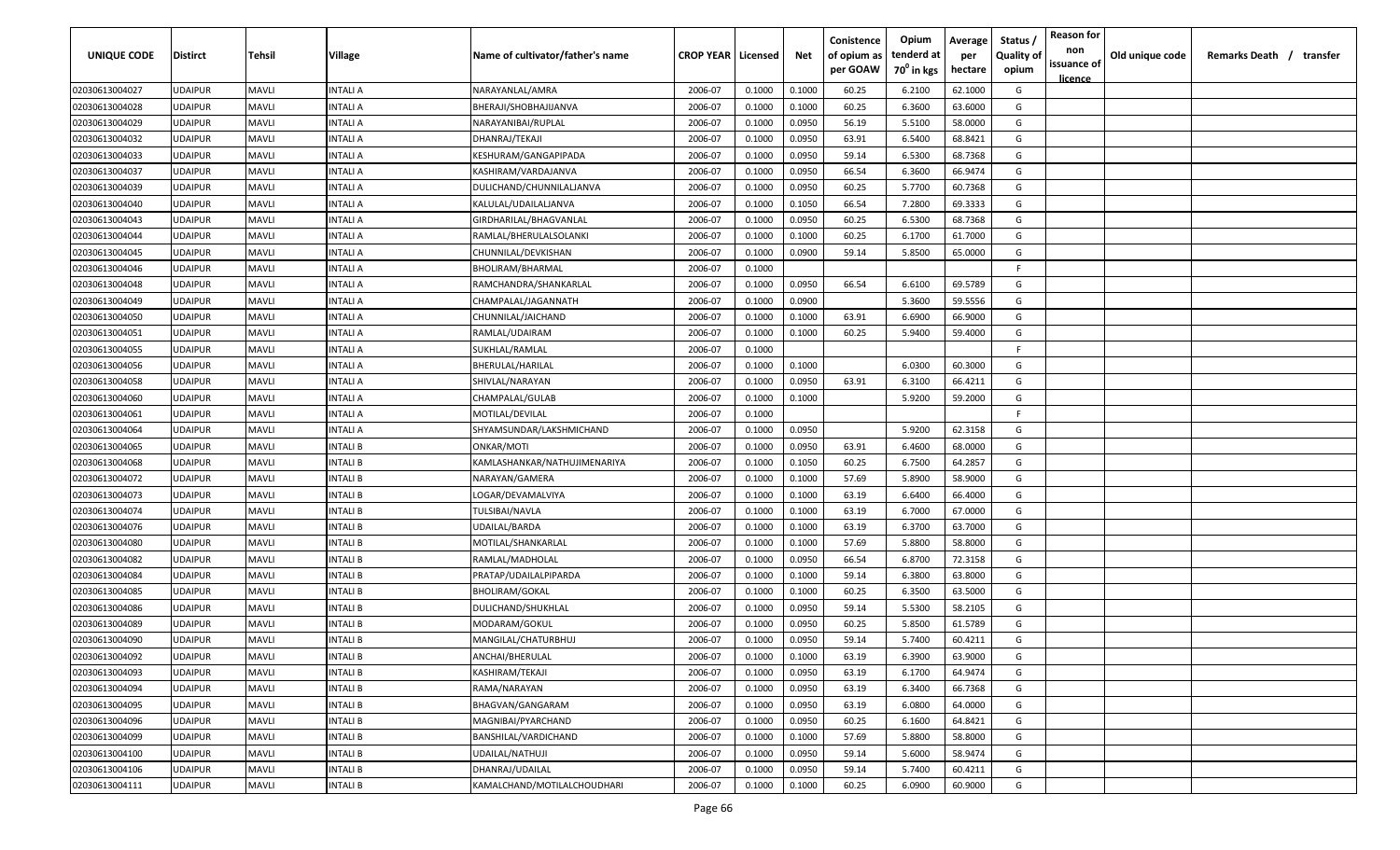| UNIQUE CODE    | Distirct       | Tehsil       | Village        | Name of cultivator/father's name | <b>CROP YEAR   Licensed</b> |        | Net    | Conistence<br>of opium as | Opium<br>tenderd at    | Average<br>per | Status<br><b>Quality of</b> | <b>Reason for</b><br>non<br>issuance of | Old unique code | Remarks Death / transfer |
|----------------|----------------|--------------|----------------|----------------------------------|-----------------------------|--------|--------|---------------------------|------------------------|----------------|-----------------------------|-----------------------------------------|-----------------|--------------------------|
|                |                |              |                |                                  |                             |        |        | per GOAW                  | 70 <sup>0</sup> in kgs | hectare        | opium                       | <u>licence</u>                          |                 |                          |
| 02030613004112 | UDAIPUR        | <b>MAVLI</b> | INTALI B       | MAGNIRAM/NATHULALKALAL           | 2006-07                     | 0.1000 | 0.0950 | 57.69                     | 5.6000                 | 58.9474        | G                           |                                         |                 |                          |
| 02030613004118 | UDAIPUR        | <b>MAVLI</b> | INTALI B       | NARAYAN/GOTAM                    | 2006-07                     | 0.1000 | 0.1000 | 59.14                     | 5.9900                 | 59.9000        | G                           |                                         |                 |                          |
| 02030613004119 | UDAIPUR        | <b>MAVLI</b> | INTALI B       | GULAB/LOBHA                      | 2006-07                     | 0.1000 | 0.1000 | 59.14                     | 6.2900                 | 62.9000        | G                           |                                         |                 |                          |
| 02030613004120 | UDAIPUR        | <b>MAVLI</b> | INTALI B       | BHARULAL/UDAILAL                 | 2006-07                     | 0.1000 | 0.1000 | 60.25                     | 6.1800                 | 61.8000        | G                           |                                         |                 |                          |
| 02030613004122 | UDAIPUR        | <b>MAVLI</b> | INTALI B       | CHATURBHUJ/SHANKARLAL            | 2006-07                     | 0.1000 |        |                           |                        |                | E                           |                                         |                 |                          |
| 02030613004128 | UDAIPUR        | <b>MAVLI</b> | INTALI B       | JAGDISHCHAND/ONKARLAL            | 2006-07                     | 0.1000 | 0.1000 | 60.25                     | 6.2000                 | 62.0000        | G                           |                                         |                 |                          |
| 02030613004130 | UDAIPUR        | <b>MAVLI</b> | INTALI B       | NARAYANLAL/PRABHULAL             | 2006-07                     | 0.1000 | 0.1000 | 56.19                     | 5.3400                 | 53.4000        | G                           | 04                                      |                 |                          |
| 02030613004133 | UDAIPUR        | <b>MAVLI</b> | INTALI B       | KISHORLAL/RUPLAL                 | 2006-07                     | 0.1000 | 0.1050 | 60.25                     | 6.6000                 | 62.8571        | G                           |                                         |                 |                          |
| 02030613004144 | UDAIPUR        | <b>MAVLI</b> | INTALI B       | KANCHANBAI/LAKSHMILAL            | 2006-07                     | 0.1000 | 0.0950 | 60.25                     | 5.7300                 | 60.3158        | G                           |                                         |                 |                          |
| 02030613004145 | JDAIPUR        | <b>MAVLI</b> | INTALI B       | DEVILAL/PEMA                     | 2006-07                     | 0.1000 | 0.1000 | 56.19                     | 5.4900                 | 54.9000        | G                           | 04                                      |                 |                          |
| 02030613004148 | JDAIPUR        | <b>MAVLI</b> | NTALI B        | MEGRAJ/MANA                      | 2006-07                     | 0.1000 | 0.0950 | 56.19                     | 5.3100                 | 55.8947        | G                           | 04                                      |                 |                          |
| 02030613004154 | UDAIPUR        | <b>MAVLI</b> | INTALI B       | DADAMCHAND/RAMLAL                | 2006-07                     | 0.1000 | 0.1000 | 60.25                     | 5.8000                 | 58.0000        | G                           |                                         |                 |                          |
| 02030613004155 | UDAIPUR        | <b>MAVLI</b> | INTALI B       | ONKARLAL/DEVKISHAN               | 2006-07                     | 0.1000 | 0.1000 | 60.25                     | 6.3400                 | 63.4000        | G                           |                                         |                 |                          |
| 02030613004157 | UDAIPUR        | <b>MAVLI</b> | INTALI B       | NARAYAN/DEVILAL                  | 2006-07                     | 0.1000 | 0.0950 | 60.50                     | 6.0500                 | 63.6842        | G                           |                                         |                 |                          |
| 02030613004161 | UDAIPUR        | <b>MAVLI</b> | INTALI B       | BHERULAL/BHANA                   | 2006-07                     | 0.1000 | 0.1000 | 57.69                     | 5.9000                 | 59.0000        | G                           |                                         |                 |                          |
| 02030613004168 | UDAIPUR        | <b>MAVLI</b> | INTALI B       | DALCHAND/NARAYAN                 | 2006-07                     | 0.1000 | 0.0950 | 60.25                     | 6.3700                 | 67.0526        | G                           |                                         |                 |                          |
| 02030613004170 | UDAIPUR        | <b>MAVLI</b> | INTALI B       | JAGDISH/JASHRAJ                  | 2006-07                     | 0.1000 | 0.0950 | 60.25                     | 6.0600                 | 63.7895        | G                           |                                         |                 |                          |
| 02030613004171 | UDAIPUR        | <b>MAVLI</b> | INTALI B       | DHANRAJ/LALU                     | 2006-07                     | 0.1000 | 0.0950 | 63.91                     | 6.1200                 | 64.4211        | G                           |                                         |                 |                          |
| 02030613004172 | UDAIPUR        | <b>MAVLI</b> | INTALI B       | <b>BADRILAL/ONKAR</b>            | 2006-07                     | 0.1000 | 0.1000 | 60.25                     | 6.0700                 | 60.7000        | G                           |                                         |                 |                          |
| 02030613004173 | UDAIPUR        | <b>MAVLI</b> | INTALI B       | LAKSHMIRAM/GANGARAM              | 2006-07                     | 0.1000 | 0.0950 | 57.69                     | 5.6300                 | 59.2632        | G                           |                                         |                 |                          |
| 02030613004174 | UDAIPUR        | <b>MAVLI</b> | INTALI B       | DHULCHAND/GANESH                 | 2006-07                     | 0.1000 | 0.0950 | 57.69                     | 5.6500                 | 59.4737        | G                           |                                         |                 |                          |
| 02030613004178 | <b>UDAIPUR</b> | <b>MAVLI</b> | INTALI B       | MOHAN/KISHANA                    | 2006-07                     | 0.1000 | 0.0950 | 57.69                     | 5.6700                 | 59.6842        | G                           |                                         |                 |                          |
| 02030613004189 | UDAIPUR        | <b>MAVLI</b> | INTALI B       | BHANVARLAL/BHERA                 | 2006-07                     | 0.1000 | 0.1000 | 57.69                     | 5.8300                 | 58.3000        | G                           |                                         |                 |                          |
| 02030613004190 | UDAIPUR        | <b>MAVLI</b> | INTALI B       | VAGATRAM/RAMESHVAR               | 2006-07                     | 0.1000 | 0.0950 | 57.69                     | 5.6500                 | 59.4737        | G                           |                                         |                 |                          |
| 02030613004191 | UDAIPUR        | <b>MAVLI</b> | INTALI B       | UDAILAL/RUPLAL                   | 2006-07                     | 0.1000 | 0.0950 | 63.91                     | 6.4400                 | 67.7895        | G                           |                                         |                 |                          |
| 02030613004195 | UDAIPUR        | <b>MAVLI</b> | INTALI B       | RUPLAL/DIPA                      | 2006-07                     | 0.1000 | 0.1000 | 59.14                     | 6.3300                 | 63.3000        | G                           |                                         |                 |                          |
| 02030613004196 | UDAIPUR        | <b>MAVLI</b> | INTALI B       | NANURAM/HIRA                     | 2006-07                     | 0.1000 | 0.1000 | 57.69                     | 6.1600                 | 61.6000        | G                           |                                         |                 |                          |
| 02030613004197 | UDAIPUR        | <b>MAVLI</b> | NTALI B        | MOTILAL/GOKAL                    | 2006-07                     | 0.1000 | 0.1000 | 59.14                     | 6.5900                 | 65.9000        | G                           |                                         |                 |                          |
| 02030613004198 | UDAIPUR        | <b>MAVLI</b> | <b>NTALI B</b> | ONKARLAL/BHERULAL                | 2006-07                     | 0.1000 | 0.0500 | 63.91                     | 3.5800                 | 71.6000        | G                           |                                         |                 |                          |
| 02030613004199 | UDAIPUR        | <b>MAVLI</b> | INTALI B       | JAGJIVAN/GOKAL                   | 2006-07                     | 0.1000 | 0.0950 | 57.69                     | 5.7300                 | 60.3158        | G                           |                                         |                 |                          |
| 02030613004201 | UDAIPUR        | <b>MAVLI</b> | INTALI B       | VENIRAM/BARDA                    | 2006-07                     | 0.1000 | 0.1000 | 57.69                     | 5.9100                 | 59.1000        | G                           |                                         |                 |                          |
| 02030613004202 | UDAIPUR        | <b>MAVLI</b> | INTALI B       | UDAILAL/PEMA                     | 2006-07                     | 0.1000 | 0.0950 | 57.69                     | 5.7100                 | 60.1053        | G                           |                                         |                 |                          |
| 02030613004203 | UDAIPUR        | <b>MAVLI</b> | INTALI B       | NARAYAN/PEMA                     | 2006-07                     | 0.1000 |        |                           |                        |                | F.                          |                                         |                 |                          |
| 02030613004204 | UDAIPUR        | <b>MAVLI</b> | INTALI B       | LAKSHMIRAM/BHERA                 | 2006-07                     | 0.1000 | 0.1000 | 63.91                     | 6.6600                 | 66.6000        | G                           |                                         |                 |                          |
| 02030613004207 | UDAIPUR        | <b>MAVLI</b> | INTALI B       | GOPILAL/DHANRAJ                  | 2006-07                     | 0.1000 | 0.0950 | 60.25                     | 5.8900                 | 62.0000        | G                           |                                         |                 |                          |
| 02030613004211 | UDAIPUR        | <b>MAVLI</b> | INTALI B       | TEJRAM/SHANKARLAL                | 2006-07                     | 0.1000 | 0.1000 | 60.25                     | 6.4700                 | 64.7000        | G                           |                                         |                 |                          |
| 02030613007004 | <b>UDAIPUR</b> | <b>MAVLI</b> | SANWAD         | KHUMANSINGH/SAJJANSINGH          | 2006-07                     | 0.1000 | 0.1000 |                           | 4.7800                 | 47.8000        | G                           | 04                                      |                 |                          |
| 02030613007006 | UDAIPUR        | <b>MAVLI</b> | SANWAD         | NARAYAN/RAMA                     | 2006-07                     | 0.1000 | 0.0950 |                           | 6.0700                 | 63.8947        | G                           |                                         |                 |                          |
| 02030613007007 | UDAIPUR        | <b>MAVLI</b> | SANWAD         | BHURA/NATHU                      | 2006-07                     | 0.1000 | 0.1000 |                           | 6.2200                 | 62.2000        | G                           |                                         |                 |                          |
| 02030613007012 | UDAIPUR        | <b>MAVLI</b> | SANWAD         | SARSIBAI/PRABHULAL               | 2006-07                     | 0.1000 | 0.1000 |                           |                        |                | - 1                         | 02                                      |                 |                          |
| 02030613007017 | UDAIPUR        | <b>MAVLI</b> | SANWAD         | HAJARI/DALICHAND                 | 2006-07                     | 0.1000 | 0.0950 |                           | 5.8500                 | 61.5789        | G                           |                                         |                 |                          |
| 02030613007019 | UDAIPUR        | <b>MAVLI</b> | SANWAD         | MADHU/BHAGVAN                    | 2006-07                     | 0.1000 | 0.1000 |                           | 6.5900                 | 65.9000        | G                           |                                         |                 |                          |
| 02030613007022 | UDAIPUR        | <b>MAVLI</b> | SANWAD         | JAGDISH/KISHOR                   | 2006-07                     | 0.1000 | 0.1000 |                           | 6.3600                 | 63.6000        | G                           |                                         |                 |                          |
| 02030613007028 | UDAIPUR        | <b>MAVLI</b> | SANWAD         | UDA/DAYARAM                      | 2006-07                     | 0.1000 | 0.1000 |                           | 6.5100                 | 65.1000        | G                           |                                         | 02030613006001  | TRANSFER                 |